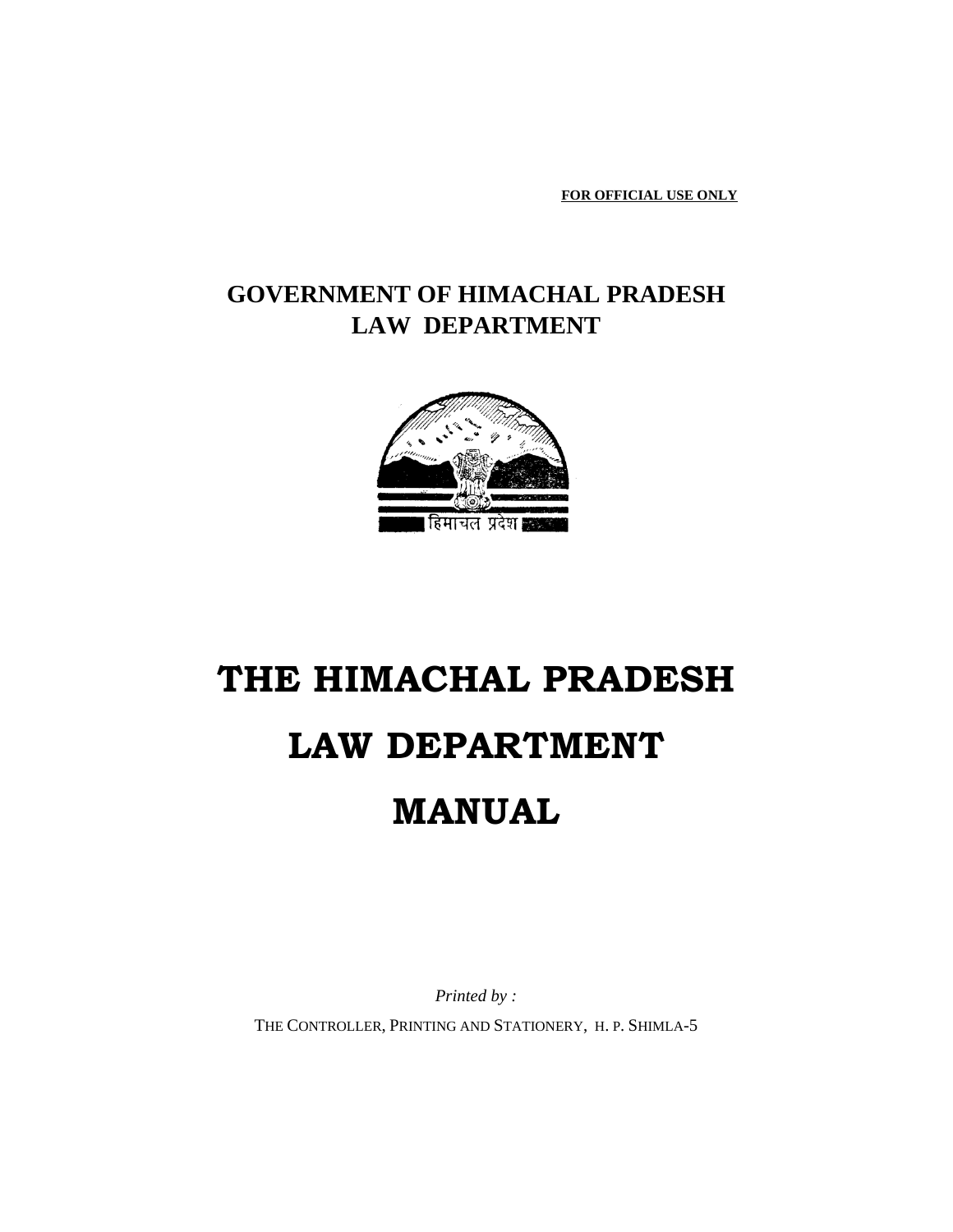**FOR OFFICIAL USE ONLY**

## **GOVERNMENT OF HIMACHAL PRADESH LAW DEPARTMENT**



## **THE HIMACHAL PRADESH LAW DEPARTMENT MANUAL**

## **COLLECTION AND DIGEST OF RULES, ORDERS AND INSTRUCTIONS RELATING TO THE MANAGEMENT OF LEGAL AFFAIRS OF THE HIMACHAL PRADESH GOVERNMENT**

## *May, 2006*

*Compiled by:*

**Sh. Surinder Singh Thakur,** Legal Remembrancer and Principal Secretary (Law) to the Government of Himachal Pradesh

*and*

### **Sh. D. S. Parihar**

Assistant Legal Remembrancer-*cum*-Under Secretary (Law-Legislation) to the Government of Himachal Pradesh

*This Manual and the Hand Book on preparation and passing of the Bills are available on Web site ://himachal.nic.in.*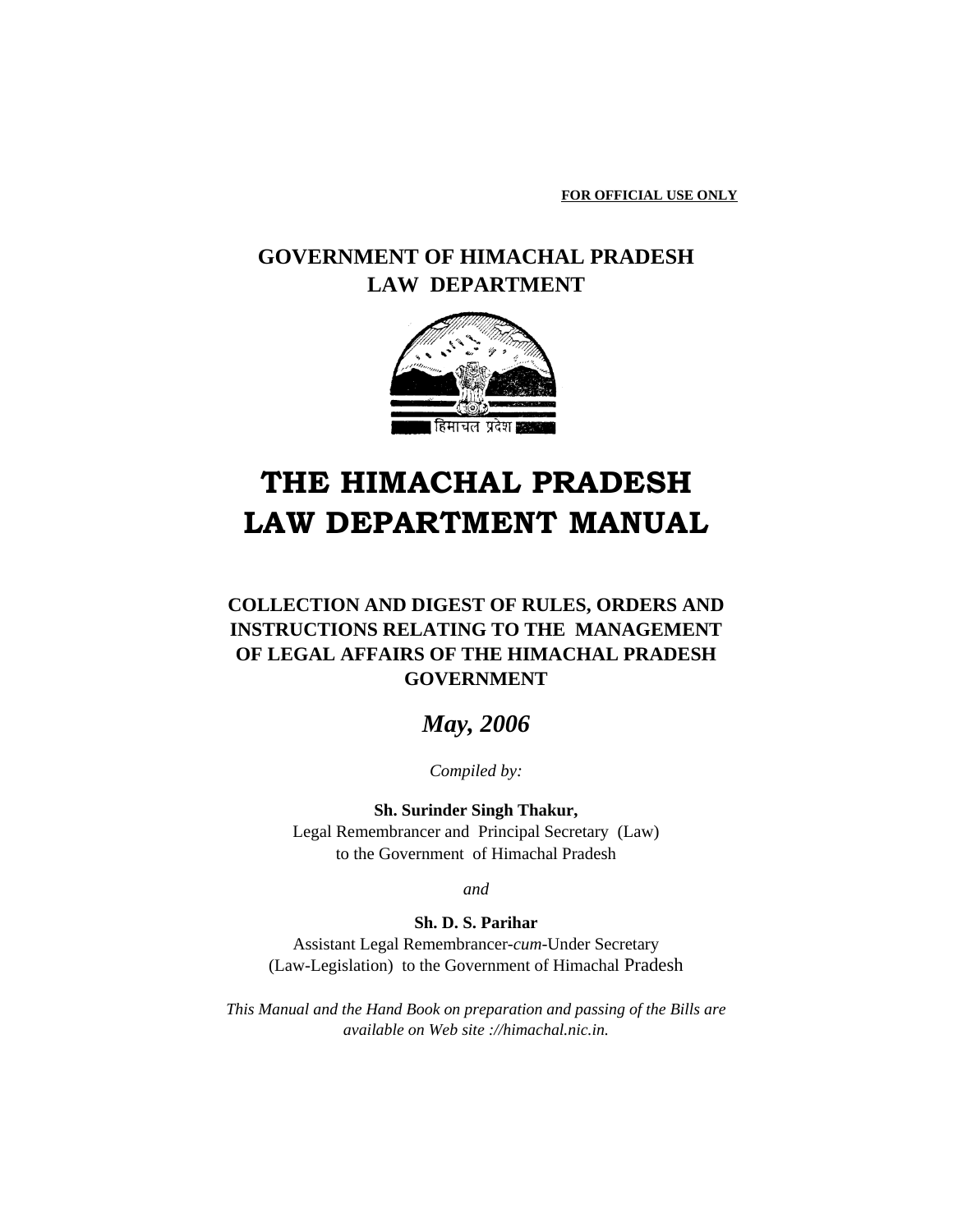## **FOREWORD**

The Law Department of the State has brought out the Law Department Manual containing the matters regarding civil and criminal nature for and against the State Government and also given the procedure to handle these matters for quick disposal to avoid unnecessary objections. Further it also contains the important instructions issued on various matters, therefore, this Compendium which is the result of hard labour put by the Law Department under the guidance of Shri Surinder Singh Thakur, Legal Remembrancer-cum-Principal Secretary (Law), would benefit all in the working of the Government.

I congratulate the whole team of the Law Department involved in the completion of this work and hope that all concerned would make best use of this Manual.

> (Virbhadra Singh) Chief Minister Himachal Pradesh.

SHIMLA: 20th April, 2006.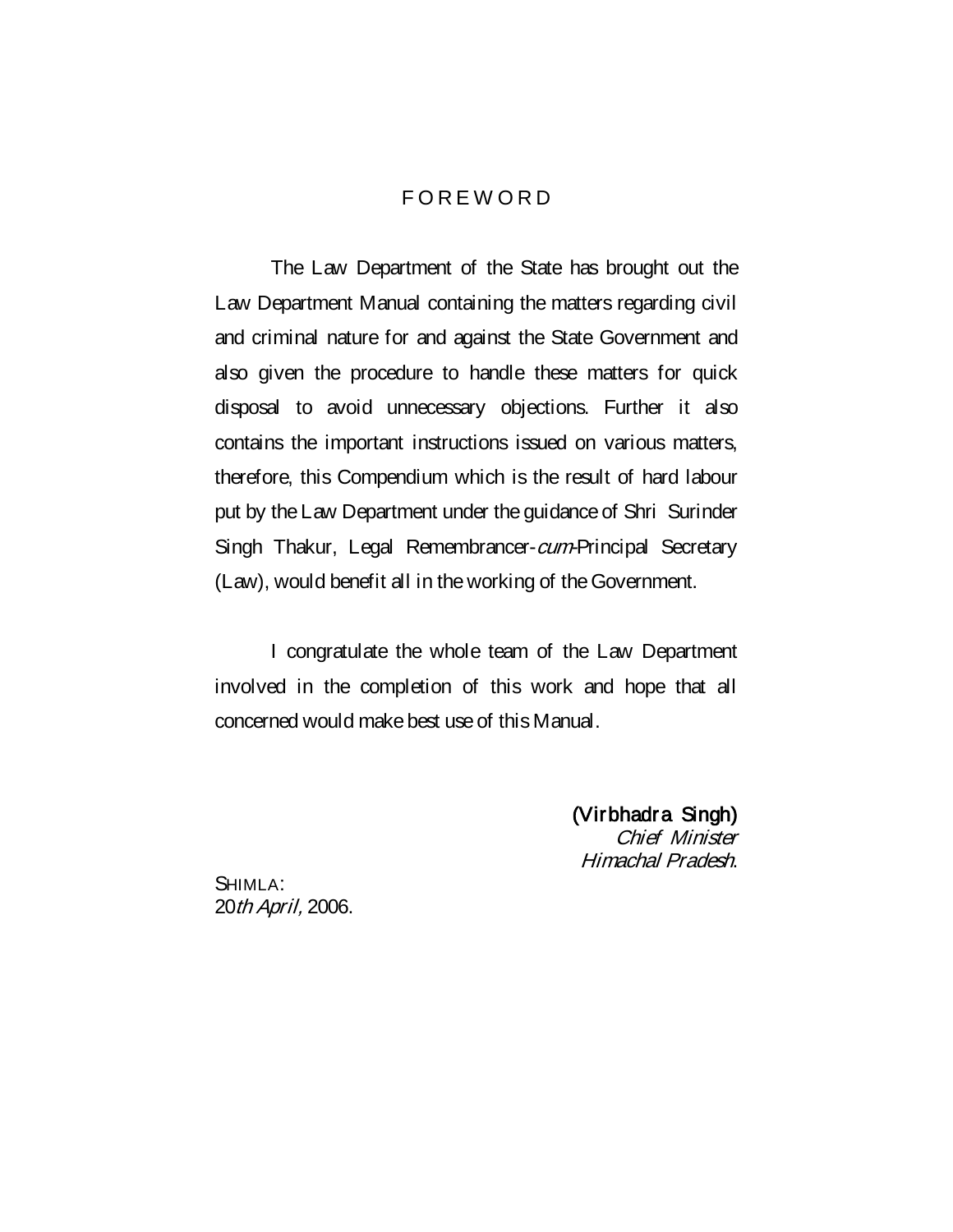## INTRODUCTION

The State Law Department under the guidance of Legal Remembrancer-*cum*-Principal Secretary (Law) has made excellent attempt to bring out the Law Department Manual which is much in need for the smooth working of the various departments on legal matters. This manual contains precisely the matters of criminal business relevant to this Department and Civil business which is controlled by the Law Department of the State. This book is also a compendium of instructions issued by the Law Department from time to time. It will help all departments of the Government to deal with such matters promptly and logically.

I must congratulate all the Officials, Officers and Shri Surinder Singh Thakur, Legal Remembrancer-cum-Principal Secretary (Law) to the Government of Himachal Pradesh for taking pains to streamline the working of Law Department and I am also quite confident that all concerned will make best use of this manual.

> (Kaul Singh Thakur) Law Minister Himachal Pradesh

SHIMLA: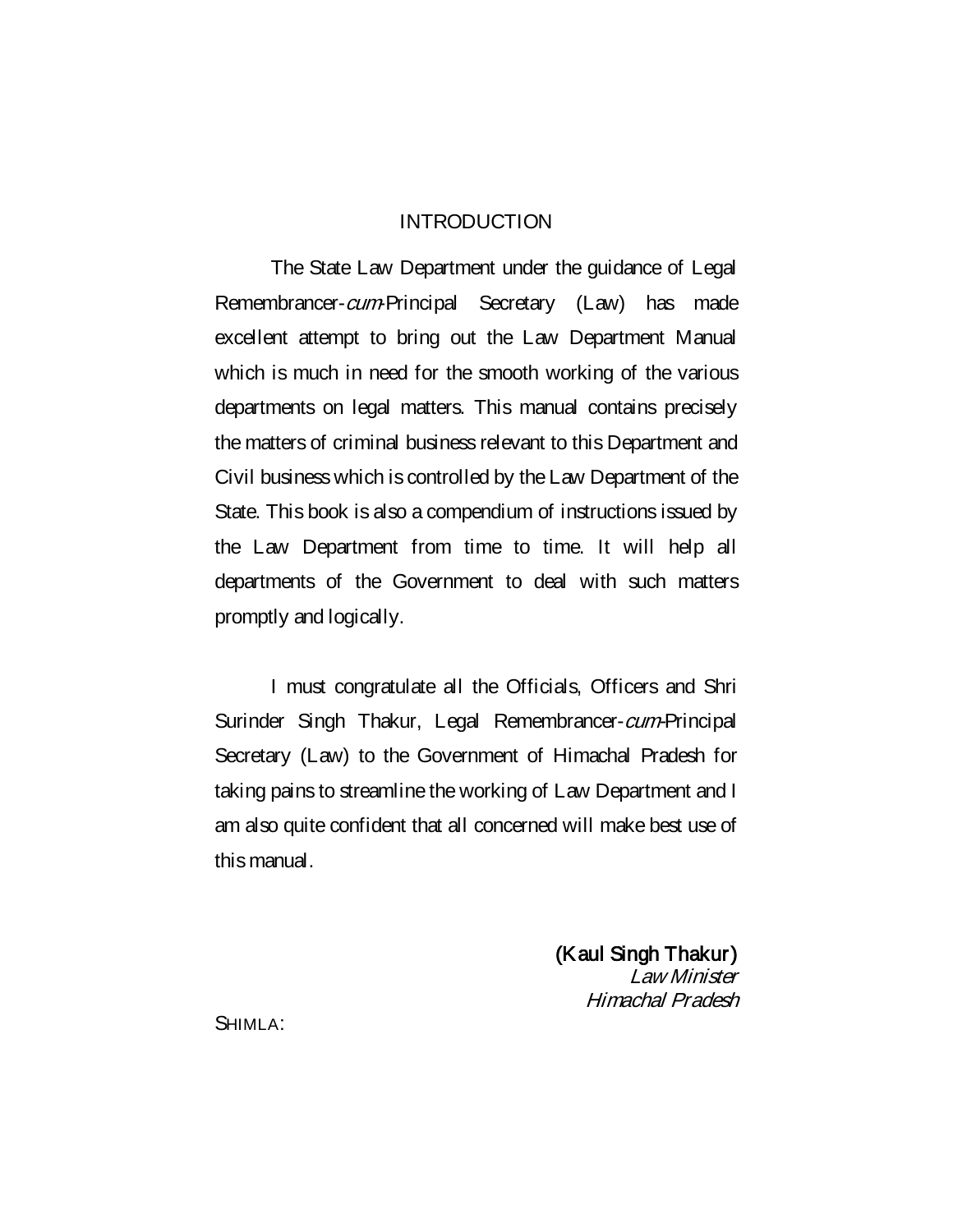18th April, 2006.

## PR E F A C E

The Law Department Manual is the result of hard Labour put by each of us, as even for guidance, we could not get it even from the neighbouring State of Punjab and Haryana, as they were also relying upon the pre-partition Law Manual (Lahore Print). We have tried to assimilate the procedure in the civil/criminal matters (relevant to this department) for and against the Government and its Officials to avoid any conflict or ambiguity. Further we have also added the instructions relevant to the topics issued by the State Law Department from time to time alongwith the necessary information under the Right to Information Act, 2005. This Compendium is now a comprehensive book, which will serve the need of all the Secretaries and Head of the Departments of the State while processing such matters.

I trust that all the concerned would find this Manual quite useful and interesting while processing the matters.

> (Surinder Singh Thakur) Legal Remembrancer-cum-Principal Secretary (Law) to the Government of Himachal Pradesh.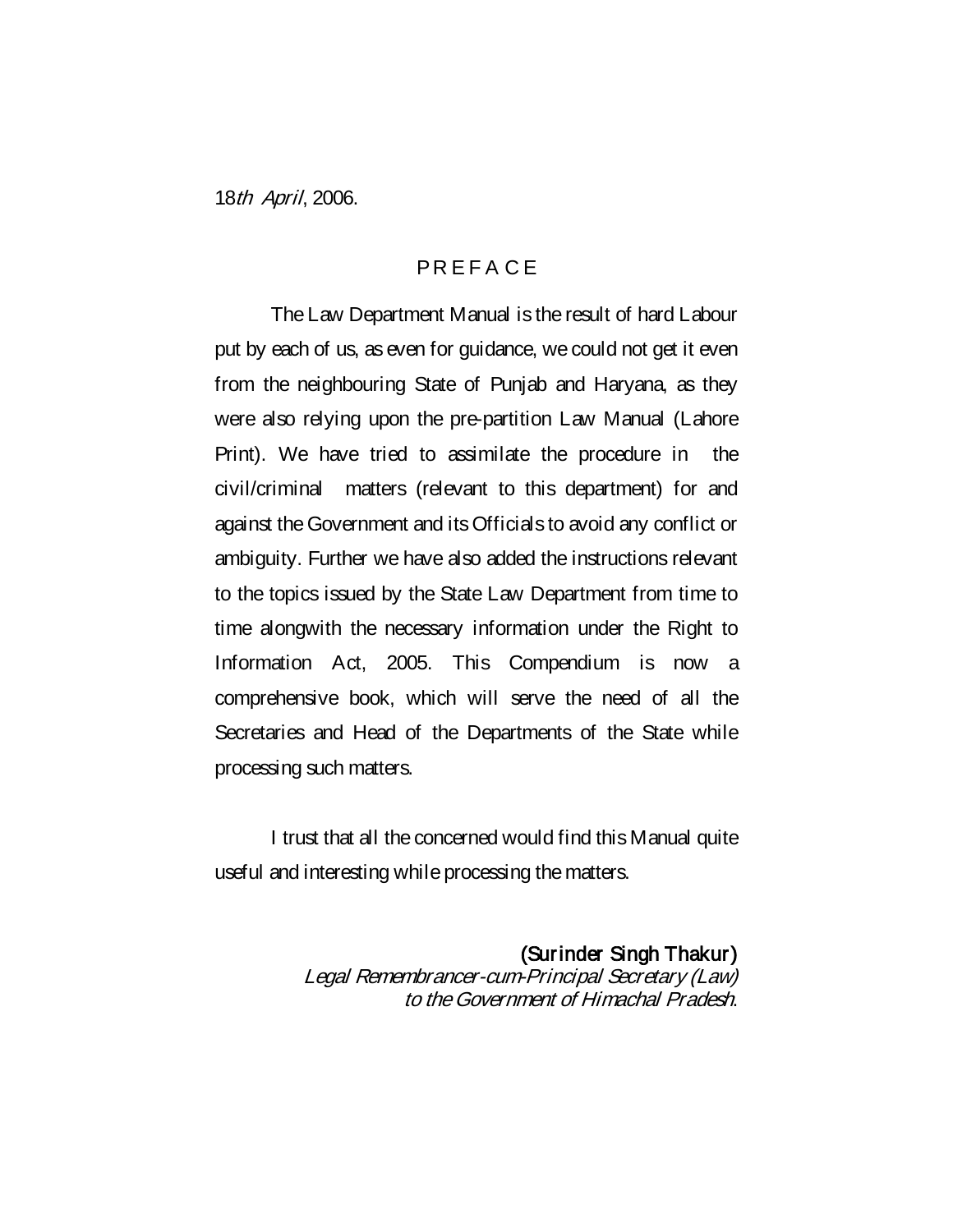## SHIMLA: 10th April, 2006.

#### **Hierarchy of the Law Department**

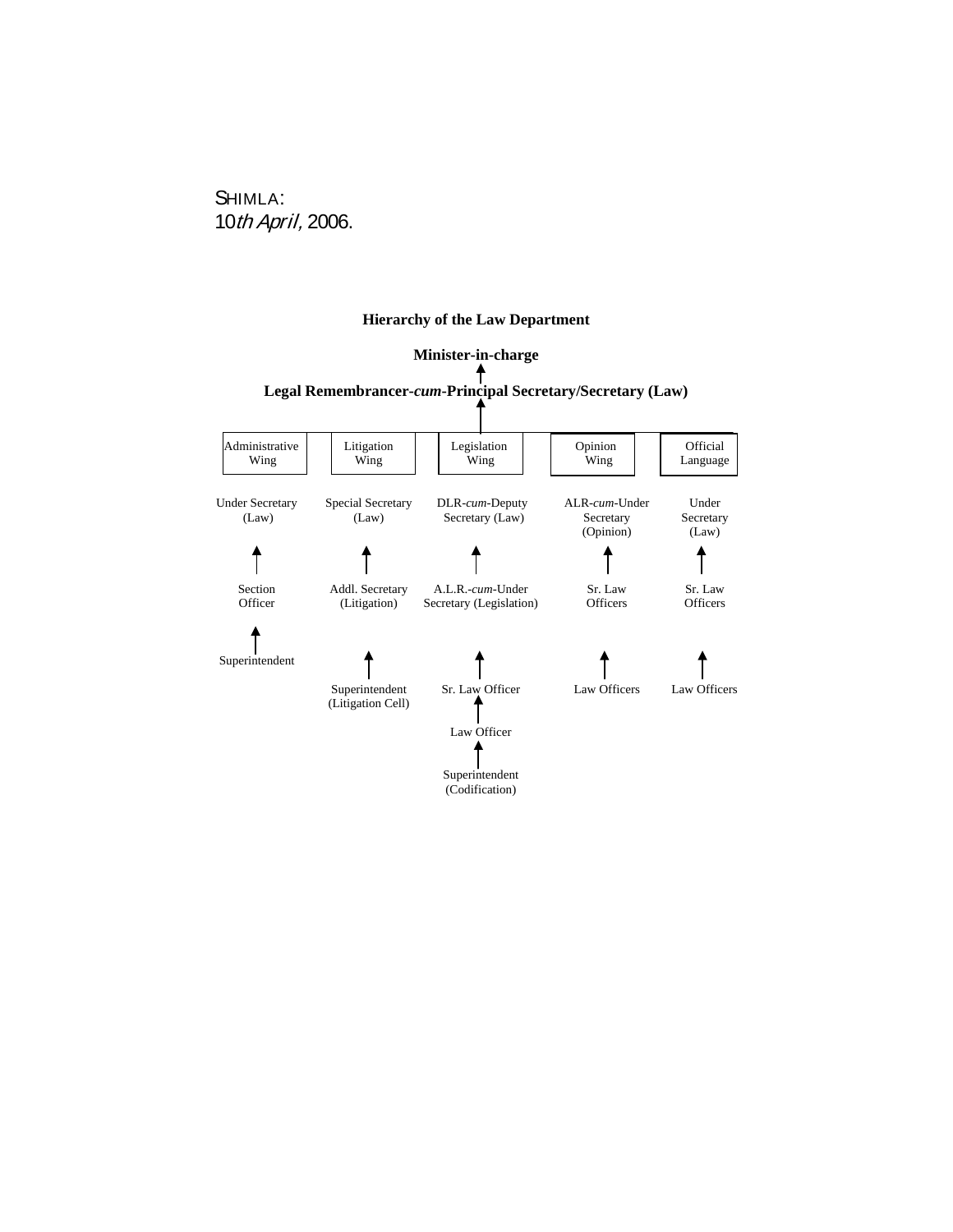| [Officers and Official of the Law Department designated as Appellate |
|----------------------------------------------------------------------|
| <b>Authority, Public Information Officers and Assistant Public</b>   |
| Information Officers under the Right to Information Act, 2005        |
| (Act No. 22 of 2005)] <sup>1</sup>                                   |

| Designation                   | Office                                        | E-mail     | Telephone      | Annexure |
|-------------------------------|-----------------------------------------------|------------|----------------|----------|
|                               | Address                                       | Address    | No.            | "K"      |
| 1                             | $\overline{2}$                                | 3          | $\overline{4}$ | 5        |
| $L.R.-cum-$                   | Room No.                                      | lawbr6-hp@ | 2621544        |          |
| Pr. Secretary                 | E-232, H.P.                                   | nic.in     | 2880632        |          |
| (Law)                         | Secretariat,                                  |            |                |          |
|                               | Shimla-2.                                     |            |                |          |
| <b>Information Officers:</b>  |                                               |            |                |          |
| Additional                    | Room No. A-111,                               | lawbr6-hp@ | 2626359        |          |
| Secretary (Law).              | H.P. Secretariat,                             | nic.in     | 2880641        |          |
|                               | Shimla.                                       |            |                |          |
| Deputy                        | Room No. E-302,                               | $-do-$     | 2628487        |          |
| Secretary                     | H.P. Secretariat,                             |            | 2880558        |          |
| (Law-Legislation). Shimla-2.  |                                               |            |                |          |
|                               | <b>Assistant Public Information Officers:</b> |            |                |          |
| <b>Under Secretary</b>        | Room No. A-326,                               | $-do-$     | 2628489        |          |
| (Law-Opinion).                | H.P. Secretariat,<br>Shimla-2.                |            | 2880443        |          |
|                               |                                               | $-do-$     |                |          |
| Sr. Law Officer<br>(English). | Room No. E-303                                |            | 2880539        |          |
| <b>Under Secretary</b>        | Room No. A-301,                               | $-do-$     | 2628478        |          |
| $(Law)$ .                     | H.P. Secretariat,                             |            | 2880670        |          |
|                               | Shimla-2.                                     |            |                |          |
| <b>Section Officer</b>        | E-312                                         | $-do-$     | 2880439        |          |
| $(Law)$ .                     |                                               |            |                |          |
| Under Secretary               | Room No. A-313,                               | $-do-$     | 2622425        |          |
|                               |                                               |            |                |          |

<span id="page-6-0"></span>1. Annexure—"K".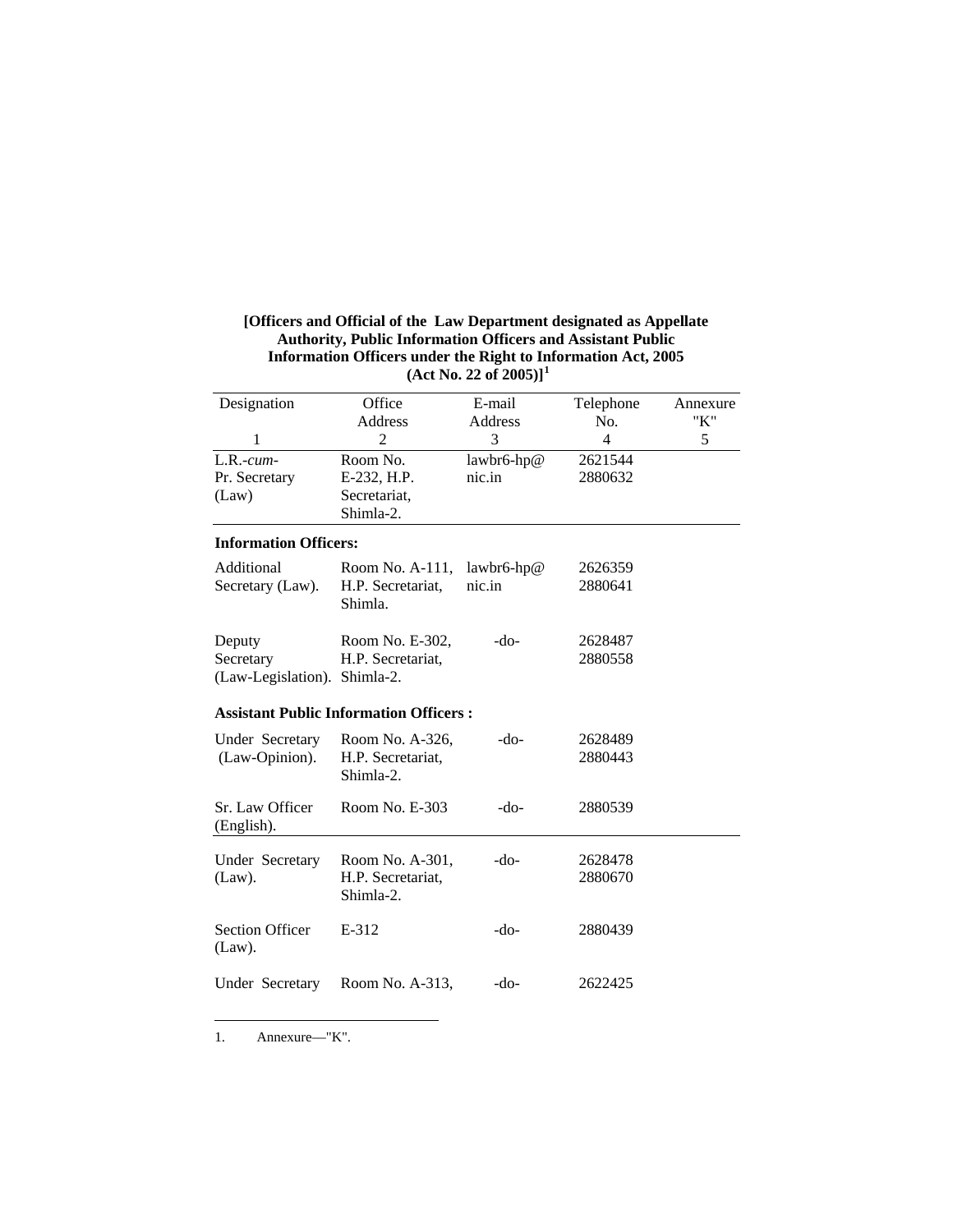| (Law-Legislation). H.P. Secretariat, | Shimla-2.        |      | 2880441 |
|--------------------------------------|------------------|------|---------|
| Sr. Law Officer<br>(Hindi).          | Room No. E-307   | -do- | 2880578 |
| Superintendent<br>(Litigation).      | Room No. $E-314$ | -do- | 2880554 |

## **GOVERNMENT OF HIMACHAL PRADESH LAW DEPARTMENT**

#### **NOTIFICATION**

*Shimla-2, the 3rd May, 2006*

**No. LLR-E(9)-5/2006-Leg.—**The Governor, Himachal Pradesh is pleased to repeal the Punjab Law Department Manual, 1934, in its application to the State of Himachal Pradesh, with effect from 15th May, 2006, provided that such repeal shall not affect the previous operations of said Manual or anything done or action taken thereunder.

The Governor is further pleased to notify the 15th May, 2006, as the date from which the provisions of the Himachal Pradesh Law Department Manual, 2006 shall come into force.

By order,

(SURINDER SINGH THAKUR), *LR-*cum*-Principal Secretary (Law) to the Government of Himachal Pradesh.*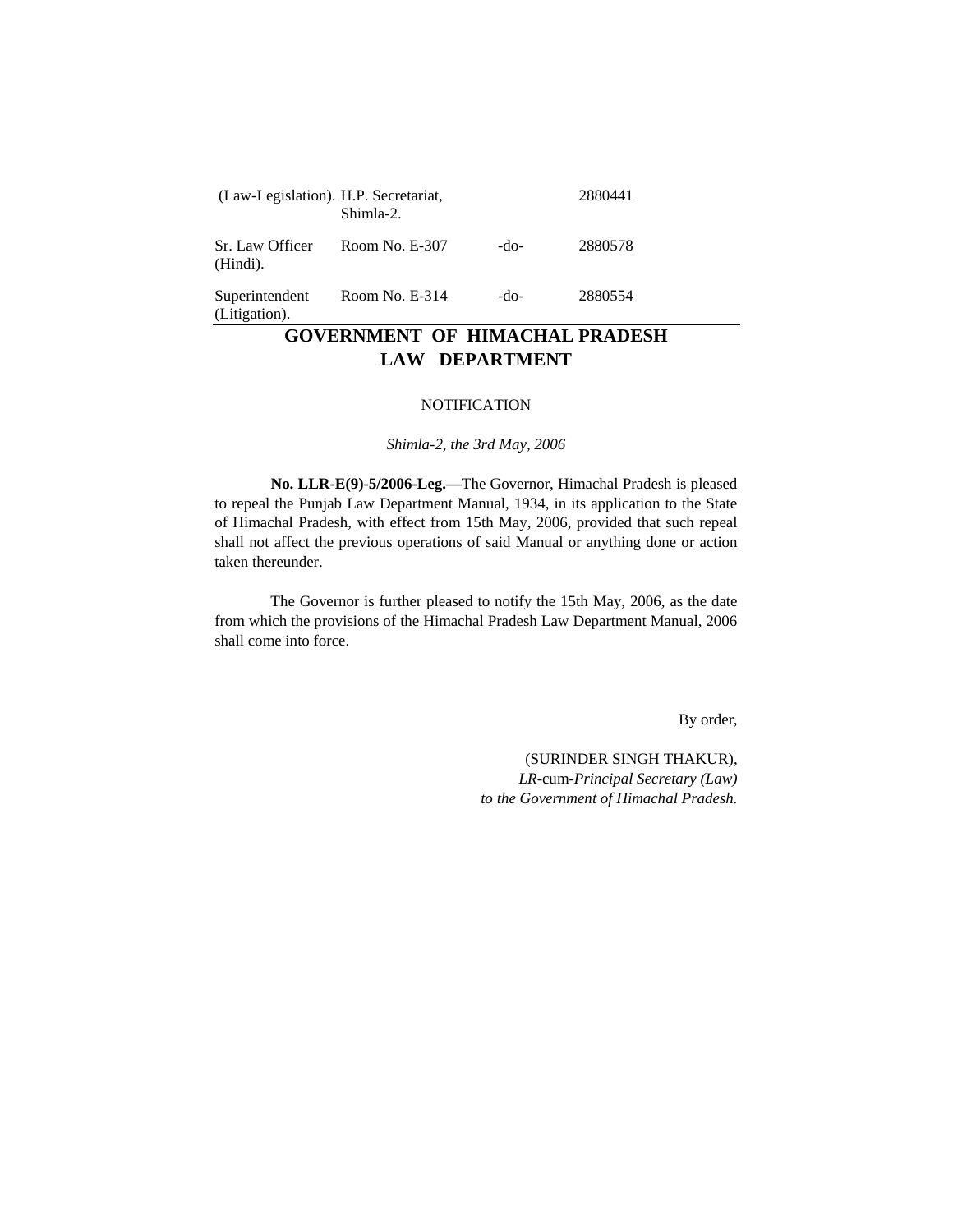## (Published in H. P. Rajpatra (Extra ordinary) dated 3-5-2006 pages, No. 859 & 860.

## **INDEX**

#### PART-I

#### GENERAL MANAGEMENT AND OPINION WORK

CHAPTERS :

|     |                                                                                     | Page |
|-----|-------------------------------------------------------------------------------------|------|
| 1.  | Management                                                                          | 1    |
| 2.  | References and Opinion                                                              | 25   |
|     | PART-II                                                                             |      |
|     | CRIMINAL BUSINESS, CRIMINAL PROCEEDINGS BY AND ON BEHALF<br>OF THE STATE GOVERNMENT |      |
| 3.  | Agency (General)                                                                    | 29   |
| 4.  | <b>Public Prosecutors</b>                                                           | 30   |
| 5   | Defence of Government Servants                                                      | 35   |
|     | PART-III                                                                            |      |
|     | <b>SUIT RULES-CIVIL BUSINESS.</b>                                                   |      |
| 6.  | Agency (General)                                                                    | 39   |
| 7.  | <b>Government Pleaders for Districts</b>                                            | 43   |
| 8.  | <b>Suit Rules—Definitions</b>                                                       | 43   |
| 9.  | <b>Suit General</b>                                                                 | 45   |
| 10. | Suit Rules-Institution of suits                                                     | 48   |
| 11. | Suit Rules-Defence of suits                                                         | 50   |
| 12. | Suit by or against the Public Officers                                              | 58   |
| 13. | Suit Rules—Action on the termination of a suit                                      | 60   |
| 14. | <b>Execution of Decrees</b>                                                         | 62   |
| 15. | Arbitration                                                                         | 64   |
| 16. | Fees in Civil Cases                                                                 | 68   |
|     | Annexure-A                                                                          | 70   |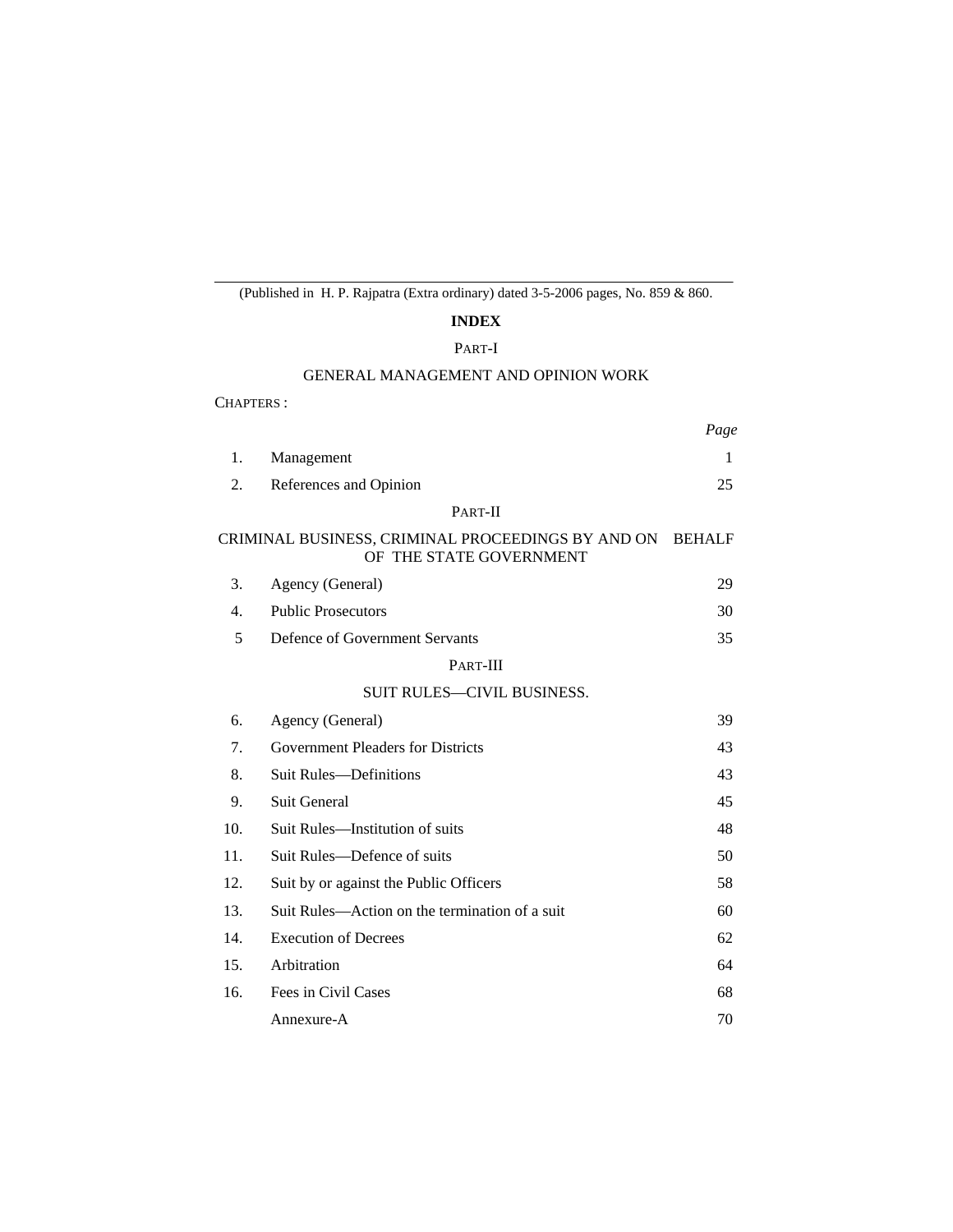| Annexure-B | 148  |
|------------|------|
| Annexure-C | 149  |
| Annexure-D | 150  |
| Annexure-E | 151  |
|            | Page |
| Annexure-F | 158  |
| Annexure G | 160  |
| Annexure-H | 161  |
| Annexure-I | 164  |
| Annexure-J | 168  |
| Annexure-K | 171  |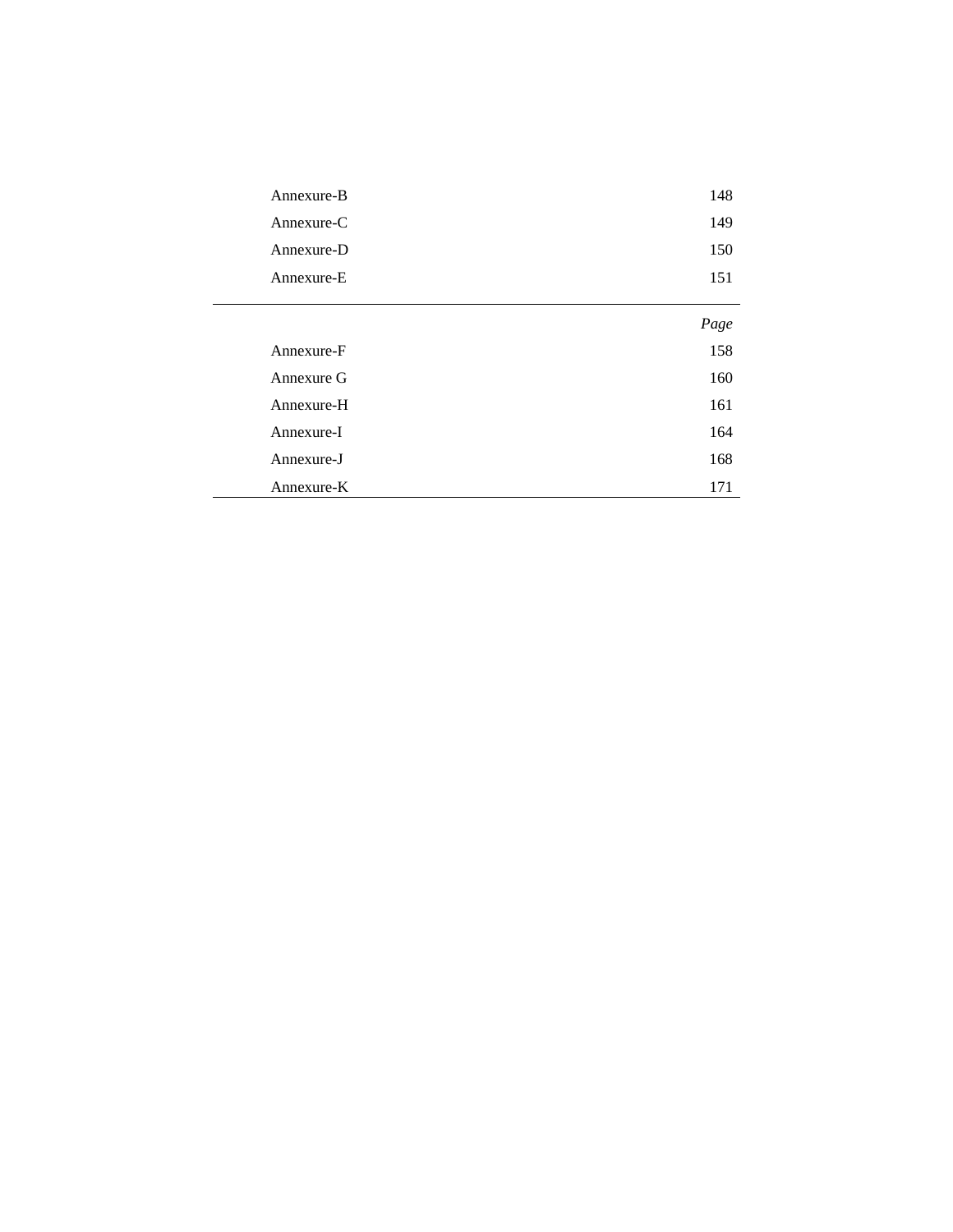#### **Officers Empowered to execute Contracts and Assurances of property made in exercise of the Executive Power of the Government**

#### **LAW DEPARTMENT**

#### **NOTIFICATION**

#### *Shimla-2, the 25th January, 1971*

**No. LR. 107/468/54-III**.—In exercise of the powers conferred by clause (1) of Article 299 of the Constitution of India, the Governor of Himachal Pradesh, hereby directs that the under mentioned contracts and assurances of property made in the exercise of the executive power of the Government of Himachal Pradesh may be executed on its behalf as follows :—

**I.** In the case of all Departments of the Government of Himachal Pradesh including their attached and subordinate offices, Himachal Pradesh Public Service Commission**,** Himachal Pradesh Vidhan Sabha Secretariat and Governor's Secretariat :—

**A.** 1. Contracts and other instruments relating to advances granted to Government servants for the purchase of motor cars, motor cycles, cycles, or houses or for building houses, or for medical attendance and treatment or for festivals, marriages, funerals or other ceremonies or for relief against floods, etc. or advances of pay and travelling allowance on transfer and tour, or advances of pay to persons proceeding on deputation abroad, or advances in respect of the Travel Concession Scheme during regular leave; **by the authority sanctioning the advance.**

2. Contracts and other instruments in respect of accommodation provided in rented buildings (i) for catering in hostels and tiffin rooms (ii) for the protection of conveyances belonging to the staff working in such rented buildings and (iii) for co-operative stores/societies/banks/canteens run by employees associations/ societies; **by the Head of Department/Office which is in occupation of the building and is responsible for the payment of municipal taxes etc.**

3. Indemnity bonds relating to conveyance and transport at Government expense of families and personnel effects of Government servants who die while in service, by the Head of Officer under whom the deceased Government servant last served.

- 4. Contracts and other instruments relating to the—
- (i) payment of advance subscriptions for the purchase of newspapers, magazines, periodicals etc.;
- (ii) purchase, supply and conveyance or carriage of materials, store and machinery;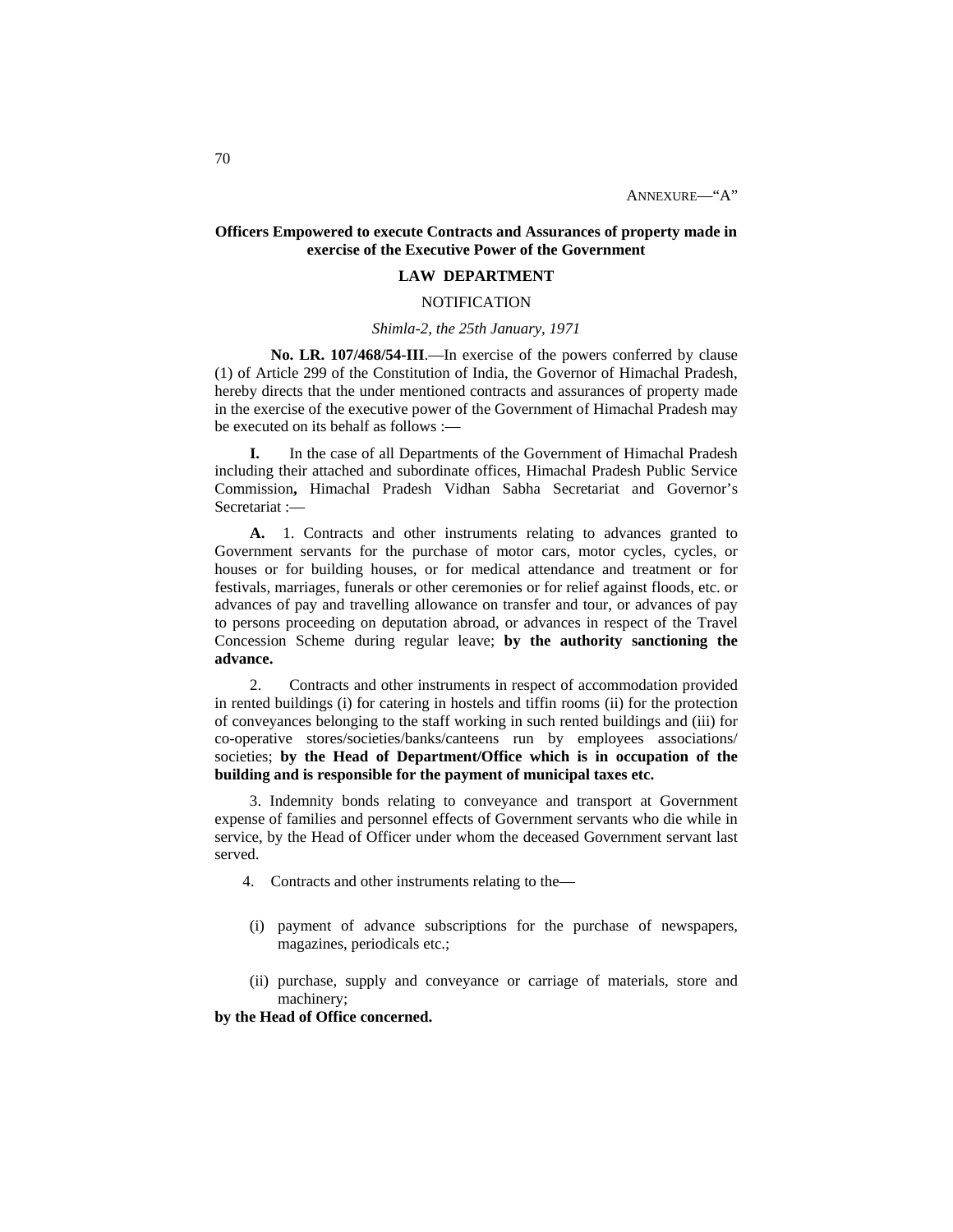**B.** 1. Surety bonds relating to the grant or pension to Government servants or provisional pension to displaced Government servants, **by the authorities sanctioning the pension or provisional pension.**

2. Security bonds of Cashiers and other Government servants and/or their sureties to secure the due execution of an office or the due accounting for money or other property received by virtue thereof, **by the Head of office concerned.**

**C.** Pledge and release of Postal Savings Certificate and Post Office Savings Bank Accounts as security ; **by only those Gazetted Officers of the Himachal Pradesh Government who for due performance of their duties, are required to accept and release securities.**

**D.** All instruments appointing Attorneys and Counsel, by the Officers empowered to authenticate orders and other instruments under clause (2) of Article 166 of the Constitution.

**II.** As regards contracts etc., not hereinbefore specified :—

1. All deeds and instruments relating to matters other than those specified in item 2 to <sup>[1](#page-11-0)</sup>[11] below by a Secretary to the Himachal Pradesh Government.

 $2^{2}$  $2^{2}$ [2. Contracts and other instruments relating to matters connected with the administration of forests and the business of the Forest Department, but not relating to the purchase or sale or permanent acquisition of land; by the Conservator of Forests irrespective of the amount or value.]

#### <sup>[3](#page-11-2)</sup>[3. XXXXXXXXXXXXXXXXXXXXXXXXXXXXXXXXX

4. In the case of the Public Works Department [4](#page-11-3) [(including the Department of Multipurpose Projects and Power)].

- (a) All instruments relating to purchase, supply and conveyance or carriage of materials, stores, machinery etc.;
- (b) all instruments relating to the execution of works of all kinds connected with buildings, bridges, roads, canal, tanks, reservoirs, and embankments and instruments relating to the construction of water works and the execution of machinery ;
- (c) bonds of auctioneers and security bonds for due performance and completion of works ; and
- (d) security bonds for the performance of their duties by Government servants whom the officers specified below have power to appoint;

**by Chief Engineer, Superintending Engineers, Divisional Officers, Sub-Divisional officers, Assistant Executive Engineers, Assistant Elect. Engineers**

<span id="page-11-0"></span> <sup>1.</sup> Subs. for the figure '10' *vide* Not. No. LR.107/468/54-III, dated 3-8-1974 and subsequently subs. for the figure "11" *vide* Noti. No. LLE-E(9)2/76, dated 22-8-1989, published in R.H.P. dated 8-9-1990, p. 1038.

<span id="page-11-1"></span><sup>2.</sup> Subs. *vide* Noti. No. LLR-E(9)2/76, dated 16-8-1982, published in R.H.P., dated 28-8-1982, p. 710.

<span id="page-11-2"></span><sup>3.</sup> Deleted *vide* Noti. No. LR. 107/468/54-III, dated 16-5-1974, published in R.H.P., dated 1-6-1976, p. 921.

<span id="page-11-3"></span><sup>4.</sup> Ins. and shal l be deemed always to have been ins. *vide* Noti. No. LR-107/468/54-III, dated 6-5-1971, published in R.H.P., dated 5-6-1971, p. 589.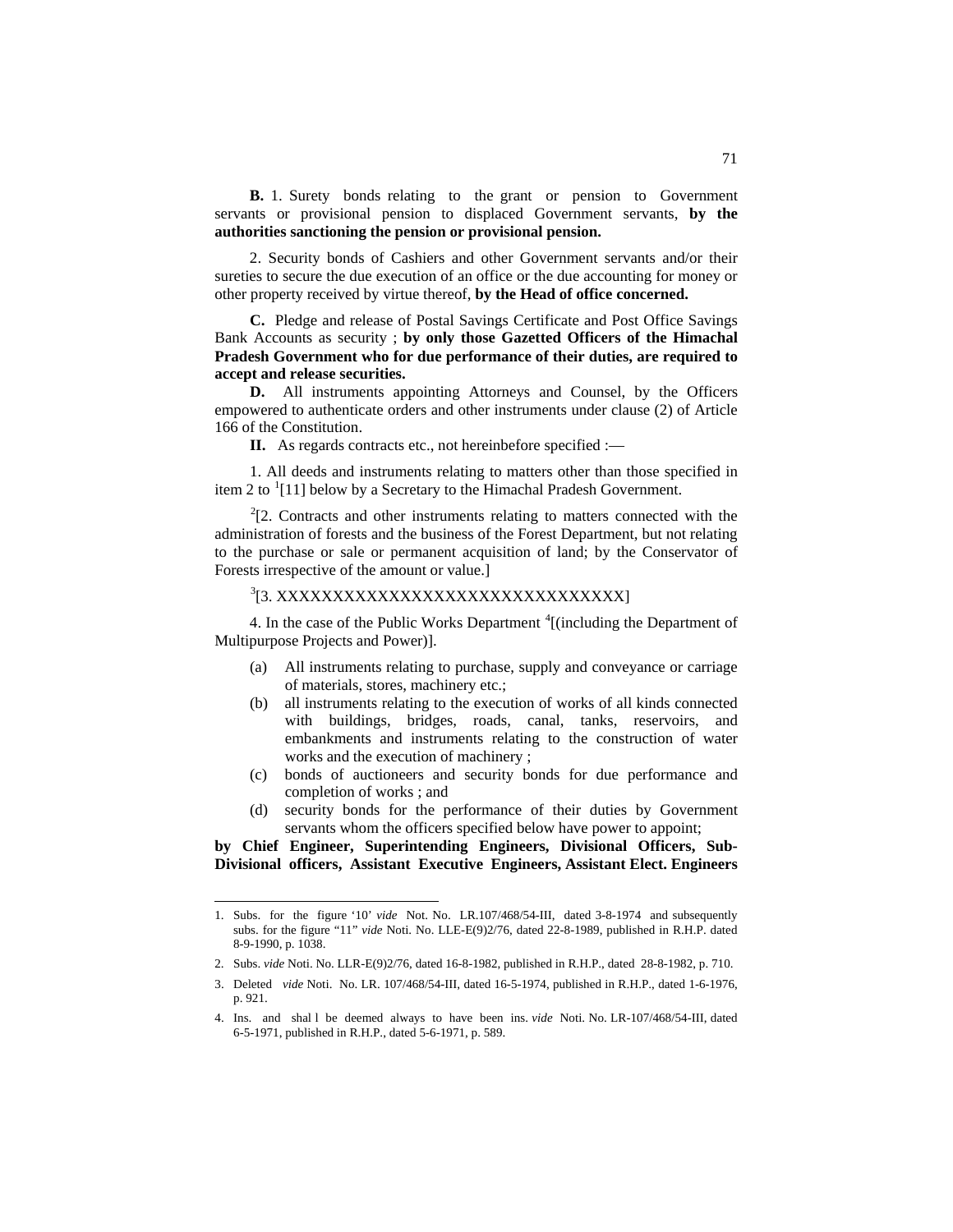#### **and Assistant Engineers.**

 $5$ [4-A. Contracts and other instruments relating to auction of fruit crops of the Government orchards of Horticulture Department, Himachal Pradesh :—

if the amount or value does not exceed Rs. 5,000 by the Horticulture **Department Officer or any other Gazetted Officer-incharge of the District of Horticultural work ;**

(b) if the amount or value does not exceed Rs. 25,000 **by the Deputy Director Horticulture, Himachal Pradesh ;**

if the amount or value exceeds Rs. 25,000 but does not exceed Rs. 50,000 **by the Director of Horticulture.**]

- 5. (a) Contracts and other instruments connected with ferries, dues for grazing cattle on places other than forests, fisheries, nazul, buildings, spontaneous products and minerals, execution of minor works not under the Public Works Department ; and for the supply of necessary depots ;
	- (b) Contracts and other instruments in matters connected with the lease or sale of land ;
	- (c) Contracts relating to any matters falling within his ordinary jurisdiction ;
	- (d) Instruments of free grants of proprietary rights in land ;
	- (e) Instruments whereby property is mortgaged to the Government as security for a loan ; and
	- (f) Instruments of exchange of land ;

#### **by the Deputy Commissioner concerned or a Secretary or an Under Secretary to the Government of Himachal Pradesh.**

6. Contracts for the supply of articles for use in jails; or regarding the sale of articles manufactured in Jails; **by the Inspector General of Prisons, Himachal Pradesh.**

7. Contracts and other instruments for the supply of stores, clothing etc., **by the Heads of Departments concerned.**

8. Contracts for banking premises and engagement of private vehicles; **by the Regional Managers of Himachal Pradesh Government Transport.**

9. Contracts and other instruments relating to matters connected with their respective departments (including mining leases); **by the Head of the Department concerned.**

10. Contracts and instruments relating to lease of premises for office purpose when the annual rent does not exceed Rs. 50,000; **by the Head of Office.**

72

<span id="page-12-0"></span> <sup>5.</sup> Inst. *vide* Noti. No. LR.-107/468/54-III, dated 4-7-1974, published in R.H.P., dated 3-8-1974, p. 1299.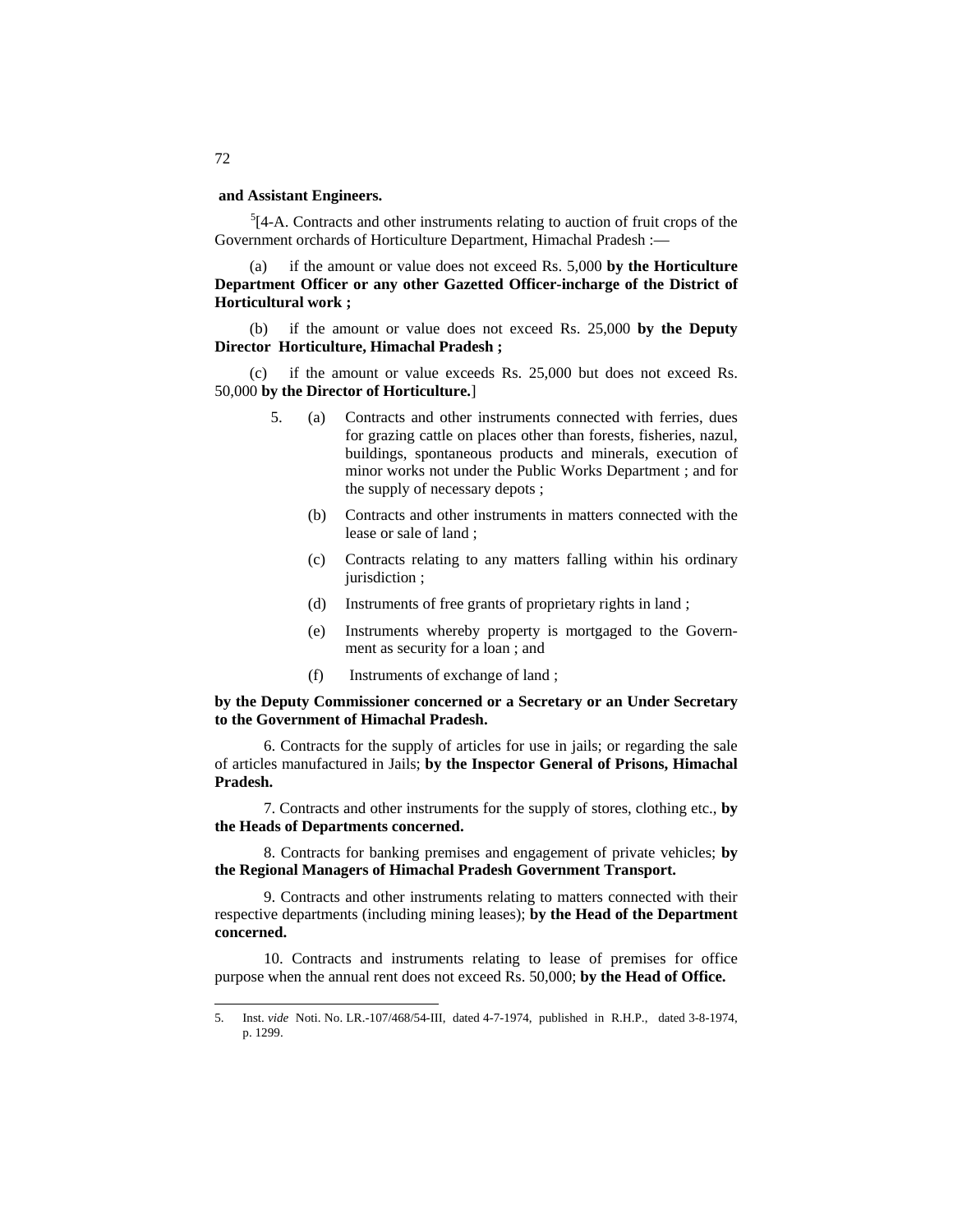<sup>[6](#page-13-0)</sup>[11. Lease deeds in respect of plots in the Industrial area in Himachal Pradesh; **by the [7](#page-13-1) [(Director of Industries)]**.

<sup>[8](#page-13-2)</sup>[12. Contracts and execution of instruments of leases relating to Government land by the Agriculture Department :

Whereas any Government land has been leased out or handed over by the Agriculture Department to the Himachal Pradesh Agriculture Marketing Board or to a Market Committee in the State of Himachal Pradesh for setting up a regulated market, marketing yard or sub yard, the Secretary (Agriculture) to the Government of Himachal Pradesh shall, for and on behalf of the Government of Himachal Pradesh,—

- (a) authorise the functionary of the said Board, or as the case may be, of the Market Committee, to further lease out the plots in such a regulated market, marketing-yard or sub-yard and to execute all instruments and contracts in respect of such plots, and
- (b) issue special power of attorney in favour of any functionary of the said Board, or as the case may be, of the market committee, to pursue and defend cases relating to such land in courts.]

**III.** Notwithstanding anything hereinbefore contained, any contract or assurances of property relating to any matter whatsoever may be executed by a Secretary or a Joint Secretary or a Deputy Secretary or an Under Secretary to the Government of Himachal Pradesh in the appropriate Department and in the case of Vidhan Sabha Secretariat; **by the Secretary or Under Secretary , Himachal Pradesh Vidhan Sabha** and in the case of Himachal Pradesh Public Service Commission; **by the Secretary of the Commission** and in the case of Governor's Secretariat; **by the Secretary to the Governor.**

**IV.** Where any business of any department is, by virtue of reorganisation otherwise, transferred to any other department, whether existing or new, references in this notification to the department from which such business is transferred, shall, in relation to such business, be construed as references to the department to which it has been transferred.

*Explanation.—*In this paragraph "Department" means any Department, Secretariat or Office of the Government of Himachal Pradesh.

<sup>(</sup>R.H.P., dated 6-3-1971, p. 347-348)

<span id="page-13-0"></span> <sup>6.</sup> Added *vide* Noti. No. LR.-107/468/54-III, dated 3-8-1974, published in R.H.P., dated 17-8-1974, p. 1407.

<span id="page-13-1"></span><sup>7.</sup> Subs. for the words 'District Industries Officers' *vide* Noti. No. LLR-E(9)2/76, dated 24-1-1976, published in R.H.P., dated 7-2-1976, p. 164.

<span id="page-13-2"></span><sup>8.</sup> Item No. 12 ins. *vide* Noti. No. LLR-E (9) 2/76, dated 22-8-1990, published in R. H. P., dated 8-9-1990, p. 1038-1039.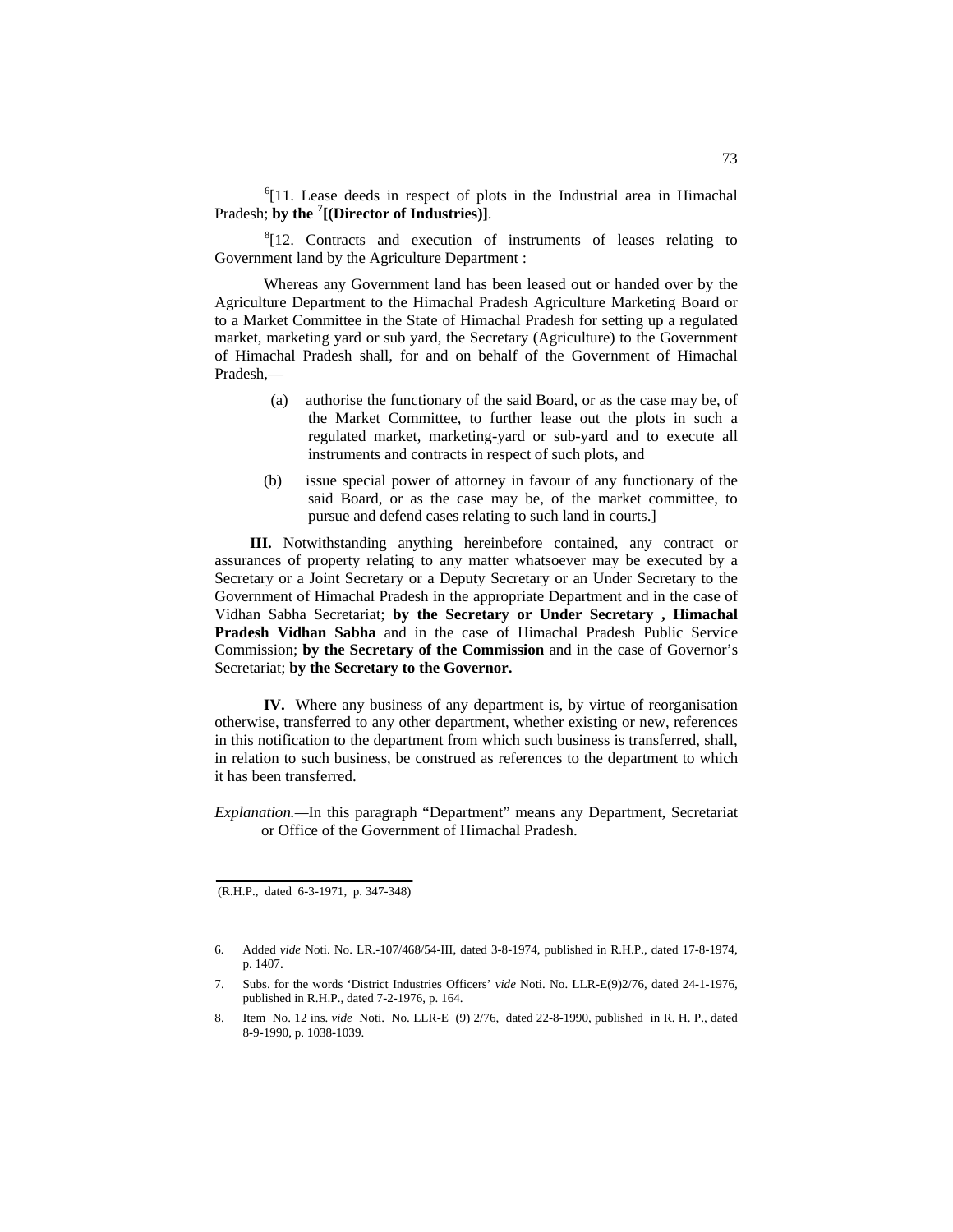#### **GOVERNMENT OF HIMACHAL PRADESH**

#### **LAW DEPARTMENT**

#### NOTIFICATIONS

#### *Shimla-2, the 25th January, 1971*

**No. LR-107-420/54**.— In exercise of the powers vested in him under rules 1 and 2 of the Order XXVII of the Code of Civil Procedure, and all other powers enabling him in this behalf, the Governor, Himachal Pradesh is pleased to authorise all the Collectors of Districts in Himachal Pradesh, all Secretaries, Joint Secretaries Deputy Secretaries, Under Secretaries, Heads of Departments of Himachal Pradesh and also the Conservators of Forests and Superintending Engineers in Himachal Pradesh to act for the State of Himachal Pradesh, to sign and verify plaints and written statements in suits by or against the State of Himachal Pradesh and also to act for the State of Himachal Pradesh in respect of any judicial proceedings. This notification shall not effect any act already done on the basis of the previous notifications and all such acts done under previous notification shall be deemed to have been done under this notification.

> Sd/- **(**JOSEPH DINA NATH**)** *Under Secretary (Judicial) to the Government of Himachal Pradesh.*

*Shimla-2, the 3rd July, 1978*

**\_\_\_\_\_\_\_\_**

**No. LLR-E(9)2/76**.—In exercise of the powers conferred by clause (1) of Article 299 of the Constitution of India, the Governor, Himachal Pradesh hereby directs that agreements/ contracts made with the firms for the supply of stores in various Government Departments, in exercise of the executive powers of the Government of Himachal Pradesh, may be executed on his behalf by the Additional Controller of Stores, H. P. Shimla.

> Sd/- (J. C. MALHOTRA**)** *Secretary (Law) to the Government of Himachal Pradesh.*

(R.H.P., dated 15-7-1978, p. 663)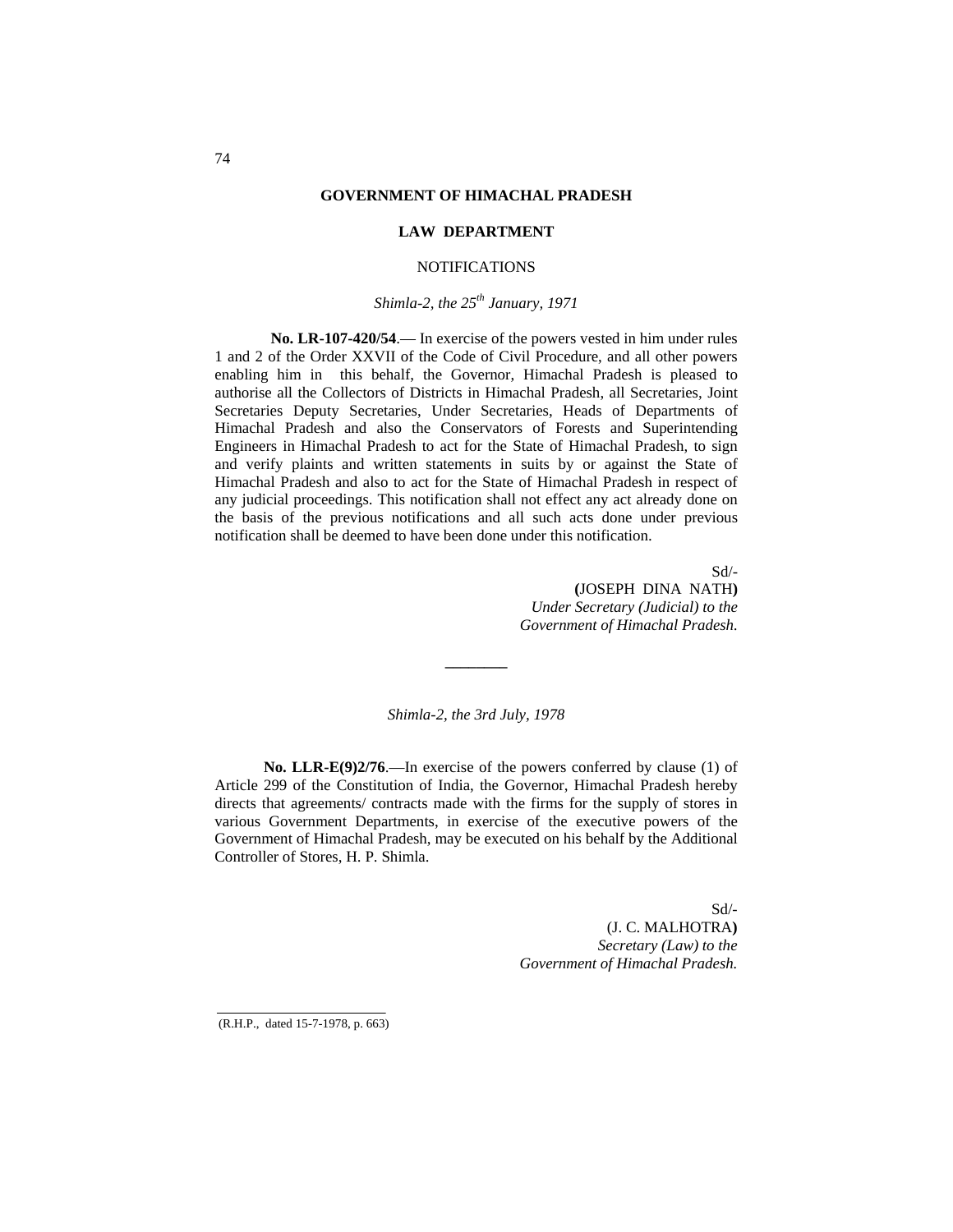#### शिमला-171 002, 1 फरवरी, 1980

wio एल0 एल0 आर0-ई (9)2/75. - भारतीय संविधान के अनुच्छेद 299 के खण्ड (1) द्वारा प्रदत्त शक्तियों का प्रयोग करते हुए राज्यपाल, हिमाचल प्रदेश एतद्द्वारा निर्देश देते हैं कि हिमाचल प्रदेश की कार्यकारी शक्ति का प्रयोग करते हुये, उद्योग विभाग के जिला उद्योग केन्द्रों के महाप्रबन्धकों द्वारा, इकरारनामें / पट्टा विलेखादि राज्यपाल महोदय की ओर से अपने–अपने क्षेत्राधिकार में निष्पादित किये जायेंगे ।

> हस्ताक्षरित $\angle$ — (जय चन्द मल्होत्रा) सचिव (विधि) हिमाचल प्रदेश सरकार।

(R.H.P., dated 22-3-1980, p. 371)

## ————— *Shimla-2, the 3rd December, 1980*

**No. LLR-E(9)2/76**.—In exercise of the powers conferred by clause (1) of Article 299 of the Constitution of India and all other powers enabling him in this behalf, the Governor, Himachal Pradesh is pleased to declare that all deeds outsides India shall be executed on behalf of the State of Himachal Pradesh by the Indian Ambassador/Economic Minister in United States of America and in other countries by the Indian Ambassadors, Charged Affairs or High Commissioners only in countries where they have been accredited.

Sd/-

 (J. C. MALHOTRA) *Secretary (Law) to the Government of Himachal Pradesh.*

(R.H.P. Extra., dated 10-12-1980, p. 1406)

#### *Shimla-2, the 7th August, 1982*

—————

**No. LLR-E(9)2/76**.—In exercise of the powers conferred by clause (1) of Article 299 of the Constitution of India, the Governor, Himachal Pradesh is pleased to authorise All Divisional Forest Officers, Soil Conservation Divisions/Assistant Soil Conservation Officers in the Department of Soil Conservation, Himachal Pradesh to execute agreements/instruments relating to the Soil Conservation Schemes, with their respective jurisdiction, to be made in exercise of the executive powers of the State Government of Himachal Pradesh.

This supersedes the Himachal Pradesh Government Notifications Nos. LLR-E(9)2/76, dated 22nd September, 1976, LLR-E(9)2/76, dated 22nd January, 1977 and LLR-E(9)2/78, dated 4th February, 1981.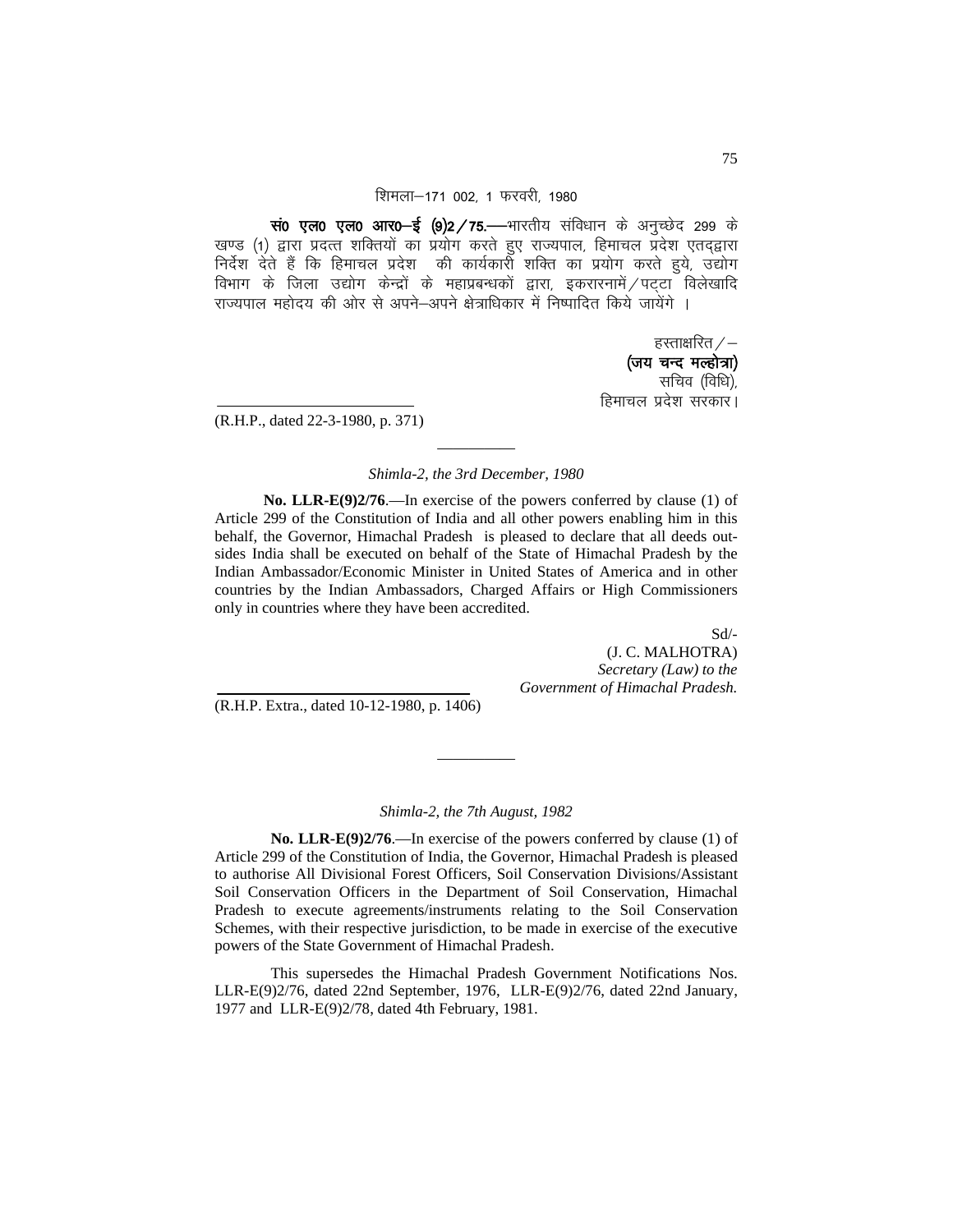#### **LAW DEPARTMENT**

#### NOTIFICATION

#### *Shimla-2, the 27th August, 1987*

**No. LR-107-420/54**.—In continuation of this department notification of even number dated  $25<sup>th</sup>$  January, 1971, and in exercise of the powers vested in him under rules 1 and 2 of the Order XXVII of the Code of Civil Procedure,1908 and all other powers enabling him in this behalf, the Governor, Himachal Pradesh is pleased to authorise the Additional Conservators, Himachal Pradesh to act for the State of Himachal Pradesh, to sign and verify plaints and written statements in suits by or against the State of Himachal Pradesh and also to act for the State of Himachal Pradesh in respect of any judicial proceedings.

(Issued and published in Hindi in R.H.P., dated 3-7-1999, p. 1098).

**\_\_\_\_\_\_\_\_**

#### **LAW DEPARTMENT**

#### NOTIFICATION

#### *Shimla-171002, the 11th June, 1999*

**No. LLR-E(9)-2/76**.—In continuation to this department notification No. LR-107/420-54, dated 27-8-1987 and in exercise of powers vested in her under rules 1 and 2 of the Order XXVII of the Code of Civil Procedure, the Governor, Himachal Pradesh is pleased to authorise the Chief Conservator of Forests (Project), Himachal Pradesh, Director, Indo-German Changar Project, Director, IWDP (Hills), Kandi and Director, H. P. State Land Use Board to act for the State of Himachal Pradesh, to sign and verify plaints and written statements in any suit by or against the State of Himachal Pradesh and also to act for the State of Himachal Pradesh in respect of any judicial proceeding.

> Sd/- (RAMESHWAR SHARMA) *Secretary (Law) to the Government of Himachal Pradesh*

---------------------------- (R.H.P., dated 3-7-1999, p. 1098)

## $\overline{\phantom{a}}$ **LAW DEPARTMENT**

#### **NOTIFICATION**

#### *Shimla-2, the 14th March, 2000*

**No. LLR-E(9)-2/76**.—In continuation to this department notification No. LR-107/420-54 dated 25-1-1971, and in exercise of powers vested in him under rules 1 and 2 of the Order XXVII of the Code of Civil Procedure, the Governor, Himachal Pradesh is pleased to authorise the State Geologist and the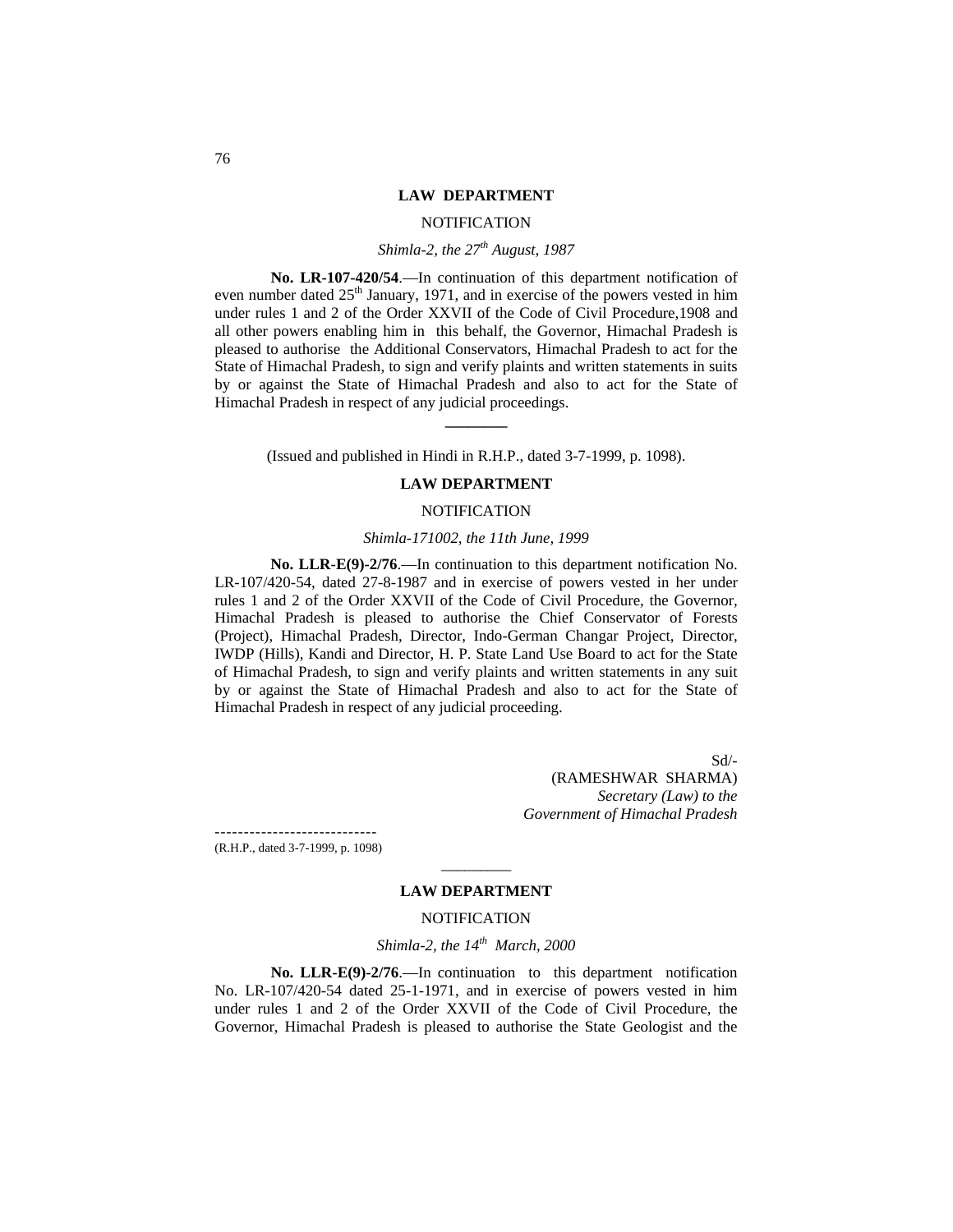Geologists of the Industries Department of Himachal Pradesh to act for the State of Himachal Pradesh, to sign and verify plaints and written statements/replication/rejoinder etc. in suits by or against the State of Himachal Pradesh and also to act for the State of Himachal Pradesh in respect of any judicial proceedings especially when the Director of Industries, Himachal Pradesh is not a respondent in cases pertaining to Geological Wing of the State.

> By order, (RAMESHWAR SHARMA) *Secretary (Law) to the Government of Himachal Pradesh.*

(R.H.P., dated 1-4-2000, p. 648)

#### **LAW DEPARTMENT**

 $\overline{\phantom{a}}$ 

#### **NOTIFICATION**

#### *Shimla-171002, the 10th January, 2001*

**No. LLR-E(9)-2/76**.—In continuation of this Department Notification No. LR-107/420/54, dated 25-1-1971, and in exercise of the powers vested in him under rules 1 and 2 of the Order XXVII of the Code of Civil Procedure, the Governor, Himachal Pradesh is pleased to authorise the Joint Directors and Deputy Directors of Animal Husbandry and <sup>[9](#page-17-0)</sup>[Technical Education, Vocational and Industrial Training Departments] to act for the State of Himachal Pradesh to sign and verify plaints and written statements in suits by or against the State of Himachal Pradesh in respect of any judicial proceedings in the courts up to the District level only.

> By order, (RAMESHWAR SHARMA) *LR-*cum*-Secretary (Law) to the Government of Himachal Pradesh.*

(R.H.P., dated 28-4-2001 p.120)

#### **LAW DEPARTMENT**

**\_\_\_\_\_\_\_\_\_\_\_**

#### **NOTIFICATION**

#### *Shimla-2, the 6th May, 2002*

**No. LLR-E(9)-2/76.—**In continuation of this department notification No. LR-107/420/54, dated 25-1-1971 and in exercise of the powers vested in him under rules 1 and 2 of the Order XXVII of the Code of Civil Procedure, the Governor of

<span id="page-17-0"></span> <sup>9</sup> . Subs. For the words "Science and Technology" *vide* Noti. No. LLR-E(9)2/76, dated 8-3-2001.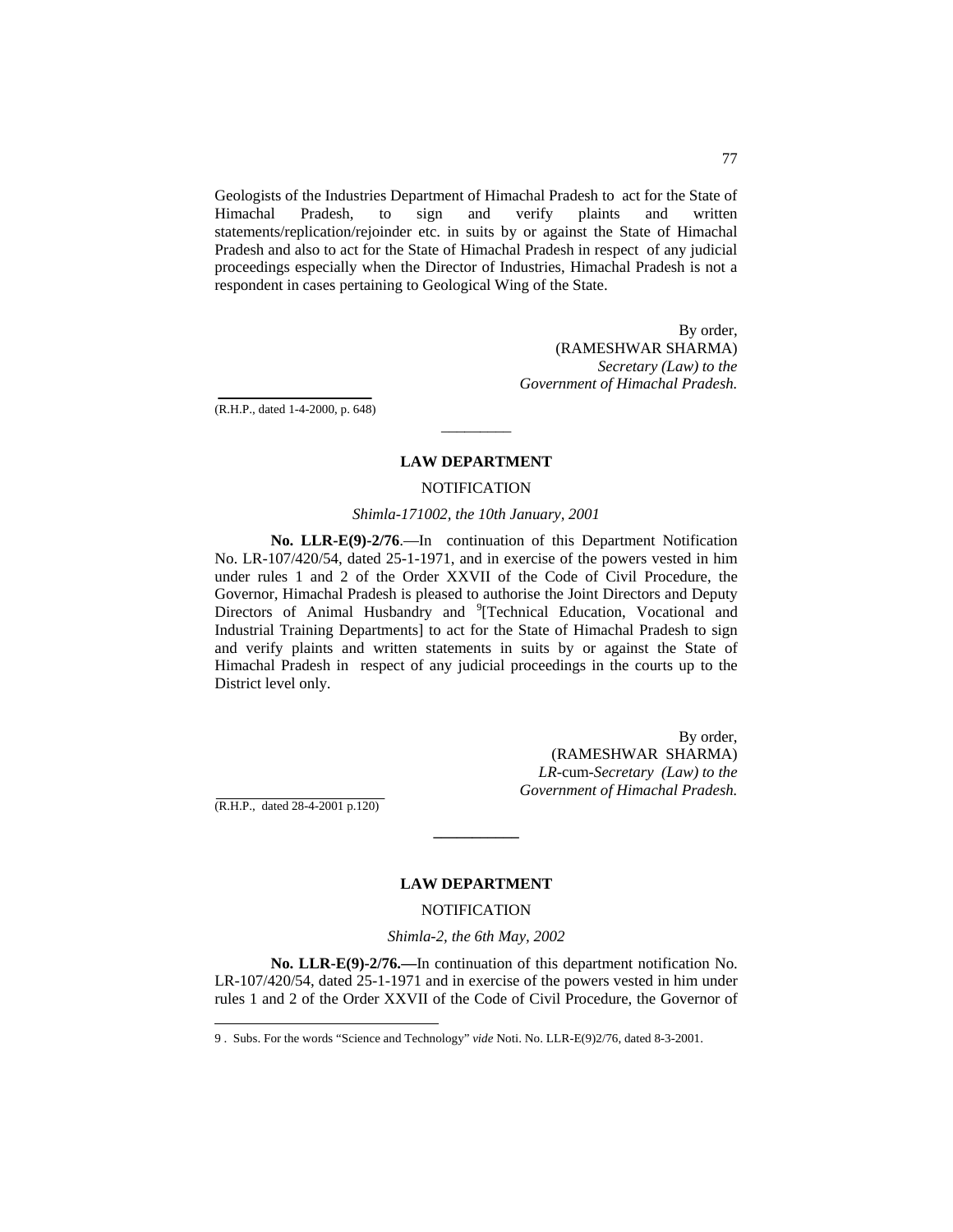Himachal Pradesh is pleased to authorise all the Chief Medical Officers in Himachal Pradesh to act for the State of Himachal Pradesh and to sign and verify the plaint/written statement or reply in suits by or against the State of Himachal Pradesh before the law courts upto district level only in the cases relating to the Districts of their posting.

> By order, (RAMESHWAR SHARMA) *LR-*cum*-Secretary (Law) to the Government of Himachal Pradesh.*

(R.H.P., dated 15-6-2002, p. 461)

[*Authoritative English text of this Department Notification No. LLR-E (9)-2/76 dated 21st April, 2003 as required under clause (3) of Article 348 of the Constitution of India*].

 $\overline{\phantom{a}}$ 

#### **GOVERNMENT OF HIMACHAL PRADESH**

#### **LAW DEPARTMENT**

#### NOTIFICATION

#### *Shimla-171002, the 21st April, 2003*

**No. LLR-E (9)-2/76.—**In continuation of this Department Notification No. LR-107/420/54 dated 25-1-1971 and in exercise of the powers vested in him under Rules 1 and 2 of the Order XXVII of the Code of Civil Procedure, the Governor, Himachal Pradesh is pleased to authorise S.D.O. (Civil-Rural)-*cum-*Settlement Officer (Sales), Shimla and S.D.O. (Civil)-*cum-*Settlement Officer (Sales) Kangra to act for the State of Himachal Pradesh to sign and verify the plaints/written statements in suits by or against the State of Himachal Pradesh in various civil and revenue courts upto District level in the cases relating to Evacuee properties falling under their respective jurisdiction.

> By order, (J. L. GUPTA) *LR-*cum-*Secretary (Law) to the Government of Himachal Pradesh.*

78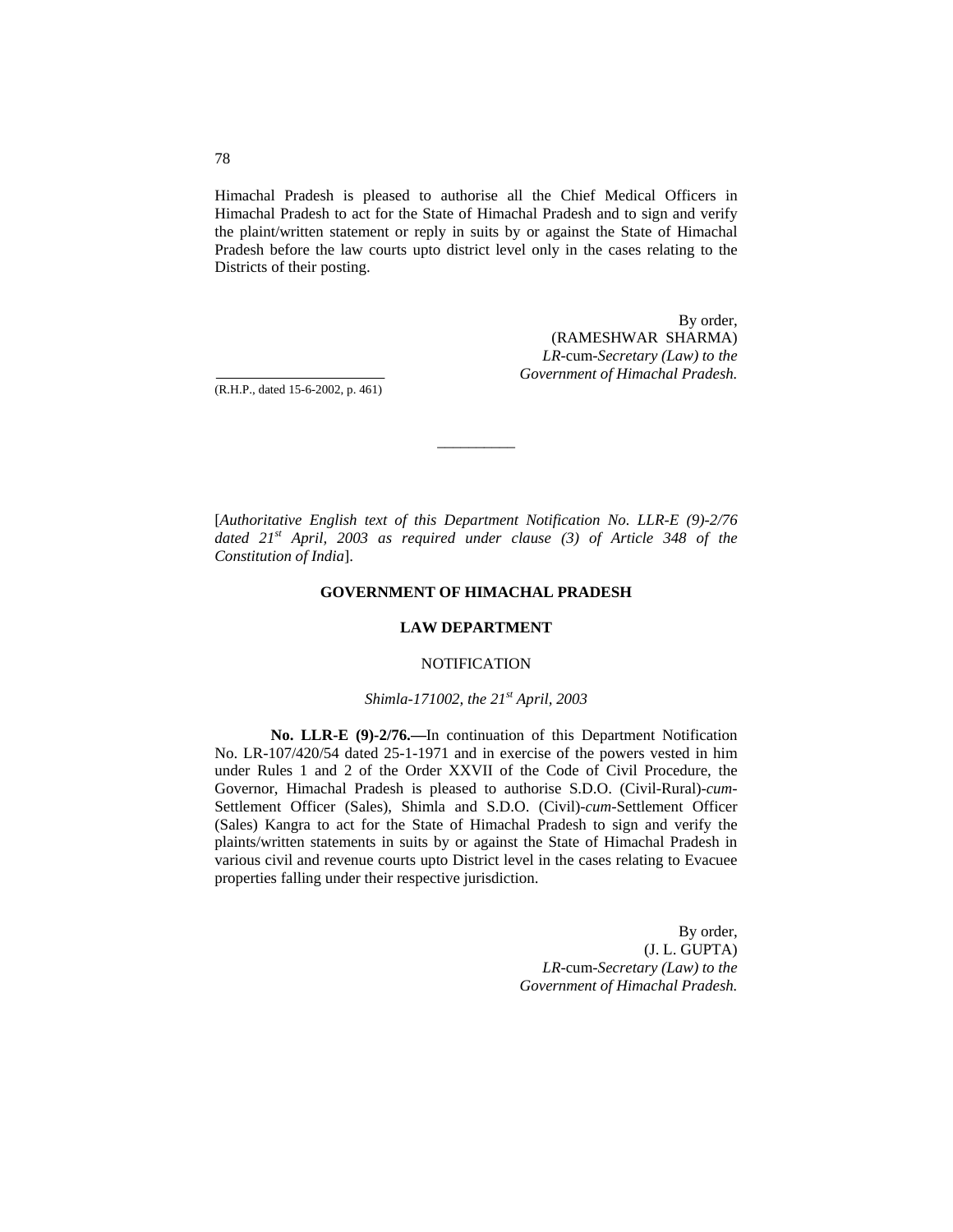*[Authoritative English text of this Department Notification No. LLR-E(9)-2/76 dated 19-1-2005 as required under clause (3) of Article 348 of the Constitution of India].*

#### **GOVERNMENT OF HIMACHAL PRADESH**

#### **LAW DEPARTMENT**

#### NOTIFICATION

#### *Shimla-171 002, the 19th January, 2005*

**No. LLR-E(9)-2/76**.—In continuation of this Department Notification No. LR-107/420/54 dated 25-1-1971 and in exercise of the powers vested in him under Rules 1 and 2 of the Order XXVII of the Code of Civil Procedure, 1908 as amended from time to time, the Governor, Himachal Pradesh is pleased to authorise the Deputy Director of Agriculture Department and District Agriculture Officers of Shimla and Solan districts of Himachal Pradesh to act, make the statement, sign and verify the plaints/written statements, applications, replies or execute Vakalatnamas in the Suits by or against the State of Himachal Pradesh before the Hon'ble High Courts and the Courts subordinate thereto in the following pending cases:—

1. CMP No. 179/2004 titled Sh. Daulat Ram Verma *Vs.* State of H. P. and another.

- 1. Arbitration case titled State of H. P. *Vs*. Sh Anant Ram Negi
- 2. Arbitration case titled State of H. P. *Vs.* Jai Co-operative Society
- 3. Arbitration case titled State of H. P. *Vs.* Karam Chand
- 4. Arbitration case titled State of H. P. *Vs.* Krishna Devi
- 5. Arbitration case titled State of H. P. *Vs.* Salig Ram

By order

,

(SURINDER SINGH THAKUR) *LR-*cum*-Secretary (Law) to the Government of Himachal Pradesh.*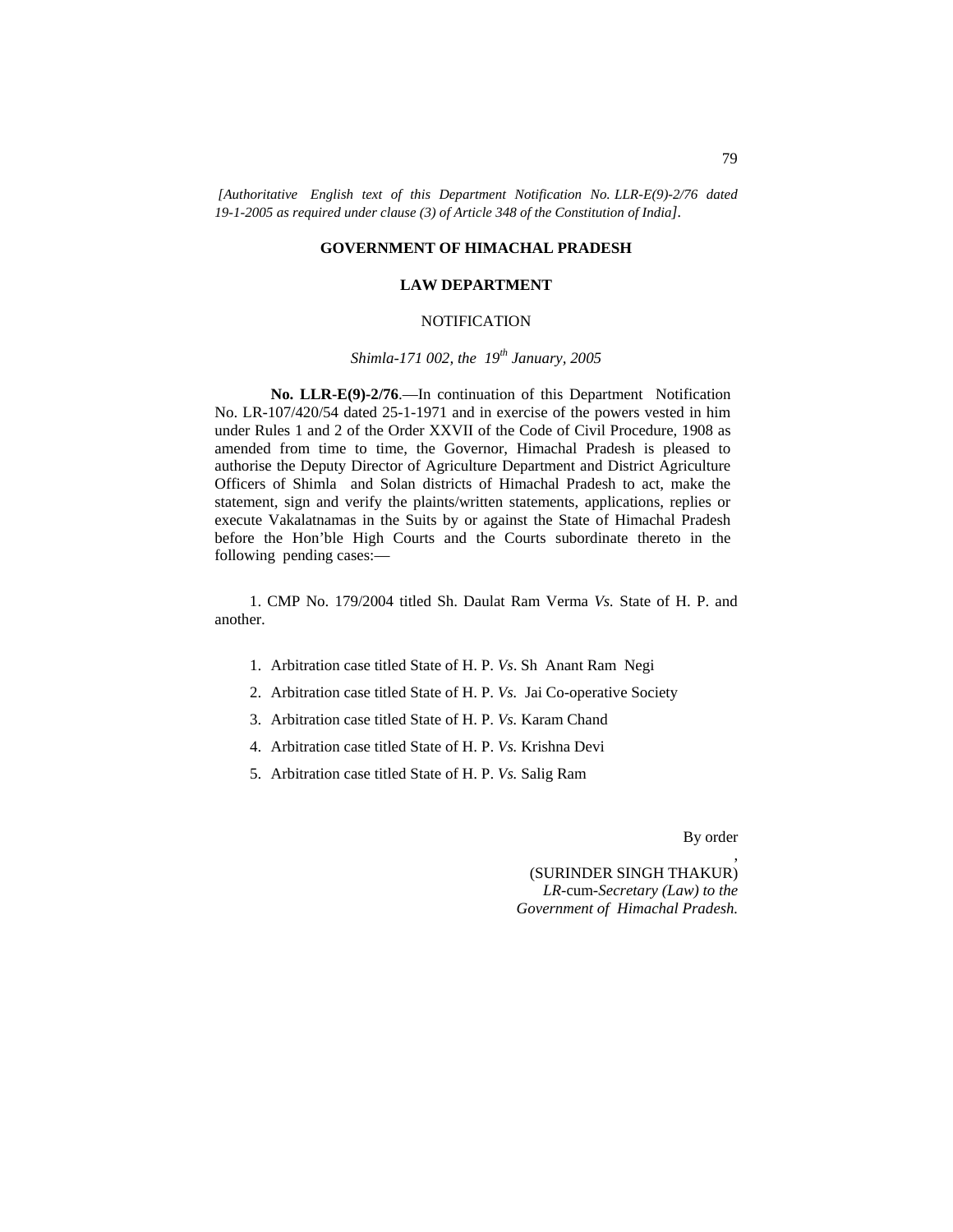*[Authoritative English text of this Department Notification No. LLR-E(9)-2/76, dated 8th August, 2005 as required under clause (3) of Article 348 of the Constitution of India].*

#### **GOVERNMENT OF HIMACHAL PRADESH**

#### **LAW DEPARTMENT**

#### **NOTIFICATION**

#### *Shimla-171 002, the 11th August , 2005*

**No. LLR-E(9)-2/76**.—In continuation of this Department Notification of even number dated 19-1-2005 and in exercise of the powers vested in him under Rules 1 and 2 of the Order XXVII of the Code of Civil Procedure, 1908 as amended from time to time, the Governor, Himachal Pradesh is pleased to authorise the Deputy Director of Agriculture Department and District Agriculture Officer of Shimla district of Himachal Pradesh to act, make the statement, sign and verify the plaints/written statements, applications, replies or execute Vakalatnamas in the suits by or against the State of Himachal Pradesh before the Courts upto District level only in pending Arbitration case titled State of H. P. *Versus* Ganesh Dutt, with immediate effect.

> By order, (SURINDER SINGH THAKUR) *LR-*cum*-Secretary (Law) to the Government of Himachal Pradesh.*

#### **Most Immediate**

#### **No. LLR-E(6)1/86-A GOVERNMENT OF HIMACHAL PRADESH LAW DEPARTMENT**

*—————*

From :

The LR-*cum*-Secretary (Law) to the Government of Himachal Pradesh.

To

- 1. All the Secretaries/Joint Secretaries/ Deputy Secretaries/Under Secretaries, to the Government of Himachal Pradesh.
- 2. All Heads of Departments in Himachal Pradesh.
- 3. All the Deputy Commissioners in Himachal Pradesh.

#### *Shimla-2, the 28th June, 1989*

*Subject.—*Conduct of cases before the Arbitrators by Government Pleaders.

Sir,

In continuation of this Department Memo. of even number, dated the 2<sup>nd</sup> June, 1989 to the address to all District Attorneys/Asstt. District Attorneys*cum-*Public Prosecutors/Asstt. Public Prosecutors, Lahaul & Spitti/Kinnaur, on the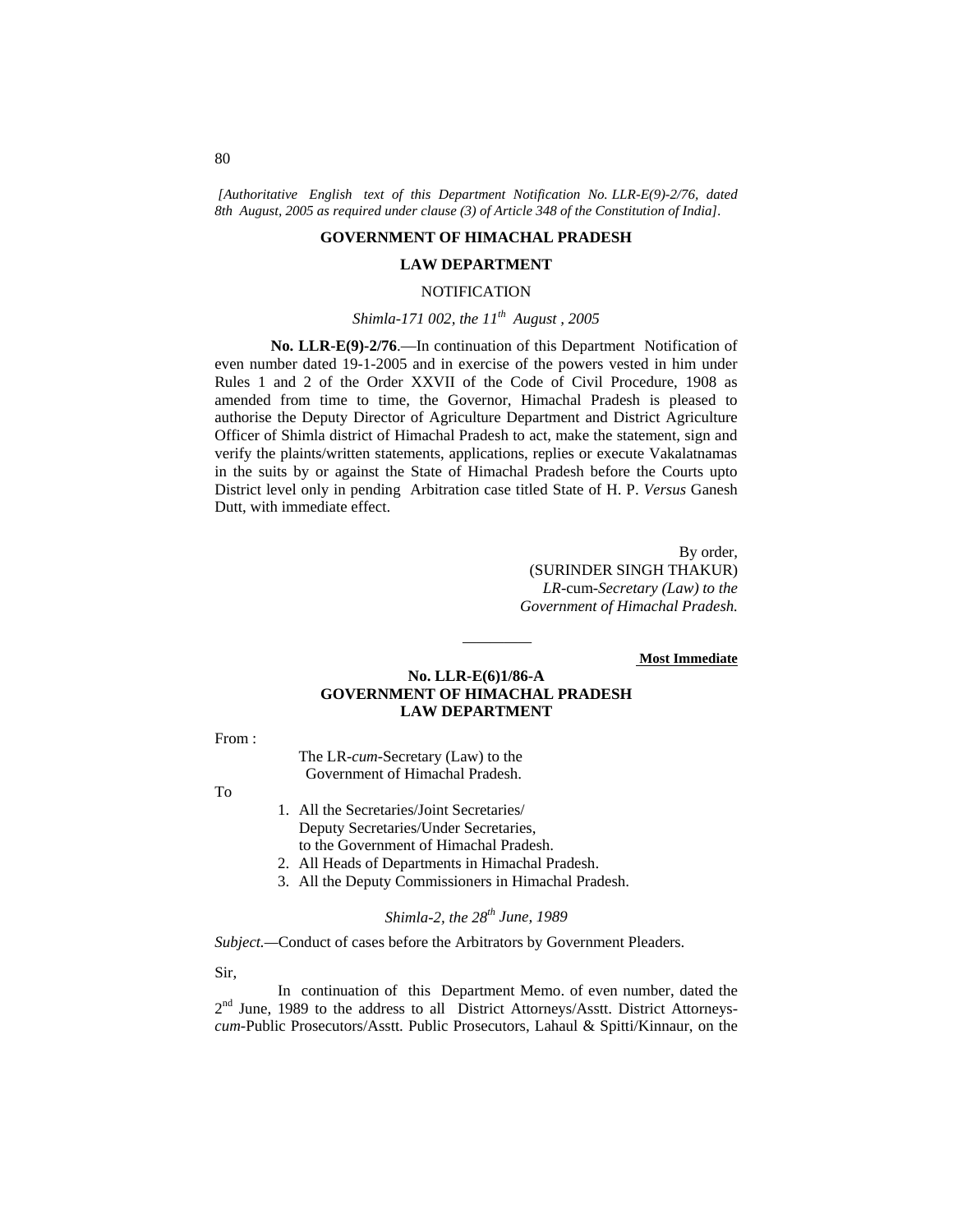subject cited above, I am directed to say that some time representatives of the concerned Administrative Departments/Heads of Departments contact the Government pleaders for appearance before the arbitrator hardly one or two days before the date is fixed for hearing in the court of Arbitrator with the result that the Government pleaders are facing difficulties in representing the interest of the State Government for want of sufficient time to study the facts of the case thoroughly.

2. You are, therefore, requested that whenever a case is referred to Arbitrator for arbitration you should contact the Government pleader alongwith relevant record/documents immediately in order to brief him in the matter and to place the case of the Government before the Arbitrator.

Yours faithfully,

Sd/- (J. S. RANA) *Under Secretary (Law) to the Government of Himachal Pradesh.*

#### **No. LLR-E(6)1/86-A GOVERNMENT OF HIMACHAL PRADESH LAW DEPARTMENT**

*—————*

From :

LR-*cum-*Secretary (Law) to the Government of Himachal Pradesh.

To

- 1. The District Attorney-*cum-*Public Prosecutors, Shimla/Mandi/Nahan/Una/Kangra at Dharamshala/ Hamirpur/Chamba.
- 2. Assistant District Attorney-*cum*-Public Prosecutors, Solan/Bilaspur/Kullu.
- 3. The Assistant Public Prosecutors, Lahaul & Spiti at Kullu/Kinnaur.

*Dated Shimla-2, the 30th April, 1991*

*Subject.—* Defence of Government of India cases in the courts.

#### MEMORANDUM

Continuation of this department's memo. of even No. dated 27-12-1988, on the subject cited above.

2. It has again come to the notice of this department that some of the District Attorneys/A.D.A's do not put in appearance in the concerned Court on behalf of the Union of India, when asked to do so by the department concerned for want of permission of this department in this behalf. Consequently the Union of India is not represented on the date of hearing and its interests are adversely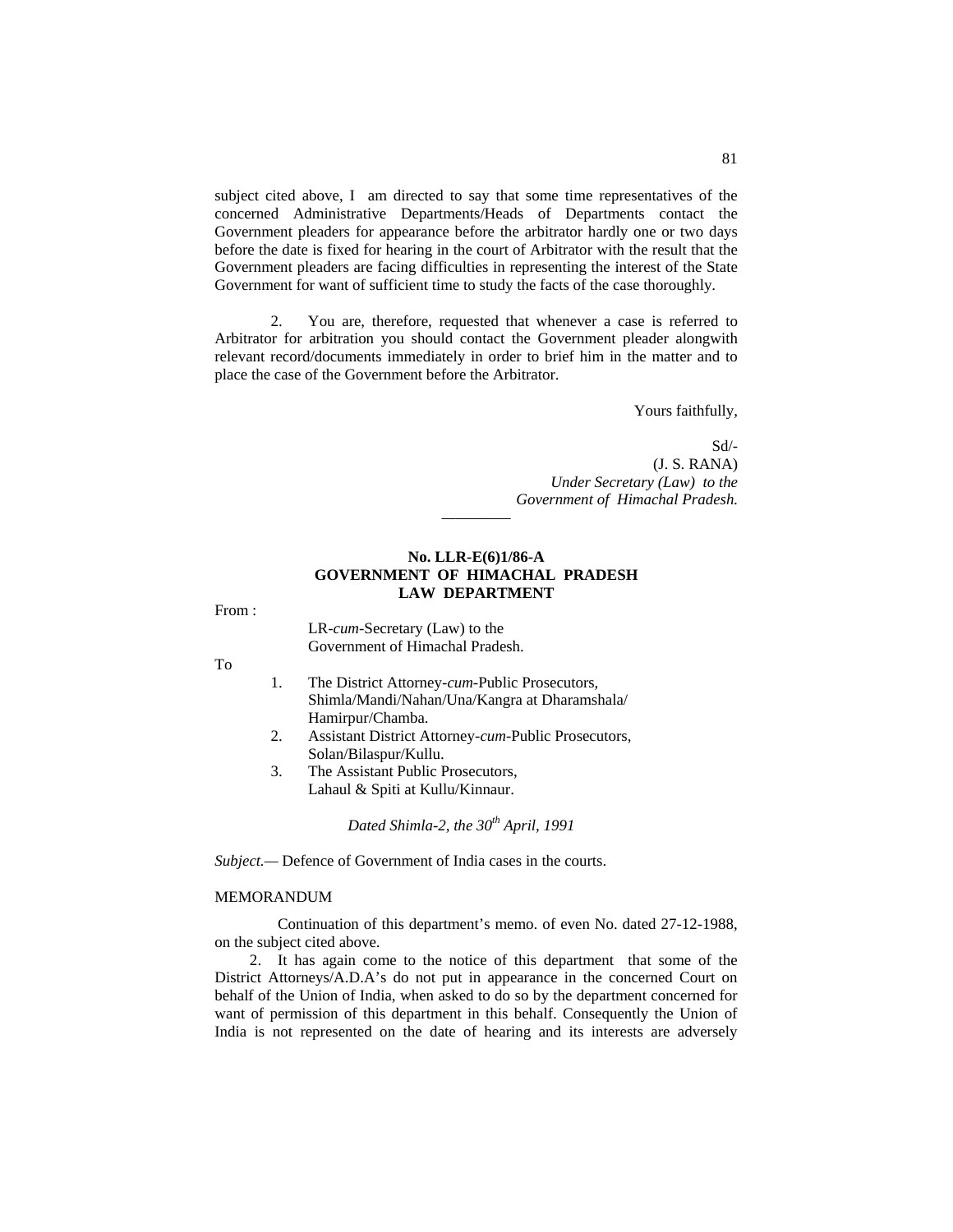affected as a result of non-appearance on its behalf. You are, therefore, again instructed to undertake the defence of the cases on behalf of the Union of India as and when asked to do so by the department concerned and should not insist for instructions as such from this department.

3. On the conclusion of the cases, copies of the judgments and decrees should invariably be sent direct to the concerned department of Central Government well in time under intimation to this department. While forwarding counsel fee bill to this department for the assessment of the fee on the conclusion of each case, the nature of the case, jurisdictional values of the case and the quantum of the work done by you may also be intimated to this department and should be supported with the attendance certificates of the concerned court.

Yours faithfully,

 $Sd$ /-(A. L. VAIDYA) Secretary (Law) to the Government of Himachal Pradesh.

#### अत्यावश्यक

#### सं0: एल0 एल0 आर0-ई (9)5 / 90 हिमाचल प्रदेश सरकार विधि विभाग

प्रेषक:

विधि परामर्शदाता एवं सचिव (विधि), हिमाचल प्रदेश सरकार।

प्रेषित

समस्त जिला न्यायवादी / सहायक जिला न्यायवादी / सहायक लोक अभियोजक, लाहौल व स्पिति, कुल्लू / किन्नौर, हिमाचल प्रदेश ।

शिमला-171 002, 01 मई, 1991

विषय.——दिवानी मामलों में विभिन्न न्यायालयों में राज्य सरकार की ओर से समझौते की प्रक्रिया में अधिकार।

#### ज्ञापनः

हाल ही में अधोहस्ताक्षरित के नोटिस में लाया गया है कि दिवानी मामलों में जहां समझौते की प्रक्रिया (Compromise) न्यायालयों में की जाती है और ऐसे मामलों में सरकार एक पक्ष हो तो बहुधा यह पता नहीं चलता कि सरकार की ओर से किस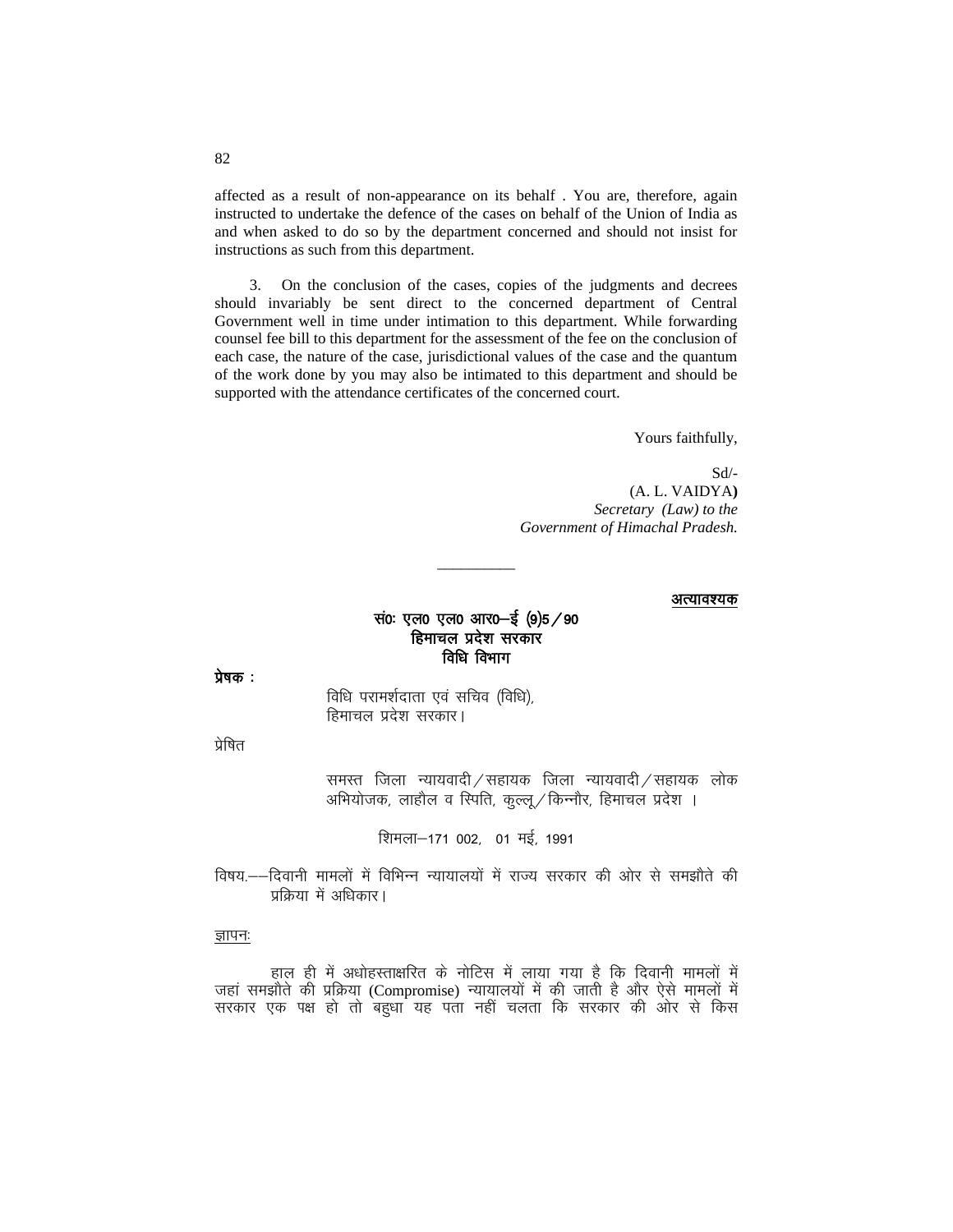अधिकारी को समझौता करने का अधिकार होगा ताकि समझौता वार्ता यदि सफल) हो तो समझौता निर्णय कानूनी तौर पर लागू किया जा सके।

2. ऐसे मामलो में जब कभी भी समझौता वार्ता का निर्णय लिया जाता है तो<br>अक्सर सम्बन्धित प्रशासनिक विभाग के सचिव को वित्त विभाग तथा विधि विभाग की सलाह लेने के उपरान्त ही कोई निर्णय लेना होता है कि किस प्रकार का समझौता राज्य सरकार की ओर से न्यायालय में प्रस्तुत किया जाए ताकि सफलता मिलने पर समझौता कानुनन लाग किया जा सके।

अतः भविष्य में जब भी किसी न्यायालय में सरकार की ओर से समझौते  $3.$ की प्रक्रिया का प्रस्ताव हो तो किसी भी ऐसे अधिकारी को समझौता न्यायालय के पक्ष प्रस्तुत न किया जाए जब तक कि उसके पास लिखित रूप में समझौते करने का अधिकार प्रशासनिक विभाग के सचिव द्वारा उपलब्ध न हो।

कृपया अपने अधीनस्थ समस्त जिला न्यायावादी / सहायक लोक अभियोजकों को ईस सम्बन्ध में आवश्यक निर्देश जारी करें।

> कृपया पावती भेजें।  $5.$

सं0: एल0 एल0 आर0—ई (9)5 / 90 दिनांक शिमला–2. 01 मई 1991

प्रतिलिपि सूचनार्थ एवं आवश्यक कार्यवाही हेतु प्रेषित की जाती है :-

- समस्त सचिव, हिमाचल प्रदेश सरकार।  $1.$
- समस्त विभागाध्यक्ष हिमाचल प्रदेश ।  $\mathfrak{D}$
- समस्त उपायुक्त, हिमाचल प्रदेश । 3.
- महाधिवक्ता, हिमाचल प्रदेश । 4.
- संयुक्त निदेशक (अभियोजन) हिमाचल प्रदेश, शिमला–2 को उनके पत्र 5. संग जे.डी.पी.आर. (Inspection) / 90–881, दिनांक 11–3–1991 के सन्दर्भ में प्रेषित ।

हस्ता  $/$  – (ए0 एल0 वैद्या) सचिव (विधि). हिमाचल प्रदेश सरकार।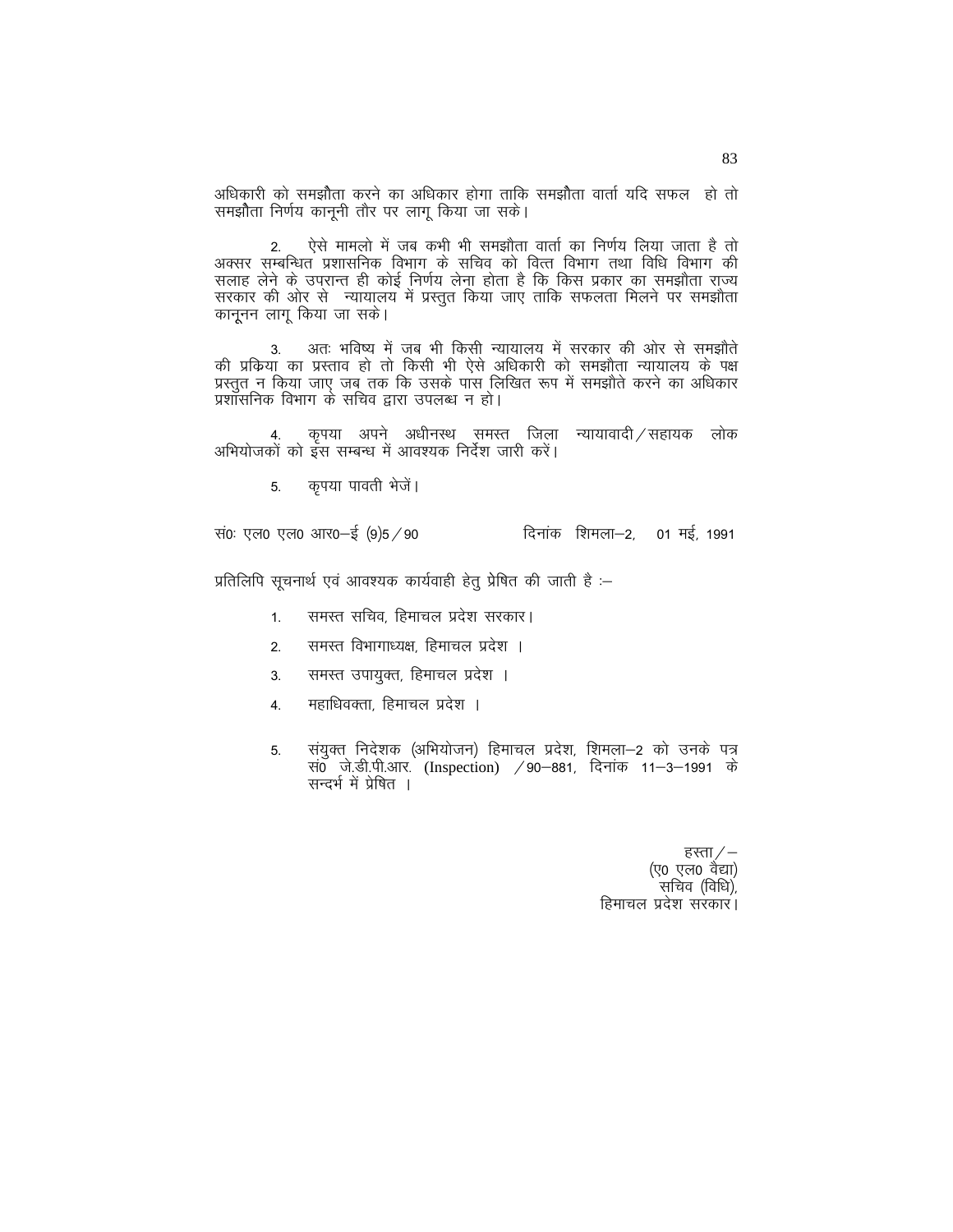#### **No. LLR-E(9)5/90 GOVERNMENT OF HIMACHAL PRADESH LAW DEPARTMENT**

From :

#### The Chief Secretary, to the Government of Himachal Pradesh

To

- 1. All the Financial Commissioners to the Government of Himachal Pradesh.
- 2. All the Commissioners-*cum-*Secretaries
- to the Government of Himachal Pradesh.<br>3. All the Secretaries to the Government of
- All the Secretaries to the Government of Himachal Pradesh.

*Shimla-2, the 24th July, 1991*

*Subject* .—Conduct of State Cases in various courts.

#### MEMO

As you are aware, various types of litigation*, i.e.* civil, criminal, revenue or miscellaneous in nature against and by the Government is pending in various courts of the State. It has come to the notice of the Government that many a times, because of default on the part of the Administrative Departments, the Government Counsel defending in various courts have to cut a sorry figure in the court while defending the State interest and oftenly the concerned Administrative Department does not follow properly proceedings pending in the court, resulting in not only less but un-necessary adverse orders against the State which can easily be avoided. The filing of pleadings on behalf of the State invariably is delayed for lack of proper cooperation and sometimes on account of this slackess on the part of the Administrative Department, the evidence on behalf of the State is not examined in time and in such circumstances the State is burdened with un-necessary costs. There are number of instances where defence has been struck off for not filing the written statement and reply and further non-production of the record and witnesses and that sometimes State cases are dismissed in default or *ex parte* orders are passed for want of proper co-operation by the concerned Administrative Department. All these shortcomings can easily be avoided in case the Administrative Department takes interests in rendering the necessary co-operation to the Government Counsel.

2. You are, therefore, directed that whenever a notice is received by the Administrative Department from a court of law or Administrative Department has to move a court of law in any case, a responsible officer who is well conversant with the record and facts of the case should be made responsible and entrusted with the entire cases who alone should contact the Government Counsel and brief him not only at the very onset of the case but can every hearing till final disposal of the case.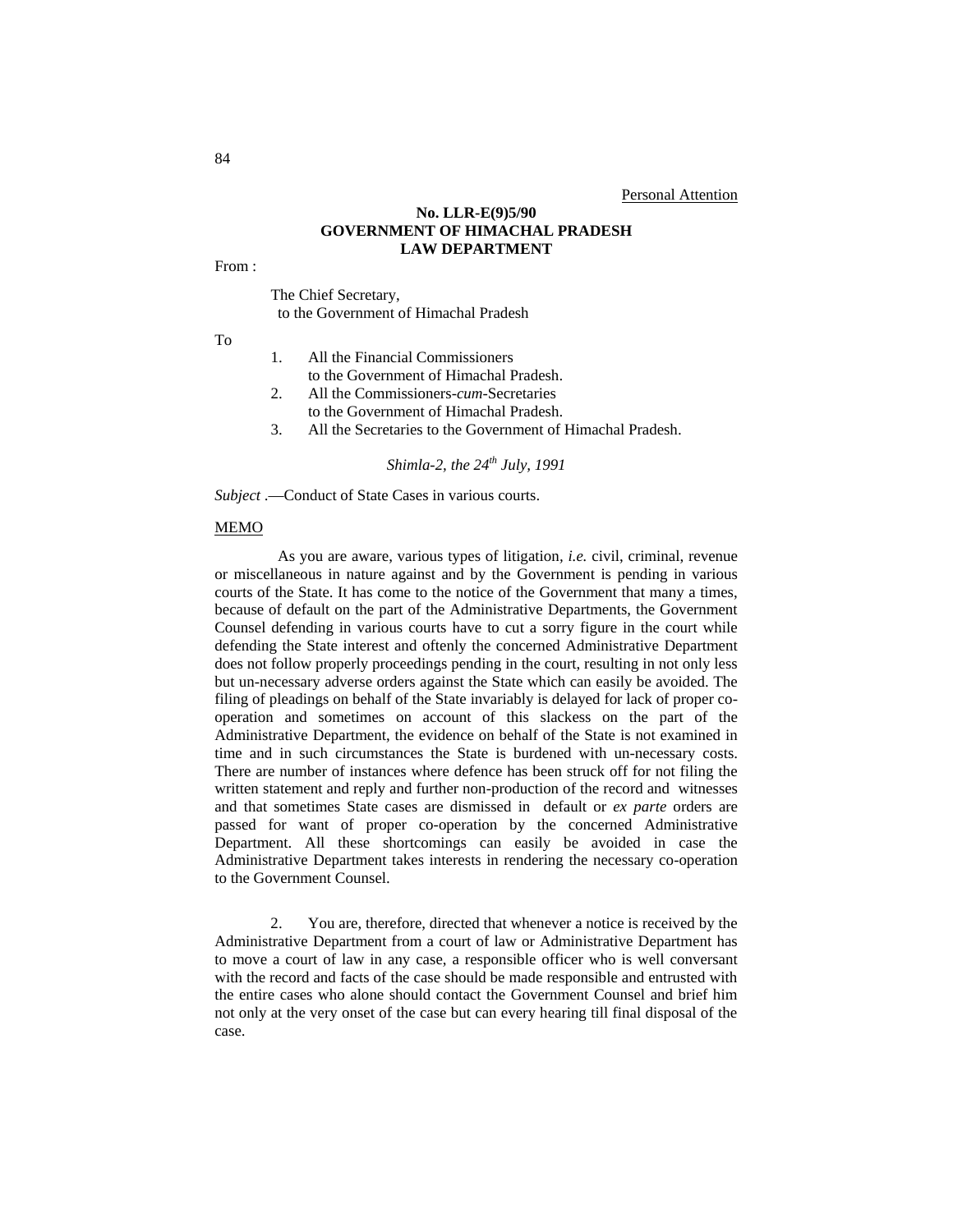3. You are, further directed that in case such an officer of the Administrative Department was found wanting in discharge of his aforesaid duties he should be made personally liable for any lapse committed in this behalf.

The above said directions be brought to the notice of all the Heads of Department under our control for strict compliance under intimation to the undersigned, at the earliest.

5. The receipt of this letter be also acknowledged.

Sd/- (M. S. MUKHERJEE) *Chief Secretary to the Government of Himachal Pradesh.*

#### सं0 एल0 एल0 आर0-ई  $(9)3/86$ हिमाचल प्रदेश सरकार विधि विभाग

 $\overline{\phantom{a}}$ 

 $\overline{u}$ षक $\overline{u}$  :

विधि परामर्शदाता एवं सचिव (विधि), हिमाचल प्रदेश सरकार।

प्रेषित:

- 1. जिला न्यायवादी,
- शिमला / मण्डी / नाहन / उना / कांगड़ा स्थित धर्मशाला / हमीरपुर / चम्बा।
- 2. जप जिला न्यायवादी, सोलन / बिलासपुर / कुल्लु ।
- 3. सहायक जिला न्यायवादी. लाहौल व स्पिति स्थित कुल्लू / किन्नौर स्थित रिकांगपिओ।

दिनांक शिमला–171 002, जनवरी, 1992

विषय.--विभिन्न न्यायालयों में राज्य सरकार से सम्बन्धित चल रहे मुकददमों बारे ।

#### ज्ञापनः

मुझे उपरोक्त विषय पर, मुख्य सचिव, हिमाचल प्रदेश सरकार के पत्र संख्याः एल0 एल0 आर0 ई0(9)  $5/90$ , दिनांक 24 जुलाई, 1991, जो कि समस्त प्रशासनिक सचिवों, हिमाचल प्रदेश सरकार आदि को प्रेषित है, की प्रतिलिपि आपको सूचनार्थ एवं आवश्यक कार्यवाही हेतू भेजने का निदेश हुआ है।

2. इस प्रसंग में आपको सूचित किया जाता है कि हाल ही में सचिव (विधि) के नोटिस में यह शिकायत आई है कि सम्बन्धित विभागों के अधिकारी दीवानी मामलों में विधि अधिकारियों को पूर्ण सहयोग नहीं दे रहे हैं जिसके परिणामस्वरूप न्यायालयों में सरकार के सम्बन्धित मामलों में विकट स्थिति उत्पन्न हो रही है। अतः यह बात सुनिश्चित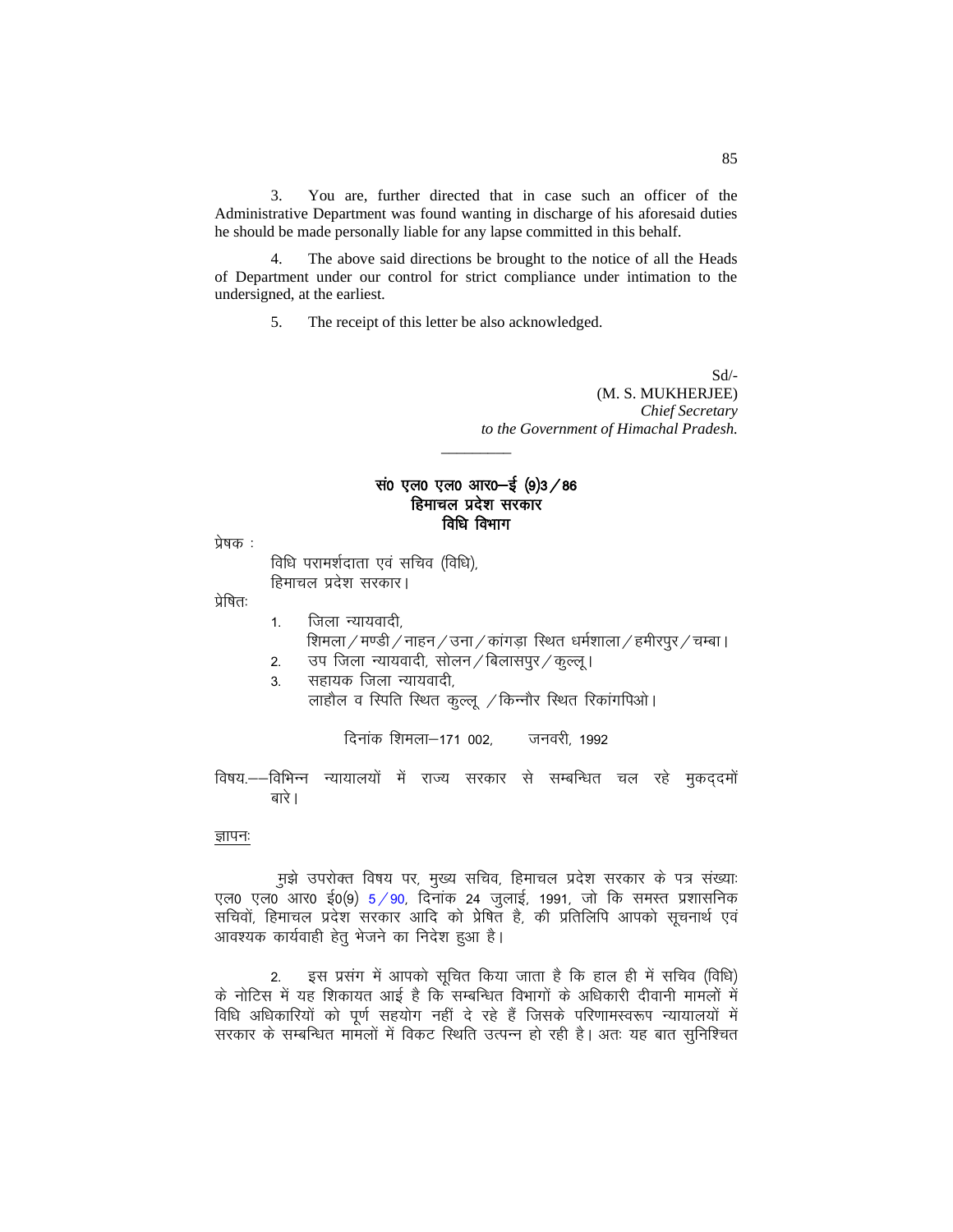की जाए कि भविष्य में आप विभाग को पूर्ण सहायोग दें और यदि किसी मामले में सम्बन्धित विभाग का जिम्मेवार अधिकारी पूर्ण सहयोग नही देता है तो तुरन्त उसकी सूचना मुख्य सचिव, हिमाचल प्रदेश सरकार या सचिव (विधि), हिमाचल प्रदेश सरकार को र्दे ताकि सम्बन्धित अधिकारियों के विरूद्व अनुशासनात्मक कार्यवाही की जा सके। इसके अतिरिक्त यह भी सुनिश्चित करें कि दीवानी मामलों में सम्बन्धित विभाग को जिम्मेवार प्रत्येक सुनवाई के दिन तथा अंतिम निर्णय तक विधि अधिकारी के साथ अधिकारी न्यायालय में उपस्थित रहेगा।

यदि सरकार के आदेशों की अहवेलना की गई तो ऐसा अधिकारी व्यक्तिगत रूप से जिम्मेवार होगा।

कृपया इन हिदायतों को अपने अधीनस्थ समस्त विधि अधिकारियों के  $3<sub>l</sub>$ ध्यान में लाया जाए।

> कृपया इस पत्र की पावती भेजें। 4.

> > हस्ता $/$ –

उप सचिव (विधि), हिमाचल प्रदेश सरकार।

#### **IMMEDIATE**

#### No. LLR-E(9)3/88 **GOVERNMENT OF HIMACHAL PRADESH LAW DEPARTMENT**

From:

A. L. Vaidya, LR-cum-Secretary (Law) to the Government of Himachal Pradesh.

To

- 1. All the Administrative Secretaries to the Government of Himachal Pradesh.
- 2. All the Head of Departments, Himachal Pradesh.

Dated Shimla-2, the  $17^{th}$  June, 1992

Subject.--Defending of State Government cases in the Supreme Court of Indiainstructions reg.

Sir,

I am directed to say that it has come to the notice of the State Government that most of the departments are not attending properly to the cases pertaining to litigation in the Supreme Court of India to safeguard the interest of the State Government. This requires lot of improvement and regular attention of Government

86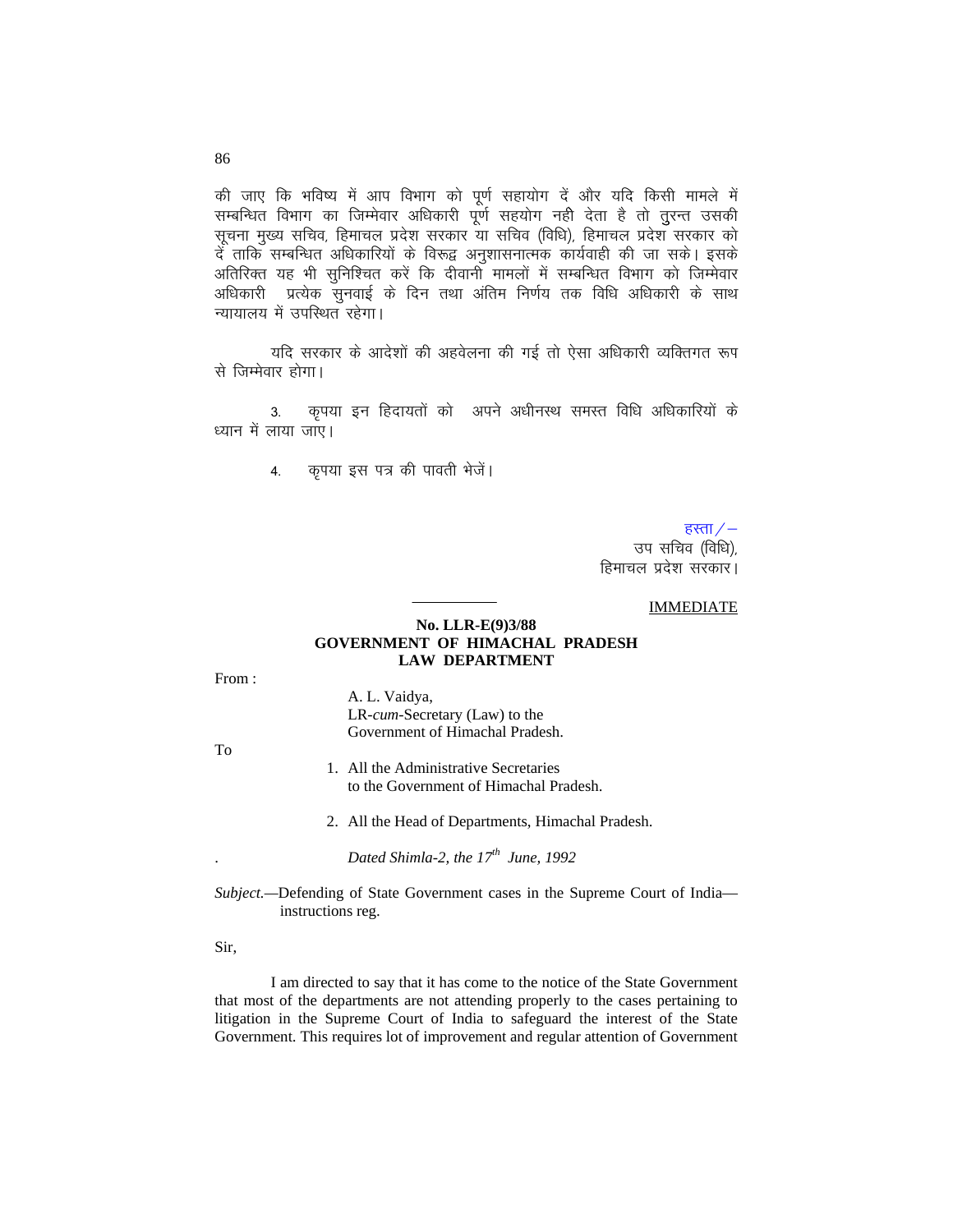Departments. It has been observed that the record of cases in which Special Leave Petitions are to be filed, are not being sent in time to the D. A. Legal Cell, New Delhi by the Departments concerned and generally the record is received by the said office after the expiry of limitation period with the result that for filing Special Leave Petition in the Supreme Court, an application for condonation of delay has to be filed. The Supreme Court of India has taken serious note of this lapse and some time does not condone the delay.

2. The Home Department is especially requested that they should not send affidavit on Cyclostyle papers as photo copy prints of these affidavits are always subject to objection by the Supreme Court of India. This is the main and genuine difficulty which the Legal Cell is facing.

3. While sending the record of the case to the Legal Cell, the Administrative Departments should also send the comments/brief history of the cases.

4. In service matters, tax matters and other important cases in which Special Leave Petition are to be filed, the Administrative Departments are requested to send their Senior Officers well conversant with the facts of such cases and discuss with the D. A. Legal Cell/Advocate concerned. Clerks/Asstt. who are not conversant with the facts of such cases need not be sent to Delhi un-necessary.

5. The above instructions may kindly be brought to the notice of all concerned for strict compliance in future.

Yours faithfully

 Sd/- (A. L. VAIDYA) *LR-*cum- *Secretary (Law) to the Government of Himachal Pradesh.*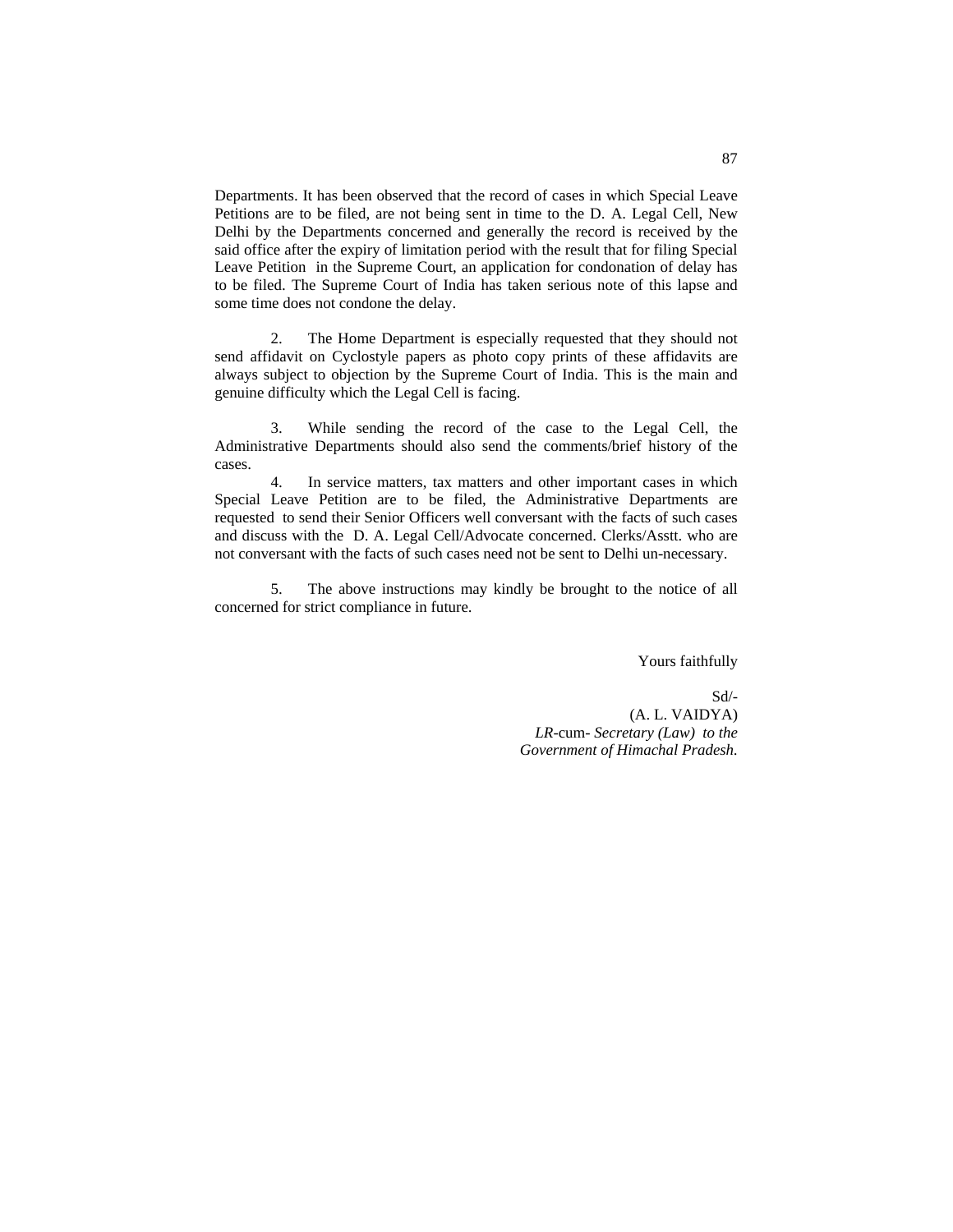#### **No. LLR-E(9)3/86 GOVERNMENT OF HIMACHAL PRADESH LAW DEPARTMENT**

From :

LR*-cum-*Secretary (Law) to the Government of Himachal Pradesh.

To

- 1. The District Attorney-*cum*-Public Prosecutors, Shimla/Mandi/Nahan/Una/Kangra at Dharamshala/ Hamirpur/ Chamba.
- 2. Assistant District Attorney-*cum-*Public Prosecutors, Solan/Bilaspur/ Kullu.
- 3. The Assistant Public Prosecutors, Lahaul & Spiti at Kullu/Kinnaur at Peo.

*Dated Shimla-2, the 27th June, 1992*

*Subject.—*Representation in State Government cases before the Hon'ble District Consumer Redressal Forum.

#### MEMO :

Instances have come to the notice of the undersigned that the representation in State Government cases is not being made by the District Attorney and Deputy District Attorney properly before the District Consumer Redressal forum, and sometime they are seeking the consent of this Department as to whether State Government Departments are to be represented in the cases before the said Forum or not.

 2. As you know that State Government interests can be adversely affected as a result of non-appearance on its behalf before the District Consumer Redressal Forum, you are, therefore, advised that in future State Government cases should invariably be conducted/defended properly without waiting for any instructions as such from this department. In case you are already engaged in Court cases or you are not able to appear before the said Forum due to certain reasons then you must specially give in writing to the department concerned as to why you can not conduct/defend the case before the said Forum so that arrangement of a private lawyer could be made by the department concerned with prior permission of this department.

These instructions should be adhered to strictly.

Please acknowledge the receipt.

Yours faithfully,

Sd/- (A. L. VAIDYA) *LR-*cum*-Secretary (Law) to the Government of Himachal Pradesh.*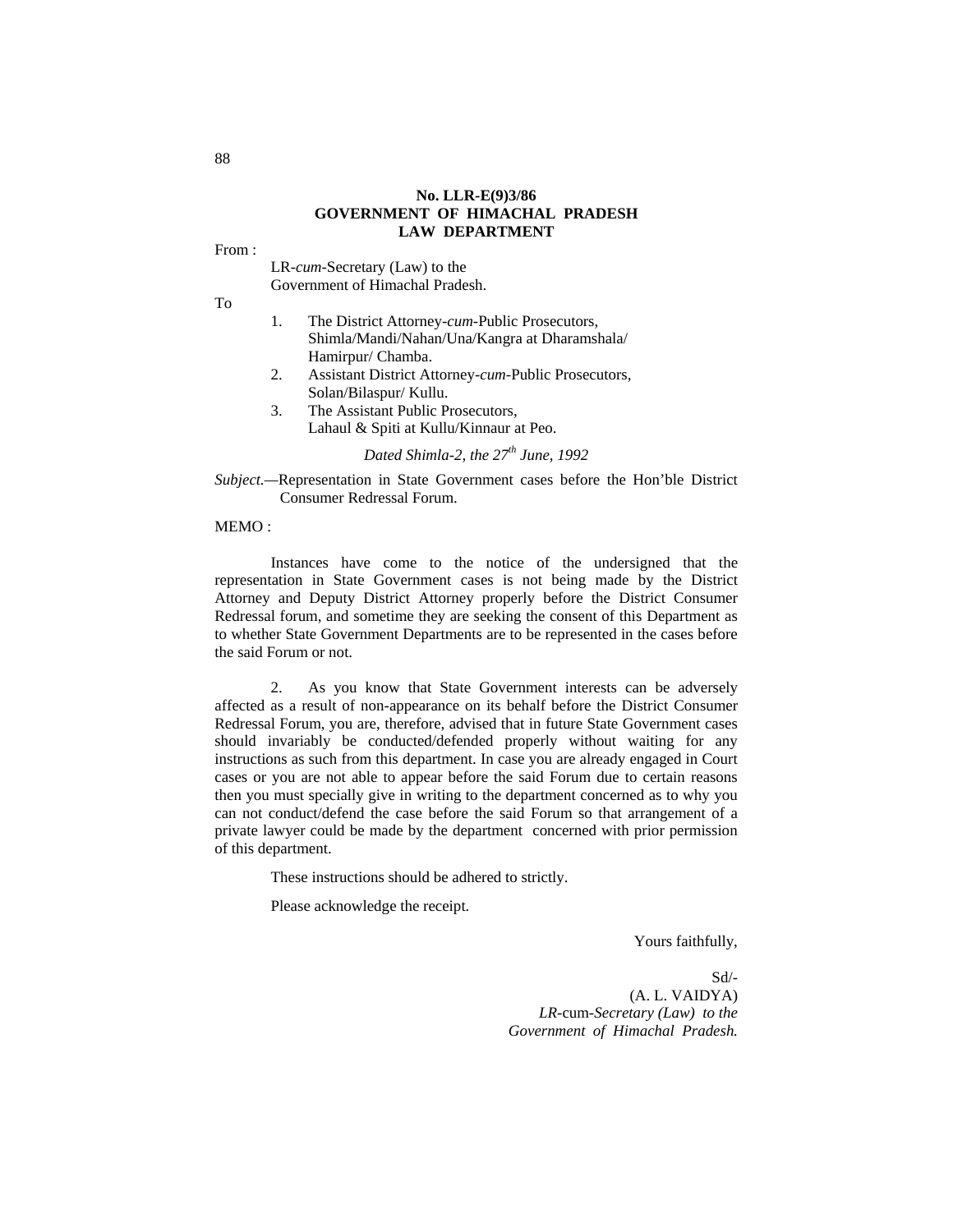#### सं0 एल0 एल0 आर0 लिट. (6) 4/92 हिमाचल प्रदेश सरकार विधि विभाग

प्रेषक :

विधि परामर्शदाता एवं सचिव (विधि), हिमाचल प्रदेश सरकार।

प्रेषित :

- $1<sup>1</sup>$ समस्त प्रशासनिक सचिव.
- हिमाचल प्रदेश सरकार।
- समस्त विभागाध्यक्ष, हिमाचल प्रदेश ।  $2.$
- समस्त उपायुक्त, हिमाचल प्रदेश । 3.

दिनांक शिमला-2, 15 अक्तूबर, 1992

विषय.——सर्वोच्च न्यायालय में मुकद्दमों की पैरवी करने बारे।

महोदय.

उपरोक्त विषय पर मुझे यह कहने का निदेश हुआ है कि किसी भी मामले में उच्चतम नयायालय में अपील करने से पूर्व प्रशासनिक विभाग को विधि विभाग की राय लेनी होगी कि क्या ऐसे मामलों में अपील करना सरकार के हित में होगा और जब कभी भी ऐसा मामला इस विभाग से उठाना हो तो उनको यह भी सुनिश्चित करना होगा कि न्यायालय का निर्णय किस सीमा तक सरकारी अनुदेशों / नीति की अवेहलना करता है।

सरकार के ध्यान में आया है कि उच्चतम न्यायालय से सम्बन्धित मामलों में प्रशासनिक विभाग माननीय मुख्य मन्त्री महोदय के अनुमोदन के बिना ही अपीलें दायर करते हैं, जो कि उचित नहीं है क्योंकि उच्चतम न्यायालय में पैरवी करने में सरकार पर काफी आर्थिक बोझ पड़ता है और यह भी पाया गया है कि उच्चतम न्यायालय में जनहित का मामला न होने पर भी पैरवी करनी पड रही है।

अतः सभी से अनुरोध है कि उच्चतम न्यायालय में अपील दायर करने से पूर्व माननीय मुख्य मन्त्री महोदय का अनुमोदन माननीय प्रभारी मन्त्री जी के माध्यम से प्राप्त करना होगा। ऐसा न होने की स्थिति में उच्चतम न्यायालय के अधिवक्ता की फीस के बिल की अदायगी इस विभाग द्वारा नहीं की जाएगी।

भवदीय,

हस्ताक्षरित  $/-$ उप विधि परामशी एवं प्रारूपकार, हिमाचल प्रदेश सरकार।

89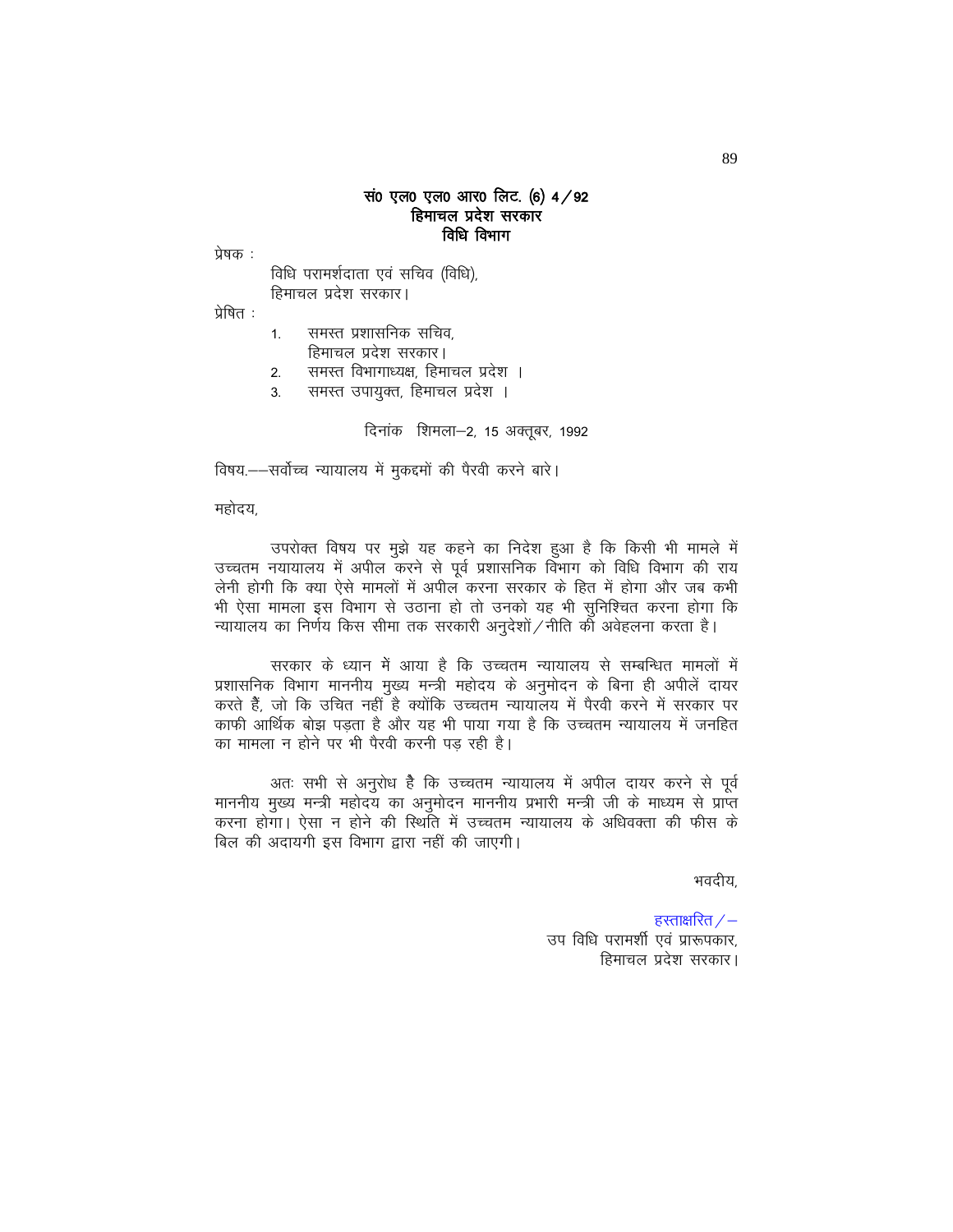#### सं0 एल0 एल0 आर0 ई0 (9)3 / 88 हिमाचल प्रदेश सरकार विधि विभाग

प्रेषक :

विधि परामर्शदाता एवं सचिव (विधि), हिमाचल प्रदेश सरकार।

प्रेषित :

- 1. समस्त प्रशासनिक सचिव. हिमाचल प्रदेश सरकार।
- 2. समस्त विभागाध्यक्ष, हिमाचल प्रदेश।
	- दिनांक शिमला-2, 14 दिसम्बर, 1992

विषय.——उच्चतम न्यायालय में टैक्स व सर्विस सम्बन्धी मामलों की पैरवी बारे।

महोदय,

मुझे उपरोक्त विषय पर यह कहने का निदेश हुआ है कि कर तथा सर्विस सम्बन्धी मामले (Tax & Service Matters) में उच्चतम न्यायालय के न्यायाधीश अक्सर मामले की अंतिम सुनवाई के समय आपत्तियां (Queries) उठाते हैं जिसके फलस्वरूप सम्बन्धित अधिवक्ता को सम्बद्ध नरितयों / दस्तावेजों की अनुपरिथति में आपत्तियों का उत्तर देने में कटिनाई पेश आती है।

अतः राज्य सरकार जनहित में निर्णय लिया है कि सम्बन्धित प्रशासनिक  $\overline{2}$ सचिव/विभागाध्यक्ष भविष्य में कर तथा सर्विस सम्बन्धी मामलों में उच्चतम न्यायालय में अंतिम नस्तियों / दस्तावेजों के साथ अधिवक्ता के साथ उपस्थित रहने के आदेश जारी करें ताकि अधिवक्ता को उत्तर देते समय किसी भी कटिनाई का सामना न करना पड़े।

> कृपया पावती भेजें।  $3.$

> > भवदीय,

हस्ताक्षरित  $/$ – उप सचिव (विधि), हिमाचल प्रदेश सरकार।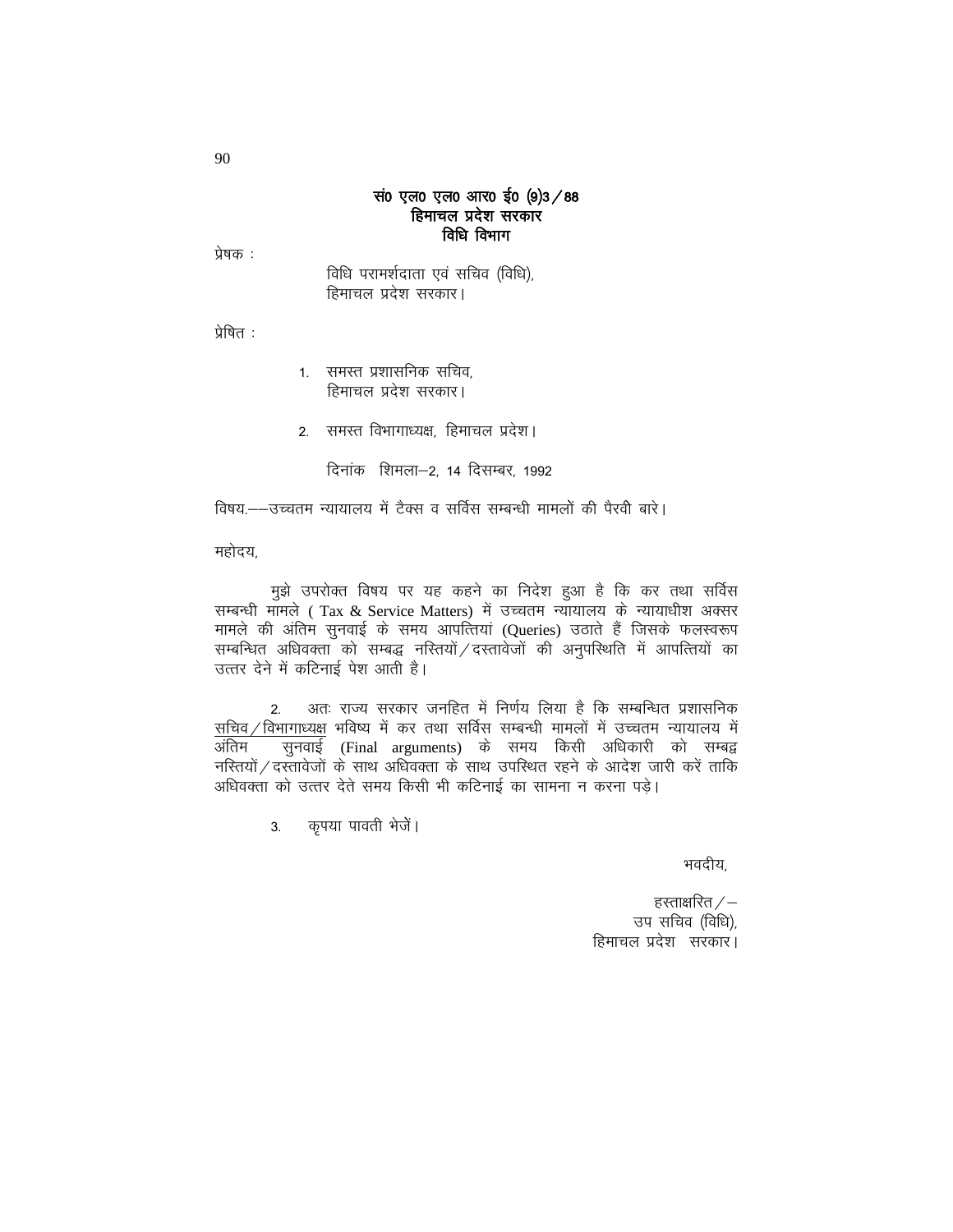#### संo एल0 एल0 आर0 ईo (9)5 / 90 हिमाचल प्रदेश सरकार विधि विभाग

प्रेषक :

विधि परामर्शदाता एवं सचिव (विधि), हिमाचल प्रदेश सरकार।

प्रेषित :

समस्त प्रशासनिक सचिव.  $1.$ हिमाचल प्रदेश सरकार।

समस्त विभागाध्यक्ष, हिमाचल प्रदेश ।  $2.$ 

दिनांक शिमला-2, 18-3-1993

विषय.--उच्चतम न्यायालय में अधिवक्ता नियुक्त करने बारे।

महोदय.

इस विभाग के नोटिस में आया है कि उच्चतम न्यायालय में राज्य सरकार की ओर से पैरवी करवाने हेतु नियुक्त किए गए उच्चकोटि के अधिवक्ताओं की फीस इत्यादि पर भारी खर्चा हो रहा है। राज्य सरकार के वित्तीय संकट को मध्यनजर रखते हुए आपको सुझाव दिया जाता है कि भविष्य में उच्चतम न्यायालय में केवल विशेष मामलों में ही उच्चतम न्यायालय के अधिवक्ता माननीय सलाहकार (के0), हिमाचल प्रदेश / वित्त विभाग की पूर्व सहमति से ही पैरवी करवाने हेतु नियुक्त किया करें। राज्य सरकार के हिमाचल प्रदेश उच्च नयायालय स्तर के मामले महाधिवक्ता, हिमाचल प्रदेश व उनके सहायकों द्वारा ही निपटाए जाने चाहिए व जहां तक उच्चतम न्यायालय में हिमाचल प्रदेश सरकार से सम्बन्धित मामलों का सम्बन्ध है, ये मामले एडवोकेट–ऑन–रिकार्ड व वरिष्ठ अधिवक्ता, जो कि हिमाचल प्रदेश सरकार द्वारा उच्चतम न्यायालय में राज्य सरकार के मामले निपटाने हेतु नियुक्त किए गए हैं, के माध्यम से ही निपटाए जाने चाहिए।

भवदीय,

हस्ताक्षरित  $/-$ (ए0 एल0 वैद्या) विधि परामर्शदाता एवं सचिव (विधि), हिमाचल प्रदेश सरकार।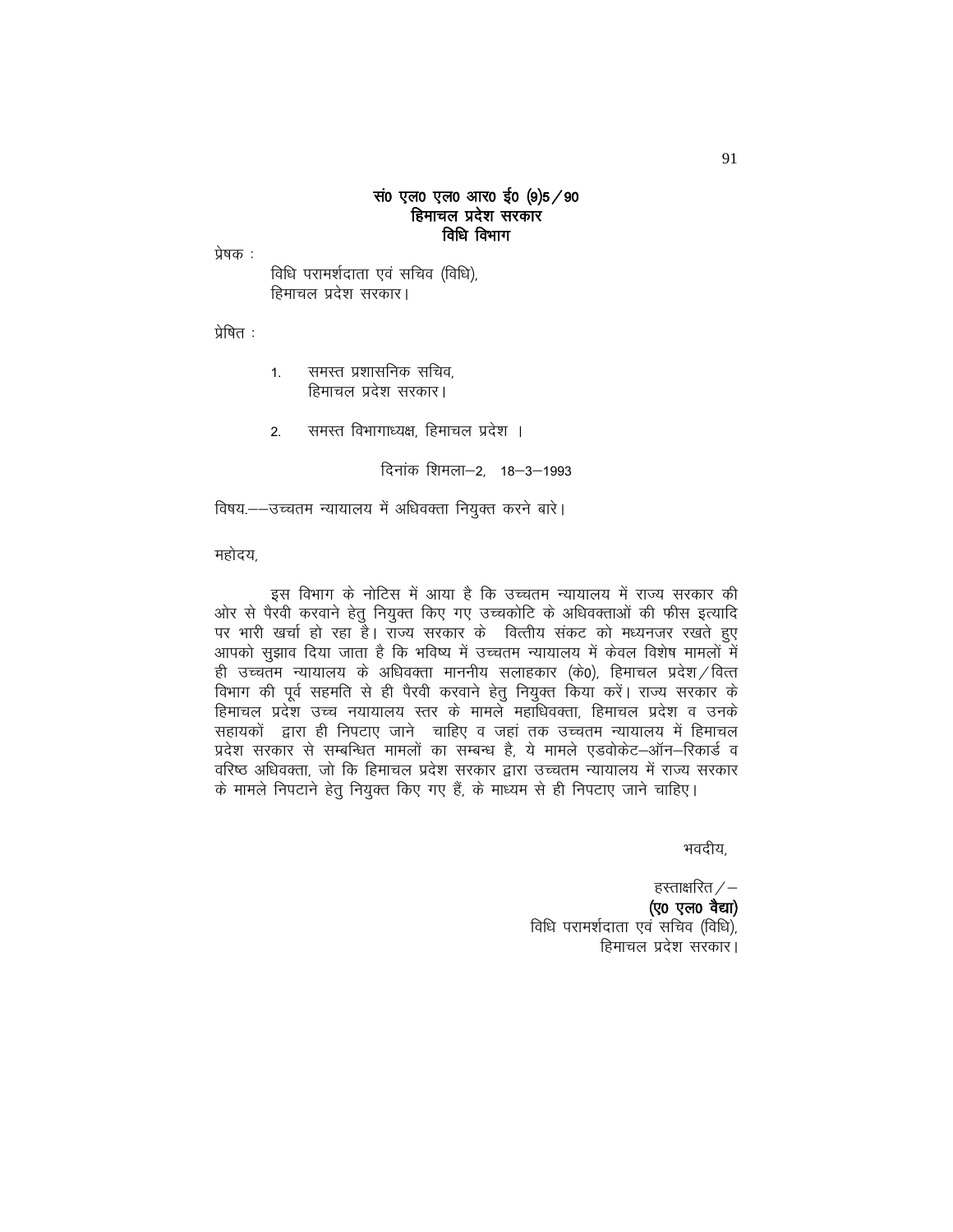#### सं0 एल0 एल0 आर0 ई0 (9)-3/88-भाग-I हिमाचल प्रदेश सरकार विधि विभाग

प्रेषक :

विधि परामशी एवं सचिव (विधि), हिमाचल प्रदेश सरकार।

प्रेषित:

- समस्त प्रशासनिक सचिव.  $1.$ हिमाचल प्रदेश सरकार।
- समस्त विभागाध्यक्ष,  $\mathcal{P}$ हिमाचल प्रदेश ।

दिनांक शिमला–171 002, 9 जून, 1993

विषय.--उच्चतम न्यायालय में राज्य सरकार से सम्बन्धित मामलों की ठीक ढंग से पैरवी करने बारे।

महोदय.

इस विभाग के नोटिस में लाया गया है कि उच्चतम न्यायालय में राज्य सरकार से सम्बन्धित मामलो की पैरवी ठीक ढंग से नही हो रही है, क्योंकि अन्तिम सुनवाई के समय सम्बन्धित विभागों के प्रतिनिधि मामलों से सम्बन्धित दस्तावेजों / नस्तियों के साथ न्यायालय में उपस्थित नहीं होते हैं । फलस्वरूप उच्चतम न्यायालय में अधिकतर मामले राज्य सरकार के विरूद्ध निर्णीत होते हैं चूंकि सम्बन्धित अधिवक्ता को सम्बद्ध नस्तियों $/$ दस्तावेजों के बिना उत्तर देने में कठिनाई पेश आती है ।

अतः राज्य सरकार ने जनहित में निर्णय लिया है कि सम्बन्धित प्रशासनिक  $2.$ सचिव / विभागाध्यक्ष भविष्य में राज्य सरकार से अपने विभागों से सम्बन्धित मामलों की उच्चतम न्यायालय में अन्तिम सुनवाई के समय किसी अधिकारी को सम्बद्ध नस्तियों / दस्तावेजों सहित अधिवक्ता के साथ उपस्थित रहने के आदेश जारी करें ताकि अधिवक्ता को उत्तर देते समय किसी कठिनाई का सामना न करना पड़े तथा न्यायालयों द्वारा पारित आदशों की प्रति अधिवक्ता के माध्यम से आगामी कार्रवाई हेतु प्राप्त करें ।

> कृपया पावती भेजें ।  $3.$

> > भवदीय,

हस्ताक्षरित  $\angle$ उप सचिव (विधि), हिमाचल प्रदेश सरकार।

92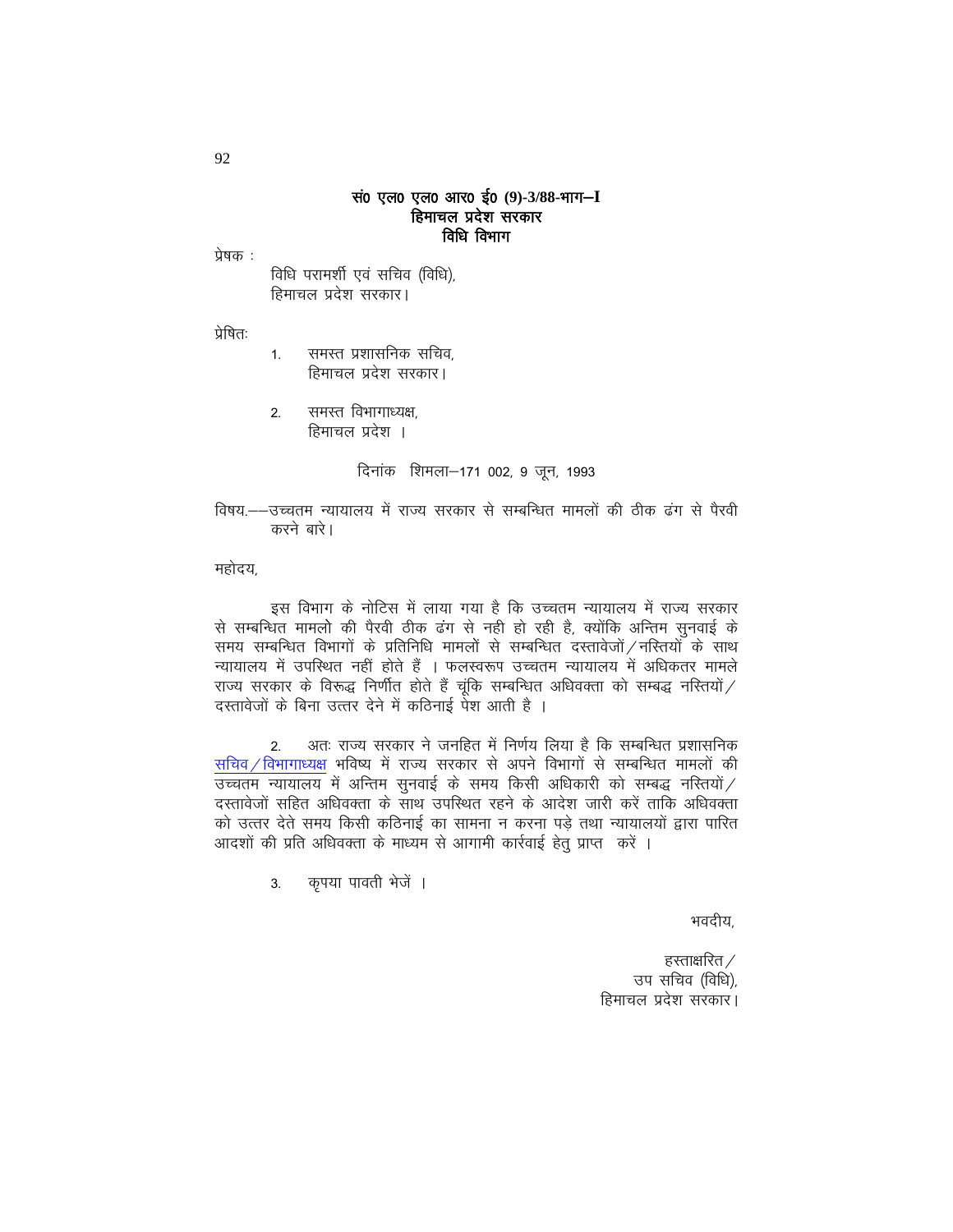#### सं0 एल0 एल0 आर0 ई0 (9)-5/90 हिमाचल प्रदेश सरकार विधि विभाग

प्रेषक :

मुख्य सचिव, हिमाचल प्रदेश सरकार।

प्रेषित :

- समस्त प्रशासनिक सचिव.  $1.$ हिमाचल प्रदेश सरकार।
- समस्त विभागाध्यक्ष.  $2.$ हिमाचल प्रदेश।

दिनांक शिमला-171 002, 5 अगस्त, 1993

विषय.—–राज्य सरकार से सम्बन्धित विभिन्न न्यायालय मामलों में अधिवक्ता नियुक्त करने बारे ।

महोदय.

राज्य सरकार के नोटिस में आया है कि विभिन्न न्यायालयों में राज्य सरकार की ओर से पैरवी करने हेतु अधिवक्ताओं को छोड़कर (विभिन्न प्रशासनिक विभागों के स्तर पर फीस इत्यादि की टर्मज एण्ड कन्डीशन्ज) (Terms and conditions) तय किए बिना व सक्षम अधिकारी व विभाग की पूर्व सहमति लिए बिना ही नियुक्त किया जाता है।उक्त तथ्यों को मध्यनजर रखते हुए आपको सुझाव दिया जाता है कि भविष्य में राज्य सरकार से सम्बन्धित विभिन्न मामलों की पैरवी करने हेतु अधिवक्ता नियुक्त करने की यदि आवश्यकता हो तो कथित अधिवक्ता से अपने स्तर पर सर्वप्रथम फीस इत्यादि की टर्मज एण्ड कन्डीशनज तय करने के पश्चात सक्षम अधिकारी की स्वीकृति लेकर तदोपरान्त विधि विभाग की सहमति ली जाए।

भवदीय,

हस्ताक्षरित $\angle$ उप सचिव (विधि), हिमाचल प्रदेश सरकार।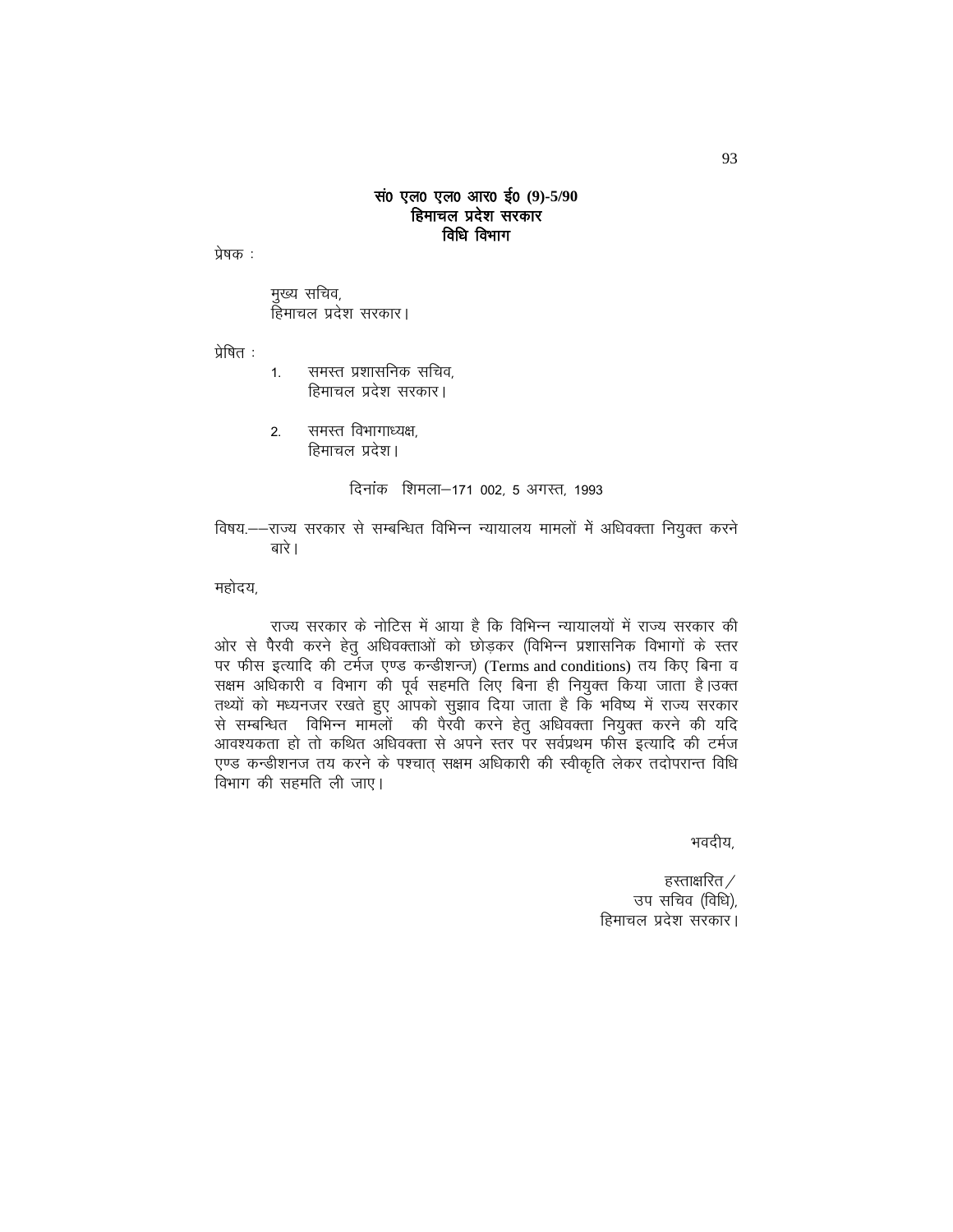#### **No. LLR-E(6)16/86-II GOVERNMENT OF HIMACHAL PRADESH LAW DEPARTMENT**

From :

LR-*cum-*Secretary (Law) to the Government of Himachal Pradesh.

To

- 1. All the Administrative Secretaries to the Government of Himachal Pradesh, Shimla-2.
- 2. All the Heads of Departments, Himachal Pradesh, Shimla.
- 3. All the Deputy Commissioners, in Himachal Pradesh.

*Dated Shimla-2, the*  $7<sup>th</sup>$  *October, 1993* 

*Subject.—*Non-filing of replies to the Writ Petitions within the time granted by the Court.

Sir,

I am directed to say that the Advocate General, Himachal Pradesh has brought to the notice of the Government that the replies to the Writ Petitions are not being filled by the departments concerned within the time granted by the Court. For the non-filing of reply, Hon'ble High Court has decided some cases *ex-parte.* This not only result in embarrassment to the Government but public interest too suffers. I am directed to request you to ensure that the reply to the Writ Petitions is filed invariably within the period granted by the Court so that the interest of the Government does not suffer. Any lapse in this regard will be viewed seriously.

 2. The above instructions may please be adhered strictly to avoid any complication at later state.

The receipt of this communication may be acknowledged.

Yours faithfully,

Sd/- *Deputy Secretary (Law) to the Government of Himachal Pradesh*.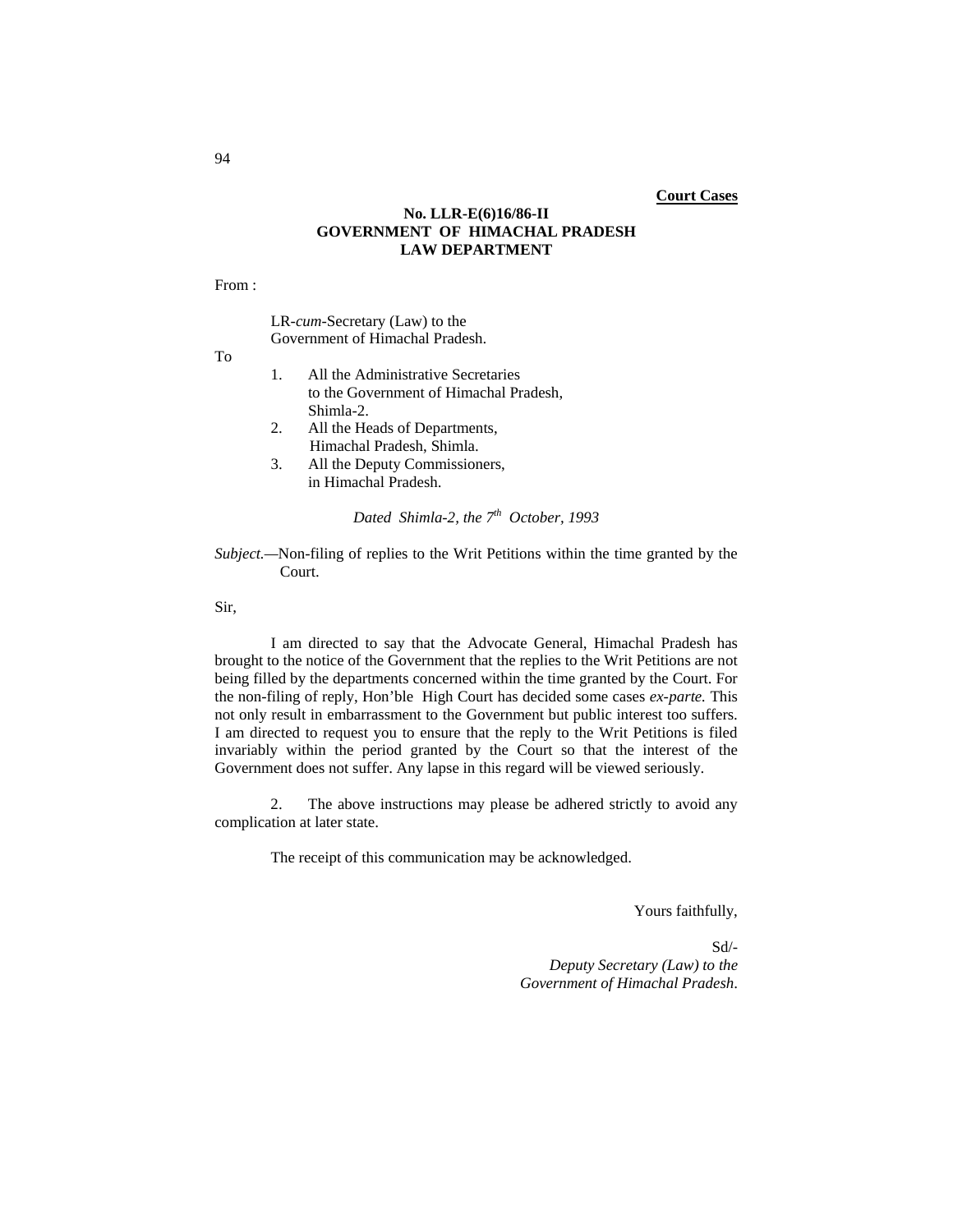#### **No. LLR-E(9)1 /88-II GOVERNMENT OF HIMACHAL PRADESH LAW DEPARTMENT**

From :

LR-*cum-*Secretary(Law)to the Government of Himachal Pradesh.

To

The Advocate General, State of Himachal Pradesh, Shimla-171001.

*Dated Shimla-2, the 13th October, 1993*

*Subject.—*Litigation of Supreme Court.

Sir,

I am directed to say that the Government of Himachal Pradesh has withdrawn the instructions issued *vide* this department letter No. LLR-E(9)1/88- Vol.II, dated the 16<sup>th</sup> February, 1993. The Supreme Court litigation, henceforth, shall be dealt with in accordance with the Rules in the Law Department. The cases to the senior and other Advocates on the panel for the Supreme Court shall be assigned by the Law Department.

2. No Advocate outside the panel shall be appointed for any case by any department of the Government. Any important case, which required the appointment of a counsel, outside the panel, for a particular case shall be appointed by the Law Department after taking the approval of His Excellency the Governor.

3. The cases of routine nature, which have not been assigned by the Law Department to a particular Advocate, shall be assigned by the Resident Commissioner, New Delhi, under intimation to the Law Department.

Yours faithfully,

Sd/- *Deputy Secretary (Law) to the Government of Himachal Pradesh.*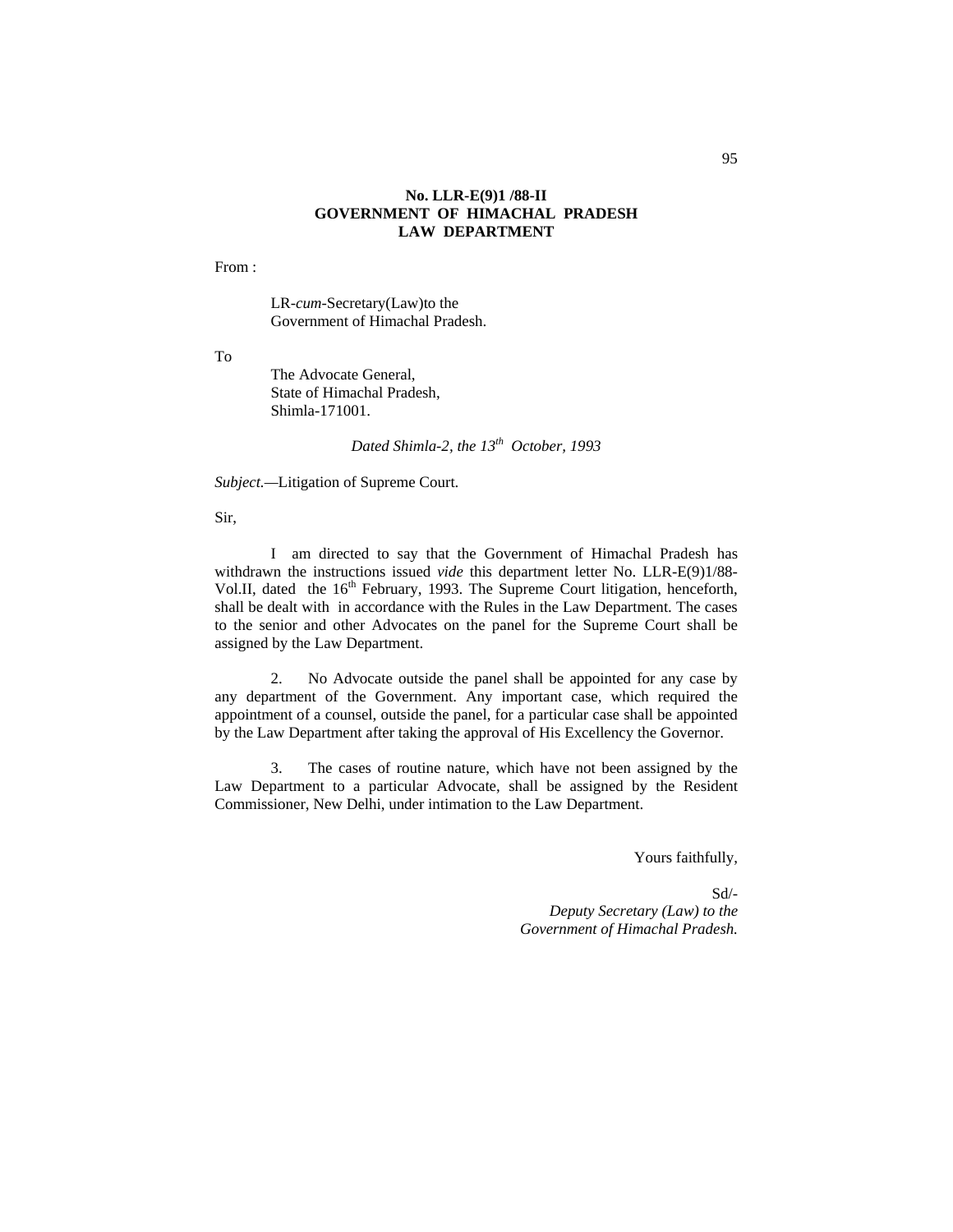#### **No. LLR-E(9)3/88 GOVERNMENT OF HIMACHAL PRADESH LAW DEPARTMENT**

From :

The Chief Secretary, to the Government of Himachal Pradesh.

To

- 1. All the Administrative Secretaries to the Government of Himachal Pradesh (by name).
- 2. All the Managing Directors of all the State Corporations/Boards.

*Dated Shimla-2, the 3rd November, 1993*

*Subject.—*Litigation of Departments/Boards/Corporations/ Autonomous Bodies in Supreme Court of India.

Sir,

It has come to the notice of the Government that some of the Departments/Boards/Corporations/Autonomous Bodies are not utilising the services of the Advocates brought on panel by the State Government for conduct/defence of cases in the Hon'ble Supreme Court of India. It has also come to the notice of the Government that the Senior Advocate are being engaged by the Boards/Corporations/ Autonomous Bodies for minor matters and huge amounts are being expended on this account .

2. It has been decided by the State Government that invariably no Advocate shall be appointed by any Department/Board/ Corporation & Autonomous Body outside the panel of Advocates. However, any case involving grave constitutional matter or issue of policy, which requires engagement of top level Advocates of Supreme Court outside the panel, the same shall be appointed through the Law Department after Chief Secretary's clearance and approval. In emergent cases, telephonic/Telex approval may be taken from Secretary (Law) and the file put up to Chief Secretary for *ex-post-facto* approval.

3. The above instructions shall be adhered to strictly.

4. The receipt of the letter may be acknowledged to the Secretary (Law) by name.

Yours faithfully,

Sd/- (S. K. CHAUHAN) *Chief Secretary to the Government of Himachal Pradesh.*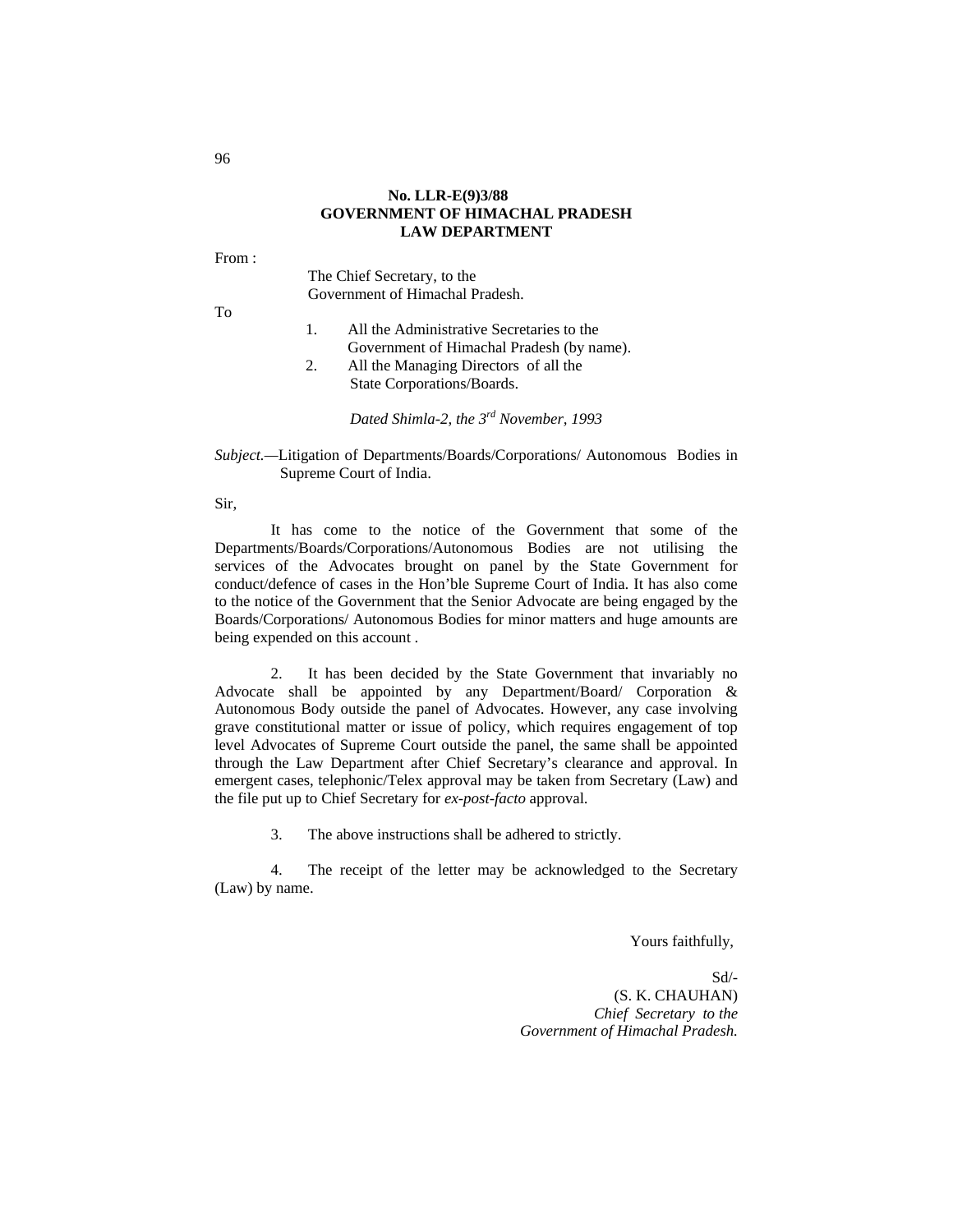# सं0 एल0 एल0 आर0 ई0 (9)-3/88 हिमाचल प्रदेश सरकार विधि विभाग

प्रेषक :

विधि परामर्शदाता एवं सचिव (विधि), हिमाचल प्रदेश सरकार।

प्रेषित:

समस्त प्रशासनिक सचिव $\angle$ विभागाध्यक्ष, हिमाचल प्रदेश।

## दिनांक शिमला-2, 26 फरवरी, 1994

विषय.--उच्चतम न्यायालय में राज्य सरकार की ओर से पैरवी करने हेत् पैनल अधिवक्ता नियुक्त करने बारे।

महोदय,

इस विभाग के ध्यान में आया है कि उच्चतम न्यायालय में कई विभाग जो कि उच्चतम न्यायालय के विभिन्न मामलों में वादी ⁄ प्रतिवादी होते हैं, उच्चतम न्यायालय में राज्य सरकार की ओर से नियुक्त पैनल अधिवक्ताओं की विधि विभाग की सहमति के , जन्म सा जान का पर पेरवी करने हेतु नियुक्त कर लेते है। अतः आपसे अनुरोध है कि<br>अपने विभाग से सम्बन्धित प्रत्येक मामूले, जिसमें राज्य सरकार प्रतिवादी हो, में उच्चतूम न्यायालय के पैनल अधिवक्ताओं को विधि विभाग की सहमति से ही नियुक्त करें व सीधे<br>अपने स्तर पर उच्चतम न्यायालय से सम्बन्धित मामलों की पैरवी करने हेतु अधिवक्ता नियुक्त न करें।

कृपया पावती भेजें।

Hkonh;]

हस्ताक्षरित $\angle$ 

(के0 सी0 सूद),

विधि परामर्शदाता एवं सचिव (विधि), हिमाचल प्रदेश सरकार।

## सं0 एल0 एल0 आर0 ई0 (6)-15/86 हिमाचल प्रदेश सरकार विधि विभाग

प्रेषक :

सचिव (विधि), हिमाचल प्रदेश सरकार।

प्रेषित:

समस्त जिला न्यायवादी, हिमाचल प्रदेश।

दिनांक शिमला-2, 03-06-1994

विषय -- दूरसंचार विभाग के मामलों की पैरवी करने के सन्दर्भ में।

ज्ञापनः

ऐसा देखने में आया है कि दूरसंचार विभाग से सम्बन्धित मामलों में दूरसंचार विभाग के स्तर पर न्यायालयों में पैरवी करवाने हेतु सीधे ही जिला न्यायवादियों को आग्रह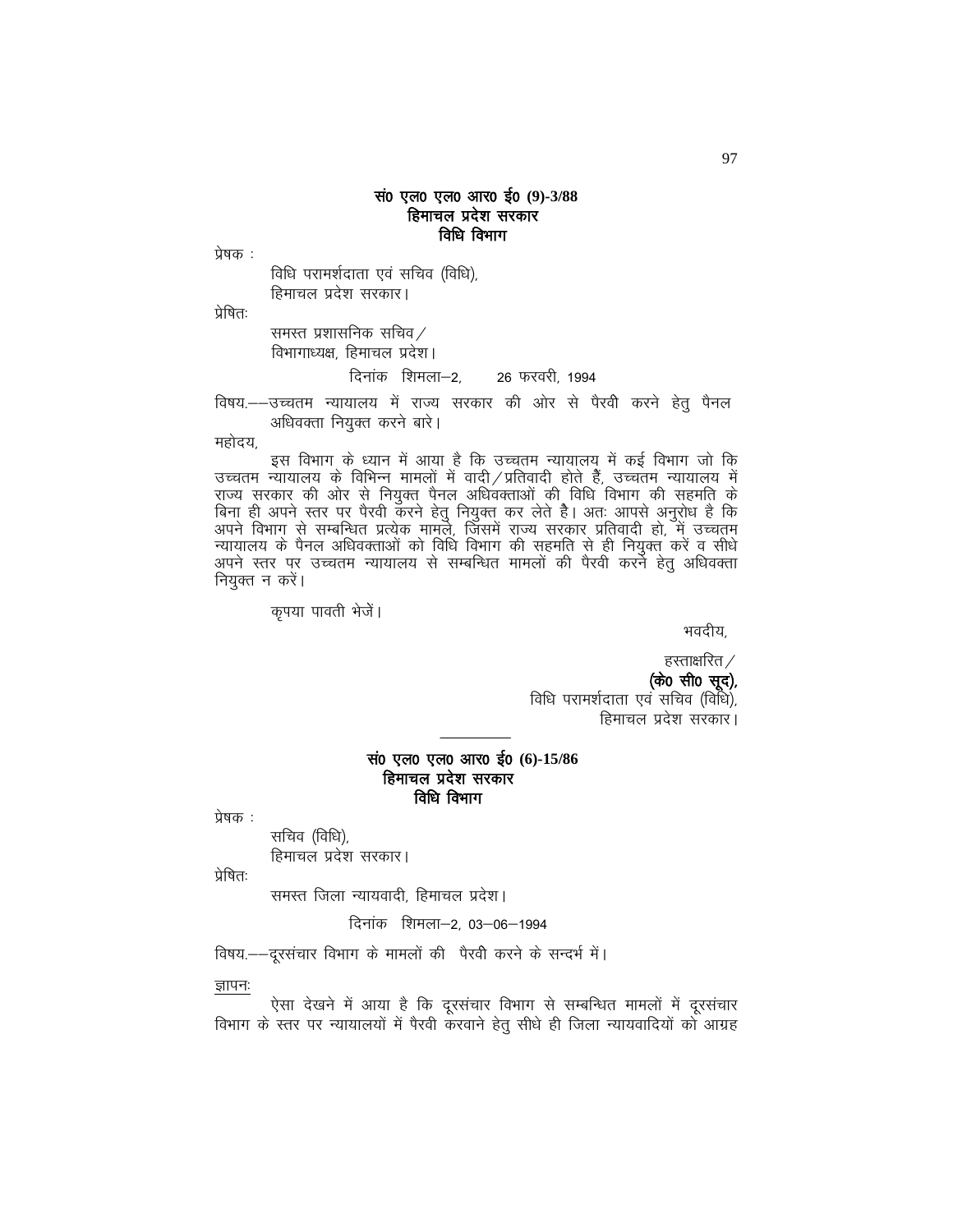करने के उपरान्त पैरवी हेतु नियुक्त कर लिया जाता है, जो कि प्रक्रिया के विपरीत है। अतः निर्देश दिए जाते हैं कि ऐसे मामलों में जब तक इस विभाग द्वारा निर्देश जारी नहीं किए जाते तब तक दरसंचार विभाग की ओर से सम्बन्धित न्यायालयों में पैरवी न करें अन्यथा ऐसे मामले. जिनमें इस विभाग द्वारा निर्देश जारी नहीं किए होंगे कोंसिल फीस निर्धारित नहीं की जाएगी।

> हस्ताक्षरित  $/-$ उप सचिव (विधि),

# हिमाचल प्रदेश सरकार।

#### **No. LLR-E(9)5/90 GOVERNMENT OF HIMACHAL PRADESH LAW DEPARTMENT**

From :

LR-*cum-*Secretary (Law) to the Government of Himachal Pradesh.

To

- 1. All the Administrative Secretaries/Add. Secretaries/Special Secretaries/ Joint Secretaries/Deputy Secretaries,/Under Secretaries, to the Government of Himachal Pradesh.
- 2. All Heads of Departments in Himachal Pradesh.
- 3. All the Divisional Commissioners, Himachal Pradesh.
- 4. All the Deputy Commissioners in Himachal Pradesh.

*Dated Shimla-2, the 31st January, 1995*

*Subject.—*Contempt Petition (Civil) No. 57/93—titled court on its own motion *Vs.* Tilak Raj Mista & another—Instructions thereon.

Sir,

I am directed to forward a copy of judgment dated 16-11-1994 delivered by the Hon'ble High Court of Himachal Pradesh in the Case titled as court on its own motion *Vs.* Tilak Raj Mishta & another and to say that the Advocate General, Himachal Pradesh was approached by the Administrative Department to defend the case in the Hon'ble Himachal Pradesh Administrative Tribunal/High Court of Himachal Pradesh on behalf of the contemners. It has now been decided that whenever any contempt proceedings are filed against any officer/official while discharging his official duties, the Advocate General will not defend the officer/official concerned and the said officer/official shall have to engage his own advocate after obtaining the sanction of the Government for defence at public expenses. The Government while according such sanction has to examine whether the act of the officer/official was committed in good faith and in exercise of his official duty. The Government will reimburse the fee to the officer/official concerned after conclusion of the case in accordance with the instructions issued by this department letter No. LLR-E(10)3/93, dated 28-7-1994.

98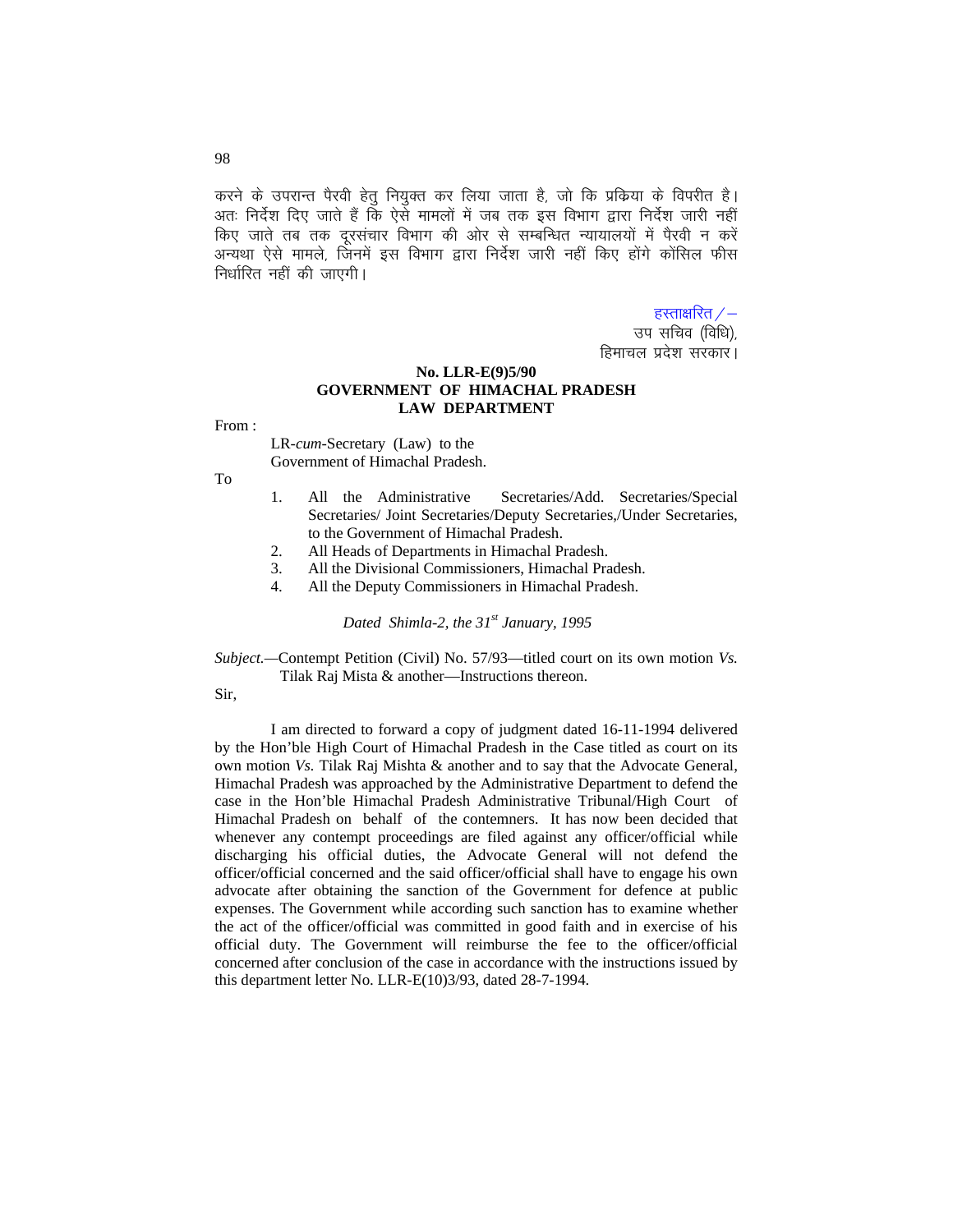**Copy of judgement of Hon'ble High Court of Himachal Pradesh, dated 16th November, 1994 in the contempt Petition (C) No. 57 of 1993 titled as Court on its own motion** Versus **Tilak Raj Mistra and other.**

BHAWANI SINGH, J (ORAL). C.M.P.(M) No. 181 of 1993,

Shri Hira Singh Thakur *Vs.* Shri Bali Ram and others, was admitted on 14-5-1993—Accordingly, notices were issued for the service of the respondents, namely Shri Bali Ram, Shri Khushi Ram, Financial Commissioner (Revenue and Appeals), to the Government of Himachal Pradesh, Shimla, and Shri Roop Singh.

Process-servers, Smt.Ramdei and Shri Pradeep Aggarwal, from the Court of Senior Subordinate Judge, Shimla, were entrusted the notices for service on respondents Nos. 3 and 4. Process-server Sh. Pradeep Aggarwal reported that respondent No. 2 (Shri Roop Singh) did not accept the notice and asked him to go back to the place from where he had come. The report of the Process Server does not state any kind of intemperate remarks uttered by this repentant against this court. In any case, Shri G.C. Gupta learned counsel appearing for him submits that this respondent is genuinely represent of the development and seeks mercy for his client. He has also tendered unconditional apology with an undertaking to be careful in future.

Refusal to accept the process of the court causes obstruction in the discharge of judicial functions and amounts to contempt. No one can forward to witness the refusal by this respondent with the result that no witness has signed this report. However, looking to the unconditional apology tendered by this respondent, no punishment is awarded and notice issued to him is discharged.

So far as respondent No. 1 Shri Tilak Raj Mista is concerned, process was to be served by Process Server Smt. Ram Dei. In her report she has stated that she went to the Secretariat for serving the process on this respondent at about 1 P.M. There, she found Shri Tilak Raj Mista, Private Secretary to Financial Commissioner (Revenue and Appeals), Government of Himachal Pradesh and she showed him the notice, Shri Tilak Raj Mista took the notice and the copy of petition. Thereafter, when she asked him to write that notice was received with copy, he stated that it was not his duty to do so. He also stated that in future summons be not brought to him. He also said that "what will your High Court do".

When this matter came to the notice of this Court on 22-7-1993, show cause notices were issued to the contemnors. They were asked to file their replies on affidavits with supporting documents, if any, and state as to why they be not held guilty of contempt of court and punished accordingly.

Reply of respondent Shri Tilak Raj Mista has been examined. He has made crude and curious attempt to answer to allegation against him. It is absolutely clear from his reply that he is trying to make a false defence against the complaint of the Process Server. As a matter of fact, his reply clearly demonstrates that the incident had taken place and he had shown total disrespect not only to the process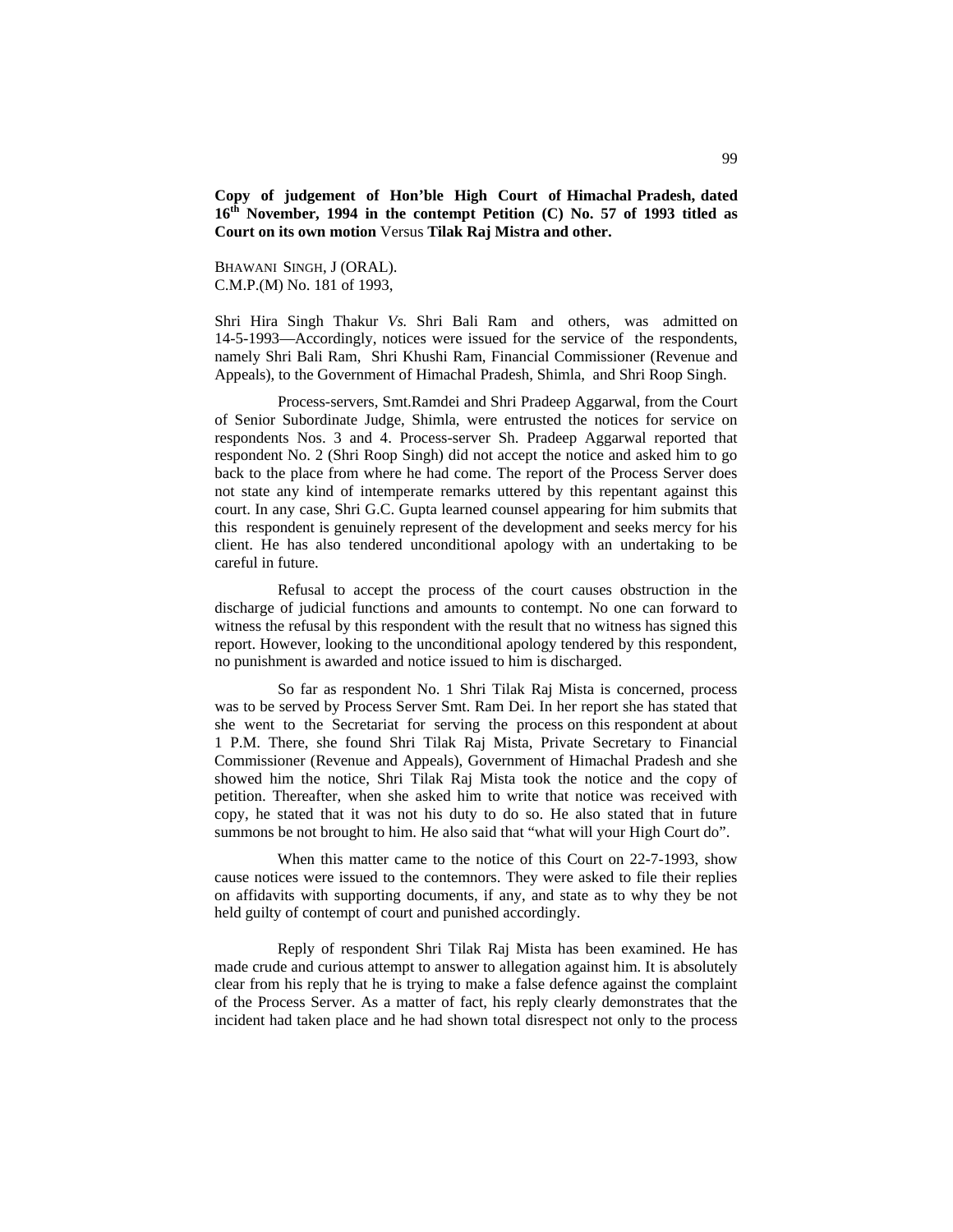of the this Court but also to the lady Process Server who was assigned the work to serve the process on this respondent. Holding a responsible post with the Highest Revenue Officer of the State, his action is highly deplorable and condemnable. There is no reason why the version of lady Process Server be disbelieved. Accordingly, respondent Tilak Raj Mista is held guilty of committing the contempt of this court. Apology tendered by him is not genuine and it is rejected.

Now, the question arises, what punishment should be awarded to him. The contempt is of serious nature. It calls for exemplary punishment. Therefore, respondent Tilak Raj Mista is sentenced to undergo simple imprisonment for four months and to pay a fine of Rs. 2000/-. Failing to deposit the fine, he will suffer further simple imprisonment for one month.

Before parting with the case, I would like to deal with another serious aspect of the case. This contemner Shri Tilak Raj Mista is being represented by the learned Advocate General . The learned Advocate General has appeared personally in this case. He points out that the difficulty has arisen on account of the Govt. order No. Contempt Pet.(C) No.57 of 1993, directing him to appear in this case. I would have proceeded to make serious remarks against the State Government's attempt helping those who have committed the contempt of the court and directing the office of the Advocate General to appear for them and defend them. Since the learned Advocate General has restrained me to do so, I leave the matter at that to be attested to in any other case if the present situation continues.

A copy of this order be supplied to the learned Advocate General free of cost.

\_\_\_\_\_\_\_\_\_

 Sd/- (BHAWANI SINGH)  $16^{th}$  Nov., 1994.

LR-*cum*-Secretary (Law) DO. No. LLR-E(9)3/86

K. C. SOOD Government of Himachal Pradesh Dated Shimla 30<sup>th</sup> March, 1995.

*Subject.—*Litigation of Supreme Court—Engagement of counsel.

My dear

Kindly refer to this Department letter No. LLR-(E) 24/88 dated 1st October, 1999 addressed to the Advocate General, H. P. and copy endorsed to all the Administrative Secretaries amongst other regarding entrustment of cases to the Advocate in the Supreme Court cases.

Instances have come to the notice of the State Government that most of the Departments are engaging Advocates for conducting criminal/civil cases in the Hon'ble Supreme Court of India at their own level without obtaining the prior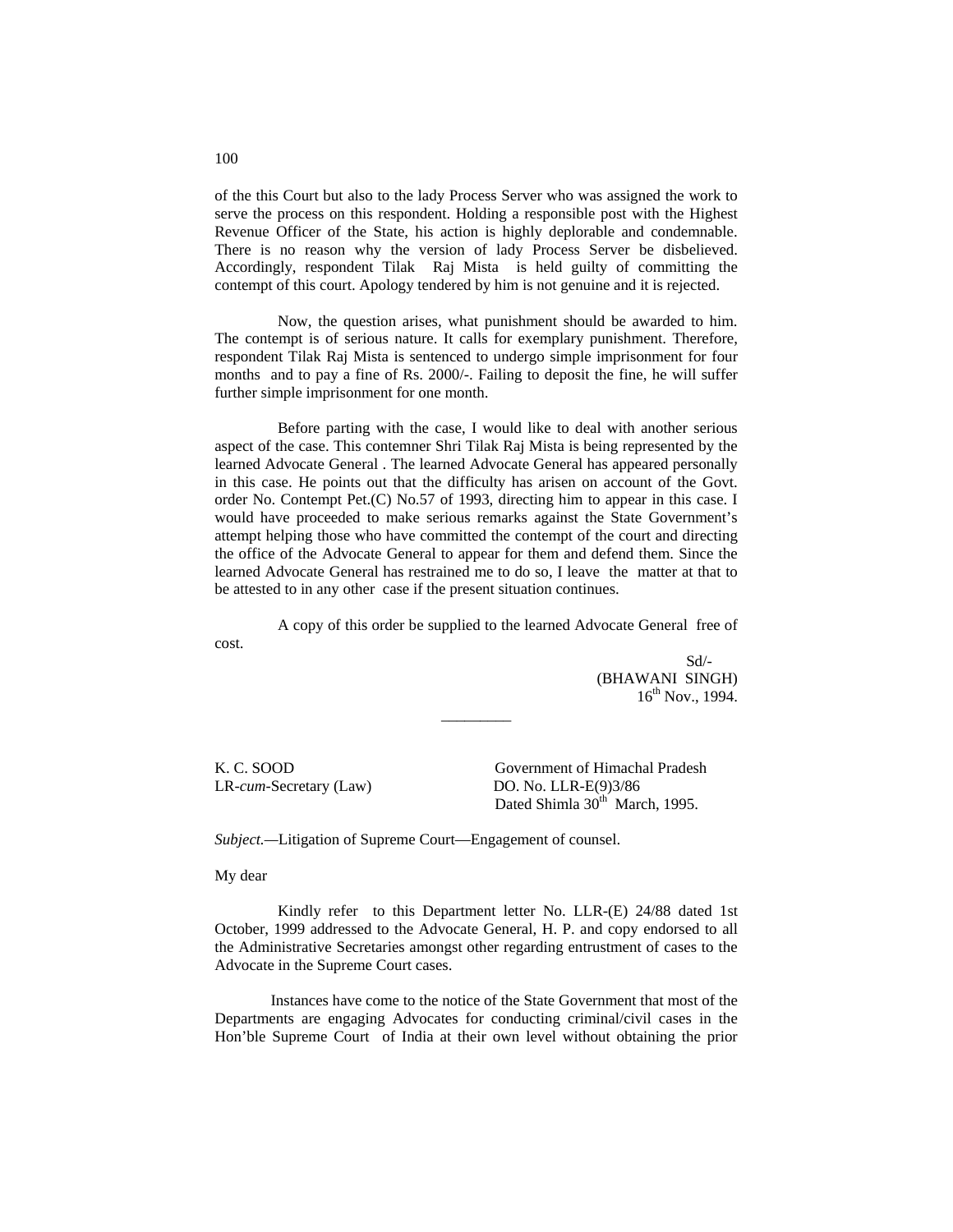permission from the Law Department, which is against the above instructions issued by the Government. It has again now been decided that no department shall henceforth entrust the case at its own level to the Advocate without prior permission of the Law Department. The violation of these instructions will be viewed seriously and the payment of fee will not be made by this Department in such cases.

I shall be grateful if these instructions are brought to the notice of all concerned working under your control for strict compliance.

With regards.

Yours sincerely,

Sd/- (K. C. SOOD)

All the Administrative Secretaries to the Government of Himachal Pradesh.

#### **No. LLR-E(9)3/86-II GOVERNMENT OF HIMACHAL PRADESH LAW DEPARTMENT**

**\_\_\_\_\_\_\_\_**

To

- 1. All the District Attorney, Himachal Pradesh.
- 2. All the Deputy District Attorney, Himachal Pradesh.
- 3. All the Assistant District Attorney, Himachal Pradesh.

*Dated Shimla-2, the 25th May, 1995*

*Subject.—*Land reference cases—instruction thereof.

#### MEMORANDUM:

Instances have come to the notice of LR-*cum-*Secretary (Law) to the Government of Himachal Pradesh that the certified copies of the judgement/order are not supplied to the department concerned immediately. As the result of this in certain cases the period of limitation expired and the judgement/order of the Court become final, which directly put the State Government in an awkward position and sometimes resulted in heavy financial loss. It has now been decided that the Incharge of the case shall apply for the copy of the judgement/order on the same day on which the judgment/order is delivered/made by the Court and as and when the copy of the judgement/order is supplied by the copying agency, the same must be sent to the concerned department for appropriate action at once.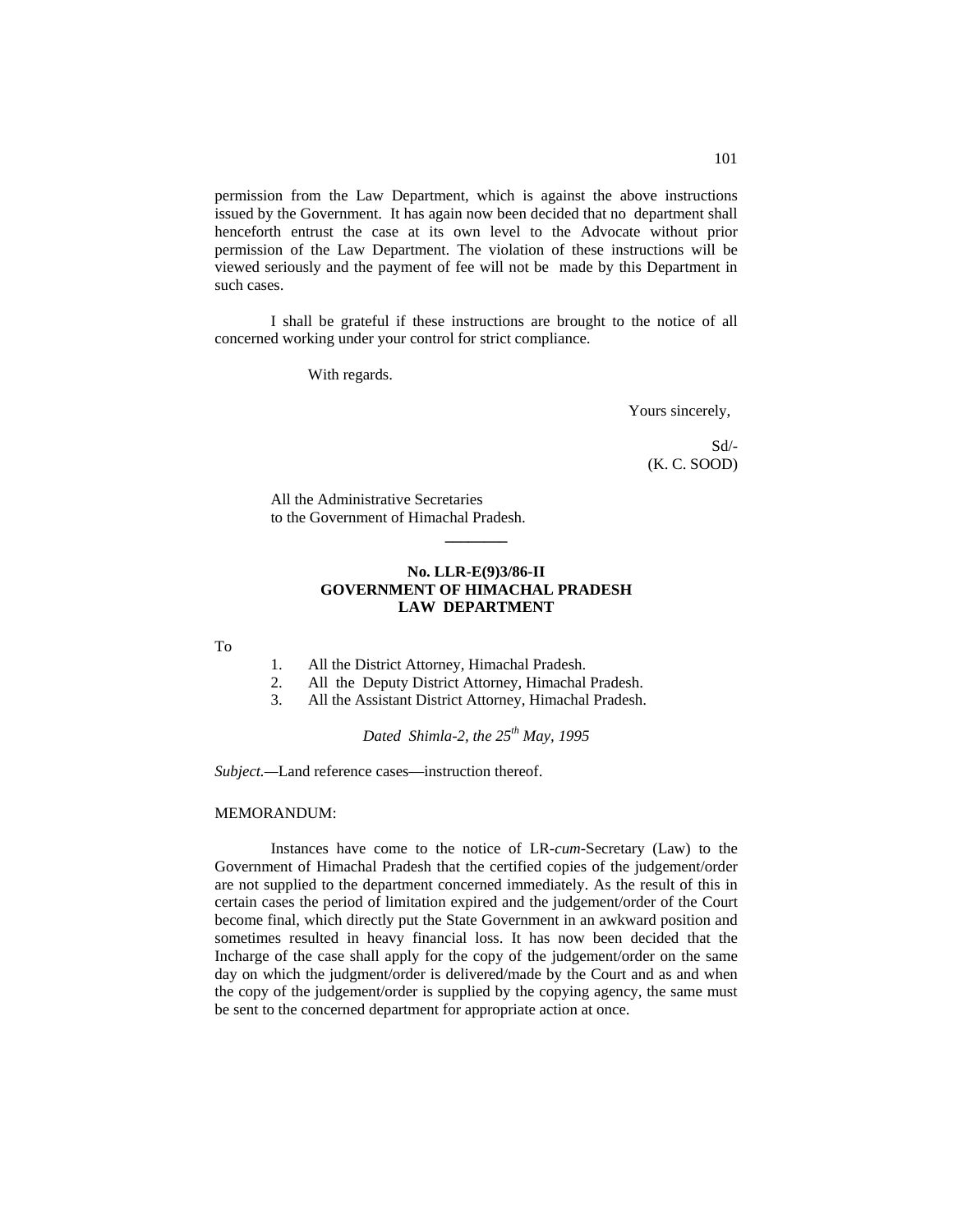2. The above instruction should be adhered to strictly failing which it will be viewed seriously and the defaulter will be processed departmentally

Please acknowledge the receipt.

Sd/-

*Joint Secretary (Law) to the Government of Himachal Pradesh*.

Immediate.

## **No. LLR-B(14)23/92-III GOVERNMENT OF HIMACHAL PRADESH LAW DEPARTMENT**

\_\_\_\_\_\_\_\_\_\_

From:

LR-*cum-*Secretary (Law) to the Government of Himachal Pradesh.

To

- 1. All the Administrative Secretaries to the Government of Himachal Pradesh.
- 2. All Heads of Departments in Himachal Pradesh.

*Dated Shimla-2, the 17th November, 1995*

*Subject.—*Appointment of Advocates for the conduct/defence of State litigation in the Supreme Court—instructions thereof.

Sir,

Instances have come to the notice of the undersigned that the lawyers so engaged for the conduct/defence of the case in the Supreme Court by the Law Department are changed by the representative of the Administrative Department concerned without the prior approval of the; Law Department, which is against the instructions issued by this Department from time to time.

2. While referring the matter for the engagement of a Counsel in a particular case, keeping in view of the importance, should specifically indicate whether the lawyer is required to be engaged out of the panel of the lawyers so maintained in the Law Department and if the Administrative Department intend to engage a particular lawyer in a particular case then it should specifically state the name of that advocate indicating the interest involved of the State Government in that case so that necessary approval are taken well in time. If the representative of any Administrative Department engages any lawyer without the approval of the Law Department, the Officer who engaged such lawyer, will be personally responsible and the Law Department will not make the payment of fees to such lawyer.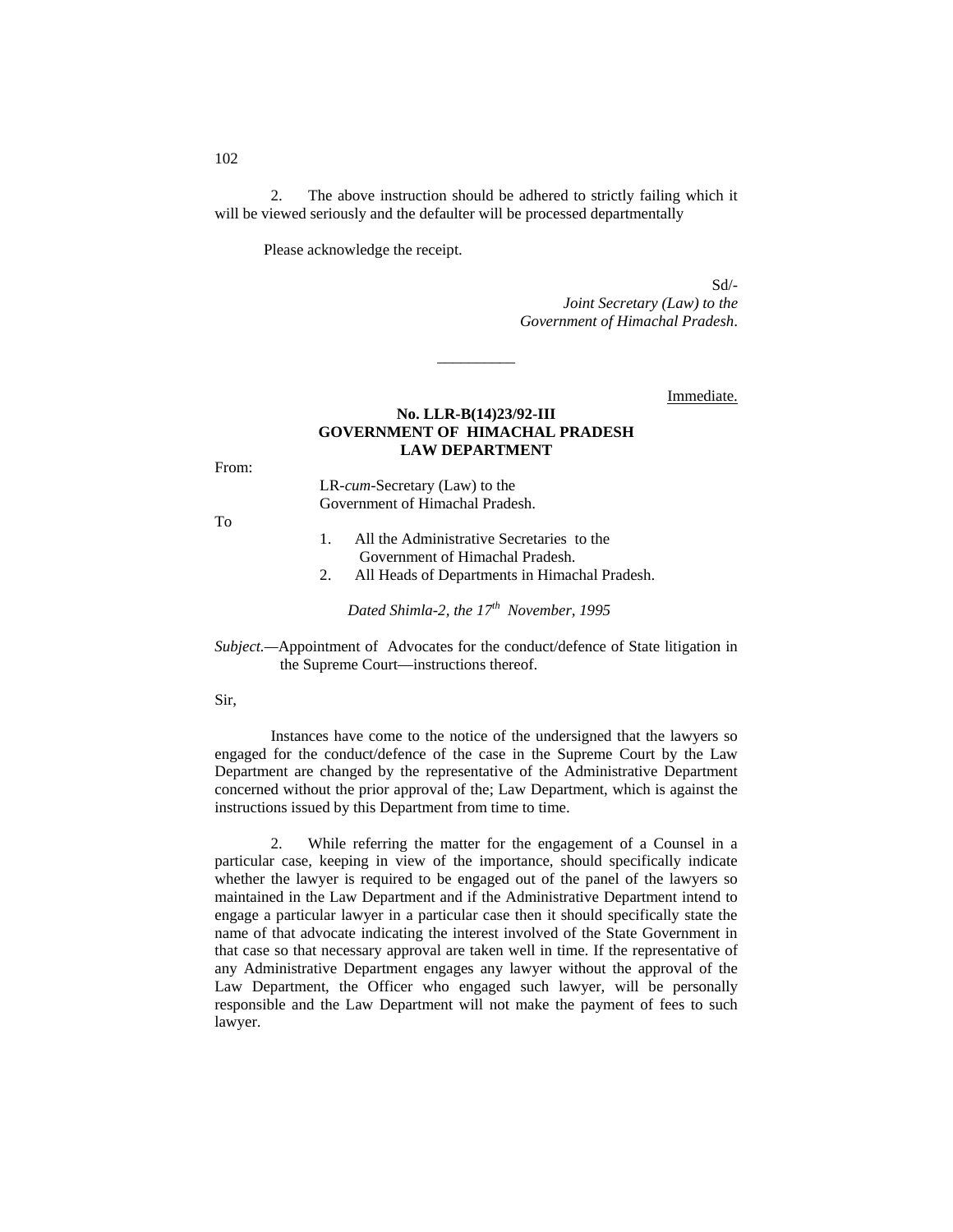3. The above instructions may be brought to the notice of all concerned for strict compliance.

Yours faithfully,

 Sd/- (K. C. SOOD**)** *Secretary (Law) to the Government of Himachal Pradesh.*

## **GOVERNMENT OF HIMACHAL PRADESH LAW DEPARTMENT**

\_\_\_\_\_\_\_\_\_\_\_

*Dated: Shimla-2, the December, 1995*

#### NOTIFICATION

**No. LLR-B(14)-23/92-II.—**The Government of Himachal Pradesh is pleased to amend the provisions of para 25.1 and 25.2(1) of the Punjab Law Department Mannual as applicable to the State of Himachal Pradesh as under :—

*The ordinary scale of fee for Law Officers:*

**25.1** The ordinary fee payable to the Law Officers for cases conducted by them throughout pertaining to suits for recovery of property, breach of contract of damages, will be calculated as follows:—

- (a) If the amount or value of property, debt or damages shall not exceed Rs. 25,000/- at 10 percent.
- (b) If the amount or value shall exceed Rs. 25,000/- and not exceed Rs. 50,000/- on Rs. 25,000/- at 10 percent and on the remainder at 8 percent.
- (c) If the amount or value shall exceed Rs. 50,000/- and not exceed Rs. One lakh, on Rs. 50,000/- as above and on the remainder at four percent.
- (d) If the amount or value shall exceed Rs.1,00,000/- and not exceed Rs. 5,00,000/- on Rs. 1,00,000/- as above and on the remainder at 2 percent.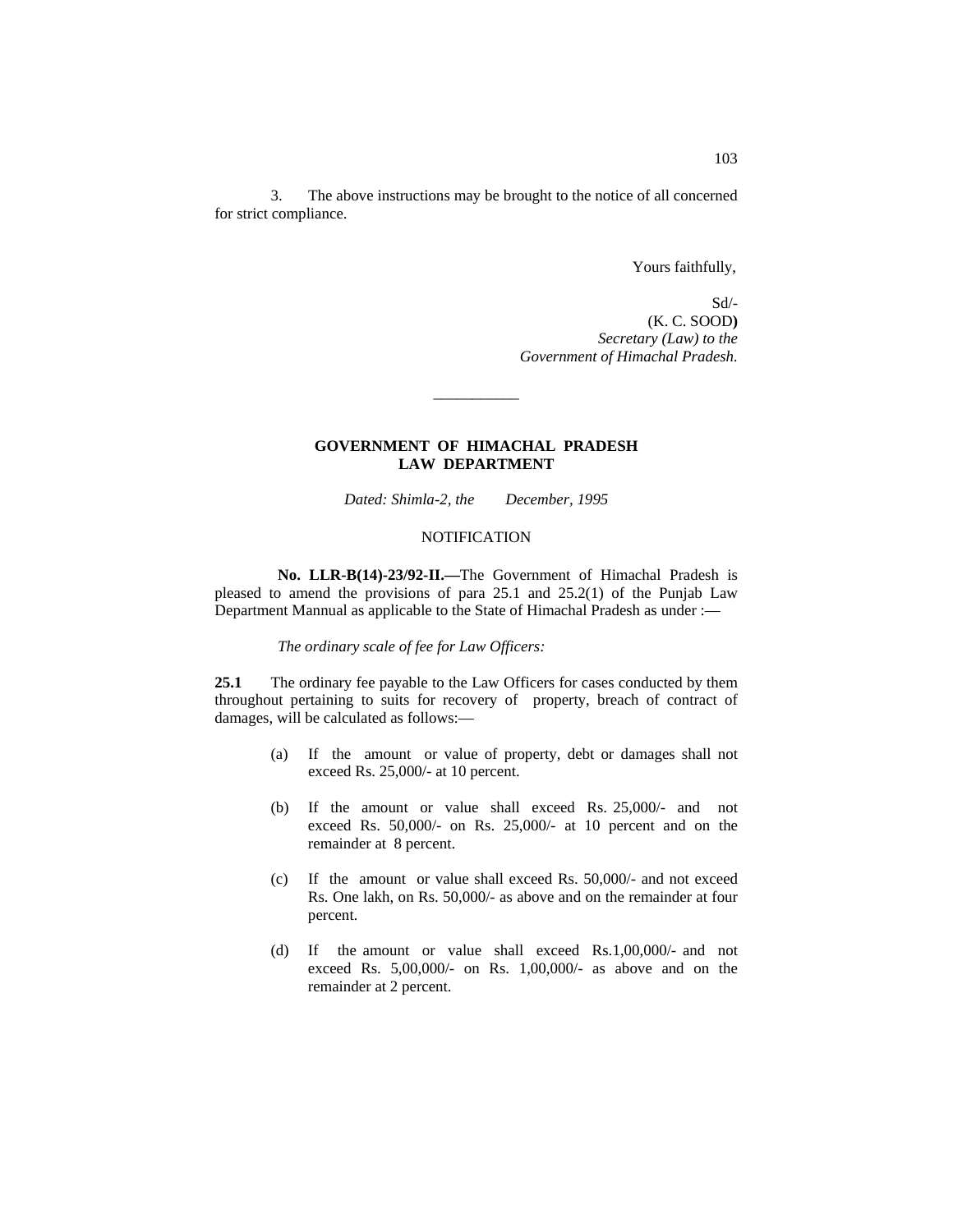(e) If the amount or value shall exceed Rs. 5,00,000/- on Rs. 5,00,000/ as above and on the remainder at one percent.

**25.2 (1)** The fee calculated according to the table above shall be subject to a maximum limit or Rs.10,000/- for any one case, provided that in any case of great importance making an unusual demand on the time and energy of the Law Officer as it considers a suitable remuneration may be granted, not exceeding the fixed percentage rate upto maximum of Rs. 20,000/-

> By order, (K. C. SOOD) *Secretary (Law) to the Government of Himachal Pradesh*.

Endst. No. LLR-B(14)-23/92-II dated: Shimla 1995.

Copy forwarded to :—

- 1. The Director of Prosecution, H.P. Craig Garden, Shimla-2.
- 2. All District Attorneys in Himachal Pradesh.
- 3. The Controller, Printing and Stationery Department, Ghora Chowki, Shimla-5 for publication in the Himachal Pradesh Rajpatra.

Sd/-

*Joint Secretary (Law) to the Government of Himachal Pradesh.*

#### **No. LLR-E(9)5/90 GOVERNMENT OF HIMACHAL PRADESH LAW DEPARTMENT**

\_\_\_\_\_\_\_\_\_\_

From :

LR-*cum-*Secretary (Law) to the Government of Himachal Pradesh.

To

- 1. All the Administrative Secretaries to the Government of H.P.
- 2. All the Heads of Departments in Himachal Pradesh.<br>3. All the Divisional Commissioners in Himachal Prade
- All the Divisional Commissioners in Himachal Pradesh.
- 4. All the Deputy Commissioners in Himachal Pradesh.

*Dated: Shimla-2, 9th July, 1996*

*Subject.—*Regarding defence of Contempt Petitions—instructions thereon.

Sir,

I am directed to say that a meeting was held under the Chairmanship of the Chief Secretary on 18-5-1996 in connection with Contempt Cases pending in various Courts against the officer(s) of the Government. The matter was discussed in all its ramifications and Advocate General agreed that in all cases where show

104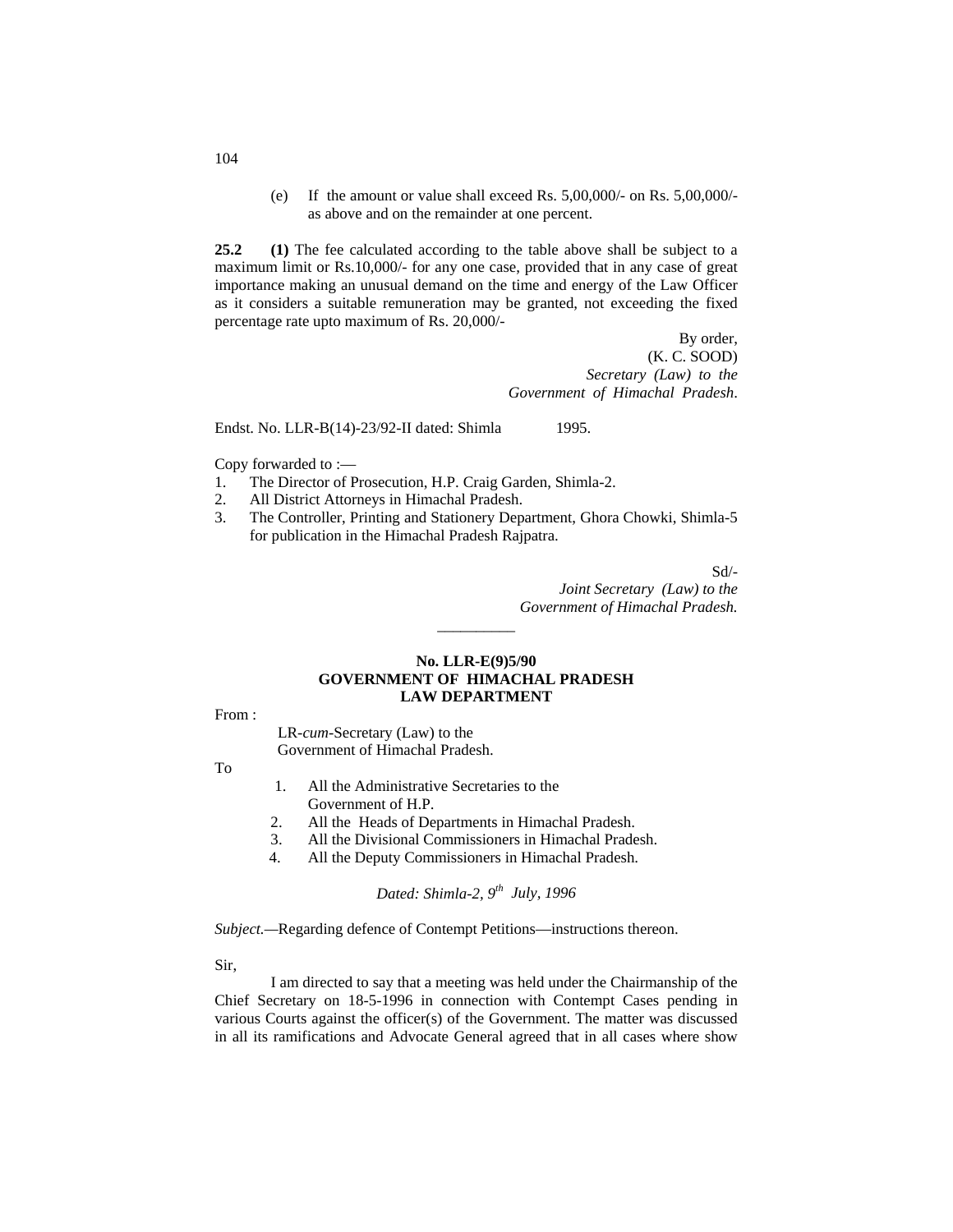cause notice/Contempt Petition is issued to an officer in that case Advocate General shall defend the officer, however, in cases where contempt proceedings are initiated, the concerned officer shall be defended by a Counsel/Advocate engaged by him as per present practice.

2. The above instructions may please be brought to the notice of all concerned.

3. The above instructions supersede the earlier instructions to the extent.

4. Please acknowledge its receipt.

Yours faithfully,

Sd/-

*Joint Secretary (Law) to the Government of Himachal Pradesh.*

#### PERSONAL ATTENTION

#### **No. LLR-E(9)5/90 GOVERNMENT OF HIMACHAL PRADESH LAW DEPARTMENT**

*\_\_\_\_\_\_\_\_\_*

From :

LR-cum-Secretary (Law) to the Government of Himachal Pradesh.

To

- 1. All the Administrative Secretaries to the Government of Himachal Pradesh.
- 2. All the Heads of Departments in Himachal Pradesh.
- 3. All the Divisional Commissioners in Himachal Pradesh.
- 4. All the Deputy Commissioners in Himachal Pradesh.

*Dated: Shimla-2, the 13th August, 1996*

*Subject.—*Regarding defence of Contempt Petitions—instructions thereon.

Sir,

I am directed to invite your attention to this department letter of even number dated 9-7-96 on the subject cited above and to clarify that Law Officers cannot appear in contempt proceedings against the officers who are proceeded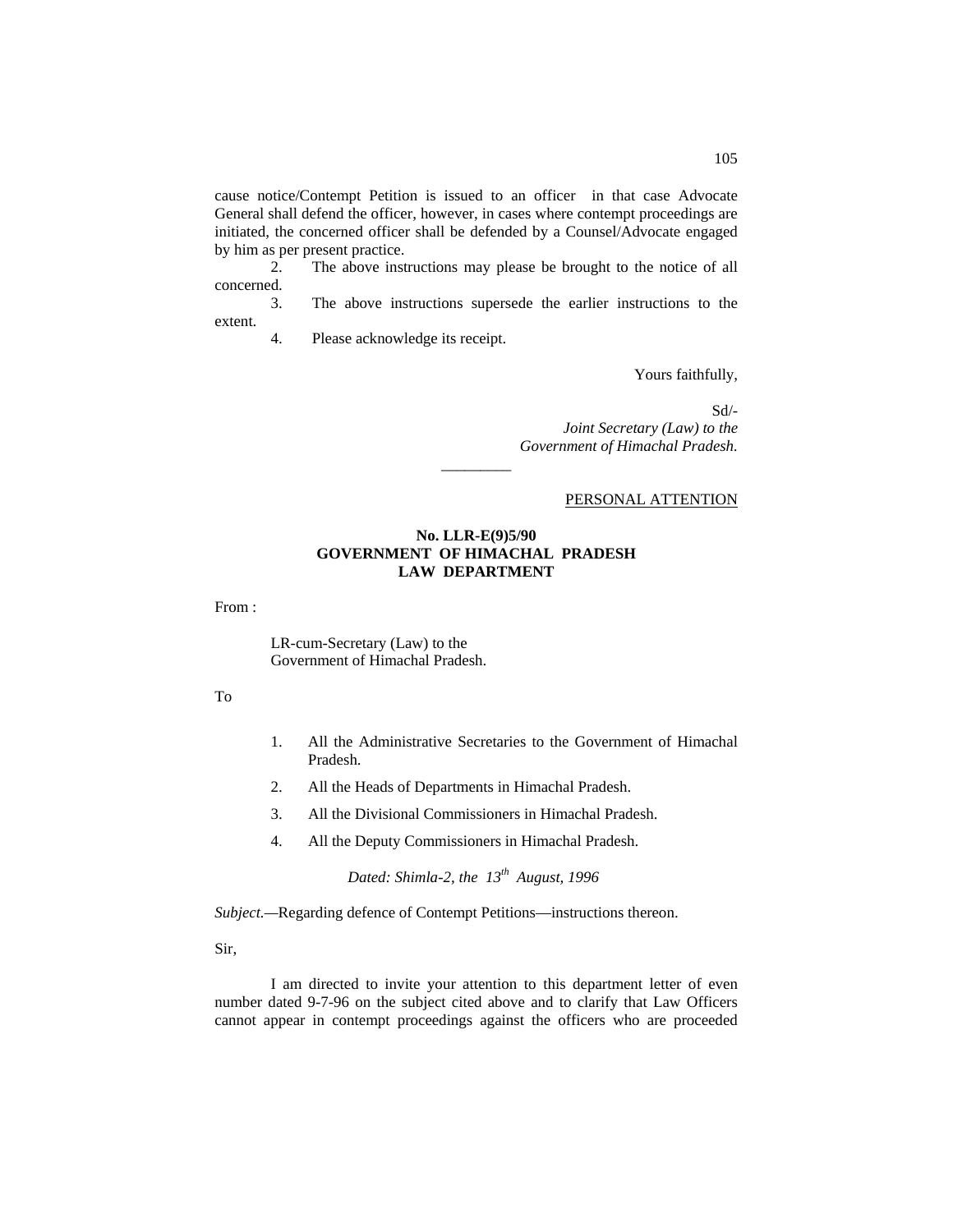against by name due to some legal implications. It is further made clear that in show cause notice/contempt petitions the Advocate General/Law Officer of the State will appear on behalf of the officer who is being proceeded against in contempt proceedings in official designation.

2. This may please be brought to notice of all concerned.

Yours faithfully,

 Sd/- *Joint Secretary (Law) to the* Government of Himachal Pradesh.

# सं0 एल0 एल0 आर0 ई0 (9)-1/88-I हिमाचल प्रदेश सरकार विधि विभाग

\_\_\_\_\_\_\_\_\_\_

प्रेषक :

विधि परामर्शदाता एवं सचिव (विधि), हिमाचल प्रदेश सरकार।

प्रेषितः

- 1. समस्त प्रशासनिक सचिव/संयुक्त सचिव/उप सचिव/ अवर सचिव, हिमाचल प्रदेश सरकार।
- 2. समस्त विभागाध्यक्ष, हिमाचल प्रदेश।
- 3. समस्त उपायुक्त, हिमाचल प्रदेश।

दिनांक शिमला-2, 5 जून, 1997

**विषय.—**—उच्चतम न्यायालय में सिविल अपील दायर करने बारे।

महोदय

इस विभाग के नोटिस में आया है कि कुछ विभागों द्वारा उच्चतम न्यायालय में सिविल मामलों में अपील दायर करने बारे जिला न्यायवादी, नई दिल्ली से सीधे आग्रह किया जाता है कि उच्चतम न्यायालय में एडवोकेट–ऑन–रिकार्ड के माध्यम से तुरन्त अपील दायर की जाए जो कि उचित पद्धति नहीं है। ऐसे मामले जिनमें राज्य सरकार ने उच्चतम न्यायालय में अपील में जाना होता है के बारे उचित माध्यम से सर्वप्रथम विधि विभाग (लिटिगेशन कक्ष) हिमाचल प्रदेश सचिवालय शिमला—2 से कि मामला अपील के लिए फिट है अथवा नहीं के बारे अनुमोदन प्राप्त करना अनिवार्य है। यदि मामला अपील दायर करने हेतु फिट (Fit) है तो प्रशासनिक विभाग अपने स्तर पर अपने विभाग से सम्बन्धित मन्त्री महोदय का अनुमोदन प्राप्त करने के उपरान्त विधि विभाग से अधिवक्ता नियुक्त करवाने बारे प्रस्ताव भेजते हैं तदोपरान्त विधि विभाग जिला न्यायवादी नई दिल्ली को अपील <u>दायर करने हेतु / अधिवक्ता</u> नियुक्त करने हेतु) निर्देश जारी करता है जिसकी प्रति प्रशासनिक विभाग को भी आगामी आवश्यक कार्रवाई हेतु पृष्ठांकित की जाती है।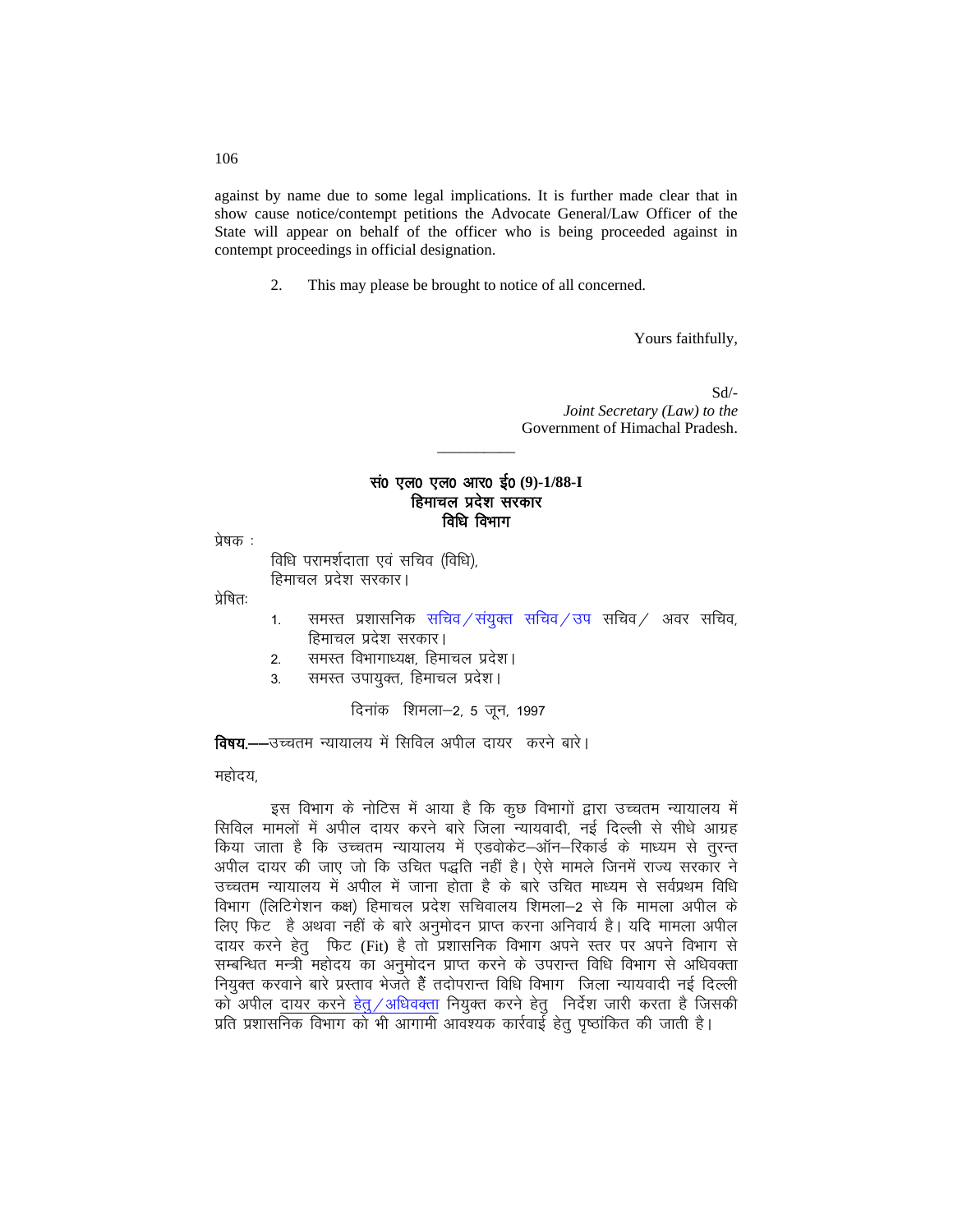2. अतः आपसे आग्रह है कि भविष्य में यदि किसी भी सिविल मामले में उच्चतम न्यायालय में अपील दायर करनी हो तो लिटिगेशन विभाग तथा प्रभारी मन्त्री का अनुमोदन उचित माध्यम से प्राप्त करने के उपरान्त अपील दायर करने हेत् मामला इस विभाग से उठाएं व सीधे जिला न्यायवादी, नई दिल्ली से अपने स्तर पर अपील दायर करने बारे आग्रह न करें। कृपया ध्यान रहे कि इस सन्दर्भ में यदि कोई भी विलम्ब होगा तो उसके लिए विभाग स्वयं ही उत्तरदायी होगा। कृपया इन निर्देशों को अपने अधीनस्थ विभागों के नोटिस में भी लाए।

3. कृपया उक्त आदेशों की कड़ाई से अनुपालना सुनिश्चित करें।

भवदीय,

हस्ताक्षरित $/ \langle$ सुरेन्द्र सिंह ठाकुर) सचिव (विधि), हिमाचल प्रदेश सरकार।

**Immediate** PERSONAL ATTENTION

#### **No. LLR-E(9)5/90 GOVERNMENT OF HIMACHAL PRADESH LAW DEPARTMENT**

From :

LR-cum-Secretary (Law) to the Government of Himachal Pradesh.

To

- 1. All the Administrative Secretaries to the Government of Himachal Pradesh.
- 2. All the Heads of Departments in Himachal Pradesh.
- 3. All the Divisional Commissioners in Himachal Pradesh.
- 4. All the Deputy Commissioners in Himachal Pradesh.

*Dated: Shimla-2, 30th September, 1997*

*Subject.—*Regarding defence of Contempt Petitions—instructions thereon.

Sir,

I have been directed to say that instances have come to the notice of Government that various departments of the Pradesh do not take prior permission relating to the Defence of Contempt Petition in the court(s) resultantly refer the cases to this Department for obtaining "ex-post-facto" sanction, which is against the prescribed/approved policy of Government. In order to avoid this practice, the

107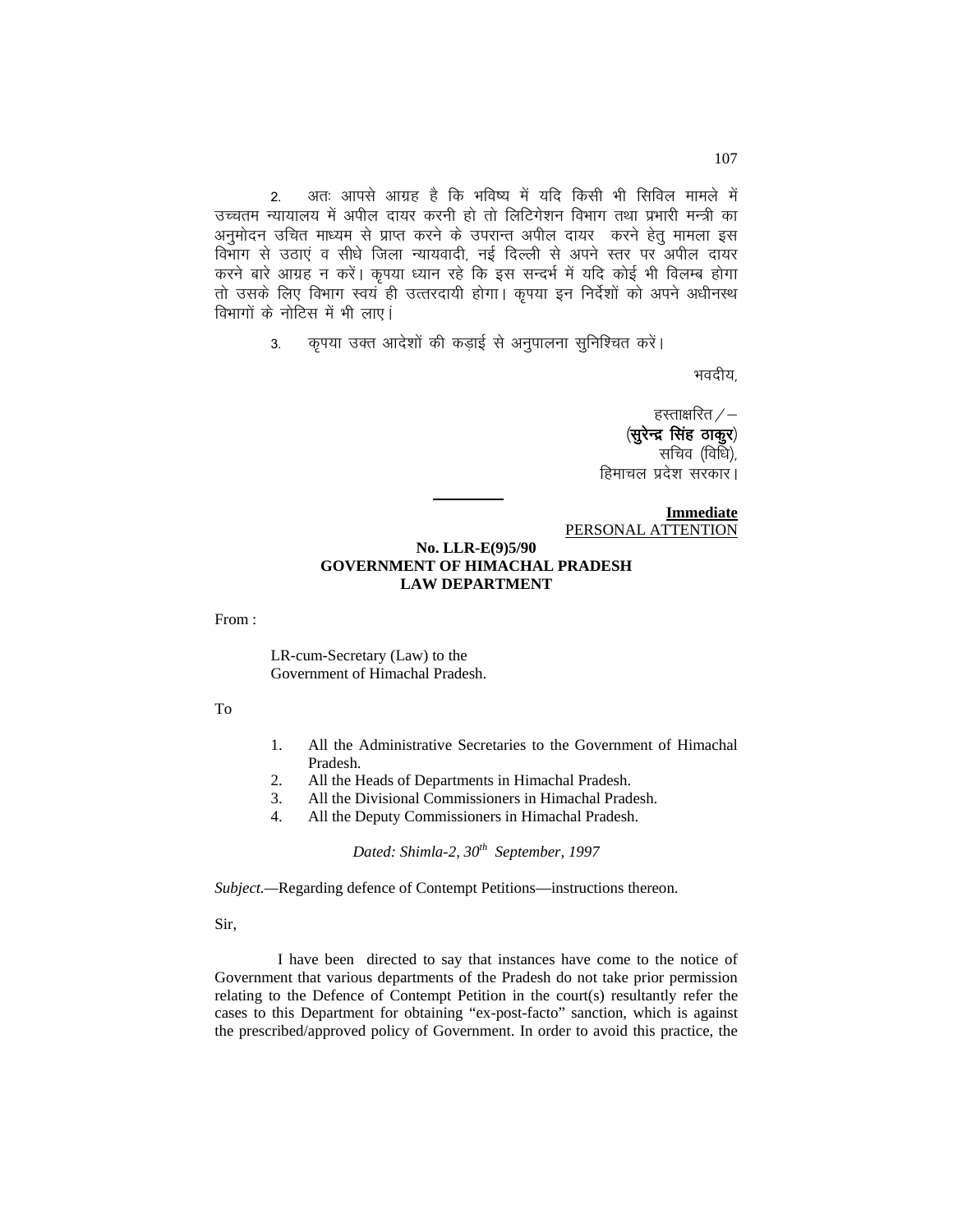Government has decided that in future no "ex-post-facto" sanction will be accorded in any shape. Henceforth prior permission of the Law Department shall be necessary.

2. These instructions be adhered to strictly and brought to the notice of your subordinate offices.

3. Please acknowledge the receipt.

Yours faithfully,

 Sd/- (SURINDER SINGH THAKUR) *LR-*cum*-Secretary (Law) to the Government of Himachal Pradesh.*

> **Immediate** PERSONAL ATTENTION

## **No. LLR-E(9)5/90. GOVERNMENT OF HIMACHAL PRADESH LAW DEPARTMENT**

\_\_\_\_\_\_\_\_\_\_

From :

LR-*cum-*Secretary (Law) to the Government of Himachal Pradesh.

To

- 1. All the Administrative Secretaries to the Government of Himachal Pradesh.
- 2. All the Heads of Departments in Himachal Pradesh.
- 3. All the Divisional Commissioners in Himachal Pradesh.
- 4. All the Deputy Commissioners in Himachal Pradesh.

*Dated: Shimla-2, the 4th October, 1997*

*Subject.—*Regarding defence of Contempt Petitions—instructions thereof.

Sir,

In continuation to this department letter of even number, dated 30-9-1997 on the subject cited above, I am to state if any case pertaining to "ex-post-facto" sanction is still lying pending in your department then the same be submitted to this department for appropriate sanction by  $30<sup>th</sup>$  October, 1997 positively, otherwise it would be presumed that no such case is lying pending in any department and

108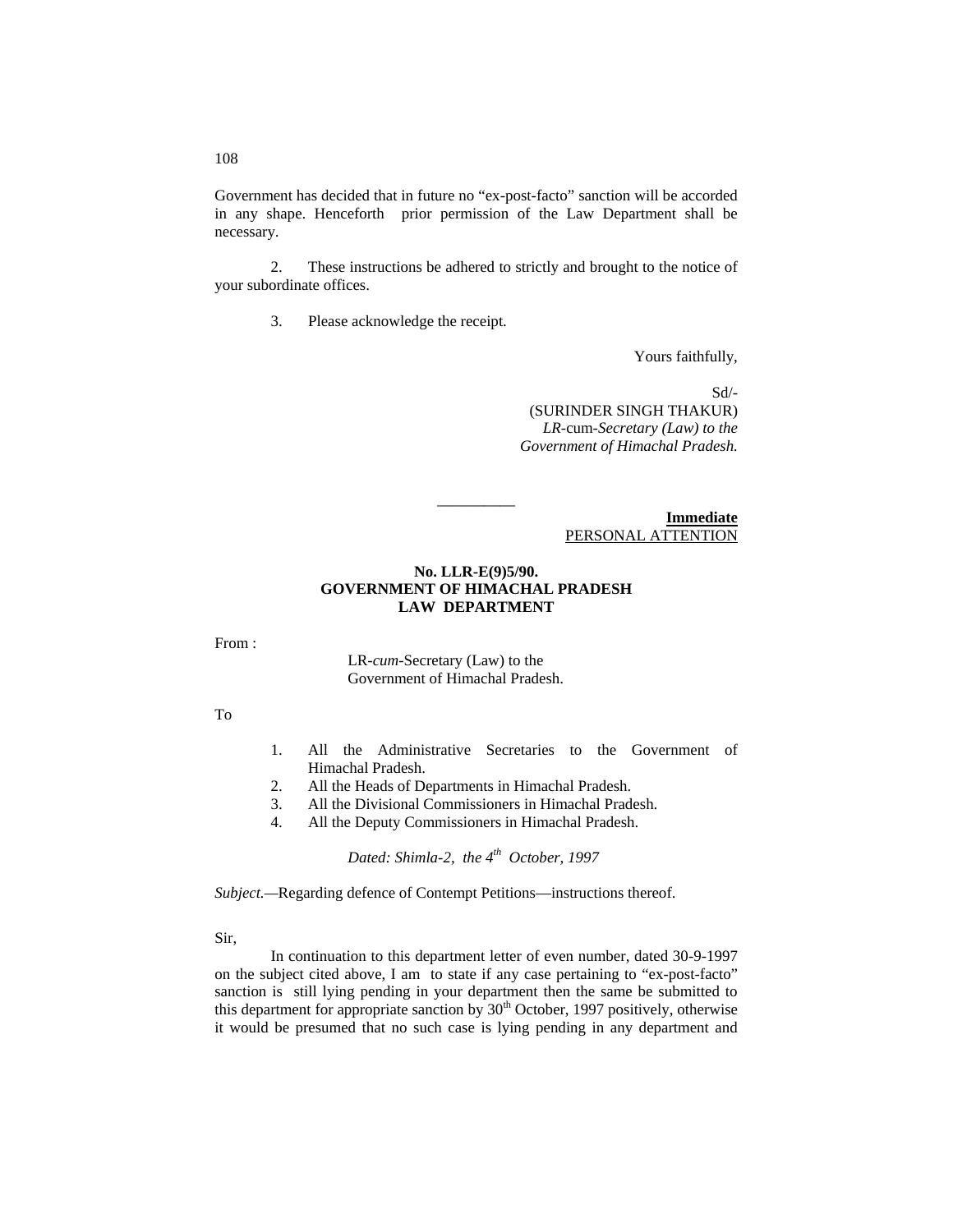henceforth no "ex-post-facto" sanction shall be accorded by this department at any cost, as already mentioned in this department letter referred to above.

Yours faithfully,

 Sd/- (SURINDER SINGH THAKUR) *LR-cum-Secretary (Law) to the Government of Himachal Pradesh.*

#### **No. LLR-E(12)3/93 GOVERNMENT OF HIMACHAL PRADESH LAW DEPARTMENT**

\_\_\_\_\_\_\_\_\_

From:

LR-*cum-*Secretary (Law) to the Government of Himachal Pradesh.

To

- 1. All the Administrative Secretaries/Additional Secretaries/ Special Secretaries/ Joint Secretaries/Deputy Secretaries/Under Secretaries to the to the Government of Himachal Pradesh, Shimla-2.
- 2. All Heads of Departments in Himachal Pradesh.
- 3. All the Divisional Commissioners in Himachal Pradesh.
- 4. All the Deputy Commissioners in Himachal Pradesh.

*Dated: Shimla-2, the 29<sup>th</sup> October, 1997* 

*Subject.—*Regarding assessment of fee in respect of private advocate engaged for the self defence on public expenses in favour of Officers/Officials instructions thereof.

Sir,

In continuation of this department letter of even number, dated 28-7-1994 on the subject cited above, it has been decided that the amount of Rs. 1,000/- ( as journey & boarding charges in addition to the fees as assessed in the aforesaid letter) will be payable only to Shimla based lawyers who are engaged for self defence at public expenses for attending hearings outside Shimla and no additional charges will be payable for hearing at Shimla except the fee. It is also made clear that the amount of Rs. 1,000/- (Rupees one thousand) only will be as a lump sum payment for the case irrespective of the number of hearings.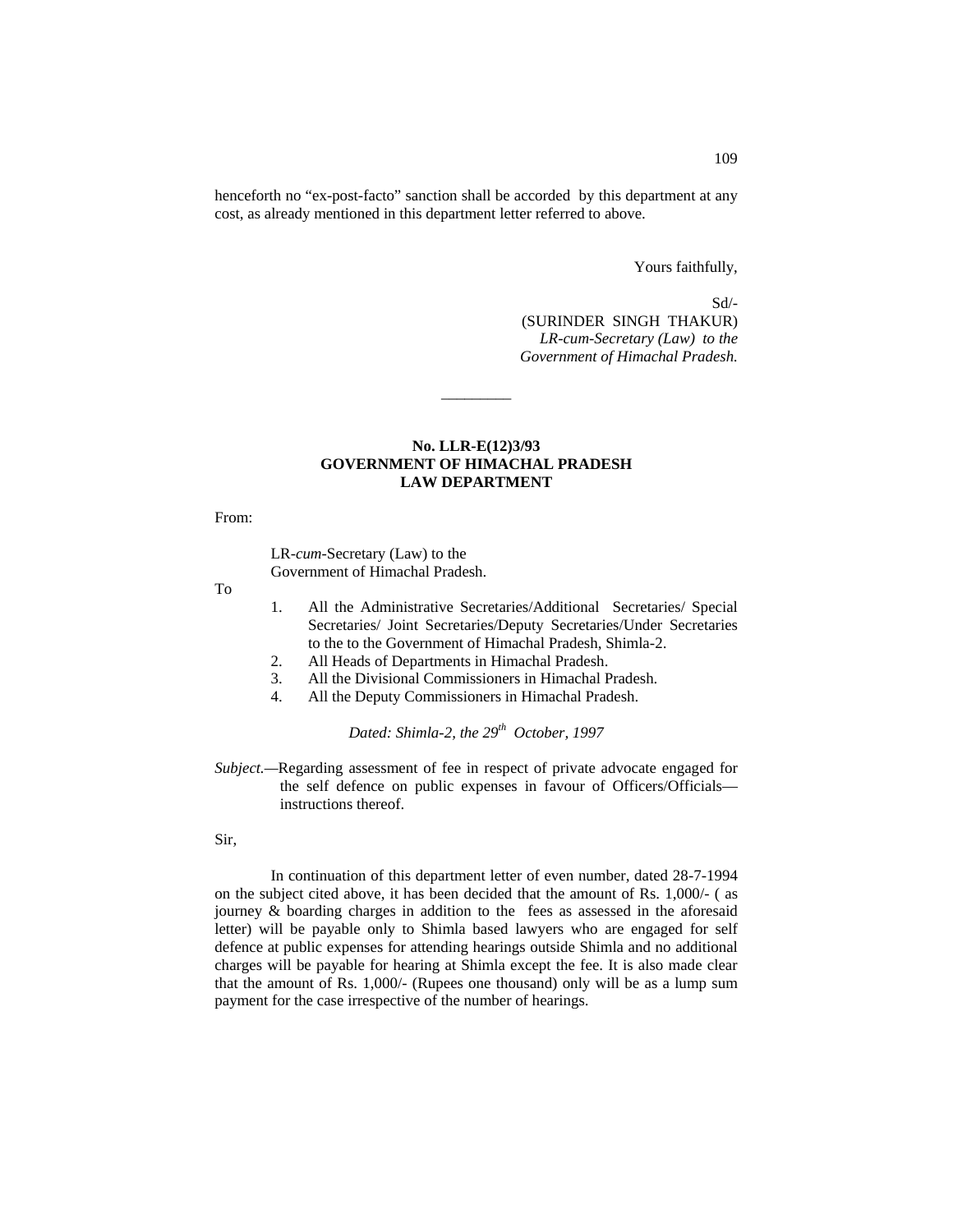2. It is, therefore, requested that the above information may please be brought to the notice of all Officers/Officials working under your control for compliance.

Yours faithfully,

 Sd/- (SURINDER SINGH THAKUR) *LR-*cum*-Secretary (Law) to the Government of Himachal Pradesh.*

#### **No. LLR-E(9)5/90 GOVERNMENT OF HIMACHAL PRADESH LAW DEPARTMENT**

From :

LR-*cum-*Secretary (Law) to the Government of Himachal Pradesh.

To

- 1. All the Administrative Secretaries/Additional Secretaries/ Special Secretaries/Joint Secretaries/ Deputy Secretaries/Under Secretaries to the Govt. of H.P.
- 2. All the Heads of Departments in Himachal Pradesh.
- 3. All the Divisional Commissioners in H.P.
- 4. All the Deputy Commissioners in Himachal Pradesh.

*Dated: Shimla-2, the 2nd July, 1998*

*Subject.—*Regarding defence of Contempt Petitions—instructions thereof.

Sir,

It has been decided by the Government in view of the judgement dated 9-12-1997 delivered by the Hon'ble Supreme Court of India AIR(Feb. 1998) S.C. 685 in case titled as Commissioner, Agra. & Ors. *Vs.* Rohtas Singh & Ors. That the Advocate General, Himachal Pradesh or any other Government Advocate is authorised to defend the officer(s)/ official(s) where contempt of court are issued either by name or by designation while discharging the official duties.

2. The above instructions may please be brought to the notice of all concerned.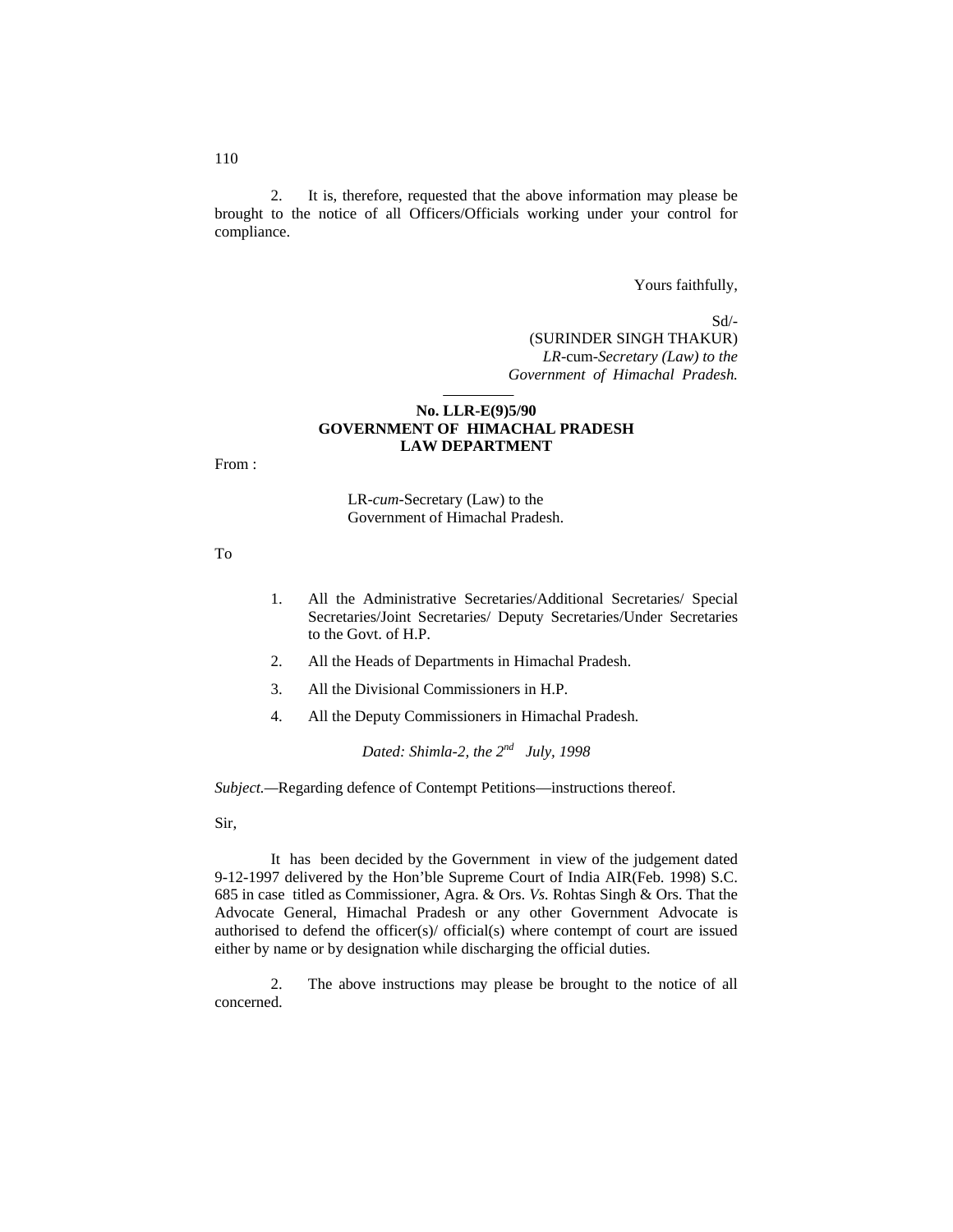3. The above instructions supersede the earlier instructions to this extent.

4. Please acknowledge its receipt.

Yours faithfully,

 Sd/- (SURINGER SINGH THAKUR**)** *LR-*cum*-Secretary (Law) to the Government of Himachal Pradesh.*

## **No. LLR-E(9)5/90 GOVERNMENT OF HIMACHAL PRADESH LAW DEPARTMENT**

**\_\_\_\_\_\_\_\_\_**

From :

LR-*cum-*Secretary(Law)to the Government of Himachal Pradesh.

To

- 1. All the Administrative Secretaries/Additional Secretaries/Special Secretaries/Joint Secretaries/Deputy Secretaries/Under Secretaries to the Govt. of H.P., Shimla-2.
- 2. All the Heads of Departments in Himachal Pradesh.
- 3. All the Divisional Commissioners in Himachal Pradesh.
- 4. All the Deputy Commissioners in Himachal Pradesh.

*Dated: Shimla-2, the 29th July, 1998*

#### *Subject.—*Matters concerning litigation in H.P. Courts/Administrative Tribunal, Instructions/Guidelines.

Sir,

I have been directed to say that it is a matter of serious concern to the Government that in large number of cases, filed before the Courts/Tribunal, the concerned departments have not cared to file the replies to the Suits/applications for a pretty long time. However, it is noticed that in some cases, the delay in filing replies has gone inasmuch as even, more than 10 years. The Tribunal in particular is obviously concerned about this laxity and lack of response on the part of the Government. Further more, it has also been observed that in some cases the Courts/Tribunal have ordered the payment of costs to the litigant(s).

2. Keeping in view these lapses, the State Government have viewed this matter with all seriousness and it has been decided that the concerned departments shall ensure that there should not be any delay in filing the replies at all and the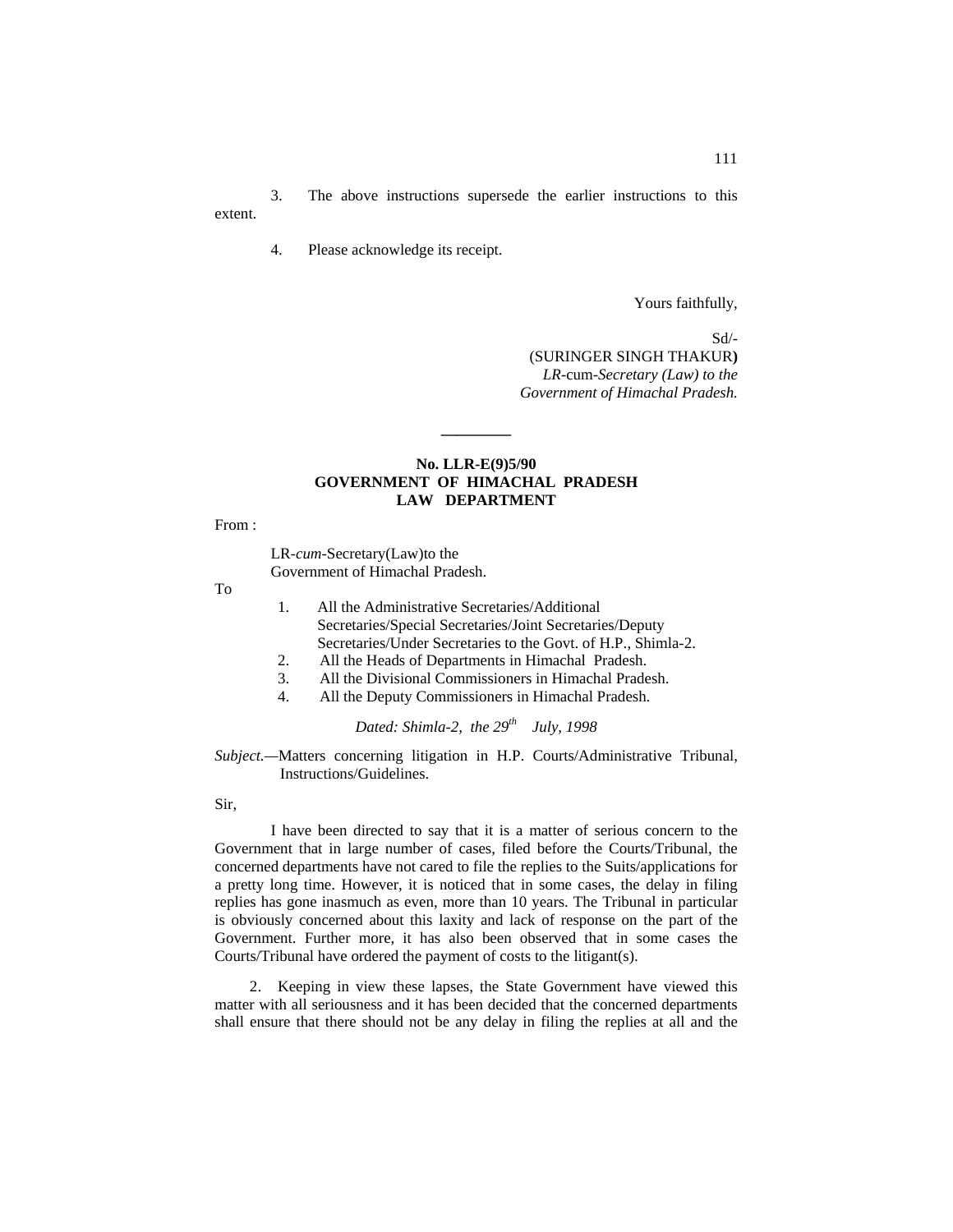costs wherever ordered to be paid in the Court/Tribunal in such cases, are not to be paid by the Government or from the Government funds, but shall be paid by the individual, responsible for this delay and such responsibility shall be immediately fixed by the Secretary concerned.

3. These instructions be adhered to strictly and be brought to the notice of all subordinate offices/officers under your control.

4. Please acknowledge its receipt.

Yours faithfully**,**

Sd/- (SURINDER SINGH THAKUR) *LR-*cum-*Secretary (Law) to the Government of Himachal Pradesh*

# हिमाचल प्रदेश सरकार विधि विभाग अधिसूचना

*\_\_\_\_\_\_\_\_\_\_*

शिमला-171 002, 11 जून, 1999

witer who vere show-the view-composition where the vertice with the vertice with the vertice with the vertice t विभाग की अधिसूचना संख्याः एल0एल0आर0-107 / 420-54 तारीख 27-8-87 के क्रम में सिविल प्रक्रिया संहिता के आदेश XXVII के नियम 1 और 2 द्वारा शक्तियों का प्रयोग करते हुए, मुख्य अरण्यपाल वन (परियोजना) हिमाचल प्रदेश, निदेशक इण्डो जर्मन चंगर परियोजना, निदेशक आई0डब्ल्यू0डी0पी0, (हिल्ज) कण्डी और निदेशक, हिमाचल प्रदेश राज्य भूमि प्रयोग बोर्ड को, हिमाचल प्रदेश राज्य की ओर से कार्य करने हेतु हिमाचल प्रदेश राज्य के द्वारा या विरूद्ध किसी भी वाद में वाद पत्रों या लिखित कथनों को हस्ताक्षरित और सत्यापित करने और किसी भी न्यायिक कार्यवाही की बाबत हिमाचल प्रदेश राज्य की ओर से कार्य करने के लिए भी प्राधिकृत करती हैं।

> आदेश द्वारा. हस्ताक्षरित $\times$ (रामेश्वर शर्मा) सचिव (विधि), हिमाचल प्रदेश सरकार।

 $\mu$ खांकन सं0 एल0एल0आर0-ई0(9)-2/76 तारीख शिमला-2,11 जून,1999.

प्रतिलिपि सूचनार्थ एवं आवश्यक कार्यवाही हेतू प्रेषित है:–

- 1. समस्त प्रशासनिक सचिव / विशेष सचिव / अतिरिक्त सचिव / संयुक्त सचिव और उप– सचिव हिमाचल प्रदेश सरकार, शिमला–2.
- 2. सचिव वन हिमाचल प्रदेश सरकार को उनके पत्र संख्या वन–1(बी) 1–1/92 दिनांक 3-3-99 के सन्दर्भ में सूचनार्थ।
- 3. हिमाचल प्रदेश के समस्त विभागाध्यक्ष।

112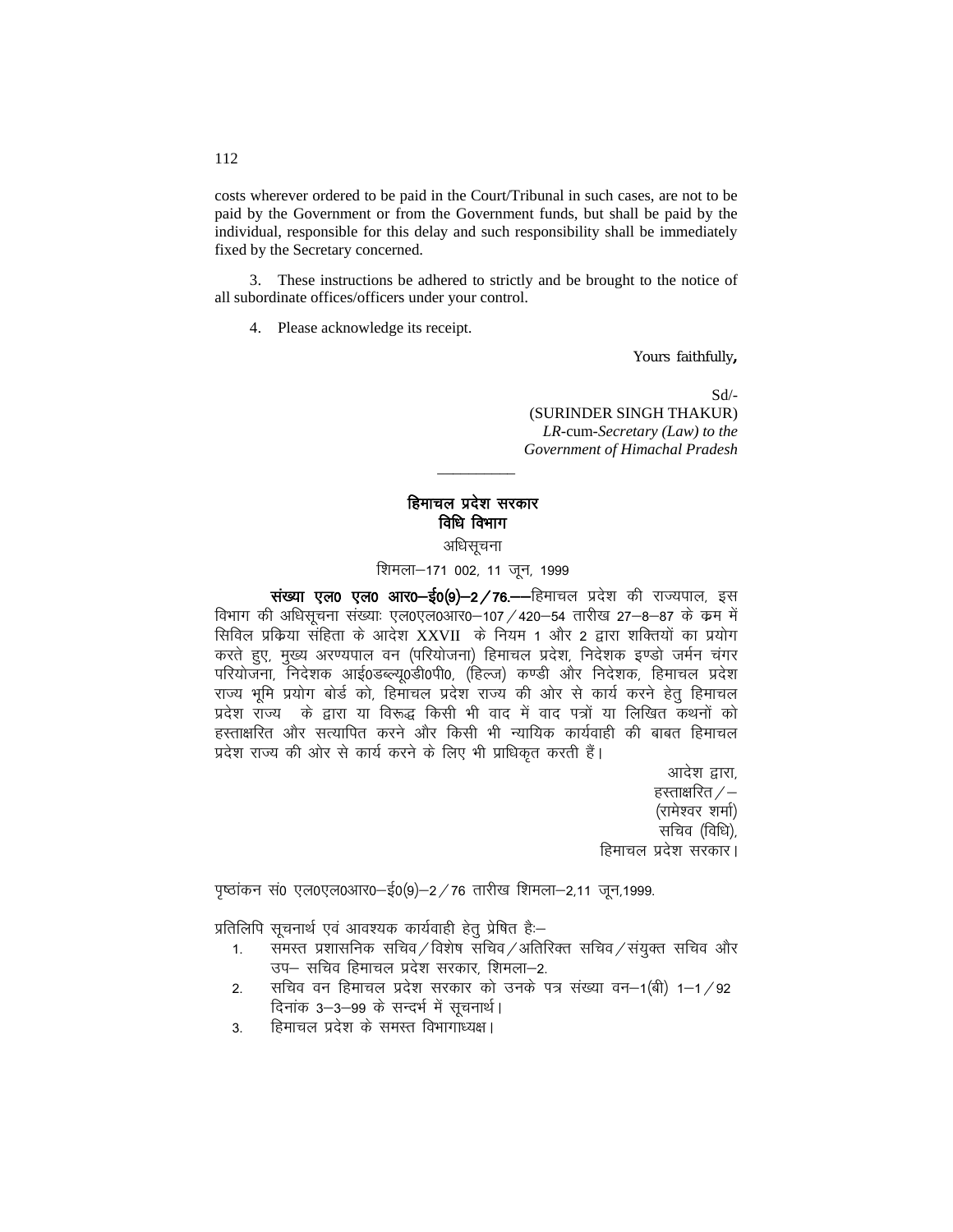- 4. रजिस्ट्रार जनरल, हिमाचल प्रदेश उच्च न्यायालय शिमला–1
- 5. हिमाचल प्रदेश के समस्त समाहर्ता (क्लैक्टर्ज)।
- 6. प्रधान मुख्य अरण्यपाल, हिमाचल प्रदेश, शिमला-1
- 7. मुख्य अरण्यपाल वन (परियोजना) हिमाचल प्रदेश, शिमला।
- 8. निदेशक आई0डब्ल्यू0डी0पी0 (हिल्ज) कण्डी, सोलन, हिमाचल प्रदेश।
- 9. निदेशक, हिमाचल प्रदेश भूमि प्रयोग बोर्ड, खलीनी, शिमला-2
- 10. निदेशक, इण्डो जर्मन चंगर परियोजना,पालमपुर जिला कांगडा, हिमाचल प्रदेश।
- 11. हिमाचल प्रदेश के समस्त वन अरण्यपाल।
- 12. सहायक विधायी प्रारूपकार (हिन्दी) हिमाचल प्रदेश सचिवालय, शिमला-2.
- 13. हिमाचल प्रदेश के समस्त जिला एवं सत्र न्यायाधीश ।
- 14. हिमाचल प्रदेश के समस्त जिला न्यायवादी / उप–जिला न्यायवादी तथा सहायक जिला न्यायवादी।
- 15. वित्तायुक्त, हिमाचल प्रदेश के कोर्ट क्लर्क, हिमाचल प्रदेश सचिवालय, शिमला–2
- 16. नियन्त्रक, हिमाचल प्रदेश मुद्रण एवं लेखन विभाग शिमला को राजपत्र में प्रकाशन हेत्।

हस्ता $/-$ अवर सचिव विधि हिमाचल प्रदेश सरकार।

#### **Immediate**

#### **Court case.**

## **No. LLR-E(9)1/88-III GOVERNMENT OF HIMACHAL PRADESH LAW DEPARTMENT**

———————

From :

LR-*cum*-Secretary (Law) to the Government of Himachal Pradesh.

To

- 1. All the Administrative Secretaries to the Govt. of H.P.
- 2. All the Heads of Departments in Himachal Pradesh.
- 3. All the Deputy Commissioners in Himachal Pradesh.

*Dated: Shimla-2, the 24<sup>th</sup> January, 2000* 

*Subject.—*Delay in filing replies in various Original Applications, pending in the H.P. Administrative Tribunal.

Sir,

In continuation to this Department letter of even number dated 30-11-1999, I am directed to say that it has been brought to the notice of the Hon'ble Chief Minister that the various H.P. Govt. Departments are not filing replies in time and are also not producing record in the cases pending before the Hon'ble H.P. Administrative Tribunal. The Hon'ble Chief Minister has viewed it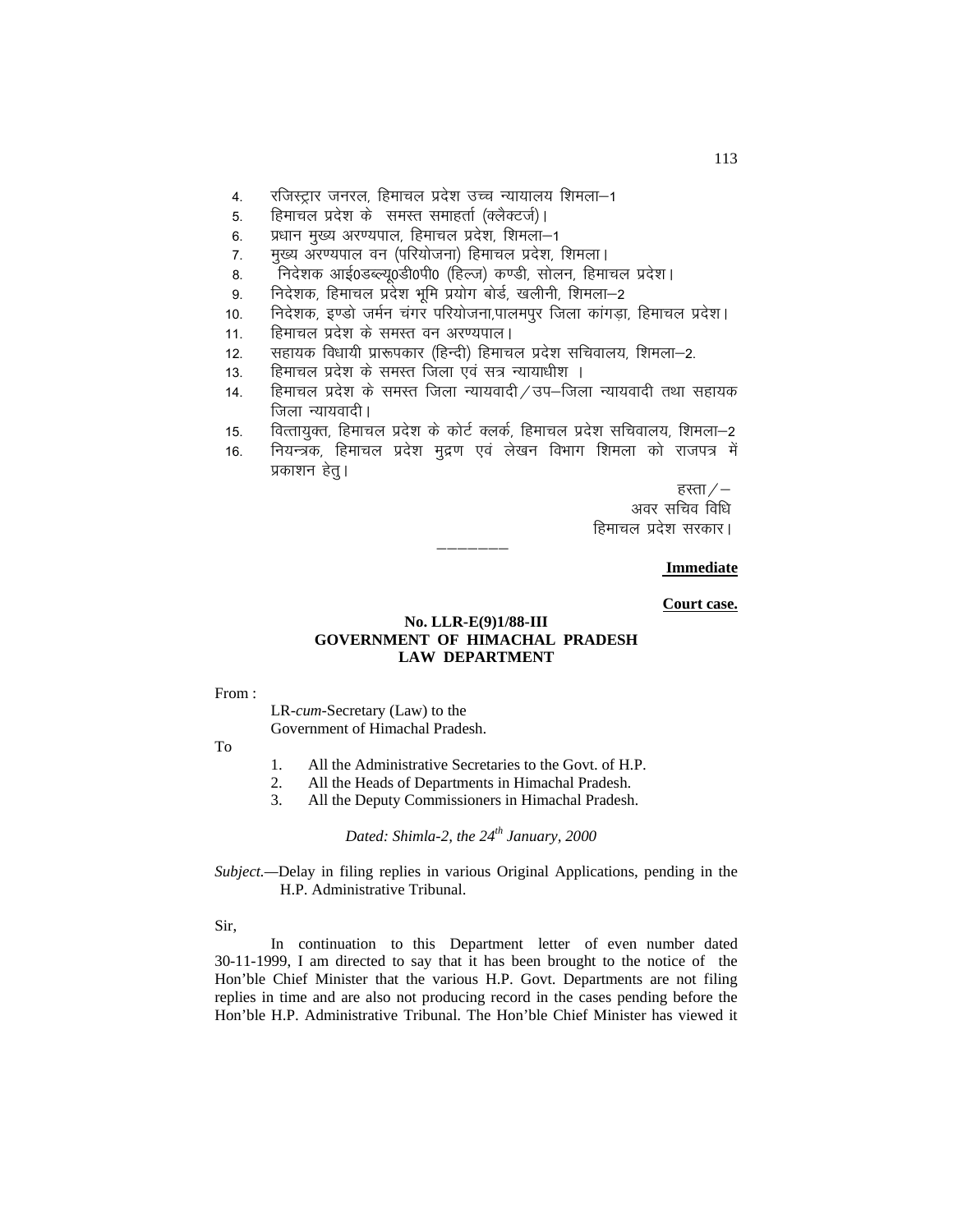very seriously and has passed the following orders for strict compliance in this behalf with immediate effect:—

- (i) That the replies in the cases before the H.P. Administrative Tribunal may be filed within the stipulated period and the record so required be produced as and when desired by the Hon'ble Tribunal.
- (ii)That if the replies are not filed in time or the record is not produced at the directions of the Hon'ble Tribunal, departmental action should be initiated against the concerned Officer/Official and he/she shall personally be liable for the negligence and the lapses in his/her official duty and if any cost is imposed by the Hon'ble Tribunal, the concerned Officer/Official who has caused the delay in filing the reply shall personally be liable to pay the said cost from his/her own pocket.

2. You are, therefore, requested to bring these instructions to the notice of all Officers/Officials of your Department and ensure strict implementation.

3. The receipt of this communication may please be acknowledged.

Yours faithfully,

Sd/- (RAMESHWAR SHARMA) *LR-*cum*-Secretary (Law) to the Government of Himachal Pradesh.*

#### ————— **GOVERNMENT OF HIMACHAL PRADESH LAW DEPARTMENT (LEGISLATION)**

From :

The LR-*cum-*Secretary (Law) to the Government of Himachal Pradesh.

To

All the District Attorneys in H.P. (with ten spare copies).

*Dated: Shimla-2, the 22nd July, 2000*

*Subject.—*Courts of H.P. by the District Attorneys/ADAs—re-fixation of Counsel fee thereof.

Sir,

I am directed to State that the matter regarding enhancement of Counsel fee rates being paid to the District Attorneys etc. in respect of civil cases of other State Govts./U.Ts. being defended by them in the Courts of this State was under active consideration of the State Govt. for some time past as the existing fee rates of Rs.300/- for the entire case fixed long back had become impracticable with the present times.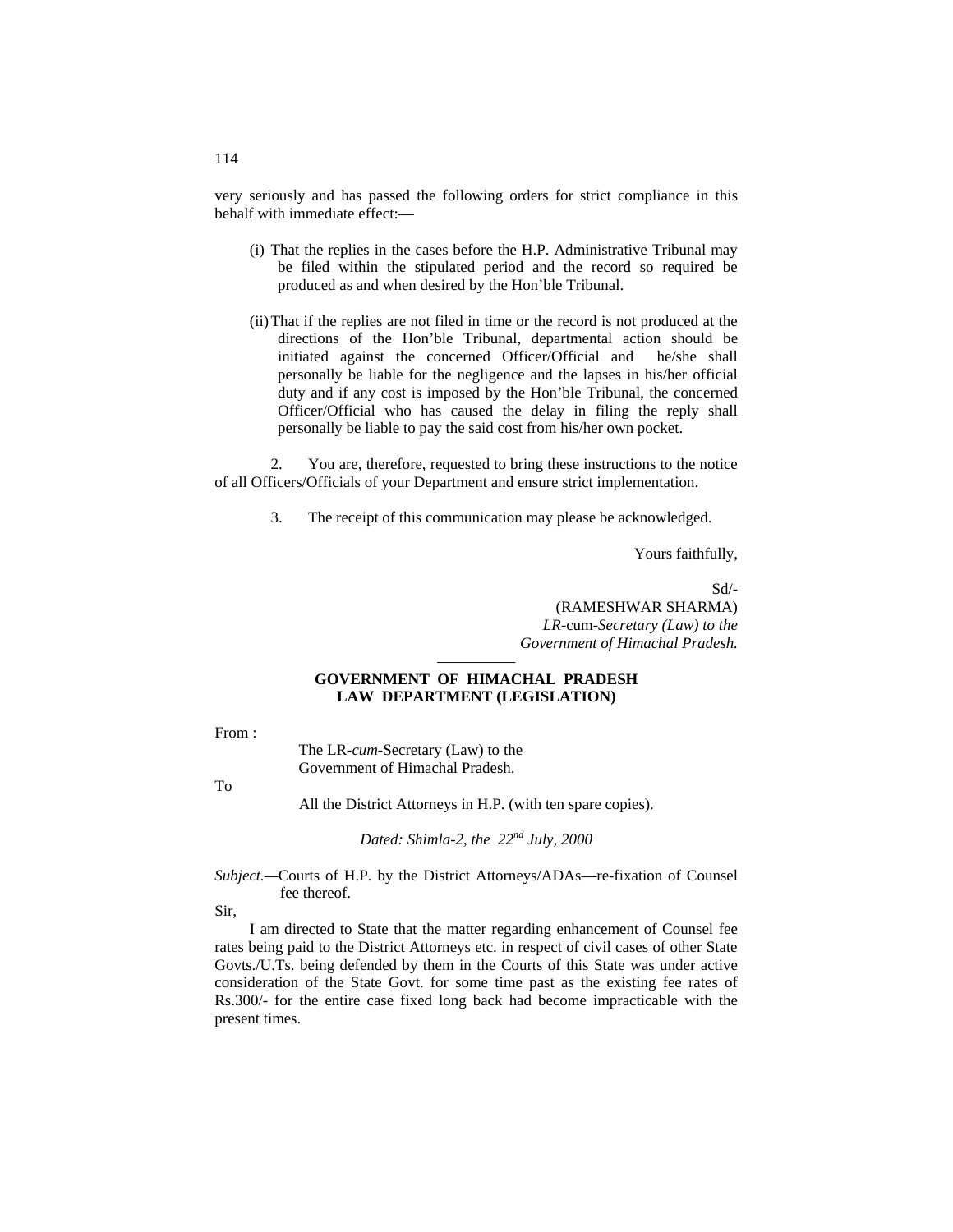It has, therefore, now been decided by the Govt. to revise the fee payable to District Attorneys/Dy.Distt.Attorneys/Assistant Distt.Attorneys as follows:—

| Fee for conducting the entire case<br>Courts.                                  |  |
|--------------------------------------------------------------------------------|--|
| 1. Courts at Sub Divisional level, such as the court of   Rs. 50/- per case.   |  |
| Sr.Sub-Judge, Chief Judicial Magistrate, Court of                              |  |
| Assistant Commissioner, Ist Grade, Sub-Divisional                              |  |
| Collector, Sub-Divisional Magistrate , Tehsildar or such                       |  |
| equivalent courts.                                                             |  |
| 2. Courts of District Judge, Session Judge, Addl. Distt.   Rs.1250/- per case. |  |
| Judge, Addl. Session Judge, MACT, Distt. Collector,                            |  |
| Divisional Commissioner, Distt. Consumer Forum                                 |  |
| established under the Consumer Protection Act, 1986                            |  |
| and Labour and Industrial Tribunal set up under the                            |  |
| Industrial Disputes Act, 1947 or such equivalent courts.                       |  |

The 1/3 rd share of fee in each case will be deposited by the concerned District Attorneys etc. in the Govt. Treasuries as State share as per provisions of the H.P.F.R.Vol.I as per the practice already in vogue.

The fee bills may, therefore, be sent to this Department for verification accordingly by the concerned District Attorneys.

The aforesaid orders of enhancement of fee will take effect from the date of issue of this communication.

Yours faithfully,

Sd/- (RAMESHWAR SHARMA), *LR-*cum-*Secretary (Law) to the Government of Himachal Pradesh*.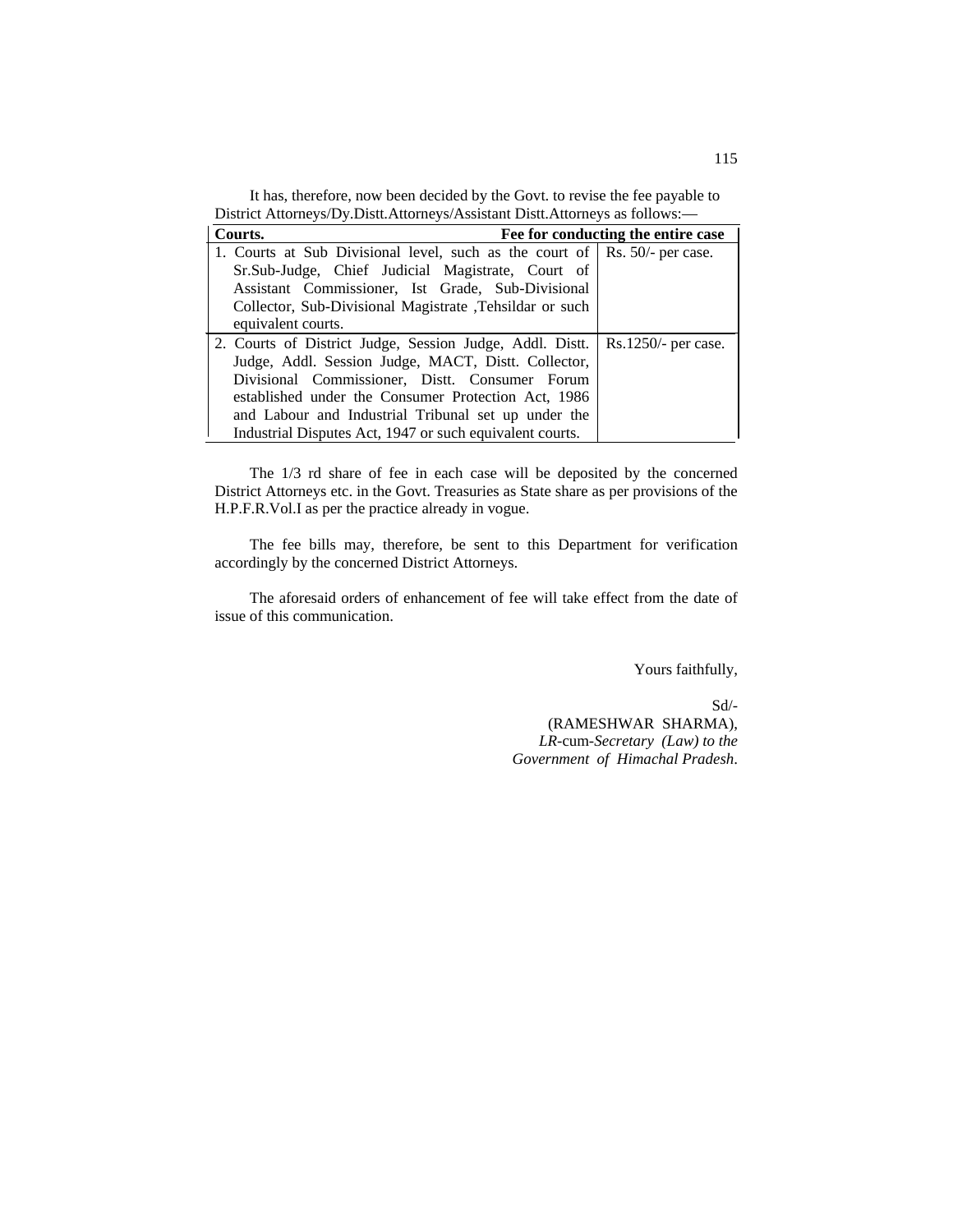#### **No. LLR-B(14)-4/99 GOVERNMENT OF HIMACHAL PRADESH LAW DEPARTMENT (LEGISLATION)**

From :

The LR-*cum*-Secretary (Law) to the Government of Himachal Pradesh.

To

All the Administrative Secretaries to the Government of Himachal Pradesh, Shimla-171002.

*Dated: Shimla-2, the 31st August, 2000*

*Subject.—*Submission of cases to the Law Department—Instructions regarding.

Sir/Madam,

I am to bring to your notice that the Administrative Departments send various proposals to this Department for examination/vetting which are either incomplete or contain some lacunae resulting in avoidable delay in their clearance/vetting by the Law Department. In most of the cases sent to Law Department, the A.D. do not indicate clearly the point on which the advice/opinion of the Law Department is required and sometimes only vague information is available and vital facts are not available on file which results in avoidable delay in tendering the advice. All out efforts are being made to finalise the cases in the Opinion/Legislation/Litigation Wings of this Department at the earliest possible but sometimes because of the submission of incomplete documents/information of the case, results in avoidable delays.

2. The matter has, therefore, been discussed in the monthly departmental meeting to review/monitoring the efficiency in administration and to improve the functioning of the Law Department. In such a meeting held on the  $24<sup>th</sup>$ of August, 2000 it was decided that to tackle the above situations effectively, the Law Department (Opinion/Legislation/Litigation Wings) would not return the cases received from the A.D. with observations immediately but would request the Branch Officer to depute some responsible officer well conversant with the case personally same day or the next day so that the position is discussed in detail and the information /documents are authoritatively obtained to form a candid opinion/ advice on the case expeditiously aiming at the qualitative improvement in the functioning of the Law Departments Wings as well as the mode of submissions of the cases by the A.D. In the cases where above remedy fails to achieve the desired results, the concerned wing of the Law Department would before returning such cases with the observations to the A.D. apprise the Secretary (Law) of the position who may also like to contact telephonically the Secretary concerned of the A.D. of the efforts made by this Department to secure the relevant documents/information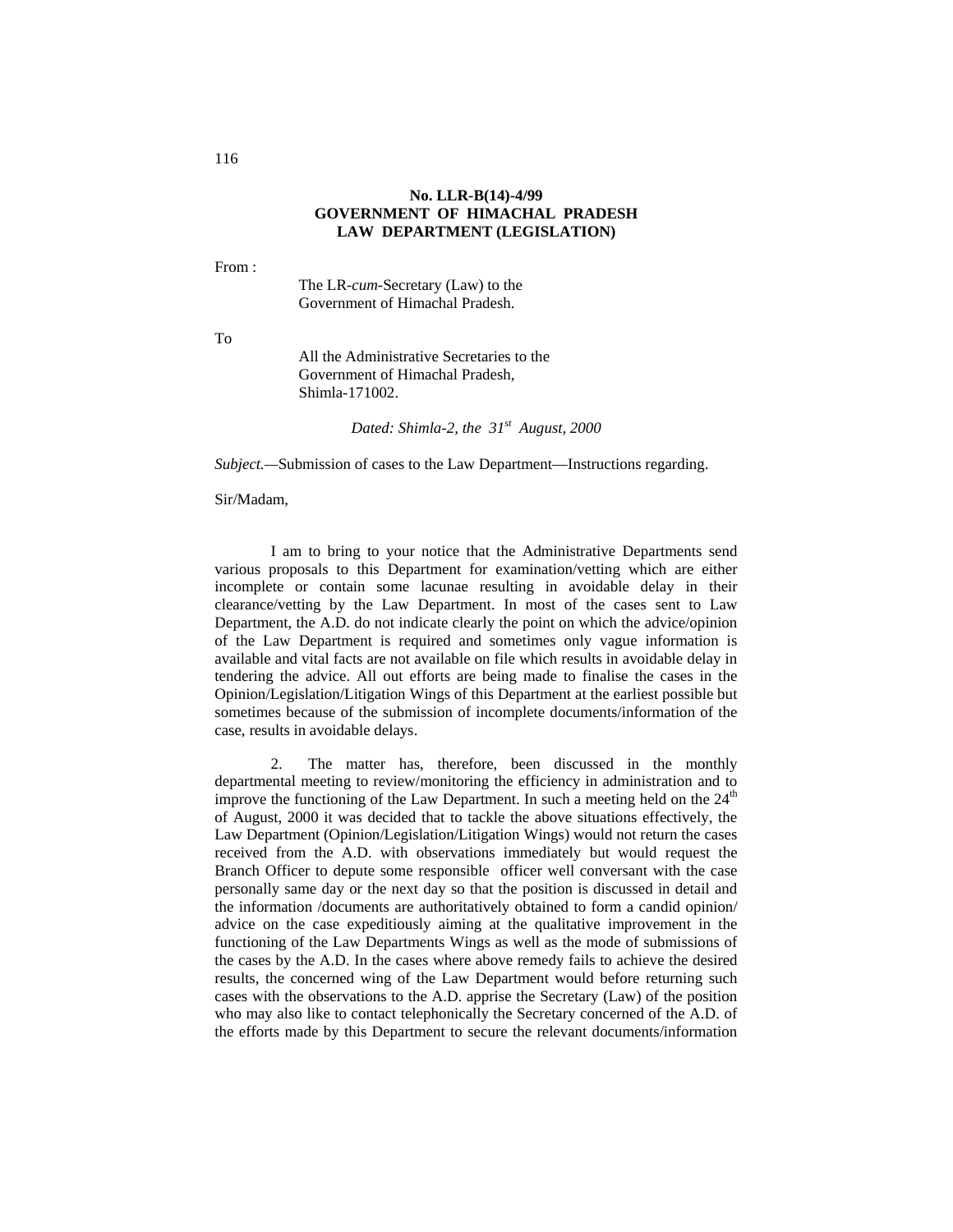from the departmental officers of the A.D., thereby obviating the avoidable delay in the disposal of the case in this Department.

3. I am, therefore, to request you to please instruct all the Officers concerned under your administrative control to follow the above instructions while sending the proposals concerning your department for examination/vetting to this Department.

Kindly acknowledge receipt of this communication.

Yours faithfully,

Sd/-

(RAMESHWAR SHARMA) *LR-*cum*-Secretary (Law) to the Government of Himachal Pradesh.*

#### **No. LLR-E(2)1/94-II.(Loose) GOVERNMENT OF HIMACHAL PRADESH LAW DEPARTMENT**

\_\_\_\_\_\_\_\_

From :

LR-*cum-*Secretary (Law) to the Government of Himachal Pradesh.

To

- 1. All the Administrative Secretaries to the Govt. of H.P.<br>2. All the Heads of Departments in Himachal Pradesh.
- All the Heads of Departments in Himachal Pradesh.
- 3. Sh Rakesh Bharti, Additional Advocate General, Tribunal Cell, Shimla-2.
- 4. Sh. R.K Sharma, Additional Advocate General, Tribunal Cell, Shimla-2.
- 5. The Director (Prosecution), S.D.A. Complex, Kasumpti, Shimla

*Dated: Shimla-2, the 1st February, 2001*

*Subject.*—Expeditious disposal of cases by Himachal Pradesh Administrative Tribunal.

#### Sir/Madam,

In response to the anxiety expressed by the Hon'ble Chief Minister in his address to the Secretaries in the meeting dated 30-12-2000, I have studied the problem in great details and have also talked to most of the Administrative Secretaries and concerned Additional Advocate Generals. I have proposed a mechanism for effective prosecution and disposal of Government cases by Himachal Pradesh Administrative Tribunal. The proposed mechanism has been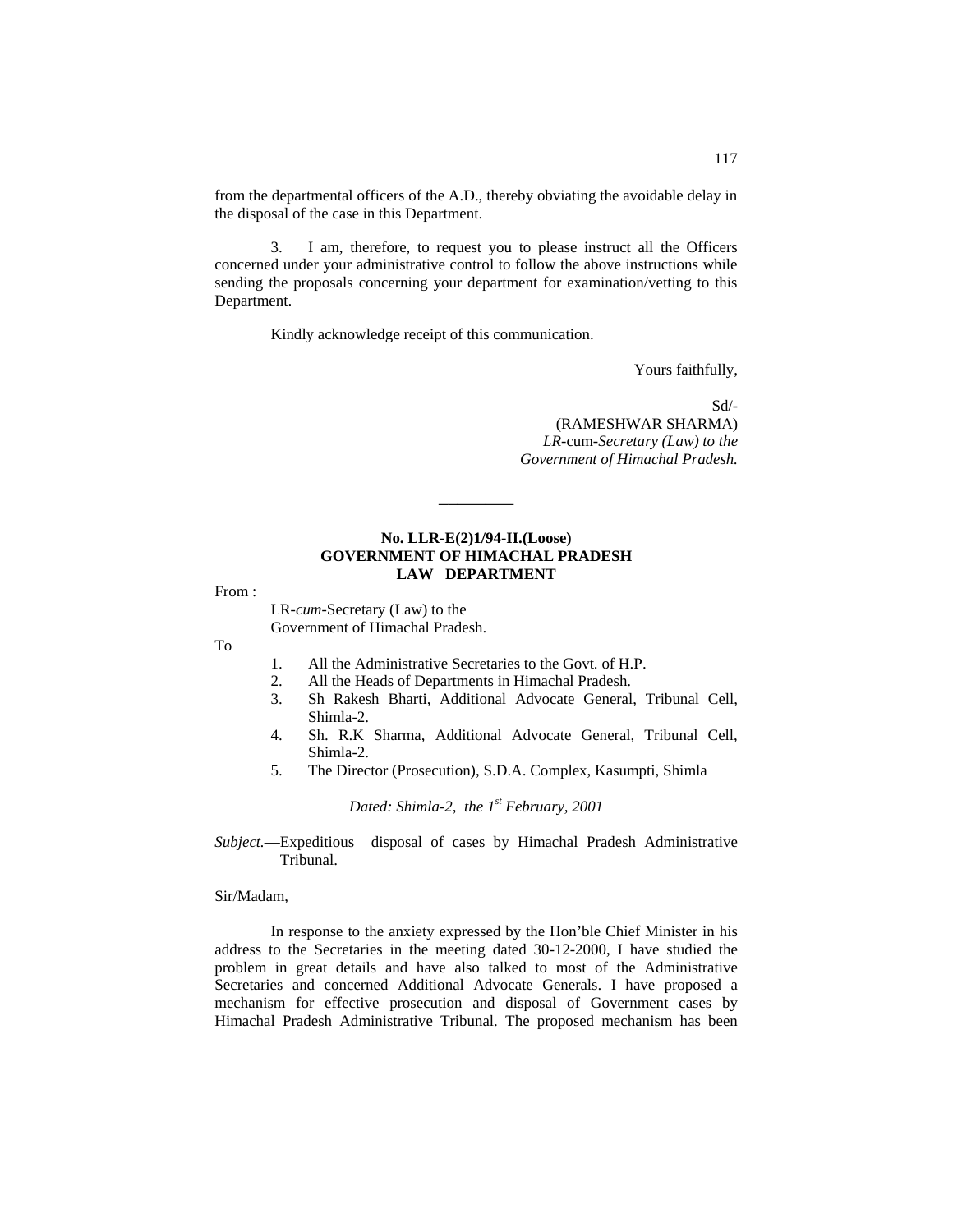approved by the worthy chief Secretary and the Hon'ble Chief Minister. Therefore, I am directed to circulate the following guidelines/instructions for implementation and necessary action on the part of all the concerned:

> 1. The Government Advocates, while appearing in a newly instituted case, before State Administrative Tribunal, may and rather should accept the service of notice and receive the copy of application etc. from the Tribunal. However, on the first date of hearing at the time of receipt of notice, the Government Advocate should not waive of the service of notice in the case and should invariably insist upon the Tribunal by making a request to allow them some time for consulting the Government Departments and for obtaining their version before hearing them as per provision of section 24(b) of the Administrative Tribunal Act. In case such time and opportunity is allowed by the Tribunal before passing an interim order, the Government Advocate should invariably contact Administrative Secretary/Head of Department or any other responsible Officer of the department concerned so as to obtain the reply/version of the department within limited time of adjournment before arguing the case in the Tribunal. In the event of Tribunal passing an interim injunction order on first date of hearing without waiting for Government reply, as it can legitimately do in urgent cases, the Government Advocate should insist upon the Tribunal to record its reasons for passing the interim injunction order as is the requirement of the law. In such cases, the Government Advocate may also insist upon the Tribunal to record in its order the request for grant of time and opportunity for obtaining the Government version.

In the event of Tribunal passing an injunction order with or without recording reasons on the first date of hearing, the Government Advocate should immediately convey such orders to the concerned department and should invariably advise the department if it is to file a writ before the Hon'ble High Court challenging the order of the Tribunal or should file the reply and request the Tribunal to finally dispose of injunction application within the stipulated period of 14 days, for which the interim injunction order passed by Tribunal may remain validly in force.

2. On receiving of information/communication from the Government Advocate with regard to the institution of case/passing of injunction order against it, or for fixing of a date for filing the reply by the department, the concerned department should make all out efforts to ensure that the reply is filed within the period of adjournment and request made to the Tribunal for expeditiously disposing of the injunction application. If the interim injunction orders are not vacated or confirmed by the Tribunal by finally disposing of application within a period of one month from the date of issuance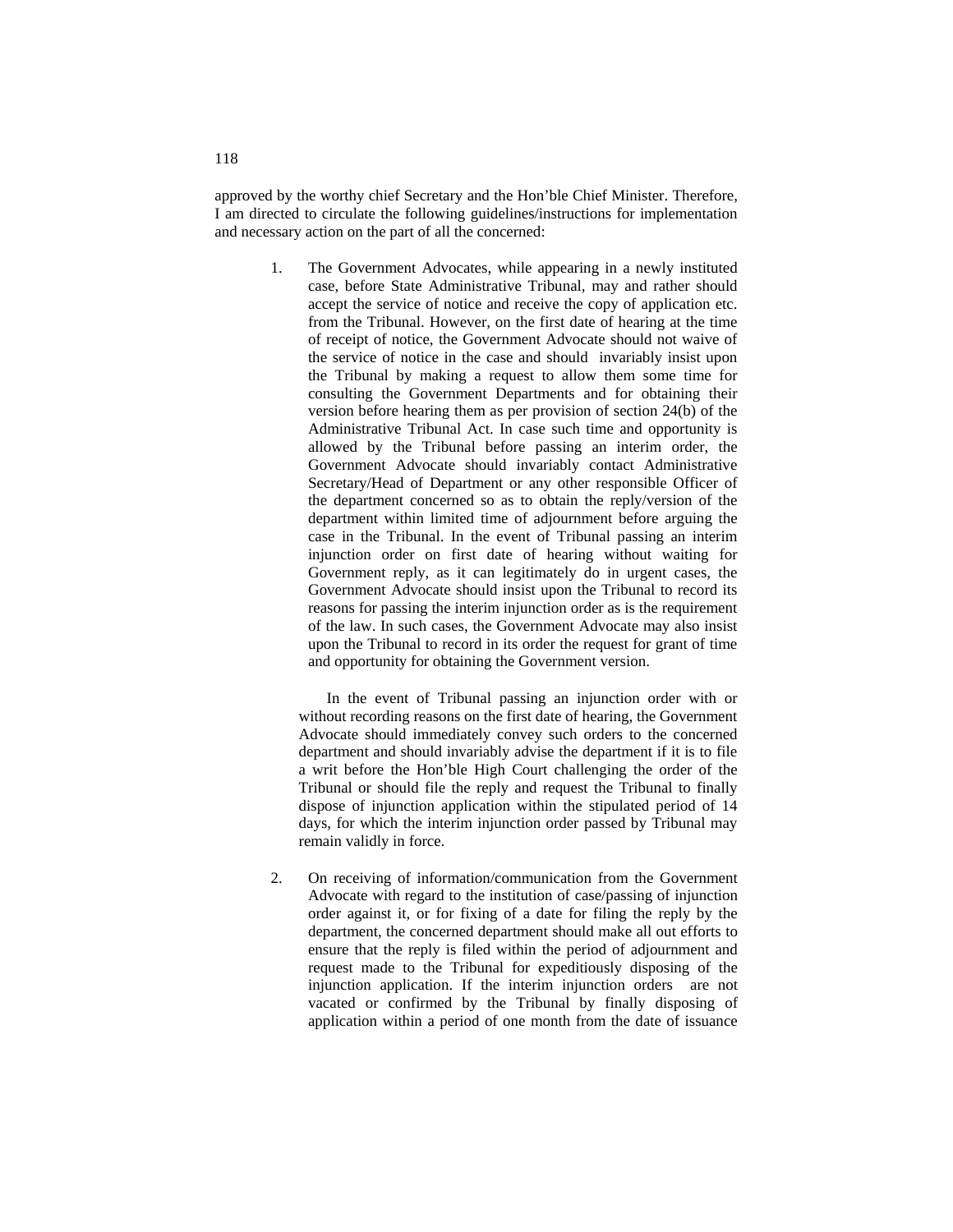of such order, in that case, the department may bring it to the notice of Law Secretary who, in turn, may request the Government Advocate for expeditious disposal of injunction application by the Tribunal or in the alternative, for taking appropriate steps to move the superior courts.

On other hand, if the Government Department do not file its reply etc. before the Tribunal despite receiving communication/ information from Government Advocate within a period of one month, the Government Advocate may also bring such situations to the notice of the Law Secretary, who, shall approach the concerned department to do the needful immediately. The Law Secretary may seek the intervention of the Chief Secretary or the Hon'ble Chief Minister, if the need be.

3. Some of the important Government departments like Excise, PWD and Secondary Education etc., having a large number of court cases, are already having a District Attorney/Dy. Distt. Attorney or Asstt. Distt. Attorney posted with them as Law Officer for rendering legal advice to these departments. These Government attorneys can be utilized by the concerned department in a more positive, fruitful and responsible manner, rather than being utilized for giving legal opinion alone in departmental cases. These Government Attorneys do have a practice licence and can appear and represent the State cases of lesser importance,. In cases of serious nature, where the government cases are represented by the Advocates or Additional Advocate Generals, such Government Advocates appointed with the department should be invariabley asked to attend the courts with the Advocate General and assist them by supplying factual situation and legal view points. Such District Attorneys should be also made responsible for keeping a comprehensive record of all the pending court cases of their department and should invariably inform concerned Secretary/Head of Department with regard to the progress of the each case. If the District Attorney is made responsible for keeping track of the departmental cases, I doubt if any case may remain pending before the Tribunal without meaningful progress.

In some other departments like Health, I&PH and Primary Education etc. the arrangements are being made for posting of one District Attorney/Dy. Distt. Attorney having not less than five years experience. Such an agreement may meet the requirement of the departments to engage the private advocates and no private advocate need to be engaged by the Department except in very rare cases.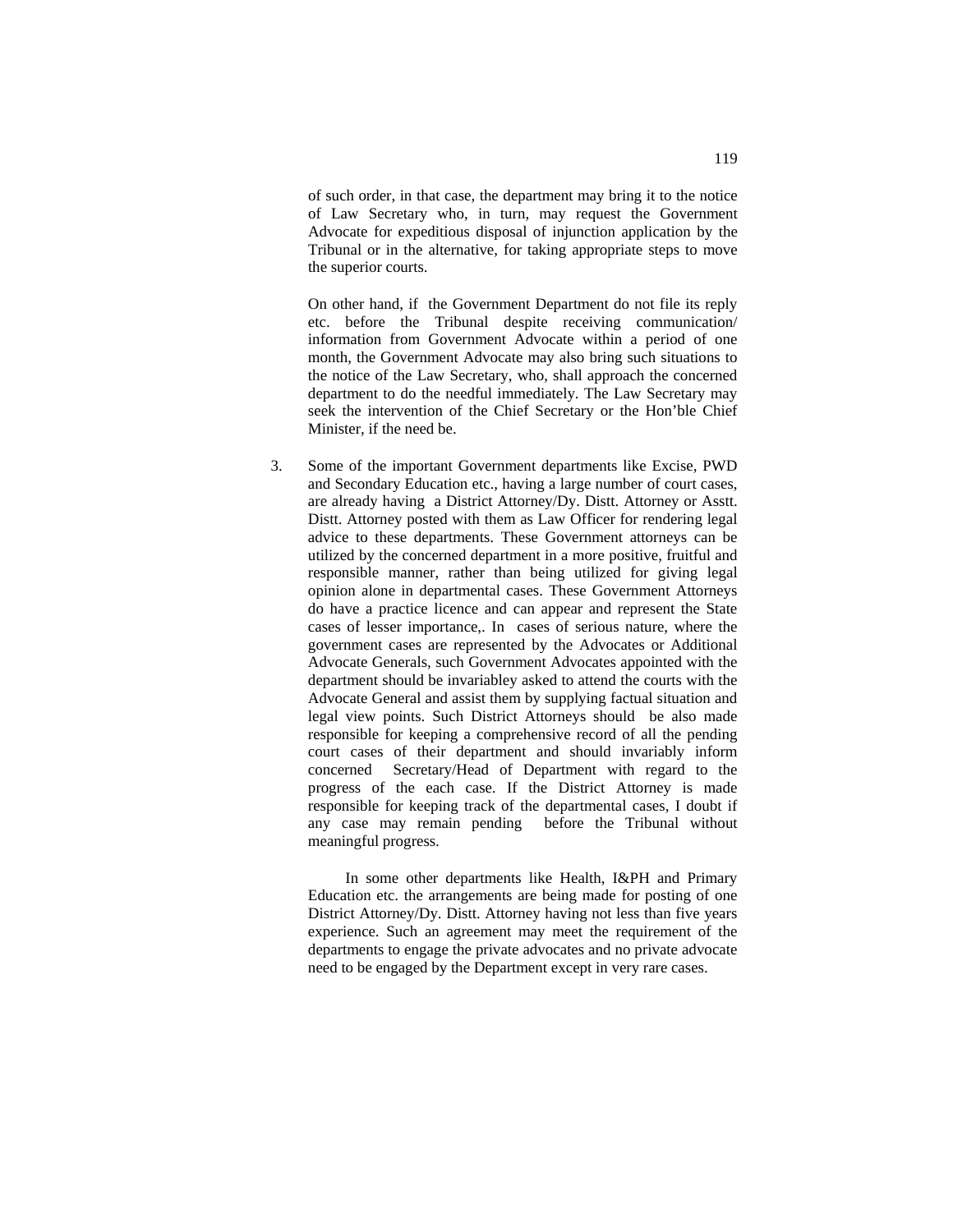- 4. In addition to the Distt. Attorney/Dy. Distt. Attorney where they are already posted or where they are to be posted in accordance with proposal No.. (3) above, the departments, without having the post of District Attorney with them may designate one responsible officer not below the rank of a Superintendent for dealing with court cases. This designated Officer like District Attorney of the department, where they have one, should be responsible for maintaining a register of litigation wherein each and every case instituted by or against the department should be registered. This Officer should also record the progress of the case in this register on each and every date of hearing and should apprise his Secretary/Head of Department about the progress of the case after every date of hearing.
- 5. This has been a genuine complaint of the Advocates representing Government cases in various courts and Tribunals that departmental representative often do not reach to them on the date of hearing in the Court and the record of such cases is not made available to the Government Advocates well in advance. It is very strongly recommended that each department should depute its Distt. Attorney/Dy. Distt. Attorney or Designated Officer to appear in the Court with the government Advocate on each and every date of hearing for assisting the Government Advocate with factual material and by supporting record of the case. The Government Advocate may be requested to bring it to the notice of the concerned Secretary/Head of Department if the departmental representative, do not contact them well in advance in connection with the hearing of a case.

The above guidelines/instructions, if implemented faithfully and sincerely by all concerned, may go a long way in providing the effective prosecution of Government cases before the Himachal Pradesh Administrative Tribunal. It is earnestly hoped that all concerned shall implement the guidelines in true spirit.

Yours faithfully,

 Sd/- (RAMESHWAR SHARMA) *LR-*cum*-Secretary (Law) to the Government of Himachal Pradesh.*

120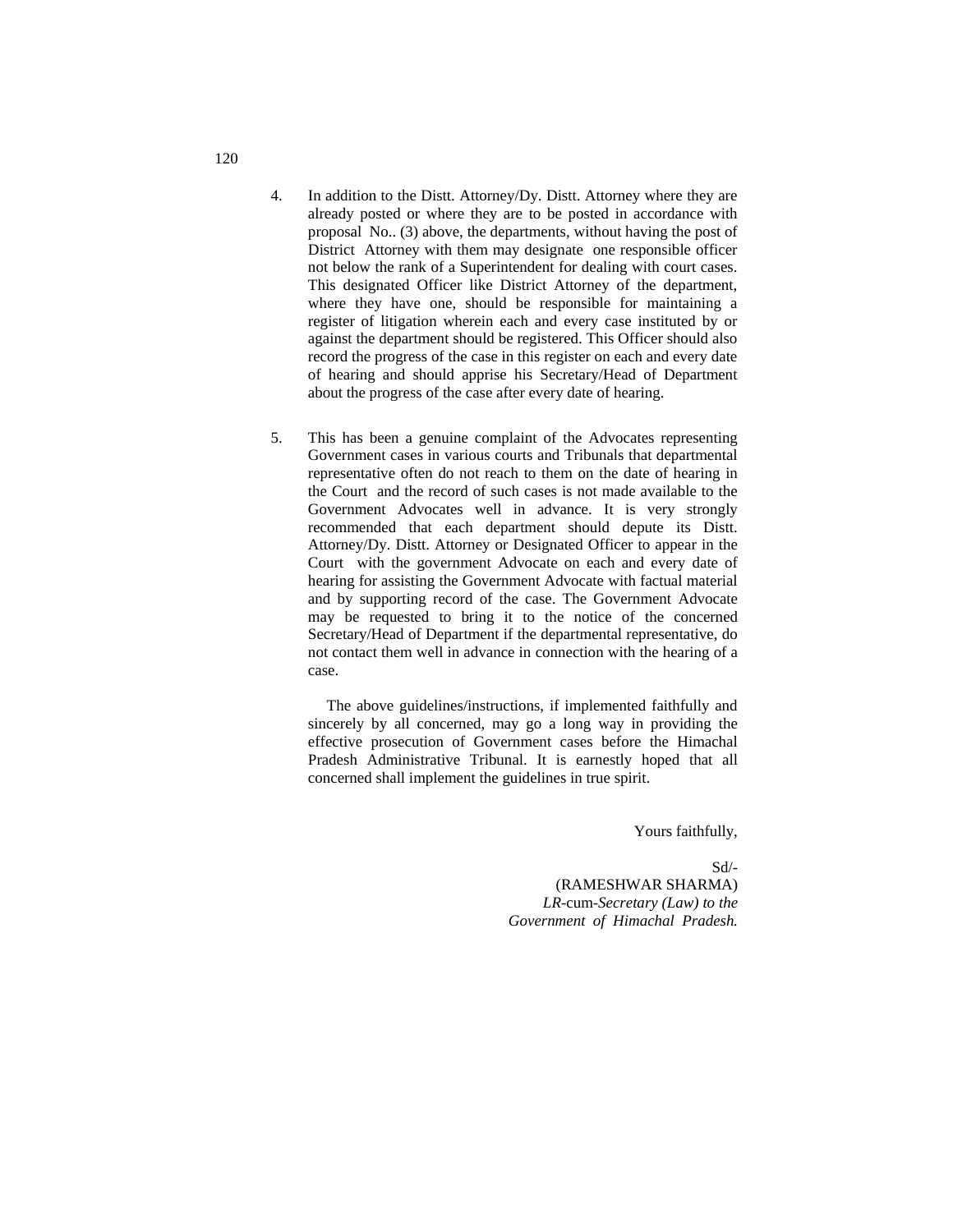#### **No. LLR-E(9)1/88-III GOVERNMENT OF HIMACHAL PRADESH DEPARTMENT OF LAW**

From:

LR-*cum-*Secretary (Law) to the Government of Himachal Pradesh.

To

All the Administrative Secretaries to the Govt. of H.P., Shimla-2.

*Dated: Shimla-2, the 19th February, 2001*

*Subject.—*Submission of files to the Law Department for seeking legal opinion.

Sir,

Of late, it has been observed that some of departments, while submitting a case to the Law Department for seeking legal opinion, have fixed a deadline for tendering of opinion by the Law Department. While this department appreciates the urgency of the departments in seeking opinion in some cases, the departments should also appreciate that the Law Department has to do a special type of job involving lot of research and study before tendering its opinion. Therefore, it is neither possible nor permissible for the departments to comprehend the time to be taken by the Law Department in giving opinion to a particular case. In any case, the Law Department has its own priorities in dealing with the cases at a given time and it is not acceptable to this department that any other departments should meddle with the colander fixed by the Law Department for its working.

In these circumstances, it is requested that the Administrative Departments, while seeking legal opinion of this department, should refrain themselves from fixing any deadline for tendering of opinion by this department. Of course, the departments are always at liberty to highlight their urgency in a given case or discuss the matter directly with the Law Secretary in case of any emergency. However, to avoid any controversy or unsavoury situation, it is requested that no definite deadline be fixed in such cases.

Yours faithfully,

Sd/- (RAMESHWAR SHARMA) *LR-*cum*-Secretary (Law) to the Government of Himachal Pradesh.*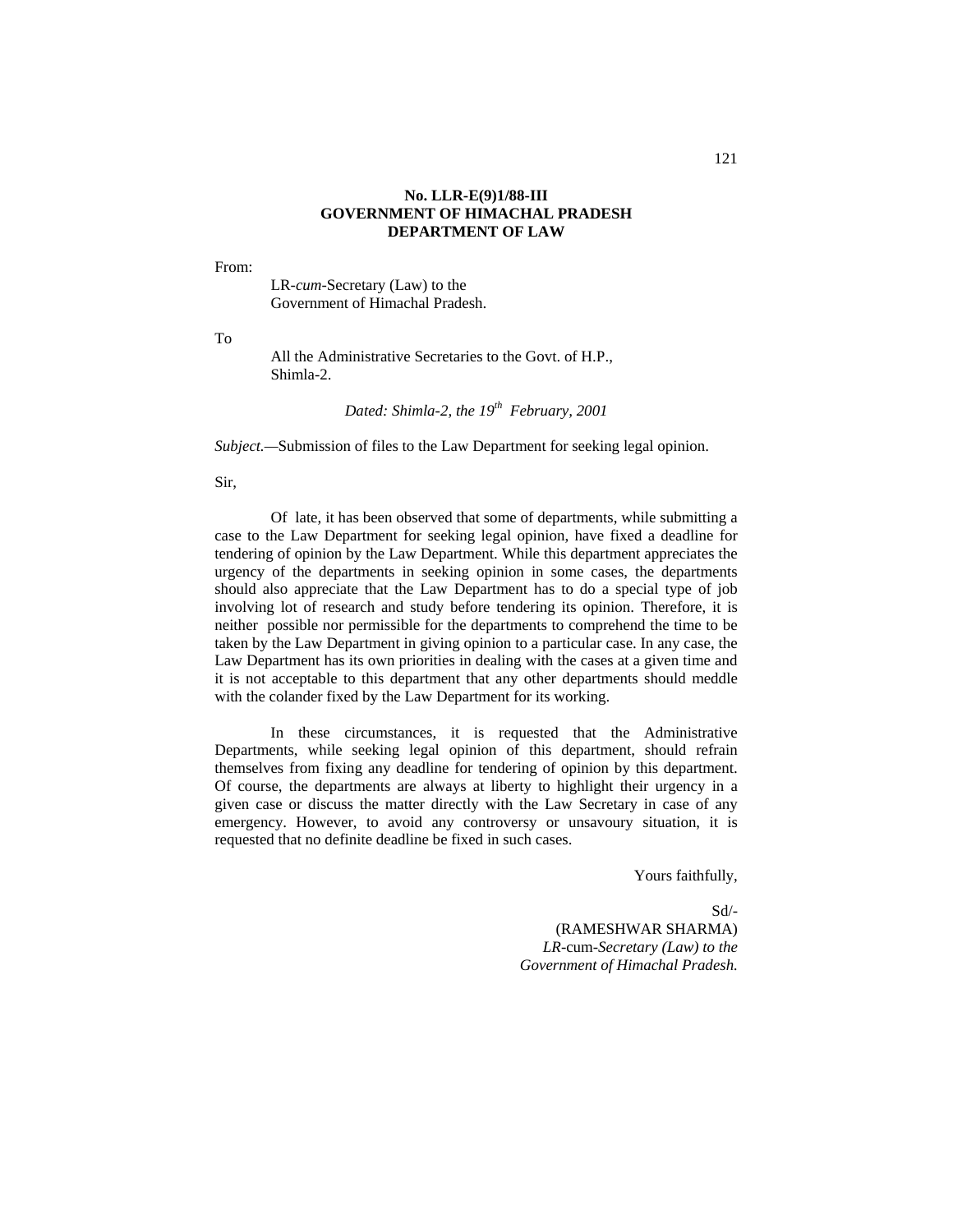## **Immediate**

## **No. LLR-E(2)1/94-II GOVERNMENT OF HIMACHAL PRADESH LAW DEPARTMENT**

From :

LR-*cum-*Secretary (Law) to the Government of Himachal Pradesh.

To

The Addl. Advocate General, Tribunal Cell, Shimla-2.

*Dated: Shimla-2, the 12th April, 2001*

*Subject.—*Expeditious disposal of cases by Himachal Pradesh Administrative Tribunal.

Sir,

In response to our letter of even Nil. dated 1-2-2001 on the subject cited above, various Departments/boards & Corporations of the State Government have supplied the list of cases (consolidated list enclosed on which the interim stay had been granted by the Hon'ble HPAT and though replies have been filed by the Departments but the cases have not yet been taken up for hearing by the Hon'ble Tribunal for a considerable long time resulting continuation of interim stay.

I am, therefore, direct to say that you may kindly approach the Hon'ble Tribunal for expeditious disposal of these cases and for the decision of stay applications.

Yours faithfully,

Sd/- (RAMESHWAR SHARMA) *LR-*cum*-Secretary (Law) to the* Ensls. As above *Government of Himachal Pradesh.*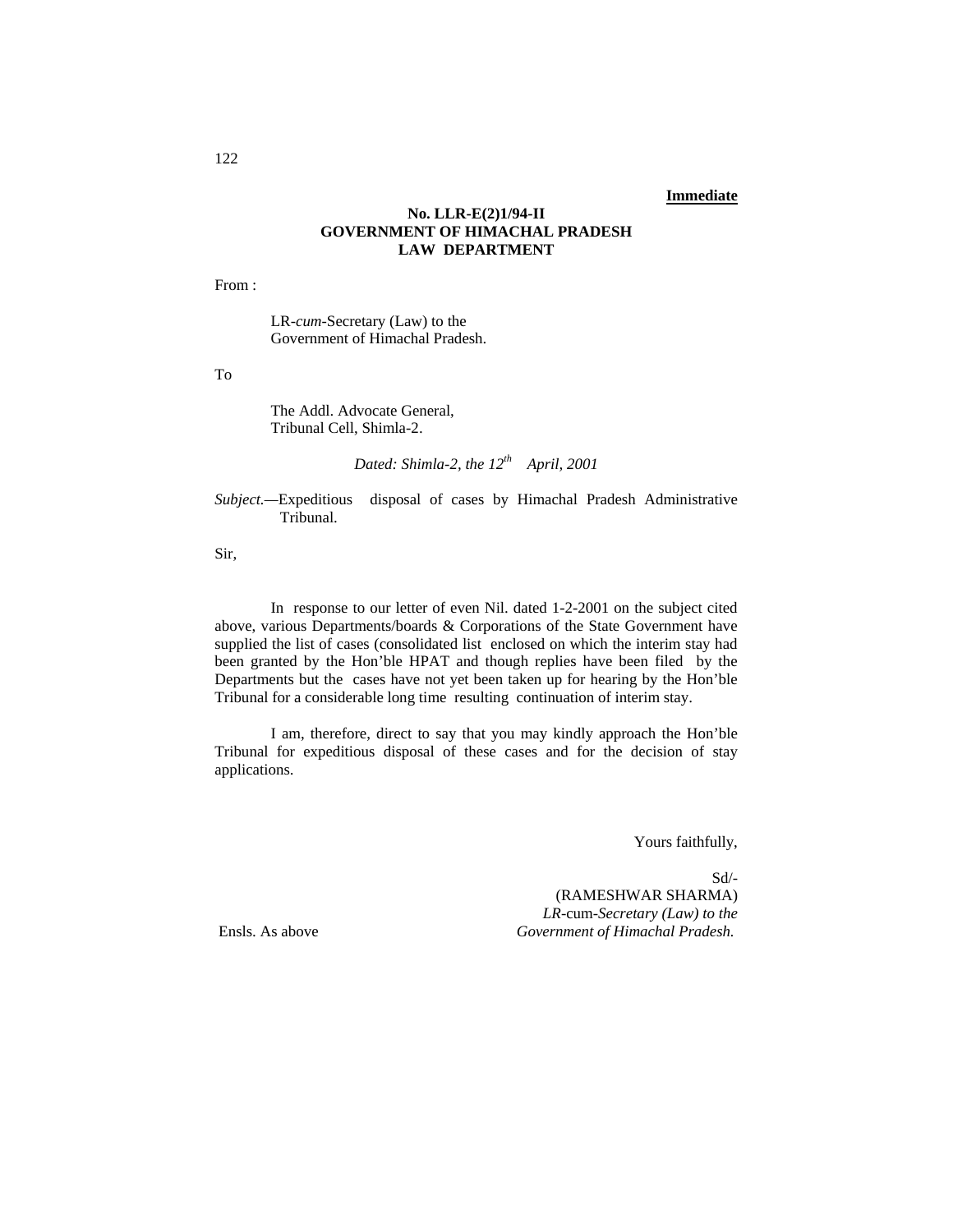#### **No. LLR-B(14)3/99 GOVERNMENT OF HIMACHAL PRADESH LAW DEPARTMENT**

From :

LR-*cum*-Secretary (Law) to the Government of Himachal Pradesh.

To

All the Administrative Secretaries to the Govt. of H.P.

#### *Dated: Shimla-2, the 8th August, 2001*

#### *Subject.—*Constitution of various Committees and the Meetings held by the Administrative Departments.

Sir,

It is being observed that the Administrative Departments while constituting certain committees include the LR-*cum*-Secretary (Law) as a Member of such Committees. Quite often, the LR-*cum*-Secretary (Law) is also required to attend the departmental meetings held by various Administrative Departments. Eventually, the findings/decisions of such Committees and meetings are normally sent to Law Department for vetting. Therefore, at occasions, it becomes difficult and embarrassing for LR-*cum-*Secretary (Law) to dispassionately analyse or to differ with the proposals of such Committees where he himself was a party in such meetings/ committees.

Otherwise also, a considered legal opinion is difficult to be given at the spur of the moment without proper study. Therefore, the presence of Law Secretary, in such meetings of committees, is not of much importance.

Consequently, it is requested that the Administrative Departments should ordinarily avoid to include the LR-*cum*-Secretary (Law) while constituting such committees or holding meetings by them for taking a departmental decision which is ultimately to be vetted by the Law Department. Unless it is statutorily required to associate the LR-*cum-*Secretary (Law), the departments may associate the Special Secretary (Law) or Additional Secretary (Law) in such committees/meetings where the presence of Law Officer is considered necessary.

Of course, the LR-*cum-*Secretary (Law) shall be readily available for consultations to any department of the Government as and when considered necessary by Department to do so.

Yours faithfully,

 $Sd/-$ (RAMESHWAR SHARMA) *LR-*cum*-Secretary (Law) to the Government of Himachal Pradesh.*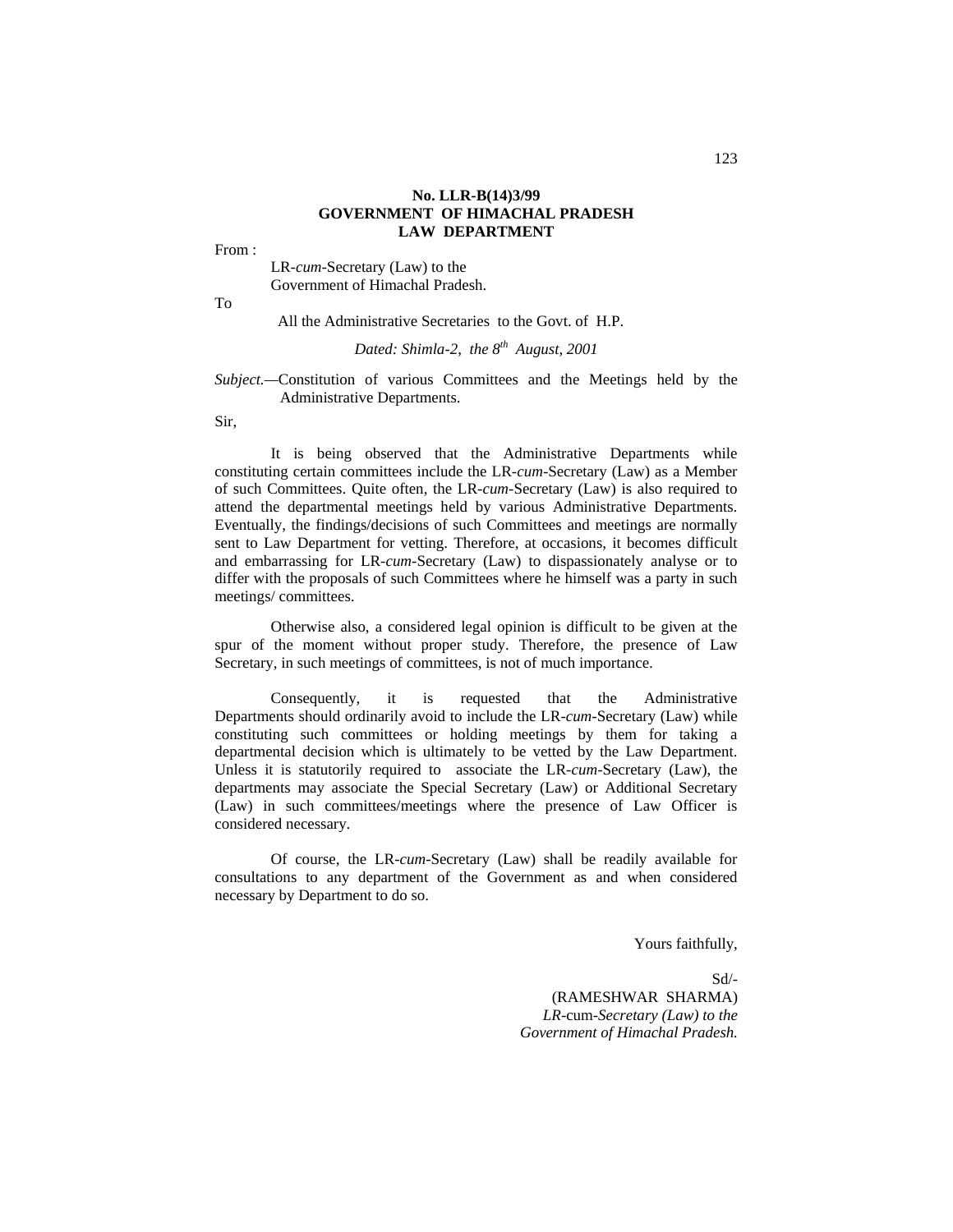#### **No. LLR-E(10)2/81 GOVERNMENT OF HIMACHAL PRADESH LAW DEPARTMENT**

From :

LR-*cum-*Secretary (Law) to the Government of Himachal Pradesh.

To

All the District Attorneys, in Himachal Pradesh.

*Dated: Shimla-2, the 6<sup>th</sup> February, 2003* 

*Subject.—* Non-supply of legal opinion by the District Attorneys alongwith the certified copies of court Awards/Judgement.

Sir,

It has been brought to the notice of this Government by the Director, Prosecution and Additional Secretary to the Government of Punjab on the cited subject that many times certified copies of the judgments/awards passed by the various courts alongwith your legal opinion are not being supplied well in time to the concerned departments/State Governments which cause delay for filing further appeals.

Keeping in view the above position, it has not been decided that in future after the delivery of judgment/award of the case, the concerned District Attorney will immediately collect the copy of judgment/award and send the same alongwith his legal opinion to the quarter concerned.

This may be given TOP PRIORITY.

Yours faithfully,

Sd/- *Deputy Secretary (Law) to the Government of Himachal Pradesh.*

#### **GOVERNMENT OF HIMACHAL PRADESH LAW DEPARTMENT**

**\_\_\_\_\_\_\_\_\_\_**

#### OFFICE ORDER

*Dated: Shimla-2, the 13th March, 2003* 

**No. LLR-E(9)-1/88-iii(Loose).—**It has been decided by the Government that Shri J.S. Attri, Advocate will also represent the State of H.P. in the Hon'ble Supreme Court of India as Advocate–on-record both for Civil and Criminal Cases on the terms and conditions as contained in this department office Order of even No. dated 9-7-1998, with immediate effect.

> Sd/- (J. L. GUPTA**)** *LR-*cum*-Secretary (Law) to the Government of Himachal Pradesh.*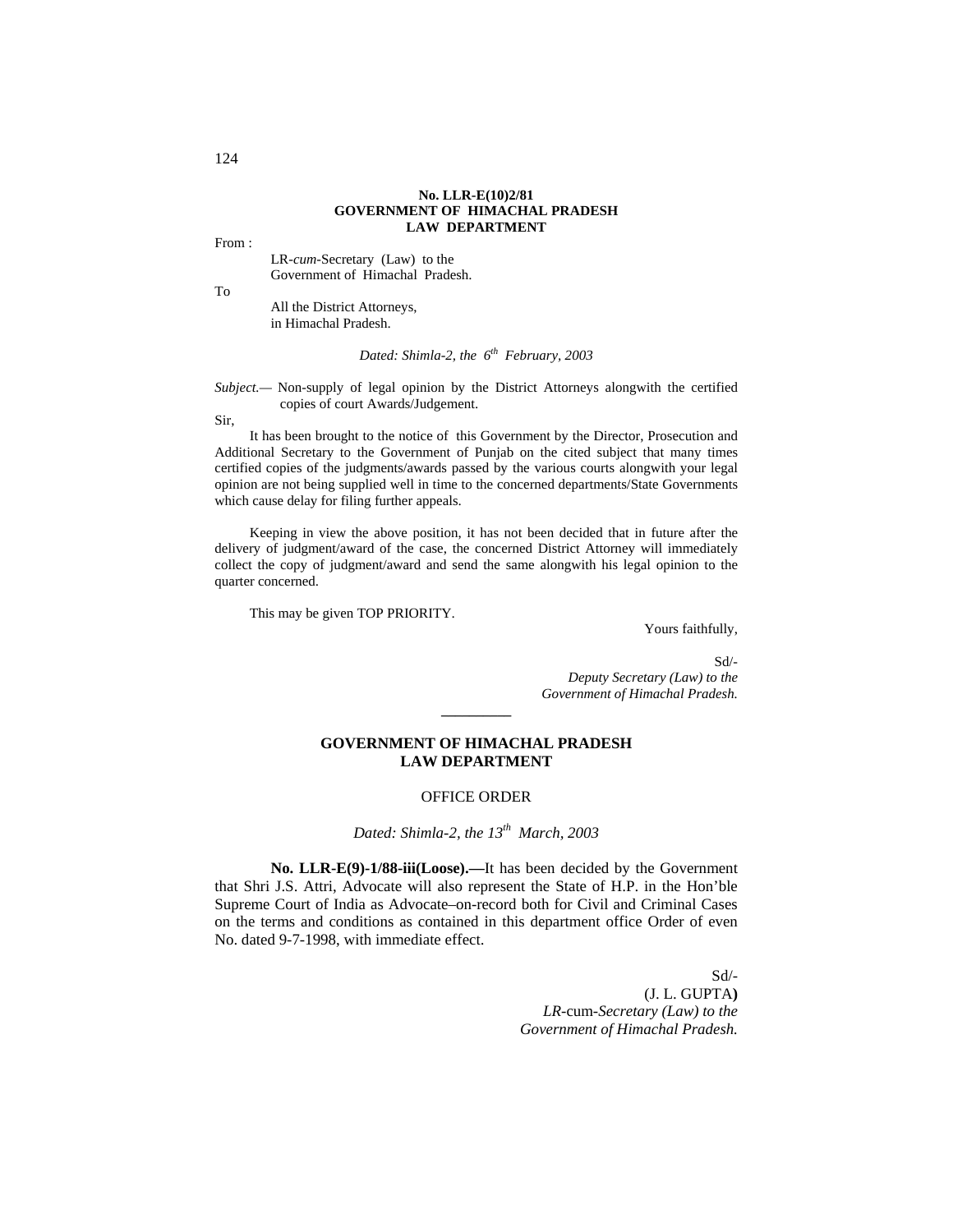#### **No. LLR-E (10) 2/81 GOVERNMENT OF HIMACHAL PRADESH LAW DEPARTMENT**

From :

The LR-*cum*-Secretary (Law ) to the Govt. of Himachal Pradesh.

To

- 1. LR & Secretary to Govt., Haryana, Law & Legislative Deptt. SCO No. 15, Sector-11, Panchkula.
- 2. Director Prosecution & Litigation and Additional Secretary to Govt., Punjab at Chandigarh.

*Dated Shimla-171002, the 17th April, 2003*

*Subject-—*Non supply of legal opinion by the District Attorneys alongwith the certified copies of court awards/ judgement.

Sir,

It has been brought to the notice of this department by the District Attorney of this State, on the subject cited above that in the H.P. Civil and Criminal Courts ( preparation and supply of copies of records) Rules, 2000 there is no provision to supply the certified copies of judgement/Awards free of costs to the State/ District Attorneys. The copying agencies of judicial courts are issuing certified copies at the minimum cost of about Rs. 50/- and even more keeping in view the number of pages. Besides this, it is also intimated by the District Attorneys that the representatives of the concerned departments are not coming forth to assist the District Attorney and to arrange for the court fee etc. on the successive dates of hearings as well as on the date of judgement.

1. Keeping in view the above position, this Govt. has decided that you may kindly issue necessary directions to all concerned departments of your State that in future representatives of the Departments who is well conversant with the case may attend their cases on the successive dates of hearings as well as on the date of judgement to assist the district attorney concerned and to arrange the necessary court fee etc.

Yours faithfully,

Sd/- (J. L. GUPTA)  *LR-cum-Secretary ( Law ) to the Government of Himachal Pradesh.*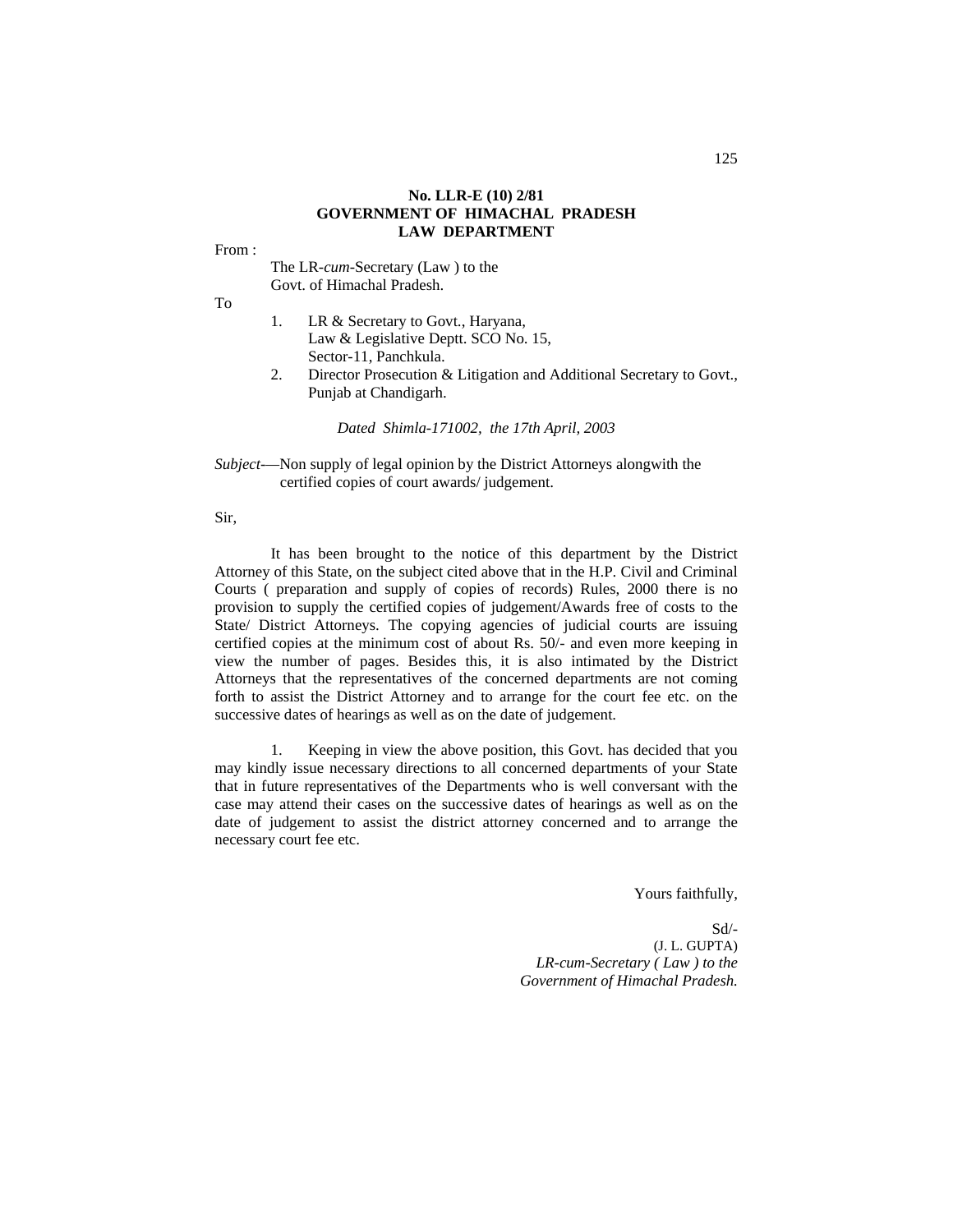## **No. LLR-E (2)1/94-Vol-II. GOVERNMENT OF HIMACHAL PRADESH LAW DEPARTMENT**

From :

 The LR-*cum*-Secretary (Law ) to the Government of Himachal Pradesh.

To

- 1. All the Administrative Secretaries to the Govt. of H.P.
- 2. All the Heads of Departments, Himachal Pradesh.
- 3. All the Deputy Commissioners, Himachal Pradesh.
- 4. All the Chairmen/ Managing Directors/Registrar of Boards/ Corporations/ Universities in Himachal Pradesh.

*Dated Shimla- 171002, the 26th April, 2003.*

*Subject.*—Delay in filling replies in a large number of important court matters pertaining to High Court/ H.P. Administrative Tribunal.

Sir,

I am directed to say that it has come to the notice of the Hon'ble Chief Minister that in a large number of important court cases of Supreme Court/High Court/ H.P. Administrative Tribunal and other courts replies are not being filed by various departments/ Corporations and boards of the State Government within the time granted by the Courts, on account of which Hon'ble Supreme Court/ High Court/ Tribunal have decided some cases *ex-party.* This not only result in embarrassment to the Govt. but public interest too suffers and also causing huge loss to the Government. This act has been viewed seriously by the Hon'ble Chief Minister.

In view of the above, you are requested to ensure that the reply to the court cases is filed invariably within the stipulated period so that the interest of the Govt. does not suffer. Any lapse in this regard will be viewed seriously and defaulting officers will be held personally responsible for such delays.

This may be treated as most urgent.

The receipt of this communication may be acknowledged.

Yours faithfully,

Sd/- (J. L. GUPTA) *LR-*cum-*Secretary (Law ) to the . Government of Himachal Pradesh.*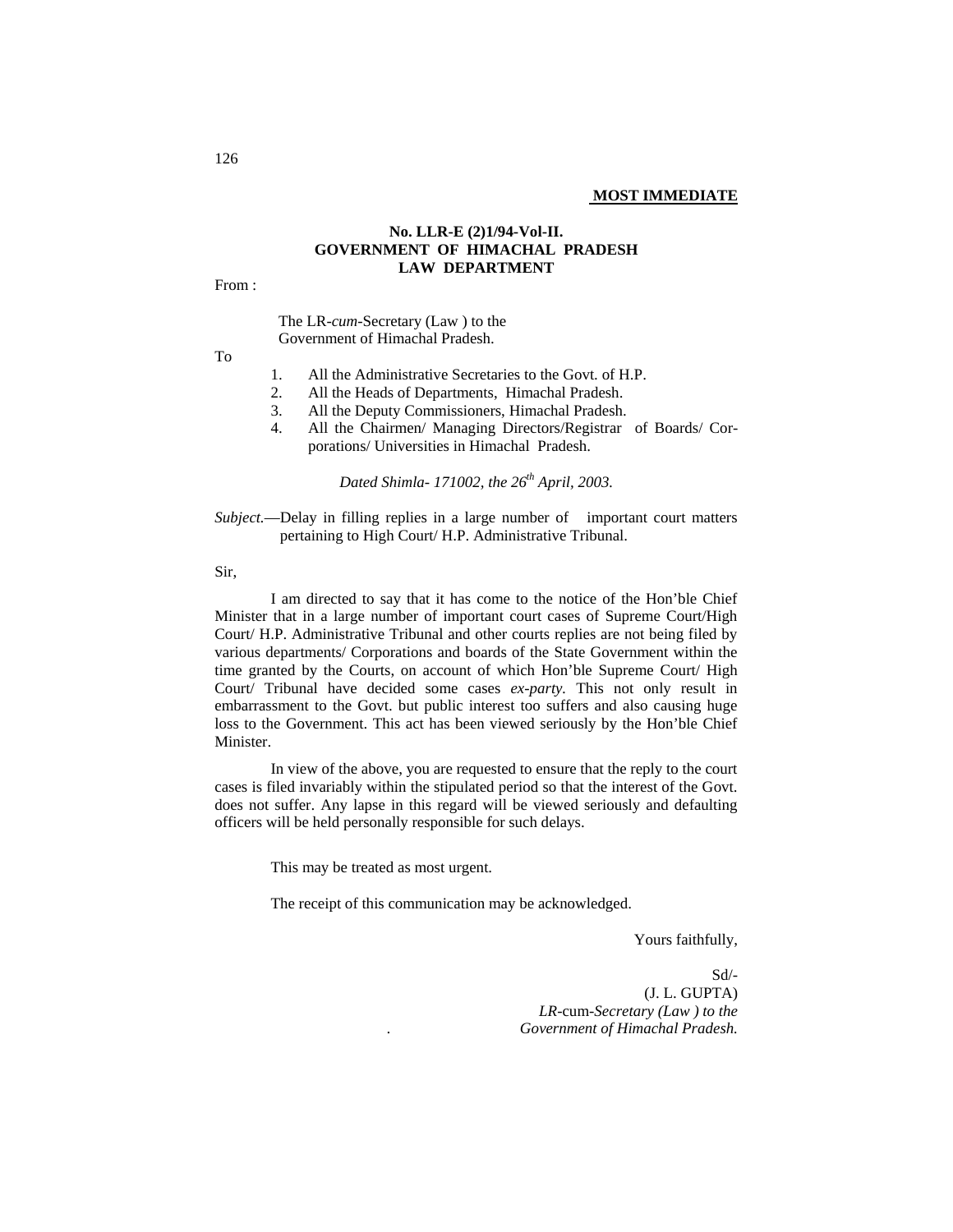#### **No. LLR-E (2) 1/94-Vol-II. GOVERNMENT OF HIMACHAL PRADESH LAW DEPARTMENT**

From :

The LR-*cum-* Secretary (Law) to the Government of Himachal Pradesh.

To

- 1. All the administrative Secretaries to the Government of Himachal Pradesh, Shimla-171002.
- 2. All the Heads of Departments, Himachal Pradesh.
- 3. All the Deputy Commissioner/ Superintendents of Police, Himachal Pradesh.
- 4. All the Chairmen/ Managing Directors/ Registrar of Boards/ Corporations/ Universities in H.P.

*Dated Shimla-171002, the 10th November, 2003*

*Subject.—*Proper defence of court cases in various courts.

Sir/ Madam ,

The Hon'ble Chief Minister has expressed concern on high percentage of acquittal in criminal cases. He pointed out that the Government is suffering loss of crores of rupees because of negligence and inefficient handling of civil cases. In this context, the instructions have been issued by this department on 26-4-2003 and 19-5-2003, these instructions be observed in letter and spirit by all the concerned so that better results could be obtained in the state.

2. The criminal cases fail interalia, because of faulty investigation. In cases where there is proper investigation, the cases may fail because the witnesses either turn hostile or are not in position to give correct version of the facts before the courts. For avoiding faulty investigation, Secretary (Home-Prosecution) may ensure that the proper training be imparted to the investigating officers. Periodical refresher courses should also be organised to keep the investigating officers acquainted with the latest technology of investigation. The Secretary ( Home-Prosecution) should thoroughly peruse the judgements of criminal courts and the infirmities pointed out in the investigation of criminal cases should be brought to the notice of public prosecutors so that the Public Prosecutors get the defects of investigation removed before the challan is put in the court. If any infirmity is noticed in the conduct of cases by a Public prosecutor, suitable action be taken against him.

With respect to statement of witness, the Investigating Officer should be directed not to record the statements of witnesses in difficult language because the witnesses may not be able to properly reproduce their statements before the court. The statements should be recorded in a simple language so that witness may reproduce as to what he has witnessed. With respect to hostile witnesses, the Investigating Officer should keep a watch on the witnesses so that they do not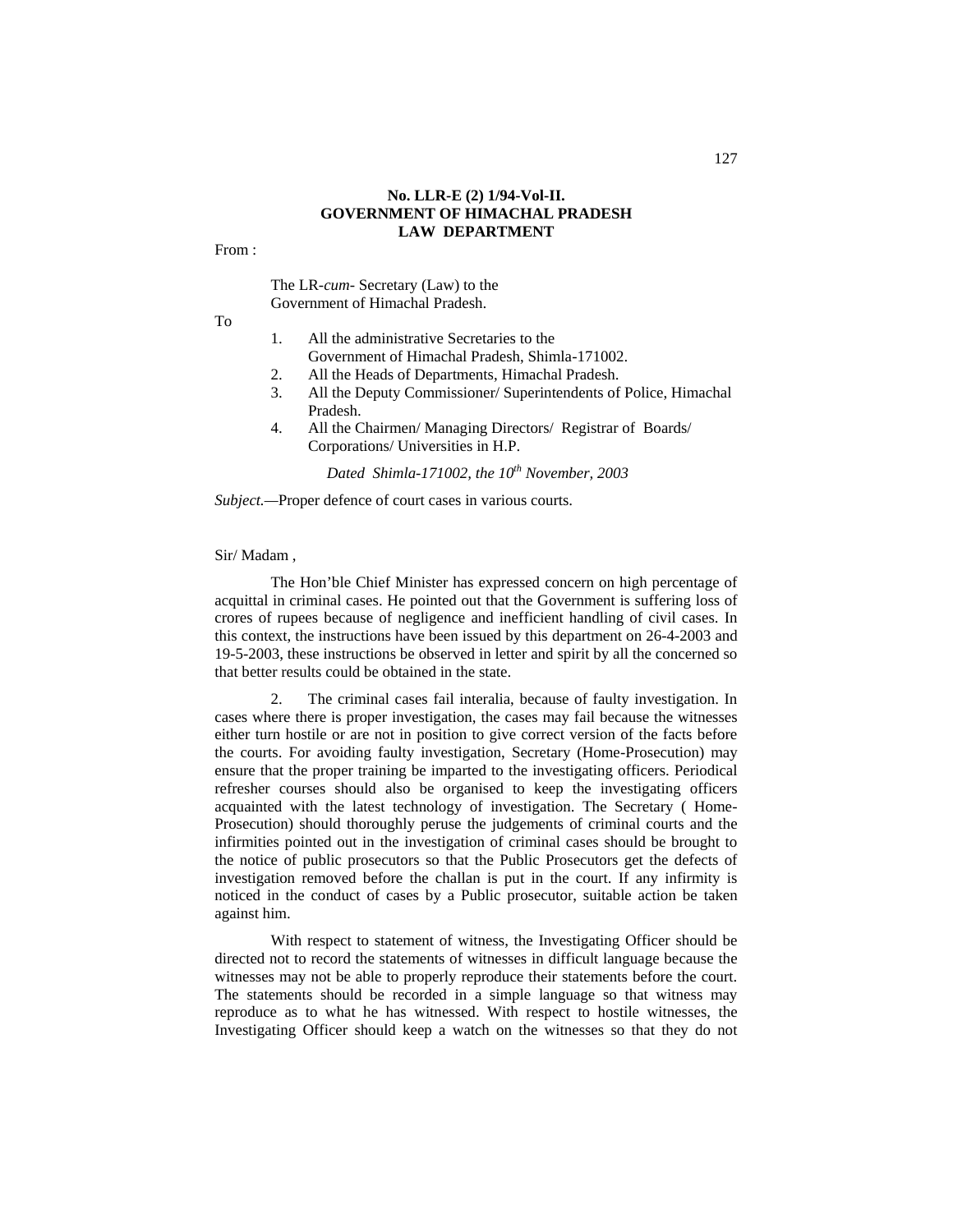change their statements because of the fear or influence of the accused party and Investigating Officer should invariably remain present specially during the trial of serious cases. To achieve better result, Investigation Officers should not ordinarily be transferred to other wings of police. Where there is paucity of Public Prosecutors, sub-section(4) of section 24 of Criminal Procedure Code be invoked by the respective District Magistrates.

In civil cases, the department concerned has to swing into action from the date a notice under section 80 C.P.C. is received. A reply to a notice under section 80 C.P.C. must ordinarily be given. If the claim is found genuine, the matter must be settled to avoid litigation, costs and interest. If matter is not to be settled, the department should start collecting the material relating to the case. The official nominated under para 7 of this department letter of even No. dated 19-5-2003, should make an entry to this effect in the register and submit his report to the Head of the department for taking further action.

In case, it is found that Public Prosecutors/District Attorneys or Advocate General, etc. do not co-operate the Department or authorities, the matter should immediately be brought to the notice of this department

In Land acquisition cases, the court are awarding interest @ 15% per Annum whereas the bank rates are quite less. Hence, Secretary(Revenue) should initiate the process of amending the relevant provisions of Land Acquisition Act.

It has also be observed that only land Acquisition Collector is made party in land reference cases but the Department acquiring the land is not made party. In such the District Attorney should make an application to the court for making the acquiring Department also a party so that the interest of the Department is watched.

To monitor proper handling of Government cases in the various courts, the respective Deputy Commissioners along with Superintendent of Police and District Attorney will held quarterly meetings and progress achieved therein be intimated to this department.

State level meeting will be held quarterly under the Chairmanship of Secretary (Law) along with Ld. Advocate General and Director of Prosecution wherein the progress of Civil & Criminal cases will be monitored.

Yours faithfully,

 Sd/- (J. L. GUPTA) *LR-*cum*-Secretary (Law) to the Government of Himachal Pradesh*.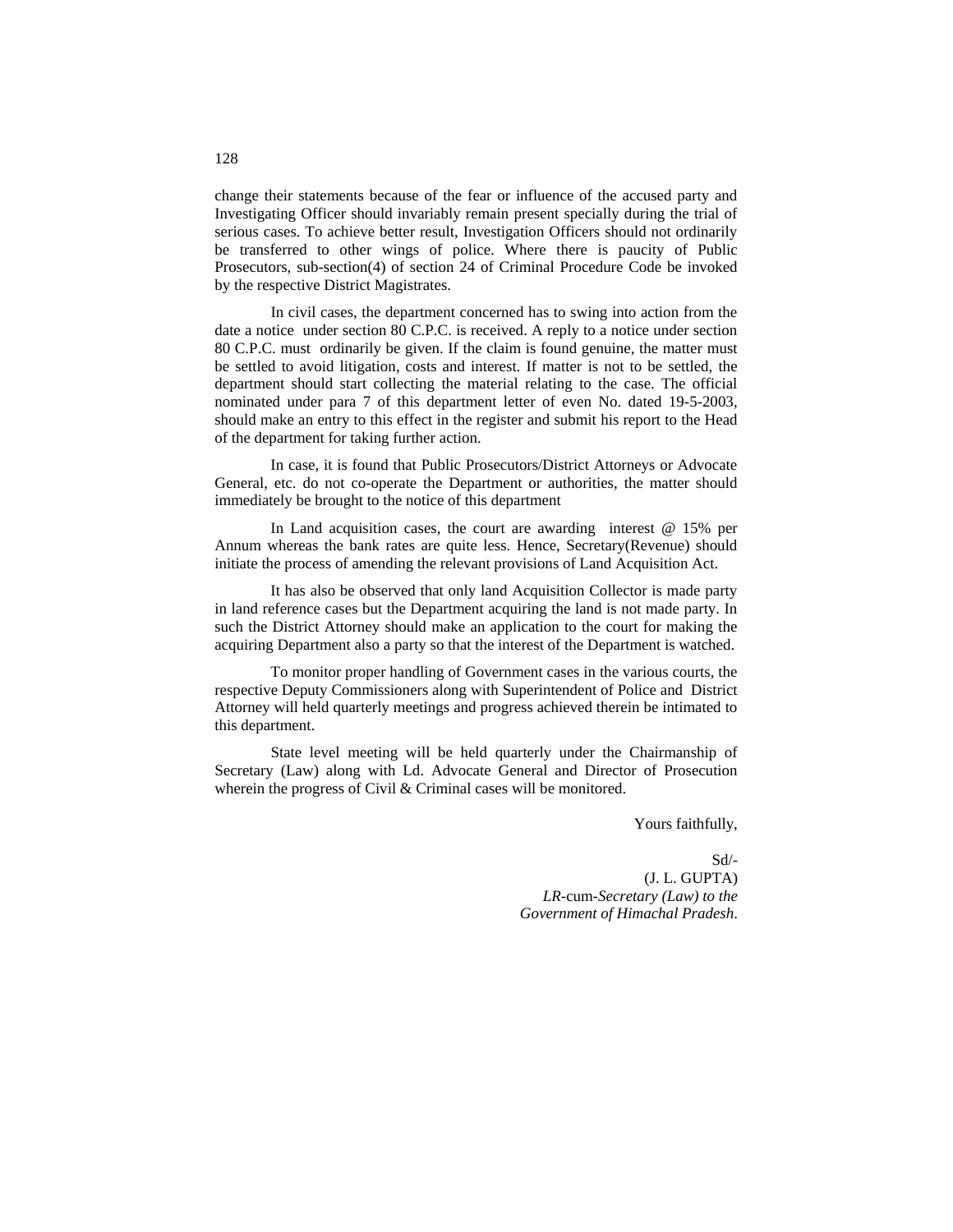#### **No. LLR-E (2) 1/94-Vol-II. GOVERNMENT OF HIMACHAL PRADESH LAW DEPARTMENT**

From :

The LR-*cum-* Secretary (Law) to the Government of Himachal Pradesh.

To

- 1. All the administrative secretaries to the the Government of Himachal Pradesh, Shimla-171002.
- 2. All the Heads of Departments, in Himachal Pradesh.
- 3. All the Deputy Commissioners in Himachal Pradesh.
- 4. All the Chairmen/ Managing Directors/ Registrar of Boards/ Corporation/ Universities in H.P.

 *Dated Shimla-171002, the 8th December, 2003*

*Subject.—*Filing of reply/written statement within stipulated period *i.e.* 30 days from the service of summons as per the Amended provision of Rule I of Order 8 C.P.C.

Sir,

I am to say that the Advocate General, Himachal Pradesh has brought to the notice of the Govt. that the concerned Departments are not filing the written statement within stipulated period as provided under Rule 1 Order 8 CPC after the service of summons, for one or the other reason resulting thereby loss of huge exchequer to the Government. This lapse occurs due to the fault of Department and their officers.

According to the amended provision of CPC the reply or written statement on behalf of the Government is to be filed within 30 days from the service of summons upon the Government as well as their officers as provided in Rule I of Order 8 CPC and further thereafter 60 days as per the discretion of the court. I am, therefore, request you to ensure that reply/written statement is filed within stipulated period as provided under Rule 1 Order 8 CPC, so that the interest of the Government does not suffer. Any lapse in this regard will be viewed seriously.

The above instructions may please be adhered to strictly.

Please acknowledge the receipt.

Yours faithfully,

 Sd/- (J. L. GUPTA) *LR-*cum*-Secretary (Law) to the Government of Himachal Pradesh.*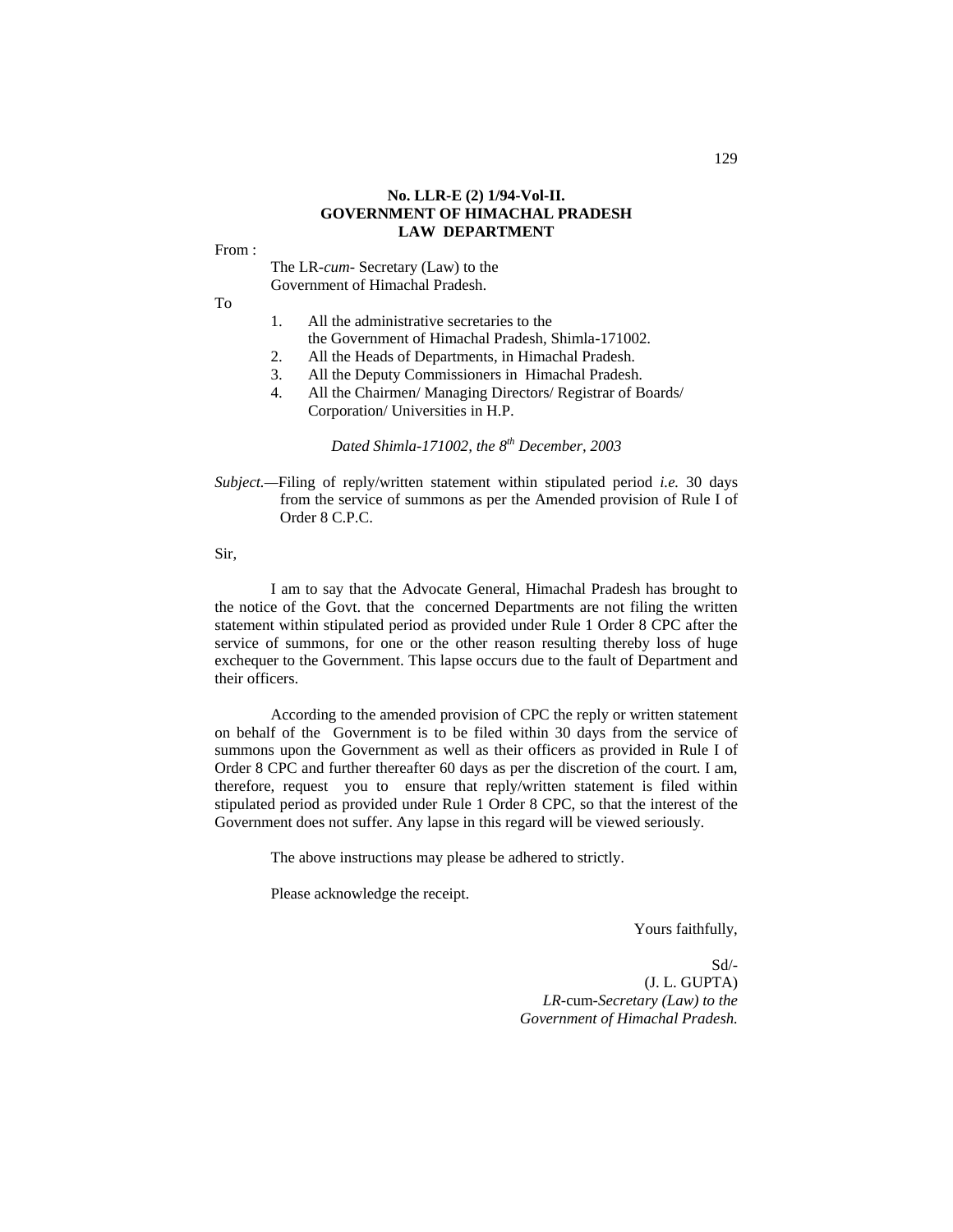## **No. LLR-E (10) 5/86-II. GOVERNMENT OF HIMACHAL PRADESH LAW DEPARTMENT**

From :

The LR-*cum-* Secretary (Law) to the Government of Himachal Pradesh.

To

All the District Attorneys, in Himachal Pradesh.

*Dated Shimla-171002, the 20th December, 2003*

*Subject.*—Counsel fee bills for the defence of other States and Union of India.

Sir,

I am directed to say that it has come to the notice of the Government that the concerned District Attorneys/Deputy District Attorneys/Assistant District Attorneys are sending their Counsel fee bills direct to the other State Governments/U.O.I. The Government pleaders are required to send their counsel fee bills to this Department for necessary sanction. After the sanction of these bills by this Department, the concerned Government Advocates submit their counsel fee bill to the concerned State Government for necessary payments. Out of sanctioned amount  $1/3<sup>rd</sup>$  amount is required to deposit by the Government pleaders into the Government Treasury as per provision of H.P.F.R.Vol. I as State share. You are, therefore, requested to send the details of last three years of counsel fee drawn from the other State Govts./U.O.I. It may also be intimated whether the  $1/3^{rd}$  amount of State share in these cases were deposited in Govt. Treasury or not by the concerned Govt. pleaders as per rule under reference. For future all the counsel fee bills in question may kindly be sent to this department for sanction in first instance.

Yours faithfully,

 Sd/- *Under Secretary (Law) to the Government of Himachal Pradesh*.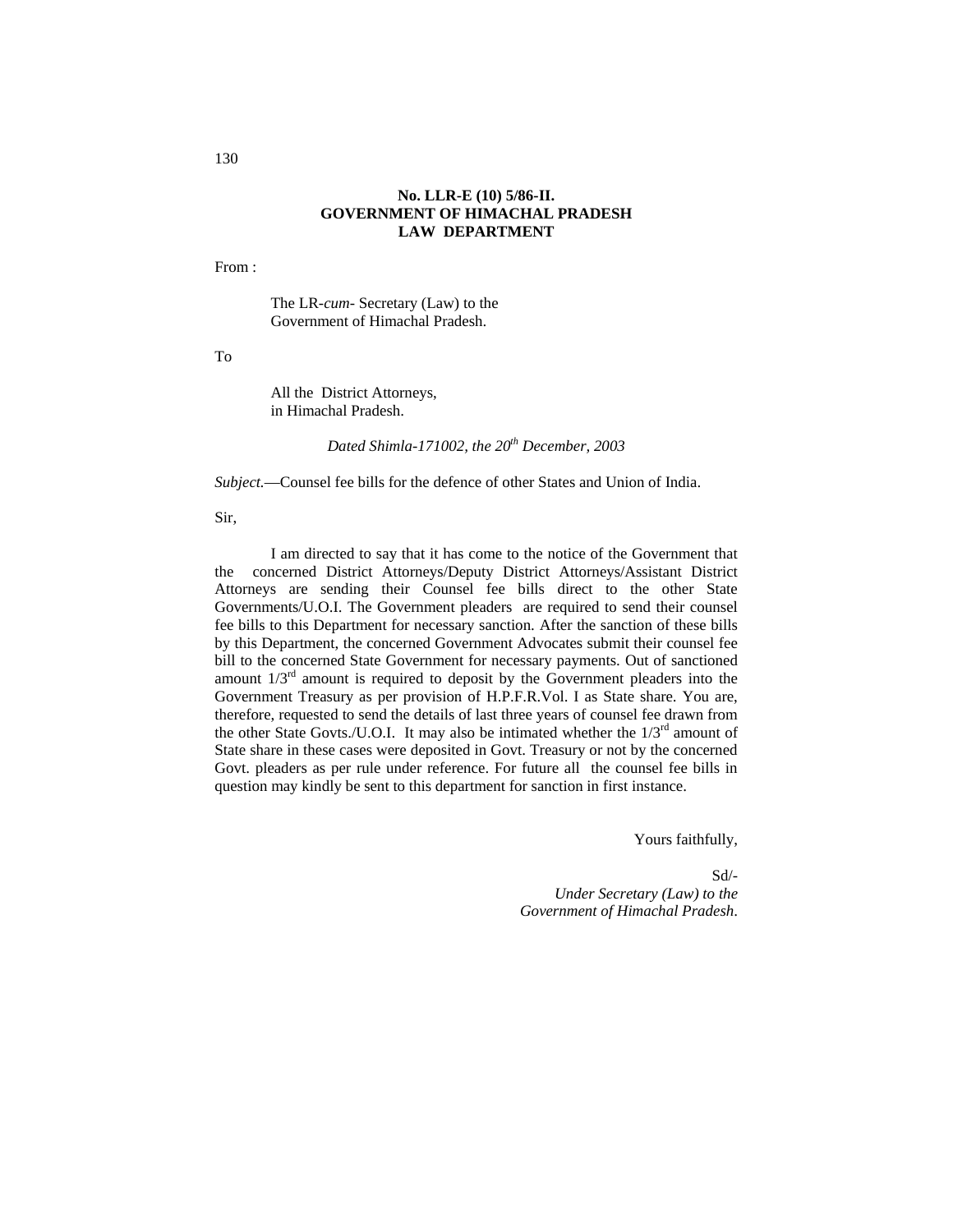#### **No. LLR-E (2) 1/94-Vol-II GOVERNMENT OF HIMACHAL PRADESH LAW DEPARTMENT**

From :

The LR-*cum-* Secretary (Law) to the Government of Himachal Pradesh.

To

- 1. All the administrative secretaries to the the Government of Himachal Pradesh, Shimla-171002.
- 2. All the Heads of Departments, in Himachal Pradesh.
- 3. All the Deputy Commissioners in Himachal Pradesh.

*Dated Shimla-171002, the 1st January, 2004*

*Subject.—*Regarding Supreme Court Matters.

Sir,

I am directed to say that Shri J.S. Attri, Additional Advocate General-*cum-*Advocate-on-Record at Delhi has brought to the notice of the Government that there are certain cases which reached to his office after the expiry of period of limitation for filing the Special Leave Petition in the Hon'ble Supreme Court. The period of filing the SLP from the date of judgement of the High Court is 90 days. For the purpose of study, drafting and preparing of Special Leave Petition, he requires at least four weeks, as such, the exercise by the concerned Department for taking opinion of Law Department and decision of the Administrative Department should be done within 60 days from the date of impugned judgment Order. The file should reach immediately to his office enabling him to get sufficient time for study, conference, preparation of SLP and thereafter filing the same in the Hon'ble Supreme court. There are instances that the cases dismissed in High Court on the point of limitation, reach his office much after the expiry of limitation for filing Special Leave Petition. It has also been noticed that there are under lines in the certified copies of orders/judgements issued by Hon'ble High Court , such under lines in the certified copies are not accepted in the Registry of the Hon'ble Supreme Court as it is treated as tempering in certified copy of the judgement/order of the High Court. Besides this, he has also intimated that the officials of some departments have made correspondence with the Registry for filing the documents in the Hon'ble Supreme Court. The State Government has established a regular Legal Cell, in Himachal Bhawan, Delhi as Liaison Office and all the documents are to be filed through the Advocate-on-record, appointed by the Government . Standing of such document directly to the Supreme Court is treated highly objectionable by the Registry of the Supreme Court and such instances are reported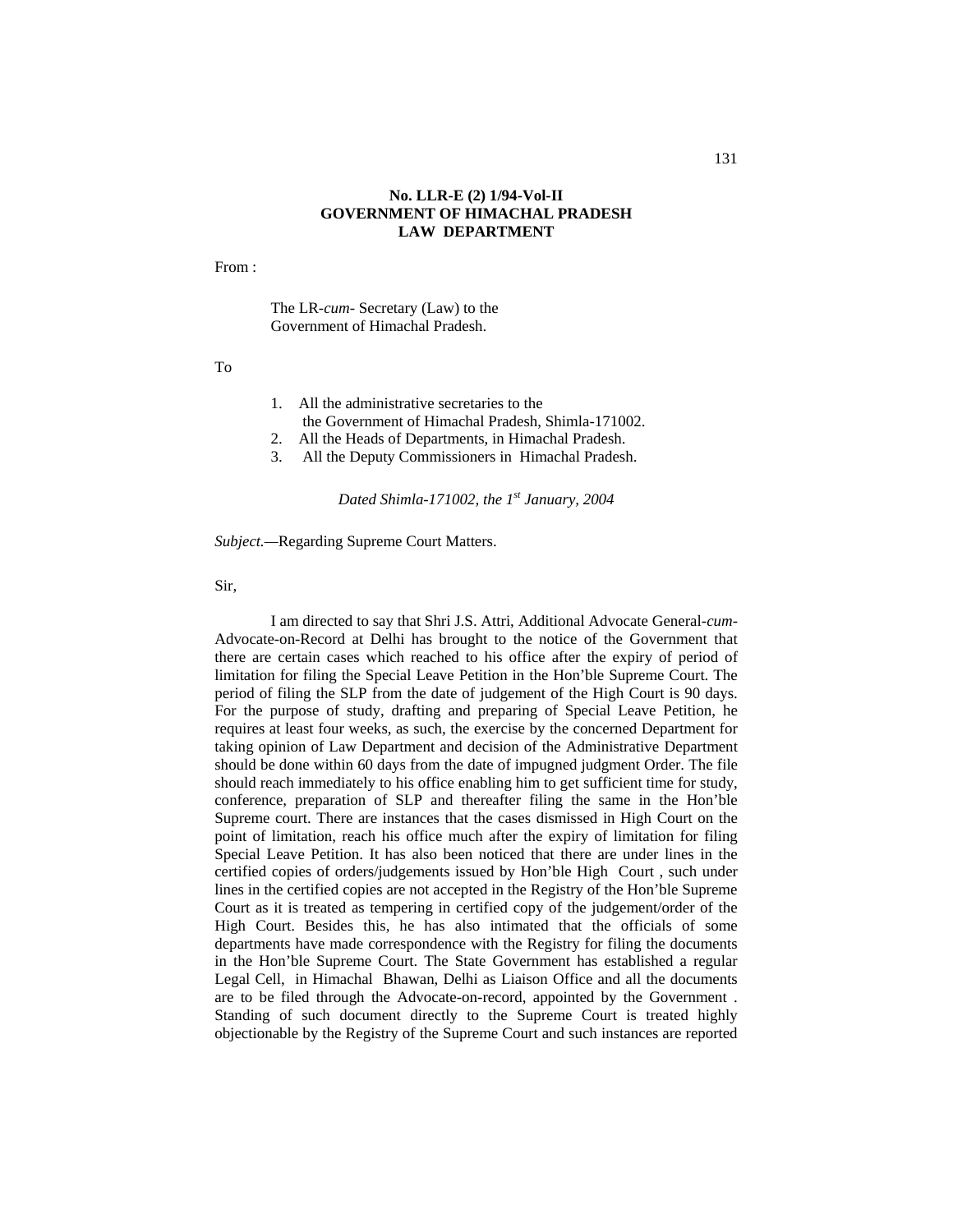to the Hon'ble Apex court. In order not to repeat such type of lapses/objectionable acts, it has been decided that the following instructions be strictly complied:—

- (1) In cases where SLP/Appeal is required to be filed, all the codal formalities should be completed within 60 days from the date of impugned judgment/order and the file case should reach in the office of the Advocate-on-Record, New Delhi at least four weeks before the expiry of the limitation period.
- (2) No under line or any addition and alteration should be done in the certified copies of orders/judgements issued by the Hon'ble High Court.
- (3) All documents which are required to be filed in any case before the Hon'ble Supreme Court should be filed through the Advocate-on-Record.

I am, therefore, to request you to ensure that the above instructions are adhered to strictly.

Please acknowledge the receipt.

Yours faithfully,

 Sd/- (J. L. GUPTA) *LR-*cum-*Secretary (Law) to the Government of Himachal Pradesh*.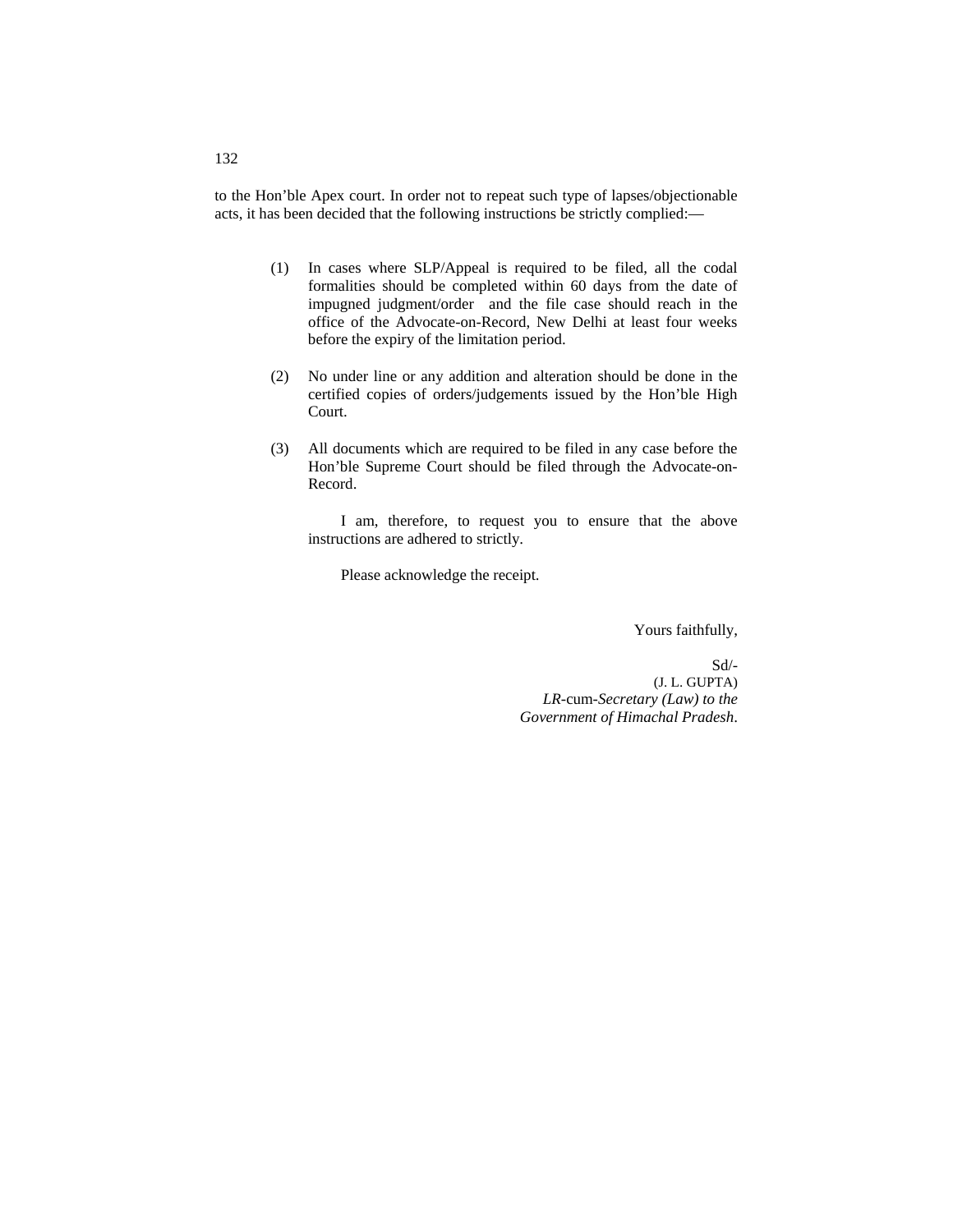Most Immediate.

#### **No. LLR-E(2)1/94-Vol-II. GOVERNMENT OF HIMACHAL PRADESH LAW DEPARTMENT**

From :

The LR-*cum-*Secretary (Law) to the Government of Himachal Pradesh.

To

- 1. All the Administrative Secretaries to the
- Government of Himachal Pradesh,Shimla-171002.
- 2. All the Heads of Departments, Himachal Pradesh.
- 3. All Deputy Commissioners/Superintendents of Police, H.P.
- 4. All the Chairmen/Managing Directors/Registrar of Boards/ Corporations/Universities in H.P.

*Dated Shimla-171002, the 3rd March, 2005*

*Subject.—*Proper defence of court cases in various courts.

#### Sir/Madam,

I am directed to refer to this Department letter of even number dated 10-11-2003 on the subject cited above and to say that in para 3 of the said instructions it has been provided that where there is paucity of Public Prosecutors, Sub Section(4) of Section 24 of Criminal Procedure code be invoked by the respective District Magistrates.

It has been brought to the notice of State Government that the District Magistrates by invoking the provision of Sub Section (4) of Section 24 of Cr.P.C. are appointing advocates as Public Prosecutors without having regard to the provision of Sub Section(6) of Section 24 of the code. According to said sub Section where exist a regular cadre of Public Prosecutors the State Government can appoint only Public Prosecutors from amongst the persons constituting such cadre. Since in the State of Himachal Pradesh there is a regular cadre of Public Prosecutors, therefore, the provisions of sub Section (4) can not be invoked by the District Magistrates. However, as per proviso to sub Section (6) of Section 24 of Cr.P.C. the State Government can appoint Public Prosecutors only if suitable person is not available in the cadre of Public Prosecutors, but this proviso can be invoked in special circumstances. In view of position explained above the words "where there is paucity of Public Prosecutors, Sub Section (4) of Section 24 Criminal Procedure Code be invoked by the respective District Magistrates" appearing at the end of para 3 of said instructions shall be deleted forthwith.

Further as per provision of Sub Section (3) of section 25 of the Cr.P.C. when no Assistant Public Prosecutor is available for the purpose of any particular case, the District Magistrate has been empowered to appoint any other person to be Assistant Public Prosecutor incharge of that case. No doubt sub Section (3) of Section 25 of Cr.P.C. empowers the District Magistrate to appoint any person to be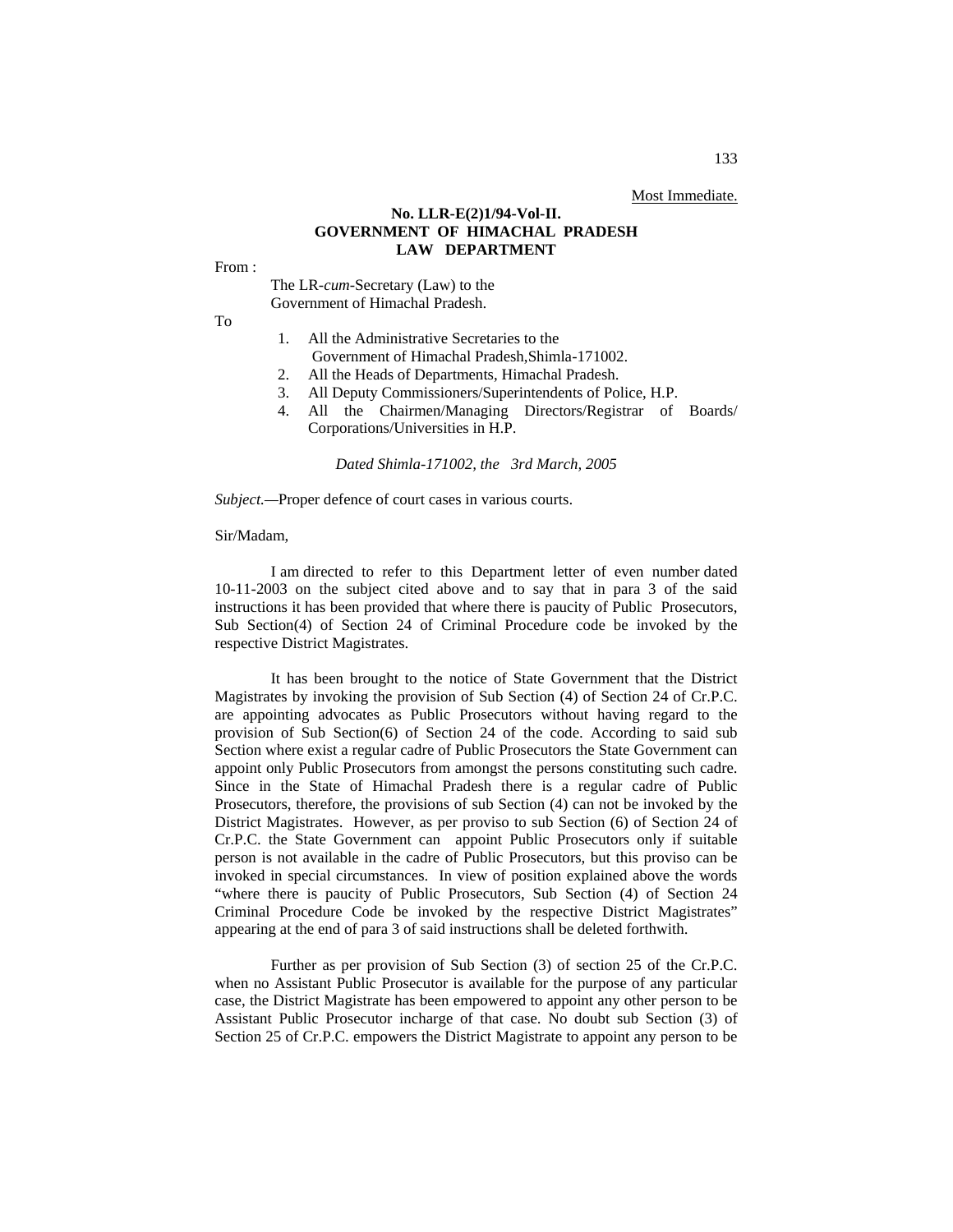Assistant Public Prosecutor but such appointment can not be made as whole time to defend all State cases. Under this sub Section District Magistrate can appoint a person to be Assistant Public Prosecutor for the purpose of a particular case only.

It is, therefore, desirable that the District Magistrates while exercising powers under sub-Section (3) of Section 25 of Cr.P.C. shall keep in view the scope of said sub-Section (3) as explained above.

The instructions dated 10-11-2003 issued by this Department shall be deemed to be amended and supplemented to above extent.

Yours faithfully,

Sd/- (SURINDER SINGH THAKUR) *LR-*cum*-Secretary (Law) to the Government of Himachal Pradesh.*

Most Immediate.

# **No. LLR-E(2)1/94-Vol-II GOVERNMENT OF HIMACHAL PRADESH LAW DEPARTMENT**

\_\_\_\_\_\_\_\_\_\_\_

From :

The LR-*cum-*Secretary (Law) to the Government of Himachal Pradesh.

To

- 1. All the Administrative Secretaries to the
	- Government of Himachal Pradesh, Shimla-171002.
- 2. All the Heads of Departments, Himachal Pradesh.
- 3. All the Deputy Commissioners in H.P.
- 4. All Superintendents of Police, H.P.
- 5. All the Chairmen/Managing Directors/Registrar of Boards/ Corporations/Universities in H.P.

*Dated Shimla-171002, the 8th June, 2005.*

*Subject.—*Decision on O.A/C.W.P. treated to be as representation.

Sir,

I am directed to say that Additional Advocate General State of Himachal Pradesh, has brought to the notice of the Government that in several cases, the Original Applications are sent as representation to be decided by the competent authority. In such cases it may be kept in mind that all the representations whether

#### 134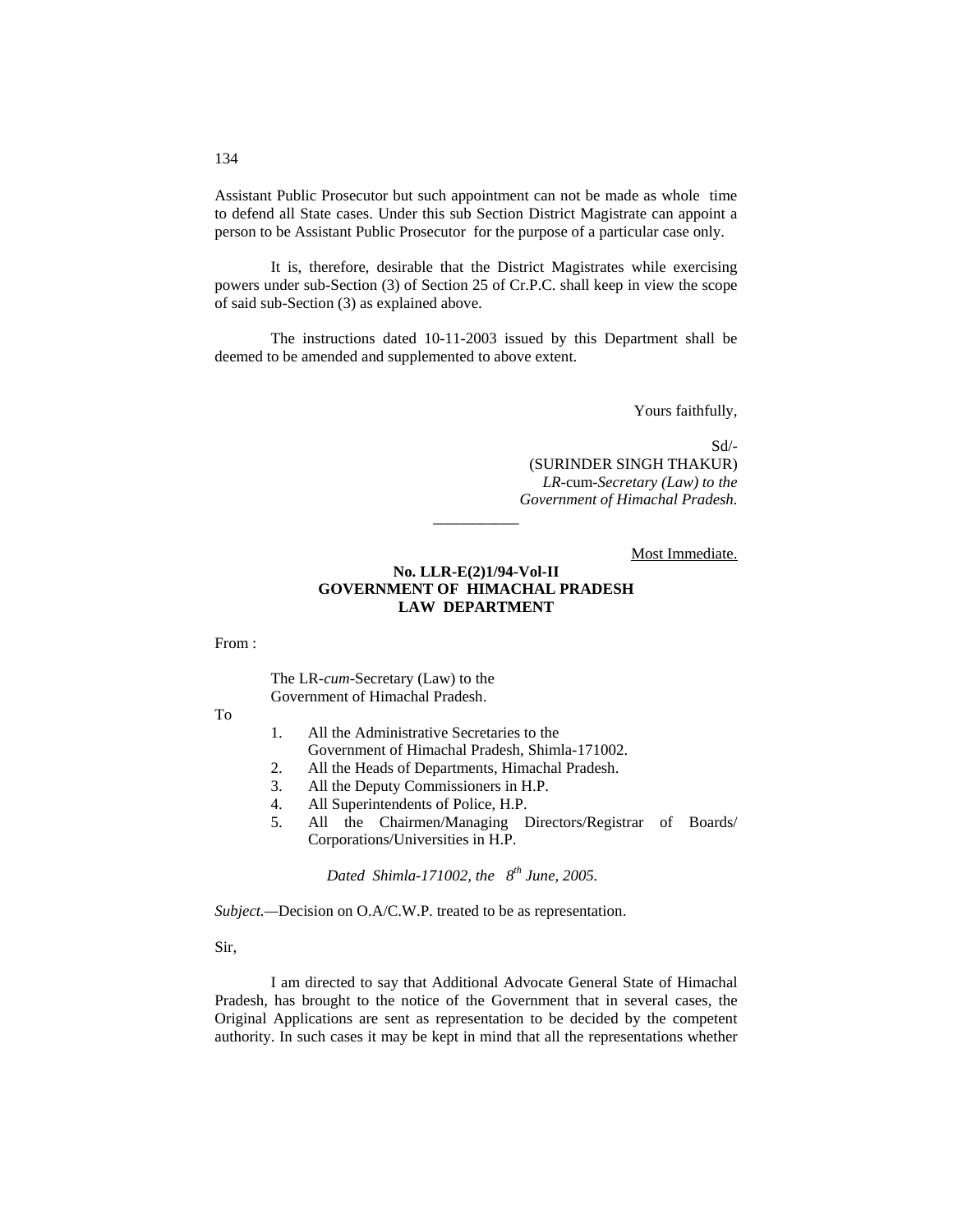regarding pension matters/transfer/salary/fixation etc., are decided by way of a detailed, speaking order, giving reasons for the findings arrived at in a time bond manner. The decisions may not be cryptic but may contain adequate reasons so that the second round of litigation could be avoided.

In view of the above, it has been decided by the Government that in future the representations may be decided in detail speaking order, giving reason from the findings arrived at.

The above instructions may please be adhered to strictly and brought to the notice of all concerned.

Yours faithfully,

Sd/- *Under Secretary (Law) to the Government of Himachal Pradesh.*

# **No. LLR-E(2)1/94.Vol-II GOVERNMENT OF HIMACHAL PRADESH LAW DEPARTMENT**

*—————*

From :

The LR-*cum*-Secretary (Law) to the Government of Himachal Pradesh.

To

- 1. All the Administrative Secretaries to the Government of Himachal Pradesh.
- 2. All the Heads of Departments, Himachal Pradesh.
- 3. All the Deputy Commissioners in Himachal Pradesh.
- All the Superintendents of Police in Himachal Pradesh.
- 5. All the Chairmen/Managing Directors/Registrar of Boards/ Corporations/Universities in Himachal Pradesh.

*Dated Shimla-171002, the 27th June, 2005*

*Subject.—*F.A.O.263/96 titled Kehar Singh *V/S* State of Himachal Pradesh regarding pressurizing the Revenue Officers by the various functionaries of the State.

# Sir/Madam,

The Hon'ble High Court in the above titled case has expressed its dissatisfaction and dismay, the manner in which the Revenue Officer was pressurized by the various functionaries of the State by sending demi-official letter for seeking adjournment ,while dealing with the matter u/s 163 (3) of the H.P. Land Revenue Act in his capacity as a Civil Court, thereby lowering the prestige of the officer, as if he was subordinate officer to them whereas, he was entrusted with the judicial powers, the State was at best one party or litigant before him. The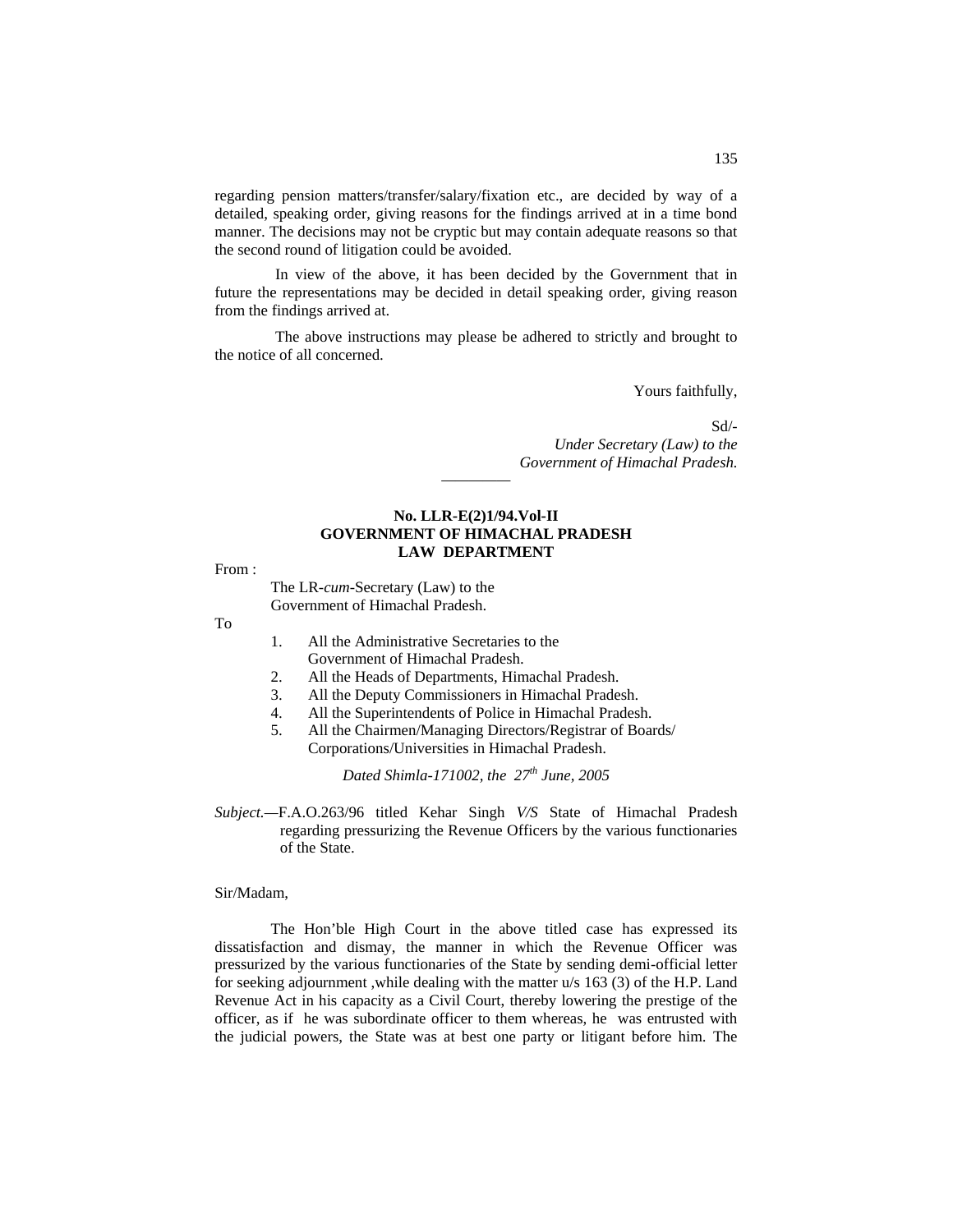Hon'ble High Court has also observed that no litigant is expected to correspond or send letters, make request for adjournment telephonically to the Presiding Officer of a court, all such requests or any other request can only be made by filing application(s) before the court, lest the common public will have no faith in the system by such acts and shall loose trust in the majesty of law, if Officers who are entrusted with judicial powers and who discharge judicial functions are treated like the revenue officer aforesaid. The above observations of the Hon'ble High Court not only reflects the working of the State Govt. or its instrumentalities but also results in embarrassment to the Government and even the public interest too suffers a lot causing loss to the Government. Therefore, this act of negligence has been viewed seriously by the State Government.

2. Thus, against the aforesaid background, I have been directed to convey you that in future when judicial or quasi judicial functions are discharged by administrative officer(s) then the State and its instrumentalities should act like a normal litigant and no such letters, wireless messages or telephonic conversation with regard to the cases shall be exchanged with such officers by any of the officer(s) of the State.

3. Therefore, you are requested to circulate these instructions to all the concerned and to ensure that the above act shall not be repeated by any of the officer in future and any lapse in this regard will be viewed seriously and defaulting officer (s)/official (s) shall be held personally responsible for such a lapse.

The above instructions may please be adhered to strictly by all concerned.

Please acknowledge the receipt.

Yours faithfully,

Sd/ (SURINDER SINGH THAKUR), *LR-*cum-*Secretary (Law) to the Government of Himachal Pradesh.*

136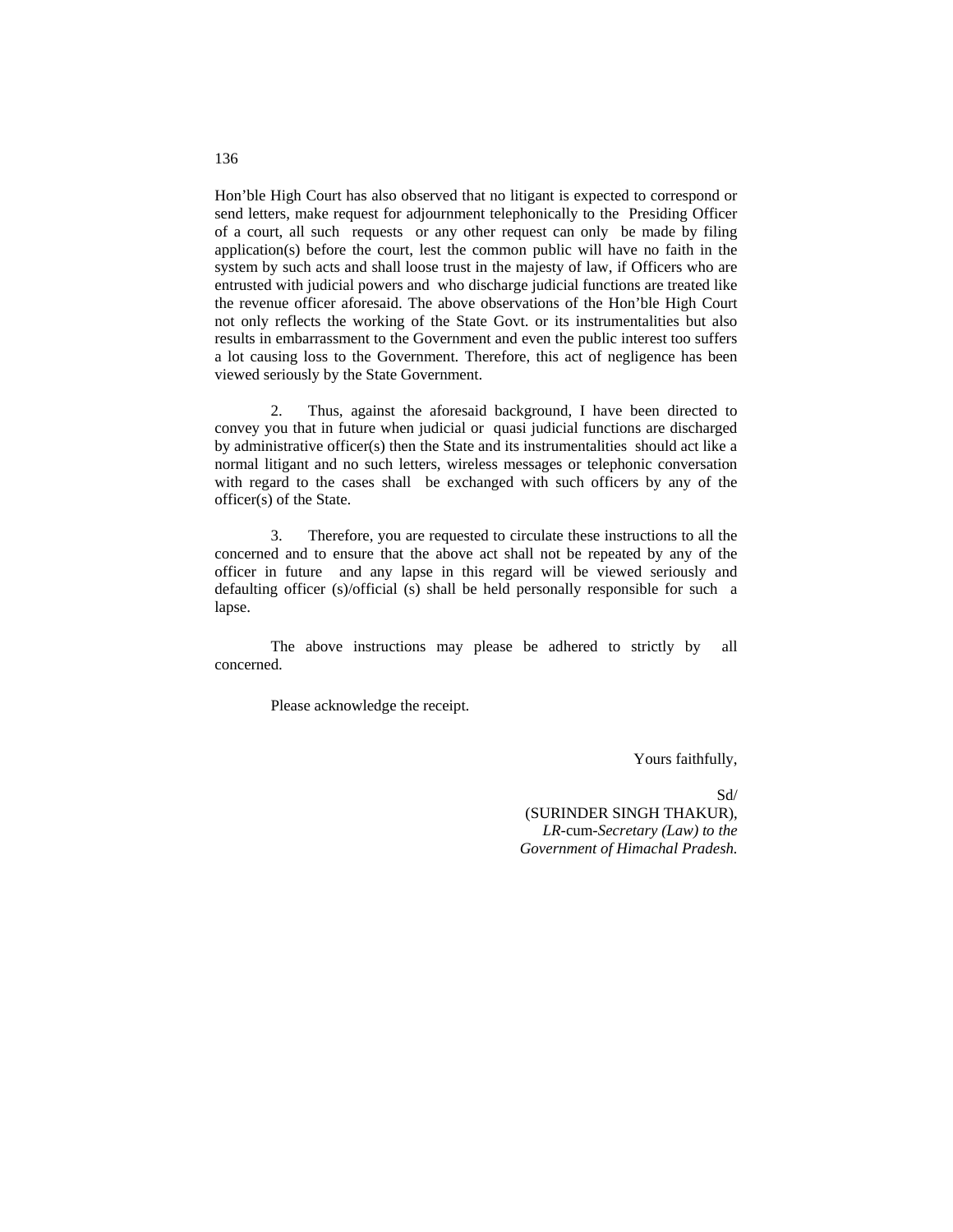# **No. LLR-E(2)1/94.Vol-II. GOVERNMENT OF HIMACHAL PRADESH LAW DEPARTMENT**

From :

The LR-*cum-*Secretary (Law) to the Government of Himachal Pradesh.

To

.

#### All the District Attorneys/Deputy District Attorneys/Assistant District Attorneys in H.P.

*Dated Shimla-2,the 6th July, 2005*

*Subject.—*Defending of Court cases in the Labour Court/State Consumer Commission, Distt. Consumer Form and Commissioner Workmen Compensation Courts.

Sir,

I am directed to say that it has been brought to the notice of the Government that oftenly the representation in State Govt. cases is not being made by the District Attorneys/Deputy District Attorneys/Assistant District Attorneys before the Labour Court/State Consumer Commission, District Consumer Form and Commissioner Worksmen Compensation Courts for one or the other reasons as a consequence of which it lands the Government in an embarrassing situation besides public interest too suffers. I am, therefore, directed to request you to ensure that in future the State Government cases before the aforesaid courts should invariably be conducted defended properly by the Assistant District Attorneys within their respective jurisdictions. In case they are already engaged in other courts or are unable to appear before the said courts/forum due to certain reasons in that event the District Attorney concerned shall make the local arrangement by deputing one ADA or in the alternative inform the concerned department to make the arrangement of a private lawyer in consultation with the Law Department through their Administrative Department as per rules.

2. These instructions should be adhered to strictly.

Yours faithfully,

 Sd/- *Deputy Secretary (Law) to the Government of Himachal Pradesh.*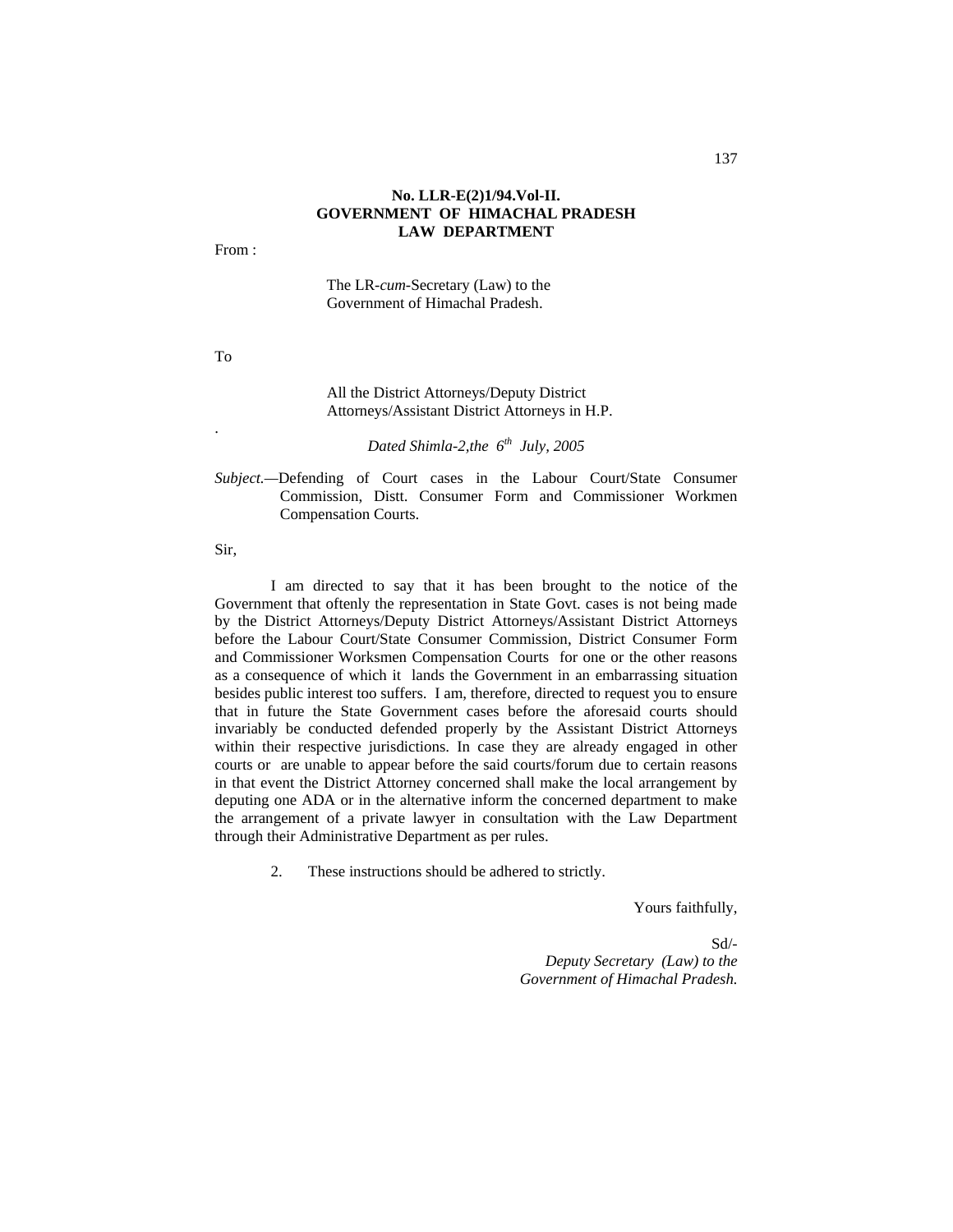# **No. LLR-E(2)1/94.Vol-II GOVERNMENT OF HIMACHAL PRADESH LAW DEPARTMENT**

From :

The LR-*cum-*Secretary (Law) to the Government of Himachal Pradesh.

To

- 1. All the Administrative Secretaries to the Government of Himachal Pradesh.
- 2. All the Heads of Departments in Himachal Pradesh.
- 3. All the Deputy Commissioners in H. P.
- 4. All the Superintendents of Police in H. P.
- 5. All the Chairmen/Managing Directors/Registrar of Boards/ Corporations/Universities in Himachal Pradesh.

*Dated Shimla-171002,the 21st July, 2005*

*Subject.—*FAO (WCA) No.438 of 2004 titled Ram Dass *Versus* Secretary Agriculture to the Govt. of H.P. and Another.

Sir/Madam,

The Hon'ble High Court in the above titled case has expressed its dissatisfaction and dismay at the manner in which proceedings are being undertaken by the State Government before different Tribunals/Forums. Besides this the Hon'ble High Court has also observed that no Law Officer was deputed to properly defend the interest of the State. Only departmental representative had been appearing on different hearings throughout the proceedings. It is not the first case where this Court has come across such situation where the case was being dragged on unnecessarily without having any legal defence. It has come to the notice of the Hon'ble High Court in the past also, that even where State could legitimately save money by taking suitable measures, nothing was done not only to save money, but also to ward off litigation in appropriate cases. The above observations of the Hon'ble High Court not only reflects upon the working of the State Govt. or its instrumentalities but also results in embarrassment to the Government and even the public interest too suffers a lot causing financial loss to the Government. Thus against the aforesaid background, I am directed to circulate the following guidelines/ instructions for implementation and necessary action on the part of the all concerned:—

> (1) In Court cases, all the Administrative Departments shall refer the matter to Law Department for legal opinion by presenting full facts of the case, as to see whether the case is fit for appeal or not. After obtaining the opinion of Law Department regarding the desirability of appeal, the Administrative Departments will take decision at the level of competent authority as per Rules of Business of the Government and only thereafter take further steps for filing appeal in the Higher Courts.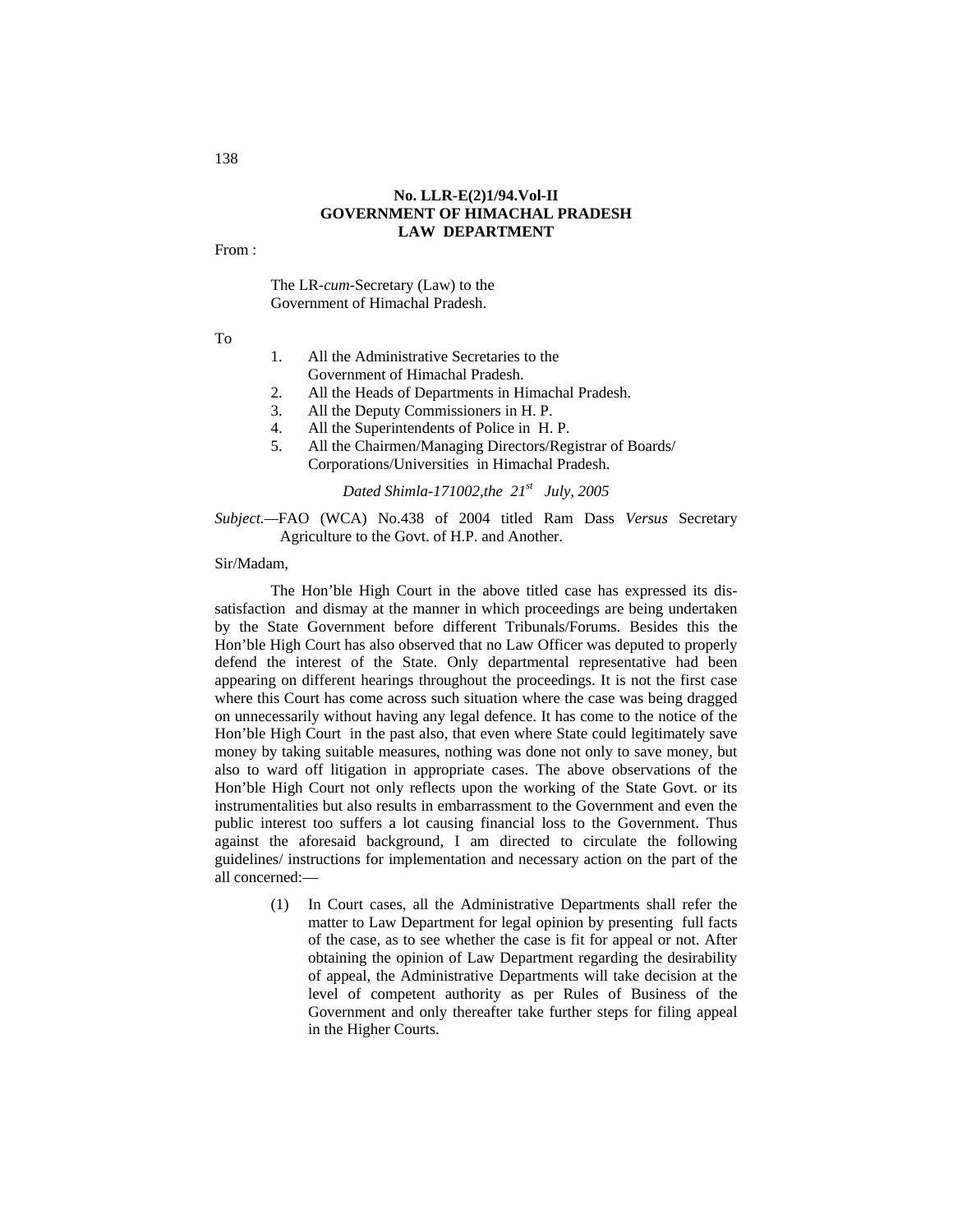- (2) Some of the important Government Departments having a large number of court cases, are already having a District Attorney/Dy. District Attorney/Assistant District Attorney/Sr.Law Officer/Law Officers posted with them for rendering legal advice to these departments. These Government Advocates can be utilized by the concerned department in a more positive, fruitful and responsible manner, rather than being utilized for giving legal opinion alone in departmental cases. These Government Advocates should be invariably asked to attend the courts with the Advocate General/Additional Advocate General as the case may be and assist them by supplying factual position and general view points. Such Government Advocates should be also made responsible for keeping a comprehensive record of all the pending court cases of their department and should invariably inform concerned Secretary/Head of Department with regard to the progress of each case. The Government Advocates be made responsible for keeping track of the departmental cases under their control, and if any case remains pending before the courts without meaningful progress, they shall be held responsible.
- (3) The Departments, which are not having the post of District Attorneys/Deputy District Attorneys/ Sr. Law Officers/Law Officers may designate one responsible officer not below the rank of a Supdt for dealing with court cases. This designated Officer, should be responsible for maintaining a register of litigation wherein each and every case instituted by or against the department should be registered. This Officer should also record the progress of the case in this register on each and every date of hearing and should apprise his Secretary/Head of Department about the progress of the case after every date of hearing.
- (4) It is very strongly recommended that each Department should depute its Distt. Attorney/Dy. District Attorney/Sr. Law Officer/Law Officer or the Designated Officer to assist the Advocate General/Addl. Advocate General as the case may be on each and every date of hearing with factual material and by supporting record of the case.

The above guidelines/instructions may be implemented faithfully and sincerely by all concerned so that Government cases before the various Courts may be prosecuted effectively any failure to do so will be viewed seriously.

Kindly acknowledge receipt of the Communication.

Yours faithfully,

 $SD/-$ (SURINDER SINGH THAKUR), *LR-*cum*-Secretary (Law) to the Government of Himachal Pradesh.*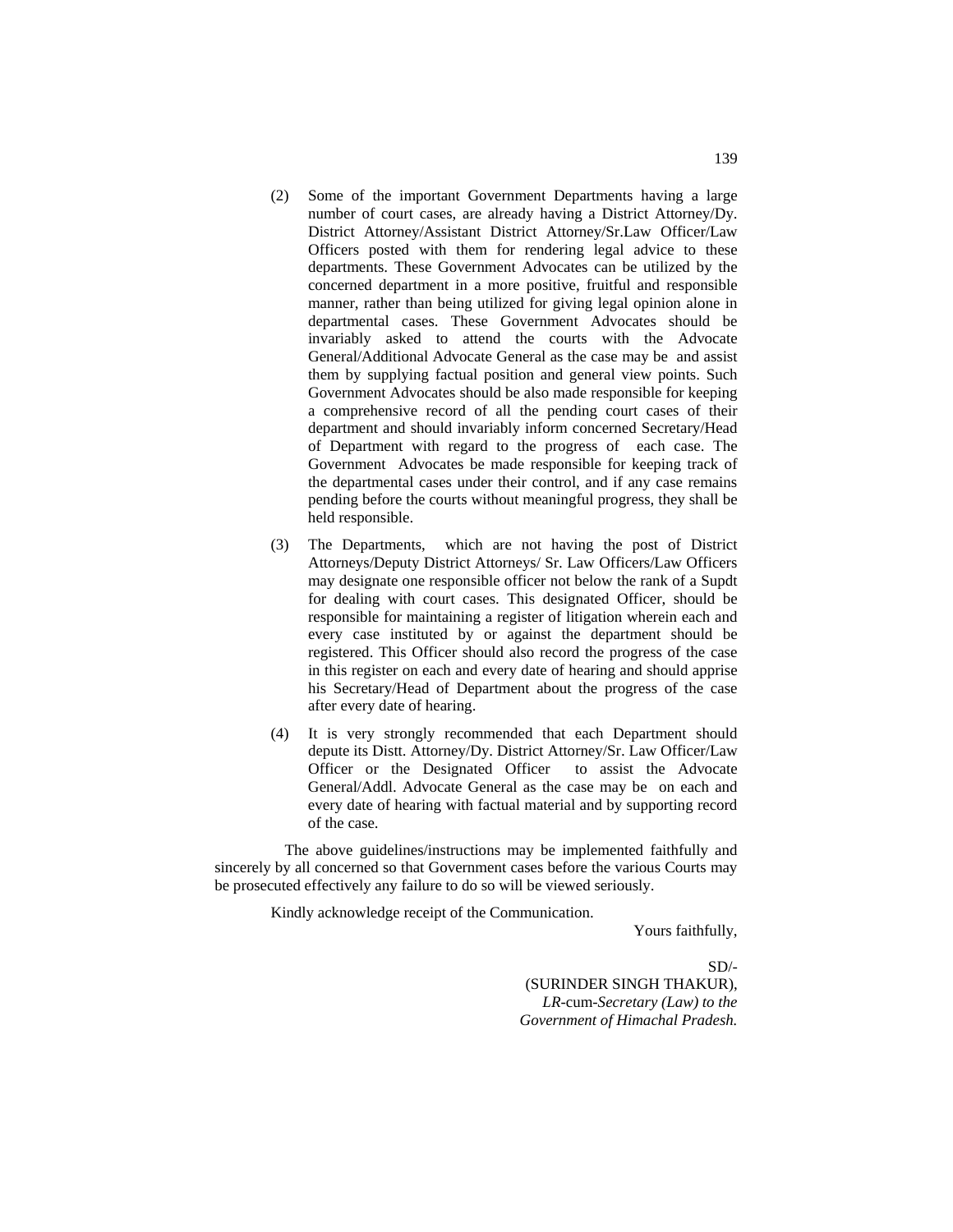#### **No. LLR-E(2)1/94.Vol-II GOVERNMENT OF HIMACHAL PRADESH LAW DEPARTMENT**

From:

The LR-*cum-*Pr. Secretary (Law) to the Government of Himachal Pradesh.

- To
- 1. All the Administrative Secretaries to the Government of Himachal Pradesh.
- 2. All the Heads of Departments, Himachal Pradesh.
- 3. All the Deputy Commissioners, Himachal Pradesh.
- 4. All the Superintendents of Police in Himachal Pradesh.

*Dated Shimla-171002, the 25th October, 2005*

*Subject.—*Defence of Officers through private Advocates.

Sir,

I am directed to say that the Ld. Advocate General, State of Himachal Pradesh, has brought to the notice of the Government that in some cases, the SDMs/Tehsildars in which they were arrayed as respondents in their official capacity and not in personal capacity, had engaged their own counsel for defending their official acts. In this regard, the Ld. Advocate General, has clarified that these officers had no right to engage their private counsel in such cases as they were not impleaded in their personal capacity (by name) as respondents. Apart from this, no permission from the competent authority (the Government) had been obtained to allow them to be represented by private counsel. This practice of engaging private counsel in Government cases by the concerned officers, when their official acts are challenged in the court apart from being undesirable are also completely unwarranted. No Government officer who is impleaded as respondent in his official capacity has a right to be represented by a private counsel. As a matter of facts such officers are to be defended by the Ld. Advocate General and his team unless they are impleaded in their personal capacity. This is a most unhealthy tendency which is developing in the State and deserves to be put to end at this very stage.

In this regard, it is further clarified that no officer without the prior approval of the Law Department shall engage a private Advocate for his defence or his subordinate even when they are impleaded as respondents/defendants (by name) in their personal capacity. In case, they do so, the State Government would not refund the counsel-fee at any cost.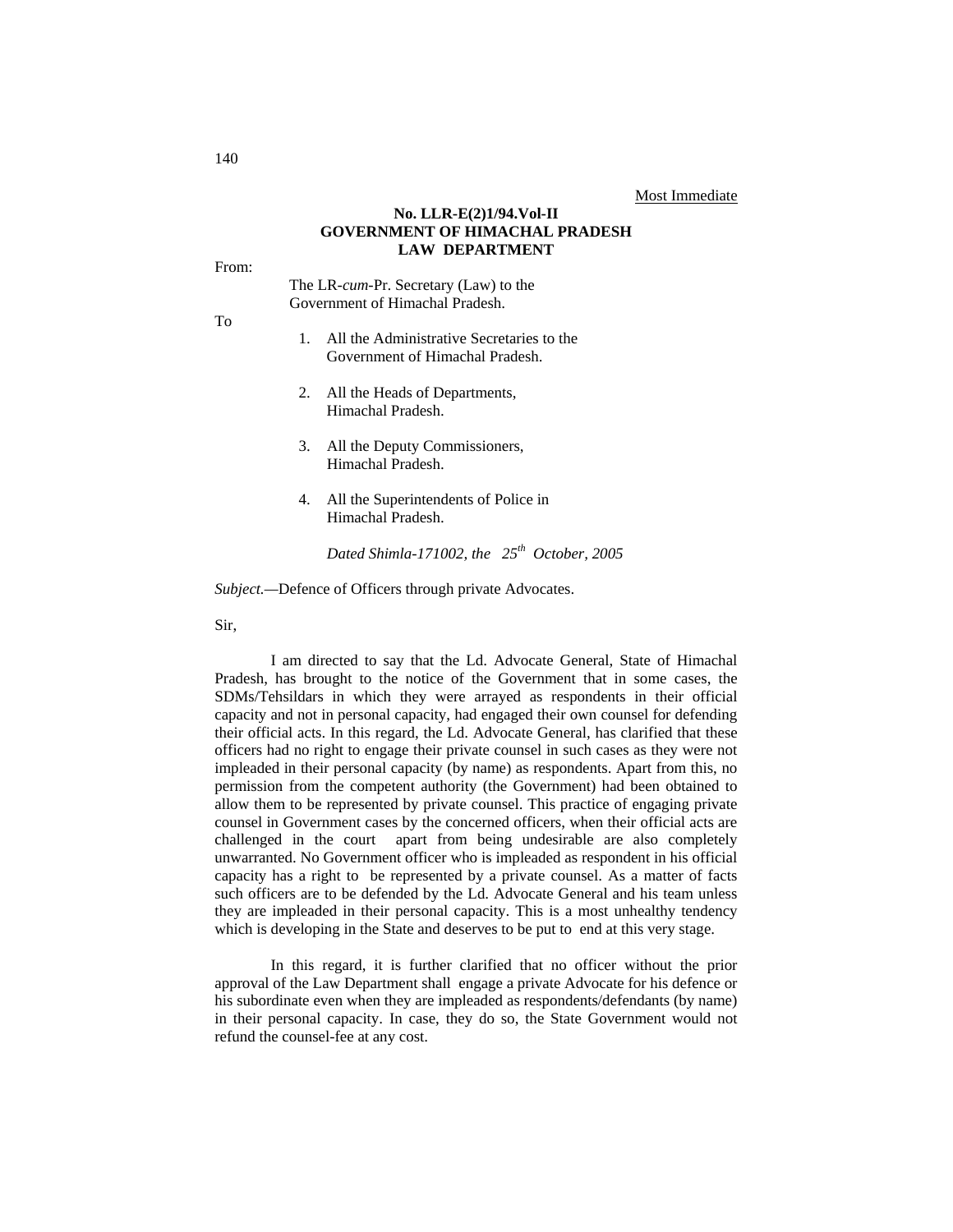Therefore, against the above background, you are requested to ensure that no Private Advocate, for the defence of any officer/official be engaged without the prior approval of the Law Department, so that neither State Exchequer is unnecessarily burdened nor the State interest suffers. Thus, it has been decided by the State Government that any lapse in this regard will be viewed seriously and defaulting officers shall be held personally responsible for such lapse. You are also requested to ensure that no counsel fee in those cases to the private counsel should be sanctioned by any of the authorities in their favour, in which approval of Law Department is not obtained.

Please acknowledge receipt of this letter.

Yours faithfully,

Sd/- (SURINDER SINGH THAKUR)  *LR-*cum*-Principal Secretary (Law) to the Government of Himachal Pradesh.*

#### **No. LLR-E (2) 1/94-Vol-II GOVERNMENT OF HIMACHAL PRADESH LAW DEPARTMENT**

**\_\_\_\_\_\_\_\_\_**

From :

The LR-*cum-* Secretary (Law) to the Government of Himachal Pradesh.

To

- 1. All the Administrative Secretaries to the Govt. of H.P.<br>2. All the Heads of Departments in Himachal Pradesh.
- All the Heads of Departments in Himachal Pradesh.
- 3. All the Deputy Commissioners in Himachal Pradesh.
- 4. All the Superintendents of Police in Himachal Pradesh.
- 5. All the Chairmen/ Managing Directors/ Registrar of Boards/ Corporations/ Universities in H.P.

*Dated Shimla-171002, the 19th June, 2004*

*Subject.—*Non-compliance of orders of Hon'ble High Court and no-filing of replies thereof.

Sir,

I am directed to say that the Ld. Advocate General, State of Himachal Pradesh, has brought to the notice of the Chief Secretary to the Government of Himachal Pradesh that in most of the cases, invariably replies are being filed by various Departments/Corporations and Boards of the State Government, within the time granted by the Hon'ble High Court, on account of which the Hon'ble Court has started taking a very serious view for not filing of replies in time and in some case the State has been burdened with heavy costs.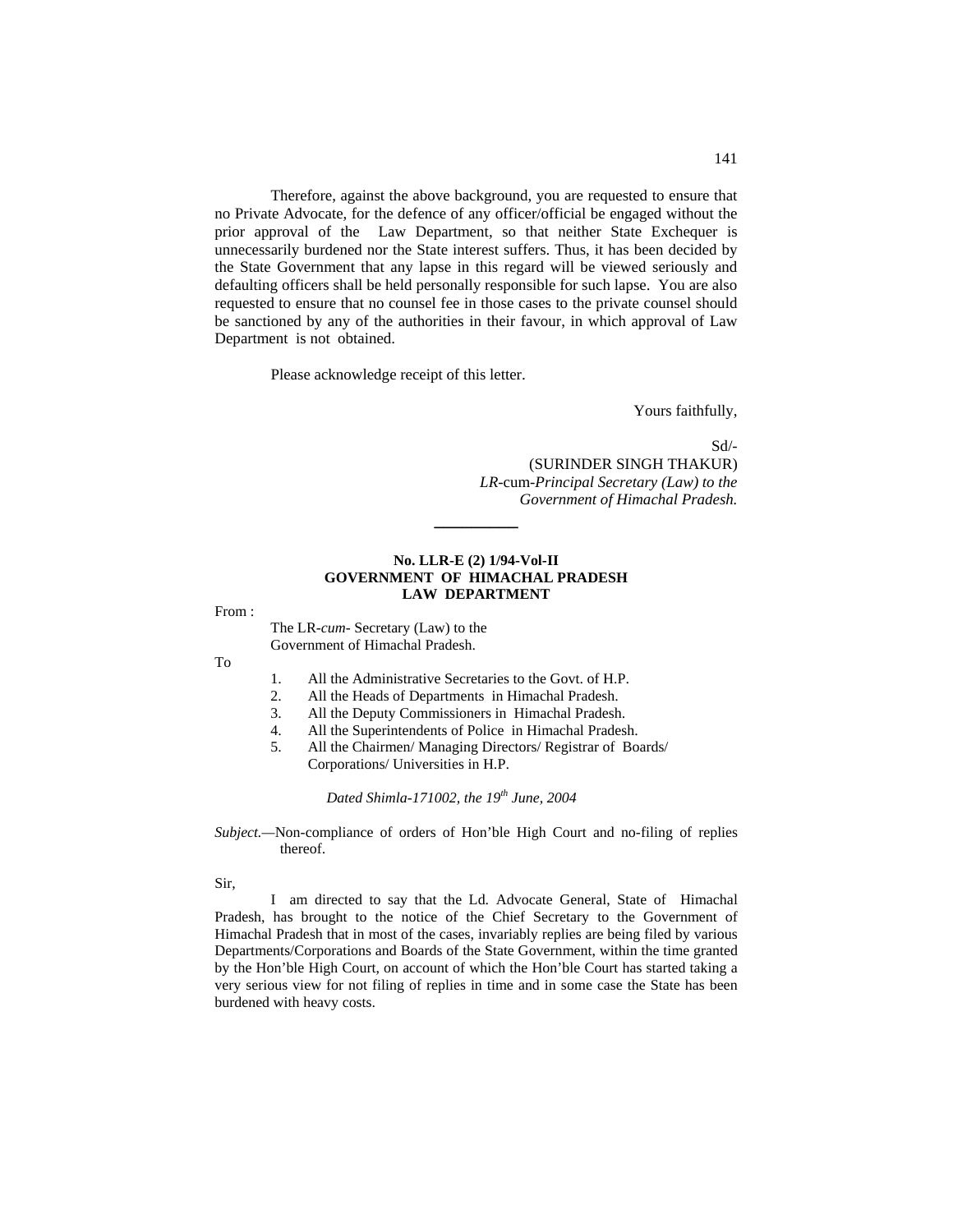This not only adversely reflects the working of the State Government or its instrumentalities but also results in embarrassment to the Government and even the public interest too suffers a lot causing huge loss to the Government. This act of negligence has been viewed seriously by the State Government.

Therefore, against the above background, you are requested to ensure that the reply in the court case(s) is/are filed within the stipulated time, so that neither State exchequer is unnecessarily burdened nor the State interest suffers. Thus it has been decided by the State Government that any lapse in this regard will be viewed seriously and defaulting officer(s)/official(s) shall be held personally responsible for such lapse and if any cost is imposed by the Hon'ble Court for the negligence that may be recovered from the defaulting officer/official as the case may be.

This may be treated as most urgent.

Please acknowledge receipt of this letter

Yours faithfully, Sd/- (SURINDER SINGH THAKUR) *LR-*cum*-Secretary (Law) to the Government of Himachal Pradesh.*

# **No. LLR(Lit)A(4)1/92 GOVERNMENT OF HIMACHAL PRADESH LAW DEPARTMENT**

—————

From :

The LR-*cum-* Secretary (Law) to the Government of Himachal Pradesh.

To

- 1. All the Administrative Secretaries to the
- Government of Himachal Pradesh, Shimla-171002.
- 2. All the Divisional Commissioners in Himachal Pradesh.
- 3. All the Heads of Departments in Himachal Pradesh.
- 4. All the Deputy Commissioners in Himachal Pradesh.
- 5. All the Superintendents of Police in Himachal Pradesh.
- 6. All the District Attorneys in Himachal Pradesh
- 7. All the Deputy District Attorneys in Himachal Pradesh
- 8. All the Asstt. District Attorneys in Himachal Pradesh

*Dated Shimla-171002, the 2nd April, 1992.*

*Subject.—*Conciliation of cases by or against the Government pending in the various courts in Himachal Pradesh.

Sir,

The matter regarding conciliation of cases by or against the Government instituted/pending in the various Courts in H.P. was engaging the attention of the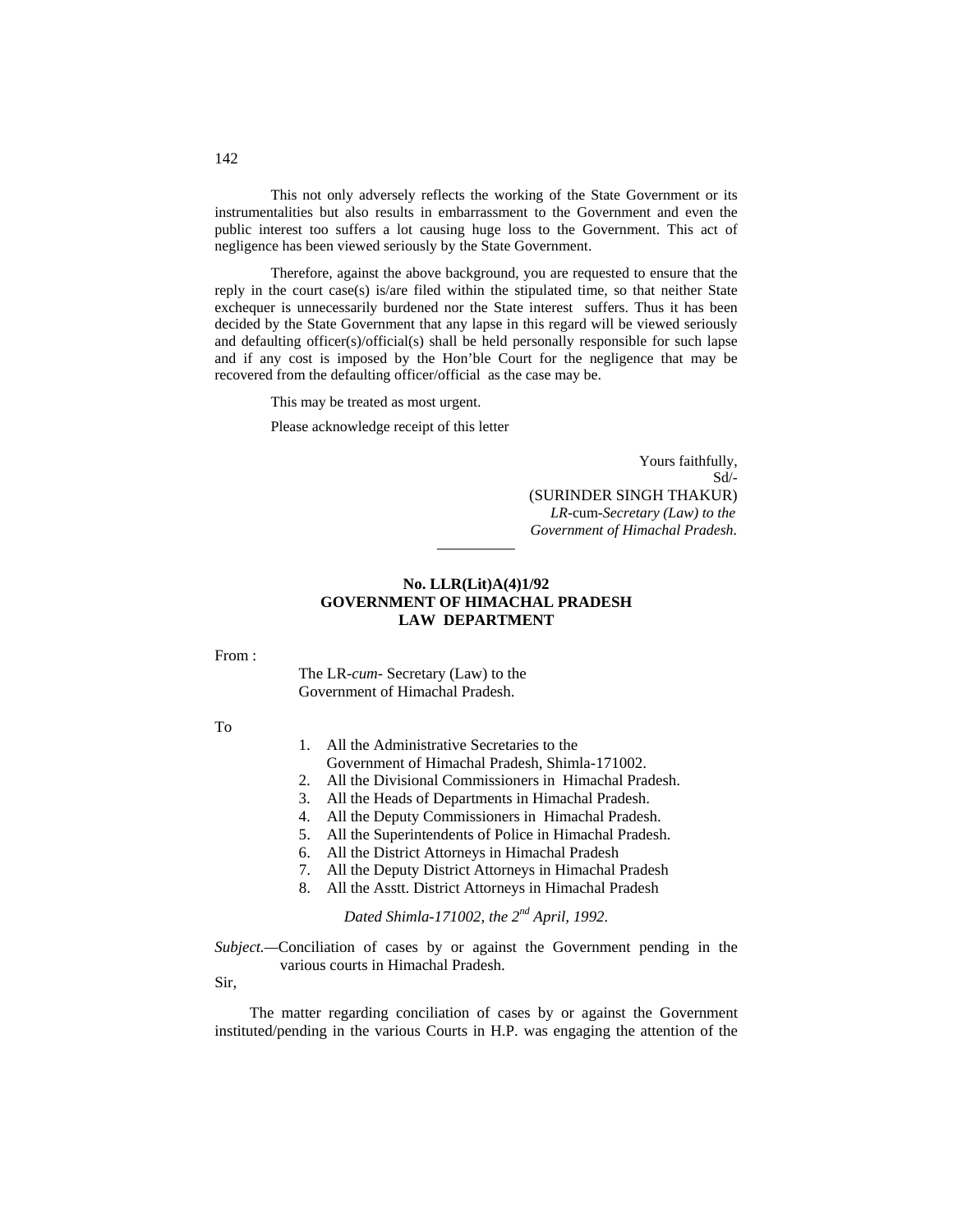Government for some time past. After careful examination and consideration of the matter and keeping in view the new legislative policy to minimise the cases in the Courts and ensuring that the litigation comes to an end by way of an amicable settlement of the dispute, the government has decided to constitute District and State Level Committees with powers to settle the dispute amicably on behalf of the State in the Conciliation Courts and in the Lok Adalats. The constitution and function of such committees shall be as under:—

2. The District level committee shall consist of the following members:—

|               | Deputy Commissioner                                      | Chairman          |
|---------------|----------------------------------------------------------|-------------------|
| 2.            | District Attorney/Assistant<br>District Attorney.        | Member            |
| $\mathcal{R}$ | District level Officer of the<br>concerned department.   | Member            |
|               | <b>Assistant Commissioner to</b><br>Deputy Commissioner. | Member Secretary. |

#### FUNCTION AND POWERS OF THE DISTRICT LEVEL COMMITTEE :

[

3. This Committee will identify the cases pending in any court in the District in which the State of Himachal Pradesh or any department of the State or any Public Officer of the State in his official capacity is a party to the proceedings. It will assess the feasibility of the cases or proceedings or matter for the purpose of conciliation. It shall be the duty of the District Level Officer of the concerned department involved in such litigation to bring such matter to the notice of the Member Secretary who shall as soon as possible place the matter for consideration of the District Level Committee. The District Level Committee shall also consult the opposite party to ascertain his terms of settlement and if both the parties agree on a certain proposal then the same will be referred to the State Level Committee. In case the opposite party does not participate despite of notice District Committee will consider all aspects keeping in view the merit of the case and will consider the proposal made either by the opposite party to the suit or proceeding or by the court where such suit or proceedings is pending and then shall frame its opinion on the proposal. It shall also keep in mind the law, equity and merits of the case or proceedings and submits recommendations to the State Level Committee along with the relevant record for the decision of the case by way of conciliation or natural settlement through its Member Secretary.

#### 4. The State Level Committee will consist of the following members:—

| 1. | <b>Chief Secretary</b>            | Chairman          |
|----|-----------------------------------|-------------------|
| 2. | Secretary (Finance)               | Member            |
| 3. | Secretary of the concerned Deptt. | Member            |
| 4. | Secretary (Law)                   | Member Secretary. |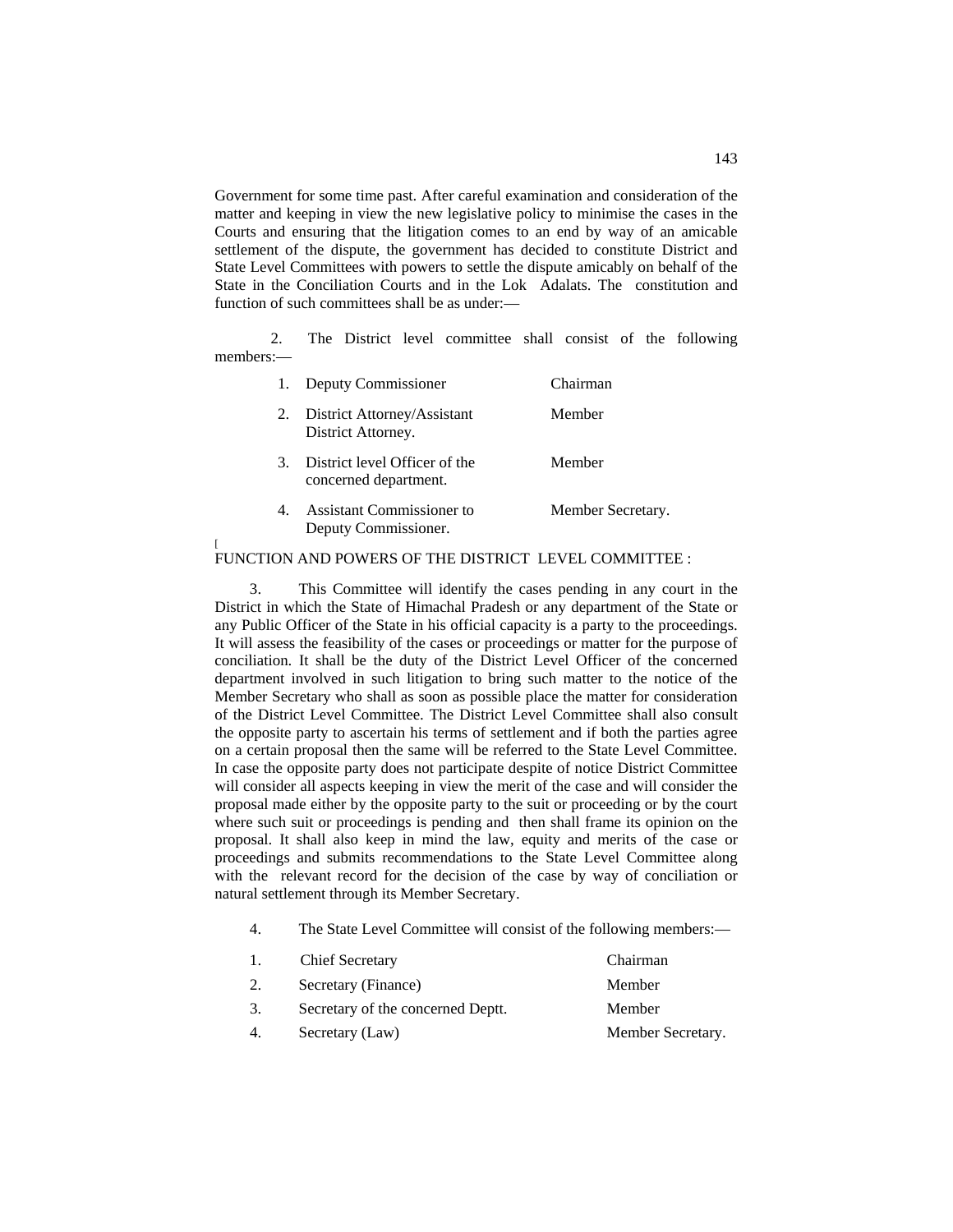#### FUNCTION AND POWERS OF THE STATE LEVEL COMMITTEE:

5. (i) The State Level Committee shall consider the proposal for settlement as recommended by the District Level Committee. Secretary of this Committee shall convene a meeting of the State Level Committee in consultation with the Chairman as soon as possible on receipt of the recommendations and record from the District Level Committee. Thereafter the Committee will take decision on such recommendation and submit a clear cut recommendation for the final approval of the Minister concerned. The decision so approved by the Minister concerned shall be communicated to the District Level Committee through its Member Secretary with a copy to the District Level Officer of the concerned department, who shall then communicates the decision of the State Level Committee to the Court concerned, either personally or through Advocate engaged by the State to defend its interest or through any other Law Officer representing the State.

 (ii) The State Level Committee shall also look into the proposal either from the party or the Court concerned for conciliation or settlement by mutual consent of the case or proceeding pending in the State High Court or F.C. (Appeals) or any State Forum or Body. The highest Officer of the concerned department will bring such matter to the notice of Secretary, State Level Committee, who shall then convene meeting of the State Level Committee in consultation with the Chairman to consider the proposal for the settlement and submit a clear cut recommendation for the final approval of the Minister concerned. The decision so approved by the Minister concerned shall be communicated to the Head of the concerned department who shall then communicate the decision to the Court concerned. The State Level Committee shall while taking its decision also be guided by the principles of equity, natural justice and merit of the case.

6. The decision(s) so taken by the State Level Committee with the final approval of the Minister concerned either on recommendation of the District Level Committee or on its motion shall be a decision of the State Government and the Collector of the District, District Attorney, Deputy District Attorney and Assistant District Attorney shall be entitled to give statement on behalf of the State regarding the composition on such terms as may be conveyed to him and such statement shall be binding upon the State.

These Committees shall consider the possibility of conciliation of Civil and Revenue Cases in general though the priority shall be given to the civil suits/cases.

8. The above decision of the Government has come into force at once and be strictly followed by all Departments/Officers in future. It shall be responsibility of the concerned Secretary to ensure strict compliance of the decision of the State Government.

The receipt of this communication be acknowledged.

Yours faithfully,

 Sd/- (A. L. VAIDYA) *LR-*cum-*Secretary(Law) to the Government of Himachal Pradesh.*

#### 144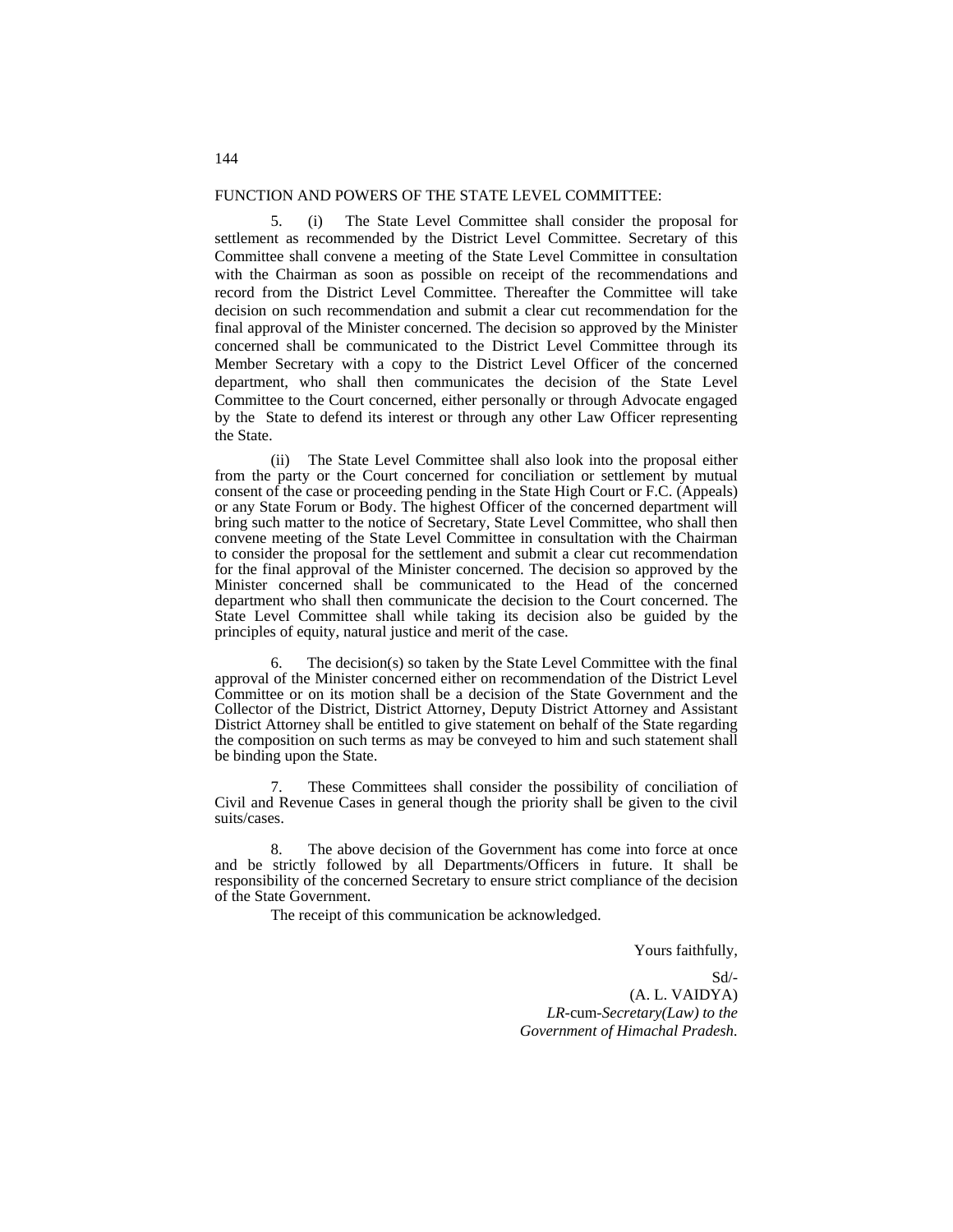#### **No. LLR-(Lit) A( 4)-1/92 GOVERNMENT OF HIMACHAL PRADESH LAW DEPARTMENT**

#### From

The L.R.*-cum*-Principal Secretary (Law) to the Government of Himachal Pradesh.

To

- 1. All the Administrative Secretaries to the Government of Himachal Pradesh, Shimla-2.
- 2. All the Heads of the Departments in Himachal Pradesh.
- 3. All the Divisional Commissioners in Himachal Pradesh.
- 4. All the Deputy Commissioners in Himachal Pradesh.
- 5. All the Superintendents of Police in Himachal Pradesh.
- 6. All the District Attorneys in Himachal Pradesh.

*Dated Shimla-2, the 26th April, 2006*

*Subject.*—Conciliation of cases by or against the Government pending in the various courts in Himachal Pradesh.

Sir,

I am directed to invite your kind attention to this Department letter of even number dated 2-4-1992 on the subject cited above. In order to minimize the cases in the various courts of law the matter was discussed in the meeting of Committee of Secretaries held on 22-3-2006 under the Chairmanship of Chief Secretary and it was decided to reiterate the aforesaid decision of the Government. The decision of the Government already taken in this behalf is re-produced as under :—

> "The matter regarding conciliation of cases by or against the Government instituted/ pending in the various courts in H.P. was engaging the attention of the Government for some time past. After careful examination and consideration of the matter and keeping in view the new legislative policy to minimize the cases in the courts and ensuring that the litigation comes to an end by way of an amicable settlement of the dispute, the Government has decided to constitute District and State Level Committees with powers to settle the dispute amicably on behalf of the State in the Conciliation Courts and in the Lok Adalats. The constitution and function of such committees shall be as under :—

The District Level Committee shall consist of the following members :—

| 1. Deputy Commissioner                        | Chairman                |
|-----------------------------------------------|-------------------------|
| District Attorney/Assistant District Attorney | Member                  |
| 3. District Level Officer of the              | Member                  |
| concerned department.                         |                         |
| <b>Assistant Commissioner to Commissioner</b> | <b>Member Secretary</b> |
|                                               |                         |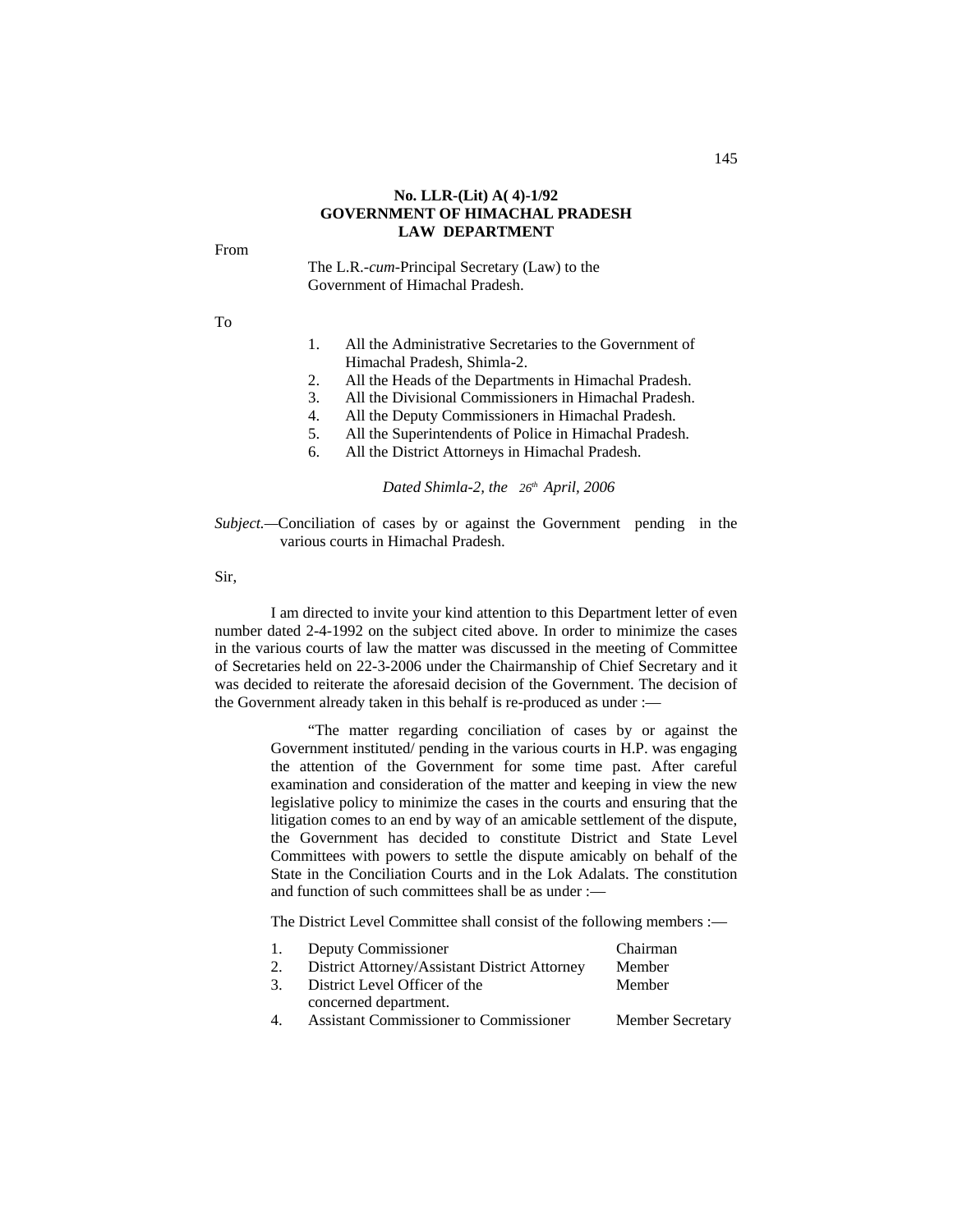#### FUNCTION AND POWERS OF THE DISTRICT LEVEL COMMITTEE :

This committee will identify the cases pending in any court in the District in which the State of H.P. or any Department of the State or any Public Officer of the State in his official capacity is a party to the proceedings. It will assess the feasibility of the cases or proceedings or matter for the purpose of conciliation. It shall be the duty of the District Level Officer of the concerned Department involved in such litigation to bring such matter to the notice of the Member Secretary who shall as soon as possible place the matter for consideration of the District Level Committee . The District Level Committee shall also consult the opposite party to ascertain his terms of settlement and if both the parties agree on a certain proposal then the same will be referred to the State Level Committee. In case the opposite party does not participate despite of notice District Committee will consider all aspects keeping in view the merits of the case and will consider the proposal made either by the opposite party to the suit or proceeding or by the Court where such suit or proceedings is pending and then shall frame its opinion on the proposal. It shall also keep in mind the law, equity and merits of the case or proceedings and submit its recommendations to the State Level Committee alongwith the relevant record for the decision of the case by way of conciliation or mutual settlement through its Member Secretary.

The State Level Committee will consist of the following members :—

| 1. | Chief Secretary                       | Chairman          |
|----|---------------------------------------|-------------------|
| 2. | Secretary (Finance)                   | Member            |
| 3. | Secretary of the concerned Department | Member            |
| 4. | Secretary (Law)                       | Member Secretary. |

#### FUNCTION AND POWERS OF THE STATE LEVEL COMMITTEE :

(i) The State Level Committee shall consider the proposal for settlement as recommended by the District Level Committee. Secretary of this Committee shall convene a meeting of the State Level Committee in consultation with the Chairman as soon as possible on receipt of the recommendations and record from the District Level Committee. Thereafter, the Committee will take decision on such recommendations and submit a clear cut recommendation for the final approval of Minister concerned. The decision so approved by the Minister concerned shall be communicated to the District Level Committee through its Member Secretary with a copy to the District Level Officer of the concerned Department, who shall then communicate the decision of the State Level Committee to the court concerned, either personally or through Advocate engaged by the State to defend its interest or through any other Law Officer representing the State.

(ii) The State Level Committee shall also look into the proposal either from the party or the court concerned for conciliation or settlement by mutual consent of the case or proceeding pending in the State High Court or F.C. (Appeals) or any State forum or body. The highest officer of the concerned

#### 146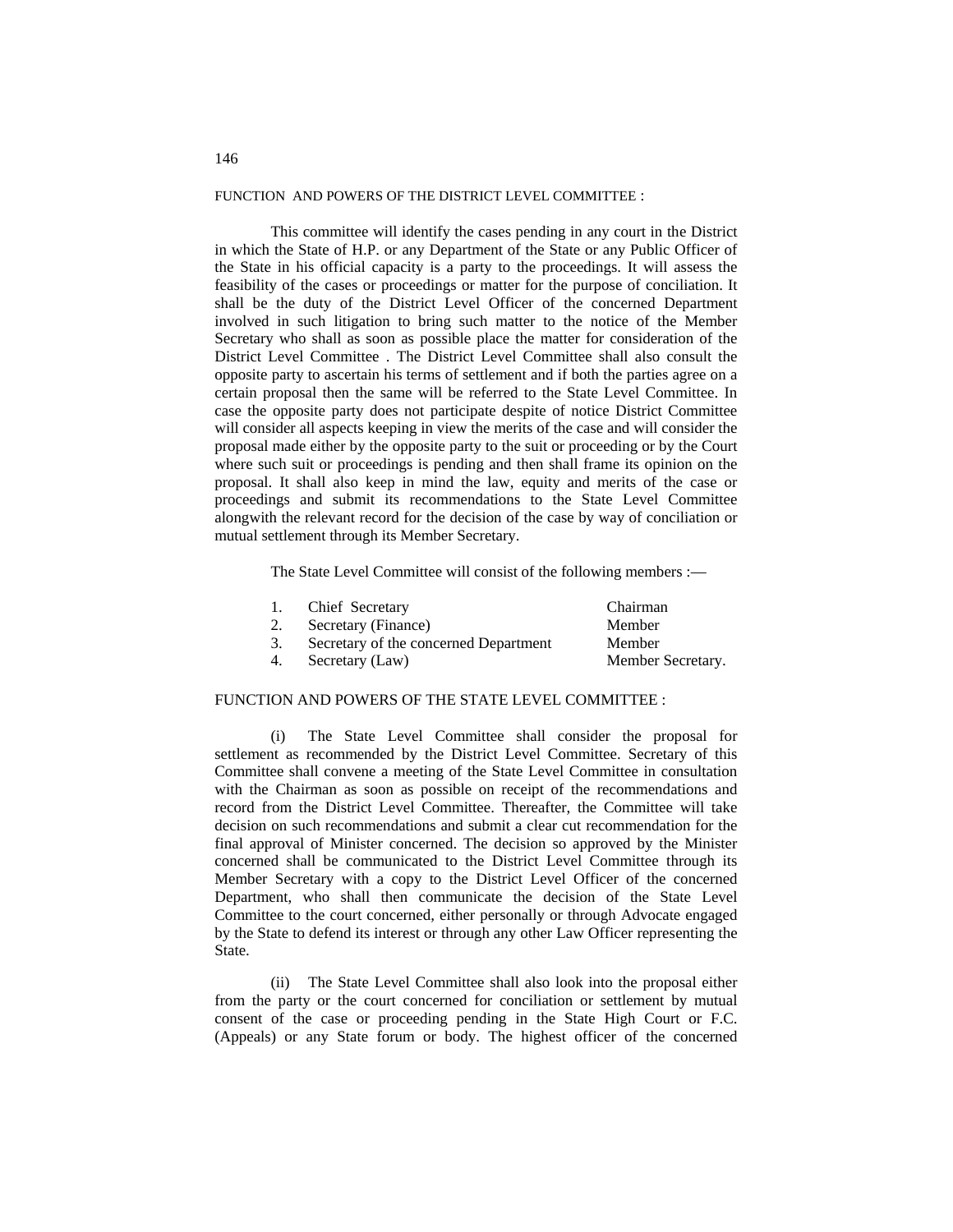department will bring such matter to the notice of Secretary, State Level Committee, who shall then convene meeting of the State Level Committee in consultation with the Chairman to consider the proposal for the settlement and submit a clear cut recommendation for the final approval of the Minister concerned. The decision so approved by the Minister concerned shall be communicated to the Head of the concerned Department who shall then communicate the decision to the court concerned. The State Level Committee shall while taking its decision also be guided by the principles of equity, natural justice and merit of the case.

The decision(s) so taken by the State Level Committee with the final approval of the Minister concerned either on recommendation of the District Level Committee or on its motion shall be a decision of the State Government and the Collector of the District, District Attorney, Deputy District Attorney and Assistant District Attorney shall be entitled to give statement on behalf of the State regarding the composition on such terms as may be conveyed to him and such statement shall be binding upon the State.

These Committees shall consider the possibility of conciliation of Civil and Revenue cases in general though the priority shall be given to the civil suits/cases.

The above decision of the Government has come into force at once and be strictly followed by all Departments/Officers in future. It shall be the responsibility of the concerned Secretary to ensure strict compliance of the decision of the State Government."

The receipt of this communication be acknowledged.

Yours faithfully,

Sd/-

*L.R.-*cum-*Principal Secretary (Law) to the Government of Himachal Pradesh.*

**Endst. No. LLR(Lit)A(4)-1/92** *dated* 26th *April*, 2006. Copy is forwarded for information to :—

- 1. The Registrar General, High Court of Himachal Pradesh, Shimla-1.
- 2. The Registrar, H.P. Administrative Tribunal, Shimla-2.
- 3. The Advocate General,Himachal Pradesh, Shimla-1.
- 4. All the District & Sessions Judges in Himachal Pradesh.
- 5. The Sr. Special Private Secretary to the Chief Secretary, H.P. Secretariat, Shimla-2.
- 6. The Private Secretary to the Hon'ble Chief Minister, H.P. Secretariat, Shimla-2.

Sd/-

 *L.R.-*cum*-Principal Secretary (Law) to the Government of Himachal Pradesh.*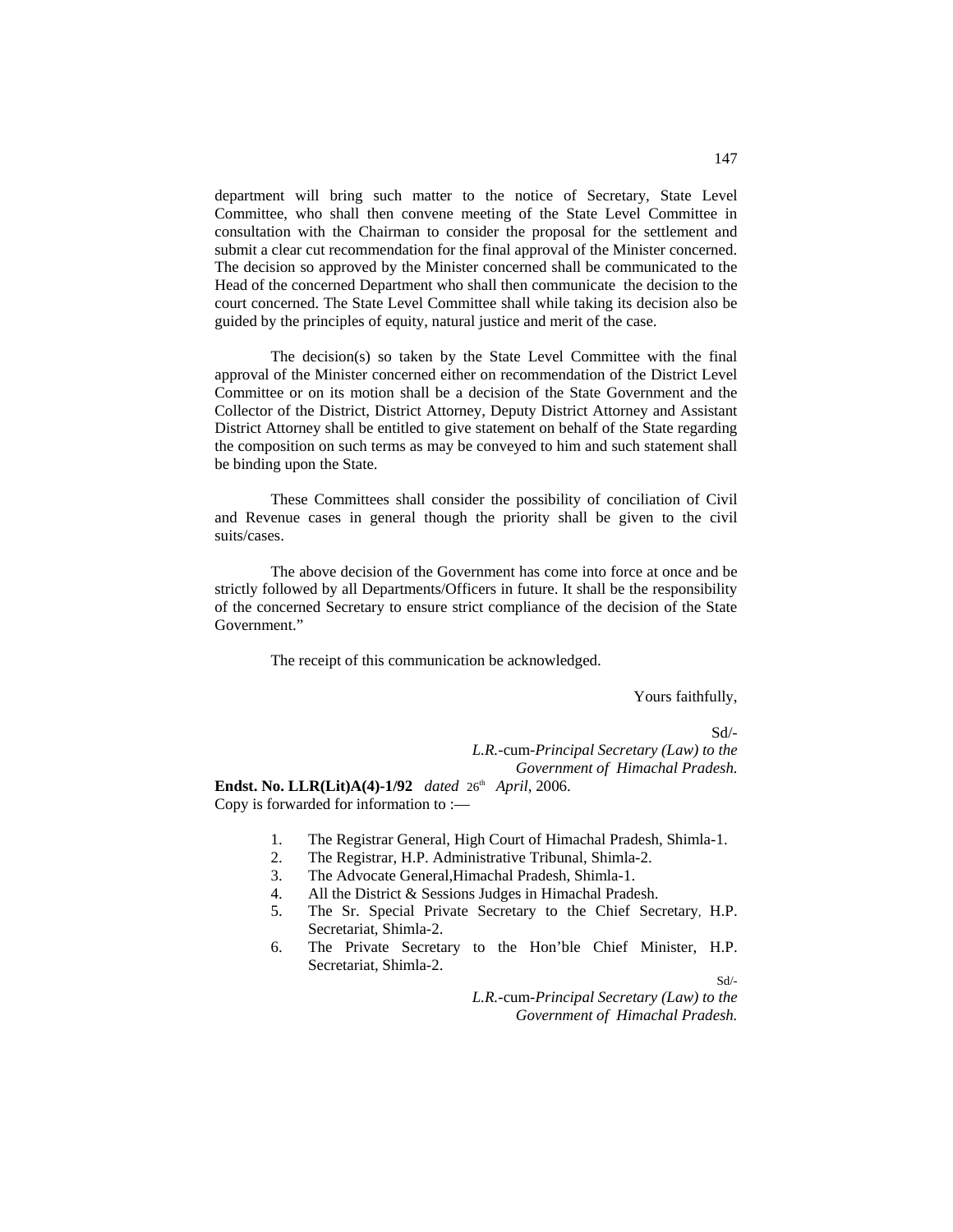# **LAW DEPARTMENT**

# **NOTIFICATION**

*Shimla-2, the 1st May, 1957*

**No. LR-107-323/56(A).—**In exercise of the powers vested in him under rule 4 of the Notaries Rules, 1956, the Lieutenant Governor, Himachal Pradesh is pleased to designate all District Magistrates in Himachal Pradesh as Competent Authorities for the purposes of the said Rules, for their respective District.

By order,

(SURINDER SINGH THAKUR) *LR-*cum*-Principal Secretary (Law) to the Government of Himachal Pradesh.*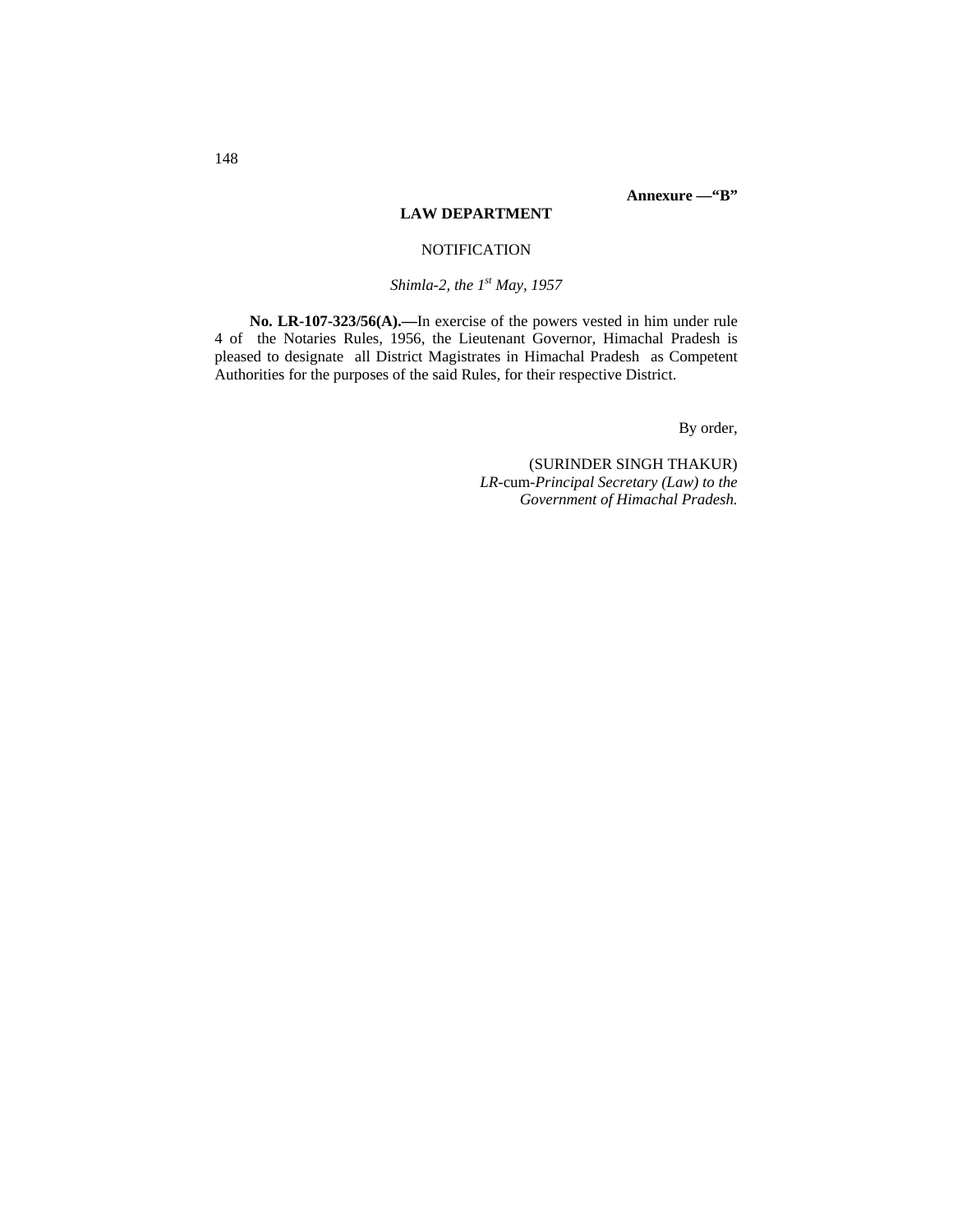# **Annexure—"C"**

[*Authoritative English Text of this Department Notification No. LLR-E(9)20/95- Leg. dated 7-10-2005 as required under Article 348(3) of the Constitution of India]*

# **GOVERNMENT OF HIMACHAL PRADESH LAW DEPARTMENT (Legislation)**

#### **NOTIFICATION**

#### *Shimla-2, the 7th October, 2005*

**No. LLR-E(9)-20/95-leg.—**In suppersession of all previous Notifications issued in this behalf and in exercise of the powers conferred by sub-rule (5) of rule 11 of the Notaries Rules, 1956, the Governor of Himachal Pradesh, is pleased to appoint and authorise the Additional Deputy Commissioners and where there is no Additional Deputy Commissioner, the Additional District Magistrates at District Headquarters, and Sub-Divisional Magistrates at the Sub-Divisional level to inspect the notarial documents/ registers maintained by the Public Notaries appointed in Himachal Pradesh under the Notaries Act, 1952 twice in a year in the month of April and November within their territorial jurisdictions and directed to send reports on the Performa attached in the month of May and December, every year to the LR-*cum-*Principal Secretary (Law) to the Government of Himachal Pradesh.

The Governor of Himachal Pradesh is further pleased to authorise LR*cum-*Principal Secretary (Law)/LR-*cum*-Secretary (Law) to conduct surprise inspection of Notaries Public either himself or through any other officer of Law Department.

By order,

(SURINDER SINGH THAKUR) *LR-*cum*-Principal Secretary (Law) to the Government of Himachal Pradesh.*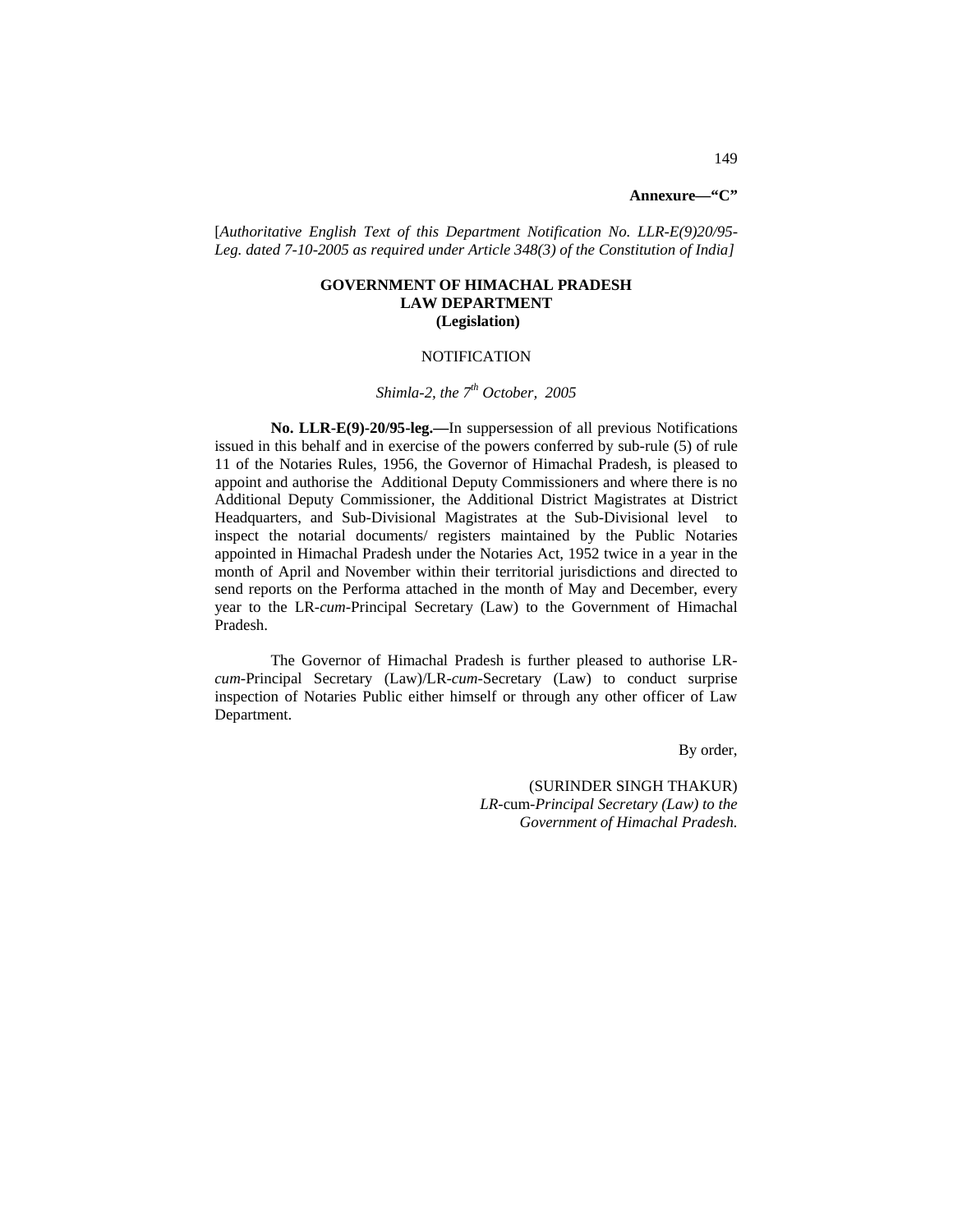[*Authoritative English text of this Department Notification No. LLR-E(9)6/2003- Leg. dated 3-7-2005 as required under Article 348(3) of the Constitution of India*].

# **LAW DEPARTMENT (Legislation)**

# **NOTIFICATION**

# *Shimla-2, the 3rd July, 2005*

**No. LLR-E(9)-20/95.—**In exercise of the powers conferred by section 13(1) of the Notaries Act, 1952, the Governor, Himachal Pradesh is pleased to authorise all the District Magistrates in Himachal Pradesh within their respective jurisdictions to file complaint(s) in the court against the Notaries Public for offence committed by them in exercise of the functions under the Act *ibid.*

By order,

(SURINDER SINGH THAKUR) *LR-*cum*-Principal Secretary (Law) to the Government of Himachal Pradesh.*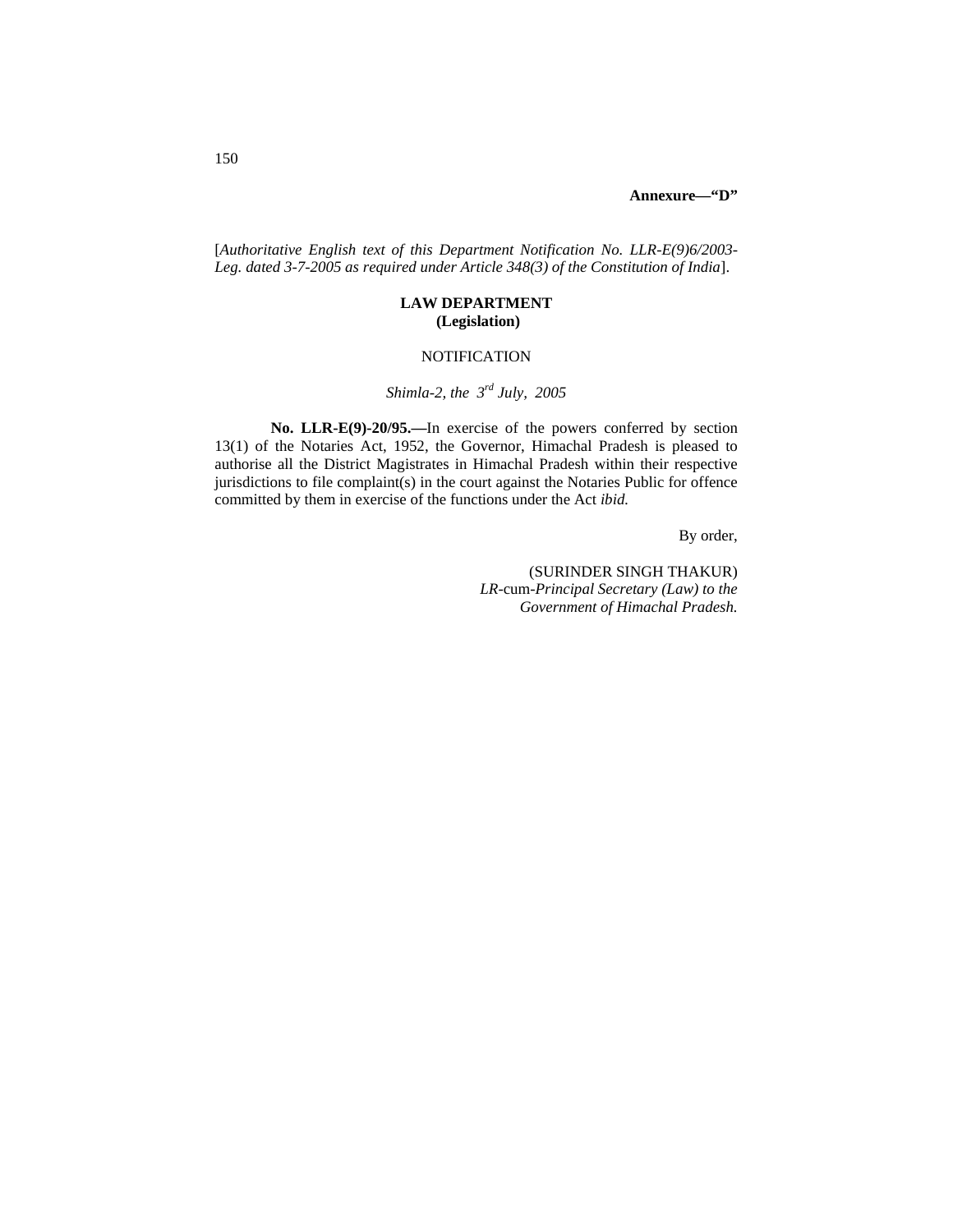# **Annexure—"E"**

#### RULES FOR REGULATING THE REMUNERATION AND DUTIES OF ADVOCATE GENERAL

# **GOVERNMENT OF HIMACHAL PRADESH**

#### **HOME DEPARTMENT**

# JUDICIAL NOTIFICATION

# *Shimla-2, the 25th May, 1971*

**No. 19-19/71(Home)**.—In exercise of the powers conferred by Article 165 of the Constitution, the Governor of Himachal Pradesh is pleased to make the following rules for regulating the remuneration and duties of the Advocate General for the State:—

1. In these rules,—

"Advocate General" means the person appointed under clause (1) of Article 165 of the Constitution to be the Advocate General for the State and includes any person appointed to act as the Advocate General during the absence on leave or deputation of the permanent incumbent of the office.

2. The Advocate General will be a whole time servant of the State Government:

Provided that he may engage in such private practice as does not interfere in the discharge of his duties as Advocate General:

Provided further that he will not accept any case against the State of Himachal Pradesh.

- 3. The duties of the Advocate General will be as follows:
	- (a) He shall advise the State Government upon which legal matters as may be referred to him by the Home Secretary or the Legal Remembrancer to the Government of the State.
	- (b) He will represent, or arrange for the representation of the State at all stages before the High court in criminal cases and cases of a quasi-criminal nature, such as those relating to the Press law, writs under the Constitution, extradition and preventive detention:

 Provided that the State Government may, on account of the special importance of the case, require that the Advocate General shall himself represent the State in any particular case.

- (c) He will appear, or arrange for the appearance of counsel, in the following civil cases :—
	- (i) cases in the High Court to which the State Government is a party; or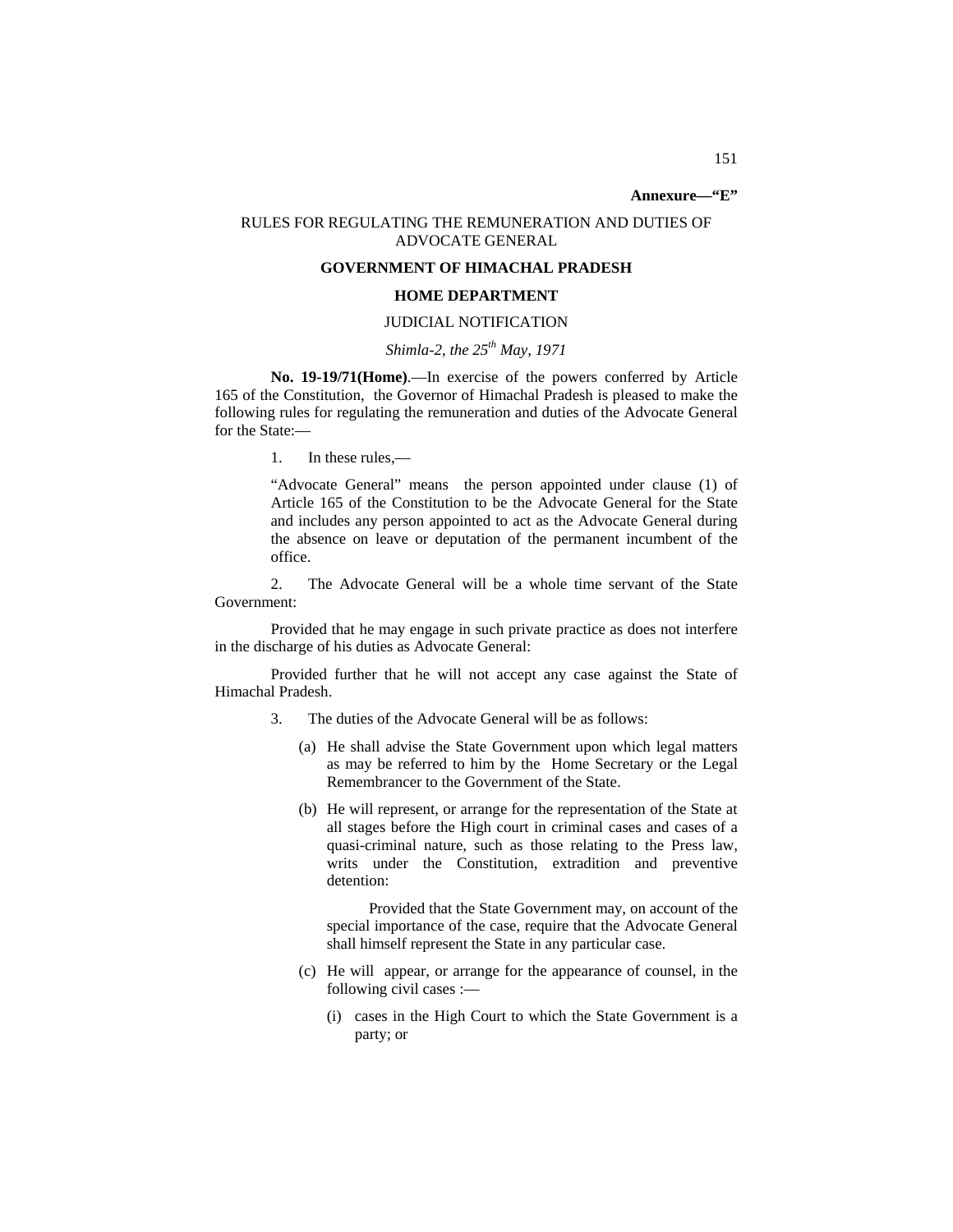- (ii) cases in the High Court to which officers serving under the State Government are parties and which, the State Government has decided to conduct on behalf of such officers;
- (iii) cases in the High Court in which neither the State Government nor such officers are directly interested, but in which Government consider themselves to be sufficiently interested to render it advisable to conduct the cases on behalf of the some third person.
- (d) Appeals from the cases referred to in clause (c) .
- (e) He will appear personally before the High Court, when so required by Government, in references from subordinate courts to which Government is a party or in cases withdrawn to the High Court from subordinate courts under Article 228 of the Constitution or any other law.
- (f) He will appear himself or arrange for the conduct of civil cases of the nature described above, when so required, in the other civil courts of Shimla.
- (g) He will also be expected to appear in any civil or criminal case outside Shimla whether in courts subordinate to the High Court or in the Supreme Court, or in any other court, when specially desired to do so by the State Government or by the Legal Remembrancer.
- (h) He will take part in the proceedings of the House or Houses of the State Legislature or any Committee of the Legislature of which he may be named as member.
- (i) He shall also discharge the functions conferred on him by or under the Constitution or under any other law for the time being in force.

4. (1) He will be paid such salary as may be determined by the Governor.

(2) He will be entitled to fees in civil and criminal or quasi-criminal cases, when permission under the rules, according to the scales prescribed therein; but he will not be entitled to fee for :—

- (a) opinion work,
- (b) participation in the wrok of a House or Houses of the Legislature and any Committee of the legislature of which he may be named as member,
- (c) appearance in the High Court in criminal cases including cases of contempt of court.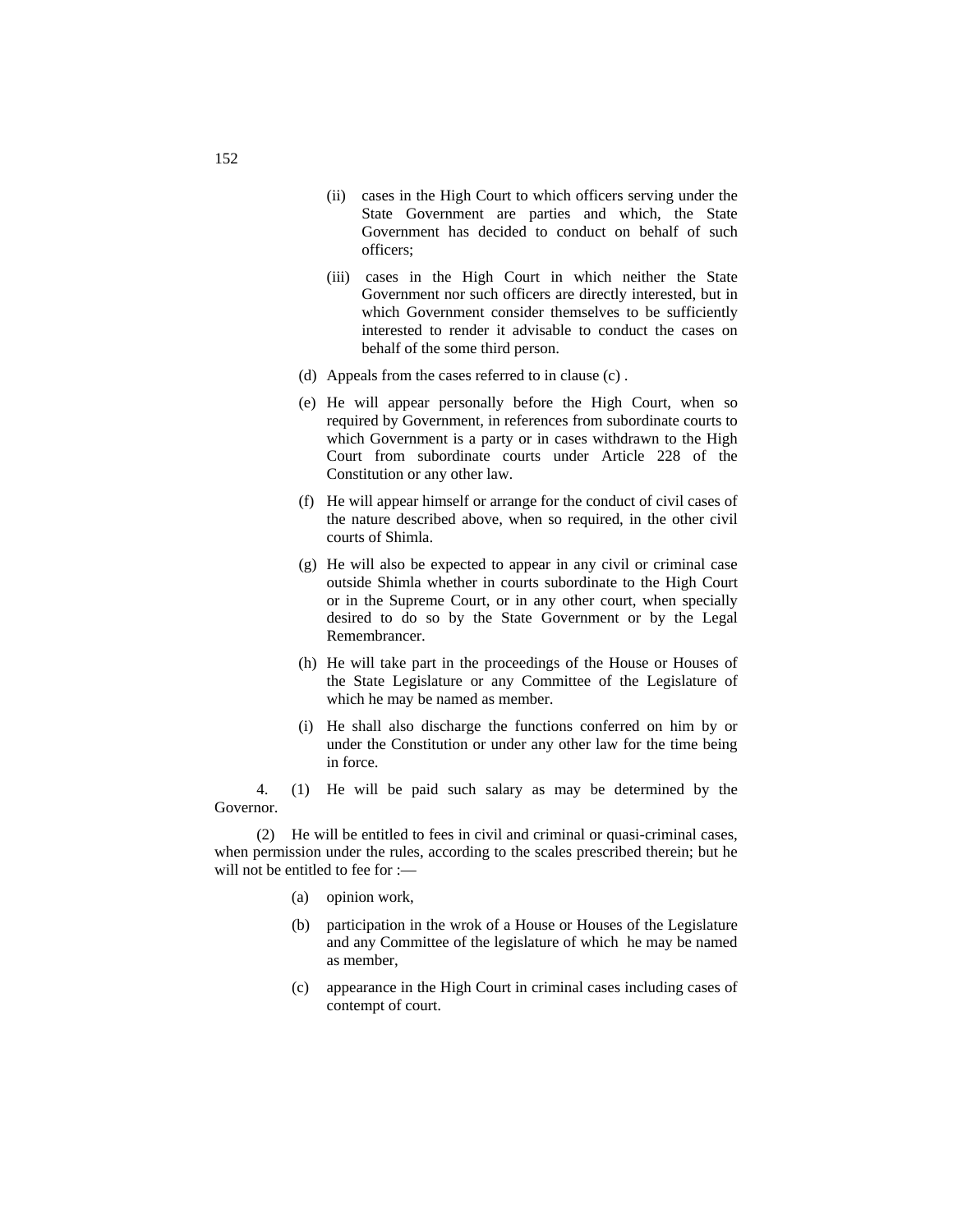5. (i) In criminal cases in any court other than the High Court, the Advocate General will be paid fee of Rs. 200/- in respect of every day's attendance.

(ii) In quasi-criminal case in the High Court, such as cases under the Press Law, or those relating to the conduct of Legal Practitioners, he will receive fees as for civil miscellaneous case *i.e*. Rs. 100/- for each day of attendance.

6. In civil cases the Advocate General will be paid fees in accordance with the following scales:

[6(a) 1% upto first Rs. 1 Lac, Rs. 1000+.05% of amount exceeding Rs. 1 Lac, upto Rs. 10 Lacs, Rs. 5500+ 0.05% of amount exceeding Rs. 10 Lacs subject to a minimum of Rs. 1000/- and maximum of Rs. 10,000 :

Provided that in any case of great importance making an unusual demand on the time and energy of the Advocate General, the State Government may direct such fee as it considers suitable, may be granted not exceeding the percentage rate upto an overall ceiling of Rs. 75,000/- per year."[<sup>[10](#page-93-0)</sup>]

- (b) In case in any court subordinate to the High Court conducted throughout by the Advocate General, the fee payable shall be to a minimum of Rs. 100/- for each day of attendance.
- (c) For appearances in any case not conducted throughout by the Advocate General the fee will be Rs. 1000 for each day of attendance clause (a) above.
- (d) Where a single case passes at different stages through more courts than one *e.g.* for original decision, appeal and further appeal for revision, it shall be treated, for the purpose of fees, as separate case at each such stage.
- (e) In miscellaneous civil cases, not exclusively covered by these terms, the ordinary fee shall be Rs. 100/- for each day of attendance.
- (f) In civil writ cases and in letters patent appeals arising therefrom which shall not be considered as civil miscellaneous cases, the fee shall be 100/- rupees for civil writ or letters patent appeal.

6A. The Advocate General, Himachal Pradesh will be paid fees for his appearance in any civil or criminal case in the Supreme Court of India on behalf of the State Government according to the scale of fees laid down from time to time in the Second Schedule to the Supreme Court Rules, 1966 for leading Counsel or Senior Advocate as the case may be.

7. If in any case the Advocate General is required to attend before any Election Commission Tribunal, he shall be permitted to receive such fee as may be recommended by the Commission in their report.

<span id="page-93-0"></span> <sup>10</sup> . Subs. *Vide* Noti. No. Home-B(B)2-2/87, dated 24th January, 2003.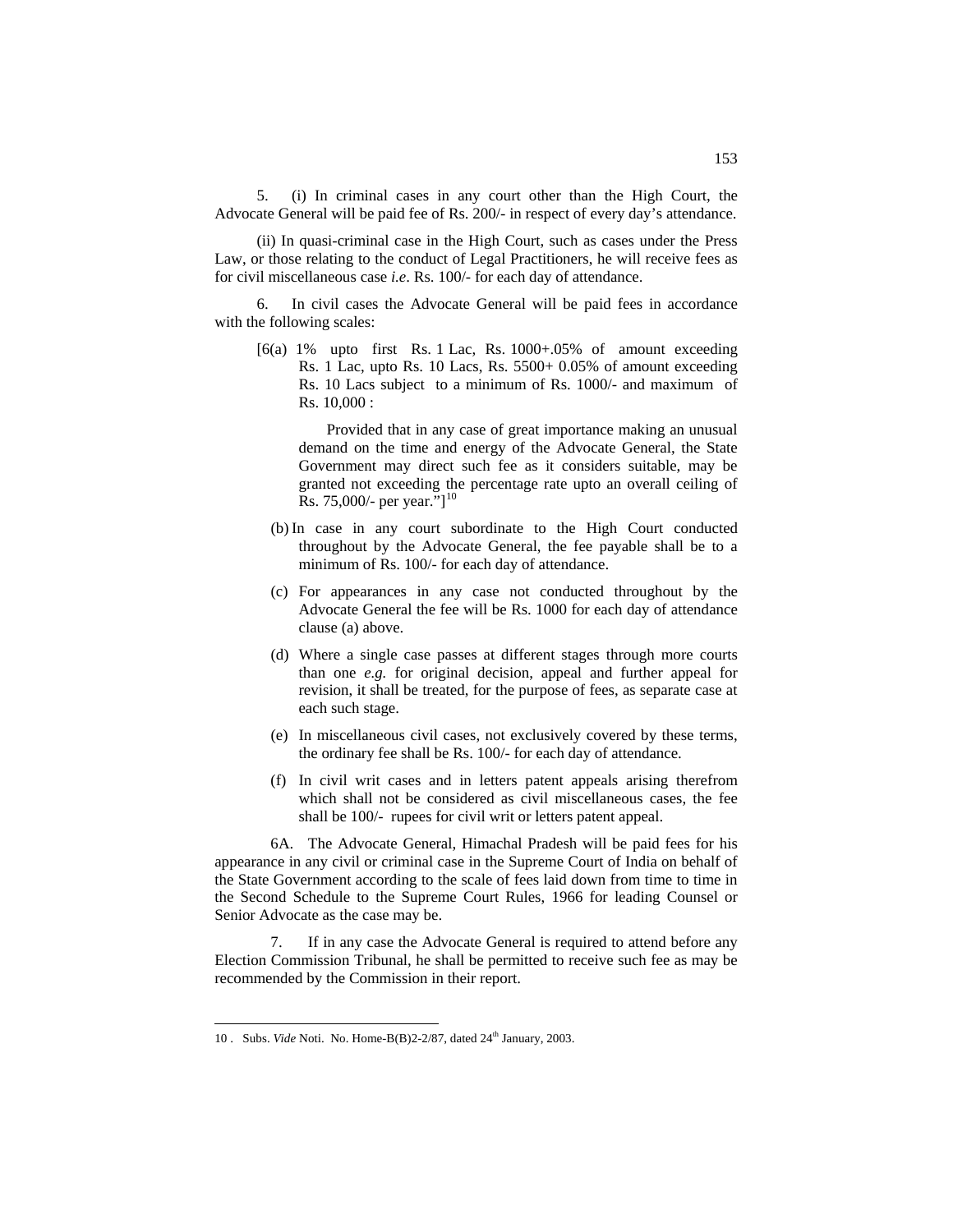- 8. The leave rules will be as follows :—
- (a) Leave, on pay equivalent to full pay may be sanctioned upto  $1/11<sup>th</sup>$  of the period spent on duty, as Advocate General, provided that leave of this kind shall not accumulate beyond four months.
- (b) Leave on medical certificate on leave salary equivalent to half pay may be granted upto  $2/11<sup>th</sup>$  of the period spent on duty as Advocate General, subject to a maximum of three months at any one time.
- (c) Extra-ordinary leave may be granted without allowances, subject to a maximum of three months at any one time.
- (d) Leave of the various kinds may be granted in combination upto a maximum of six months only at any one time.
- (e) For the first two years of the appointment, the Advocate General will not be entitled to more than one month's leave, except on medical certificate in any one year.

For purposes of travelling and mileage allowances, the Advocate General will be treated as Grade I Government servant. His travelling allowance will be governed by Punjab Civil Services Rules, Volume III, except that the limit of 10 days for the drawal of halting allowance will not be operative, when he is required to conduct a case before any court or tribunal or any authority within the territory of India in the discharge of his duties :

Provided that no halting allowance will be admissible to the Advocate General for the day or days which he appears before a court ant for which he is entitled to get fees under rules 6 and 6A.

9. The Advocate General shall not accept appointment as Director in any company without the permission of the Government.

# $\overline{\phantom{a}}$ **GOVERNMENT OF HIMACHAL PRADESH**

#### **HOME DEPARTMENT (B)**

#### NOTIFICATION

**No. 19-19/71-Home(B)** *Shimla-2, the 30th August, 1986*

In continuation of this Department Notification No. 19-19/71-Home(B) dated the 13th March, 1980 and in exercise of the powers conferred under Clause (i) of Article 105 of the Constitution of India, the Governor, Himachal Pradesh, is pleased to revise the terms and conditions of appointment of Advocate General, Himachal Pradesh as under :—

- 1. He will be paid a retainership fee of Rs. 2500/- per month.
- 2. He will be paid House Rent Allowance on the same pattern as admissible to the State Government employees according to Government rules/instructions.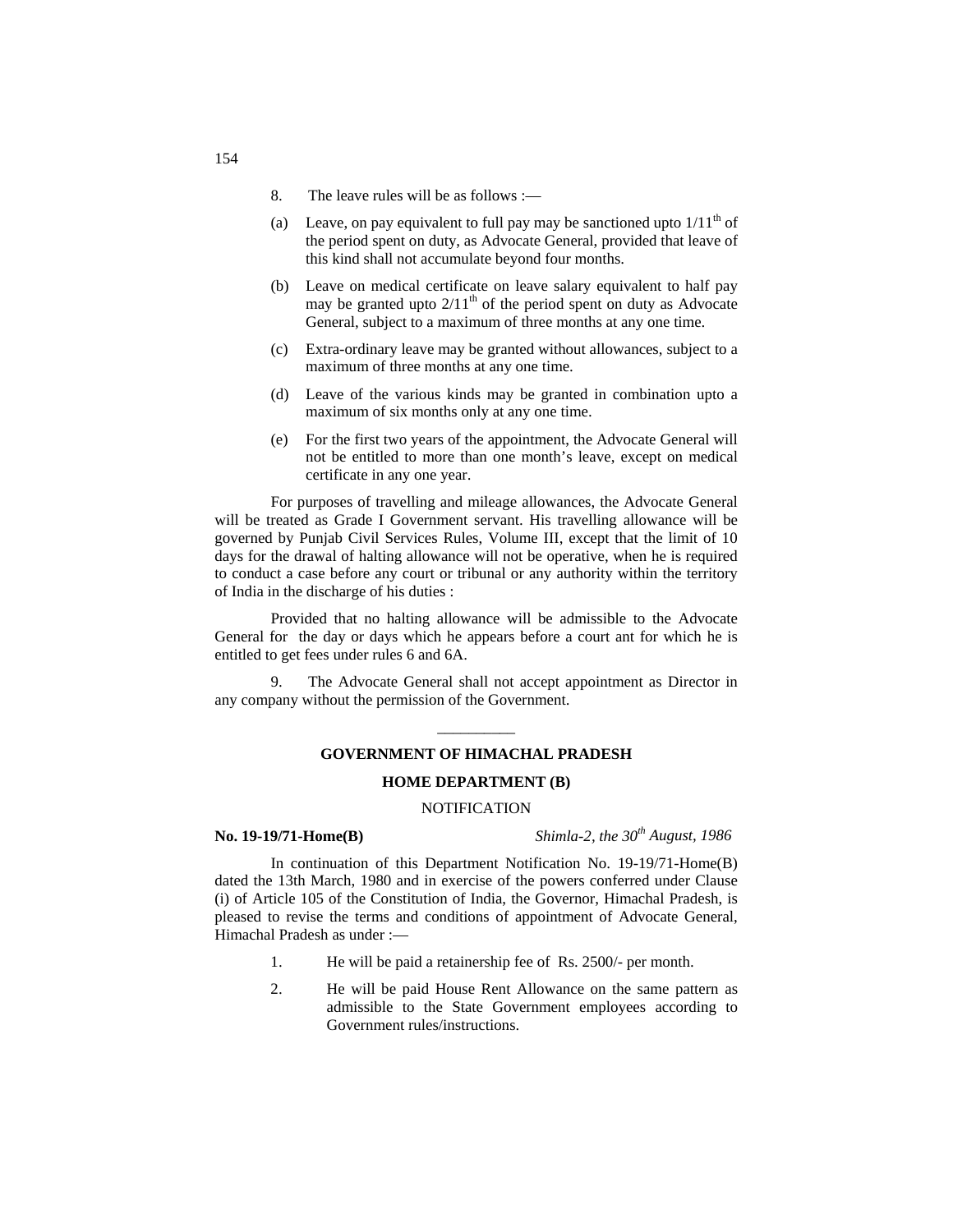- 3. He will be entitled to the same medical facilities as are admissible to Class-I Officers of the State Government .
- 4. He will be entitled to the use of staff car with driver at State expenses.
- 5. In respect of Civil Writs and L.P.As arising therefrom he shall be paid fee of Rs. 400/- (Rupees four hundred) per writ and L.P.A. as the case may be. For connected cases he shall be paid an additional fee of half the rate permissible in respect of the aforesaid cases.
- 6. In respect of Supreme Court cases or any case arising or defended outside the State of Himachal Pradesh or Shimla Capital, he shall be paid fee @ Rs. 1650/- per day for days he is away from in connection with the case. For connected cases, he shall be paid additional fee @ Rs. 550/- per case. Besides it, he shall be paid T.A. & D.A. from Shimla to destination and back at the rates admissible to other Class-I Officers of the State.
- 2. The above rates will be admissible *w.e.f.* 30-9-1985.

3. As regards duties and other conditions of the Advocate General, Himachal Pradesh the same will be regulated in accordance with the rules issued *vide* Home Department Notification No. 19-19/71-Home, dated 25<sup>th</sup> May, 1971.

4. This issues with the prior concurrence of the Finance Department obtained *vide* their U.O. No. 1786-Fin(C)-B(15)-2/78 dated 28-8-1986.

Sd/-

(A. K. MOHAPATRA) *Commissioner-*cum-*Secretary (Home) to the Government of Himachal Pradesh.*

# **GOVERNMENT OF HIMACHAL PRADESH HOME DEPARTMENT**

#### **NOTIFICATION**

**No. Home-B(B)2-2/87.** *Shimla-2, the 13th November, 1998*

The Governor, Himachal Pradesh is pleased to approve and enhance the retainership fee/lump-sum fee and fee etc. in respect of Advocate General/Additional Advocate General and Assistant Advocate General, Himachal Pradesh who are presently working as such in the office of Advocate General, Himachal Pradesh from the date of their assumption of charge of the respective posts in the following manner:—

1. Advocate General:

(i) Retainership fee  $[Rs. 16000/- p.m.]$ <sup>[11](#page-95-0)</sup>

<span id="page-95-0"></span> <sup>11</sup> . Retainership fee for Advocate General revised/enhanced from Rs. 3500/- to Rs. 16000/- *vide* Noti. No. Home-B(B)2-2/87, dated the  $9<sup>th</sup>$  June, 2004.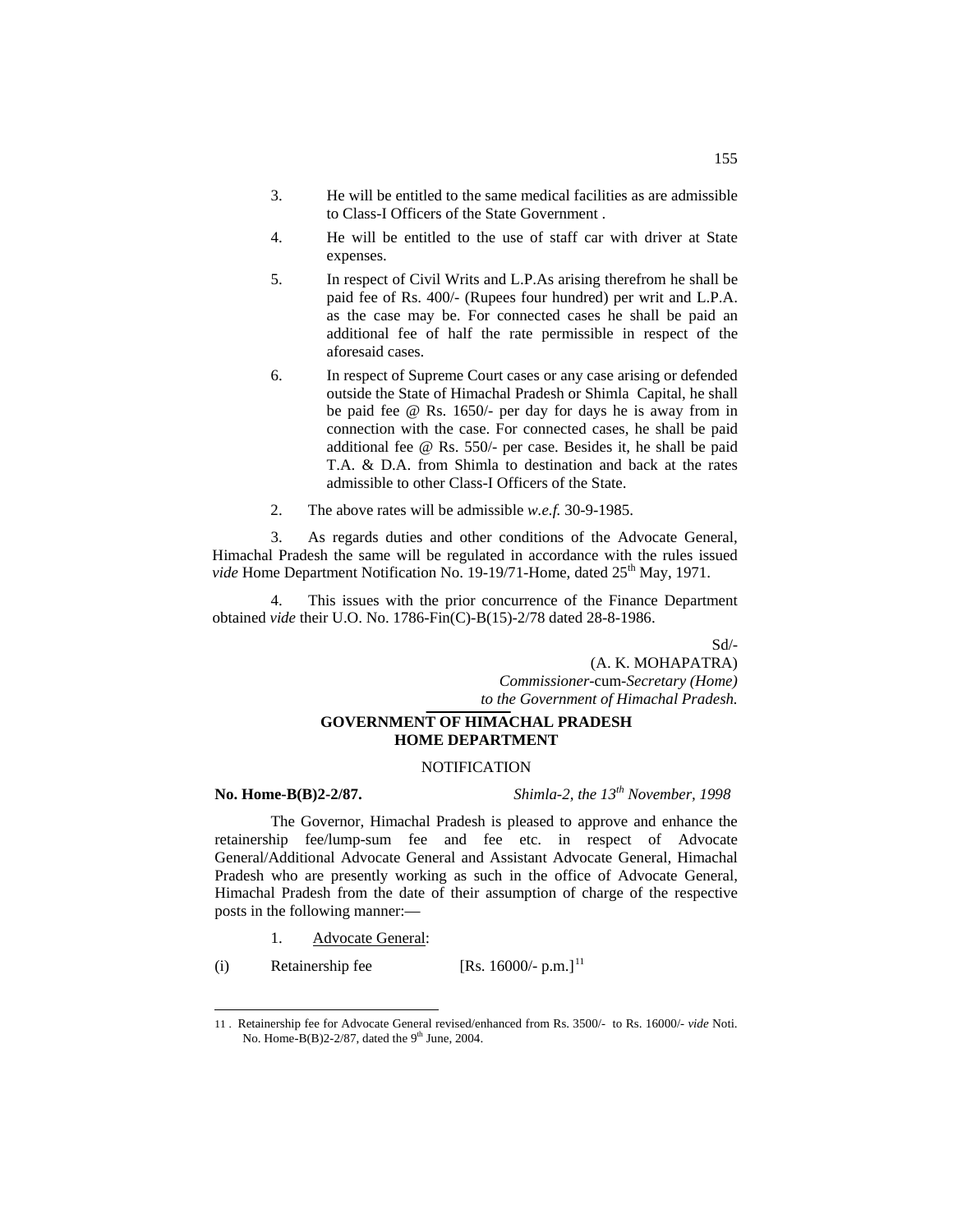|                      | (ii)  | Fee for Civil revisions/writs/IPAs                                                                  |       | Rs. 1100/- per case                                       |
|----------------------|-------|-----------------------------------------------------------------------------------------------------|-------|-----------------------------------------------------------|
|                      | (iii) | Fee for Supreme Court cases (for the<br>day he is away from Shimla in connection<br>with the case). |       | Rs. 2000/- per day                                        |
|                      | (iv)  | Fee for connected/covered cases                                                                     |       | $Rs. 1000/-$ per case                                     |
|                      | (v)   | TA/DA/Medical facilities/Telephone<br>etc.                                                          |       | As admissible to<br>Class- I Officers.                    |
|                      | (vi)  | H.R.A.                                                                                              |       | Government<br>accommodation or Rs.<br>$6000/-$ per month. |
|                      |       | 2. Additional Advocate General :                                                                    |       |                                                           |
| $\rm p.m.$ ] $^{12}$ |       | (a) Retainership fee                                                                                |       | [Rs. 13000/-                                              |
|                      |       | (b) Lump-sum fee                                                                                    |       | Rs. 18000/- p.m.                                          |
|                      |       |                                                                                                     | Total | Rs. 31000/- p.m.                                          |
|                      |       | 3. Assistant Advocate General :                                                                     |       |                                                           |
|                      |       | (a) Retainership fee                                                                                |       | $Rs. 2000/- p.m.$                                         |
|                      |       | (b) Lump-sum fee                                                                                    |       | Rs. 14000/- p.m.                                          |
|                      |       |                                                                                                     | Total | Rs. 16000/- p.m.                                          |

By order,

ASHA SWARUP,

*Commissioner-*cum*-Secretary (Home) to the Government of Himachal Pradesh* 

**No. Home-B(B)2-2/87** *Shimla-2, the 13th November, 1998.*

Copy forwarded to :—

 $\overline{a}$ 

- 1. All the F.C-cum- Secretaries in H. P.<br>2. All Administrative Secretaries in H. P.
- 2. All Administrative Secretaries in H. P.<br>3. All the Deputy Commissioners in H. P.
- 3. All the Deputy Commissioners in H. P.<br>4. The Registrar, High Court of H. P. Shin
- 4. The Registrar, High Court of H. P. Shimla-171001.<br>5. The Registrar. State Administrative Tribunal. H. P.
- 5. The Registrar, State Administrative Tribunal, H. P. Shimla-2.

156

<span id="page-96-0"></span><sup>12</sup> . Retainership fee for Additional Advocate General revised/enhanced from Rs. 3000/- to Rs. 13000/- *vide* Noti. No. Home-B(B)2-2/87, dated the 9<sup>th</sup> June, 2004.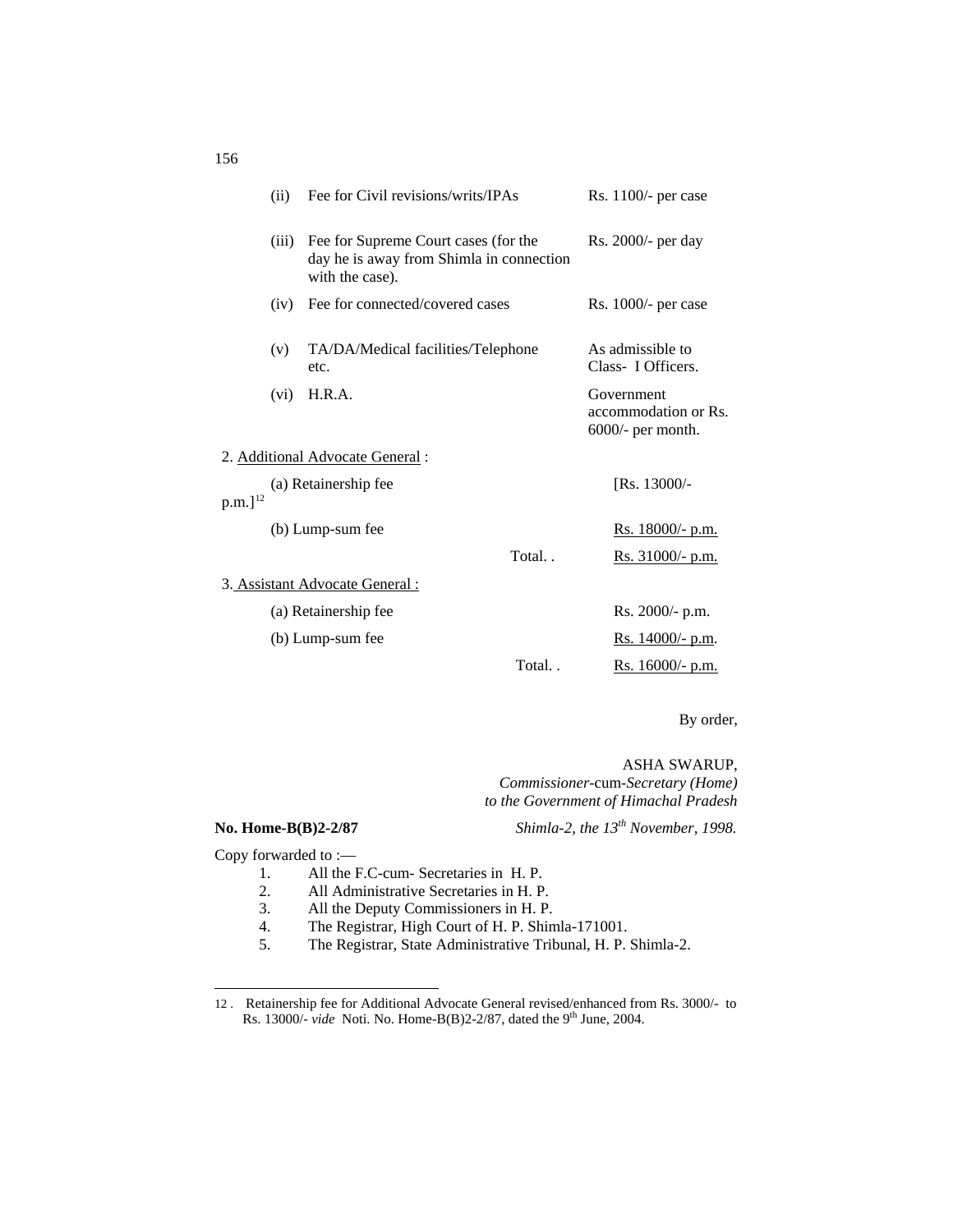- 6. The Advocate General, H. P. Shimla-171 001 for information and necessary action.
- 7. The Controller, Printing and Stationery, H. P. Shimla-5 for publication in the Rajpatra.
- 8. Private Secretary to Chief Minister, H. P. Shimla-2.
- 9. Private Secretary to Chief Secretary , H. P. Government, Shimla-2.
- 10. The Accountant General, Himachal Pradesh, Shimla -3
- 11. All the Additional Advocate Generals/Assistant Advocate Generals in the office of Advocate general, H. P.
- 12. Guard file.

Sd/-

*Additional Secretary (Home) to the Government of Himachal Pradesh.*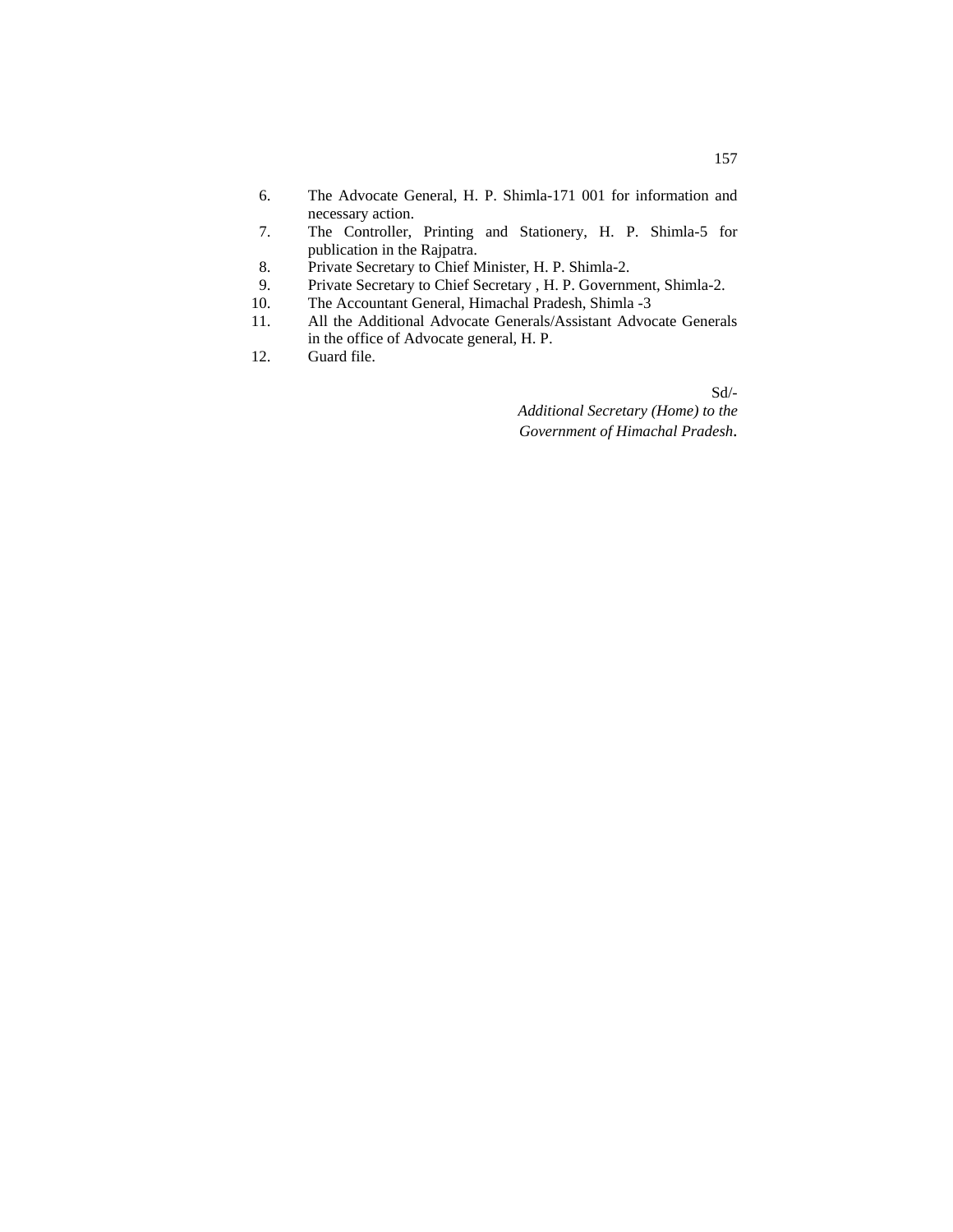#### **No. LLR-E(10)3/93 GOVERNMENT OF HIMACHAL PRADESH LAW DEPARTMENT**

From :

The LR-*cum-* Secretary (Law) to the Government of Himachal Pradesh.

To

- 1. All the Secretaries/Add. Secretaries/ Special Secretaries/Joint Secretaries/ Deputy Secretaries,/Under Secretaries to the Government of Himachal Pradesh.
- 2. All Heads of Departments in Himachal Pradesh.
- 3. All the Divisional Commissioners, Himachal Pradesh.
- 4. All the Deputy Commissioners in Himachal Pradesh.

# *Dated Shimla-2, the 28th July, 1994*

*Subject.*—Regarding assessment of fee in respect of private advocate engaged for the self defence on public expenses in favour of Officers/Officials instructions thereof.

Sir,

It has been noticed that the Officers/Officials while discharging their duties in good faith are involved in civil/criminal cases by the litigants and the State Government has to issue sanction for their defence at public expenses, where it is considered necessary. The Officers/Officials who are allowed to defend the case at public expenses such Officers/Officials are at liberty to engage private lawyer of their own choice and also entitled for re-imbursement of reasonable fees. In such cases, it has been observed that the Officers/Officials who are allowed to engage private lawyer of their own choice they engaged lawyer at exorbitant fees and submit their claim for re-imbursement. In order to check the excess payment of fee to lawyer who are engaged by the Officers/Officials for their defence at public expenses, it has been decided that the fees will be issued by the LR-*cum-*Secretary (Law) in the following manner:—

| <b>Tier</b><br>1st | Expenditure of advocate<br>The lawyer having less than 10 years experience<br>and advocate after enrolment. | Fees payable<br>Rs. 1,500.00 |
|--------------------|-------------------------------------------------------------------------------------------------------------|------------------------------|
| 2nd                | The lawyers having more than 10 years experience<br>and advocate having good reputation at bar.             | Rs. 2,500.00                 |
| 3rd                | Senior counsels/lawyers having experience in<br>specific branch of law                                      | Rs. 3, 500.00                |

Senior counsel means a advocate who have put in 10 years practice in the High Court and having good reputation in the bar.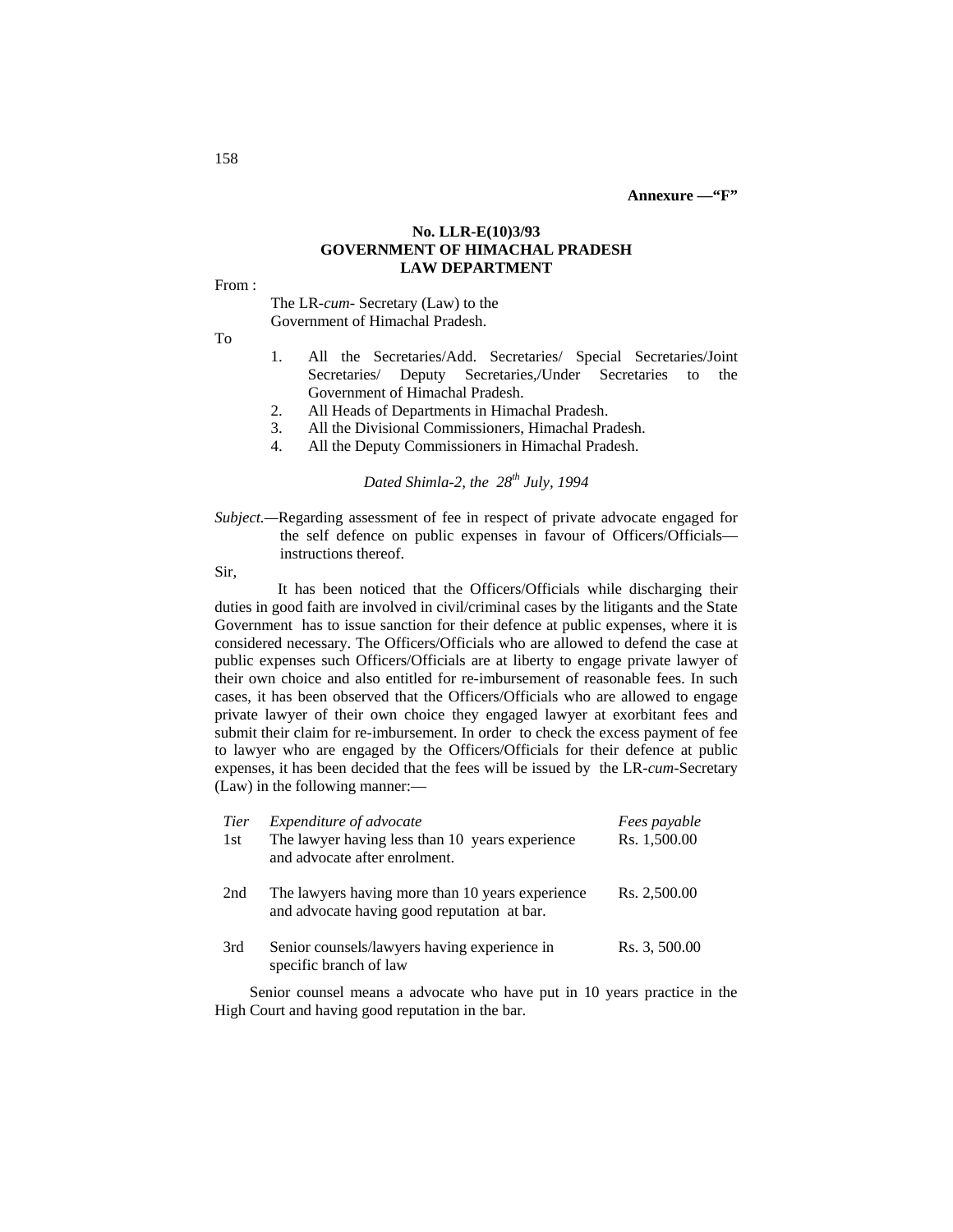However, where the work is attended in Writ Petition/Suit/Applications etc. by more than one lawyer, the fees will be reimbursed in the following manner :—

- 1 Filing of civil suits in the High Court/admission of the  $1/3<sup>rd</sup>$  fees application civil writ petition/regular 1<sup>st</sup> appeal/filing of reply in civil suits/CPW/appeal/complaint/ petition etc.
- 2. Presentation of evidence and contradicting the evidence of the other parties in civil suit/filing misc. application in L.P.A./ CWP/contempt petition till the final state of argument on behalf of both the parties .  $1/3^{\text{rd}}$  fees
- 3. Agrument upto the final decision of the Court .  $1/3^{rd}$  fees

*Explanation.*—In case of more than one lawyer appeared in any stage than the  $1/3^{rd}$ fees payable for that stage will be paid for the hearing(s) as worked as per hearing of that stage.

I am further to request you that while submitting the claim for reimbursed of the fees the following information should invariably be submitted with the claim in order to enable the LR-*cum-*Secretary (Law) to assess reasonability of the fees in the case :—

- 1. Name of the advocate and the date of enrolment in the bar and also state whether he is a Sr. counsel or has obtain experience in specific branch of law.
- 2. Copy of the reply filed in the case.
- 3. Copy of the judgment delivered by the court.
- 4. The effective hearing attended by the lawyer.
- 5. The works done by the lawyer in such cases.

It is, therefore, requested that the above information may please be brought to the notice of all Officers/Officials working under your control for compliance.

Yours faithfully,

Sd/- (K. C. SOOD), *LR-*cum- *Secretary (Law) to the Government of Himachal Pradesh.*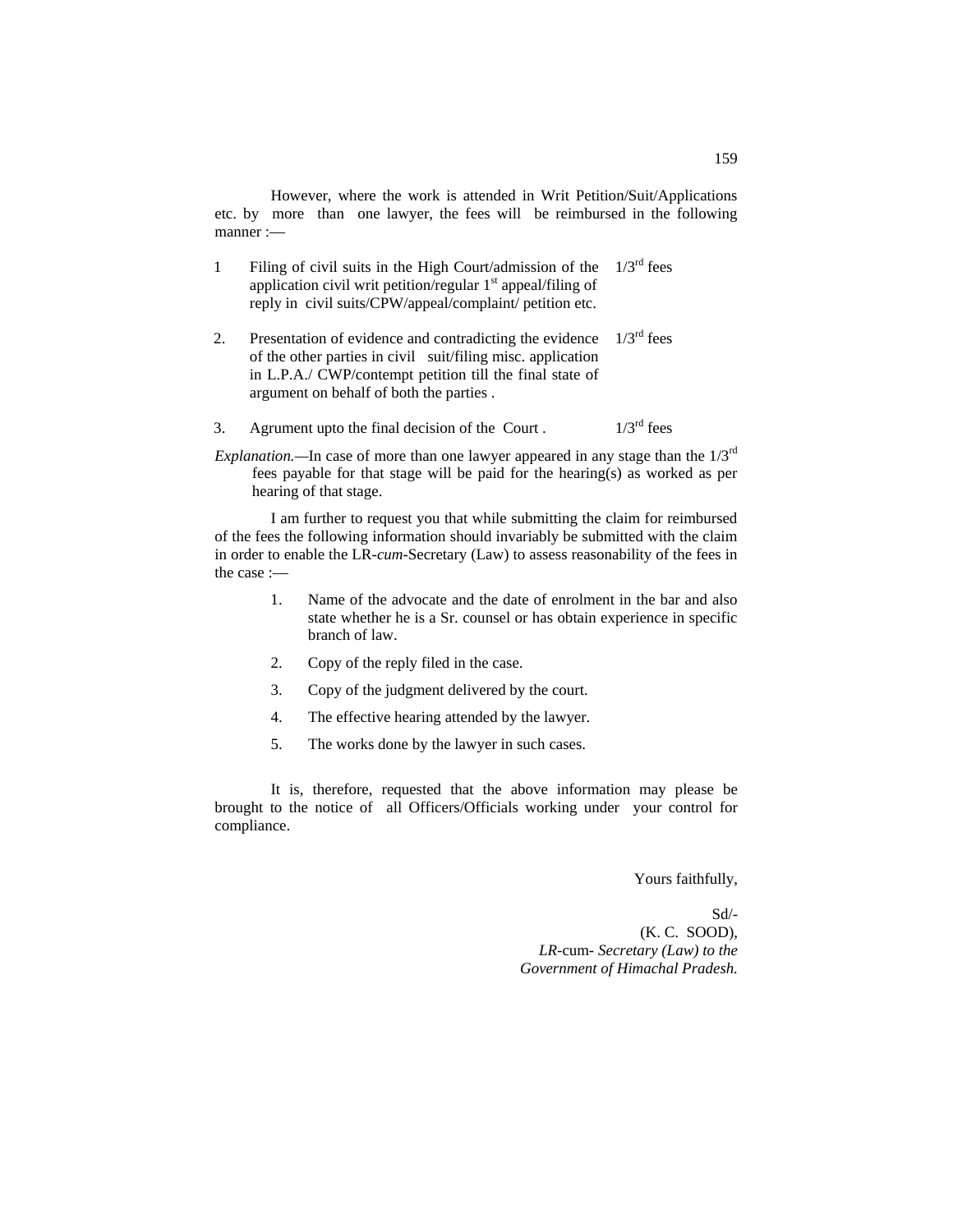### **No. LLR-E(10)3/93 GOVERNMENT OF HIMACHAL PRADESH LAW DEPARTMENT**

From :

LR-*cum*-Secretary (Law) to the Government of Himachal Pradesh.

To

- 1. All the Administrative Secretaries/Additional Secretaries/Special Secretaries/Joint Secretaries/ Deputy Secretaries/Under Secretaries to the Government of Himachal Pradesh.
- 2. All Heads of Departments in Himachal Pradesh.
- 3. All the Divisional Commissioners in H. P.
- 4. All the Deputy Commissioners in Himachal Pradesh.

*Dated Shimla-2, the 8th December, 1995*

*Subject.*—Regarding assessment of Fees in respect of Private Advocates engaged for self defence on public expenses.

Sir,

Correspondence resting with this Department's letter of even number dated the  $28<sup>th</sup>$  July, 1994 on the subject cited above, I am directed to say that it has been decided now that the Administrative Departments shall assess the fees of the Private Advocates which were/are engaged by the Officers/Officials in their defence after obtaining the sanction of the State Government to defend themselves at public expenses on the norms of fees as laid down in the above referred letter, provided that they have acted in discharge of official duty in good faith and the Court has not passed any adverse remarks against the Officer/Officials concerned in the contempt petition/civil suits etc.

2. It is, therefore, requested that in future where the sanction to defend an Officer/Official had been issued by the State Government at public expense, the Administrative Department shall assess the fees of the Private Advocates at their own level strictly in accordance with the norms as laid down in this Department's letter of even number dated 28-7-1994 and pay the same to such Advocate at their level.

3. Please acknowledge the receipt of this communication.

Yours faithfully,

 Sd/- (K. C. SOOD) *LR-*cum*-Secretary (Law) to the Government of Himachal Pradesh*.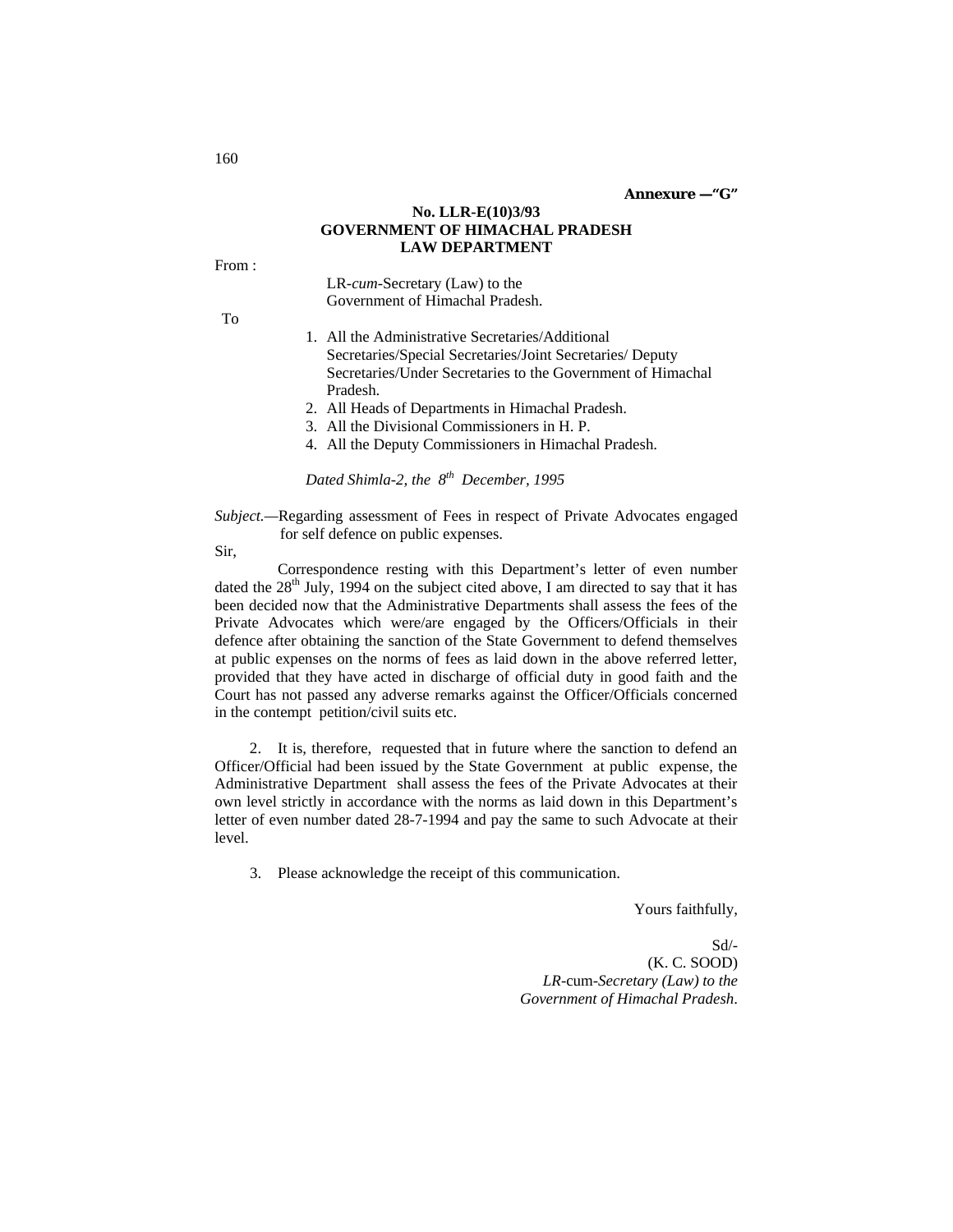**Annexure —"H"**

# **Time Bound Supreme Court Matter Most Urgent**

#### **No. LLR-E(9)-2/2004-Leg. GOVERNMENT OF HIMACHAL PRADESH LAW DEPARTMENT (LEGISLATION)**

From:

Chief Secretary to the Government of Himachal Pradesh.

To

- (1) All the Administrative Secretaries to the Government of Himachal Pradesh, Shimla-2.
- (2) All the Heads of Departments, in Himachal Pradesh.

*Dated Shimla-171002, the 28th November, 2005*

*Subject.—*Ref. Salem Advocate Bar Association *V/s* Union of India decided by the Hon'ble Supreme Court on 2-8-2005.

Sir,

Kindly refer to D. O. No. 10(11)/2000-Leg-II dated 22-09-2005 from Shri T. K. Vishwanathan, Secretary, Government of India, Ministry of Law and Justice, Legislative Department, Shastri Bhawan, New Delhi on the subject cited above. The Hon'ble Supreme Court has given certain directions to the State Governments in paras 40, 41 and 75 of the judgment referred above and asked for a report to the Court within four months. Paragraphs 40, 41 and 75 of the judgment are reproduced as under :—

> **"40.** Section 80(1) of the Code requires prior notice of two months to be served on the Government as a condition for filing a suit except when there is urgency for interim order in which case the Court may not insist on the rigid rule of prior notice. The two months period has been provided for so that the Government shall examine the claim put up in the notice and has sufficient time to send a suitable reply. The underlying object is to curtail the area of dispute and controversy. Similar provisions also exist in various other legislations as well. Wherever the statutory provision requires service of notice as a condition precedent for filing of suit and prescribed period therefore, it is not only necessary for the Governments or departments or other statutory bodies to send a reply to such a notice but it is further necessary to properly deal with all material points and issues raised in the notice. The Governments, Government departments or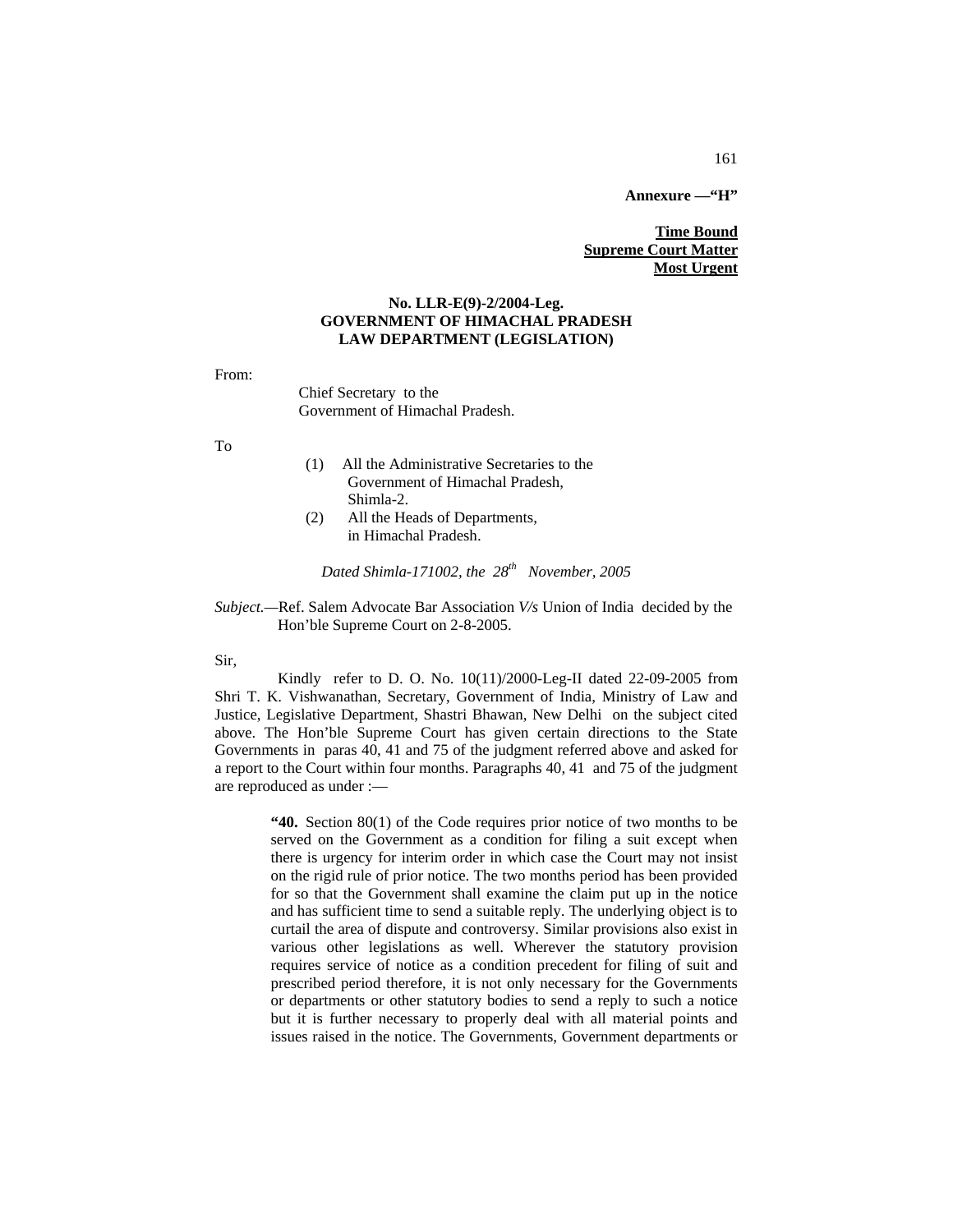statutory authorities are defendants in large number of suits pending in various Courts in the country. Judicial notice can be taken of the fact that in large number of cases either the notice is not replied or in few cases where reply is sent, it is generally vague and evasive. The result is that the object underline section 80 of the Code and similar provisions gets defeated. It not only gives rise to avoidable litigation but also results in heavy expense and cost to the ex-chequer as well. Proper reply can result in reduction in litigation between State and citizen. In case proper reply is sent either the claim in the notice may be admitted on area of controversy curtailed or the citizen may be satisfied on knowing stand of the State. There is no accountability in the Government, Central or State or the statutory authorities in violating the spirit and object of section 80.

**41.** These provisions cast an implied duty on all concerned Governments and States and statutory authorities to send appropriate reply to such notices. Having regard to the existing state of affairs, **we direct all concerned Governments, Central or State or other authorities, whenever any statute requires service of notice as a condition precedent for filing of suit or other proceeding against it, to nominate, within a period of three months, an officer who shall be made responsible to ensure that replies to notice under section 80 or similar provisions are sent within the period stipulated in a particular legislation.** The replies shall be sent after due application of mind, the Court shall ordinarily award heavy cost against the Government and direct it to take appropriate action against the Government and direct it to take appropriate action against the concerned Officer including recovery of cost from him.

**75.** A copy of this judgment shall be sent to all the High Courts through Registrar Generals. Central Government through Cabinet Secretary and State Governments, Union Territories through Chief Secretaries so that expeditious follow up action can be taken by all concerned. Registrar General, Central Government and **State/Union Territories shall file the progress report in regard to the action taken within a period of four months."**

In view of the above directions of the Hon'ble Apex Court, I am to request you to nominate, within a period of 15 days, a nodal officer for your department who shall be made responsible to ensure that replies to notices under section 80 of the Code of Civil Procedure or similar provisions are sent within the period stipulated in a particular legislation including all other important notices issued by the various courts in the States. It is further clarified that the replies of all other important notices issued by the various Courts and Tribunals be also similarly dealt with on priority to avoid any embarrassment to the Government failing which the defaulting Officer/Official shall also be amenable to the disciplinary action in addition to the recovery of cost awarded by the Courts/Tribunals. The replies shall be sent after due application of mind. If the Court finds that either the notice has not been replied or reply is evasive and vague and has been sent without proper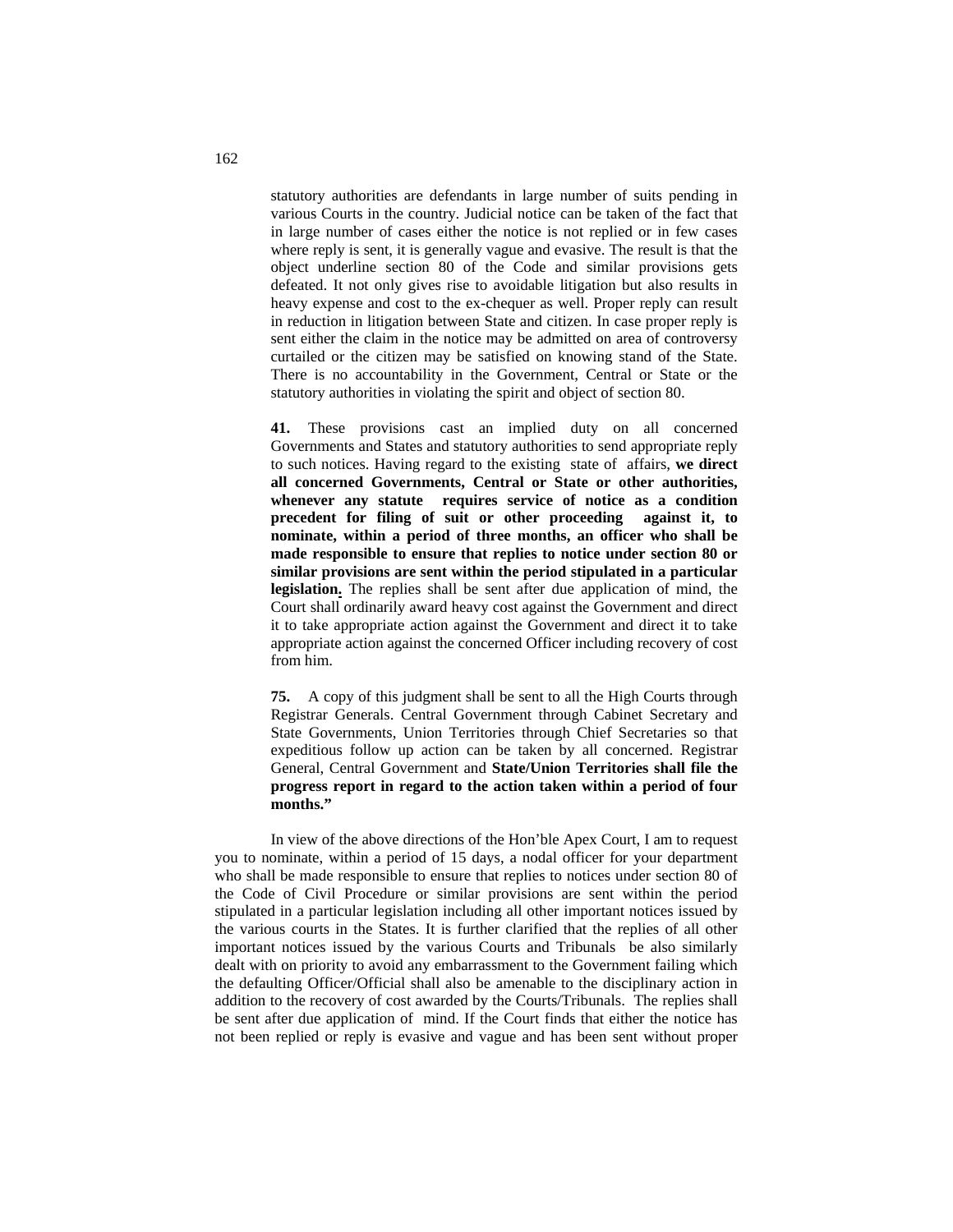application of mind the Court may award heavy cost against the Government and direct it to take appropriate action against the concerned officer including recovery of cost from him. The directions given by the Hon'ble Apex Court in paragraphs referred to above, be followed strictly and any violation thereof shall be viewed seriously.

The action taken report may be sent to the Principal Secretary (Law) to the Government of Himachal Pradesh on or before 28-12-2005 so that the State Government could file progress report in the Hon'ble Supreme Court.

This may be treated as MOST URGENT.

Yours faithfully,

Sd/- (S. S. PARMAR)  *Chief Secretary to the Government of Himachal Pradesh.*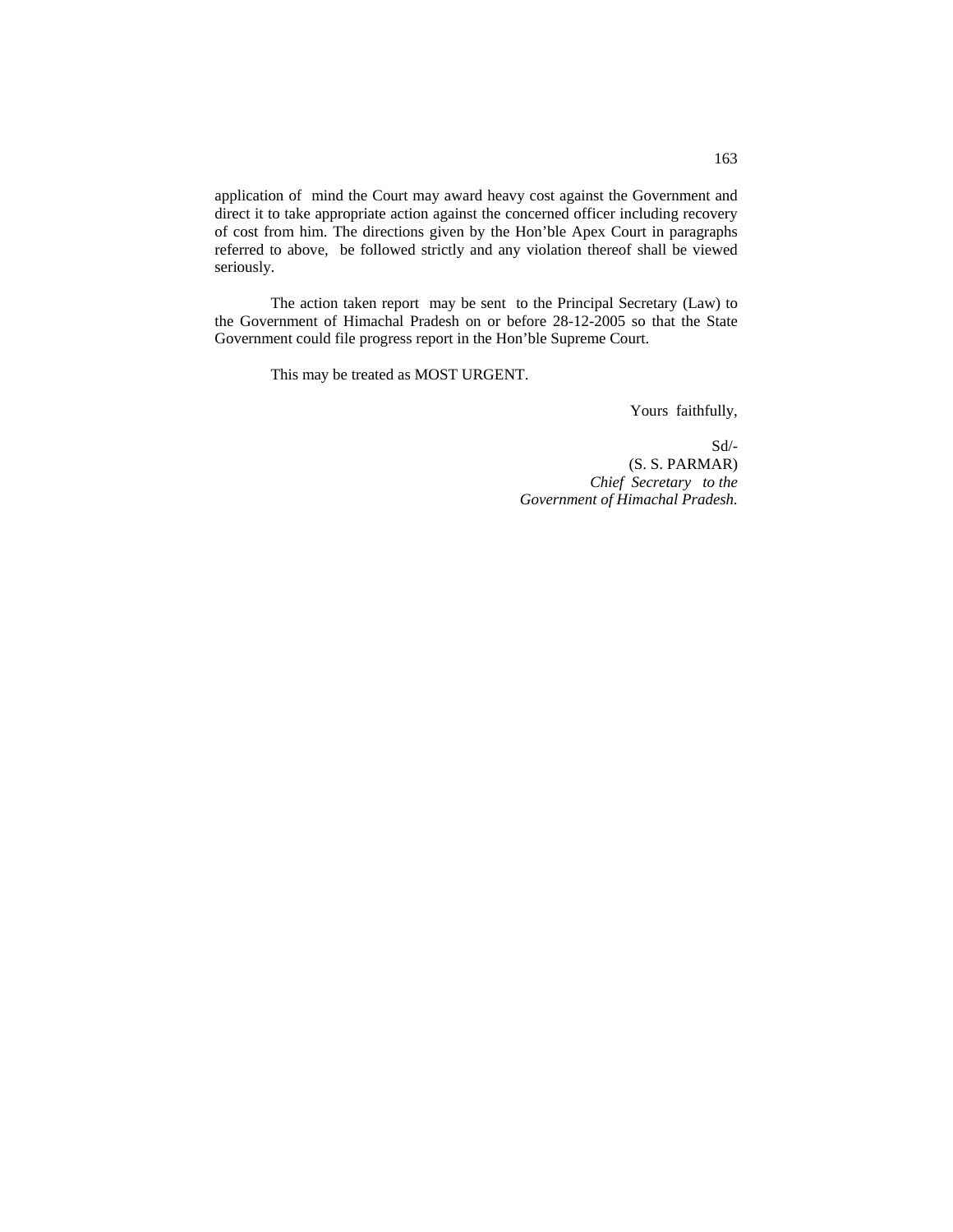#### **MOST IMMEDIATE**

# **No. LLR-E (2) 1/94-Vol-II. GOVERNMENT OF HIMACHAL PRADESH LAW DEPARTMENT**

From :

The LR-*cum-*Secretary ( Law ) to the Government of Himachal Pradesh.

To

- 1. All the Administrative Secretaries to the
- 2. Government of Himachal Pradesh, Shimla-171 002.
- 3. All the Heads of Departments, Himachal Pradesh
- 4. All the Deputy Commissioners, Himachal Pradesh
- 5. All the Chairmen/Managing Directors/ Registrar of Boards/ Corporations/Universities in Himachal Pradesh.

# *Dated Shimla-171 002, the 19th May, 2003*

# *Subject.—*Expeditious disposal of court cases in various courts/Delay in filing replies in a large number of important court matters pertaining to various courts.

Sir/Madam ,

It has come to the notice of the Government that the Government Departments are not prosecuting the court cases expeditiously in a desired manner and even the replies of the court cases are not being filed by the Departments within the time granted by the courts. Therefore, in order to monitor the court cases on behalf of State or against the State in the various courts, it has been decided to issue the following instructions for strict compliance :—

- (1) It is observed that mostly the concerned Departments contact the Government Pleader for preparing the reply and for appearance hardly two or three days before the date of filing reply or appearance with the result that the Government. Pleaders are facing difficulties in preparing the reply or protecting the interest of the State Government for want of sufficient time to study the facts of the case thoroughly. It has, therefore, been decided that whenever a court case is received in the Department, the Department should contact the Government Pleader alongwith relevant record/ documents/proposed reply immediately in order to brief him in the matter and file the reply before the stipulated period.
- (2) Instances have come to the notice of the Government that the certified copies of the judgment/order are not supplied to the department concerned by Government Advocates immediately. As a result of this, in certain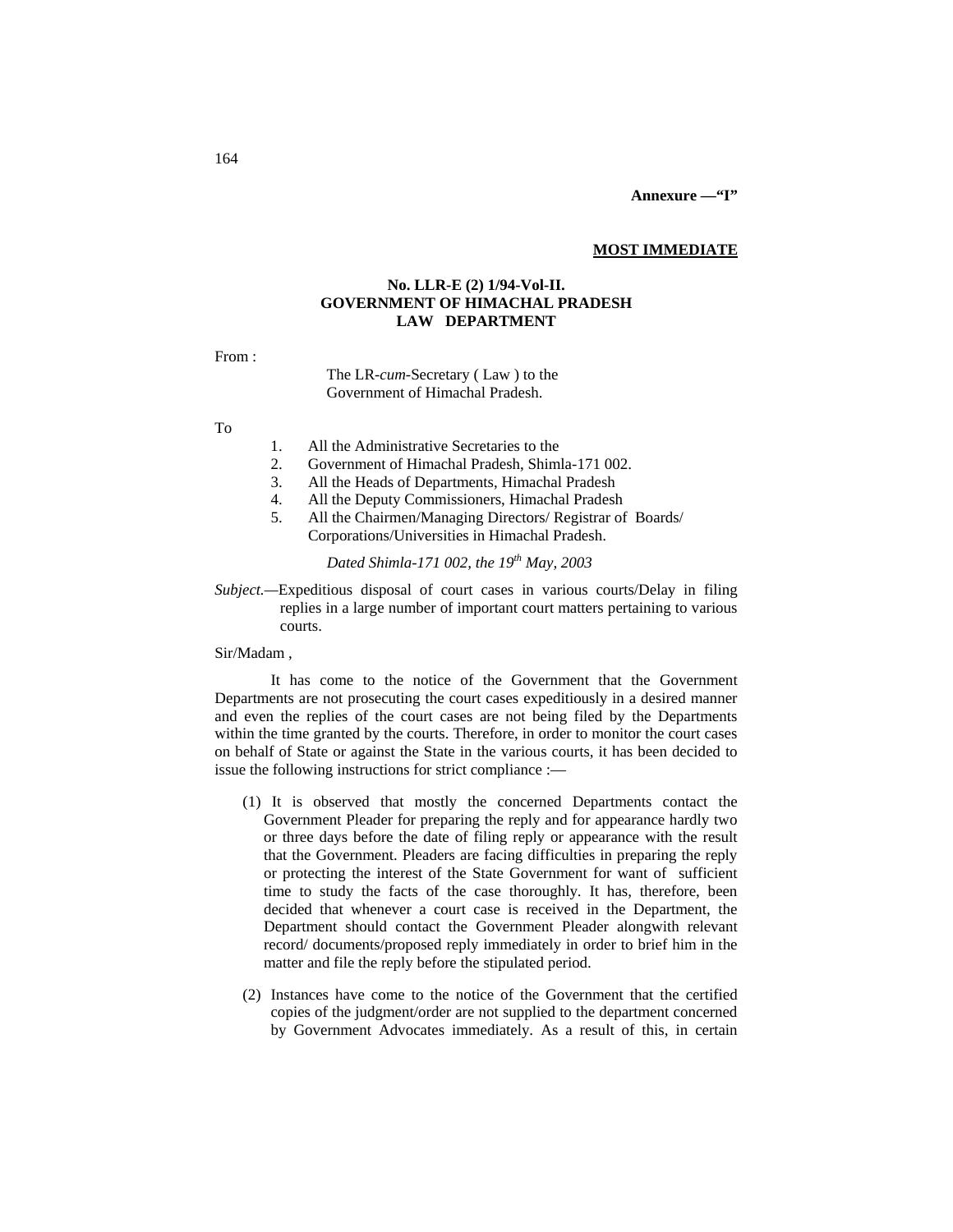cases the period of limitation expires and the judgment/ orders of the court attain finality, which directly put the State Government in an backward position and sometimes result in heavy financial loses. It has now been decided that the incharge of the case shall apply for the copy of the Judgment/order on the same day on which the judgment/order is delivered/passed by the court and as and when the copy of the judgement/order is supplied by the copying agency, the same must be sent to the concerned department for appropriate action at once.

- (3) Instances have come to the notice of the State Government that record of cases in which Special Leave Petitions are to be filed, are not being sent in time to the District Attorney, Legal Cell, New Delhi by the Departments concerned with the result that for filing Special Leave Petition in the Hon'ble Supreme Court, an application for condonation of delay has to be filed. The Hon'ble Supreme Court of India has taken serious note of this lapse and some time the delay is not condoned. It has now been decided that while sending the record of the case to the Legal Cell, New Delhi, the Administrative Departments should also send the comments/brief history of the case. In service matters, tax matters and other important cases in which Special Leave petition are to be filed, the Administrative Departments are requested to send their senior officer well conversant with the facts of such cases and discuss with the District Attorney, Legal Cell/ Advocate-on-Record or Advocate concerned.
- (4) It has come to the notice of the Government that many a times, due to default on the part of the Administrative Departments, the Government advocates have to cut a sorry figure in the court, resulting in not only loss but un-necessary adverse orders against the State which can easily be avoided. The filing of pleadings on behalf of the State is invariably delayed for lack of proper co-operation and sometimes on account of this slackness on the part of the Administrative Departments the evidence on behalf of the State is not examined and in such circumstances the State is burdened with un-necessary costs. There are number of instances where defence has been struck off for not filing the written statement and reply or non-production of the record and witnesses in time. Sometimes State cases are dismissed in default or *ex party* orders are passed for want of proper co-operation by the concerned Administrative Department. All these short-comings can easily be avoided in case the Administrative Department takes interest in rendering the necessary co-operation to the Government Counsel. It has now been decided that whenever a notice is received by the Administrative Department from a Court of Law or Administrative Department have to move a court of law in any case, a responsible officer who is well conversant with the record and the facts of the case should be made responsible and entrusted with the entire case who alone should contact the Government counsel and brief him not only at the very outset but on every hearing till final disposal of the case.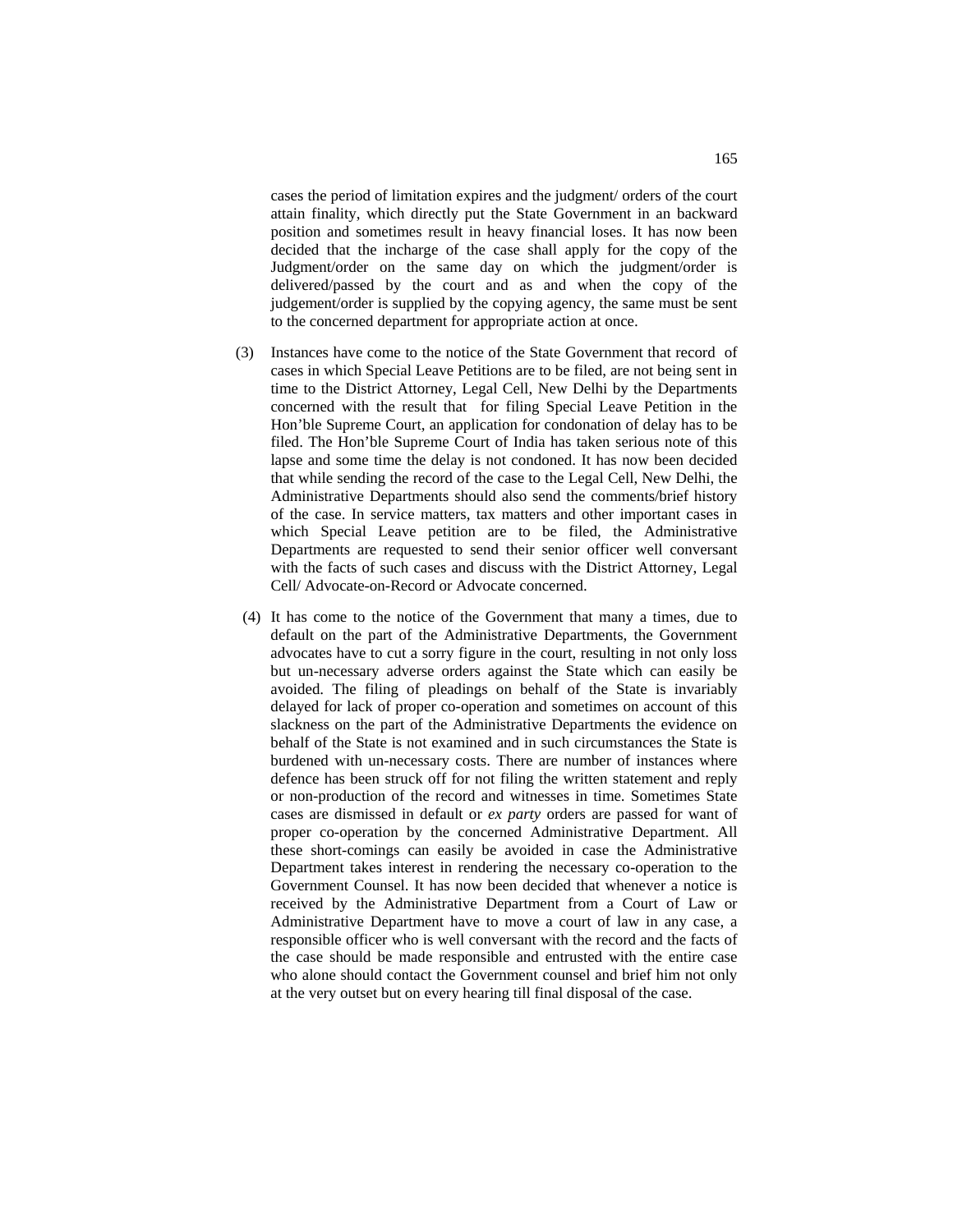- (5) Instances have come to the notice of the Government that some Departments are not filing replies despite several opportunities granted by the various courts and exemplary costs are being awarded against the State. It has now been decided that such cases be immediately brought to the notice of Law Department and action should at once be initiated against the concerned Officer/Official and he/she shall personally be liable for the negligence and the cost imposed by the court should be recovered from him/her
- (6) It has also come to the notice of the Government that Government Advocates, while accept the service of notice and receive the copy of application etc. waive-off the service of notice. Now it has been decided that on the first date of hearing or at the time of receipt of notice interim order, the Government Advocate should invariably contact Administrative Secretary/Head of Department or any other responsible officer of the Department/Boards/Corporations/Universities concerned so as to obtain the reply/version of the Departments/Board/Corporations/Universities within limited time of adjournment before arguing the case in the concerned courts. In the event of Court passing an interim injunction order on first date of hearing without waiting for Government reply, as it can legitimately do in urgent cases, the Government Advocate should insist upon the concerned court to record its reasons for passing the interim injunction order as is the requirement of the Law. In such cases, the Government Advocate may also insist upon the Court to record in its order the request for grant of time and opportunity for obtaining the Government version.

In the event of court passing an injunction order with or without recording reasons on the first date of hearing, the Government Advocate should immediately convey such orders to the concerned Departments/Boards/Corporation etc. and should invariably advised the Department /Board, if it is fit to file appeal/ writ petition/SLP's before the concerned court for challenging the order of the lower court or should file the reply and request the concerned courts to finally dispose of injunction order passed by the court may remain validly in force.

(7) For the proper monitoring of progress of each court case, in various courts, now it has been decided that all the Administrative Departments/ Head of Departments/ Boards/Corporation are required to maintain a register of court cases in the form as given in para 13-1-18 of chapter XIII of the official manual. This register should always be kept updated by making an entry after each day of hearing. In this entry, a brief description of the proceedings/orders of the court is to be made, it should also be mentioned as to what is required to be done on the next date of hearing. Besides this, every Department should nominate one officer, not below the rank of Section Officer or Supdt. Grade-I, as officer-in-charge who shall be responsible for monitoring the court cases at all levels and at all stages,

166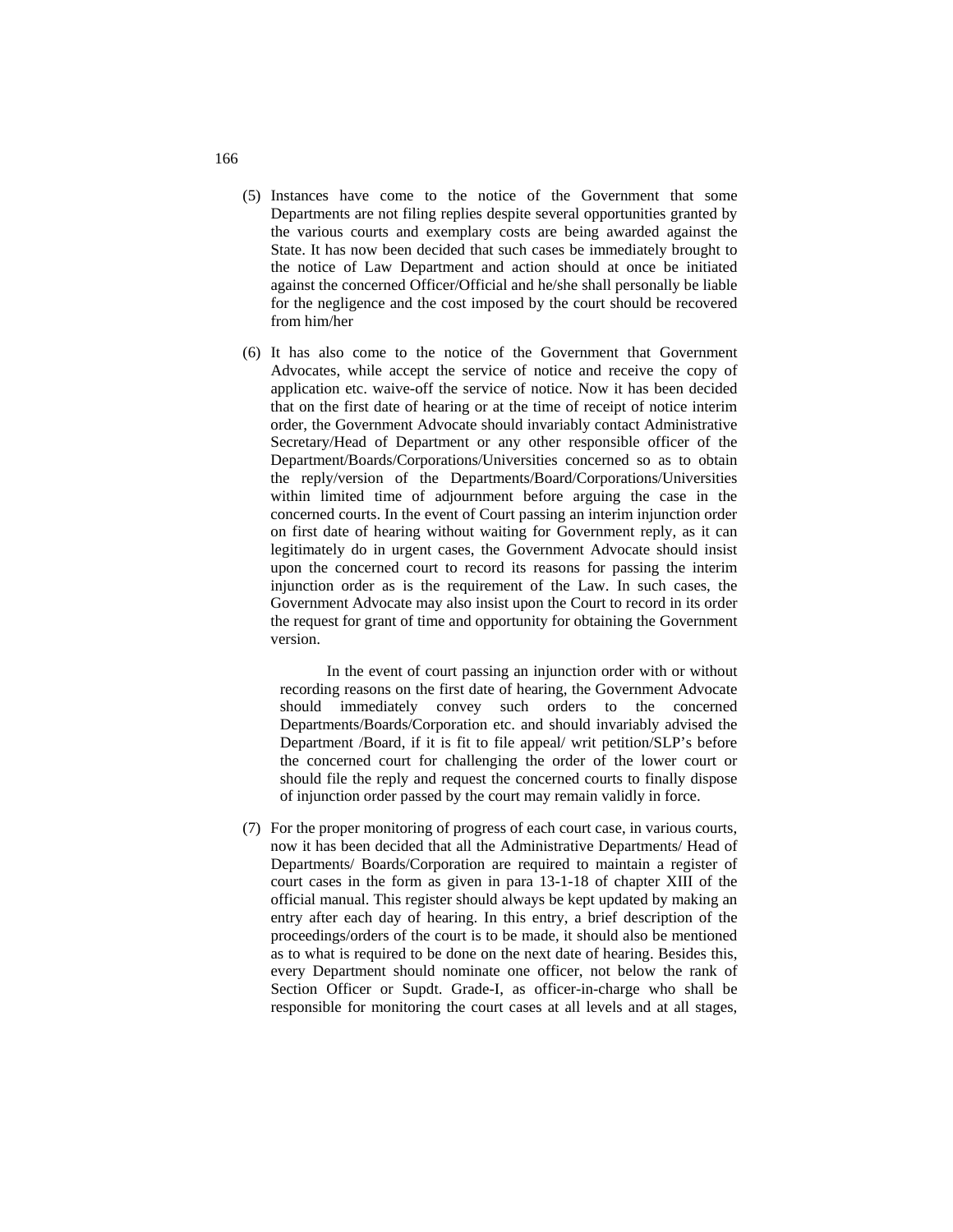and he should apprise his Secretary/ Head of department/ M.D's etc. about the progress of the court cases after every date of hearing.

The above instructions should be adhered strictly failing which it would be viewed seriously and any Officer/Official found negligent will be liable to departmental action/ proceedings.

This may be treated as most urgent.

The receipt of this communication may please be acknowledged.

Yours faithfully,

Sd/- (G. L. GUPTA) *LR-*cum- *Secretary ( Law ) to the Government of Himachal Pradesh.*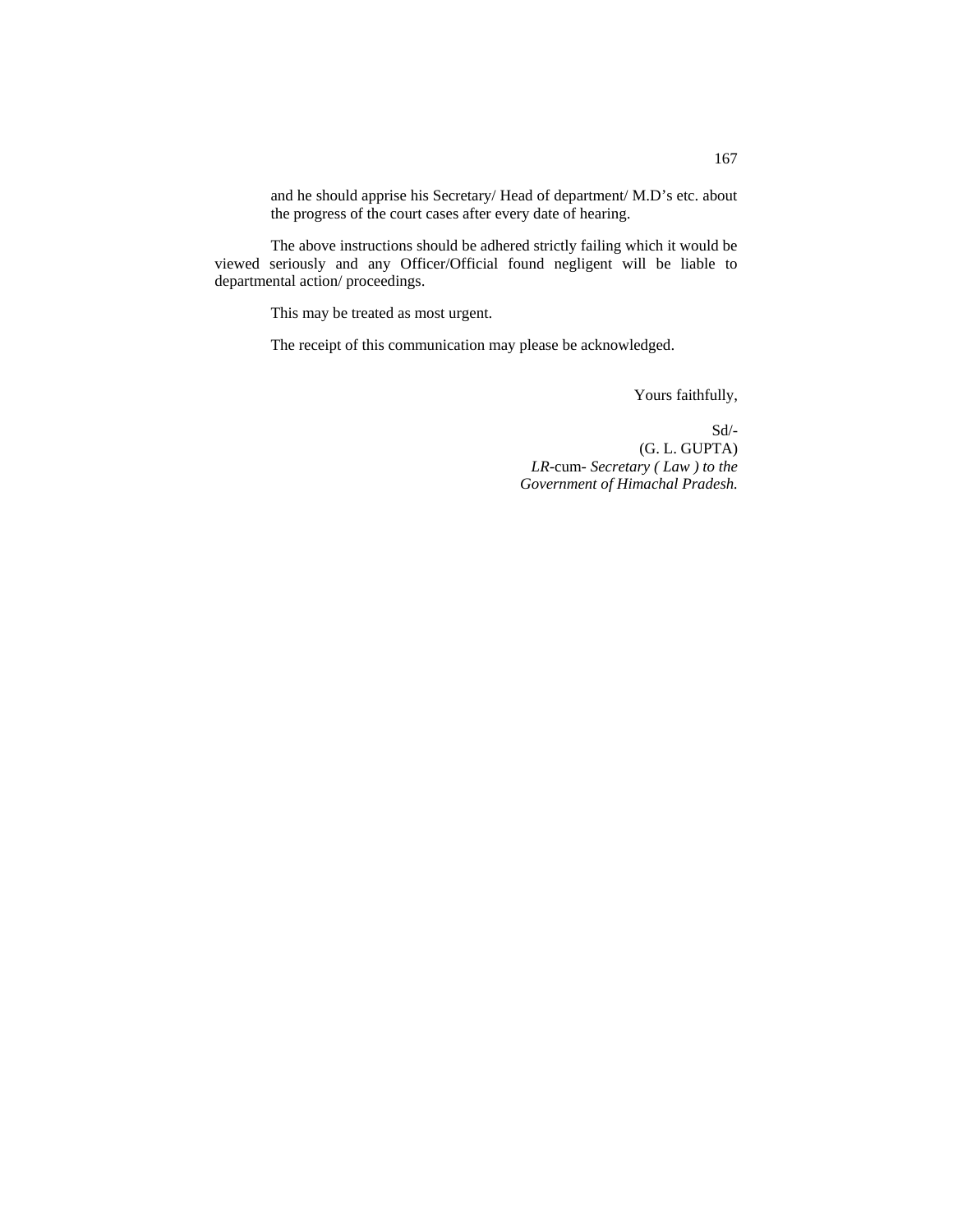**Annexure—"J"**

# **GOVERNMENT OF HIMACHAL PRADESH LAW DEPARTMENT**

**No. LLR-E (9) 1/88-III (Loose).** *Dated Shimla-2, the 9th April, 2003*

# **NOTIFICATION**

In supersession of all previous Notifications/Office Orders regarding empanelment of various categories of advocates to represent the State of Himachal Pradesh both in Civil & Criminal cases in the Hon'ble Supreme Court, the Governor, Himachal Pradesh is now pleased to revise the panel of various categories of advocates to represent the State of Himachal Pradesh in the Hon'ble Supreme Court of India as under :—

- I. Sr. Advocates ( both for civil  $&$  criminal cases) :
- 1. Shri B. Datta
- 2. Shri P. N. Nag

#### Terms and conditions of Fee :

- (i) Rs. 5, 500/- per appearance in miscellaneous hearing
- (ii) Rs. 11, 000/- per appearance in regular
- II. Advocate-on-record (both for civil & criminal cases) :
- 1. Shri Joginder Singh Attri

# Terms & conditions of Fee :

- (i) Rs. 1, 100/- per appearance in miscellaneous hearing
- (ii) Rs. 2,000/- per appearance in regular hearing
- (iii) Rs. 1,100 for drafting of Special Leave Petition/ Counter
- (iv) As & when advocate-on-record puts in appearance with the panel advocates in a case then he will be entitled to half fee.
- III. Panel Advocates ( both for civil & criminal cases) :
- (i) Ms. Promila
- (ii) Shri V. K. Sharma
- (iii) Shri J. S. Mehta

#### Terms and conditions of Fee :

- (i) Rs. 1, 100/- per appearance in miscellaneous hearing
- (ii) Rs. 2, 000/- per appearance in regular hearing
- (iii) Rs. 1, 100 for drafting of Special Leave petition/ Counter

2. The above panel of advocates has already came into existence *w e .f.* 24-3-2003.

# 168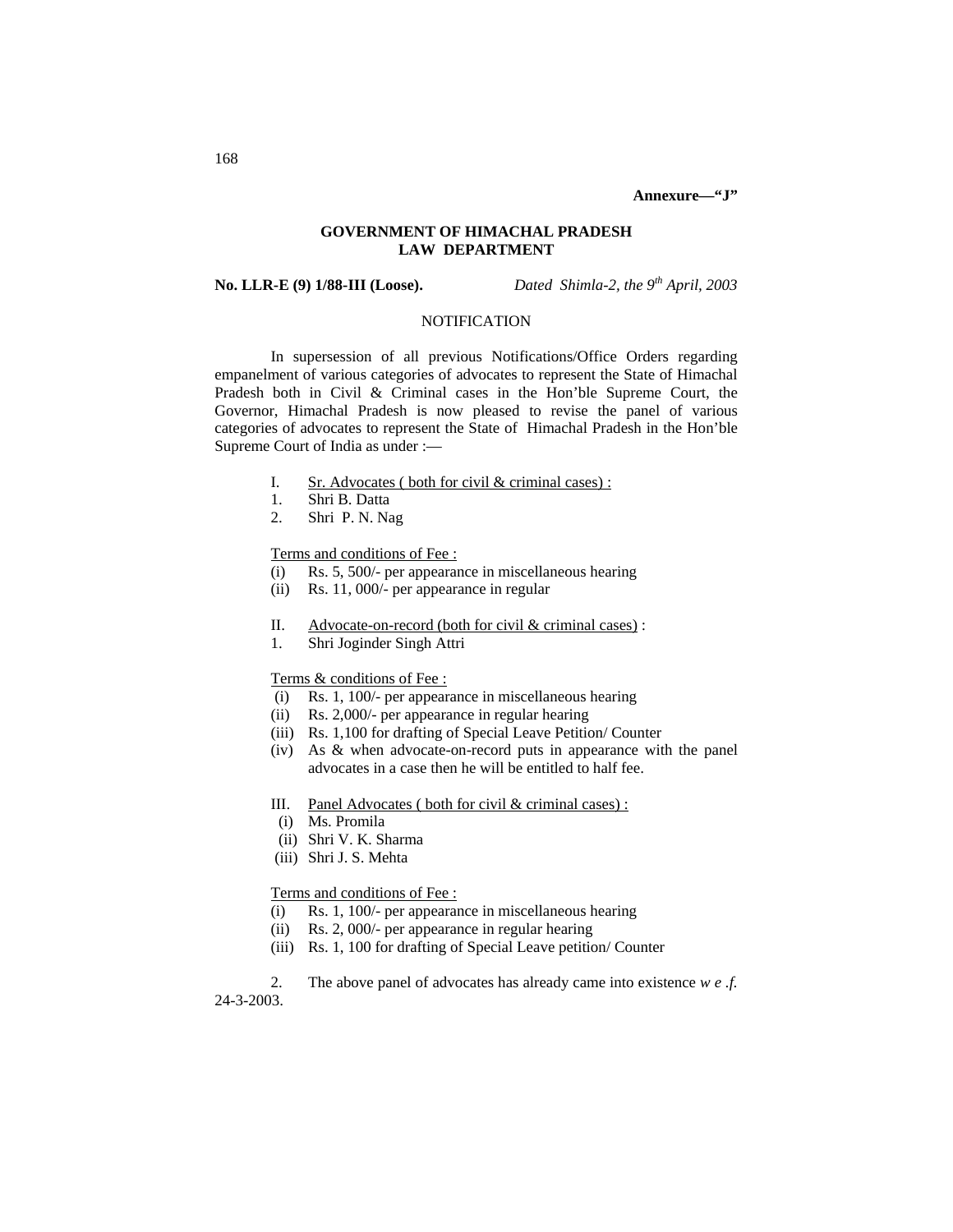3. The above appointments are at the pleasure of the Government and can be terminated at any stage without assigning any reasons.

4. Besides above the following conditions will applicable for Advocate-On-Record and Panel Advocates :—

- (i) The above advocates will not be entitled to any fee for arranging the services of any senior counsel for obtaining advice in State cases and for acting as junior to senior counsel in tendering advice.
- (ii) Where applications, affidavits, replies etc. are to be drafted in a set of similar cases, the set would be considered as one case and they will be entitled to the fee for one case only.
- (iii) The above advocates will not appear/advise or would brief in any case against the State of Himachal Pradesh.
- (iv) The above advocates will not be entitled for any clerkage.
- (v) The Government of Himachal Pradesh has the right to appoint any other lawyer of repute in important cases as and when the occasion would arise.
- (vi) While forwarding the bills for payments, it may invariably be certified that the fees claimed, are in accordance with the scales of fees laid above and the bills must be verified by the District Attorney (Legal Cell ), New Delhi.
- (vii) All the bills of the month should be submitted to the office of District Attorney ( Legal Cell), New Delhi at the end or the first week of the succeeding month to avoid delay of payments.

This has been issued with the prior concurrence of Finance Department obtained *vide* their Dy. No. 293-Fin-F/2003, dated 9-4-2003.

By order,

(J. L. GUPTA),  *LR-*cum- *Secretary (Law) to the Government of Himachal Pradesh*.

# **Endorsement as above.** dated 9-4-2003.

- 1. All the Financial Commissioners-*cum-*Secretary/Principal Secretaries/Secretaries to the Govt. of H. P. Shimla.
- 2. All the Heads of Departments in Himachal Pradesh.
- 3. The Deputy Secretary (Pros. ) to the Govt. of H. P.
- 4. All the Deputy Commissioner in H. P.

Copy forwarded for information and necessary action to :—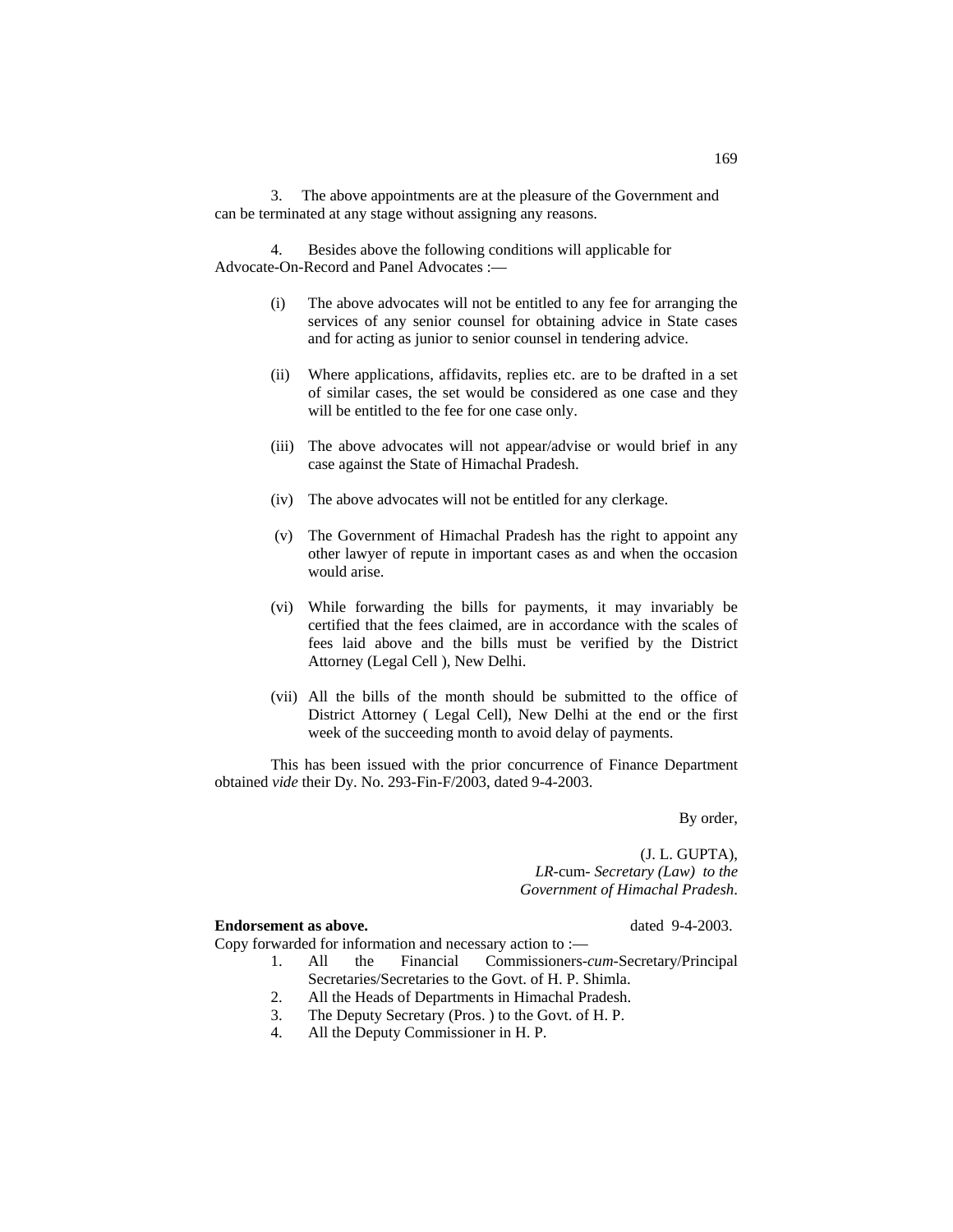- 5. The Advocate General, H. P. Shimla-171 001.
- 6. The Additional Government Advocate, Govt. of India, Ministry of Law & Justice, Legal Affairs Deptt., Central Law Agency Section, Supreme Court Compound, New Delhi.
- 7. The Registrar, Supreme Court of India, New Delhi.
- 8. The Director of Prosecution, Block No. 22 SDA, Complex, Kasumpti Shimla-171 009.
- 9. The Resident Commissioner, H. P. 27 Sikandra Road, New Delhi.
- 10. The Controller, Himachal Pradesh, Government Press, Shimla-5 for immediate publication in Extras-ordinary Gazette.
- 11. The District Attorney ( Legal Cell ), Himachal Pradesh, 27-Sikandra Road, New Delhi-110 001 while forwarding the bills of aforesaid advocates it may be invariably be certified that the fees claimed are in accordance with the aforementioned scale of fees.
- 12. Shri B. Datta, Senior Advocate, C-38, Neeti Bagh, New Delhi-110 049.
- 13. Shri P. N. Nag, Senior Advocate, A-64, Sector-39, Noida-201 303.
- 14. Shri J. S. Attri, Additional Advocate General, H. P. at Delhi, Gopal Cottage E- 119, Chhatarpur Extension, New Delhi-110 074.
- 15. Ms. Promila, Advocate, 198-A Pocket-1, Mayur Vihar, Phase-1 Delhi-110 091.
- 16. Shri V. K. Sharma, Advocate, 205-B9, Sector 5, Rohini, Delhi-85.
- 17. Shri J. S. Mehta, Advocate, Flat No. 7, Plot No. 25/3, Chinar Apartment, Sector-9, Rohini, Delhi-110 085.
- 18. Guard file.

Sd/-

*Under Secretary ( Law ) to the Government of Himachal Pradesh*.

170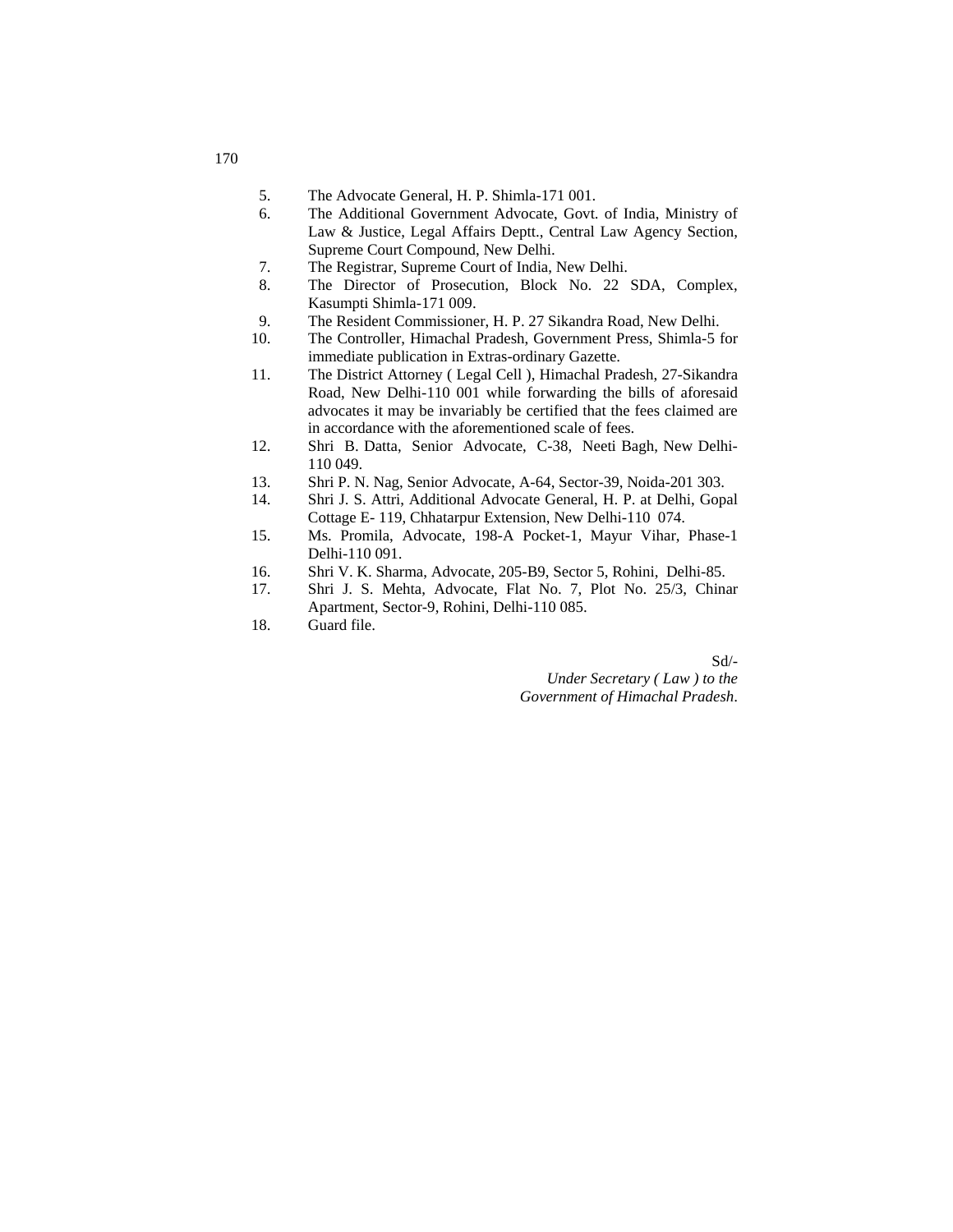# **GOVERNMENT OF HIMACHAL PRADESH LAW DEPARTMENT**

### **NOTIFICATION**

# *Shimla-2,the 27th October, 2005*

**No. LLR-B(14)-1/2002-II.—**In exercise of the powers conferred by Sub-Section (1)  $\&$  (2) of section 5 of the Right to Information Act, 2005 (Act No. 22 of 2005), the Governor, Himachal Pradesh is pleased to designate the Officers and Officials of the Law Department as Public Information Officers, Assistant Public Information Officers and Appellate Authority as per Annexure –A attached.

By order,

Sd/-

 *L.R.-*cum-*Principal Secretary (Law) to the Government of Himachal Pradesh.* 

**Endst. No. As above** dated Shimla-2, the 27<sup>th</sup> October,2005

Copy is forwarded for information and necessary action to:—

- 1. The Principal Secretary (AR) to the Government of Himachal Pradesh, Shimla-2.
- 2. The Member-Secretary H. P. State Legal Services Authority, Block No.22, S.D.A. Complex, Kasumpti, Shimla-9.
- 3. The Additional Secretary (Law) to the Government of Himachal Pradesh, Shimla-2.
- 4. The Deputy Secretary (Law) to the Government of Himachal Pradesh, Shimla-2.
- 5. The Under Secretary (Law-Opinion) to the Government of Pradesh, Shimla-2.
- 6. The Under Secretary (Law) to the Government of Himachal Pradesh, Shimla-2.
- 7. The Under Secretary (Law-Legislation) to the Government of Himachal Pradesh, Shimla-2.
- 8. The Senior Law Officer (Hindi), H. P. Secretariat, Shimla-2.
- 9. The Senior Law Officer (English) H .P. Secretariat, Shimla-2.
- 10. The Superintendent, Litigation Cell H. P. Secretariat, Shimla-2.
- 11. The Controller, Printing and Stationery Department, Himachal Pradesh Shimla-5 for publication in the Rajpatra and intimate this Department the date of its publication.
- 12. Guard file.

Sd/-

*Under Secretary (Law) to the Government of Himachal Pradesh.*

**Annexure —"K"**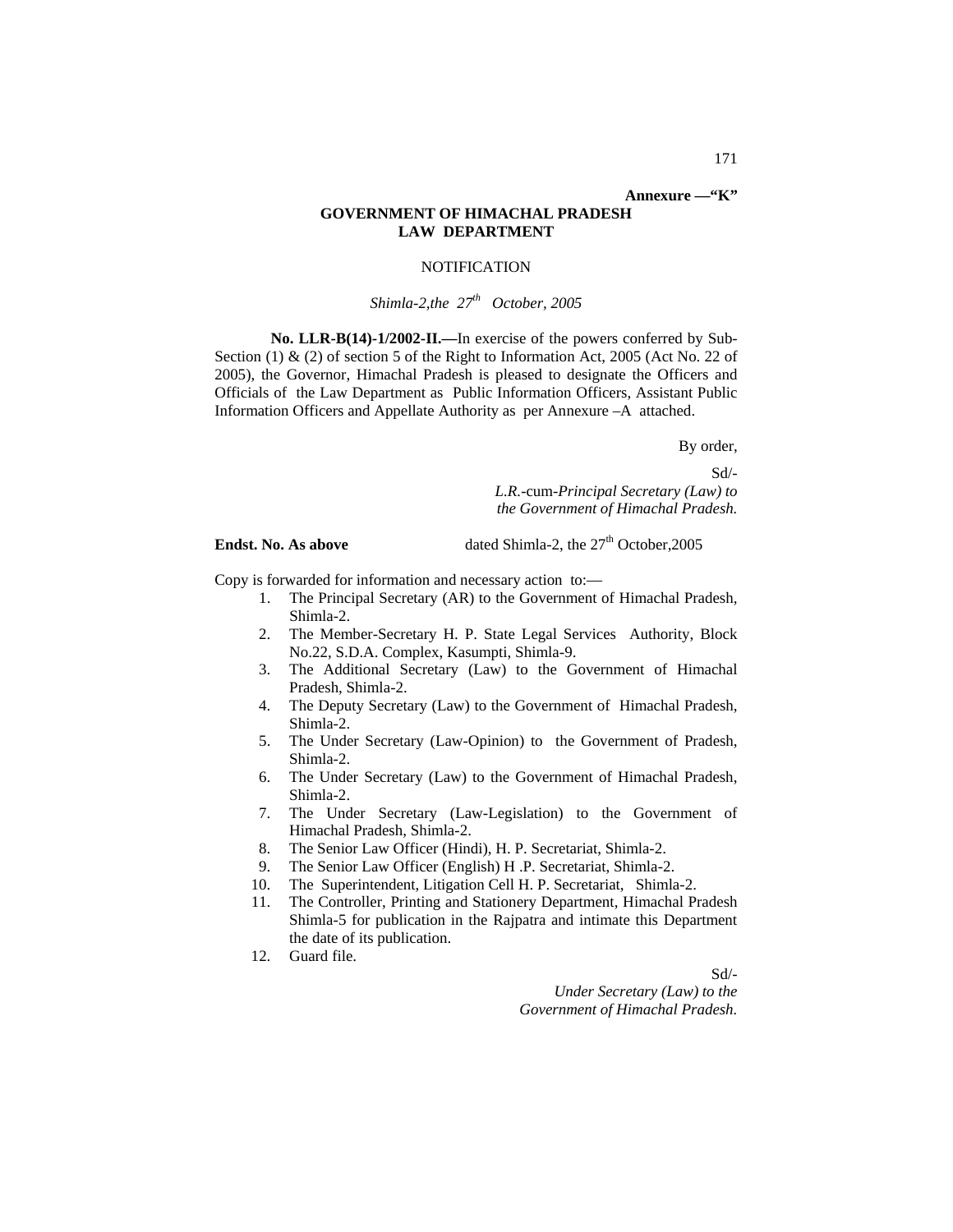# **Name of the Depatment/Office : Law Department**

#### **Designation of Public Information Officers Complete Office Address Office Telephone No. E-mail Address Jurisdiction/ Units under his control for which he will be rendering information to applicants** Additional Secretary (Law). Room No. A-111 H. P. Secretariat, Shimla-2. 2626359 2880641 lawbr6 – hp@ nic.in Law Department Deputy **Secretary** (Law-Legislation). Room No. E-302 H. P. Secretariat, Shimla-2. 2628487 2880558 -do- Law Department

| Designation<br>of Assistant<br><b>Public</b><br><b>Information</b><br><b>Officers</b> | Complete<br><b>Office</b><br><b>Address</b>                 | <b>Office</b><br><b>Telephone</b><br>No. | E-mail<br><b>Address</b>    | Jurisdiction/<br>Units under his<br>control for<br>which he will be<br>rendering<br>Information to<br><b>Applicants</b> |
|---------------------------------------------------------------------------------------|-------------------------------------------------------------|------------------------------------------|-----------------------------|-------------------------------------------------------------------------------------------------------------------------|
| Under<br>Secretary<br>(Law-Opinion).                                                  | Room No.<br>$E - 326$<br>H. P.<br>Secretariat.<br>Shimla-2. | 2628489<br>2880443                       | $lawbr6 -$<br>hp@<br>nic.in | Opinion Cell of<br>Law Department,<br>H. P. Sectretariat,<br>Shimla-2.                                                  |
| Sr. Law Officer<br>(English).                                                         | Room No.<br>$E - 303.$                                      | 2880539                                  | -do-                        | -do-                                                                                                                    |
| Under<br>Secretary<br>(Law).                                                          | Room No.<br>E-301,<br>H. P.<br>Secretariat,<br>Shimla-2.    | 2628478<br>2880670                       | -do-                        | Branch of<br>Law<br>Law Department,<br>H. P. Secretariat.<br>Shimla-2.                                                  |
| <b>Section Officer</b><br>(Law).                                                      | Room No.<br>$F-312$                                         | 2880439                                  | -do-                        | -do-                                                                                                                    |

# 172

# **Details of proposed PIO, APIO and Appellate Authority**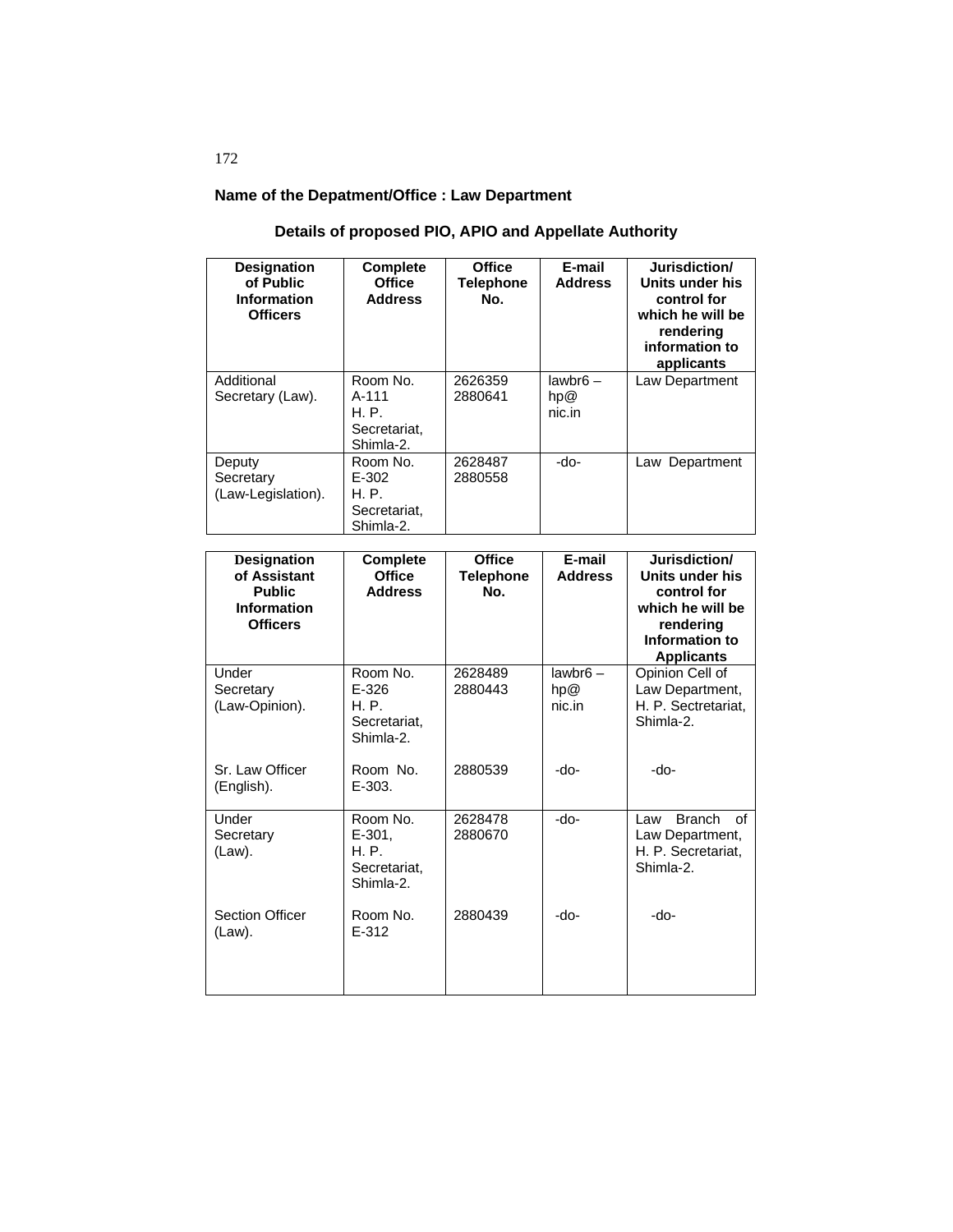| <b>Designation</b><br>of Assistant<br><b>Public</b><br><b>Information</b><br><b>Officers</b> | <b>Complete</b><br><b>Office</b><br><b>Address</b>         | <b>Office</b><br><b>Telephone</b><br>No. | E-mail<br><b>Address</b>    | Jurisdiction/<br>Units under his<br>control for<br>which he will be<br>rendering<br>Information to<br><b>Applicants</b> |
|----------------------------------------------------------------------------------------------|------------------------------------------------------------|------------------------------------------|-----------------------------|-------------------------------------------------------------------------------------------------------------------------|
| Under<br>Secretary<br>(Law-Legislation).                                                     | Room No.<br>$E-313.$<br>H. P.<br>Secretariat,<br>Shimla-2. | 2622425<br>2880441                       | $lawbr6 -$<br>hp@<br>nic.in | <b>Legislation Wing</b><br>of Law<br>Department,<br>H. P. Secretariat,<br>Shimla-2.                                     |
| Sr.Law Officer<br>(Hindi).                                                                   | Room No<br>E-307.                                          | 2880578                                  | -do-                        | -do-                                                                                                                    |
| Superintendent<br>(Litigation)                                                               | Room No.<br>$E - 314$                                      | 2880554                                  | -do-                        | <b>Litigation Cell</b>                                                                                                  |

| <b>Designation</b><br>of Appellate<br><b>Authority</b> | <b>Complete</b><br><b>Office</b><br><b>Address</b>      | <b>Office</b><br><b>Telephone</b><br>No. | E-mail<br><b>Address</b>    | Jurisdiction/<br>Units under<br>his control for<br>which he will<br>be rendering<br>Information to<br><b>Applicants</b> |
|--------------------------------------------------------|---------------------------------------------------------|------------------------------------------|-----------------------------|-------------------------------------------------------------------------------------------------------------------------|
| $L. R.-cum-$<br>Pr. Secretary<br>(Law).                | Room No.<br>E-232,<br>H. P.<br>Secretariat<br>Shimla-2. | 2621544<br>2880634                       | $lawbr6 -$<br>hp@<br>nic.in | N. A.                                                                                                                   |

राजकीय मुद्रणालय, हि0 प्र0, शिमला-235-विधि / 2006-8-5-2006--350 पुस्तकें ।

173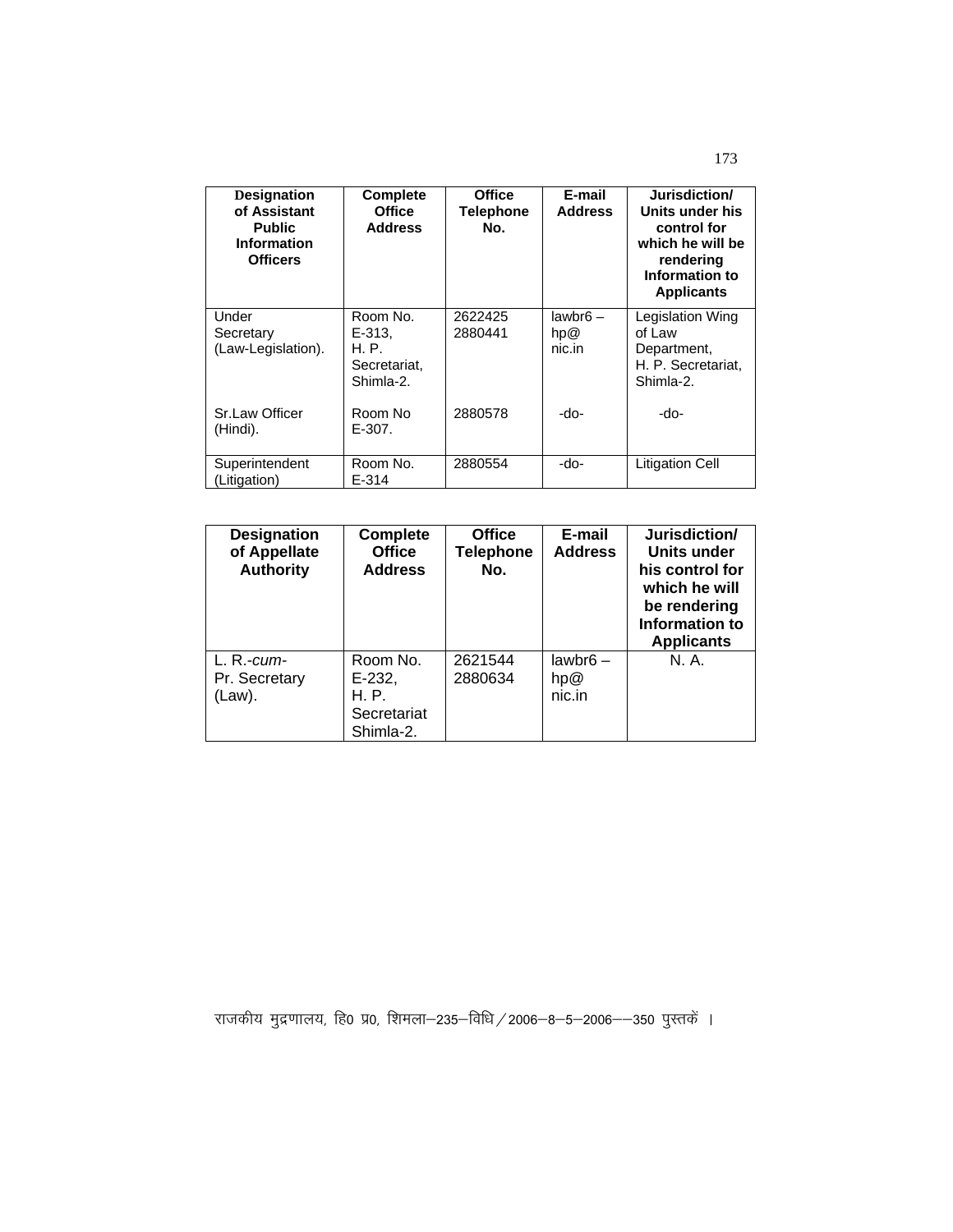# **LAW DEPARTMENT MANUAL**

# PART- I

# **GENERAL MANAGEMENT AND OPINION WORK**

#### **Management:**

# **1. Functions assigned to Law Department**:

**1.1** In the State of Himachal Pradesh, Law Department has been assigned the following functions:—

- [(a) Advice on legal matters;
- (b) Construction of Statutes, Acts, Regulations, Statutory Rules, Orders and Notifications;
- (c) Conveyancing and Drafting of Bills, Ordinances, Rules, Bye-laws, Notifications and Regulations;
- (d) Defence or institution of suits or proceedings filed against or by the Government, except criminal cases in Supreme Court;
- (e) Codification of Laws, Rules and Regulations;
- (f) Law Department Manual;
- (g) Republication of Central Acts in the State Gazette including the work of their translation into Hindi/ Pahari, if so desired by the Government of India;
- (h) Entertainment of summons issued by the Supreme Court, High Court and other Subordinate Courts in civil, criminal or writ cases against Government, except criminal cases in Supreme Court;
- (i) Forwarding of letters of probate and administration and letters of requests and interrogatories to the proper quarter for necessary action;
- (j) Indian Law Reports—Question connected with the printing; distribution, supply, audit, etc.;
- (k) Legal Remembrancer's office—All references relating to establishment and budget etc;
- (l) Official Receivers and Notaries Public—Appointment of;
- (m) State Law Reports and Legal Remembrancer's Library;
- (n) Constitution of India—References relating thereto;
- (o) To collect/compile and pursue the general observations of the Subordinate Legislation Committee;
- (p) Translation of Acts, Ordinances, Bills and Statutory Rules, Orders, Bye-Laws, Regulations into official language;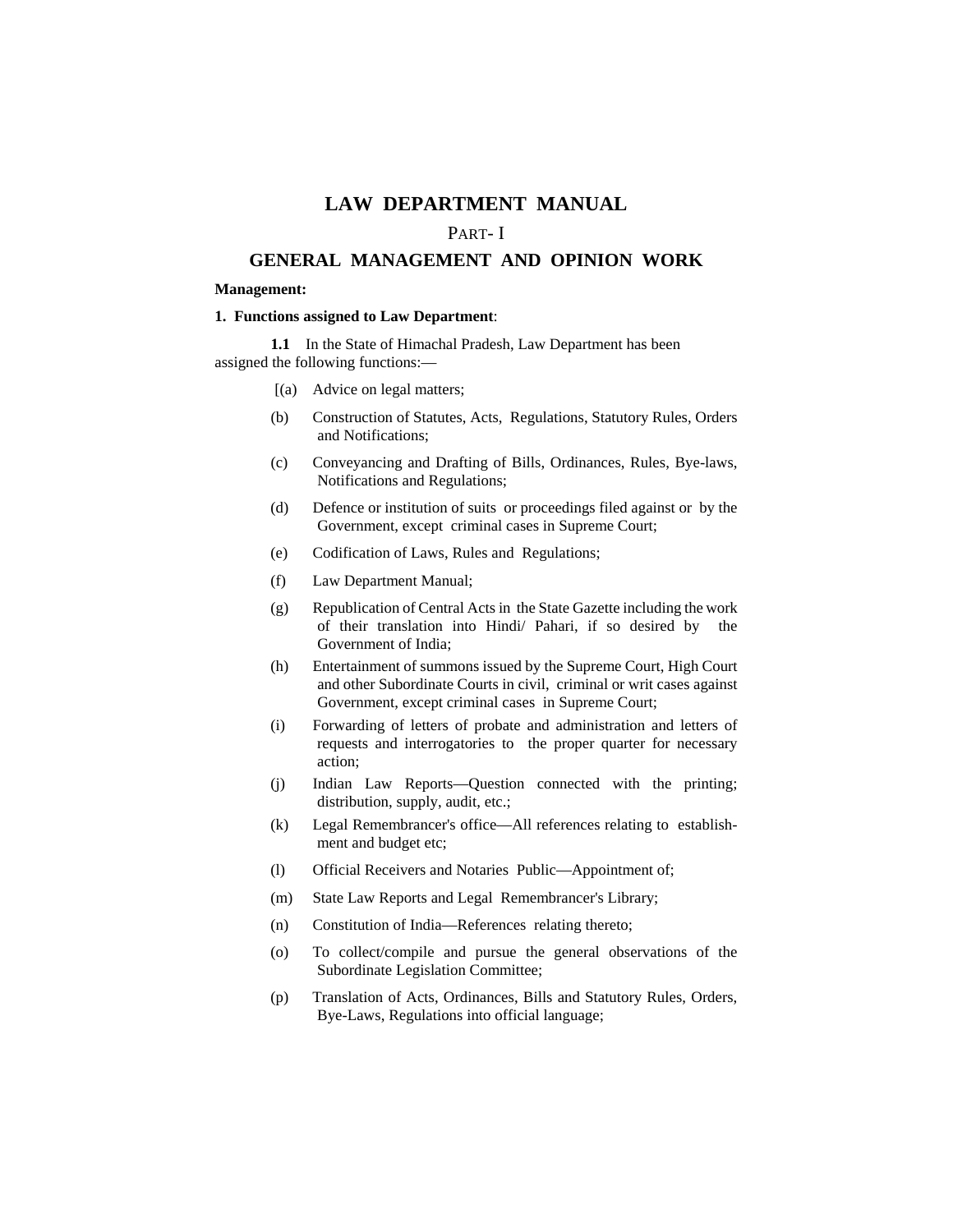- (q) Authentication and publication of the Authoritative Hindi version of Acts originally enacted in English; and
- (r) Authentication and publication of English text of Bills, Acts and Ordinances under Article 348(3) of the Constitution of India.]<sup>[1](#page-115-0)</sup>

**1.2** Under the Rules of Business of the Government of Himachal Pradesh, 1971, the following business shall be disposed of by the Law Department:—

- [(a) All Administrative Department shall consult the Law Department on—
	- (i) the construction of Statutes, Acts, Regulations and statutory rules, orders and notifications;
	- (ii) any general legal principles arising out of any case;
	- (iii) the institution or withdrawal of any prosecution at the instance of the Administrative Department; and
	- (iv) the defence or institution of any suit or proceedings, filed against or by the Government.

**1.3** Every such reference shall be accompanied by an accurate statement of the facts of the case and the point or points on which the advice of the Law Department is desired:

Provided that this shall not apply to any rule, bye-law, notification or order of a purely routine nature, for which suitable precedents exists:

Provided further that where any rule, notification or order is of a kind for which there is no suitable precedent, the department making the reference may, instead of framing a draft, indicate clearly and precisely the points to be covered and request the Law Department to frame the draft.

**1.4** Except as hereinafter provided the Law Department is not, in respect of legislation, an originating or initiating department and its proper function is to put into technical shape the projects of legislation of which the policy has been approved and every proposal to initiate legislation shall be considered in, and, if necessary, transferred to the department to which the subject matter of legislation relates and the necessity for legislation and all matters of substance to be embodied in the Bill shall be discussed and subject to these rules, settled in such department.

**1.5** Proposals to initiate legislation shall be treated as a case and shall be disposed of accordingly:

Provided that the case shall not be submitted to the Chief Minister until the department concerned has consulted the Law Department as to—

- (i) the need for the proposed legislation from a legal point of view;
- (ii) the competence of the State Legislature to enact the measure proposed;

2

<span id="page-115-0"></span> <sup>1.</sup> *See* rule 21 of the Business of the Government of Himachal Pradesh (Allocation) Rules, 1971.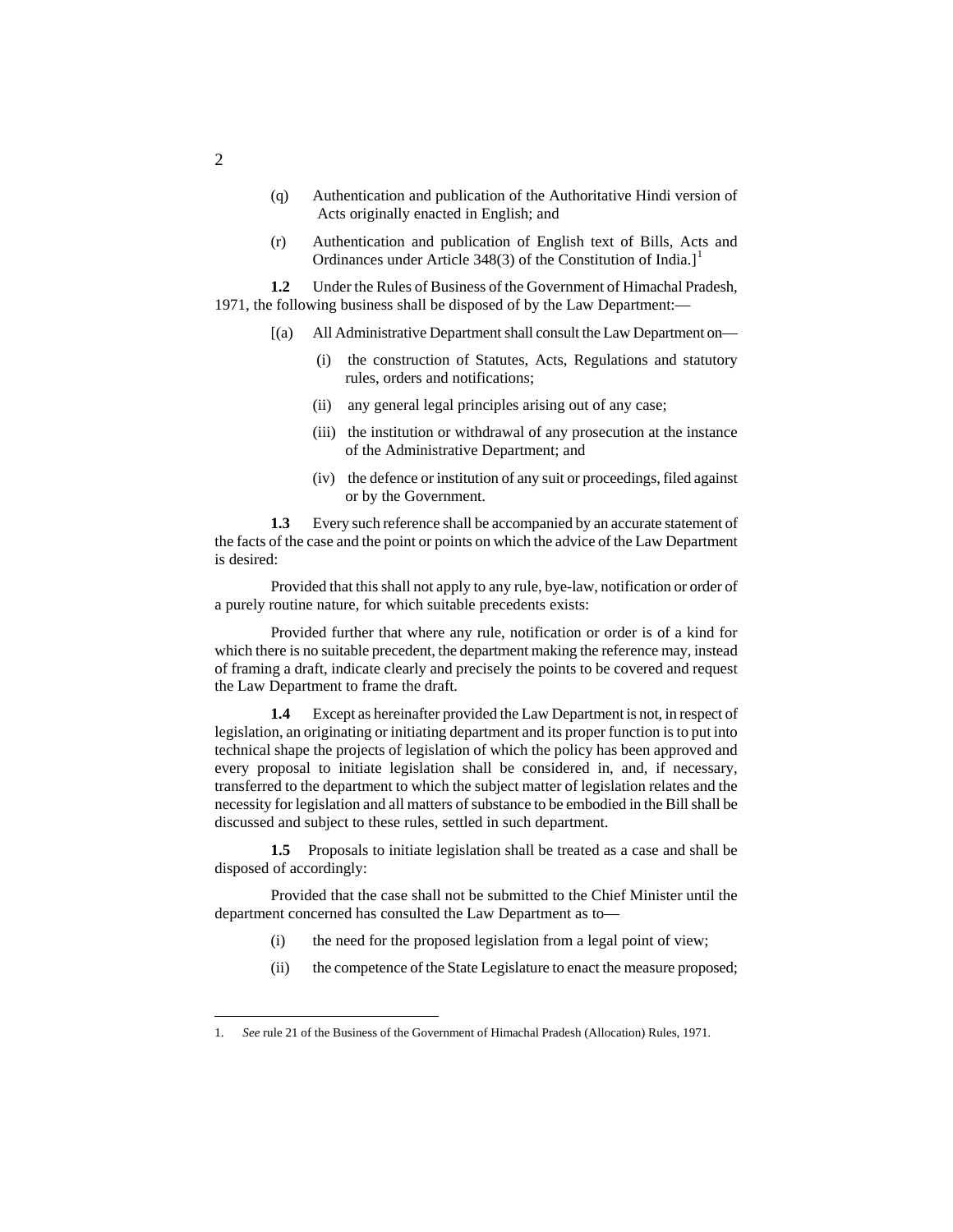- (iii) the requirements of the Constitution as to obtaining the previous sanction of the President thereto; and
- (iv) the consistency of the proposed measure with the provisions of the Constitution, and, in particular, those relating to the Fundamental Rights.

**1.6** After obtaining the opinion of the Law Department on matters referred to in the next preceding paras, and if the proposed legislation involves expenditure from the Consolidated Fund, after a Financial Memorandum has been prepared in consultation with the Finance Department, the proposals shall be submitted to the Council of Ministers in accordance with these rules alongwith a comprehensive Memorandum.

**1.7** If the proposal for the legislation is approved by the Council of Ministers the case shall be sent to the Law Department alongwith the decision of the Council of Ministers and the Explanatory Memorandum for the purpose of preparing a tentative draft of the Bill.

**1.8** The Law Department shall prepare a tentative draft of the Bill and return the case to the department concerned.

**1.9** The Administrative Department shall after consulting such officers and bodies as is deemed necessary, submit the draft Bill to the Council of Ministers alongwith the opinion, if any, of the officers or bodies consulted.

**1.10** If it is decided by the Council of Ministers to proceed with the Bill, with or without amendments, the Administrative Department shall send the case to the Law Department along with the final decision of the Council of Ministers, requesting it to prepare the final draft of the Bill.

**1.11** The Law Department shall then finalize the draft and send a draft Bill to the originating department, indicating at the same time the sanctions, if any, required for the Bill. If any provisions in the Bill involving expenditure from the Consolidated Fund of the State are modified in the finalised draft, the department shall send the finalized draft Bill to the Finance Department for revising, if necessary, the Financial Memorandum.

**1.12** The originating department shall then transfer the final draft Bill to the Law Department with the instructions of the Government thereon, including instructions as to its introduction in the Legislative Assembly, and with copies of such papers underlying the Bill as should be communicated to the Legislative Assembly. After such transfer, the Bill shall be deemed to belong to the Law Department.

**1.13** Measures designed solely to codify and consolidate existing enactments and legislations of a formal character, such as repealing and amending Bills, may be initiated in the Law Department:

Provided that the Law Department shall send a copy of the draft Bill to the department, which is concerned with the subject matter, for consideration as an administrative measure and the department to which it is sent shall forthwith make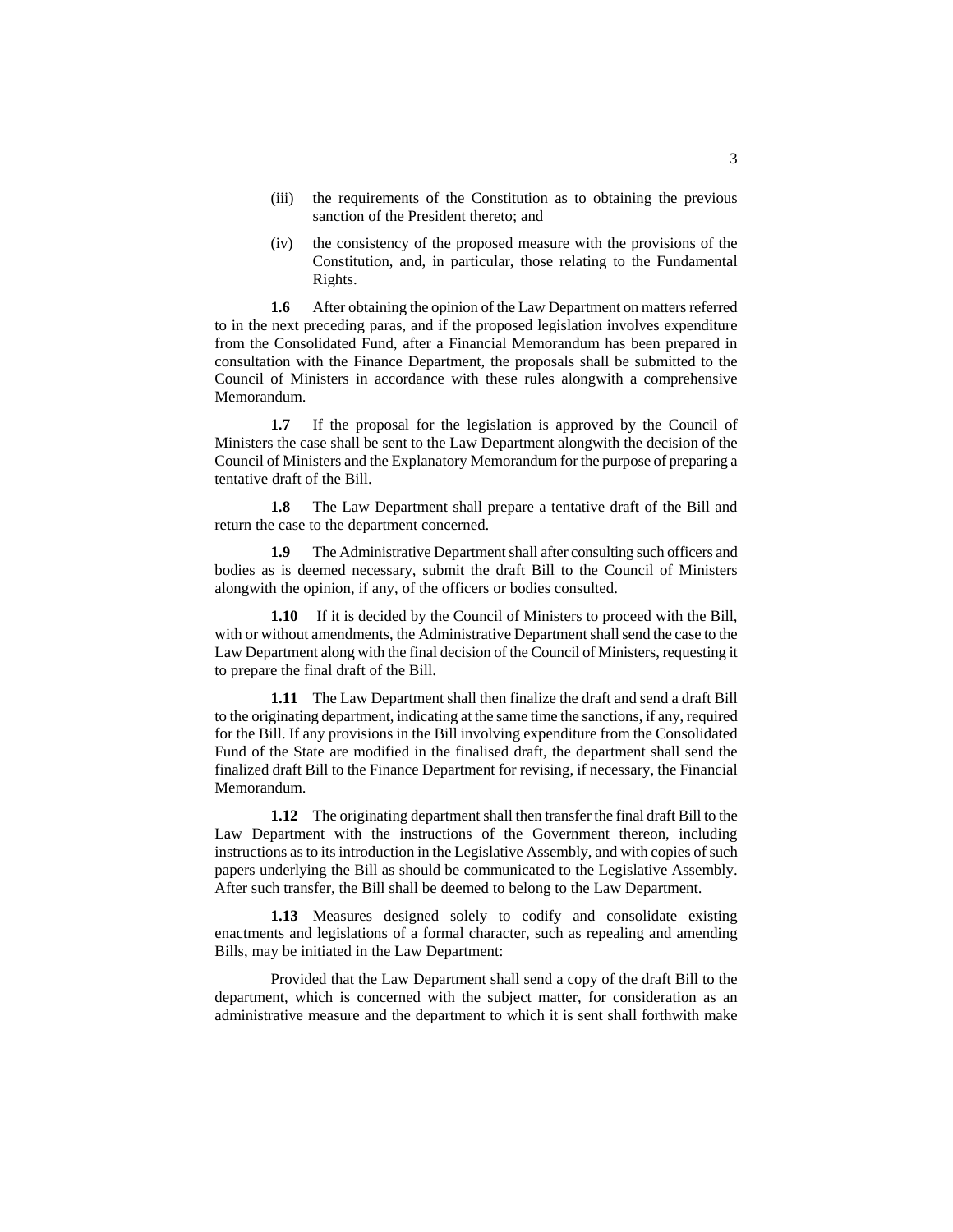such enquiries as it thinks fit and shall send to the Law Department its opinion thereon together with a copy of every communication received by them on the subject.

**1.14** (a) Whenever a private Member of the State Legislature give notice of his intention to move for leave to introduce a Bill, the Law Department shall, forthwith send a copy of the Bill and the statement of objects and reasons for information to the Chief Minister and to the department to which the case belongs.

(b) The Bill shall be dealt with as a case in the first instance by the Law Department where it shall be considered in its technical aspects, such as need for previous sanction of the President and the competence of the State Legislature to enact the measure and then forwarded with its opinion to the department to which the case belongs.

(c) If any provisions of such Bill involve expenditure from the Consolidated Fund of the State the department shall, before it is circulated, prepare in consultation with the Finance Department, the Financial Memorandum in respect of the Bill.

**1.15** The provisions of sub-paras 1.2 to 1.17 of this para shall apply, as far as may be, to amendments of substance recommended by the Select Committee and, also to all amendments, notice of which is given by Members of the State Legislature for being moved during the consideration of a Bill in the Legislature.

**1.16** (a) When a Bill has been passed by the Legislature, it shall be examined in the department concerned and the Law Department and, shall be forwarded to the Governor with—

- (i) a report of the Secretary concerned as to the reasons, if any, why the Governor's assent should not be given; and
- (ii) a report of the Law Secretary as to the reasons, if any, why Governor's assent should not be given or the Bill should not be reserved for consideration of the President.

(b) Where the Governor directs that the Bill should be reserved for the consideration of the President or returned to the Legislature with a message, necessary action in that behalf shall be taken by the Secretary to the Governor in consultation with the Secretary to the Administrative Department concerned and the Law Secretary.

**1.17** After obtaining the assent of the Governor or the President, as the case may be, the Law Department shall take steps for the publication of the Bill in the Official Gazette as an Act of the Legislature.]<sup>[1](#page-117-0)</sup>

<span id="page-117-0"></span> <sup>1.</sup> *See* rules 39 to 54 of the Rules of Business of the Government of Himachal Pradesh, 1971.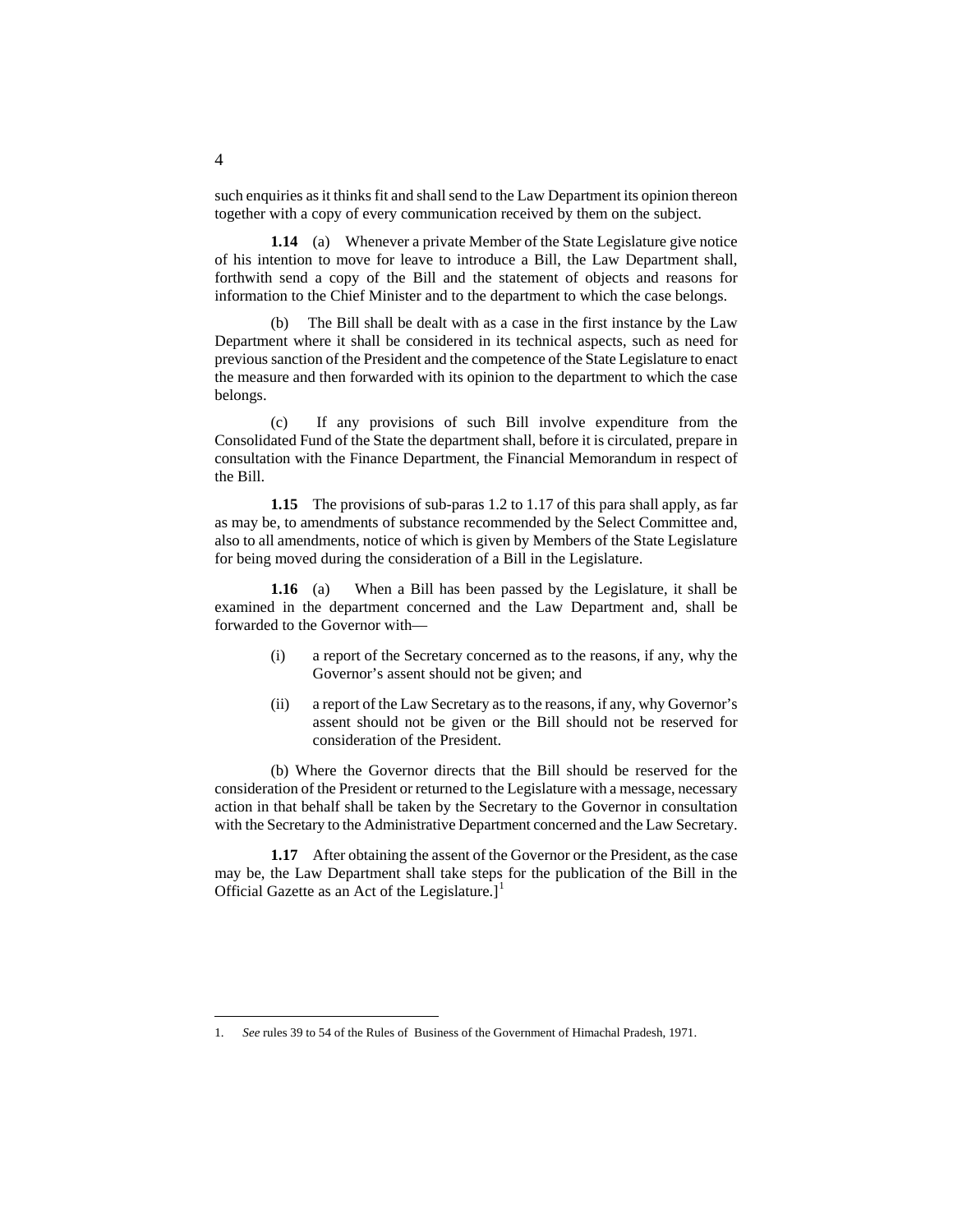# **General Control and functioning of each Wing:**

**1.18** Law Department consists of four wings, namely:—

- (a) Administrative;
- (b) Opinion;
- (c) Litigation; and
- (d) Legislative,—
	- (i) Legislation;
	- (ii) Codification; and
	- (iii) Official Language.

**(a) Administrative Wing**.—The main function of the Administrative Wing of the Law Department is to sanction counsel fees payable to the Private Advocates, engage Advocates to represent civil cases in various courts in State and to issue necessary instructions in this behalf from time to time (*see* Annexure "A"[\)1](#page-118-0) and it discharge functions of the Administrative Department in relation to the functioning of—

- (i) The Himachal Pradesh State Legal Services Authority; and
- (ii) The Himachal Pradesh State Law Commission.

It is also responsible to implement the provisions of—

- (i) The Official Trustees Act, 1913;
- (ii) The Administrators General Act, 1963; and .
- (iii) The Legal Services Authorities Act, 1987.

(b) **Opinion Wing**.—The Opinion Cell of the Law Department, apart from tendering opinion in various legal matters received from all the Administrative Departments of the State Government, has also been entrusted with the job of vetting of legal documents, notifications and Recruitment and Promotion Rules.

(c) **Litigation Wing**.—The Litigation Wing is the important limb of the Law Department. The Legal Remembrancer, Himachal Pradesh, except in matters as may be assigned to the Advocate General, and the criminal matters pending in the Supreme court, exercises the control over the entire Government Litigation, whether Civil or Criminal. It examines judgements of various Courts (including that of State Administrative Tribunal, Consumer Forum etc.) involving the Government interest and recommends the desirability of agitating the matter further before the High Court or the Supreme Court by way of appeal/revision etc.; it also examines and approves the plaints, written statements, memorandum of appeals etc. to be filed by or on behalf of the State Government, in various Courts; and also acts as nodal agency for conciliation of cases filed by or against the Government, pending in various courts in the State by

<span id="page-118-0"></span> <sup>1</sup> . Annexure "A".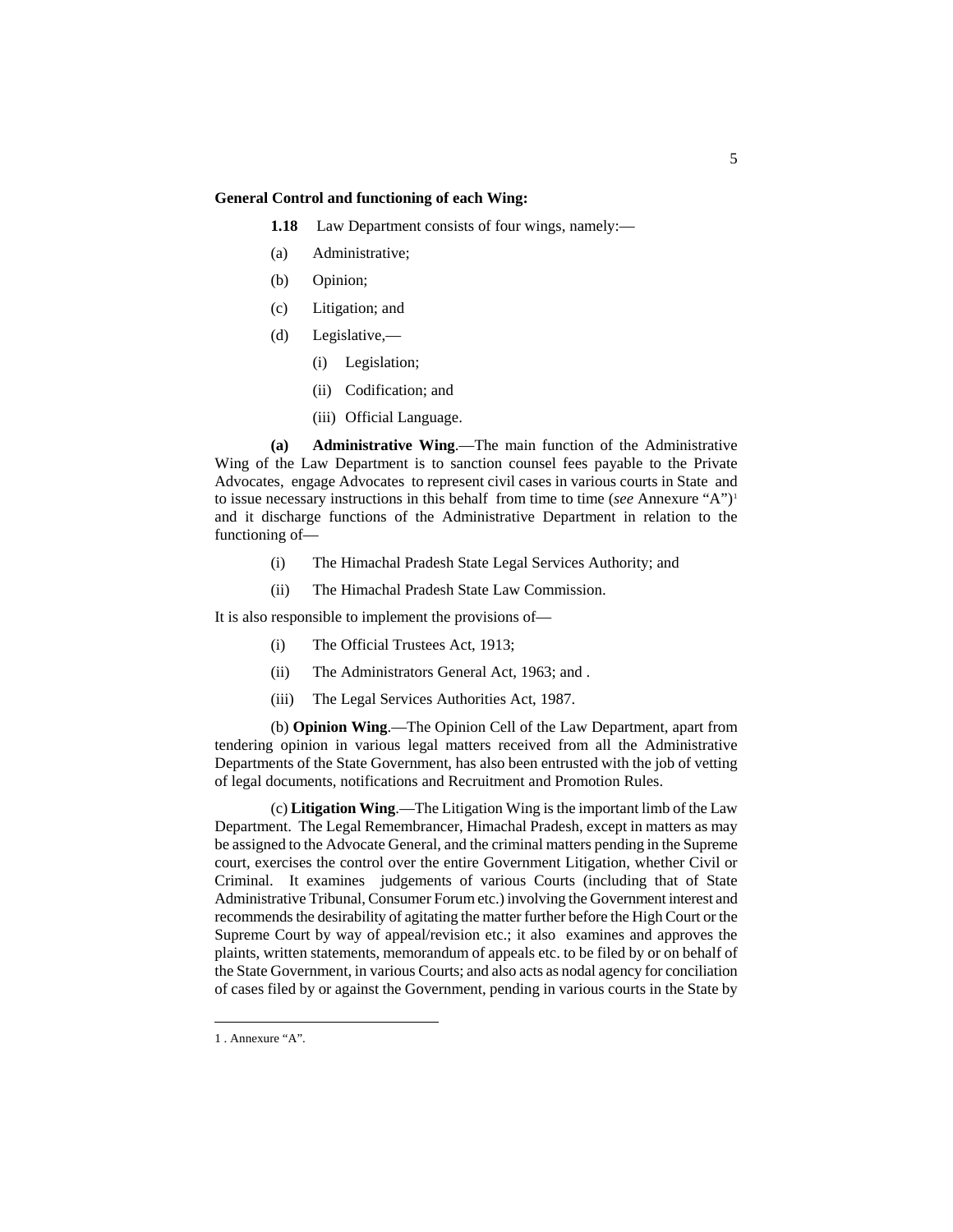constituting District Level and State Level Committees. The Law Department is bound to watch the progress in all criminal matters excepting those which are either under the control of the Advocate General, Himachal Pradesh, or which are pending in the Supreme Court. In addition to this, all cases of prosecution sanctions, contempt matters are dealt with in this Wing.

(d) **Legislative Wing.—**The Legislative Wing of Law Department is subdivided into three Sections:—

# *Legislation :*

The Legislation Section is entrusted with the work of drafting all Government Bills, Ordinances, Regulations, Statutory Rules, Notifications and Orders etc.

[The preparation of a legislation and setting the legislative programme involves following seven main stages:—

- (a) Approval of legislative programme and formation of Legislative Policy;
- (b) Drafting instructions and preparation of Bills;
- (c) Approval of Bills by Cabinet;
- (d) Formalities respecting Bills before introduction;
- (e) Introduction and printing of Bills;
- (f) Processing and passing of Bills in the State Legislative Assembly and procedure in financial matters—Appropriation Bills; and
- (g) Presentation of Bills for assent and publication as Acts.]<sup>[1](#page-119-0)</sup>

*(i) Legislative Programme***.—** [The Administrative Department is required to prepare and forward to the Secretary Parliamentary Affairs Department by the 15th of January in each year, a provisional legislative programme for ensuing budget session. In submitting the programme the Administrative Department should set out—

- (a) the scope and purpose of the Bill;
- (b) the Administrative Department's idea as to whether it will be a Bill of long, short or medium length;
- (c) the urgency of the Bill in relation to the work of the Department and indicating, by numerical sequence where possible, its priority rating compared with other Bills of the Department;
- (d) whether the Bill has yet been approved in principal by the Cabinet;
- (e) whether drafting instructions have been issued to the Legislative Wing, in the Law Department; and
- (f) any other remedies which may enable the Parliamentary Affairs Department to determine its priority rating in request to the programme as a whole.] $<sup>2</sup>$  $<sup>2</sup>$  $<sup>2</sup>$ </sup>

<span id="page-119-0"></span> <sup>1.</sup> *See* para 1 of the Hand Book on the Preparation and Passing of the Bills.

<span id="page-119-1"></span><sup>2.</sup> *See* para 2 of the Hand Book on the Preparation and Passing of the Bills..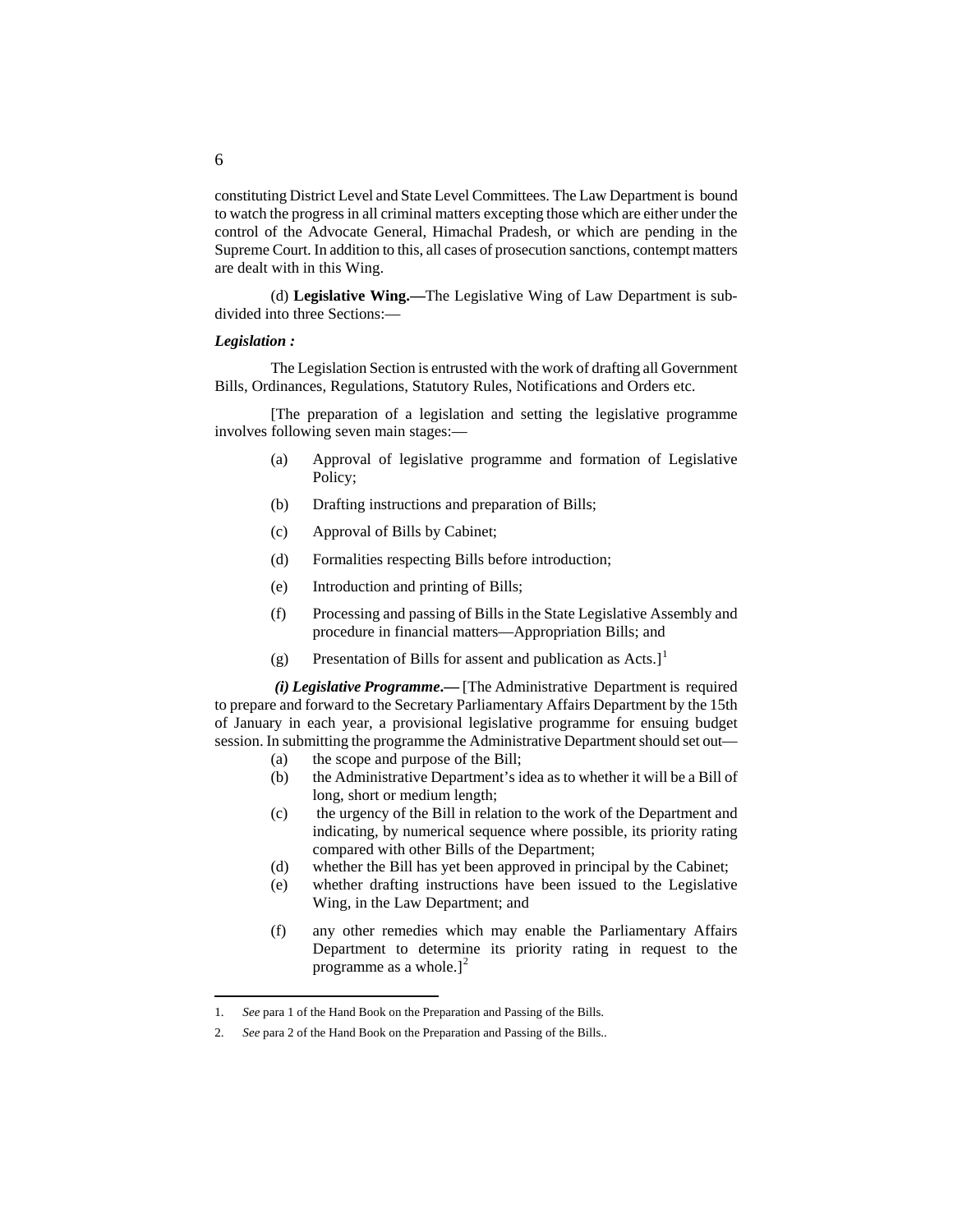*(ii) Acceptance by the Cabinet***.—**[The Parliamentary Affairs Department will review the proposals put forward by the Departments, will consult, where necessary, with the Department concerned and will finally draw up a full legislative programme arranged on a priority basis according to the anticipated sittings of the Assembly during the session. This programme will be recommended for acceptance by the Cabinet. $]$ <sup>[1](#page-120-0)</sup>

*(iii) Formation of legislative policy in the preparation of Bills***.**—[The first stage in the preparation of a Bill is the formation of a legislative policy. A statute is the formal and legal expression of a legislative policy, and therefore, before the Bill can be drafted the policy sought to be implemented by it must be determined. At this stage administrative, financial or political considerations are more likely to be involved than legal considerations and these have to be dealt with and settled by officials in the Administrative Department concerned.]<sup>[2](#page-120-1)</sup>

*(iv) Reference to Law Department***.—**[Once these matters are settled, proposals for legislation are to be referred to the Law Department for advice as to their feasibility from the legal and constitutional point of view. The advice is tendered generally on the necessity or desirability of such legislation in the light of existing laws. The competency of State Legislature to legislate on the subject under the Constitution is also considered at this stage, and the broad lines on which legislation may be undertaken are likewise often indicated. The advice tendered at this stage will have to be of a general character and it is reserved for the legal Draftsman to examine the various provisions in greater details at the drafting stage. $\mathrm{I}^3$  $\mathrm{I}^3$ 

*(v) Proposals after approval of legislative policy by the Cabinet***.—**[Under the Rules of Business, cases involving legislation have to be brought before the Cabinet for decision, and consequently if the Minister-in-Charge of an Administrative Department decides, after consulting the Law Department, that legislation on any particular topic should be sponsored in Assembly. It is essential that the summary to the Cabinet is drafted in such a manner that the case for legislation is fully brought out and that the implications of the proposed legislation are easily understood, but there is no need to attach to the summary a draft of the Bill. In fact, to do so would be to create difficulties for the Draftsman in more ways than one. If the Legislative proposals are not accepted, or are accepted in a modified form, by the Cabinet, much of the valuable time of the Draftsman which he can ill afford to spare would have been wasted in preparation of an unwanted Bill or of unwanted provisions. Where a Draftsman is required to draft a Bill for the purpose of eliciting policy decisions, not only is his work multiplied, but he is very often forced to guess at what the ultimate policy would be and his guesses may not always be right. Further, the Draftsman would have opportunities until the very last movement to improve upon the language of the Bill and this may not always be possible if certain words which have been put into the draft of the Bill submitted to the Cabinet have obtained some sanctity by reason of their acceptances by the Cabinet. It is no doubt conceivable that in exceptional cases draft of

<span id="page-120-0"></span> <sup>1.</sup> *See* para 3 of the Hand Book on the Preparation and Passing of the Bills.

<span id="page-120-1"></span><sup>2.</sup> *See* para 4 of the Hand Book on the Preparation and Passing of the Bills.

<span id="page-120-2"></span><sup>3.</sup> *See* para 5 of the Hand Book on the Preparation and Passing of the Bills.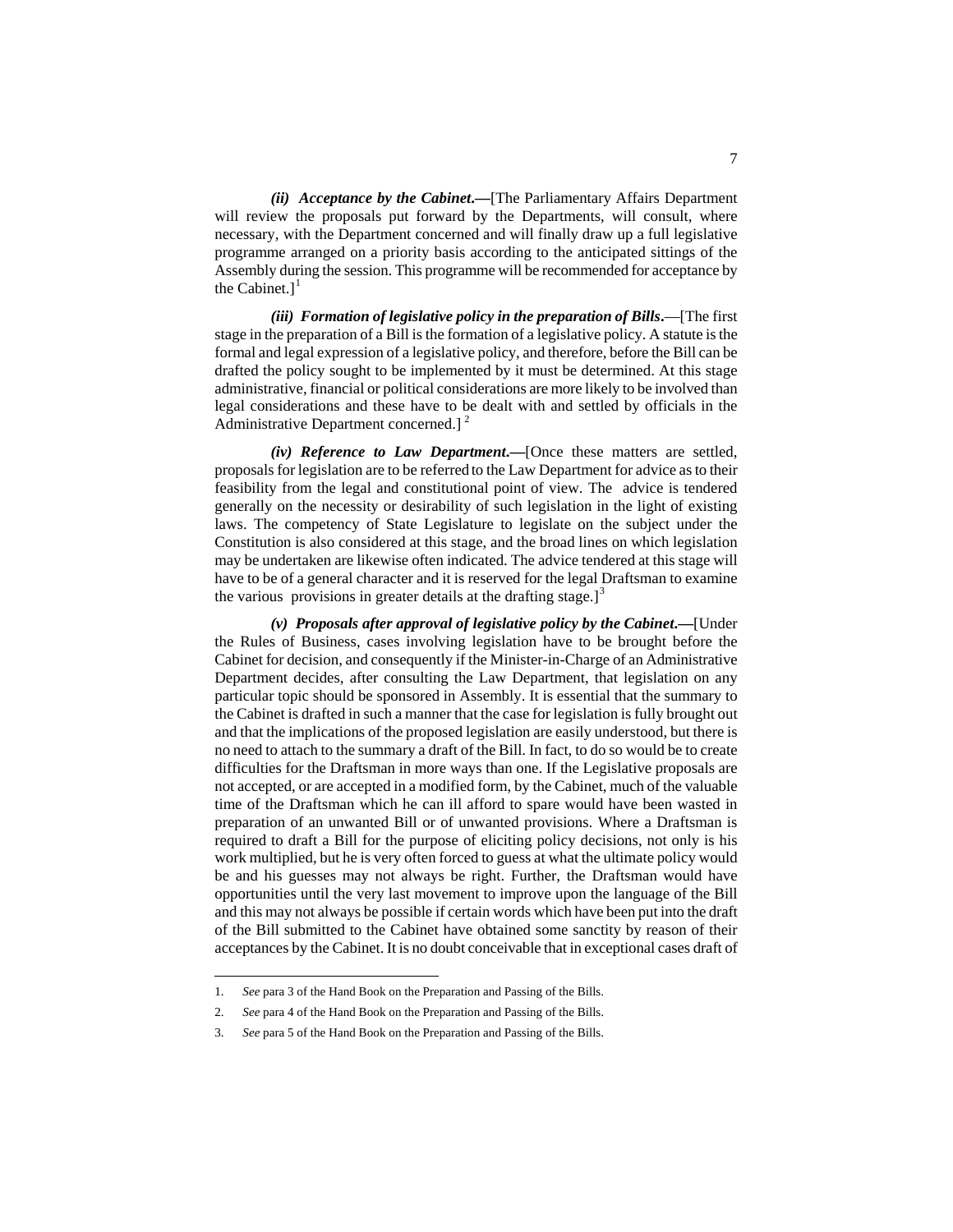a Bill may have to accompany the summary to the Cabinet in order to bring out the legislative proposals with greater clarity and precision, but such cases should be few and should in fairness to the Draftsmen, be reduced to the minimum]<sup>[1](#page-121-0)</sup>

*(vi) Drafting Instructions.***—**[If approval of the Cabinet for any Legislative proposal has been obtained, the Department initiating action in this behalf is to prepare an office memo indicating with sufficient precision the lines on which it has been decided to legislate and requesting the Law Department in the Legislation Section to take steps for drafting a Bill with a view to its introduction in the Assembly. It is generally found that drafting of a Bill proceeds at the maximum speed and with minimum friction if complete instructions are given to the Draftsman. A great deal depends upon the case and skill with which instructions to the Draftsman are given and acquainted with so much of the background of what is proposed as relevant. The summary of the legislative proposals as submitted to the Cabinet is no substitute for the precise instructions which the Draftsman always requires before undertaking any drafting work, because the summary in most cases would be very general in character and would not have dealt with each of the proposal in detail. Before the Draftsman can begin to put the words on paper, he must understand the legislative proposal and familiarise himself in the subject matter thereof. A Draftsman cannot be expected to be an expert in every field of knowledge and there he has to be educated upto a point, where he will become qualified to deal with the subject matter of the Bill from the legislative point of view. Thus conferences have to be held at various stages before a Bill can be finalised. Thus it is important that the Departmental Officers/ officials who confer with the Draftsman should be of sufficient experience and standing and should give authoritative answers to any questions, which will come up during the process of drafting. These instructions should be a simple statement in clear language of the several points covered by the Bill and should include reference to any relevant legislation or related literature of which the Administrative Department is aware. Such statement is better not prepared in the form of a draft Bill. Occasionally, a draft Bill is prepared by the Administrative Department for submission to the Draftsman in place of the memorandum, but this practice is always discouraged as it is generally a handicap to the Draftsman, as a draft measure prepared by non-Draftsman as a rule will be defective and the Draftsman will have to spend much time in undoing what has been done. His position becomes even more awkward when a draft Bill prepared in this manner has been circulated and discussed before submission to the Draftsman, because it is generally assumed that the final draft will closely resemble to the draft of the administrative department, and any attempt on the part of Draftsman to alter the structure of such a Bill may be resisted. The Bill drafting is a laborious process and is essentially a task that ought to be carried out under conditions which allow sufficient time for deliberate thought and research upon the many points that arise. Wherever possible an attempt will always be made to have the first draft prepared by one of the junior Draftsman and it will thereafter be examined and finalised by a senior Draftsman in collaboration with the Draftsman who prepared the first draft. This will reduce mistakes to the minimum. In the case of short Bills, one or two drafts may suffice, but in the case of longer Bill several drafts may have to be made and subjected

<span id="page-121-0"></span> <sup>1.</sup> *See* para 6 of the Hand Book on the Preparation and Passing of the Bills.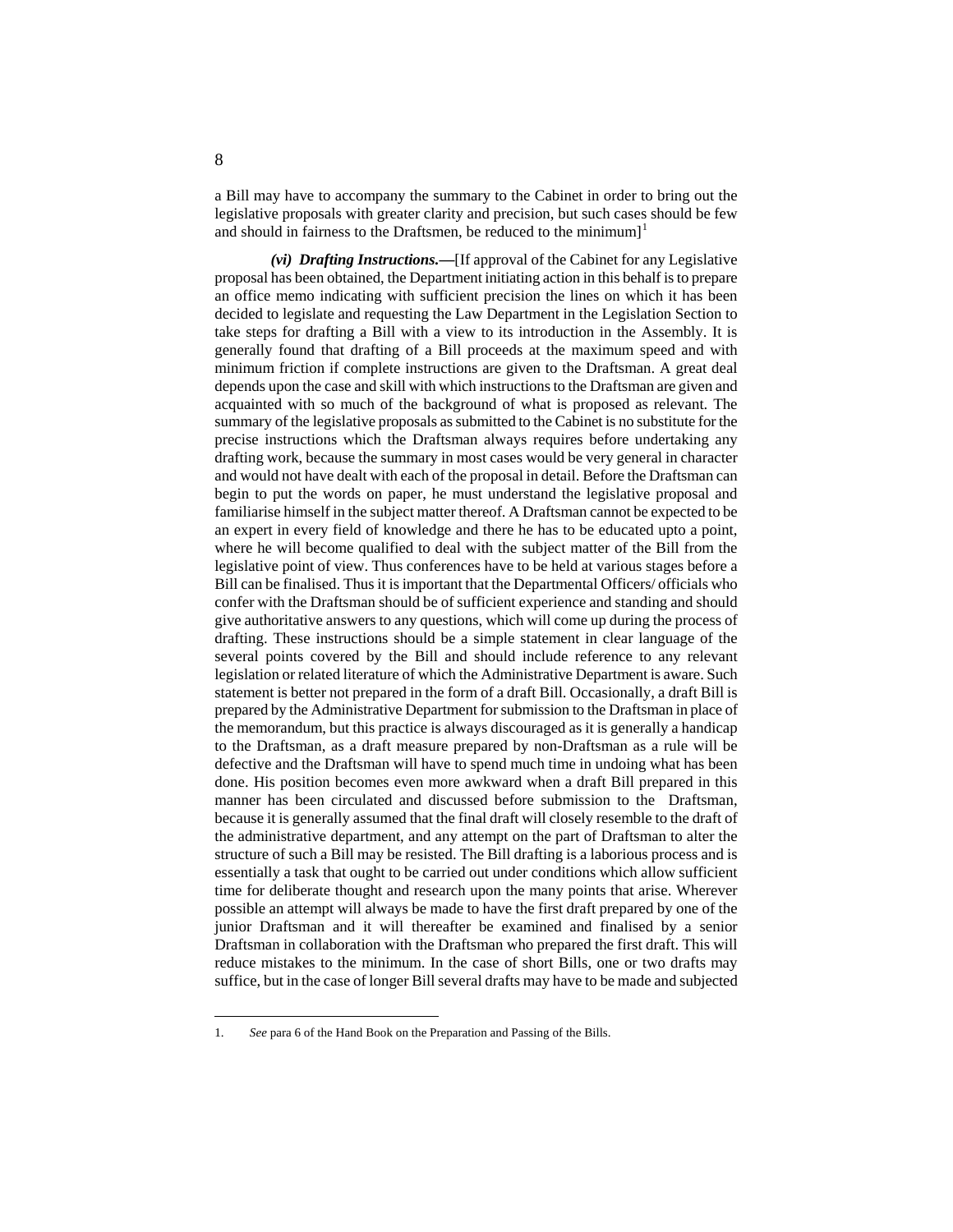to criticism both on files and at conferences. In the case of important and complex Bills, the process of drafting may be a long one extending over several months. The process of revising the draft must continue until the sponsors of the Bill and the Draftsman are both satisfied with the form and contents of the Bill. $l^1$  $l^1$ 

*(vii) Preparation of Hindi version of Bill***.—**[When a Bill is finalised by the Draftsman, the Official Language Wing attached to Law Department is approached, where it has been finalized in English language, to prepare the text of the Bill in the Official Language i.e. in Hindi, and where it has been prepared in Hindi, to prepare its authoritative text in English Language, so that the legislative proposal may be discussed and approved by the Council of Ministers and processed in the Legislative Assembly, in the Official Language along with its authoritative English text as contemplated in Article 348 of the Constitution of India. $]^{2}$  $]^{2}$  $]^{2}$ 

**(***viii) Submission of Bills to the Council of Ministers***.**—[After the tentative Bill is finalised and its Hindi version is prepared, the Administrative Department shall, after consulting<sup>[1](#page-183-0)</sup> such officers and bodies as is deemed necessary, submit the Bill to the Council of Ministers in accordance with the Rules of Business of the Government of Himachal Pradesh accompanied by a comprehensive memorandum alongwith the opinion, if any, of officers and bodies consulted. If the proposal for the legislation is approved by the Council of Ministers, the case shall be sent to the Law Department alongwith the decision of the Council of Ministers and the instructions of the Government as to its introduction in the Legislative Assembly and with three accurately and clearly typed copies of the Bill and such papers underlying the Bill as should be communicated to the Legislative Assembly.]

*(ix) Statement of Objects and Reasons***.—**[When a Bill is finalised and is approved by the Department sponsoring it, that Department attaches to the Bill a Statement of Objects and Reasons relating thereto, which is to be signed by the Minister who is to be In-charge of the Bill in the Assembly. This Statement has to be drawn very carefully so that it does no more than indicate the intention behind the Bill and the reasons which have led up to it in a calm and judicial tone; very often such statements are drawn in consultation with the Draftsman or are shown to him for approval.] [4](#page-122-3)

**(***x***) Financial Memorandum and Memorandum Regarding Delegated Legislation.—**[The Rules of Procedure of the Legislative Assembly requires that—

> (a) a Bill involving expenditure shall be accompanied by a Financial Memorandum which shall invite attention to clauses involving expenditure and shall also give an estimate of recurring and nonrecurring expenditure involved in case the Bill is passed into law;

 <sup>1.</sup> *See* para 7 of the Hand Book on the Preparation and Passing of the Bills.

<span id="page-122-1"></span><span id="page-122-0"></span><sup>2.</sup> *See* para 8 of the Hand Book on the Preparation and Passing of the Bills.

<sup>3.</sup> *See* para 9 of the Hand Book on the Preparation and Passing of the Bills.

<span id="page-122-3"></span><span id="page-122-2"></span><sup>4.</sup> *See* para 10 of the Hand Book on the Preparation and Passing of the Bills.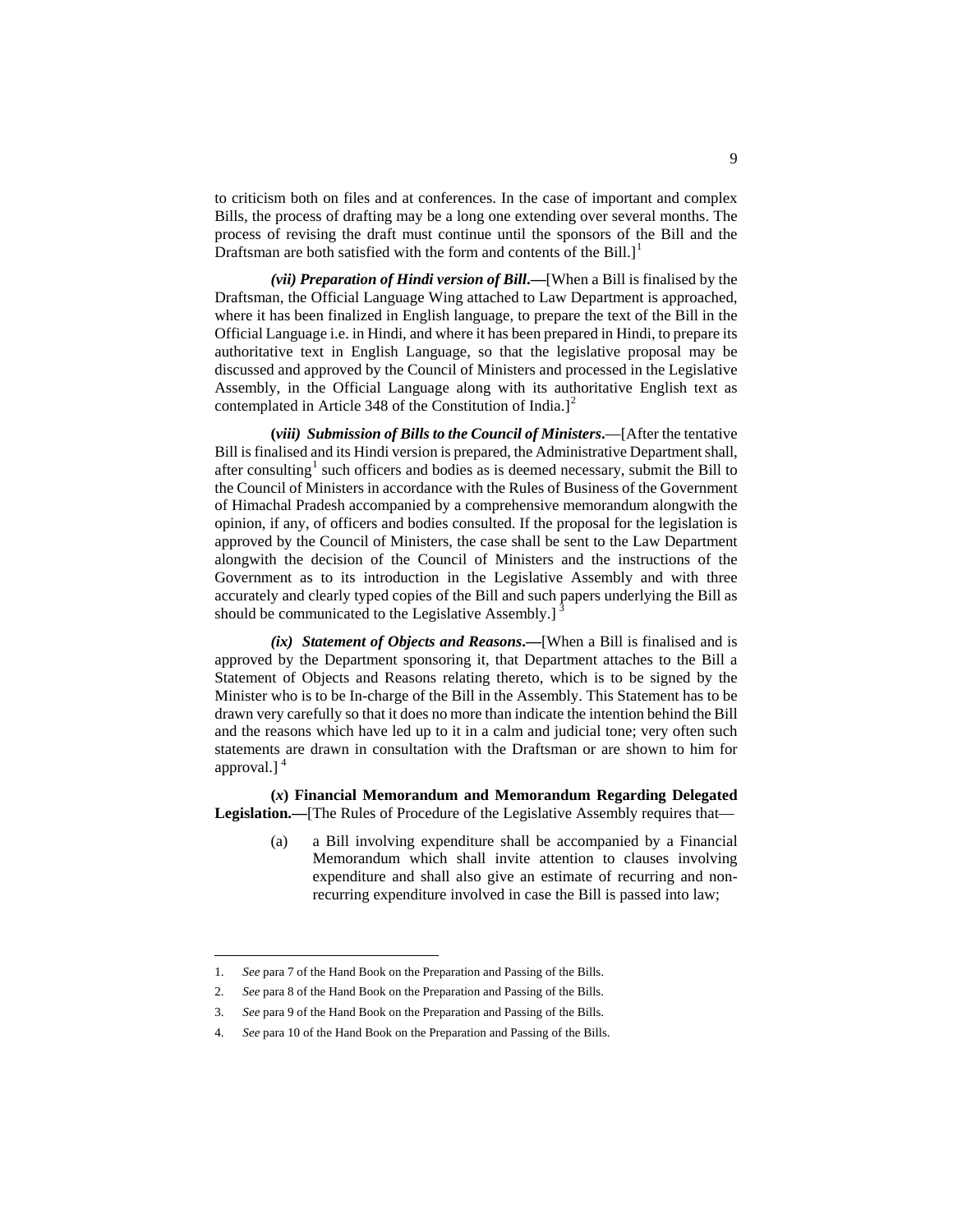- (b) clauses or provisions involving expenditure from public funds shall be printed in bold type or in italics;
- (c) a Bill involving proposals for delegation of Legislative powers, shall further be accompanied by a Memorandum explaining such proposals and drawing attentions to their scope and stating also whether they are of normal or exceptional character. Financial Memorandum is prepared by the Department sponsoring the Bill and Finance Department (if it is not the sponsoring Department) is always consulted at the appropriate stage. These Memorandums outline the objects on which expenditure is likely to be involved, and furnish an estimate whenever possible of the annual expenditure.
- (d) the Memorandum regarding delegated legislation has to be drawn with same care. While the practice of delegating law-making power is justifiable and even inevitable, the legislature would like to be satisfied that the delegated legislative power does not extend beyond the justifiable limits. Rule 273 of the Rules of Procedure and Conduct of Business in the Assembly requires the Departmentally Related Standing Committees to examine rules made by a delegated authority with a view to consider whether—
	- (i) they are in accord with the general objects of the Constitution or the Act pursuant to which they are made;
	- (ii) they contain matter which in the opinion of the Committee should more properly be dealt with in the Act itself;
	- (iii) they impose any tax;
	- (iv) they directly or indirectly bar the jurisdiction of Courts;
	- (v) they give retrospective effect to any provisions for which there is no justification in the Act or the principal Act does not confer any such power;
	- (vi) they appear to make unusual or unexpected use of the powers conferred by the Act pursuant to which they are made; and
	- (vii) generally, for any reasons, the form or purport of the rules calls for any elucidation.] $<sup>1</sup>$  $<sup>1</sup>$  $<sup>1</sup>$ </sup>

*(xi) Statement in connection with Ordinances*.— [Whenever an Ordinance is promulgated or an Ordinance which embodies wholly or partly or with modifications the provisions of a Bill pending before the Assembly, is promulgated, a statement explaining the circumstances which had necessitated legislation by Ordinance is required to be laid on the table at the commencement of the session following the promulgation of the Ordinance. Wherever, a Bill seeking to replace an Ordinance with modification is to be introduced or processed, there shall be placed before the

10

<span id="page-123-0"></span> <sup>1.</sup> *See* para 11 of the Hand Book on the Preparation and Passing of the Bills.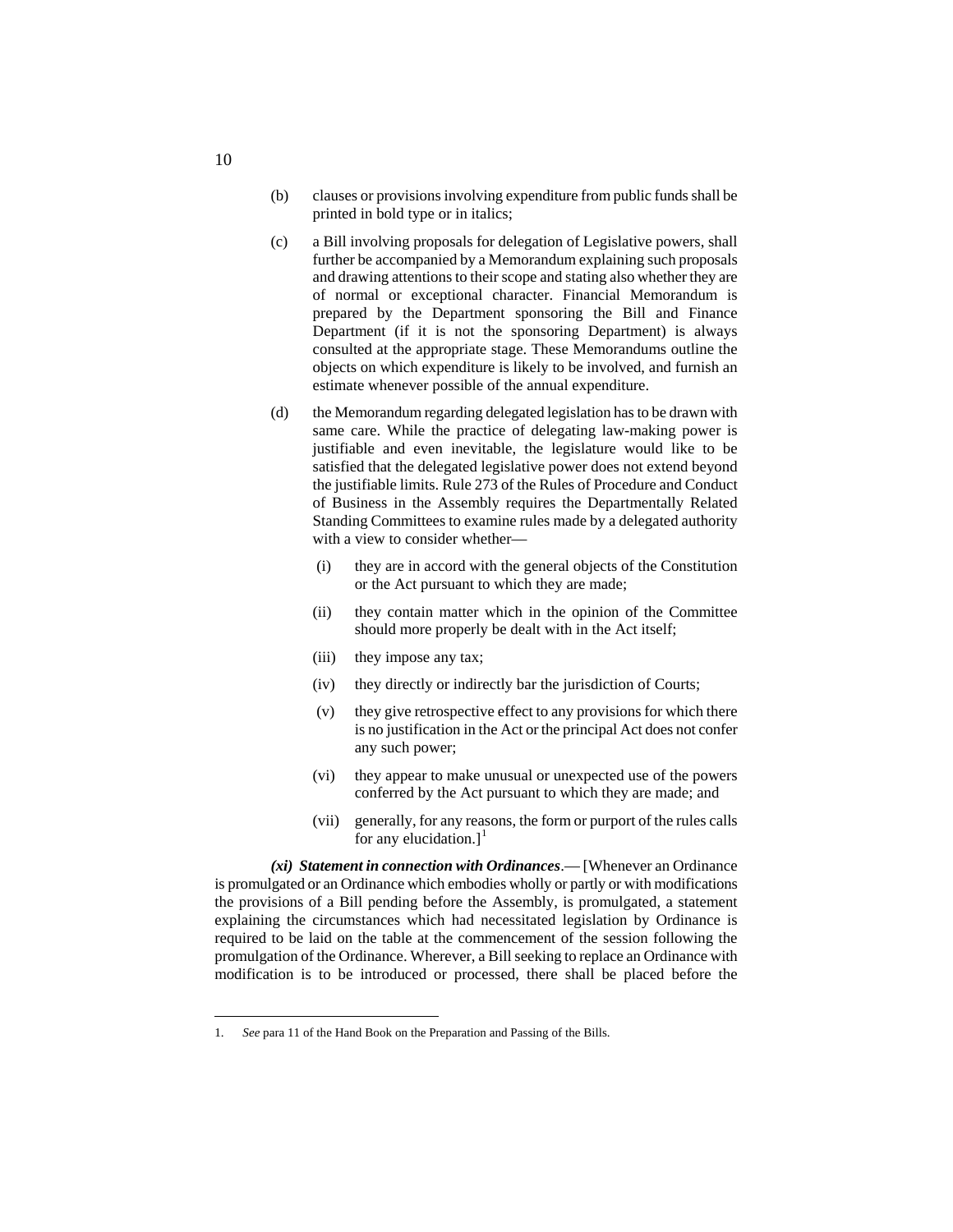Legislative Assembly alongwith the Bill a statement explaining the circumstances necessitating such modification.]<sup>[1](#page-124-0)</sup>

*(xii) Recommendations of the Governor or previous sanction of the President for certain types of Bills***.—**[In respect of certain types of Bills, the Constitution requires a few formalities to be compiled with before their introduction in, or consideration by, the Assembly, which are as under:—

- (a) Under Article 207 (1), no Bill which makes provisions for any of the matters specified in sub-clauses (a) to (j) of clause (1) of Article 199 can be introduced in the Assembly except on the recommendations of Governor. These matters are—
	- (i) the imposition, abolition, remission, alteration or regulation of any tax;
	- (ii) the regulation of the borrowing of money or the giving of any guarantee by the State Government or the amendment of the law with respect to any financial obligations undertaken or to be undertaken by the State;
	- (iii) the custody of the Consolidated Fund or the Contingency Fund of the State, the payment of money into or the withdrawal of moneys from any such Fund;
	- (iv) the appropriation of money out of the Consolidated Fund of the State;
	- (v) the declaring of any expenditure to be expenditure charged on the Consolidated Fund of the State or the increasing of the amount of any such expenditure; and
	- (vi) the receipt of money on account of the Consolidated Fund of the State or the public account of the State or the custody or issue of such money.

It is however, provided in Article 207 (2) that a Bill shall not be deemed to make provisions for any of such matters by reasons only that it provides for the imposition of fines or other pecuniary penalties, or for the demand or payment of fees for licences or fees for services rendered, or by reason that it provides for the imposition, abolition, remission, alteration or regulation of any tax by any local authority or body for local purposes.

> (b) Under Article 207(2), a Bill which, if enacted and brought into operation, would involve expenditure from the Consolidated Fund of a State shall not be passed by the State Legislative Assembly unless the Governor has recommended to the Assembly the consideration of the Bill.

<span id="page-124-0"></span> <sup>1.</sup> *See* para 12 of the Hand Book on the Preparation and Passing of the Bills.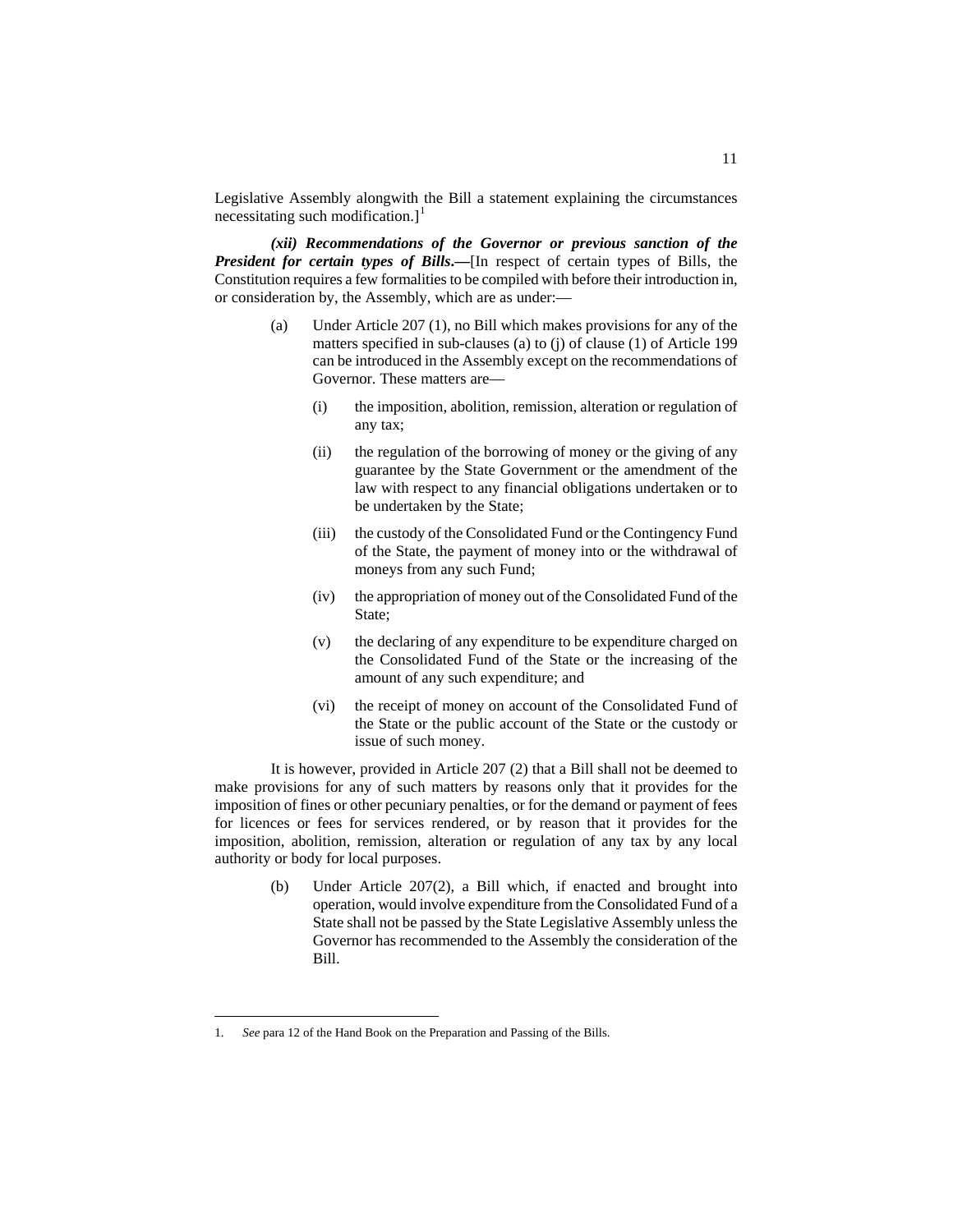- (c) Under Article 304, no Bill or amendment imposing reasonable restrictions on the freedom of trade, commerce or intercourse with or within a State, can be introduced or moved in the Legislature of a State without the previous sanction of the President.
- (d) Prior approval of the Government of India is required to be obtained under the instructions issued by the Union Government *vide* their letter No. 17-23/72-Judl., dated 3-8-1972, before processing the Bills in the Legislative Assembly relating to any of the following matters:—
	- (i) relatable to entries in the Concurrent List in the Seventh Schedule of the Constitution of India, to be reserved for the consideration of the President under Article 254(2) of the Constitution;
	- (ii) attracting the provisions of Articles [31(2)], 31-A(1), 31-C and 288(2) that have to be submitted to the President for his assent under Article [31(3)], proviso to Article 31-A(1), proviso to Article 31-C and 288(2) respectively;
	- (iii) Bills on land reforms;
	- (iv) Bills imposing restrictions on the freedom of trade or commerce under proviso to clause (b) of Article 304 of the Constitution.]<sup>[1](#page-125-0)</sup>

*(xiii) Procedure for procuring the prior sanctions of President or the prior approval of Government of India to the Bills***.—**[Whenever a Bill falls within one or the other categories, aforesaid, it is for the Administrative Department concerned to obtain such recommendations or previous approval/sanction. All proposals either for procuring the sanction of the President under Article 304(b) or for prior approval of the Government of India, are required to be submitted to the Government of India, in the Ministry of Home Affairs, alongwith six copies of the Bill, with the Statement of Objects and Reasons, (In case the Bill is an amending Bill, six up-date copies of the principal Act, Notes on clauses of the proposed Legislation and a comparative statement showing such relevant clauses as it exists and as it would read after the proposed amendment may also be forwarded).The reference to the Government of India for prior approval or sanction is required to be supported by certificates ( in the prescribed form) that the needed documents (along with six copies of the letter of State Government forwarding the proposed draft legislation are attached therewith). In case of legislation attracting the provisions of Article 254(2) of the Constitution, the extent of repugnancy to existing Central Laws on the subjects enumerated in the Concurrent List is to be clearly explained in the forwarding letter. Such proposals should be sent well in advance before the session of the State Legislative Assembly allowing, a reasonable time of not less than three weeks from the receipt of Bills in the Government of India for the examination of their provisions, in connected Ministries in the Union Government. $]^{2}$  $]^{2}$  $]^{2}$ 

 <sup>1.</sup> *See* para 13 of the Hand Book on the Preparation and Passing of the Bills.

<span id="page-125-1"></span><span id="page-125-0"></span><sup>2.</sup> *See* para 14 of the Hand Book on the Preparation and Passing of the Bills.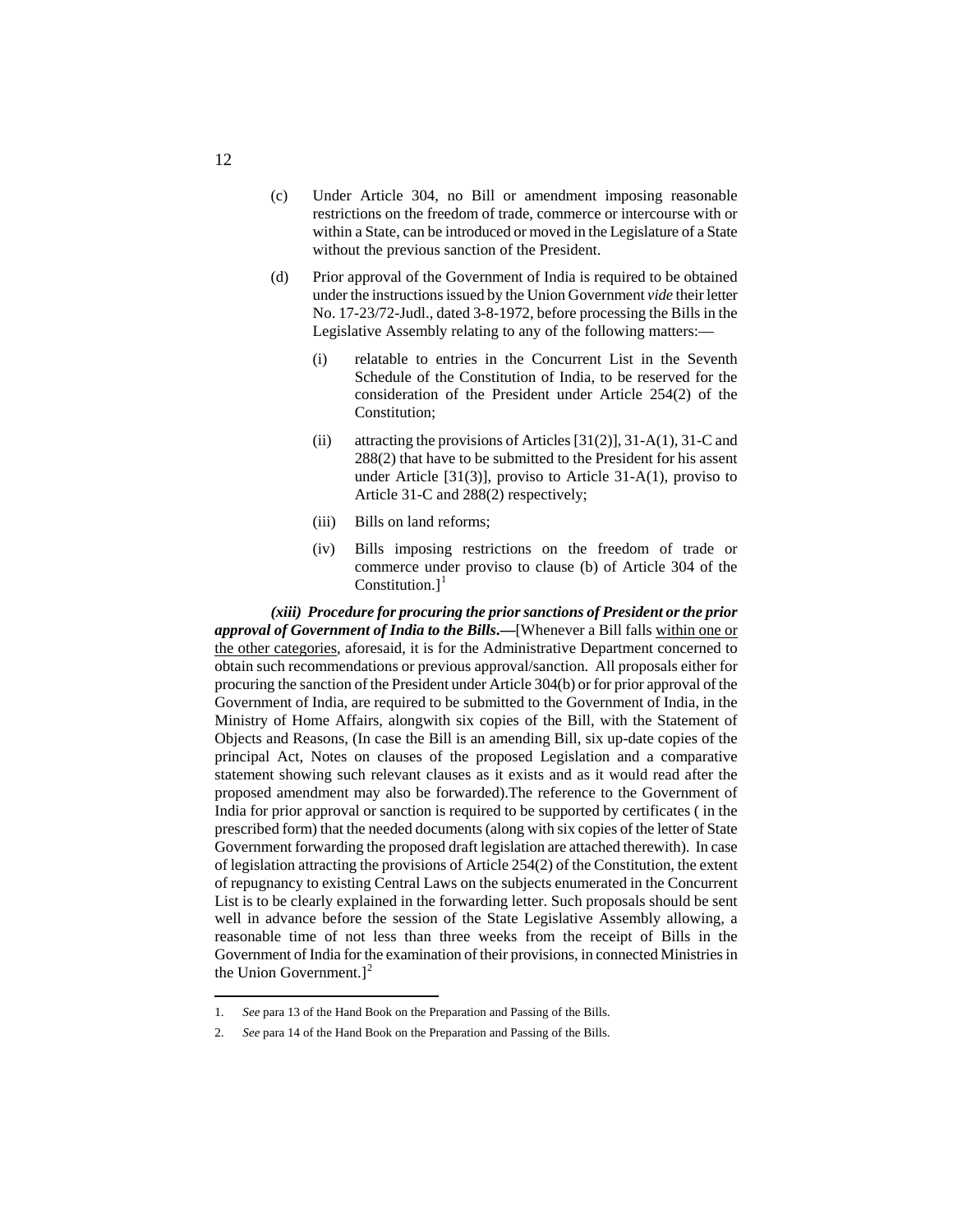*(xiv) Form of order of the Governor granting recommendations to the Introduction of Bills***.—**[The order of the Governor granting recommendations to the introduction or consideration of the Bill has to be communicated to the Secretary, Vidhan Sabha by the Minister-in-Charge in writing and following statement is annexed to the Bill:—

> "The Governor of Himachal Pradesh, after having being informed of the subject matter of the subject matter of the subject matter of the set of the set of the set of the set of the set of the set of the set of the set of the set of the set of the set of the set of the set of the set of th Article 207 of the Constitution of India, the introduction and consideration of the aforesaid Bill in the State Legislative Assembly".

Likewise the order of the President granting sanction to the introduction of the Bill has to be communicated to the Secretary, Vidhan Sabha, by the Minister-in-Charge in writing. $l^1$  $l^1$ 

*(xv) Procedure for obtaining recommendations of the Governor under Article 207***.—**[The procedure ordinarily adopted for obtaining the recommendations of the Governor under Article 207 of the Constitution is for the Administrative Department concerned to submit to the Governor, a self contained note on the subject together with a copy of the summary to the Cabinet and the decision of the Cabinet (In case of an amending Bill an updated copy of the principal Act is placed on the file). Such proposal is to be forwarded to the Governor with—

- (a) a report of the Secretary concerned as to the reasons/ circumstances necessitating the proposed legislation; and
- (b) a report of the Law Secretary as to the competency of the State Legislature to enact the proposed legislation and as to whether the Bill, after having been passed by the Legislature can be assented to by the Governor or is to be reserved for the consideration of the President (Where a Bill can be introduced with a Presidential sanction, such sanction has been obtained).

The Governor endorses his recommendation on the file. The order of the Governor, granting or withholding the sanction to the introduction and consideration of the Bill is communicated to the Secretary, Vidhan Sabha by the Minister concerned in writing. $]^{2}$  $]^{2}$  $]^{2}$ 

*(xvi) Notice of introduction***.—**[After the Bill is approved by the Council of Ministers and where recommendations of the Governor; and the sanction of the President or the prior approval of the Government of India, for introduction of the Bill in the Legislative Assembly, are required, are received, the Minister-in-Charge desiring to move for leave to introduce a Bill is to give notice in writing of his intention to do so. The period of notice of a motion for leave to introduce a Bill has been seven days, unless the Speaker allows the motion to be made at the shorter notice.] $<sup>3</sup>$  $<sup>3</sup>$  $<sup>3</sup>$ </sup>

<span id="page-126-0"></span> <sup>1.</sup> *See* para 15 of the Hand Book on the Preparation and Passing of the Bills.

<sup>2.</sup> *See* para 16 of the Hand Book on the Preparation and Passing of the Bills.

<span id="page-126-2"></span><span id="page-126-1"></span><sup>3.</sup> *See* para 18 of the Hand Book on the Preparation and Passing of the Bills.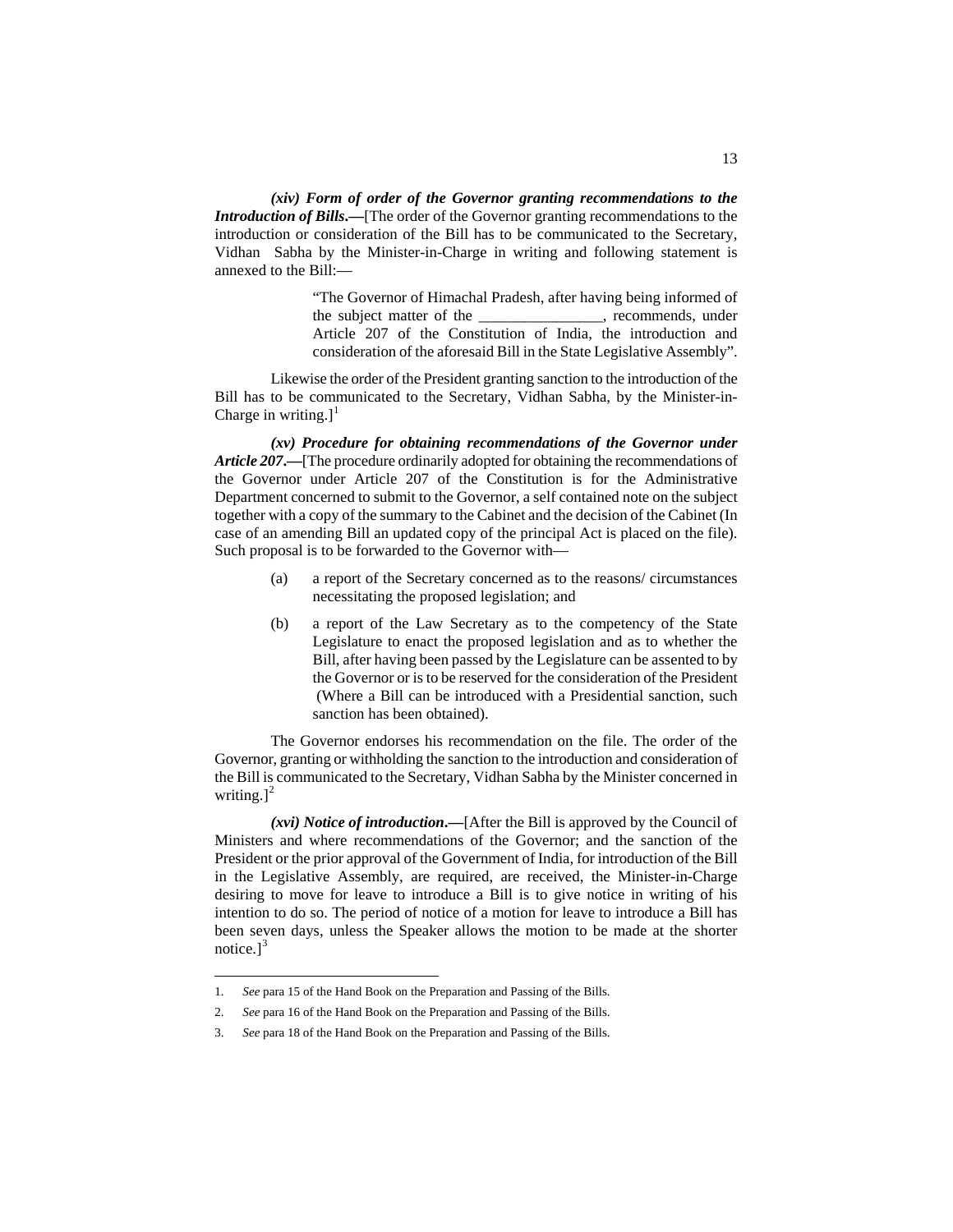*(xvii) Printing of the Bills***.—**[When all the foregoing formalities are completed, the Bill, together with its memoranda and Annexure, is sent by the Law Department to the Government Press for printing and proofs obtained are scrutinised by the Draftsman with the assistance of the printing experts in the Legislative Wing of the Law Department and the Bill is then sent to Vidhan Sabha Secretariat. Where in any Bill it is necessary to cite or refer to another Act, its short title is cited in the body and a reference to the number and year thereof is made in the margin. Where two or more Bills seeks to amend the same principle Act and are passed in the same year, the amending Acts are numbered consecutively. Apart from this, care is also taken to number the lines in each page of the Bill to facilitate the references for moving amendments in the Bill. It is expected that the printed copies of the Bill, should be made available to the Vidhan Sabha Secretariat, alongwith the notice of introduction of the Bill. A week's time is generally required before a Bill can be got ready for introduction after the receipt of the Bill from the Administrative Department. The print matter is to be kept pending for use later while publishing the Bills as passed and assented to. $]$ <sup>[1](#page-127-0)</sup>

*(xviii) Inclusion of the agenda and motion for introduction and publication of the Bill*.—[The business of the Legislative Assembly is arranged by the Minister of Parliamentary Affairs and Bills are put down on the agenda for introduction on suitable days. No Bill can be included for the introduction in the List of Business for a day, until copies thereof are made available for the use of Members at least two days before the day on which it is proposed to be introduced. The Appropriation Bills, Finance Bills and such Secret Bills as on the request of the Minister-in-Charge of the Bill are presented by the Speaker to be introduced without making available the copies of the Bills to the Members, may be introduced earlier than two days after its circulation or even without prior circulation. Where the Minister desires that the Bill be introduced earlier than two days after the circulation of copies or even without prior circulation , he is to give full reasons in a memorandum for the consideration of the Speaker explaining as to why the Bill is sought to be introduced without making available to the Members copies thereof in advance. Once it is known that certain Bills are likely to come up for any kind of consideration the Business Advisory Committee comprised of Members of Assembly allot a time limit for each of the Bills and every attempt is made by the House to adhere to the time schedule. On the specified day, the Minister-in-Charge of the Bill moves a motion for leave to introduce the Bill and the motion is not ordinarily opposed. Where a motion is opposed on the ground that the Bill initiates legislation outside the legislative competence of the House, the Speaker may permit full discussion thereon. As soon as may be after the Bill has been introduced, it is published in the Official Gazette; but it is possible for a Bill to be published earlier in the Official Gazette, if the Speaker, on a request being made to him, orders the publication of the Bill in the Official Gazette before any motion is made. In such a case it is not necessary to make a motion for leave to introduce the Bill or to publish it again in the Official Gazette. $]^{2}$  $]^{2}$  $]^{2}$ 

 <sup>1.</sup> *See* para 19 of the Hand Book on the Preparation and Passing of the Bills.

<span id="page-127-1"></span><span id="page-127-0"></span><sup>2.</sup> *See* para 20 of the Hand Book on the Preparation and Passing of the Bills.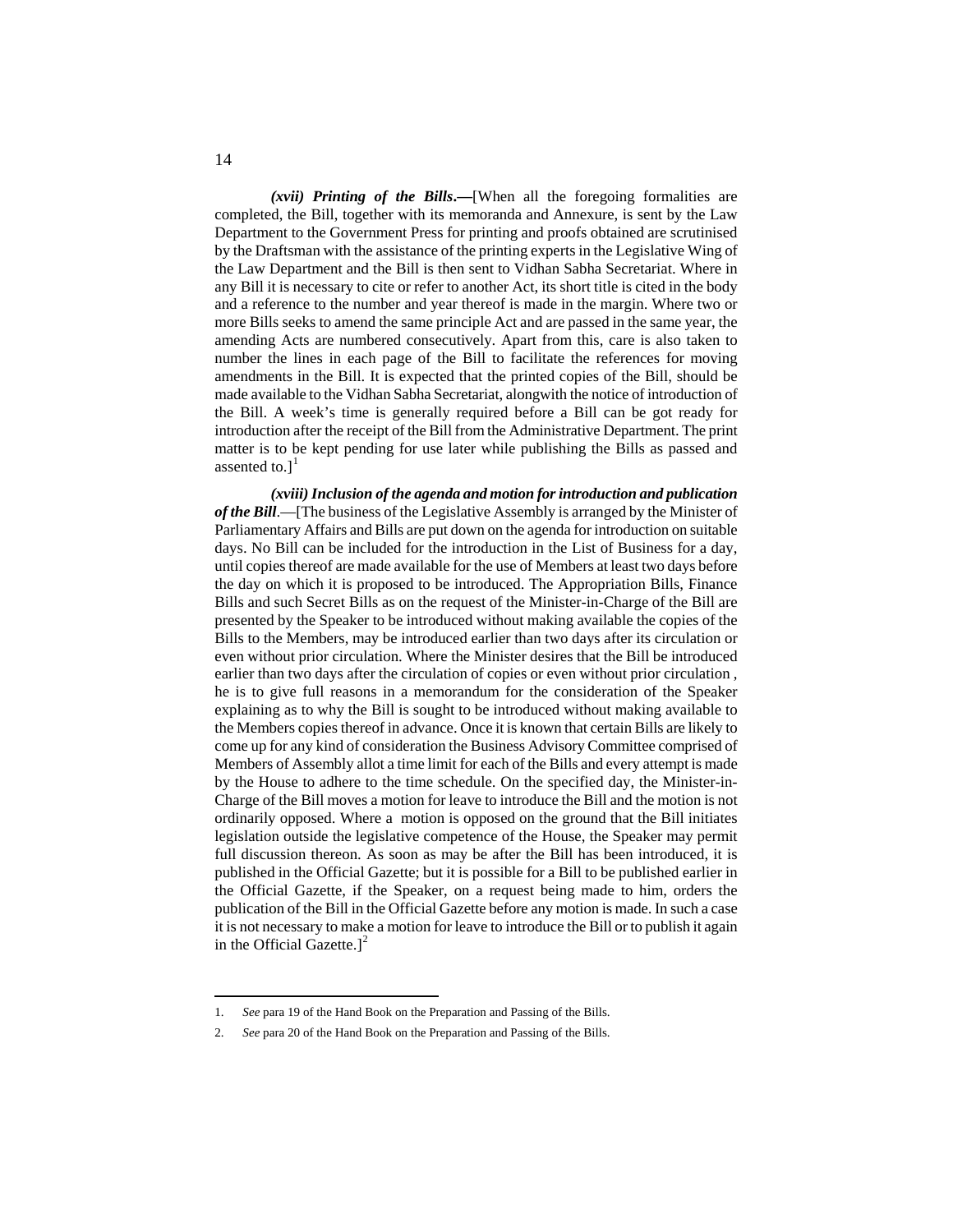*(xix) Motions in relation to Bills***.—**[After copies of the Bill have been made available to the House and the Bill is to be introduced, it is open to the Minister-in-Charge to make one of the following motions in respect of the Bill, namely:—

- that it be taken into consideration; or
- (b) that it be referred to a Select Committee of the House; or
- (c) that it be circulated for the purpose of eliciting public opinion thereon.

No motion can be made unless the copies of the Bill have been made available to Members for three clear days before the day on which the motion is to be made.

When any of the above motions is moved, the principle of the Bill and its provisions are discussed generally, but no amendments are moved at this stage. But if the Minister-in-Charge moves the Bill be taken into consideration, any member may move an amendment that it be referred to a Select Committee or that it be circulated for eliciting public opinion. When a Bill is circulated for public opinion the next motion to be made after obtaining public opinion is generally for a Select Committee.]  $\frac{1}{1}$  $\frac{1}{1}$  $\frac{1}{1}$ 

*(xx) Amendments to Bills***.—**[When a Bill comes up before the Assembly for consideration, it is in its second reading stage consisting of clause by clause consideration of the Bill, as introduced or as reported by the Select Committee, as the case may be, and it is open to Members of the Assembly to move amendments. Rule 149 of the Rules of Procedure governs the admissibility of amendments. Broadly speaking, they should be within the scope of the Bill and relevant to the subject matter of the clause to which they relate.]  $2^2$  $2^2$ 

*(xxi) Third reading of a Bill***.—**[When all the clauses, schedules, if any, of the Bill have been considered and voted upon by the House, the Minister-in-charge moves that the Bill be passed with or without amendments. At this stage debate is confined to arguments either in support of the Bill or its rejection, without referring to the details thereof further than is absolutely necessary. Only formal verbal or consequential amendments are allowed at this stage.]<sup>[3](#page-128-2)</sup>

*(xxii) Appropriation Bills***.—**[No money can be withdrawn from the Consolidated Fund of the State except under appropriation made by law. Consequently, as soon as the grants have been made by the House, a Bill is introduced to provide for the appropriation out of the Consolidated Fund of the State of all moneys required to meet the grants made by the House and the expenditure charged on the Consolidated Fund of the State, but not exceeding in any case the amount shown in the statement previously laid before the House.

By convention, Bills are not put for consideration and passing on the same day on which they are introduced in the House. In the case of Appropriation Bills,

<span id="page-128-0"></span> <sup>1.</sup> *See* para 21 of the Hand Book on the Preparation and Passing of the Bills.

<sup>2.</sup> *See* para 23 of the Hand Book on the Preparation and Passing of the Bills.

<span id="page-128-2"></span><span id="page-128-1"></span><sup>3.</sup> *See* para 24 of the Hand Book on the Preparation and Passing of the Bills.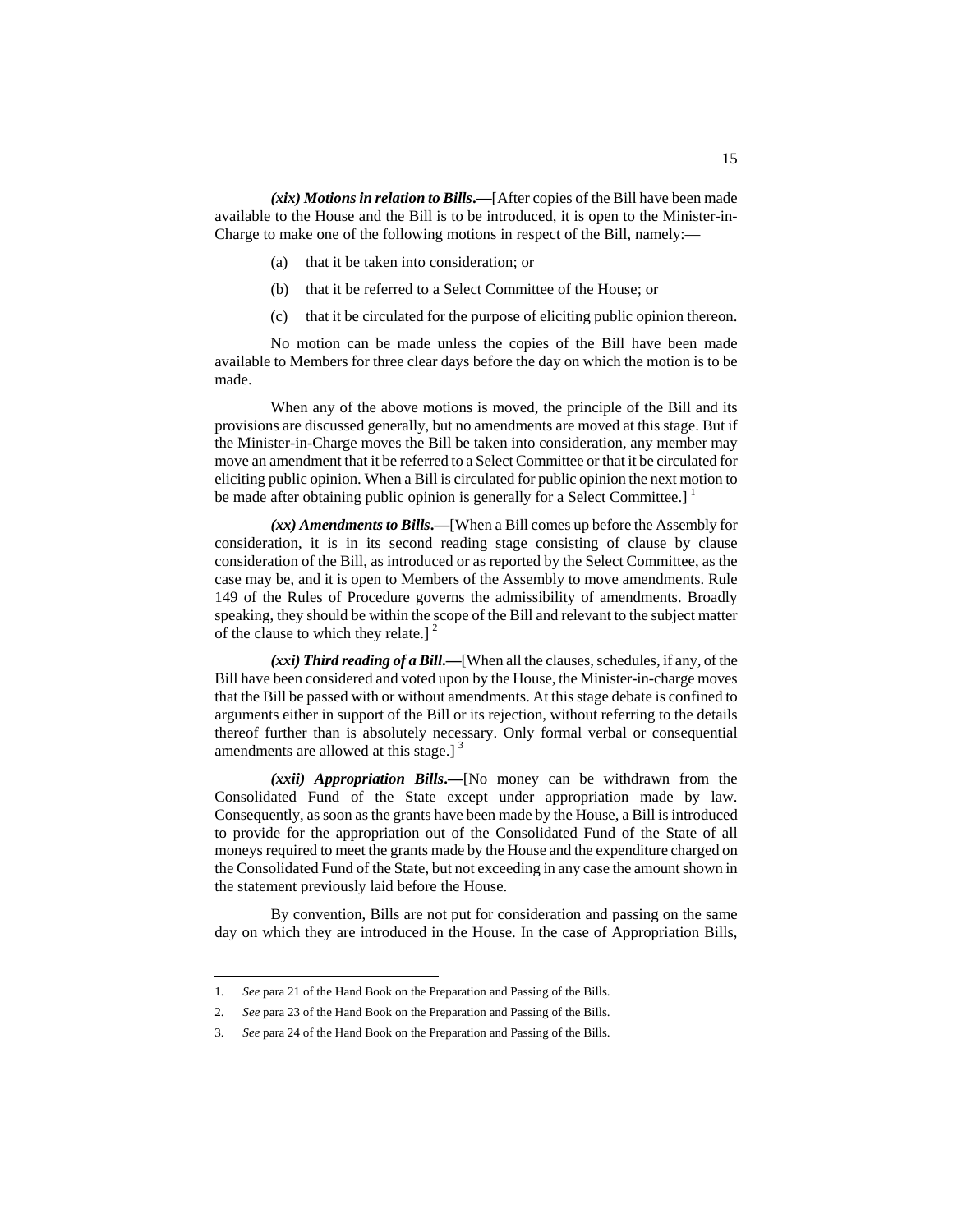however, the Speaker on request received from the Minister allows Appropriation Bills to be introduced, considered and passed on the same day.]  $1$ 

(*xxiii) Correction of patent errors***.—**[After a Bill has been passed by the Legislative Assembly, the Speaker has the power to correct any obvious printing or clerical errors at any stage of a Bill. When a Bill has been passed, the Vidhan Sabha Secretariat sends a copy thereof to the Administrative Department concerned, for scrutiny with a view to assist the Speaker in correcting such patent errors etc. The Draftsman in the Law Department is invariably consulted by the Administrative Department. It is open to the Draftsman to point out mistakes in the Bill, if any, relating to printing, spelling, punctuation, numbering of sections or clauses, or crossreferences and marginal headings. As a rule, patent errors pointed out by the Draftsman as well as by the Administrative Department, and accepted by the Speaker, are carried out in the Bills before they are printed for presentation to the Governor for assent.]<sup>[2](#page-129-1)</sup>

*(xxiv) Presentation of the Bills for assent***.**—[When a Bill is passed by the Assembly and corrected, if necessary, it is printed on thick or parched paper and authenticated by the Speaker and if it is a Money Bill, certified in the manner prescribed under article 199 of the Constitution. Four authenticated copies are endorsed by the Speaker with a certificate to the effect that the Bill has been passed by the Assembly. It is thereafter presented through the Law Department to the Governor for assent within a period of one month from the date of signing of the Bill by the Speaker. Immediately, on receipt of the reference from the Speaker, Secretary(Law) procures the report of the Administrative Secretary concerned and also records his own report under rule 5[3](#page-129-2) of the Rules of Business of the Himachal Pradesh Government.]<sup>3</sup>

*(xxv) Assent to the Bill***.—**[The Governor may either assent to the Bill, withhold his assent, or reserve the Bill for the consideration of the President or return the Bill, if it is not a Money Bill, with a message for consideration of the Bill or any specified provisions thereof, or for consideration of the desirability of introducing any such amendments as he may recommend in his message. Where the Bills are reserved for the consideration of the President, the necessary action to transmit the Bill to the Ministry of Home Affairs, Government of India for procuring the assent of the President, is taken in the Governor's Secretariat, in accordance with procedure laid down in the instructions issued by the said Ministry *vide* their letter no. 17-23/72-Judl., dated 3-8-1972. Such reference is required to be sent with six copies of the Bill as introduced (with Statement of Objects and Reasons) six copies of the Bill as passed, six copies of the letter forwarding the proposal and in case the Bill is an amending, six updated copies of the principal Act, and also a certificate to the extent that all the said copies have been enclosed therewith.] [4](#page-129-3)

 <sup>1.</sup> *See* para 28 of the Hand Book on the Preparation and Passing of the Bills.

<span id="page-129-1"></span><span id="page-129-0"></span><sup>2.</sup> *See* para 29 of the Hand Book on the Preparation and Passing of the Bills.

<sup>3.</sup> *See* para 30 of the Hand Book on the Preparation and Passing of the Bills.

<span id="page-129-3"></span><span id="page-129-2"></span><sup>4.</sup> *See* para 31 of the Hand Book on the Preparation and Passing of the Bills.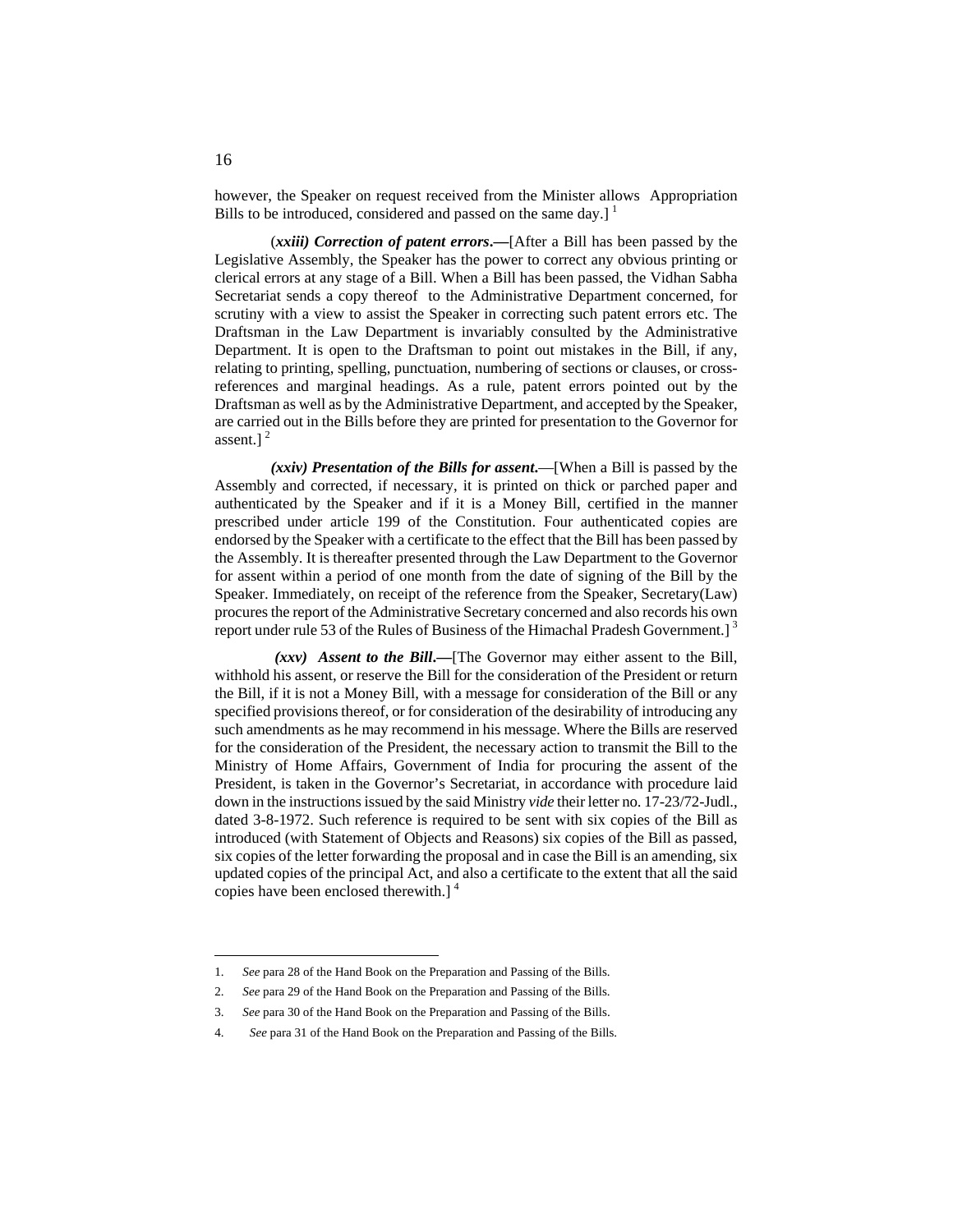*(xxvi) Custody of assented copies***.—**[Out of the four authenticated copies of the Bills, as passed and assented to, one copy is retained in safe custody each by the Governor's Secretariat, Law Department, Vidhan Sabha Secretariat and the Administrative Department. Where a Bill is assented to by the President, fourth copy is retained in the Ministry of Home Affairs in the Government of India.]<sup>[1](#page-130-0)</sup>

*(xxvii) Publication of the Bill as Act***.**—[A Bill becomes a law as soon as it is assented to by the Governor or the President, as the case may be. The general rule regarding coming into operation of an enactment is that in the absence of any express provision to the contrary, an Act comes into operation on the day on which it is first published in the Official Gazette, after which it receives the assent. Thus after the Bill is assented to by the President or the Governor, as the case may be, and is assigned the number and year by the Law Department, by making entry in the Register of Acts, the Bill, as assented to, is published as an Act in the Official Gazette.<sup>[[2](#page-130-1)]</sup>

*(xxviii) Subordinate Legislation***.**—[The essential legislative functions and the ancillary or subordinate legislative functions can be broadly distinguished with sufficient clarity as follows:—

- (a) Essential Legislative functions are ,—
	- (i) declaring what the laws shall be in relation to any particular territory or locality;
	- (ii) extending the duration of operation of an Act, beyond the period mentioned in the Act itself; (however this power may be delegated to the Executive, if sufficient guide for the maximum period of extension are laid down in the Act);
	- (iii) repealing or amending the law;
	- (iv) modifying any existing or future law in any essential feature so as to involve a change of policy;
	- (v) power to tax;
	- (vi) power to levy fees;
	- (vii) power to create offences (penalties can be prescribed by rules provided the parent Act contains a specific provision to this effect and the maximum amount of penalty is also laid down in the Act);
	- (viii) power to allow exemptions (after laying down the policy of law and the standards to be applied in the administration, the Legislature may authorise the Executive to make rules or

<span id="page-130-0"></span> <sup>1.</sup> *See* para 32 of the Hand Book on the Preparation and Passing of the Bills.

<span id="page-130-1"></span><sup>2.</sup> *See* para 33 of the Hand Book on the Preparation and Passing of the Bills.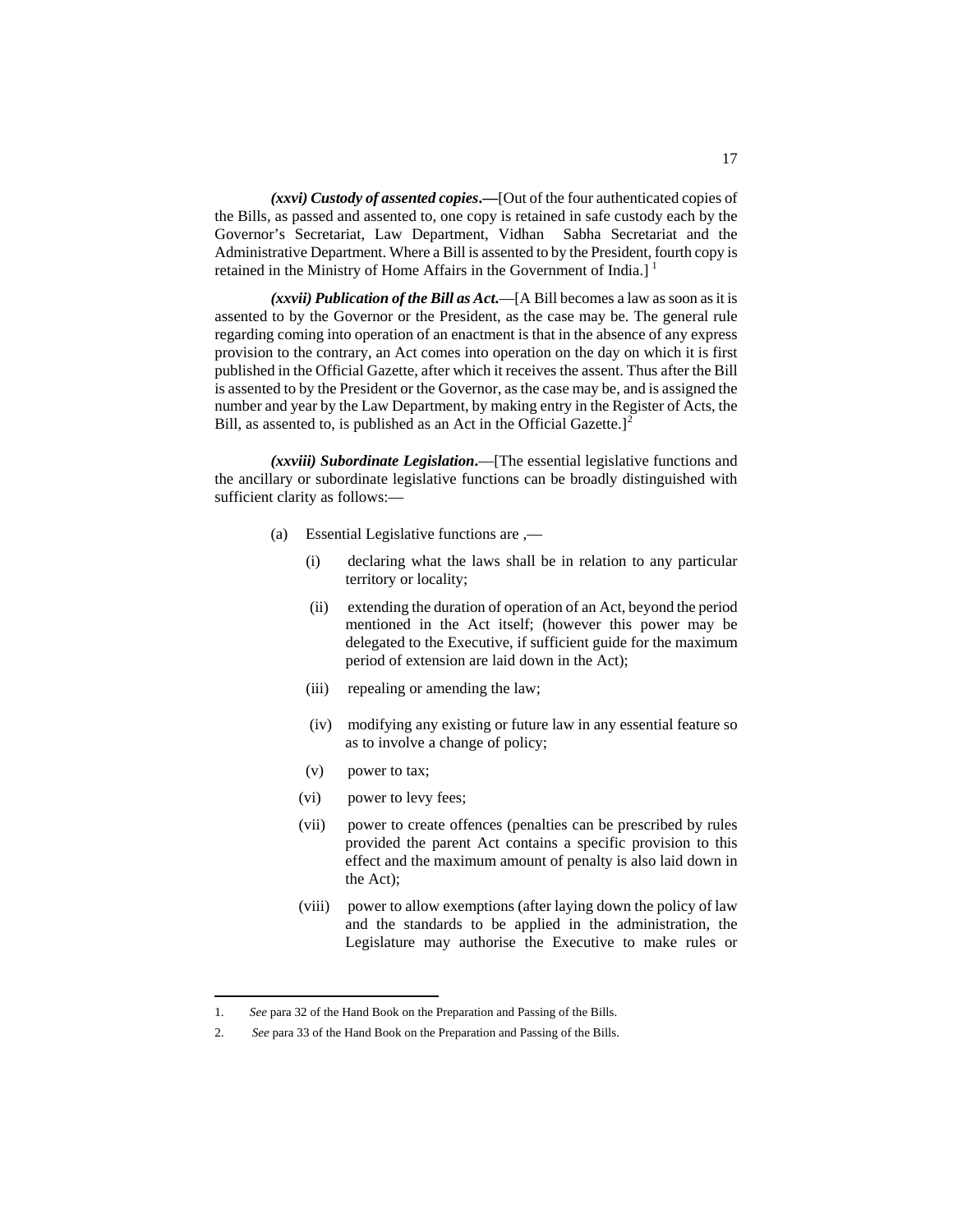regulations prescribing classes of cases in which relief or exemption may be granted);

- (ix) expenditure from public revenues, as for instance, appointment of a penal of assessors, payment of fees and travelling allowances to them (Rules may govern these matters provided the Act contains the necessary enabling provision, and adequate indication is given in the Act that expenditure from the public revenues is likely to be incurred on these matters);
- (x) matters affecting the jurisdiction of the Courts;
- (xi) right to appeal (When the entire machinery for taking original decisions is created under the rules, authorised by the enabling provisions of the Act, there may be no objection to provide also by rules, machinery and procedure for appeals against such decisions, but if the original decisions are taken under the specific provisions of the Act and there is no provision of appeal made in the Act, it will not be right to fill the lacuna by making provisions regarding appeals under rules on grounds of natural justice);
- (xii) provisions affecting interest or rights in properties and providing for compensation;
- (xiii) trespassing upon individual rights and liberties (rules may be made affecting interest or rights in properties and providing for compensation therefor or for trespassing upon individual rights and liberties, provided there are specific enabling provisions in the Act and sufficient guides are indicated therein regarding the manner in which and the extent to which these rights, interests and liberties are going to be affected).

(b) The ancillary or subordinate legislative functions are as follows and can be governed by the rules framed by the Executive:—

- (i) all matters of subsidiary or ancillary nature or those which relate to procedure or matters of detail;
- (ii) fees can be prescribed, if there is enabling provisions in the Act, but they should not be out of all proportion to the services rendered so as to be in the nature of impost or tax;
- (iii) as regards taxation, it seems permissible to delegate, the power to carry out certain taxation policy, if the principles of taxation are clearly embodied in the Act. Examples of these may be mentioned as follows:—
	- (iii-a) powers to determine the time when or the manner in which tax should be paid, *i.e.* power to determine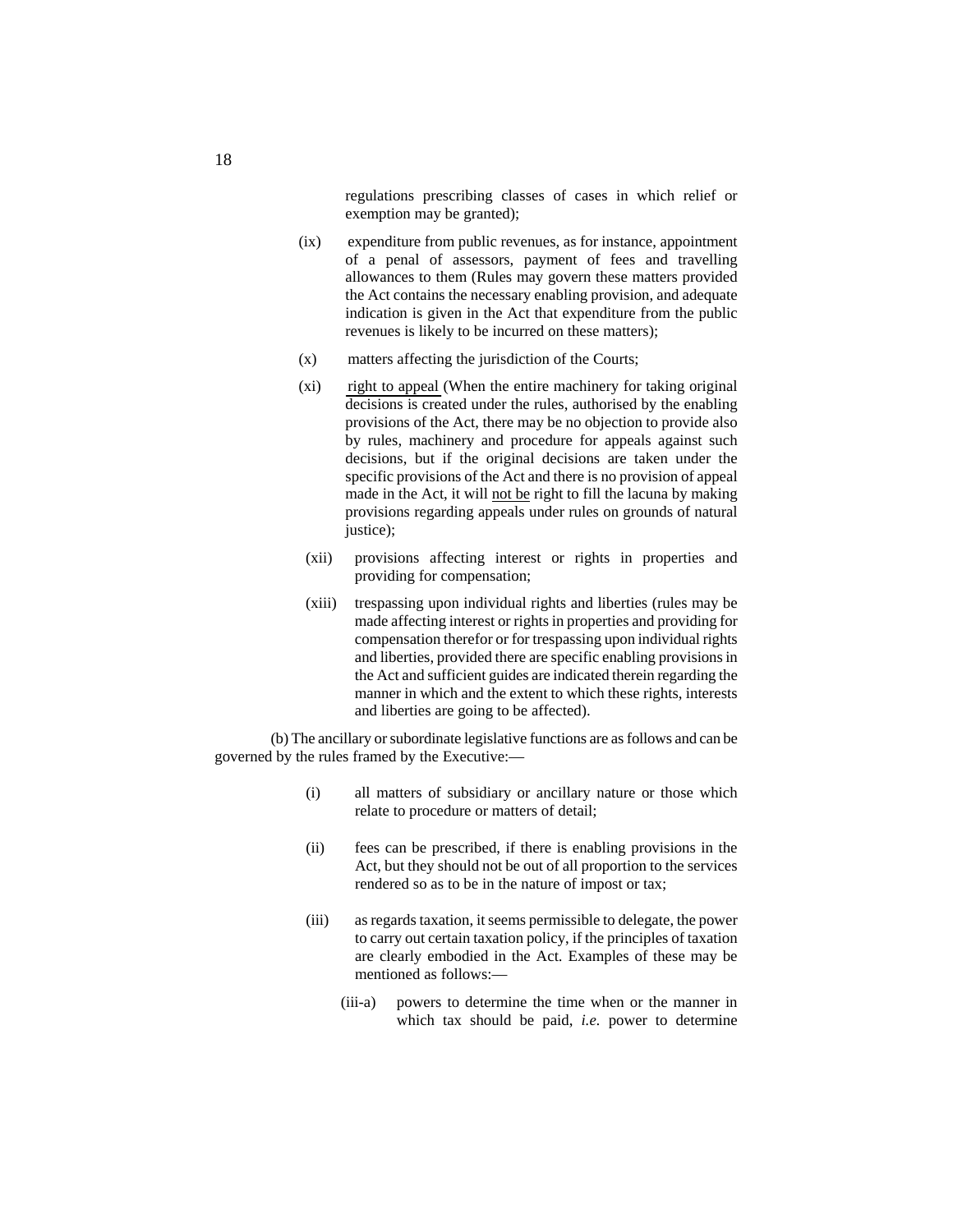matters of computation, appraisement, adjustment, and such other like powers involving more certainty of details;

- (iii-b) powers to authorise administrative authority to mathematically deduce the rate from facts and events referred to in the taxing measures;
- (iii-c) power to revise rates according to the changing circumstances provided definite standards are laid down to guide the exercise of such powers;
- (iii-d) rate making functions, provided adequate standards are provided to guide the administrative body in rate making process;
- (iii-e) in matters of sales tax, power to prescribe by rules at what single point in series of sales by successive dealers the goods shall be liable to tax;
- (iii-f) discretion as regards the procedure to be followed in the matter of collection or assessment of taxes, provided sufficient guide or standards for the exercise of such discretion is provided;
- (iii-g) power to determine whether a particular article or merchandise is dutiable, after the Legislature had laid down the principles and the rate according to which a duty is to be levied.

*Exemptions*.—The Legislature may authorise the Executive to make rules or regulations prescribing classes of cases in which exemptions would be granted after laying down the policy for the purpose.

- (iv) power to give retrospective effect:—
	- (iv-a) this must flow from the Act itself either by expressed words or by necessary intendment which must be gathered from the provisions of the Act itself;
	- (iv-b) should be given only to confer benefits on subject and not to impose any new obligations or restrictions affecting the existing rights and that too in circumstances which are compelling and the power should be used; and
	- (iv-c) should not be earlier than the date when the Act comes into force unless the Act specifically provides otherwise. $]$ <sup>[1](#page-132-0)</sup>

<span id="page-132-0"></span> <sup>1.</sup> *See* para 35 of the Hand Book on the Preparation and Passing of the Bills.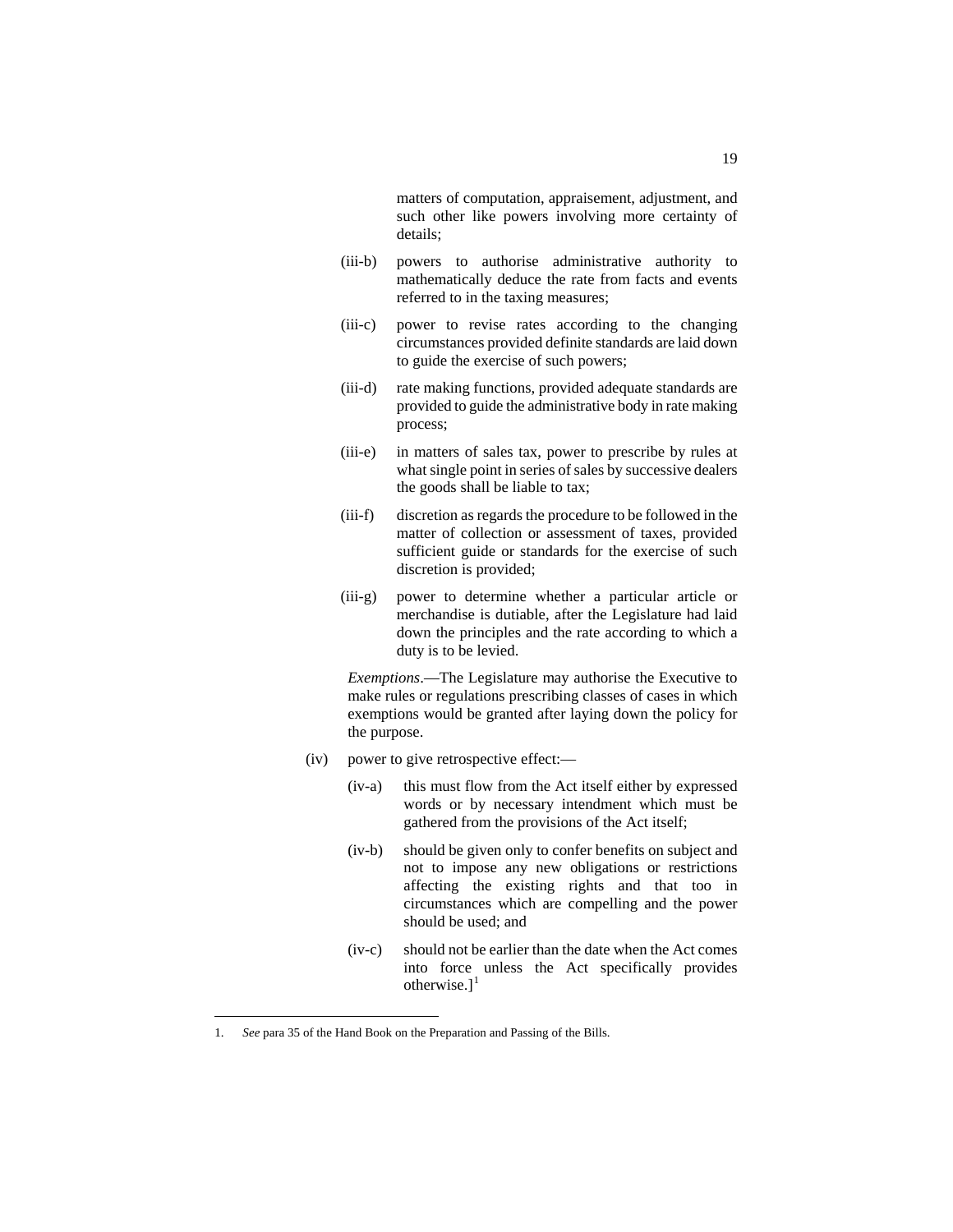- (i) it is couched in simple language;
- (ii) it contains, if it is an amending regulations or rules, adequate references to the principal regulations, rules etc.;
- (iii) it indicates exact statutory authority under which these have been made;
- (iv) it does not involve sub-delegation of legislative power without the authority of the parent Act, or where sub-delegation is authorised, it should not be wide and general without proper safeguards;
- (v) it is not likely to cause any hardship to any citizens on the ground of lack of adequate notice provision;
- (vi) it does not contain provisions whereby the Executive is empowered to issue orders affecting the interest of the citizens, affording them an opportunity of being heard and without the right of appeal; and
- (vii) it does not contain any provision which may result in arbitrary exercise of powers; and that any of its provision is not unjustified on general democratic principles and is not ambiguous. $]$ <sup>[1](#page-133-0)</sup>

(d) Delay in framing rules.—Framing of rules and bye-laws must receive the attention of the Government and their should not be any time gap in between the dates on which an Act received the assent and the date on which rules are framed thereunder. Therefore, stress has been laid that rule making process should be initiated/undertaken immediately on the passing of the Bill in the Assembly, as the rules can be framed under section 21 of the Himachal Pradesh General Clauses Act, 1968, even before the Bill receives the assent or it comes into force. Besides this, all the Administrative Departments must prepare the list of the enactments pertaining to them and to identify the enactments/provisions under which the rules are still required be prepared or are to be laid on the table of the State Assembly. The progress gained in this respect needs to be monitored periodically.

(e) Procedural requirements.—[(i) Previous publication.—There is no uniform procedure in India for making subordinate legislation, except in the case of rules or bye-laws made under the Acts which provide for requirement of previous publication. Thus, besides, the cases where the provisions of the General Clauses Act, applies, the procedure for making subordinate legislation depends upon the provisions, if any, of the enabling Act under which it is made. The essentials of the procedure by section 22 of the Himachal Pradesh General Clauses Act, 1968 (which corresponds to section 23 of the General Clauses Act, 1897) are the antecedent publicity of the draft rules or byelaws in the Official Gazette with a view to give the persons likely to be affected an opportunity of making objections, and consideration of objections, if any, before the rules or bye-laws are finally made.

<span id="page-133-0"></span> <sup>1.</sup> *See* para 36 of the Hand Book on the Preparation and Passing of the Bills.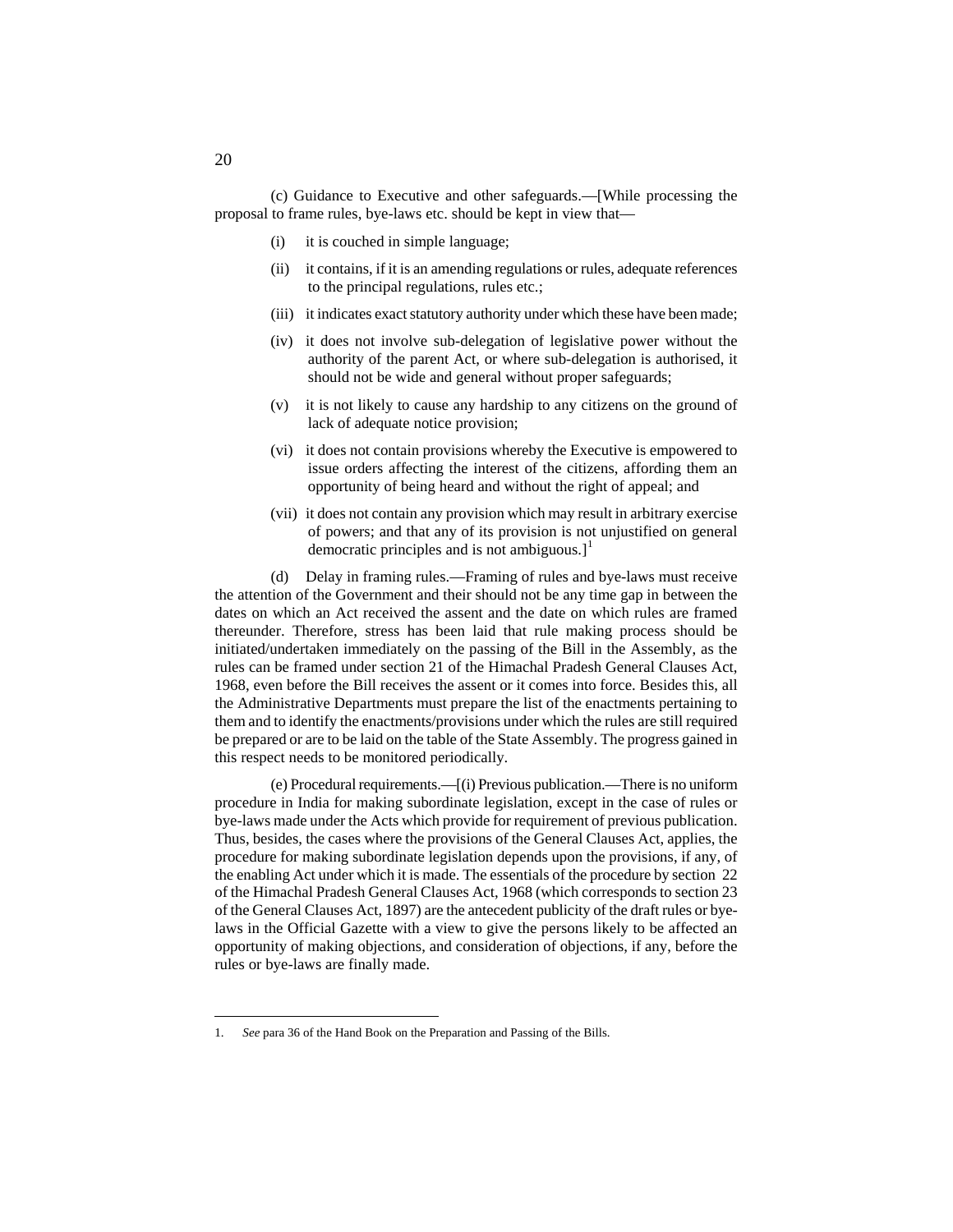(ii) Requirement of laying.—So far as the laying of rules before the Legislative Assembly is concerned, the formula is now finally well settled. Invariably the rule making section read as under:—

> "Every rule made under this Act, shall be laid, as soon as may be after it is made, before the Legislative Assembly, while it is in session for a total period of ten days, which may be comprised in one session or in two or more successive sessions, and if, before the expiry of the session immediately following the session or successive sessions aforesaid, the Legislative Assembly agrees in making any modifications in the rule, or agrees that the rules should not be made, the rule shall thereafter have effect only in such modified form or be of no effect, as the case may be, so, however, that any such modifications or annulment shall be without prejudice to the validity of anything previously done under that rule."

Section 22-A of the Himachal Pradesh General Clauses Act, 1968, makes general provisions that every rule made under the Himachal Act, or under the Central Act, relating to the matters with respect to which the State Legislature has power to make laws for the State of Himachal Pradesh, as soon as may be after it made, is to be laid before the State Legislative Assembly for a period of ten days, which may be comprised in one or more successive sessions. The procedure for laying the rules, etc. is prescribed in the Rules of Procedure for the Internal working of the Committee on Papers Laid on Table annexed to the Directions issued by the Speaker and in rules 340, 341, 342 and 343 of the Rules of Procedure and Conduct of Business in the Legislative Assembly. Where in a particular session if the said period of ten days is not completed, the rules are relaid in the successive session and this process continues till the period of ten days is completed.

(iii) Requirement of Consultation.—In some cases enabling Act contains provisions which lay down the requirement of previous consultation with some named agency. An example of such a provision is the consultation of the State Public Service Commission in framing the service rules of the Government employees, or of the High Court in framing the rules concerning judicial services etc.

(iv) Requirement of prior approval or sanction.—Requirement of prior approval or sanction, if any, prescribed by the enabling Act, is held to be mandatory, subordinate legislation will have to receive the prior approval or sanction prescribed before it can be effective.]<sup>[1](#page-134-0)</sup>

*II. CODIFICATION* : Law Department is also responsible for preparation and revision of State Code (Containing all important notifications/ statutory orders) and to keep them update by bringing Annual Supplements. The existing State Code brought out in the year 1975, has become obsolete and the subsequent amendments/ modifications stand scattered over 24 Annual supplements. The Law Department has undertaken the revision of the State Code. Out of 11 volumes of Revised State Code Volumes I, II, III, IV, X and XI and Annual Supplements upto the year 2001 have been published.

<span id="page-134-0"></span> <sup>1.</sup> *See* para 37 of the Hand Book on the Preparation and Passing of the Bills.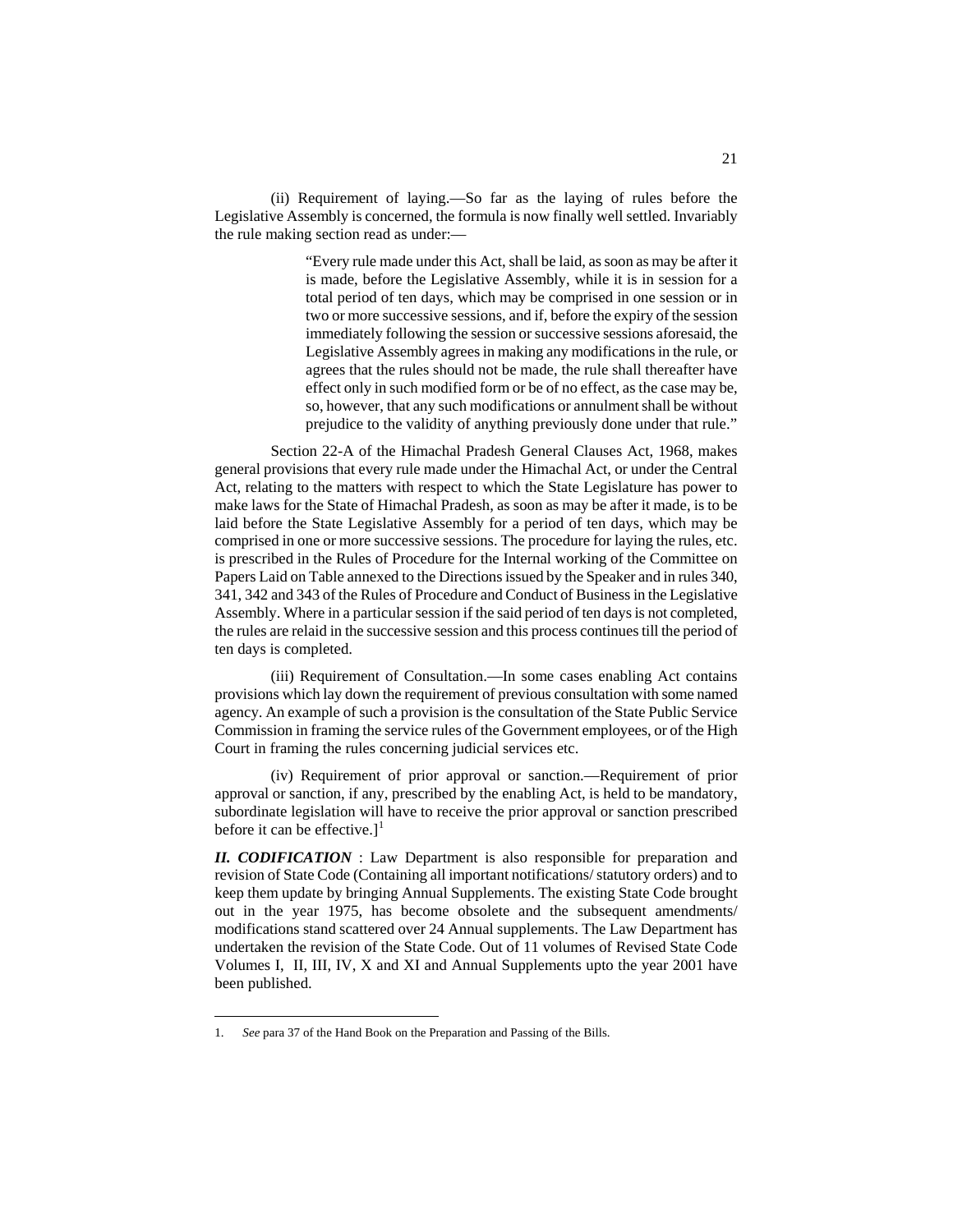Recently in the Union Government the National Informatics Centre (NIC) took up computerization of Legal and Judicial material and has developed, in close cooperation with the Supreme Court Registry and the Legislative Department of Ministry of Law and Justice, the following information system:—

- (a) COURTNIC (the Supreme Court's pending cases Information System) to provide information on the Apex Court to a wide range of users, *i.e.* to Litigant community across the country within the shortest possible time ;
- (b) JUDIS (the Judgment Information System of Supreme Court), provides a complete case law information at our finger tips and is a comprehensive On-Line Case Law Library that contains all reportable Judgments of the Supreme Court from 1950 onwards. It facilitates to find out latest relevant precedents.
- (c) INCODIS (the India Code Information System) enables the users to obtain on INTERNET access to up to date Acts of Parliament, which is otherwise difficult.

Apart from this, the National Informatics Centre is also providing computer facility to the State Law Department to make available upto-date data of State Codes, on INTERNET on the Lines of INCODIS.

**III.** *OFFICIAL LANGUAGE* In the State of Himachal Pradesh *w.e.f.* Ist June, 1979, Hindi Language stands declared under the Himachal Pradesh Official Language Act, 1975, as the Official Language for the transaction of Legislative Business. Since Hindi is the Official Language for the transaction of the Legislative Business in this State, efforts are made to publish, under the authority of the Governor, as far as possible, simultaneously the authoritative English texts of the Acts/ rules, enacted in Hindi Language, as envisaged under clause (3) of article 348 of the Constitution. The authoritative texts in Hindi of Laws, originally enacted in English language by the State Legislature, are being published, under section 3 of the Himachal Pradesh Official Language (Supplementary Provisions) Act, 1981, by the Official Language Section of the Law Department which processes proposals to secure authentication by the Governor of the translation of State Acts into Hindi.

#### **MISCELLANEOUS ACTIVITIES OF LEGISLATION SECTION**

Apart from the above three major activities, this Wing is also charged with responsibility to—

> (1) implement the provisions of the Himachal Pradesh Advocates Welfare Fund Act, 1996.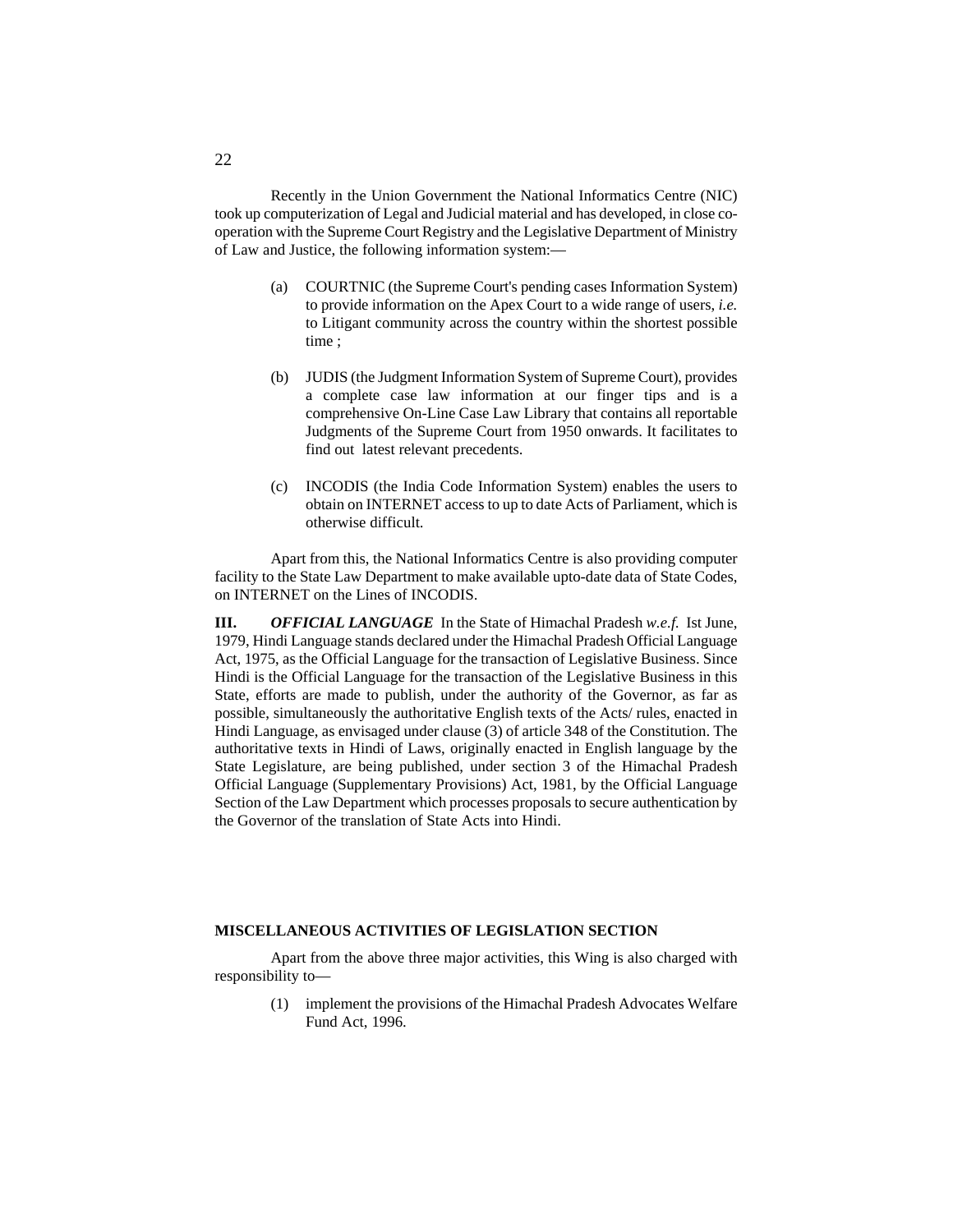- (2) supervise and control the functioning of the institution of Public Notaries in the State. In Himachal Pradesh Public Notaries are functioning at various District and Sub-Divisional Headquarters. [The District Magistrates have been declared as the competent authorities for the purposes of said  $Act$ <sup>[1](#page-136-0)</sup>. For periodical check of functioning of this institution the Secretary (Law), the Special Secretary(Law), Additional Secretary (Law), the Deputy Legal Remembrancer and Assistant Legal Remembrancer have been declared as the Inspecting Officers, apart from these officials, [Additional Deputy Commissioners, and where there is no Additional Deputy Commissioners, the Additional District Magistrates at District headquarters and Sub-Divisional Magistrates and the Sub-Divisional level have been empowered to inspect the notarial documents/registers of the Public Notaries twice in a year in the month April and November within their territorial jurisdictions and to send report on the specified Performa in the month of May and December, every year to the Legal Remembrancer-*cum*-Principal Secretary(Law)]<sup>[2](#page-136-1)</sup>. Further, [the District Magistrates in Himachal Pradesh have been authorised to file complaints in the courts against the Notary Public for any offence committed by them, within their respective jurisdiction]<sup>[3](#page-136-2)</sup>.
- (3) prepare the Law Department Manual, At present Punjab Law Department Manual, framed in the year 1934, is applicable in this State. There has been sea change thereafter and the framing of Law Department Manual is the apparent need of the day, therefore, Law Department has prepared this Manual.

**1.19 Legal Remembrancer**.—The Legal Remembrancer except in such matters as have been assigned to the control of the advocate General either by statute or by the order of the Governor, will exercise control over the entire business of the Department. Subject to the orders of the proper controlling authority he has the general charge of all the legal affairs of Government of Himachal Pradesh and of legal proceedings, of whatever kind, taken by or against, or affecting the Government.

**1.20 Legal Remembrancer may visit any place for purpose of supervision etc.—**Legal Remembrancer may at any time visit any place for the purpose of supervising the conduct by local agency of the criminal or civil business of the State, or of watching the conduct, or of himself conducting any criminal case or any civil suit, appeal or proceeding on behalf of the State.

**1.21 Legal Remembrancer and Central Departments.—**The provisions of this Manual, unless otherwise specifically stated, relate only to the legal business of the Government of Himachal Pradesh. If the services of the Legal Remembrancer are required, either by any department of the Union Government, or by any other State Government or by any Railway Authority, or by any public undertaking or any autonomous body, this will be subject of special arrangement between the

<span id="page-136-0"></span> <sup>1</sup> . Annexure "B".

<span id="page-136-1"></span><sup>2</sup> . Annexure "C".

<span id="page-136-2"></span><sup>3</sup> . Annexure "D".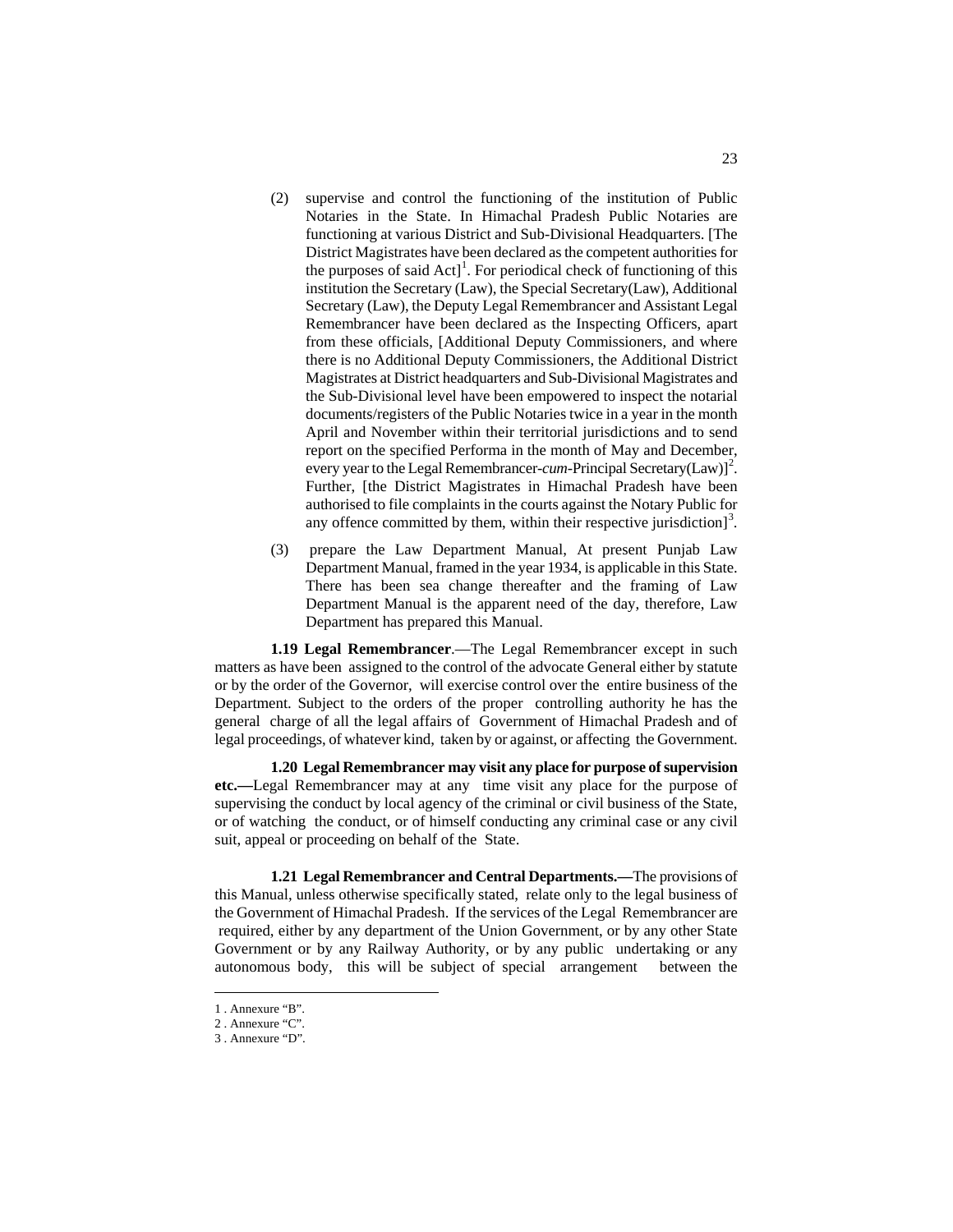Government of Himachal Pradesh and the Department concerned. It must be clearly stated in each case whether the Legal Remembrancer is only to give advice, or is to arrange for defence for conduct of cases on behalf of the Department.

**l.22 Advocate General.—**[The Advocate General is appointed by the Governor under article 165(1) of the Constitution of India. His duties and remuneration are regulated under the rules framed under article 165 of the Constitution and as amended from time to time by the Home Department.]<sup>[1](#page-137-0)</sup>

**1.23. The State Lists/Penal of Counsel.—**List(s)/penal of counsel considered suitable for being given special work on behalf of the State, in civil cases,—

- (a) for High Court of Himachal Pradesh, and
- (b) for each District,

will be maintained in the Office of Legal Remembrancer.

CHAPTER-2

# **REFERENCES AND OPINION**

<span id="page-137-0"></span>1. Annexure "E".

24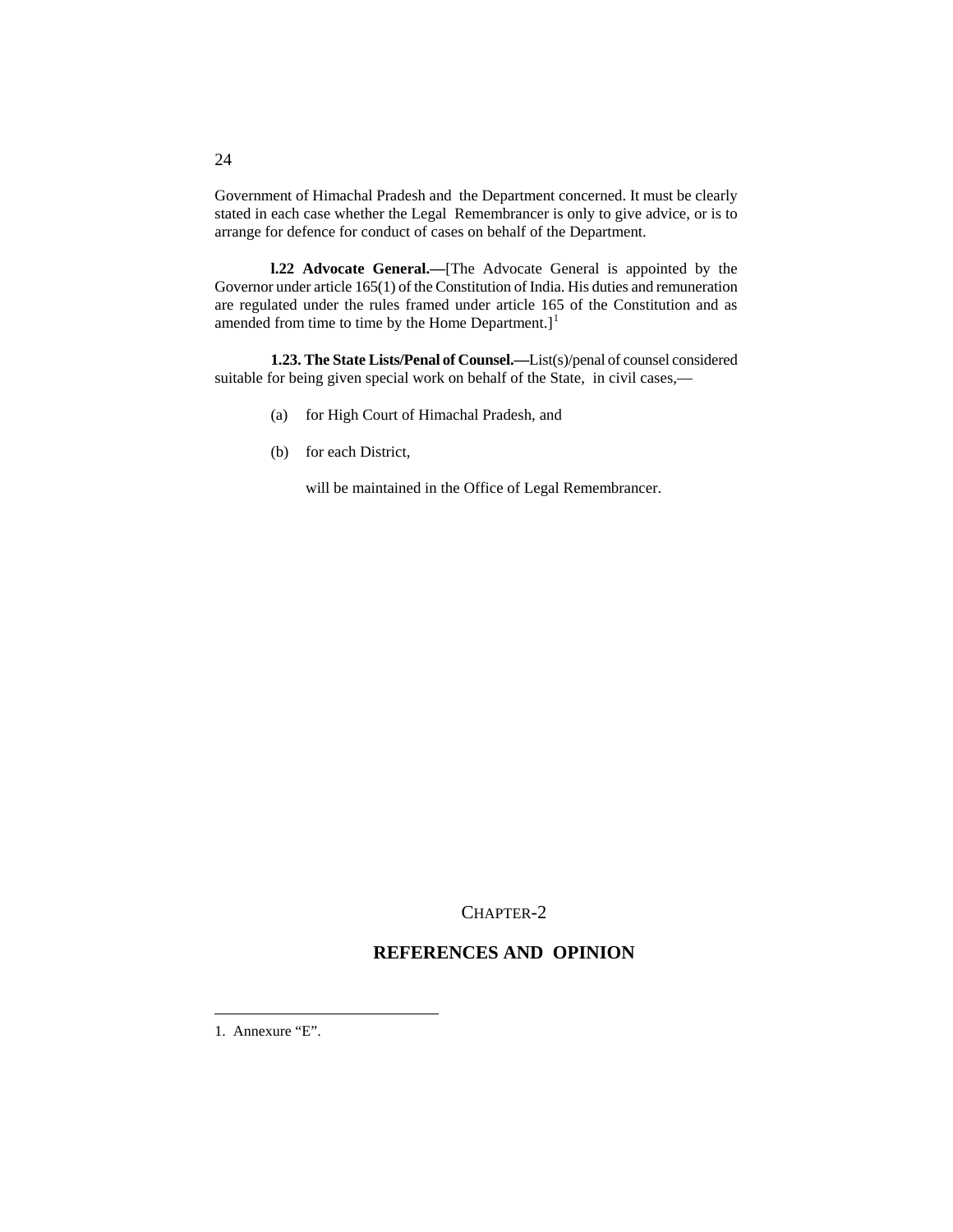**2.1 Distribution of opinion work between the Legal Remembrancer and the Advocate General**.—Opinion work, which includes, Legal among other things, all references regarding cases not actually instituted or pending and enquiries whether appeals should or should not be instituted against the orders of acquittal in criminal cases, will ordinarily be disposed of by the Legal Remembrancer. In cases instituted or pending in the High Court or the State Administrative Tribunal and enquires as to how proceedings in relation thereto are to be conducted, the Advocate General or the Additional Advocate General, as the case may be, will be consulted.

**2.2 Legal questions arising before Judicial Officers, as such, are not to be referred to the Legal Remembrancer**.—It is no part of the duty of the Legal Advisor of the Government to advise Judicial Officers engaged in administering the general, civil and criminal law in regard to points of law or procedure. The Law Officers are the advisors of the Government in administrative matters as well as in cases in which the Government is or may be likely to be a party to, or affected by, judicial proceedings, and they conduct legal proceedings by or against, or affecting the Government, on its behalf.

**2.3** The Legal Remembrancer will always be found willing to advise executive officers unofficially, provided that it is clearly understood that any opinion expressed on an unofficial reference may be reconsidered when full and complete official reference, on the whole case, is subsequently made, and that opinions expressed unofficially are not, without previous reference to him, to be used officially.

**2.4** When disputes arise between departmental officers and persons with whom they contract, reference should be made to the Legal Remembrancer at early stage of the dispute, as early as possible. If all communications with third parties are made through him, or under his advice, complications may be avoided and disputes adjusted without any appeal to the law becoming necessary. All communications made direct and without such advice should be couched in guarded and carefully considered

#### **FORM OF REFERENCE**

**2.5 What information is to accompany every reference**.—When a reference is made to the Legal Remembrancer for his opinion or advice, it is incumbent on the department or officer making the reference to give him every possible assistance. Every case submitted to the Legal Remembrancer for opinion or advice should, as enjoined by rule 40 of the Rules of Business of the Government of Himachal Pradesh, be accompanied by a note either stating the facts of the case, or referring, in proper order, to the documents or parts of documents by reading which the facts and points for opinion can be readily ascertained. Any reference in which this direction is not compiled with will be returned to the department or officer from whom it was received with a view to rectify the omission. The letter of reference should state the precise points on which opinion or advice is sought. All available documents, or copies thereof, should be sent with the reference.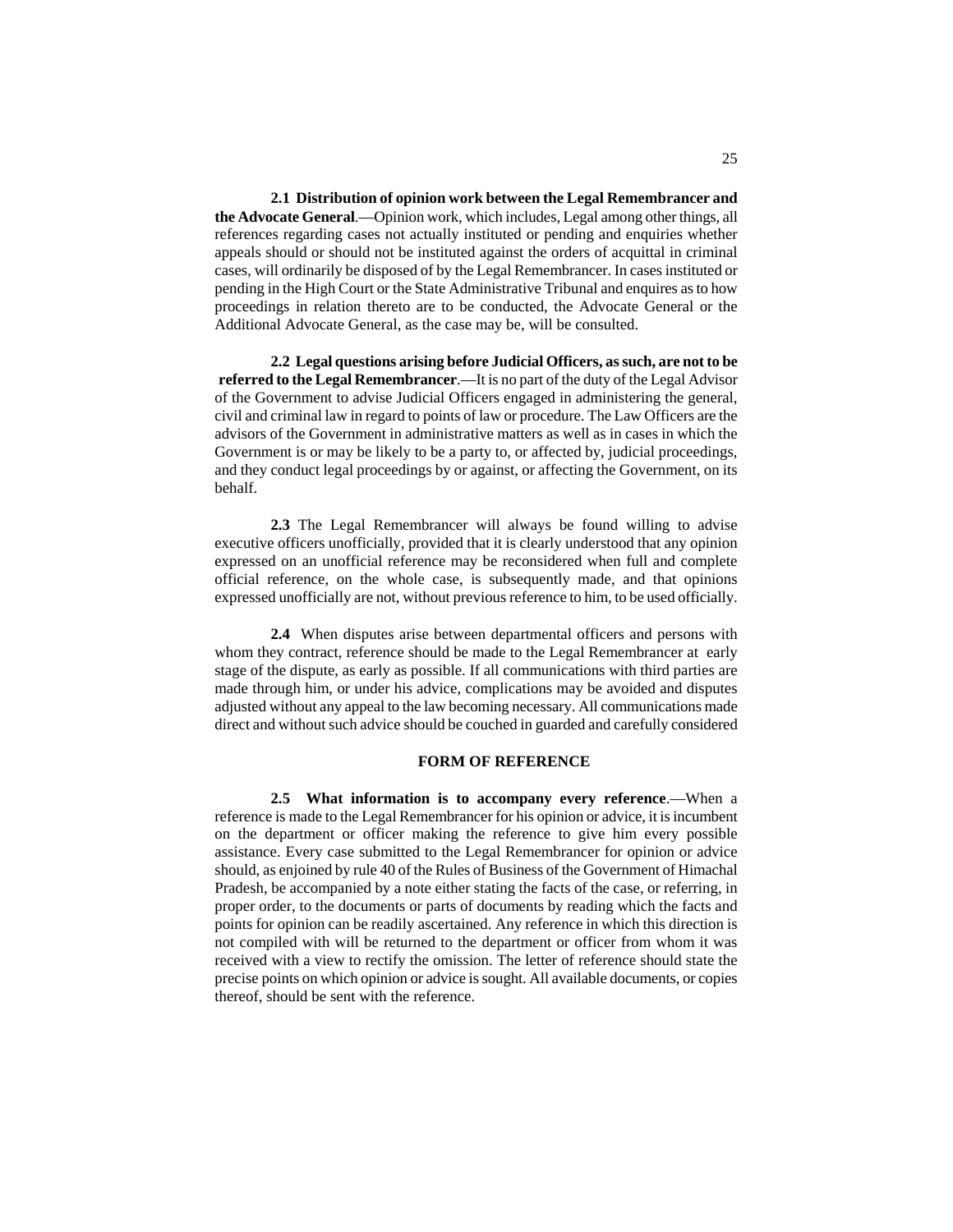**2.6** Whenever the opinion of the Legal Remembrancer is required as to the legality or suitability, in form and language, or any new draft of revised rules, the letter of reference should state whether (i) mere criticism from a legal point of view is desired, or (ii) it is open to the Legal Remembrancer to revise, rearrange or re-cast the rules and submit a new draft for the approval of the proper authority. Two copies of the rules on which the opinion is sought should be submitted.

**2.7 Reference as to conveyancing**.—Whenever the opinion of the Legal Remembrancer is required as to any draft deed, or he is asked to draft any deed, specific instructions should be given as to the intended scope and purpose of the deed and as to the detailed conditions required and the reference should be accompanied by a copy of the correspondence authorizing the execution of the deed.

#### **TO WHOM REFERENCES ARE TO BE MADE**

**2.8 Unless otherwise expressly provided all references to be addressed to Legal Remembrancer.—** (1) Unless otherwise expressly permitted by any rule, all references to, and communications with, the Law Officers of the Government, are to be addressed to the Legal Remembrancer, Himachal Pradesh.

(2) References for opinion and advice on legal questions or probable litigations including cases (whether civil or criminal) not actually excepted by these rules, enquiries as to whether appeals should or should not be instituted against orders of acquittal in criminal cases, and communications on all other matters relating to the Law Department, are to be addressed to the Legal Remembrancer.

**2.9 References to Government Pleaders etc. in pending cases may be made direct to those officers**.—(1) Reference to the Law Officers, Government Pleaders and Public Prosecutors as to both civil and criminal cases and proceedings which are actually pending in any court and which they are required to conduct may be addressed to those Officers direct.

(2) For references to the Advocate General, *see* paragraph 2.12 of this Manual.

**2.10 References regarding litigation to be made direct to controlling authority**.—References regarding litigation under the control of the Financial Commissioners will be made by Deputy Commissioners direct to the Financial Commissioners, and not through the Commissioners, and in other case direct to the proper controlling authority.

**2.11 Opinion by and references to the Advocate General.**—(1) Whenever the Legal Remembrancer records an opinion which, if accepted and acted upon by the Government, would involve an appearance by the Advocate General before the High Court or an appearance by the Additional Advocate General, before the Himachal Pradesh State Administrative Tribunal, he will, as a matter of course, pass it on unofficially to the Advocate General, or as the case may be, to the Additional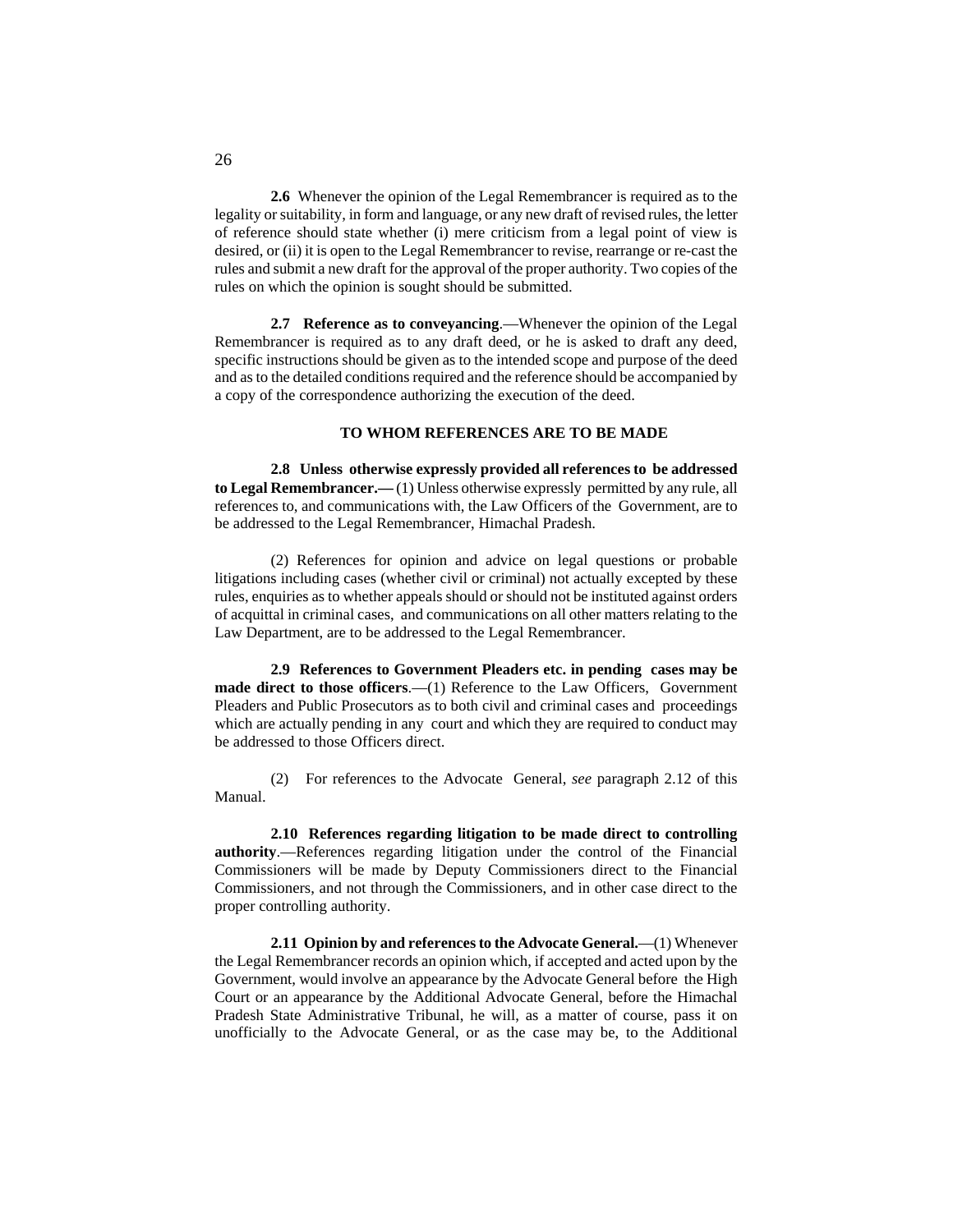Advocate General, in order that the latter may not whether he concurs to such extent as is necessary to enable him to argue the case on the lines indicated. If he does not concur to that extent, the Advocate General, or as the case may be, the Additional Advocate General, will be expected to record his reasons in full. Otherwise it will be unnecessary for him to do more than indicate general assent.

(2) When the Advocate General or the Additional Advocate General records dissentient opinion under clause (1), the Legal Remembrancer will forward the papers to the Government or the Financial Commissioner, as the case may be, for a decision as to whether, in the circumstances, action should or should not be taken upon the opinion of the Legal Remembrancer and, if so, whether the Legal Remembrancer should be instructed to appear in the case or whether any other and, if so, what suitable arrangement should be made for the representation of the Government.

**2.12 What references may be addressed to Advocate General.**— References may be addressed to the Advocate General only in the following cases, namely :—

> (a) references relating to the representation of the State in the High Court in appeals and applications for revision made by persons under sentence, in accordance with the rules.

*Note*.—Proposals for the institution of appeals against orders of acquittal or for the filing of applications for revisions on behalf of the State, are to be addressed to the Legal Remembrancer; reference to the Advocate General being made only when it is proposed that the State should defend an application for revision made or an appeal filed in the High Court, by a person under sentence;

- (b) references relating to Criminal proceedings (Whether original, appellate or revisional) actually pending in the High Court;
- (c) references relating to any other pending criminal proceedings which the advocate General may be actually conducting under proper authority, in any civil court.

*Note*.—The Advocate General does not ordinarily conduct civil litigation affecting the Government in any court other than the High Court or a Civil Court which holds its sitting at Shimla. The Advocate General does not ordinarily conduct the criminal business of the State in any Court other than the High Court. He may, however, be specially instructed, under the orders of the State Government or the Legal Remembrancer, to appear in particular cases pending in other courts.

**2.13 Ordinarily no other opinion work to be made over to Advocate General.—**Advocate General and the Legal Remembrancer will usually correspond, *inter-se,* by unofficial reference or office note.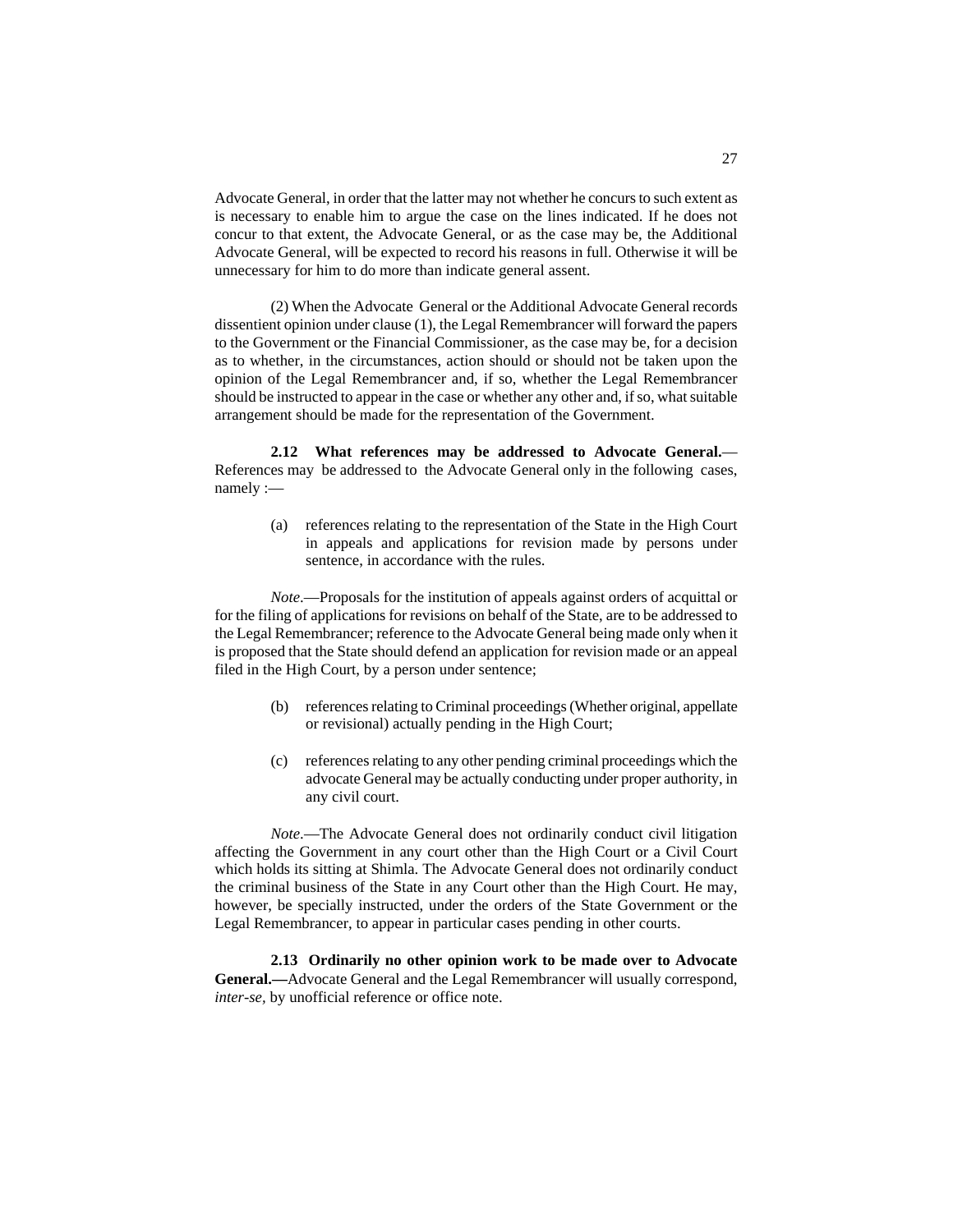**2.14 Officers who, except as otherwise provided, may alone make reference to Legal Remembrancer**.—Unless otherwise expressly permitted by any rule, reference to the Legal Remembrancer for opinion may be made by or through the following Officers only :—

- (a) the Chief Secretary and the Secretaries to the Government of Himachal Pradesh; or
- (b) the Financial Commissioner (Revenue), Himachal Pradesh; or
- (c) the Heads of any Department of the Government of Himachal Pradesh *i.e.* by the Administrative Secretary concerned, but in regard to arbitration, attention is drawn to Chapter 15 of this Manual:

Provided that cases of routine nature like vetting of draft orders, notifications, sanctions and arranging for defence of Government employees may be referred to the Legal Remembrancer by the Deputy Secretaries to the Government of Himachal Pradesh and where there is no Deputy Secretary by the Under Secretary to the Government of Himachal Pradesh.

**2.15 References by Central Departments**.—(1) The following Departments of the Central Government can obtain the advice of the Legal Remembrancer :-

- (a) The Defence Department on matters of civil law arising within the limits of Himachal Pradesh.;
- (b) The Postal and Telegraph Department, on matters arising within the limits of Himachal Pradesh or in cases in which a Post or Telegraph Office in Himachal Pradesh is concerned; and
- (c) The Northern Railway, on matters arising in Himachal Pradesh.

(2) The Legal Remembrancer is primarily the legal advisor of the Himachal Pradesh Government and he is permitted to act as legal advisor to the Northern Railway and to certain Central Departments only to such an extent as will not interfere with his work for the Himachal Pradesh Government. In the event of a case in which the Himachal Pradesh Government and the Northern Railway or any of the Central Departments, for which he acts as legal advisor had rival interests, the Himachal Pradesh Government would expect the Legal Remembrancer to act for them, and in any case in which such a conflict of interest is likely to arise it would be the duty of the Legal Remembrancer to inform the Northern Railway or the Central Department concerned that he is unable to advise them.

### PART-II

# **CRIMINAL BUSINESS, CRIMINAL PROCEEDINGS BY AND ON BEHALF OF THE STATE GOVERNMENT**

### CHAPTER-3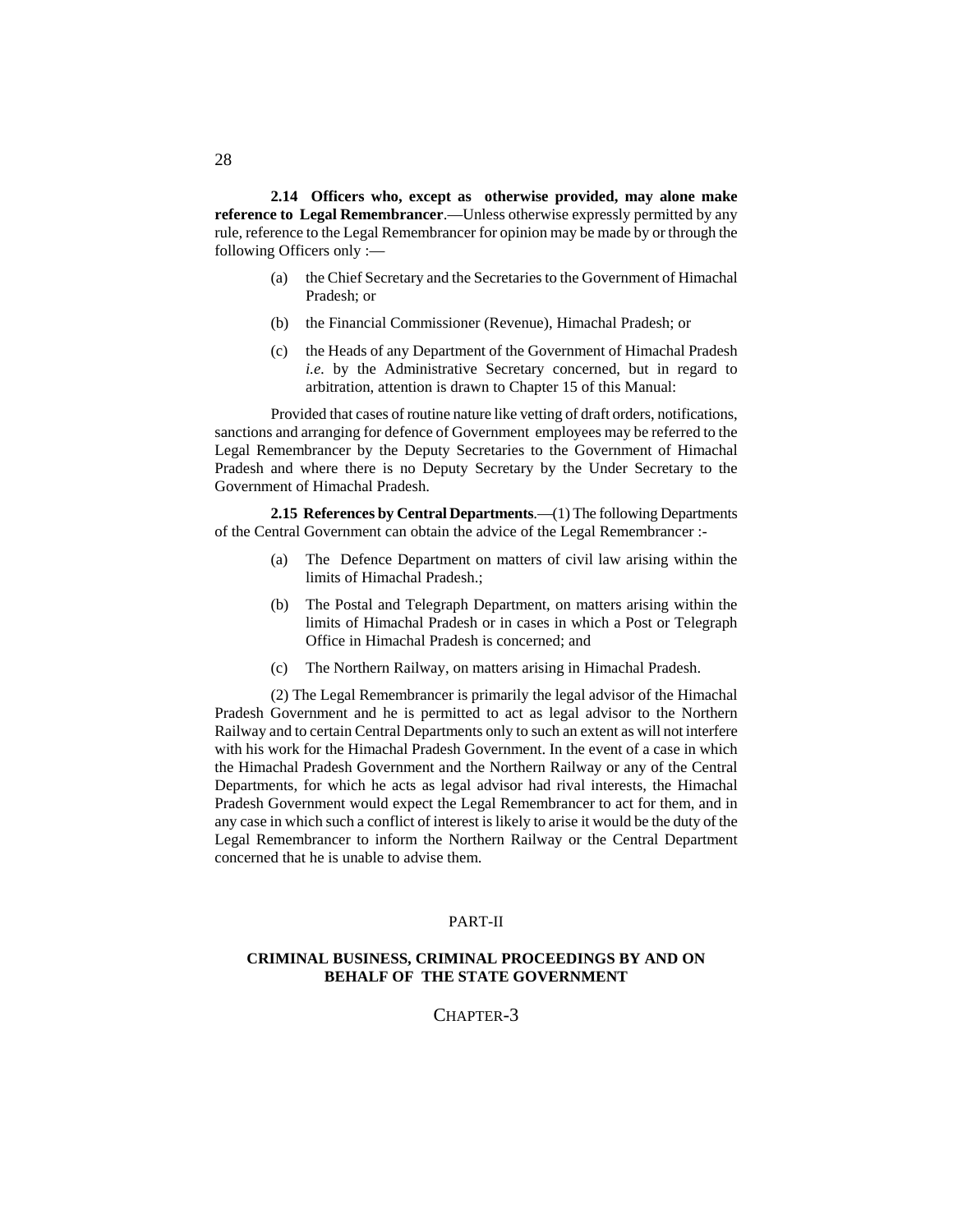# **AGENCY (GENERAL)**

**3.1 Procedure when Advocate General is unable to appear.**—It will rest with the Advocate General to determine whether the State should or should not be represented in any such case, and, if it is to be so represented, to arrange accordingly:

Provided that he shall so arrange—

- (a) if the State Government in any case, so directs; or
- (b) if in any case, the High Court intimates that the State should, in its opinion, be represented:

Provided further that if in any case, the Advocate General decided that it should not be represented, he shall, as soon as possible, forward the papers to the Legal Remembrancer stating the reasons for his decision, in civil matters.

**3.2 Quasi-Criminal Proceedings**.—The Advocate General will, in any case in which the State Government may so direct, conduct the prosecution in proceedings held under the provisions of the Public Servants (Inquiries) Act, 1850, or the Advocates Act, 1961 or the Commission of Inquiries Act, 1952. He will also appear in proceedings under the Advocates Act, 1961 or in cases of contempt, when directed to do so by the High Court, unless he considers it necessary to refer to the State Government for orders.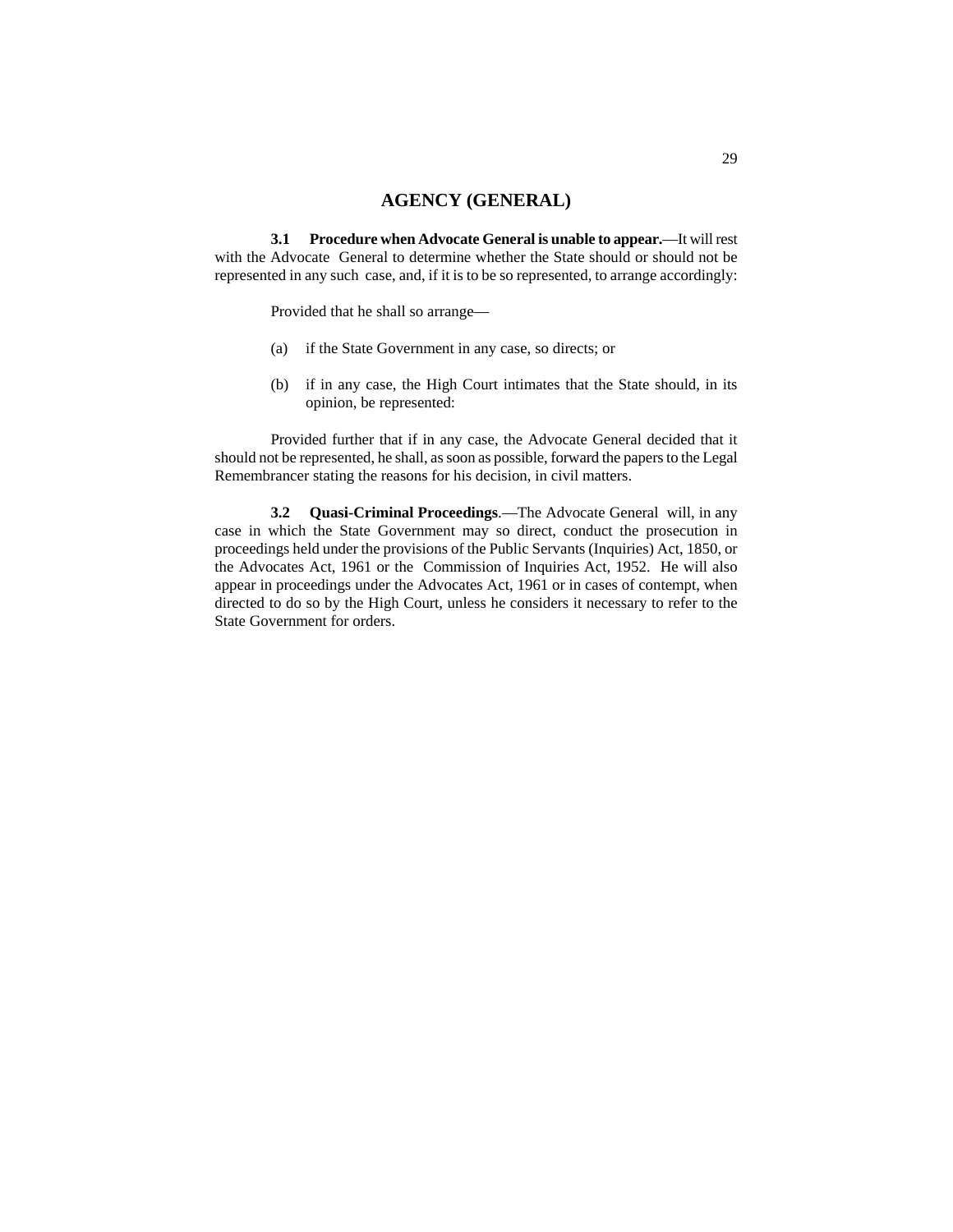# CHAPTER-4

# **PUBLIC PROSECUTORS**

**4.1 Legal Aid to be provided by the State Legal Services Authority**.— Legal Aid to the poor is to be provided by the Himachal Pradesh State Legal Services Authority constituted under the Legal Services Authorities Act, 1987.

**4.2 Criteria for giving legal services.—**[Every person who has to file or defend a case shall be entitled to legal aid if that person is—

- (a) a member of Scheduled Castes or Scheduled Tribes; or
- (b) a victim of trafficking in human beings of beggar as referred to in article 23 of the Constitution; or
- (c) a woman or a child; or
- (d) a mentally ill or otherwise disabled person; or
- (e) a person under circumstances of undeserved want such as being a victim of a mass disaster, ethnic violence, caste atrocity, flood, drought, earthquake or industrial disaster; or
- (f) an industrial workman; or
- (g) in custody, including custody in a protective home within the meaning of clause (g) of section 2 of the Immoral Traffic (Prevention) Act, 1956, or in a juvenile home within the meaning of clause (j) of section 2 of the Juvenile Justice Act, 1986, or in a psychiatric nursing home within the meaning of clause (g) of section 2 of the Mental Health Act, 1987; or
- (h) in receipt of annual income less than rupees fifty thousand or other higher amount as may be fixed under rule 17 of the Himachal Pradesh Legal Services Authority Rules, 1995:

Provided that the Legal Services Committee or authority may grant legal

- (i) in a case of great public importance; or
- (ii) in a test case, the decision of which is likely to affect cases of numerous other persons belonging to the weaker sections of the community; or
- (iii) in any case, which for reasons to be recorded in writing, is considered by the Chairman to be deserving of legal aid even where the means test is not satisfied.  $]^{1}$  $]^{1}$  $]^{1}$

aid—

<span id="page-143-0"></span> <sup>1.</sup> *See* regulation No. 16 of the Himachal Pradesh State Legal Services Authority Regulations, 1996.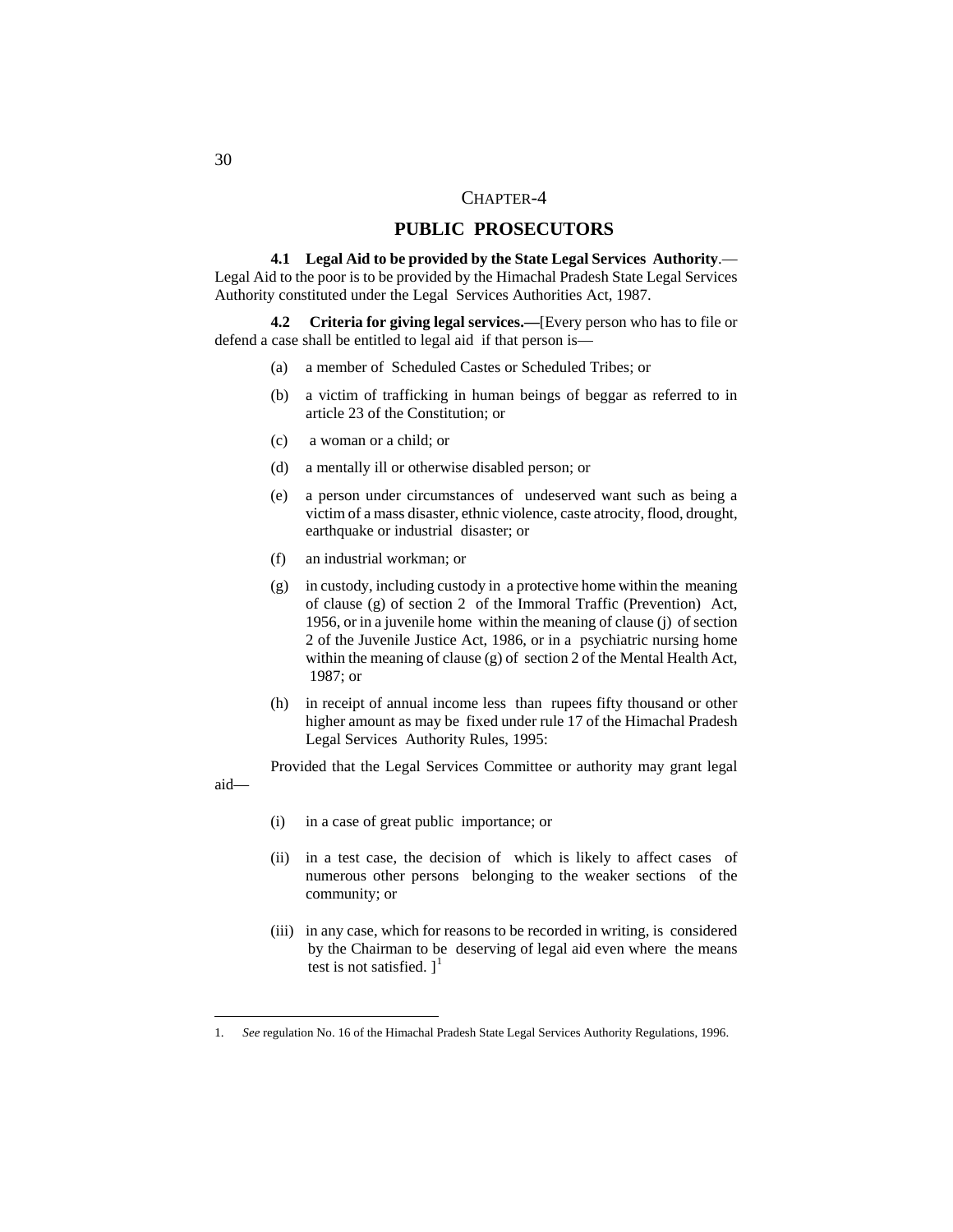**4.3 Modes of legal aid.**- [Legal aid may be given in all or any one or more of the following modes, namely:—

- (a) Payment of court-fees, process fees and all other charges payable or incurred in connection with any legal proceedings;
- (b) Representation by a legal practitioner in legal proceedings;
- (c) Obtaining and supply of certified copies of orders and other documents in legal proceedings; and
- (d) Preparation of appeal, paper book including printing and translation of documents, in legal proceedings. $]$ <sup>[1](#page-144-0)</sup>

**4.4 Legal aid not to be given in certain cases.**—[Legal aid shall not be given in the following cases, namely:—

- (a) proceedings wholly or partly in respect of—
	- (i) defamations; or
	- (ii) malicious prosecution; or
	- (iii) a person charged with contempt of court proceedings;
- (b) proceedings relating to any election;
- (c) proceedings incidental to any proceedings referred to in items (a) or (b);
- (d) proceedings in respect of offences where the fine imposed is not more than fifty rupees;
- (e) proceedings in respect of economic offences and offences against social laws, such as the Protection of Civil Rights Act, 1955, and the Immoral Traffic (Prevention) Act, 1956:

Provided that the Chairman may in appropriate cases grant legal aid even in such proceedings for reasons to be recorded in writing.

- (f) Where a person seeking legal aid—
	- (i) is concerned with the proceeding only in official capacity; or
	- (ii) if a formal party to the proceedings, not materially concerned in the outcome of the proceedings and his interest is not likely to be prejudiced on account of the absence of proper representation.]<sup>[2](#page-144-1)</sup>

**4.5 Application for legal aid or advice**.— [(1) Any person desiring legal aid or advice may make an application addressed to the Secretary of the Authority/Committee. But if the applicant is illiterate or not in a position to fill in the particulars required in the application, the Secretary or any other officer of the

<span id="page-144-0"></span> <sup>1.</sup> *See* regulation No. 15 of the Himachal Pradesh State Legal Services Authority Regulations, 1996.

<span id="page-144-1"></span><sup>2.</sup> *See* regulation No. 17 of the Himachal Pradesh State Legal Services Authority Regulations, 1996.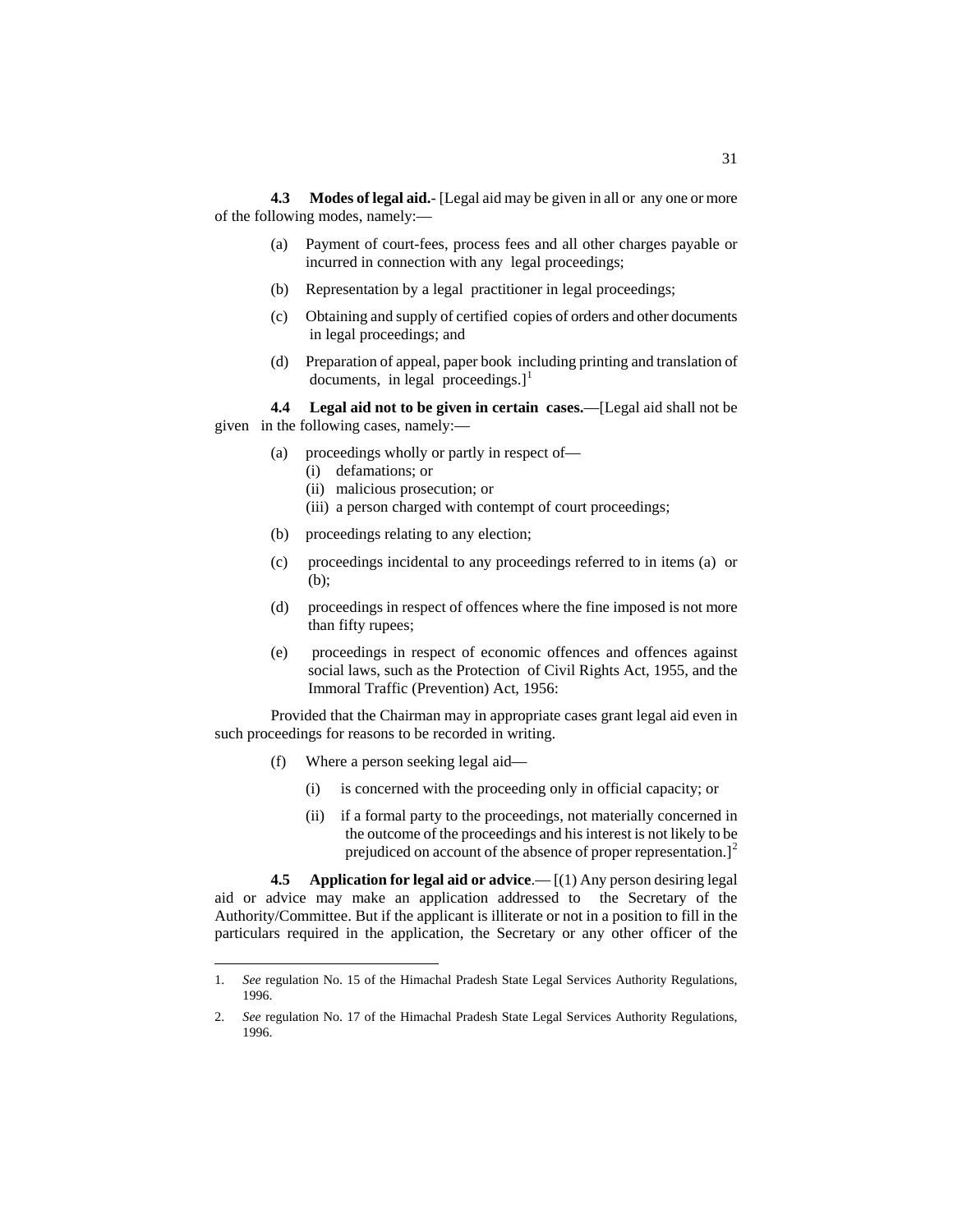Committee or any legal practitioner whose name appears on the panel of Legal aid lawyer of the Authority/Committee, as the case may be, shall gather the necessary particulars from the applicant and prepare the application on his behalf and after reading it out and explaining it to him, obtain his signature or thumb mark on it.

(2) The Authority/Committee shall maintain a register of applications wherein all applications for legal aid and advice shall be entered and registered and the action taken on such applications shall be noted against the entry relating to each such application.]<sup>[1](#page-145-0)</sup>

**4.6 Disposal of applications**.—[(1) On receipt of an application for legal aid or advice, in the case of High Court Committee or District Authority, the Secretary and in the case of Taluka (Sub-Division) Committee, the Chairman of the Taluka (Sub-Divion) Committee shall scrutinise the application for the purpose of deciding whether the applicant is deserving of legal aid in accordance with the provisions of the Himachal Pradesh State Legal Services Authority Regulations, 1996 and for the purpose of arriving at such decision, he may require the applicant to submit further information as may be necessary and also discuss the matter personally with the applicant and in doing so he shall have regard to the fact that the applicant belongs to a weaker section of the community and is required to be assisted even in the matter of obtaining legal aid. The application shall be processed as early as possible and preferably within one week.

(2) The Legal Services Authority/Committee, to which application is made shall consider the application and decide desirability of granting application and its decision to give or refuse legal aid shall be final.

(3) Where it is decided not to give legal aid to an applicant, the reasons for not doing so shall be entered in the Register of applications maintained by the Authority/Committee and information in writing to that effect shall be communicated to the applicant..

(4) No application for legal aid or aid or advice shall be allowed, if the Authority/Committee is satisfied that—

- (a) the applicant has knowingly made false statement or furnished false information as regards his means or place of residence; or
- (b) in a proceeding, other than the one relating to criminal prosecution, there is no *prima-facie* case to institute, or as the case may be, to defend the proceedings; or
- (c) the application is frivolous or fictitious; or
- (d) the applicant is not entitled to the same under regulation 17 or any other provision of the Himachal Pradesh State Legal Services Authority Regulations, 1996; or
- (e) having regard to all the circumstances of the case, it is otherwise not reasonable to grant it.]<sup>[2](#page-145-1)</sup>

<span id="page-145-0"></span> <sup>1.</sup> *See* regulation No. 18 of the Himachal Pradesh State Legal Services Authority Regulations, 1996.

<span id="page-145-1"></span><sup>2.</sup> *See* regulation No. 19 of the Himachal Pradesh State Legal Services Authority Regulations, 1996.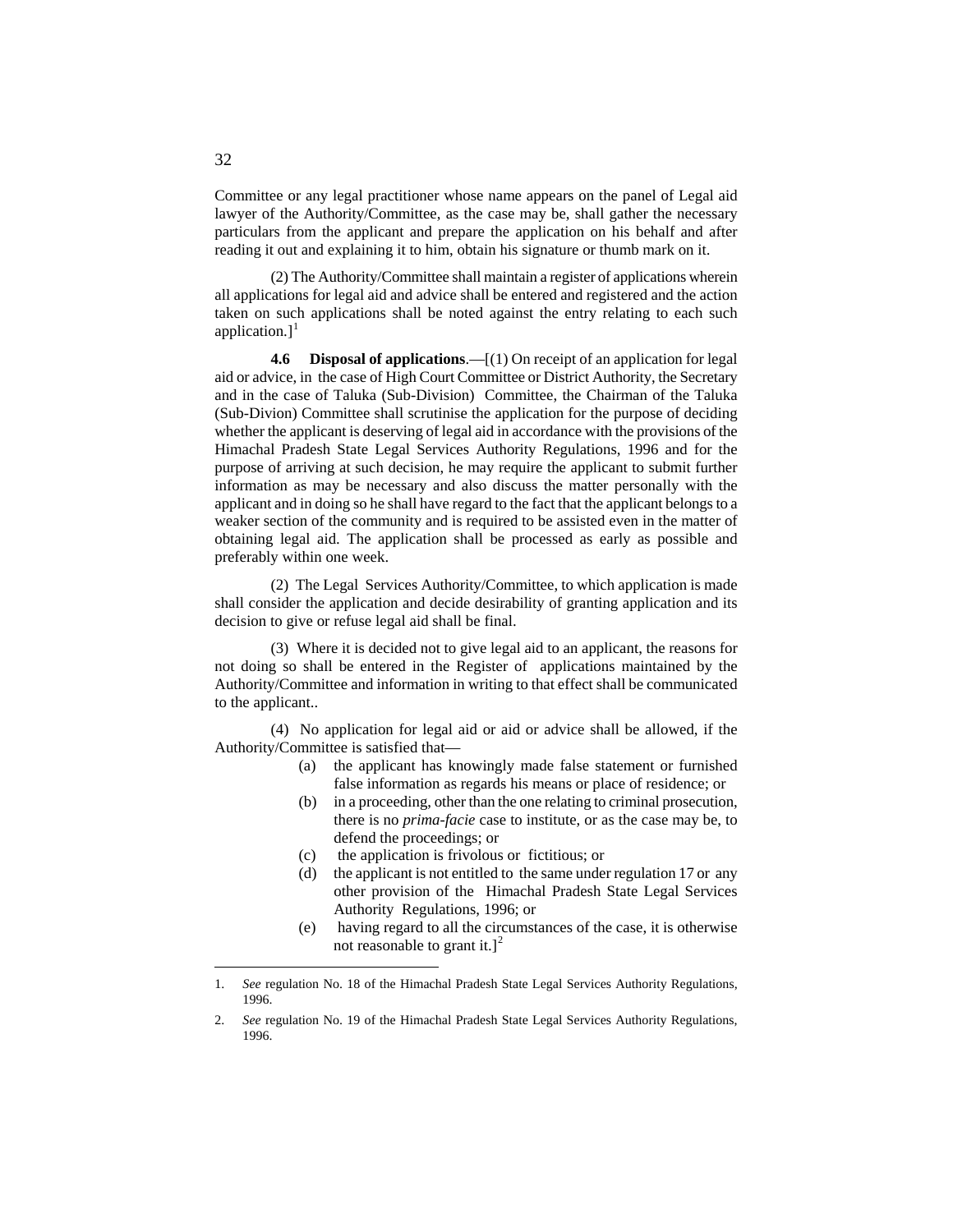**4.7 Certificate of eligibility**.—[(1) Where an application for legal aid or advice is allowed, the Secretary of the Authority/ Committee shall issue a Certificate of Eligibility to the applicant entitling him to legal aid or advice in respect of the proceeding concerned.

(2) The Certificate of Eligibility shall stand cancelled if the legal aid is withdrawn and the lawyer to whom the case of the applicant is assigned and also the court before which the case is pending, shall be informed accordingly in writing.]<sup>[1](#page-146-0)</sup>

**4.8 Honorarium payable to Legal Practitioner on the Panel.**—[(1) Subject to the approval the State Authority, Legal Services Authority/Legal Service Committee shall prepare a panel of legal practitioners who are prepared to represent or prosecute the cases on behalf of the legal aided person under the Himachal Pradesh State Legal Services Authority Regulations, 1996.The legal practitioners on the panel shall be paid honorarium as set out in para 4.11:

Provided that where the matter is disposed of in less than five effective hearings, the fee payable shall be 1/3 of the fee prescribed in para 4.11.

(2) No legal practitioner to whom any case is assigned either for legal advice or for legal aid shall receive any fee or remuneration whether in cash or in kind or any other advantage, monetary or otherwise, from the aided person or from any other person on his behalf.

(3) The legal practitioner on the panel, who has completed his assignment, shall submit a statement showing the honorarium due to him in connection with the legal proceeding conducted by him on behalf of the legally aided person to the Secretary of the Authority/Committee who shall, with the approval of the Chairman and after due scrutiny and counter-signature, place the same before the Authority/Committee for sanction and on such sanction being given by the Authority/Committee the amount shall be paid by the Secretary to the legal practitioner. It will, however, be open to the legal practitioner to waive the honorarium in whole or in part.] $^{2}$  $^{2}$  $^{2}$ 

**4.9 Duty of aided person.—**[(1) Every aided person or his representative shall attend the office of the Authority/Committee as and when required by the Authority/Committee or by the legal practitioner rendering legal aid to him and shall furnish full and true information and shall make full disclosure to the legal practitioner concerned and shall attend the Court as and when required, at his own expense.]<sup>[3](#page-146-2)</sup>

<span id="page-146-0"></span> <sup>1.</sup> *See* regulation No. 20 of the Himachal Pradesh State Legal Services Authority Regulations, 1996.

<span id="page-146-1"></span><sup>2.</sup> *See* regulation No. 21 of the Himachal Pradesh State Legal Services Authority Regulations, 1996.

<span id="page-146-2"></span><sup>3.</sup> *See* regulation No. 22 of the Himachal Pradesh State Legal Services Authority Regulations, 1996.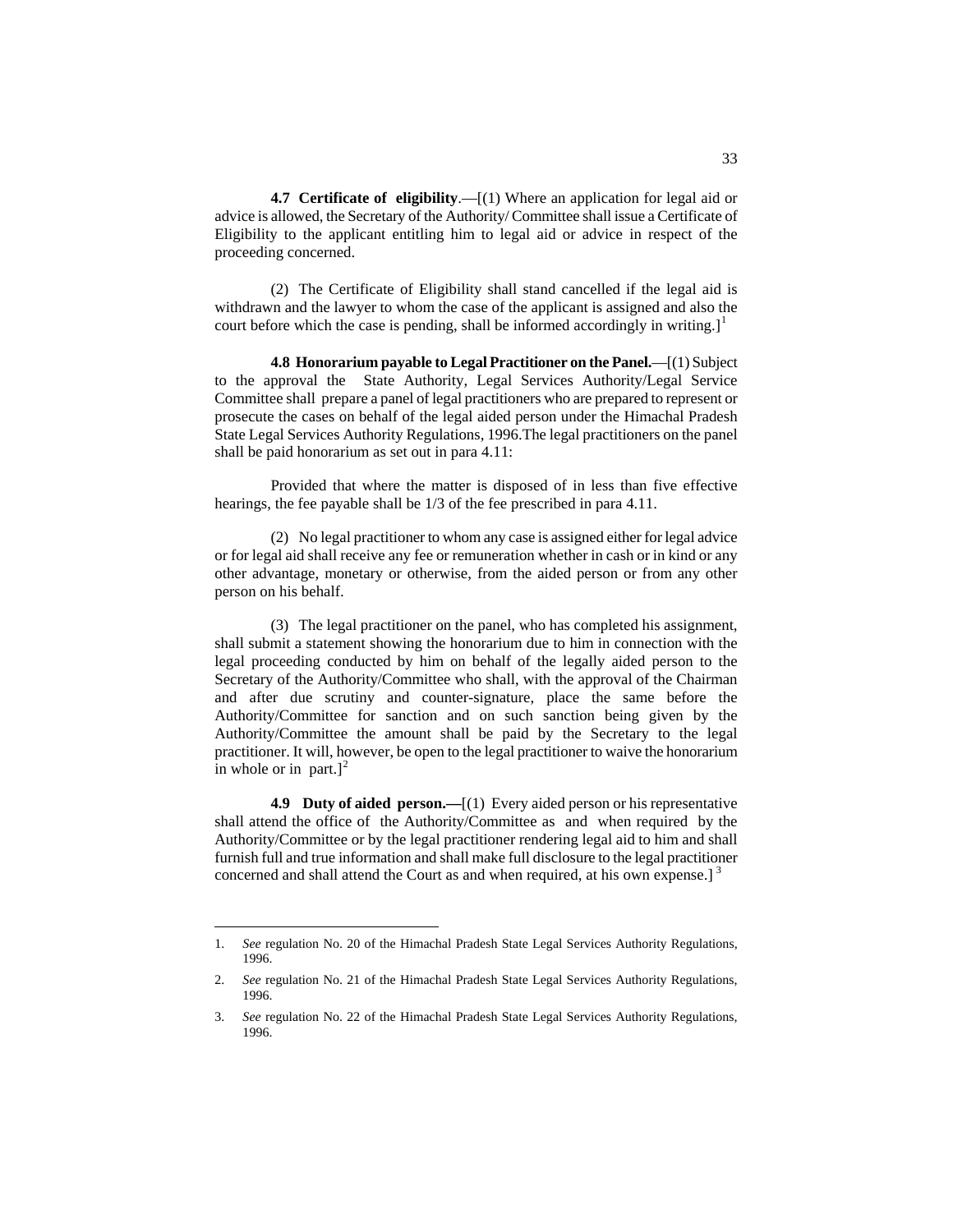**4.10 Cancellation of Certificate of Eligibility**.—[(1) The Authority/Committee may either on its own motion or otherwise cancel the Certificate of Eligibility granted under para 4.7 in the following circumstances, namely:—

- (a) in the event of being found that person was possessed of sufficient means or the Certificate of Eligibility was obtained by misrepresentation or fraud;
- (b) in the event of any material change in the circumstances of the aided person;
- (c) in the event of any misconduct, misdemeanour or negligence on the part of the aided person in the course of receiving legal aid;
- (d) in the event of the aided person not co-operating with the Committee or with the Legal Practitioner assigned by the Committee/Authority;
- (e) in the event of the aided person engaging a legal practitioner other than the one assigned by the Committee /Authority;
- (f) in the event of death of the aided person, except in the case of civil proceedings where the right of liability survives;
- (g) a report has been received from the advocate assigned to the legally aided person that the legally aided is not co-operating with the advocate assigned to him or is guilty of misconduct towards the advocate and such report has been verified by the Chairman of the Legal Services Committee/Authority:

Provided that no such Certificate of Eligibility shall be cancelled without giving due notice thereof to the aided person or to his legal representatives in the event of his death, to show cause as to why the Certificate of Eligibility should not be cancelled.

(2) Where the Certificate of Eligibility is cancelled on the grounds set out in clause(a) above, the Authority/Committee shall discontinue legal aid allowed and shall recover from the aided person the amount of legal aid granted to him.]<sup>[1](#page-147-0)</sup>

**4.11 Rates of fees payable**.—[Advocate engaged out of the panel as prepared for to legal aid prosecuting/defending/protecting interest of a person granted free legal aid shall be entitled to the fee other than the High court as under:—

(1) Rs. 850/- per case in any court at Sub-Divisional level, such as the Court of Senior Sub-Judge, Chief Judicial Magistrate, Sub-Judge Judicial Magistrate, Court of Assistant Commissioner 1st Grade, Sub-Divisional Collector, Sub-Divisional Magistrate, Tehsildar.

(2) Rs.1250/- per case at District level, such as the Courts of District Judge, Sessions Judge, Additional District Judge, Additional Sessions Judge, District

<span id="page-147-0"></span> <sup>1.</sup> *See* regulation No. 23 of the Himachal Pradesh State Legal Services Authority Regulations, 1996.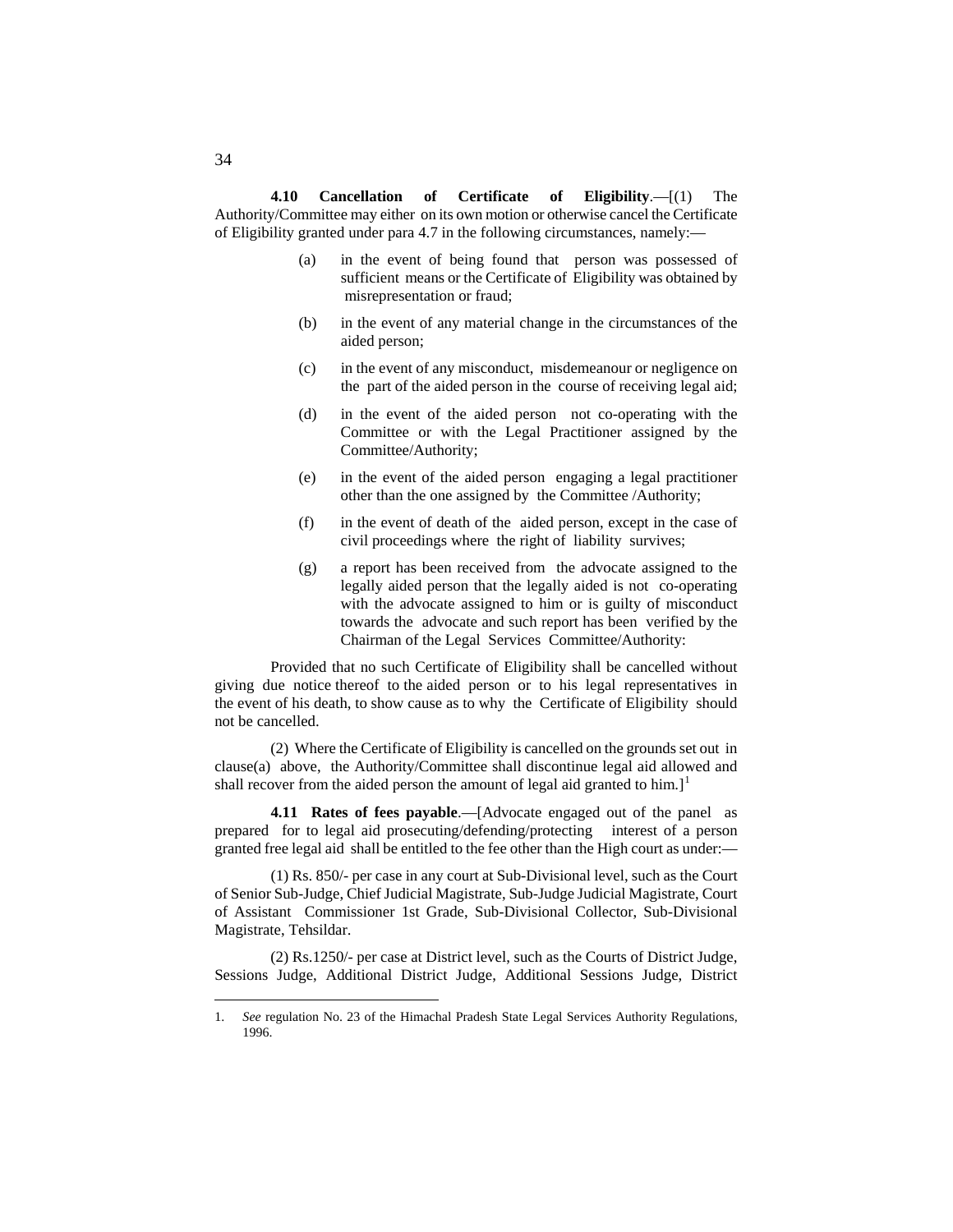Collector, Divisional Commissioner, District Consumer Forum established under the Consumer Protection Act, 1986 and Labour and Industrial Tribunal set up under the Industrial Disputes Act, 1947.

(3) Rs. 3000/- maximum payable after disposal of the case at the High Court level including the State Consumer Forum established under the Consumer Protection Act, 1986 and the Court of Financial Commissioner (Appeals).

(4) Fee payable to a panel lawyer under the Himachal Pradesh State Legal Services Authority Regulations, 1996 shall be made in two instalments as under:—

- (i)  $\frac{1}{2}$  of the fee, on engagement of the lawyer, payable, after first hearing of the case; and
- (ii) remaining fee payable after the final decision of the case (*see* Himachal Pradesh State Legal Services Authority Regulations,  $1996.1<sup>1</sup>$  $1996.1<sup>1</sup>$

## CHAPTER-5

# **DEFENCE OF GOVERNMENT SERVANTS**

**5.1 Defence of Government Servant.—**The Himachal Pradesh Government has laid down the following principles as to the conditions in which it will pay the cost of defending its Government servants in criminal proceedings, and the procedure to be followed by such Government servants to secure the assistance of Government in their defence:—

- (a) Where the proceedings are initiated by the Government against any Government servant in respect of matters connected with the official duties or position of the Government servant, the Government will not give any assistance to a Government servant for his defence in any proceedings. However, in the proceedings conducted in favour of the Government, the Government may entertain his claim for reimbursement of cost incurred by him for his defence and if satisfied from the facts and circumstances of the case that he was subjected to the strain of the proceeding without proper justification, it may consider whether the whole or any reasonable proportion of the expenses incurred by such Government servant for his defence be reimbursed to him.
- (b) Where the proceedings in respect of the matters not connected with the official duties or the position of the Government servant, the Government will not give any assistance to the Government servant.

<span id="page-148-0"></span> <sup>1.</sup> *See* Schedule appended to the Himachal Pradesh State Legal Services Authority Regulations, 1996.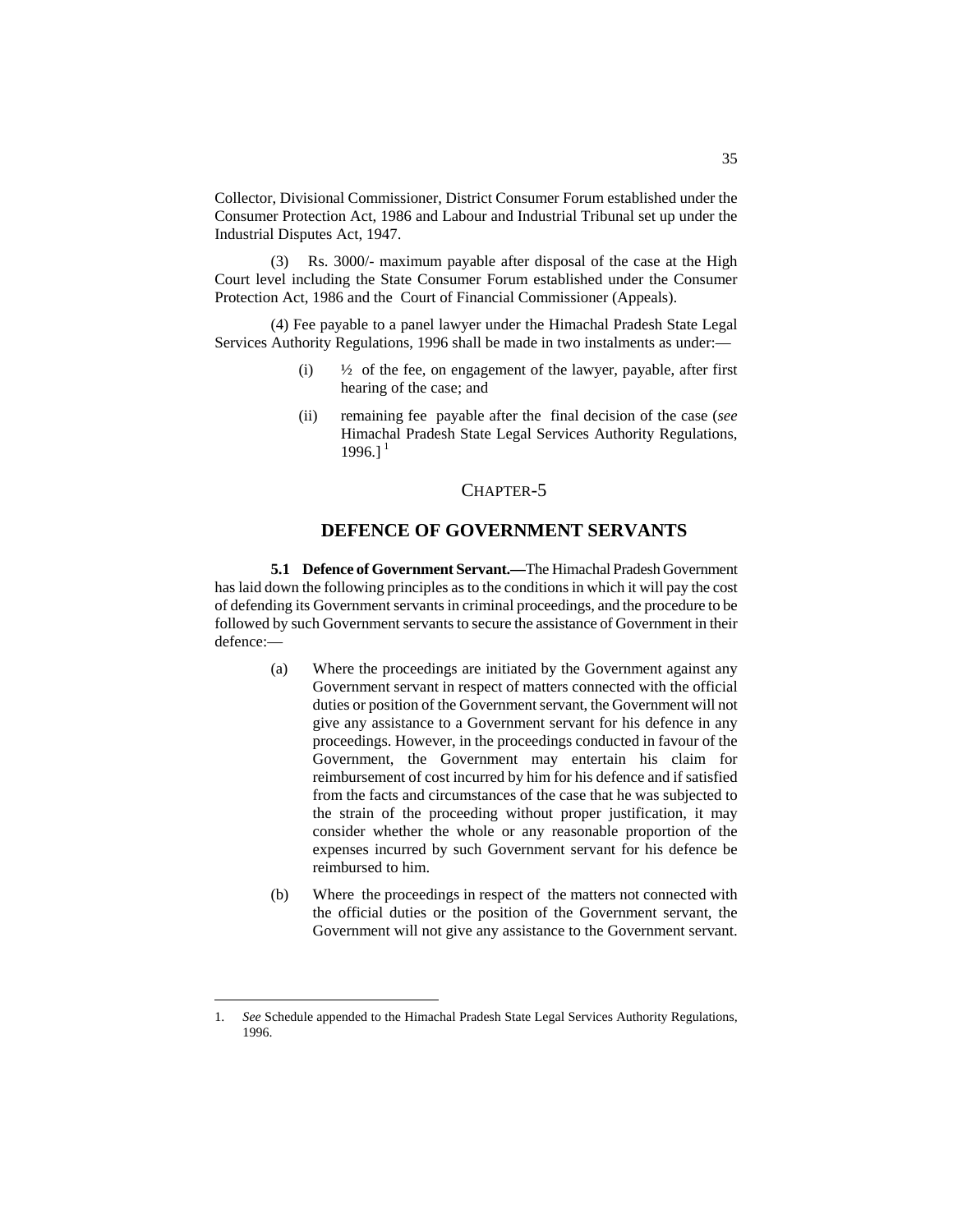- (c) Where the proceedings are instituted by a private party against a Government servant in respect of matters connected with his official duties or position, the Government will consider as follow :-
	- (i) If the Government on the consideration of the facts and the circumstances of the case considers that it will be in the public interest that Government should itself undertake the defence of the Government servant in such proceedings and if the Government servant agrees to such a course, the Government servant shall be required to make a statement in writing and thereafter Government should make arrangements for the conduct of the proceedings as if the proceedings have been instituted against the Government ; and
	- (ii) If the Government servant proposes to conduct his defence in such proceedings himself, the question of reimbursement of reasonable costs incurred by him for his defence may be considered in case the proceedings concluded in his favour. In determining the amount or cost to be so reimbursed, Government will consider how for the court has vindicated the acts of the Government servant. The conclusion of the proceeding in favour of the Government servant will not by itself justify reimbursement.
- (d) To enable the Government servant to meet the expenses of his defence, the Government may sanction, at its discretion, an interest free advance not exceeding Rs. 500/- or the Government servant's substantive pay for three months, whichever is greater, after obtaining from the Government servant a bond. The amount of advance would be subject to adjustment against the amount, if any, to be reimbursed as above.

The Government servant may be granted an advance from any provident fund to which he is a subscriber not exceeding three months pay or 1/2 of the balance standing to his credit, whichever is less. This advance will be repayable in accordance with the Provident Fund Rules.

- (e) Where proceedings are instituted by a Government servant on his being required by the Government to vitiate his official conduct in a court of law, the Government may consider on the conclusion of the proceeding to what extent the court has vindicated the act of the Government servant the proceeding in order to determine the amount of cost to be reimbursed to him. Conclusion of the proceedings in favour of the Government servant will not by itself justify reimbursement.
- (f) When it comes to the notice of the Government servant that a criminal case has been filed against him he shall report the fact through the usual channel, to the District Executive head of the Department in which he is serving, or if he is himself the Executive head, to his

36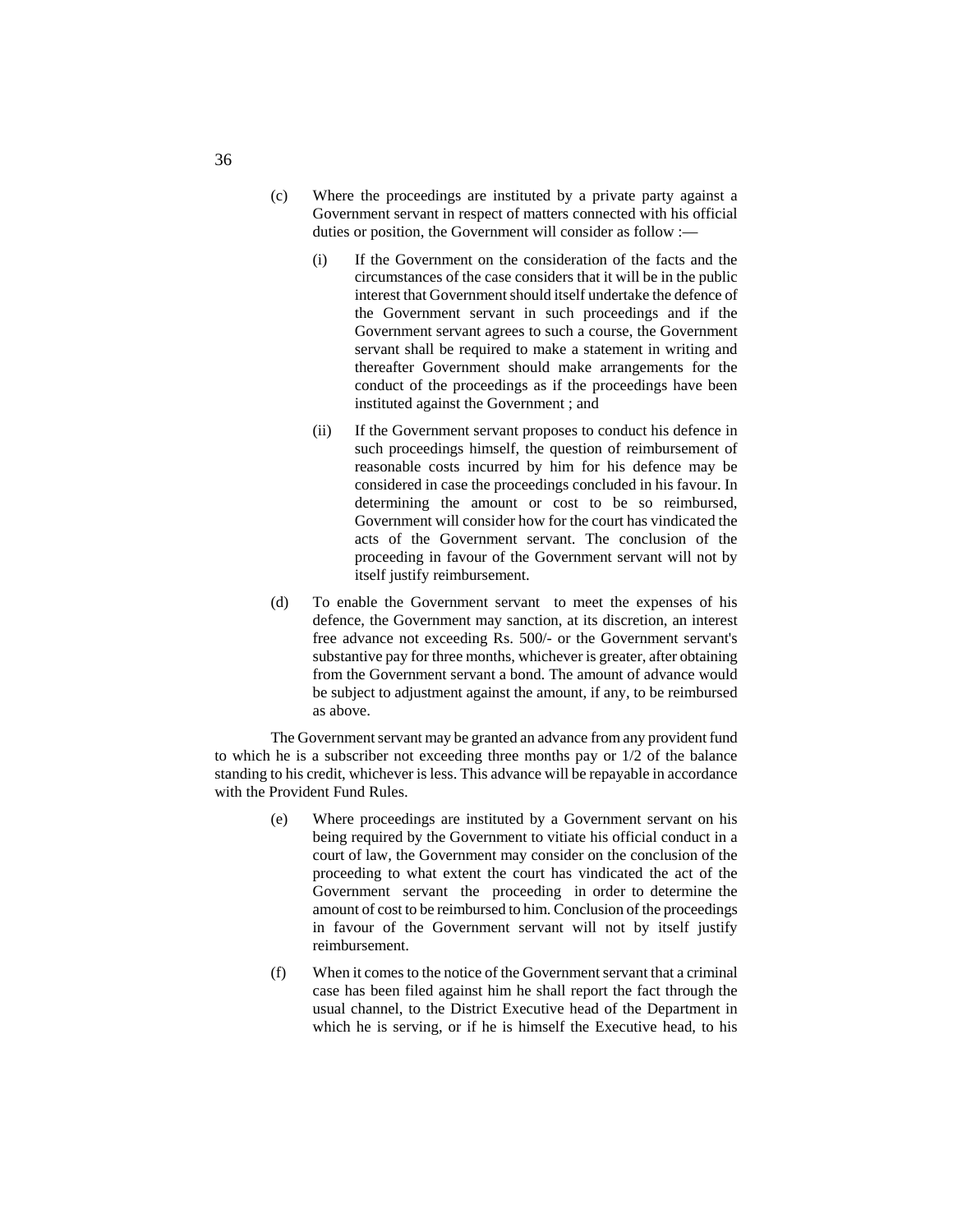superior head stating the full facts of the case as well as that the criminal proceedings brought against him for acts arising out of the performance of public duty and he has acted in good faith and the complaint/proceedings have been instituted against him in order to harass him. He shall similarly report the result of the case on the conclusion of the same.

(g) If a Government servant applies to be defended at public expense, or if his superior officer considers that he should be so defended, the case shall be reported forthwith, through the normal channel, to the Head of the Department with suitable recommendation. The Head of Department will examine at its own level that whether the Government servant has acted in good faith and in discharge of his official duty for which he has been prosecuted and if he comes to the conclusion that the Government servant has acted in good faith and in discharge of his official duties then he will recommend the case to the concerned Administrative Department for according the sanction to defend him at public expense. The Administrative Department will accord the sanction in the matter. Whenever sanction is accorded to the defence of an officer or official being found to have acted otherwise than in good faith, he shall be liable to refund to the Government, the amount spent by the State Government on his defence :

Provided that in the case of criminal proceedings against a Police Officer, the District Magistrate on the request of the Superintendent of Police of the concerned District may make arrangements for his defence at public expense in anticipation of the sanction of the Government. The District Magistrate shall in due course submit the case to the Government for issuing formal sanction for the defence of the Police Officer at public expense.

- (h) Where compensation is awarded to a Government servant in any case which has been defended at public expense, he will be liable to refund the expenditure incurred by the Government in his defence upto the limit of the compensation awarded.
- (i) If in any case a Government servant is convicted and seeks the help of the Government in prosecuting an appeal against the decision, the procedure to be followed will be similar to that laid down above in connection with original prosecution.
- [(j) The maximum amount which may be reimbursed by the Government to a Government servant will be as assessed by Legal Remembrancer in the following manner:—

| <b>Tier</b> | <i>Experience of Advocate</i>                                                   | <i>Fees payable</i> |
|-------------|---------------------------------------------------------------------------------|---------------------|
| 1st         | The lawyer having less than 10 years<br>experience as Advocate after enrolment. | Rs. 1,500.00        |
| <b>Tier</b> | <i>Experience of Advocate</i>                                                   | <i>Fees payable</i> |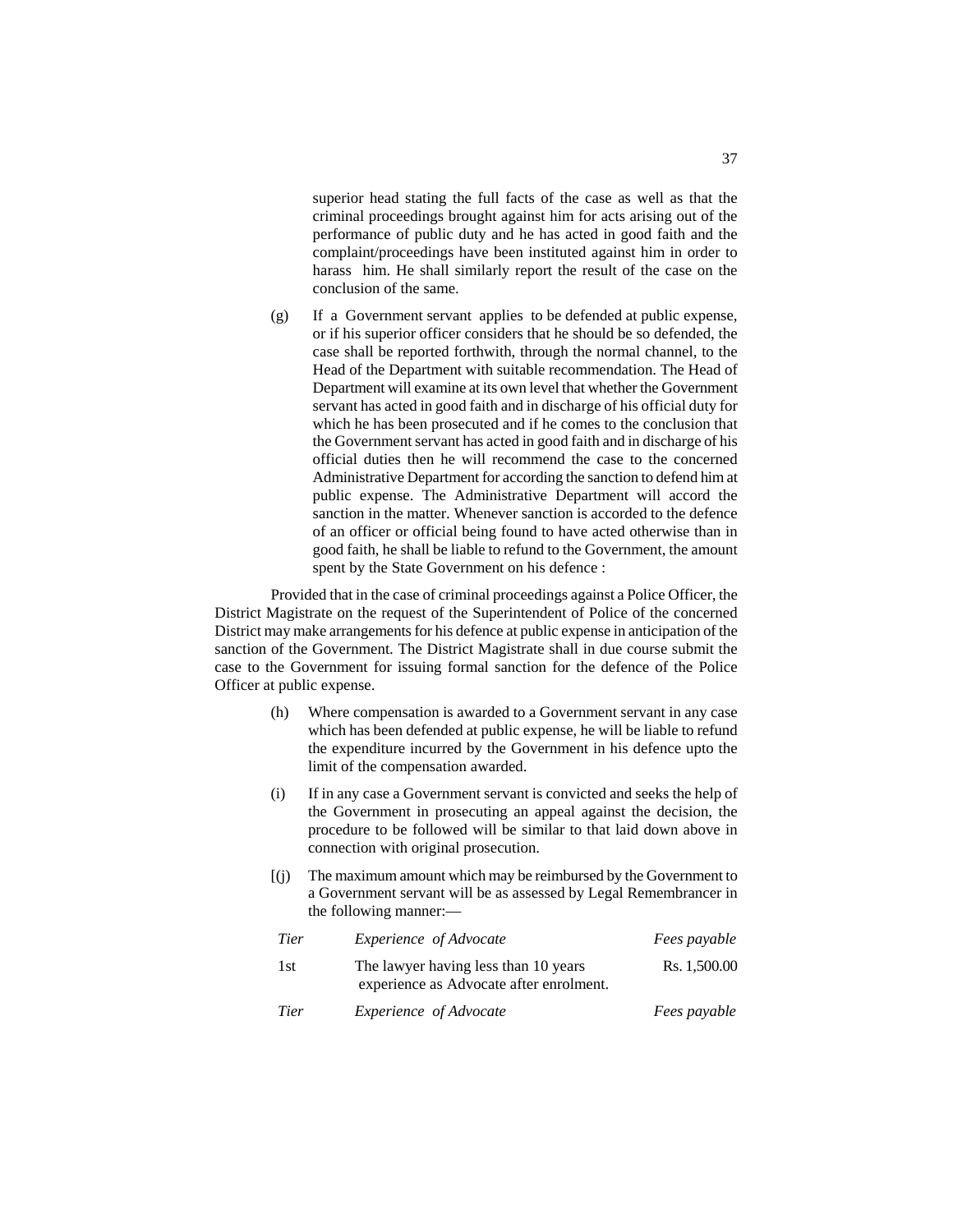| 2nd | The lawyer having more than 10 years<br>experience and having good reputation at bar. | Rs. 2,500.00 |
|-----|---------------------------------------------------------------------------------------|--------------|
| 3rd | Senior counsels/lawyers having experience<br>in specific branch of law.               | Rs. 3,500.00 |

*Note*.—Senior counsel means an advocate who have put in 10 years practice in the High Court and having good reputation in the bar.

However, where the work is attended in Writ Petition /Suit/Applications etc. by more than one lawyer, the fee will be reimbursed in the following manner :—

- (i) Filing of civil suits in the High Court/admission of the civil writ petition/regular 1st appeal/Filing of reply in civil suits/CWP/ appeal/ contempt petition etc. . .1/3rd fees.
- (ii) Presentation of evidence and contradicting the evidence of the other parties in civil suit/filing misc. application in L.P.A./ CWP/contempt petition till the final stage of argument on behalf of the both the parties . .1/3rd fees.

#### (iii) Argument upto the final decision of the court . .1/3rd fees.

*Explanation*.—In case of more than one lawyer appeared in any stage than the 1/3rd fees payable for that stage will be paid for the hearing(s) as worked as per hearing of that stage. While submitting the claim for re-imbursement of the fees the following information should invariably be submitted with the claim in order to enable the LR-cum- Secretary (Law) to assess reasonability of the fees in the case :—

- (1) Name of the advocate and the date of enrolment in the Bar and also state whether he is a Senior Counsel or has obtained experience in specific branch of law;
- (2) Copy of the reply filed in the case;
- (3) Copy of the judgment delivered by the court;
- (4) The effective hearing attended by the lawyer; and
- (5) The works done by the lawyer in such cases.]<sup>[1](#page-151-0)</sup>

*Note*.—The Government will not itself appoint Counsel for the conducting defence. Every accused person is entitled to be defended by an Advocate of his own choice. If the Government servant who is to be defended so desires, the Legal Remembrancer will be ready, on a reference from the Administrative Department, to suggest the names of suitable counsels and to give advice as to the line of defence; but it should be clearly understood that any suggestions which he may make are in the nature of advice and that the ultimate decision as to the particular counsel to be engaged must rest with the Government servant himself.

When a Deputy Commissioner receives such a reference, he should normally select a suitable lawyer from the District after following the above procedure. It is not

38

<span id="page-151-0"></span> <sup>1.</sup> Annexure "F".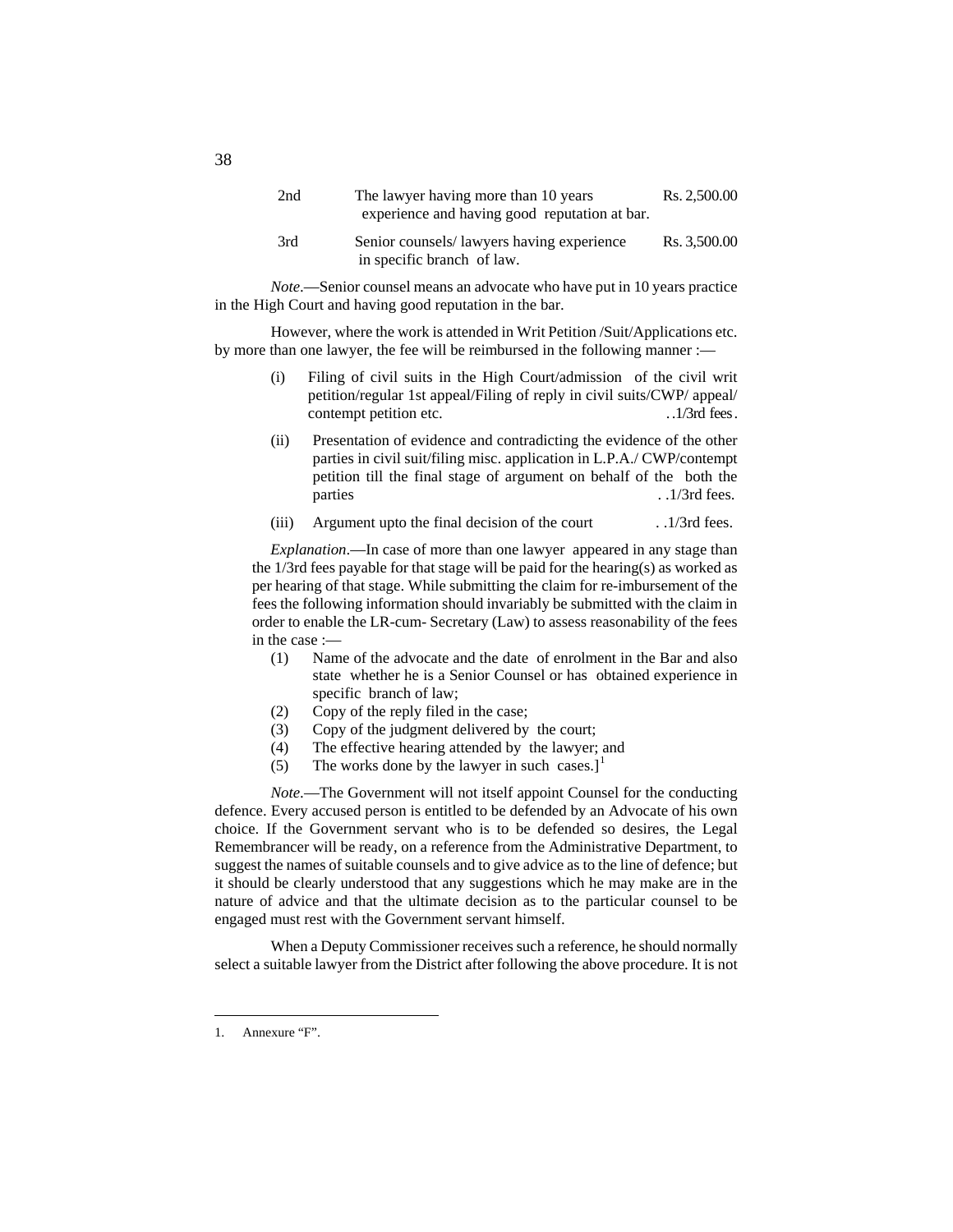desirable that the Public Prosecutor should be briefed for the defence of a criminal case in which a Government servant is accused.

**5.2** [The Administrative Departments concerned shall access the fees of the private Advocates which were/are engaged by the Officers/officials in their defence after obtaining the sanction of the State Government to defend themselves at public expenses of the norms of fees as laid down above, provided that they have acted in discharge of official duty in good faith and the Court has not passed any adverse remarks against the officer/official concerned in the contempt petition/civil suit etc.

Further where the sanction to defend an officer/official has been issued by the State Government at public expense, the administrative department shall assess the fees of the private Advocates at their on level strictly in accordance with the norms as laid down in this department's letter of even number dated 28-7-1994 and pay the same to such Advocate at their level.] $<sup>1</sup>$  $<sup>1</sup>$  $<sup>1</sup>$ </sup>

Clause (d) of Article 320(3) of the Constitution of India requires consultation with the Himachal Pradesh Public Service Commission on any claim by a Government servant for the reimbursement of the cost incurred by him in defending legal proceedings instituted against him in respect of acts done or purporting to be done in the execution of his official duties. In other cases the consultation with the Himachal Pradesh Public Service Commission is not obligatory.

#### PART-III

#### **SUIT RULES—CIVIL BUSINESS**

#### CHAPATER-6

## **AGENCY (GENERAL)**

#### **6.1 Legal Remembrancer responsible for conduct of civil litigation**.-—

The Legal Remembrancer is primarily responsible for the proper conduct of all civil suits, appeals and proceedings affecting the Himachal Pradesh Government, including the execution of decrees passed in favour of Government and the recovery of all sums due to Government, whether as costs in pauper suits or otherwise, under the decrees or order of Civil Courts except in so far as the conduct of the proceedings has, under these rules or the special orders of the Governor, passed into the hands of the Advocate General.

**6.2 Advocate General to appear in the High Court.**—The Advocate General will ordinarily appear or arrange for appearance in the High Court for the Himachal Pradesh Government in civil suits, appeals and proceedings affecting it.

**6.3** The Legal Remembrancer, Advocate General, Deputy Advocate General, Assistant Advocate Generals, District Attorneys, Assistant District Attorneys-*cum*- Public Prosecutors and the Assistant Public Prosecutors have been appointed Government Pleaders' for purposes other than those specified in Order XXVII, Rule 4 of the Code of Civil Procedure.

<span id="page-152-0"></span> <sup>1.</sup> Annexure "G".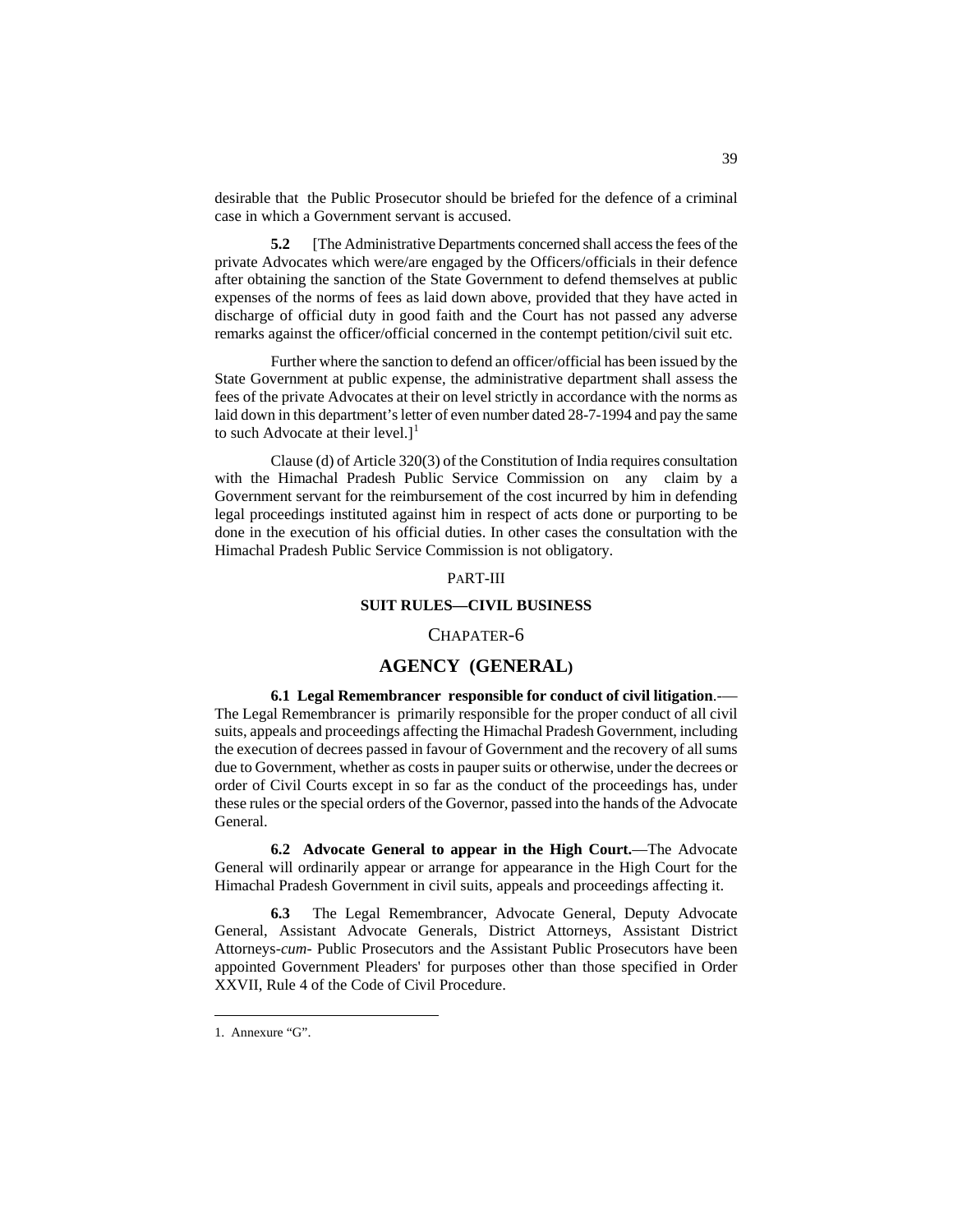**6.4. Conduct of Civil Proceedings in District and Subordinate Courts**.— In regard to civil suits, appeals and proceedings other than those falling under para 6.2, the Legal Remembrancer will proceed in the following manner:—

- (a) in cases which he deems to be of sufficient importance (whether in respect of amount at stake, or of legal principles or public interests involved, or of the intricacy of the proceedings), he will, with the previous sanction of the Government, make over the conduct of the case to the Advocate General; and
- (b) in other cases, he will ordinarily employ the Government Pleader to conduct the proceedings on behalf of the State under his general supervision.

**6.5 Legal Remembrancer may himself conduct proceedings in certain cases.**—The Legal Remembrancer may, if he thinks fit, himself conduct the State case in any civil suit, appeal or proceedings for the conduct of which he is responsible.

**6.6 Legal Remembrancer may himself visit any place for the purpose of supervision.**—The Legal Remembrancer may, at any time, visit any place for the purpose of supervising the conduct by local agency of the civil business of the State, or of watching the conduct of, or for himself conducting any civil suit, appeal or proceeding on behalf of the State.

**6.7 Duty of Legal Remembrancer in connection with Civil Court Business.**—The Legal Remembrancer is required to supervise the entire conduct of every civil case for which he is responsible. He will furnish to the legal practitioner or the Government Pleader appointed to conduct or defend the civil suit on behalf of the State, his instructions, which will include—

- (a) the Departmental statement of the case;
- (b) the opinion of the Legal Remembrancer; and
- (c) the order of the appropriate authority, to sue or defend.

**6.8 Local Agency.—**The local agency in Civil and Revenue matters comprises—

- (a) The Deputy Commissioner, as a 'Government Pleader', for the purposes of Order XXVII, Rule 4 of the Code of Civil Procedure, for his district;
- (b) The Deputy Commissioner or the General Assistant to Deputy Commissioner empowered by him in that behalf, or, in the absence of the Deputy Commissioner, Senior most Assistant Commissioner, at the headquarters as their recognised agents' of Government, forward the same, with a brief report to that effect, to the controlling authority, by whom arrangements will be made for the defence of the suit upon the ground for want of notice.
- (c) the Government Pleader or any local legal practitioner specially instructed and authorized by the Legal Remembrancer;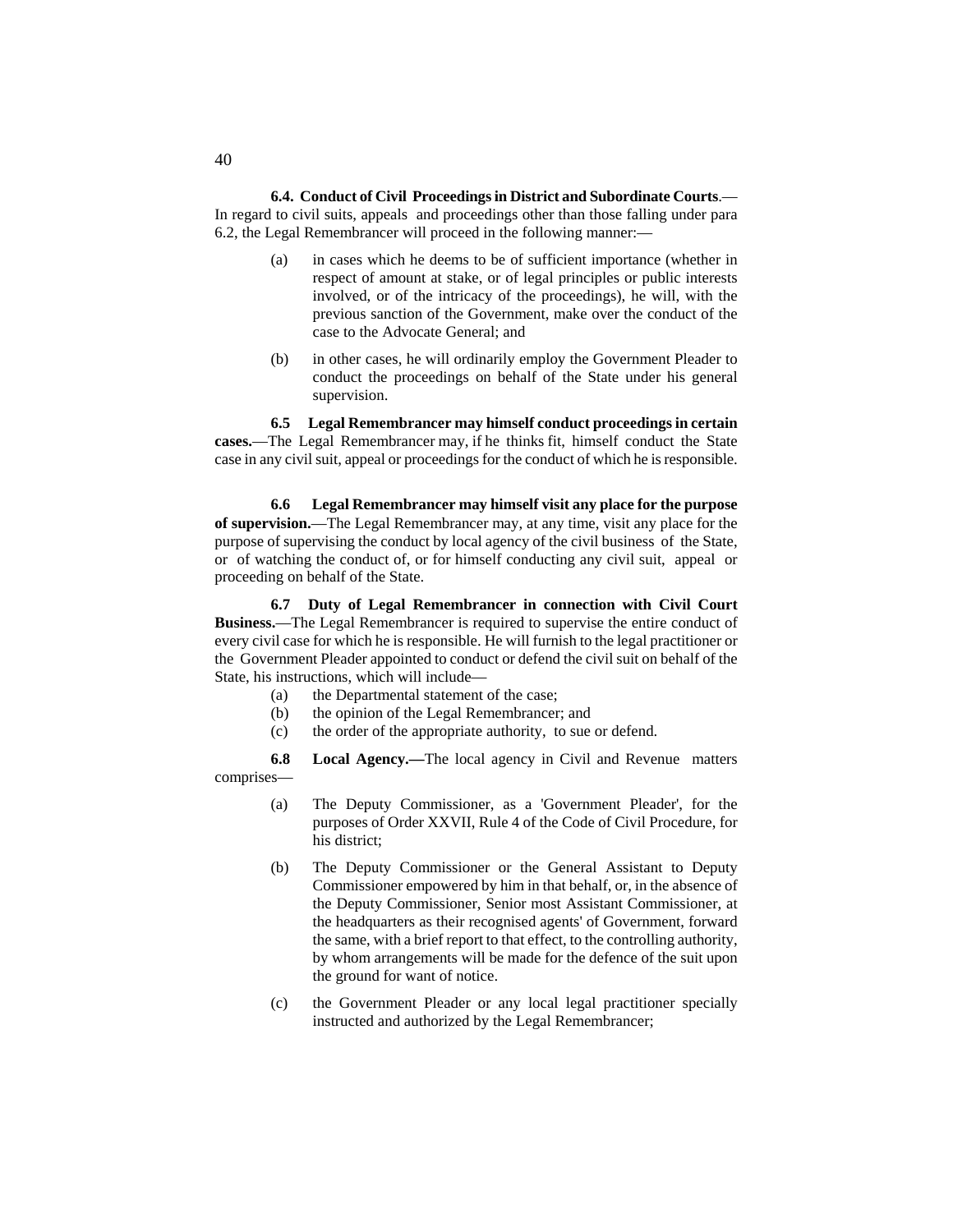(d) District Nazirs, Assistant District Nazirs, and the Assistant attached to the offices of Sub-Divisional Officers.

*Note.-*1.—The Deputy Commissioner of each district is appointed to be the Government Pleader, for the purposes of Order XXVII, Rule 4 of the Code of Civil Procedure for the district.

*Note.-*2.—(i) In accordance with the provisions of Order XXVII, Rule 2 of the First Schedule of the Code of Civil Procedure, 1908, the Governor of Himachal Pradesh has been pleased to authorize all Deputy Commissioners in the Himachal Pradesh, by virtue of their office to act for the State in respect of all judicial proceedings in which the Himachal Pradesh Government is concerned and in which they may receive instructions from the Financial Commissioner or the Legal Remembrancer to the Government.

(ii) In the absence of the Deputy Commissioner from his headquarters, the General Assistant to the Deputy Commissioner, the Senior most Assistant Commissioner, present, is authorised to exercise the power conferred on the Deputy Commissioner.

*Note-* 3.—Attention is drawn to the provisions of Order XXVII of the Code of Civil Procedure, relating to suits by or against the Government. Every notice of suit under section 80 of the Code of Civil Procedure must be left with the Deputy Commissioner or a Secretary to Government. Summons, notices and other processes under the Code must, to have effect in law, be served on the Deputy Commissioner as the Government Pleader for that purpose.

*Note-*4. —Under Order XXVII, Rule 1 and 2 of the Code of Civil Procedure, 1908, the Governor, Himachal Pradesh has authorized all the Collectors of Districts in Himachal Pradesh, all Secretaries, Joint Secretaries, Deputy Secretaries, Under Secretaries, Heads of Departments of Himachal Pradesh Government and also the Conservators of Forests and Superintending Engineers in Himachal Pradesh to act for the State of Himachal Pradesh, to sign and verify plaints and written statements in suits by or against the State of Himachal Pradesh and also to act for the State of Himachal Pradesh in respect of any judicial proceedings. (Himachal Pradesh Government Notification No. LLR-107-420/54, dated the 25th January, 1971, published in R.H.P. dated 20-2-1971, p. 269).

*Note-*5.—All the District Nazirs and Assistant District Nazirs have been appointed to be Government Pleaders for the purpose of filing and prosecuting execution petitions in the civil districts to which they are attached.

*Note*-6.—In pursuance of clause (a) of rule 8 B of Order XXVII of the First Schedule to the Code of Civil Procedure, 1908, the Central Government has appointed the following District Attorneys/Assistant District Attorneys-*cum-*Public Prosecutor and Assistant Public Prosecutors to be Government Pleaders for all courts in the State for the purposes of the said Order in relation to any suit by or against the Central Government other than a suit relating to—

- (i) The Central Railway,
- (ii) Eastern Railway,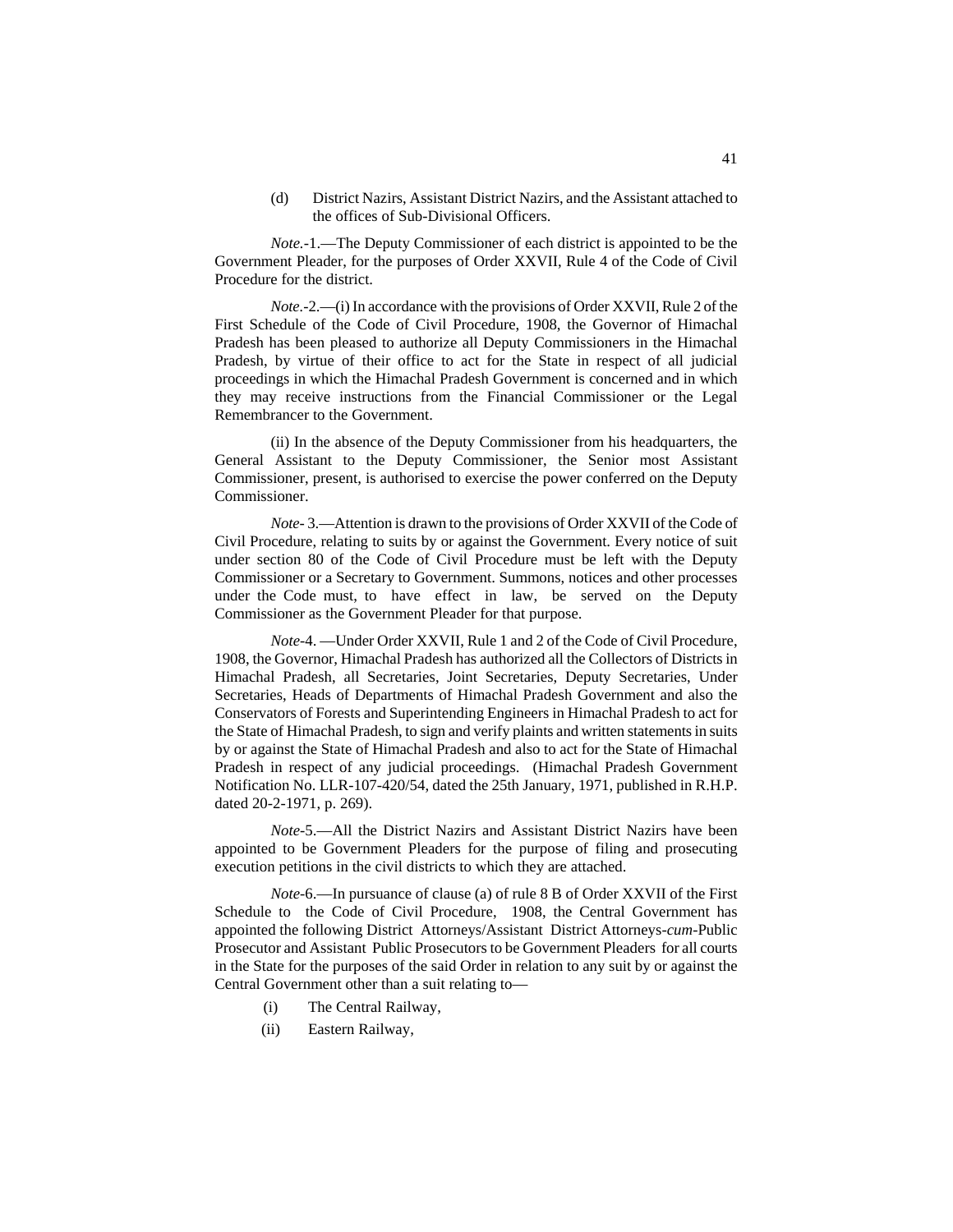- (iii) North Eastern Railway,
- (iv) North East Frontier Railway,
- (v) The Northern Railway,
- (vi) South Eastern Railway,
- (vii) The Southern Railway,
- (viii) The Western Railway,
- (ix) The Chittaranjan Locomotive Work, Chittaranjan,
- (x) The Integral Coach Factory, Perambur,
- (xi) The Indian Railways Locomotive Component Works, Varanasi,
- (xii) The Railway Electrification, Calcutta,
- (xiii) The Dandakaranya\_\_\_\_\_ Eblangir\_\_\_Kiriburu Railway Project, Waltair, or against a Public Officer in the service of the Central Government in any court specified in the First Column of the said Schedule:—
	- (a) District Attorney, Mandi, Kangra at Dharamshala, Hamirpur, Nahan and Shimla.
	- (b) Assistant District Attorneys-*cum-*Public Prosecutors, Mandi, Kangra at Dharamshala, Hamirpur, Shimla, Una, Solan, Kudu, Combe and Bilaspur.
	- (c) Assistant Public Prosecutor, Kalpa and Keylong.

(Central Govt. Notification No. G.S.R.1412 dated the 25th November,1960 and 12th November,1980).

*Note*-7.—Assistants attached to the Offices of the Sub-Divisional Officers have been appointed to be Government Pleaders for the purpose of filing and prosecuting execution petitions in the civil courts at the Headquarters of the Sub-Division.

**6.9 Government pleaders may act without power of attorne**y.—Under Rule 2 of Order XXVII of the Code of Civil Procedure, all Government Pleaders are authorized to act for Government without a power of attorney.

**6.10 Legal Remembrancer may appear on behalf of Central Government**.—The Legal Remembrancer has been authorized to conduct civil proceedings on behalf of the Central Departments mentioned in para 2.15, and may act on behalf of other Central Departments when so authorized by the Central Government.

## CHAPTER-7

# **GOVERNMENT PLEADERS FOR DISTRICTS**

**7.1 Area.—**Government Pleaders are to be appointed for such districts or groups of districts as the Himachal Pradesh Government may determine.

42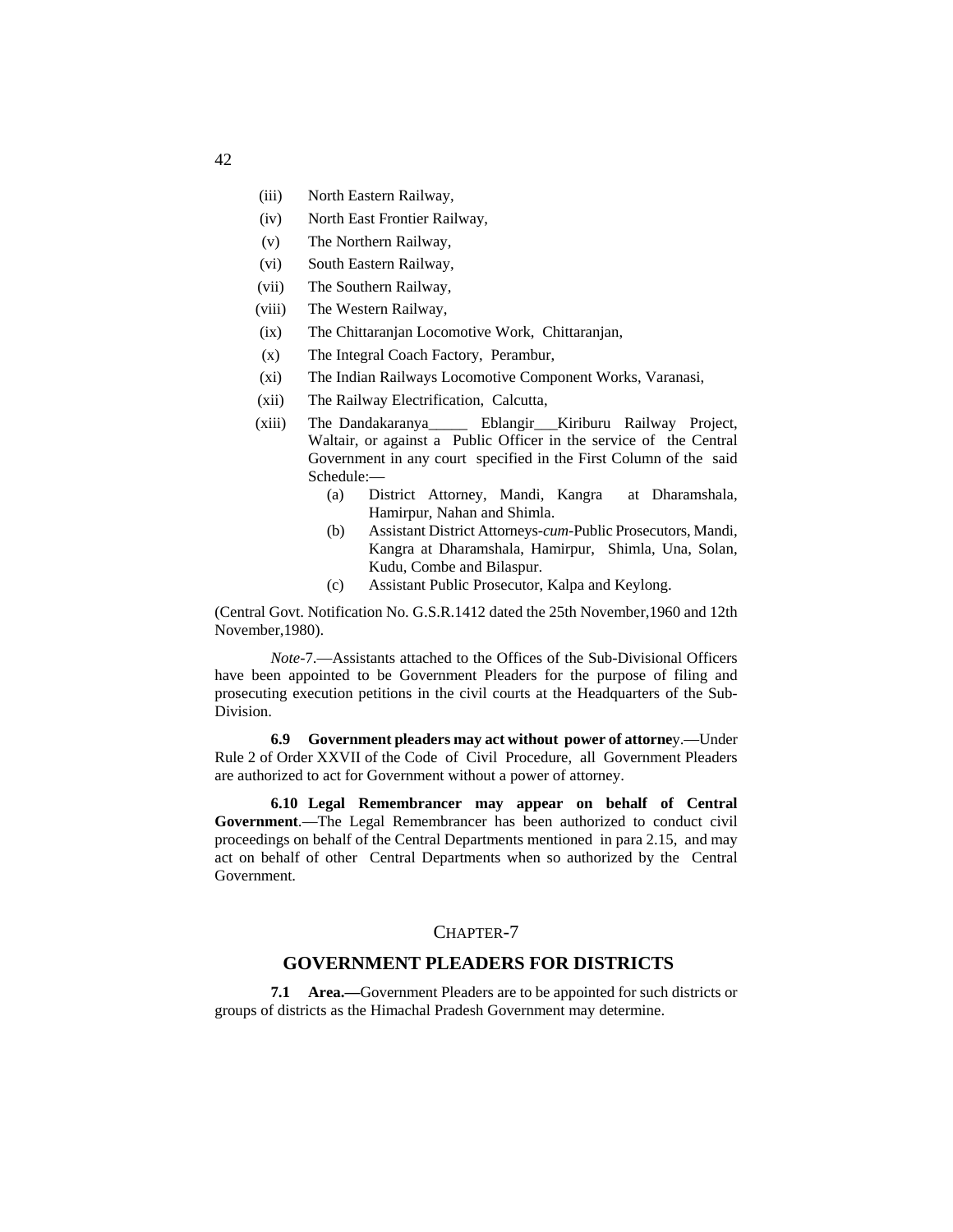**7.2 Appointment of Public Prosecutors as Government Pleaders.**—The District Attorneys, Assistant District Attorneys-*cum-*Public Prosecutors and the Assistant Public Prosecutors may be appointed to be the Government Pleaders for the same district /local area comprising the whole of the State of Himachal Pradesh.

**7.3 Duties.**—District Attorneys, Assistant District Attorneys-*cum-*Public Prosecutors and the Assistant Public Prosecutors as Government Pleaders are required to conduct all civil suits and civil proceedings by or against or on behalf of or affecting the Himachal Pradesh Government. They may also be required by the Legal Remembrancer to undertake other civil work for other States, or corporate bodies or Union of India.

Whenever a Government Pleader receives instructions to institute or defend a suit, it is always his duty to make a thorough examination of the administrative report and the documents sent therewith, in order to see that all the facts have been correctly represented and that all the necessary evidence has been received before the plaint or written statement is put into court. If any facts have been wrongly stated, or if any evidence is missing, this should at once be reported to the Legal Remembrancer.

**7.4 Consultation by Local Officers**.—Government Pleaders may be consulted by Local Officers after securing the necessary authority from their departments. They will appear in court on behalf of the Himachal Pradesh Government, however, only under the instructions of the Legal Remembrancer.

**7.5 No advice or appearance against Union of India/Railway Administration etc.**—The District Attorneys, Assistant District Attorneys-*cum-*Public Prosecutors and the Assistant Public Prosecutors as Government Pleaders, shall not, without the previous permission of the Himachal Pradesh Government, appear or advise in any civil proceedings against the Union of India, the Railway Administration, other State Government or any corporate body.

#### CHAPTER-8

# **SUIT RULES—DEFINITIONS**

**8.1 Definitions.—**Throughout the Suit Rules (Chapters 6 to 13) the expression—

- (a) "controlling authority" means an officer empowered to authorize,—
	- (i) the institution of a suit on behalf of the State,
	- (ii) the defence of any threatened suit to which the State has been made a party,
	- (iii) intervention by the State in any suit in which the State is interested, or
	- (iv) the institution or defence of a suit by or against a public officer in his public capacity: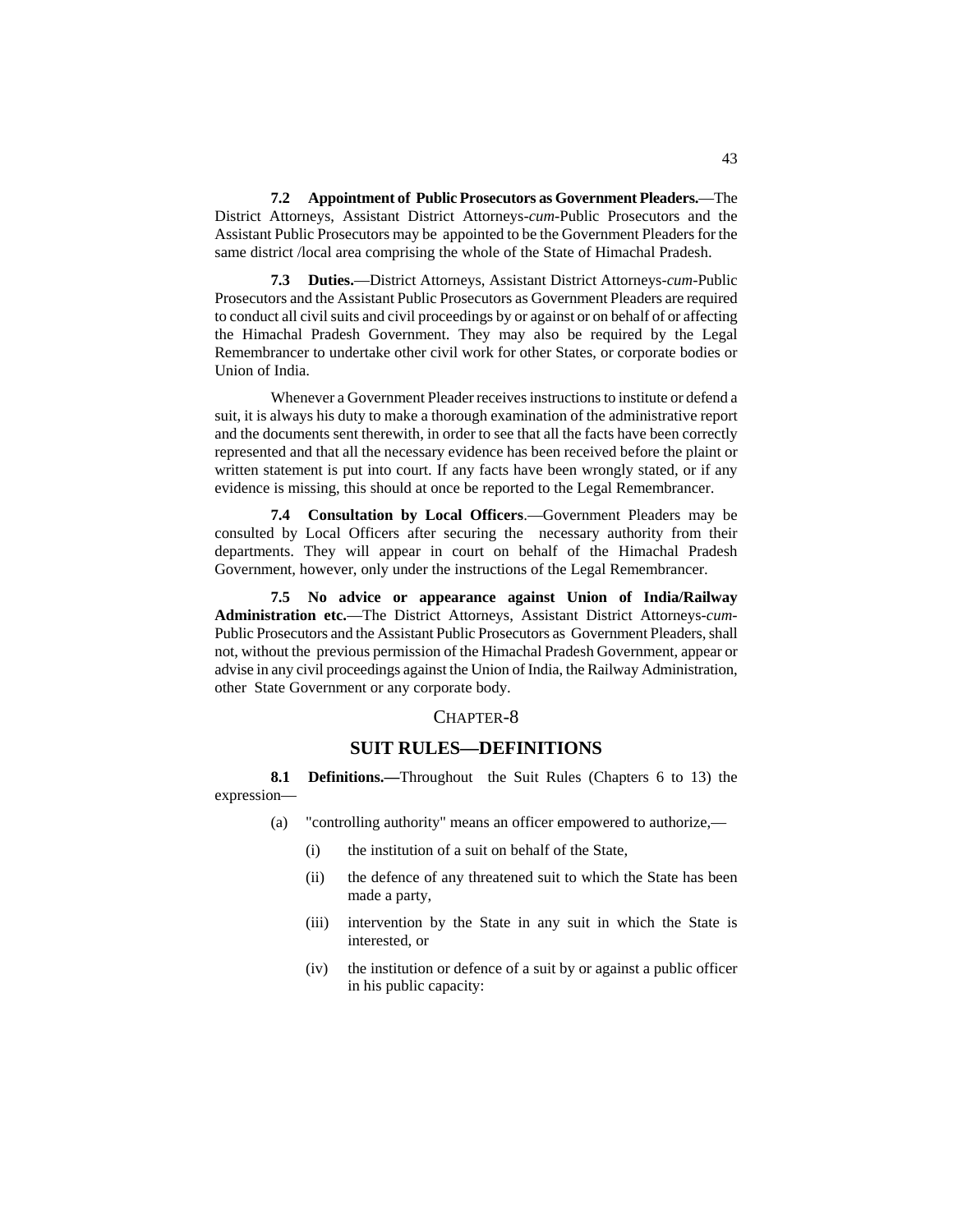Provided that in those class of cases for which no officer is specifically empowered to act as "controlling authority" these functions will be discharged by Government which will itself be regarded as the controlling authority;

- (b) "Head of Department" shall be deemed to mean the authority specified in Appendix D of the Himachal Pradesh Budget Manual, in all cases to which the Himachal Pradesh Government is a party.
- (c) "Officer in charge of the case" means the Law Officer, Legal Practitioner, or Government Officer appointed to conduct the proceedings on behalf the Government or of a public officer in any suit; and
- (d) "Suit" means a suit by or against, or affecting the Government or a public officer in his official capacity or which is brought or defended by a public officer at the public expense, and includes an appeal, and application for revision or review or execution of decree, and any civil judicial proceeding including writs etc. in which the Government or a public officer in his official capacity is a party or has any interest.

*Note-*1.—References to courts made under the Land Acquisition Act,1894 fall in the definition.

*Note-*2.—Petitions under sections 5(1) and 10(1) of the Sikh Gurdwaras Act, 1925, also come within the definition of "suit"and the rules regarding the conduct of suits should be complied with as far as is practicable.

*Note-*3.—The provisions of these rules apply to all suits, by or against municipalities in respect of nazul land and other Government property of which the management and control has been entrusted to municipalities.

*Note-*4.—Rules relating to suits with respect to lands within the limits of Cantonments in India or in a Military station or in an abandoned Cantonments before its disposal as such are to be found in instructions regarding suits in connection with Military Lands.

**8.2 Controlling Authorities in suits affecting Himachal Pradesh Government.**—In respect of suits in the civil courts and the revenue courts by or against the Himachal Pradesh Government and by or against a public officer serving under the Himachal Pradesh Government not being suits by or against a public officer, in which tortuous conduct is imputed to a public officer in the execution of his official duties, the following officers have been appointed to be controlling authorities:—

> (a) Chief Engineers of the public works Department, Himachal Pradesh, Building and Roads, Irrigation and Public Health Branches, in respect of all cases affecting their Departments; and Superintending Engineers, Building and Roads, Irrigation and Public Health Branches, in respect of cases not exceeding Rs.20,000 in value or amount and subject to such limitation as to class of suits as their respective Chief Engineers may fix;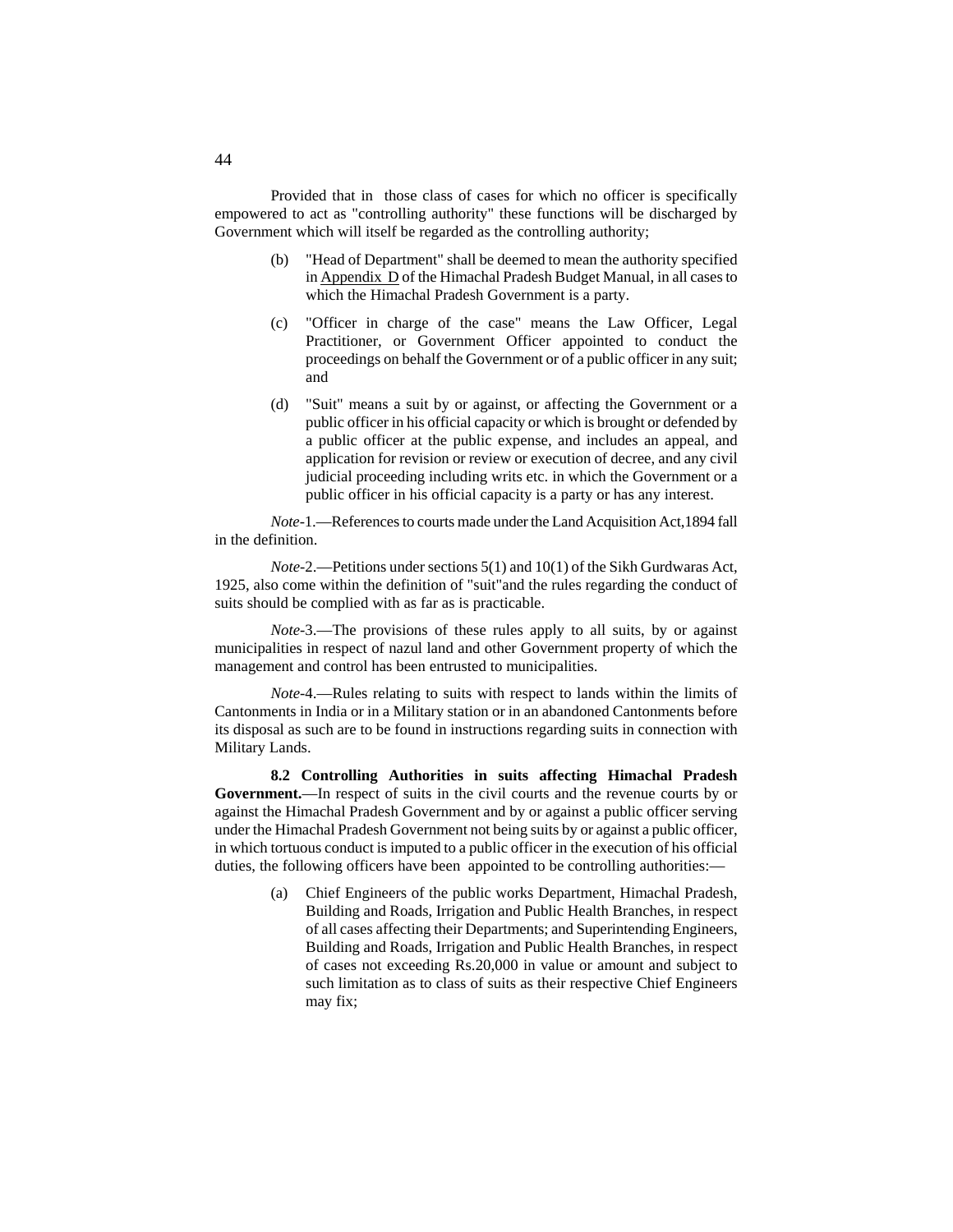- (b) The Superintendent of a Jail, with the consent, to be previously obtained, of the Inspector General of Prisons for the recovery of debts due to the Jail manufactories, not exceeding Rs.50,000/- in amount in any one case;
- (c) The Principal Chief Conservator of Forests, Himachal Pradesh, in respect of cases affecting his Department, not exceeding Rs.50,000 in value or amount;
- (d) The Excise and Taxation Commissioner in respect of suits not exceeding 50,000/- rupees in value affecting the administration of his Department;
- (e) The Financial Commissioner, in respect of cases arising in the Departments under his control;
- (f) The Director of Industries, Himachal Pradesh, in respect of cases relating to the eviction and recovery of rent under the Himachal Pradesh Public Premises and Land (Eviction and Rent Recovery) Act, 1971; and
- (g) All disputes to which Government is a party and which are referred to arbitration, including suits which are stayed under the Arbitration and Conciliation Act,1996, shall be submitted by the Controlling authority or the Head of the Department concerned through their respective Administrative Departments to the Legal Remembrancer.

## CHAPTER-9

## **SUIT—GENERAL**

**9.1 Restrictions as to supply of copies and production of confidential papers and necessary sanction before access is allowed to documents in possession of the Government.**—No person with whom any suit is pending or there is any likelihood of any suit arising, and person acting for, or concerned with, any such person shall, without, the express sanction of the controlling authority, be allowed access to, or be supplied with , copies of any document in the possession of the Government in any way connected with, or relating to, matters out of which such suit may arise or has arisen.

When notice to produce documents which is in custody/charge of a Head of a Department or public officer is received by him, he shall consider whether they include communications made in official confidence, the production of which would be injurious to the public interest. To the production of such documents he shall make definite objection direct to the court or through the officer in charge of the case, by an affidavit from the Head of Department containing the grounds on which privilege is claimed.

All correspondence with, and resolutions and orders of the Government are strictly confidential. No officers shall grant copies of any such documents, during the pendency of any dispute or suit to which they in any way relate, to any person other than to a proper officer of the Government or to the officer in-charge of the case; and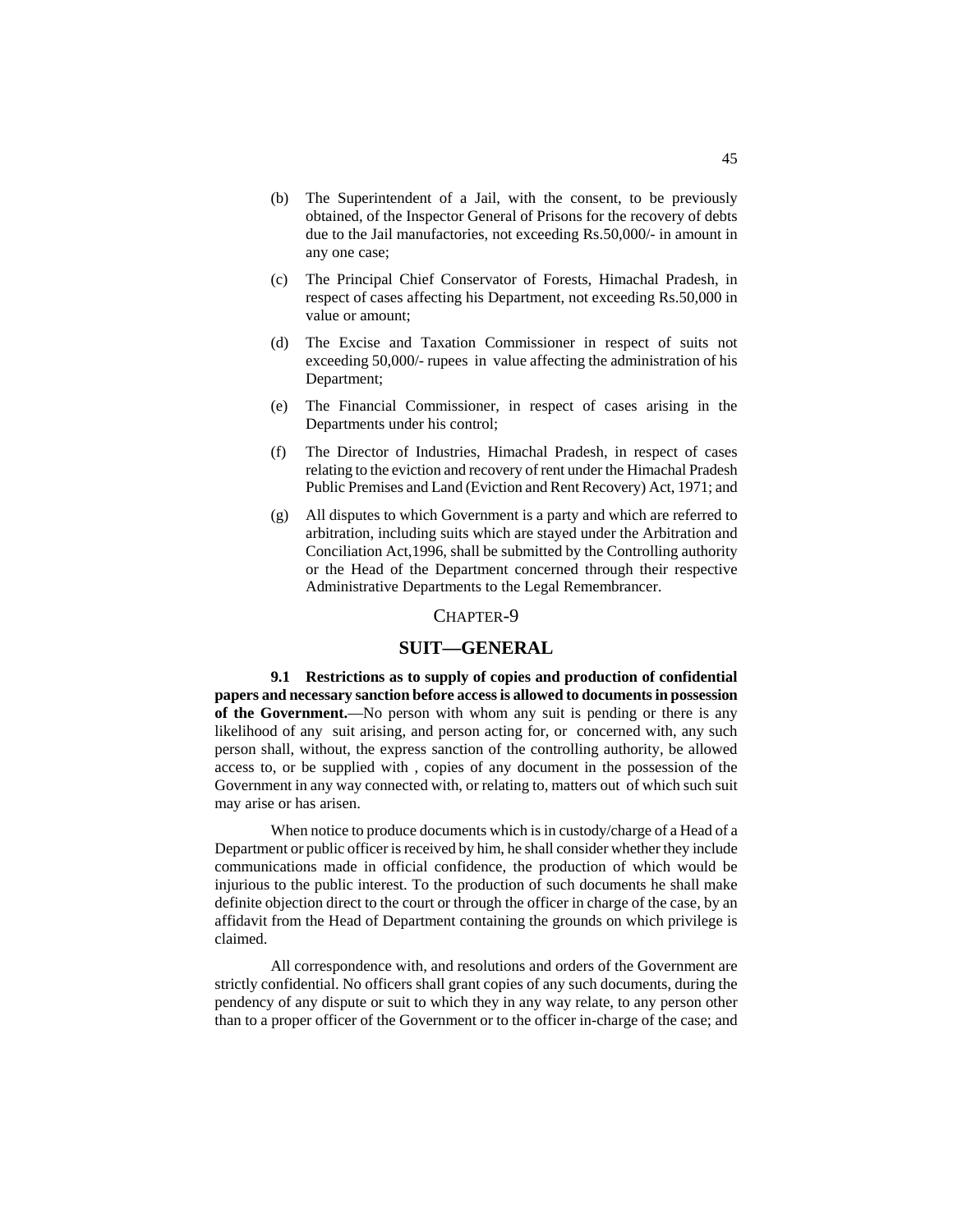no such copies shall be granted at any time after the final decision of the suit without the previous sanction of the Head of Department concerned.

**9.2 Original document when sent or to be so sent by registered post and a certified copy to be retained**.—When in complying with the requirements of any of these rules, it is thought necessary to transmit any document, in original, to any officer of the Government or to the officer in charge of the case, a certified or an authenticated copy thereof is to be retained in the office of issue, and the original document is to be sent by registered acknowledgement due post or corrier service, the proof of service to be retained on the concerned file.

**9.3 Communications to opposite party to be made without prejudice.**— All communications made to the opposite party, on the subject matters in respect of which it is possible that a suit may ensure, shall be headed "without prejudice" and if made orally, shall be stated to be made "without prejudice".

**9.4 By whom report to be submitted to controlling authority and opinion of reporting officer.**—(1) When the subject of the suit to be brought or defended is connected with district administration and belongs to no particular department, the report shall be prepared by the Deputy Commissioner and shall be submitted by him to the Financial Commissioner through the Divisional Commissioner of the Division concerned. When the suit is connected with any particular department, the report shall be prepared by the proper officer of such Department, and shall be submitted, through the Head of that Department, to the proper controlling authority.

(2) In each case the officer submitting the report to the controlling authority shall,—

- (a) satisfy himself, before forwarding it that these rules have been fully complied with, and
- (b) state his own opinion on the matter, with his reasons for that opinion.

**9.5 Documents to be supplied with reports, and precautions in regard thereto. -**(1) All copies or translations submitted should be absolutely accurate and complete, reproducing every particular contained in the original, whether of a formal nature or not.

(2) When a map or plan would be calculated to elucidate any point reported on, it should be supplied.

(3) All the copies of maps or calculations should be duly authenticated by a competent officer.

*Note.*—In cases where the controlling authority or Head of Department, referred to in para 8.2 above may be called upon to act as Arbitrator, strict attention should be paid to Chapter 15 of this Manual.

**9.6 Orders to Controlling Authorities and instructions to Legal Remembrancer**.—(1). Upon the reports so received, Controlling Authority will, after consulting the Legal Remembrancer when that course appears to be desirable, decide whether the particular suit is to be instituted or defended, and will instruct the Legal

46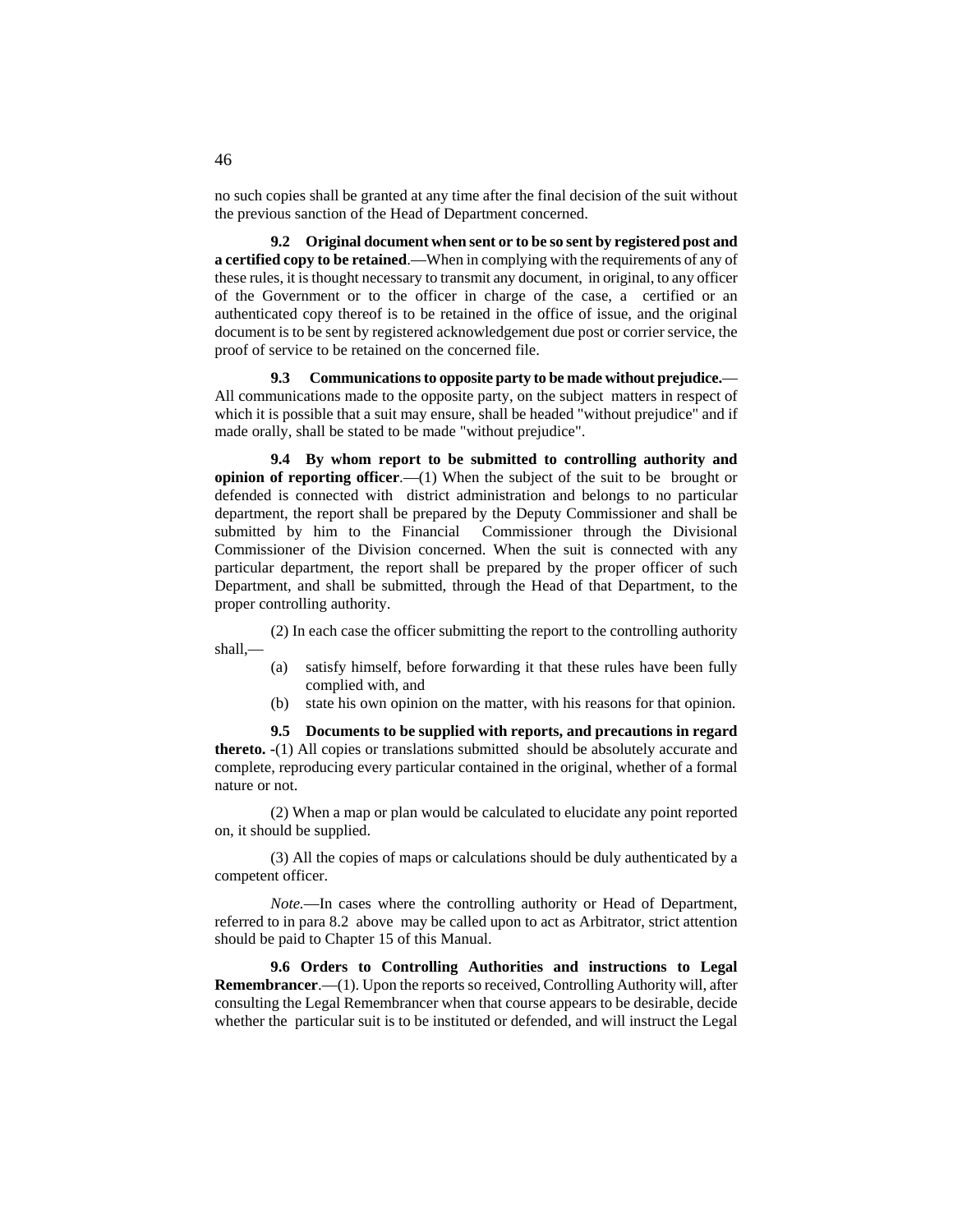Remembrancer accordingly in all cases in which it is proposed to place the conduct of the proceedings in Court in the hands of the Law Department of the Government.

(2) In civil cases and proceedings affecting the Government, the Legal Remembrancer is the only authority competent to select and instruct counsel on behalf of the Government in each case.

(3) In cases of grave urgency, when there is no sufficient time to get instructions issued from the Law Department, the Deputy Commissioners shall be competent to instruct the District Attorneys/Assistant District Attorneys or the Assistant Public Prosecutors who are Government Pleaders to put in appearance on behalf of the State in the Courts and thereafter reference shall be made immediately to the Legal Remembrancer for obtaining *ex-post- facto* sanction.

(4) The procedure provided above for obtaining the advice of the Legal Remembrancer regarding the institution of suits by Government will apply *mutatismutandis* to proposals to refer disputes (between Government and its grantees, contractors, etc.) to arbitration vide Chapter-15 of this Manual.

**9.7 Land Acquisition Cases.—**Cases which are referred by Land Acquisition Officers to the District Court under Part III of the Land Acquisition Act,1894, fall within the definition of "suit" and are subject to the provisions laid down in the Suit Rules. The Collector should proceed in such cases in the manner provided for the defence of civil suits and shall submit his report in accordance with the provisions of rule 9.4 to the proper controlling authority, Rule 13.1 and 13.2 shall apply to such cases.

The Land Acquisition Officers shall, forward all the references against the award to the District Court concerned within one month from its receipt with all documents as referred to under section 19(2) of the Land Acquisition Act, 1894 to avoid unnecessary burden of interest on the Government. Further, where only the Collector is a respondent, every endeavour shall be made to implead the acquiring department as the Co-respondent.

**9.8 Deputy Commissioners to provide necessary funds for suits instituted on behalf of the Government.**—(1) When sanction has been given to institute or defend a suit at the public expense the Deputy Commissioner concerned will provide the necessary funds for stamps and other expenses in the same way as the ordinary contingencies.

(2) Further items that may arise will be dealt within the same way and all expenditure in excess of Rs.5000/- in one suit will be referred to the Controlling Authority for sanction.

(3) In civil suits relating to the Government of India, the Government Pleader shall spend amount on account of court fee etc. and recover the expenses required for such litigation by the concerned department of the Government of India.

(4) All such items, whether sanctioned separately or included in contingent bills, will be deemed as on account of `legal charges' of the Department concerned.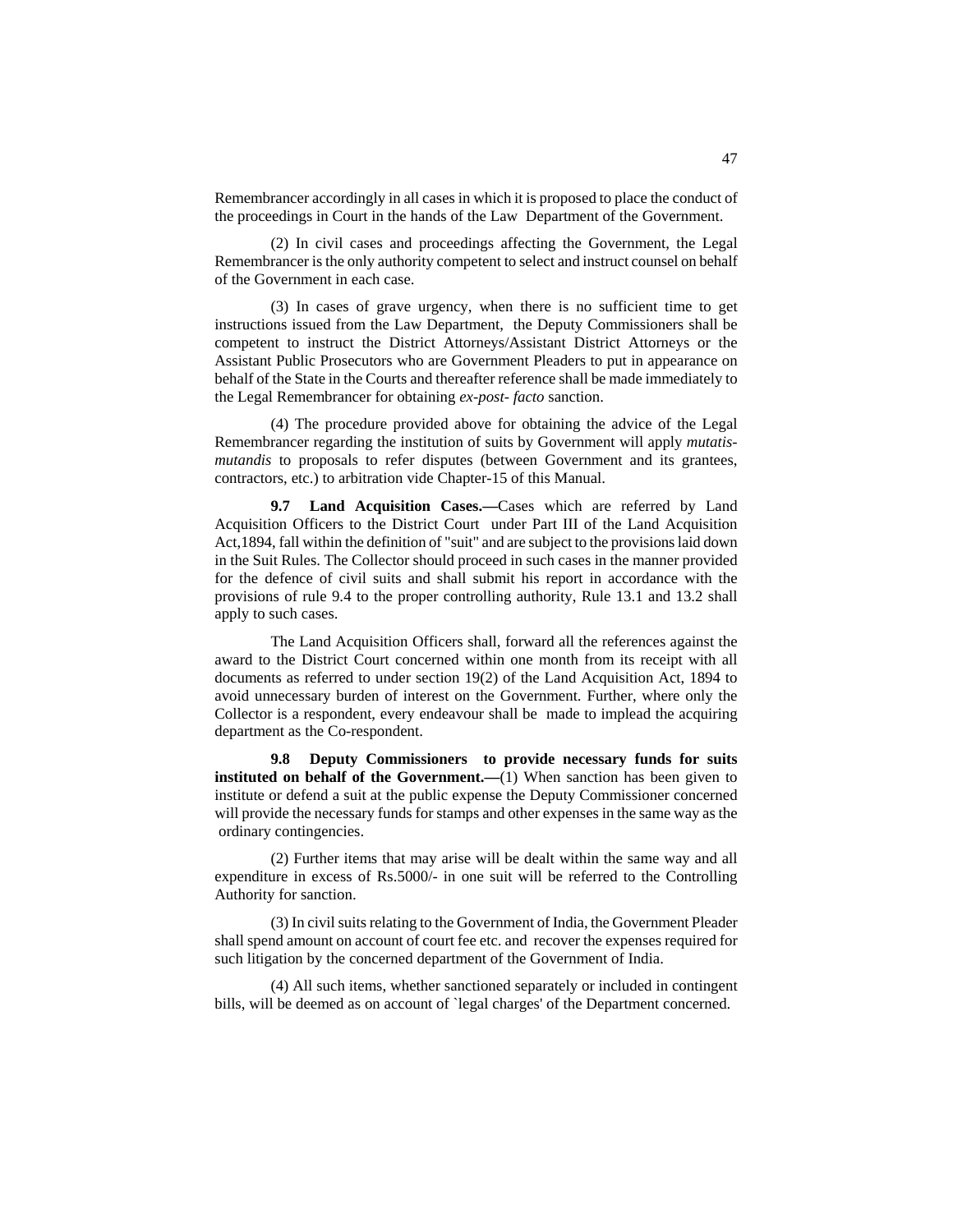**9.9 Recoveries to be credited to the concerned**.—All recoveries made, whether on account of the principal sum sued for or Departmental costs, will be credited to Department concerned.

**9.10 Earliest opportunity is to be taken to adjust advances.**—In urgent cases, where money may have been advanced from other source, the earliest opportunity should be taken for adjusting such advances in accordance with these rules.

*Note*.—All references relating to court cases including those made by the District Attorneys/Advocate General should be dealt with urgently by the concerned department of the Government. The concerned department should invariably depute a representative well conversant with the facts of the case to watch the progress of the litigation and to keep contact with the District Attorneys/Advocate General and also to provide him all assistance as and when required.

## CHAPTER-10

# **SUIT RULES—INSTITUTION OF SUITS**

**10.1 Suits by the Government only to be brought in the last.**—No suit is to be brought on behalf of the Government except in the last resort, when all other means of obtaining satisfaction have failed. For filing the suit on behalf of the State Government, the provisions of Order XXVII of the Code of Civil Procedure be adhered to.

The institution of a suit on behalf of the Government is not to be recommended or authorized until the proposed defendant has been given an ample opportunity of stating his view of the case and conciliatory efforts to avoid litigation shall be made at the initial level it is also the duty of officers of the Government to enforce the just rights of the Government and to protect its interest.

**10.2 Sanction to bring a suit on behalf of the Government or a public officer**.—No suit on behalf of the Government or a public officer as such shall be instituted without the previous sanction of the proper controlling authority.

**10.3 Report to be submitted by officer who considers that suit should be instituted on behalf of Government.—**Any officer, who considers that a suit should be instituted on behalf of the Government shall submit a clear and detailed report, as provided in Rule 9.4 showing—

- (a) The circumstances which, in his opinion, render the institution of the suit necessary and precisely when and where they each occurred,
- (b) The subject of the claim and the relief sought,
- (c) whether any conciliatory effort has been made, if so its result,
- (d) The steps which have been taken to obtain satisfaction of the claim without bringing a suit,
- (e) The pleas or objections, if any, which have been urged by the proposed defendant against the claim,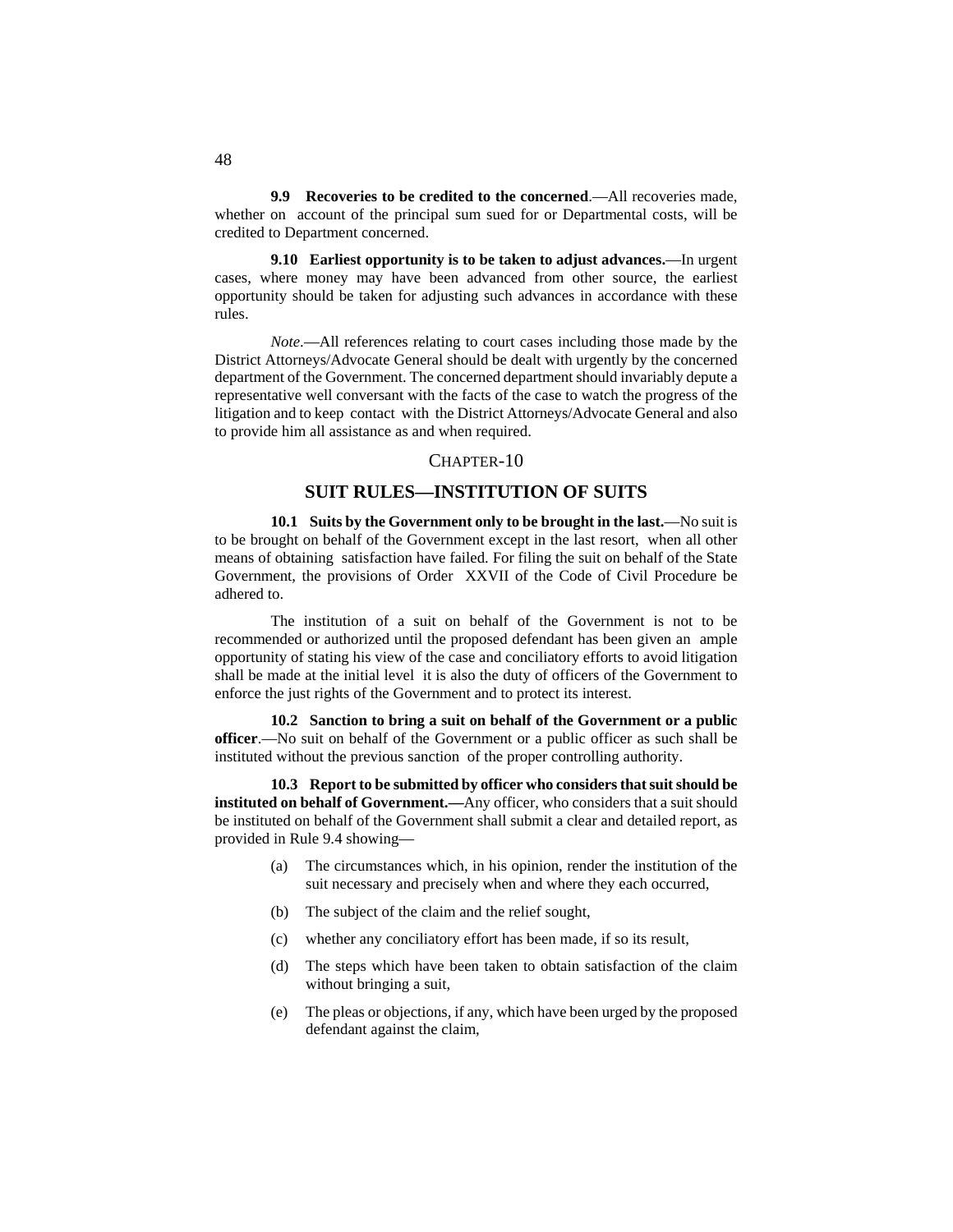- (f) The evidence, both oral and documentary, which is believed to be obtainable and which it is proposed to adduce in support of the claim,
- (g) Whether the documents, if any, referred to in sub-clause (e), are registered or not,
- (h) Whether or not the circumstances of the person against whom it is proposed to institute the suit are such as to render it likely that execution will be obtained of any decree that may be given against him,
- (i) The evidence, both oral and documentary, which, so far as is known, the proposed defendant will be able and is likely to adduce in his defence,
- (j) Whether the documents, if any, referred to in sub-clause(h) are registered or not,
- (k) Any other facts which the officer considers material*, e.g*. whether there are any special reasons for the institution of the suit apart from the amount actually claimed; whether other similar claims will hinge upon its decision or the like,
- (l) The amount required for court fee stamps or other expenses, and
- (m) Opinion of the District Attorney or Advocate General, as the case may be.

Further, no suit shall be filed or brought by one department against the other department of the Government. Any dispute interse the departments shall be brought to the notice of the Chief Secretary by the Head of Department or the concerned department under the Rules of Business of the Government to resolve the same.

**10.4 Copies**.—Copies of all documents referred to in clauses (e) and (h) of the preceding rule, and of all correspondence and written proceedings, whether in English or in the vernacular(together in the latter case, with translations), connected with the proposed suit, should accompany the report, with an exact list of the same wherever this is reasonably possible. If these copies cannot be supplied for any reasons the originals should be submitted. The controlling authority will, thereupon, consult the Legal Remembrancer and decide upon the course to be adopted. If legal action is decided on, the controlling authority will, ordinarily, instruct the Legal Remembrancer to proceed accordingly, and shall communicate his decision to the Deputy Commissioner or head of the Department concerned and further action will be in accordance with the procedure laid down in Rules 9.4 and 9.6.

**10.5 Procedure when intervention is deemed necessary.**—If it appears advisable to the Deputy Commissioner or to the Head of any department, on the representation of any subordinate officer or otherwise, to intervene in any suit to which the Government has not been made a party, an application for a postponement of the case shall, if necessary, be made to the court, by or through the Deputy Commissioner of the district in which the court has jurisdiction. The Deputy Commissioner or other officer concerned shall then submit a full report to the controlling authority, showing clearly his reasons for considering such intervention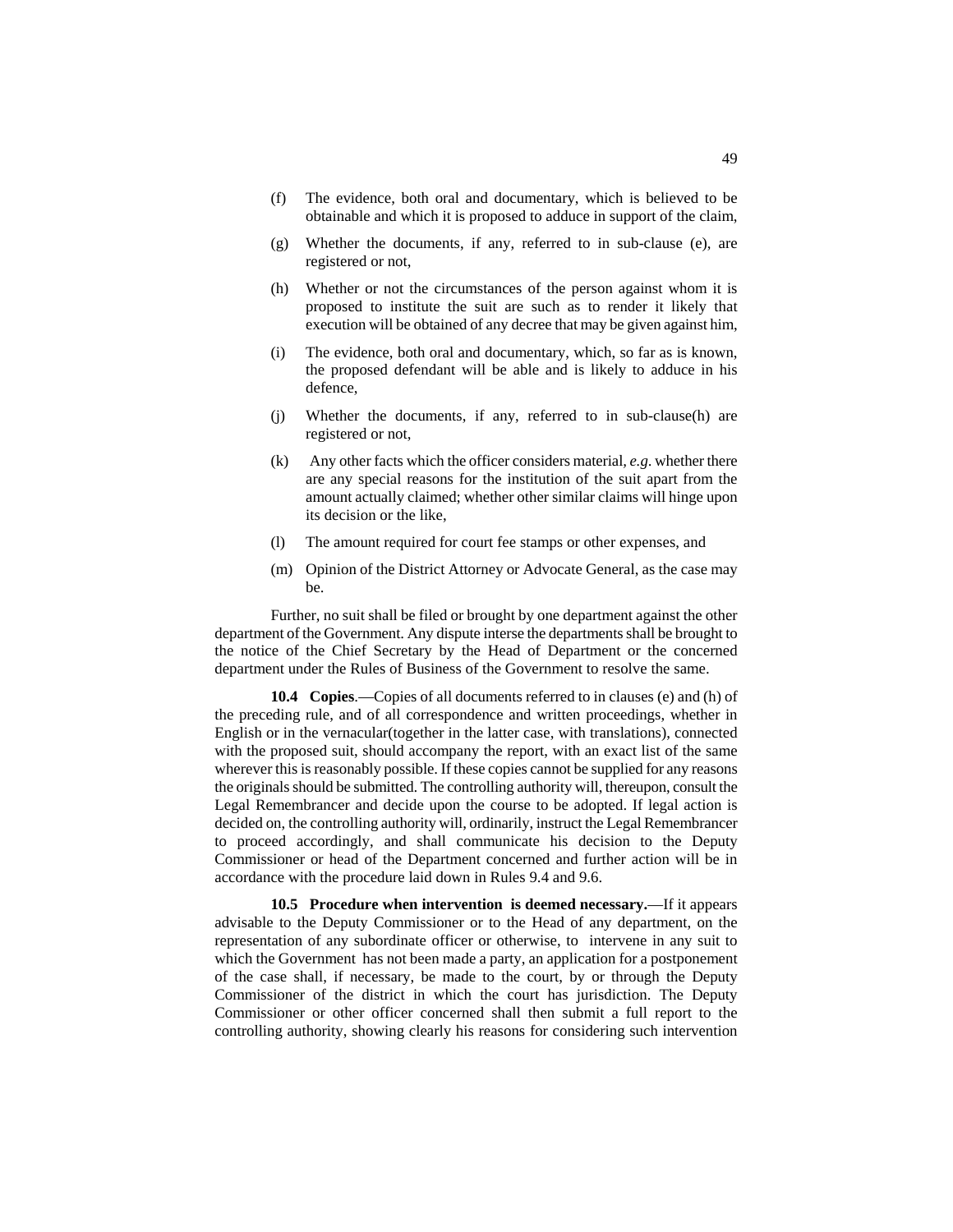necessary, and, in particular, stating how the decision of the suit is likely in his opinion to affect the interests of Government.

The controlling authority will decide, whether the Government shall intervene or not, and, if so, will arrange as to the person by whom the necessary action shall be taken.

If the controlling authority decides that it is necessary to intervene and the Government be made a party to the suit, all the Rules for the conduct of Government suits shall, so far as may be, be deemed applicable to such suit.

## CHAPTER-11

# **SUIT RULES-DEFENCE OF SUITS**

**11.1 No person having a just claim against Government to be compelled to sue**.—No person having a just claim against the Government should be compelled to resort to litigation to enforce it.

When any person threatens to bring a suit against the Government it is incumbent on the proper departmental officers and controlling authorities to satisfy themselves without delay of the justice or otherwise of the whole and every part of the claim made, all reasonable efforts being made to bring about an amicable adjustment, without an appeal to the law, so far as this case be done without sacrificing the just.

The object of the notice provided by section 80 of the Code of Civil Procedure or under any other law which provide for such notice is to allow ample time to the Government to enquire into the justice or otherwise of all claims and to effect settlement of all just claims before a suit is brought, and the best use should be made of the opportunity thus given by the law towards equitable and amicably adjusting claims. Therefore, on the receipt of notice, the genuiness of the matter be examined by respective Department. According to the [instructions issued by the State Government vide letter No. LLR-E(9)-2/2004-Leg., dated  $28<sup>th</sup>$  November,  $2005$ ]<sup>[1](#page-163-0)</sup>

**11.2 Sanction for defence.—**The sanction of the authority empowered to sanction the institution of a suit of any kind shall be obtained for the defence of a suit of such kind.

**11.3 Procedure on receipt of Notice.**—(1) When notice of an intended suit is given, under the provisions of section 80 of the Code of Civil Procedure or under the provisions of any other law, the officer to whom it is delivered or the head of the office at which it is left shall forthwith endorse, or cause to be endorsed, on the notice—

- (a) the date of receipt,
- (b) the manner of delivery,
- (c) the date of endorsement, and

<span id="page-163-0"></span> <sup>1</sup> . Annexure "H".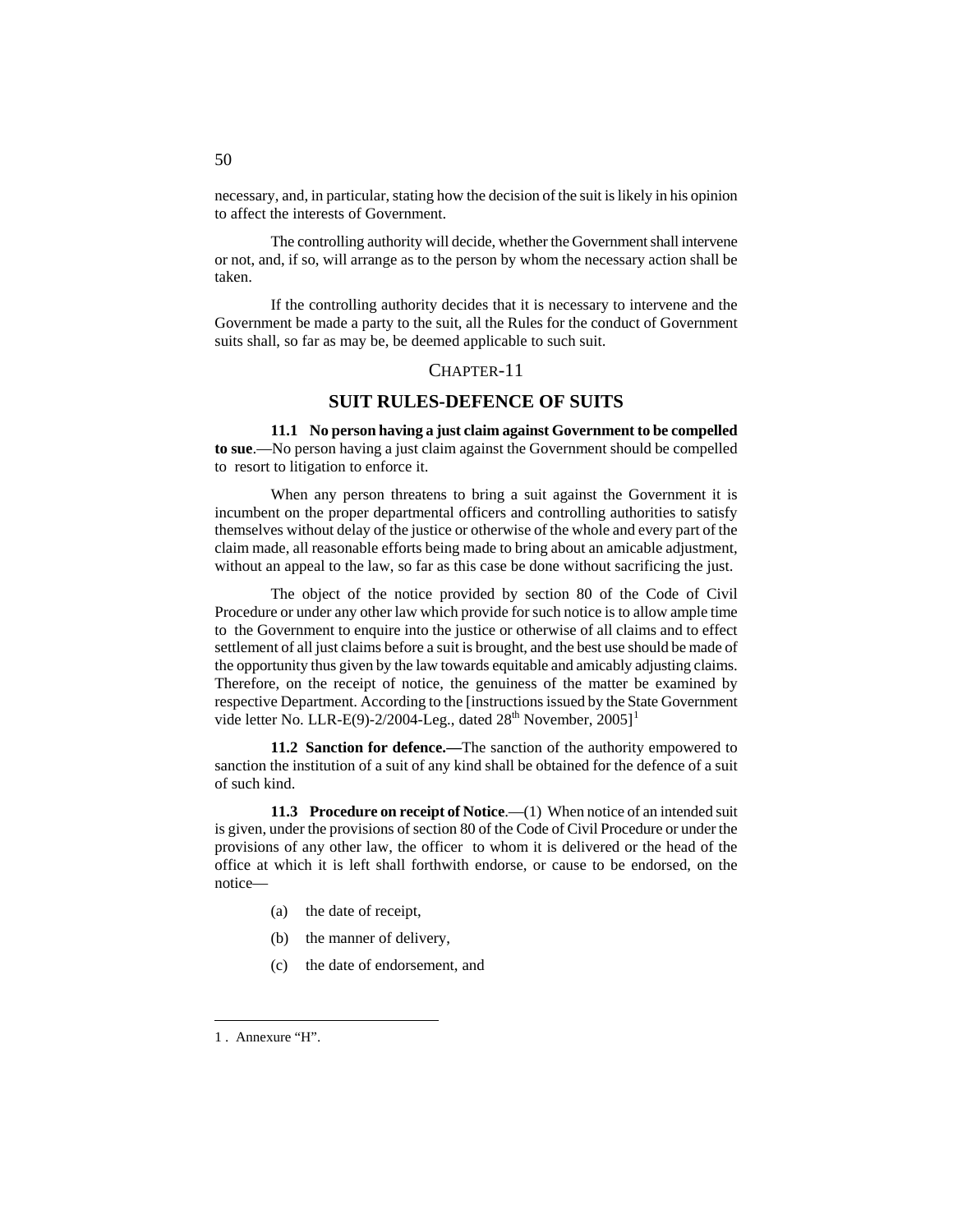(d) the signature of the officer making the endorsement, and shall thereupon proceed as hereinafter provided.

(2) If the notice is served upon an officer other than an officer specified in section 80 of the Civil Procedure, that officer shall forthwith transmit it, in original, to the Deputy Commissioner or head of the Department concerned.

(3) If the notice is served on a Secretary to the Himachal Pradesh Government, that officer shall forward it to the Deputy Commissioner or head of the Department concerned, for his comments.

(4) If the notice is served on or forwarded to the Deputy Commissioner under the provisions of sub-para (2), that officer shall—

- (a) if the subject matter of the threatened suit is connected with district administration and within his control, or is unconnected with any particular department, proceed in the manner hereinafter in these rules provided; and
- (b) if the subject matter of the threatened suit is connected with a department not within his control, forward the notice in original, to the head of the Department concerned, in order that he may so proceed.

(5) In every case in which the officer on whom a notice is served, transmits it, in original to any other officer, he shall retain a certified copy of the notice and of the endorsement made thereon, and place the same on record.

**11.4 Departmental Officer to consider whether the claim is, in whole or in part, to be admitted and adjusted or contested.**—The District or departmental officer concerned shall, immediately on receiving any notice of an intended suit, proceed to enquire into the matter and to consider the claim put forward and to decide, or move the proper authority to decide, whether any and, if so what steps should be taken to adjust the claim (whether in whole or in part) or whether the claimant should be left to take such legal action as he may deem proper.

When the claim is in respect of property forfeited to Government, the officer should note whether it is made within one year from the date of the attachment or seizure(vide proviso to section 20 of the Forfeiture Act, 1859(Act IX of 1859).

If any officer is in doubt, at this stage, as to any legal point, he should submit the case, in due course, to the Legal Remembrancer, for opinion, through the Administrative Department concerned.

The procedure provided above for obtaining the Legal Remembrancer's advice regarding the defence of suits shall apply *mutatis-mutandis* to any application for stay of suit under the Arbitration and Conciliation Act,1996, and to proposals to defend references to arbitration of disputes between Government and its grantees, contractors etc.,vide Chapter 15 of this Manual.

**11.5 Communication to be made only under legal advice**.—When notice of the intention of any person to sue the Government or public officer has been given, under section 80 of the Code of Civil Procedure, or under the provisions of any other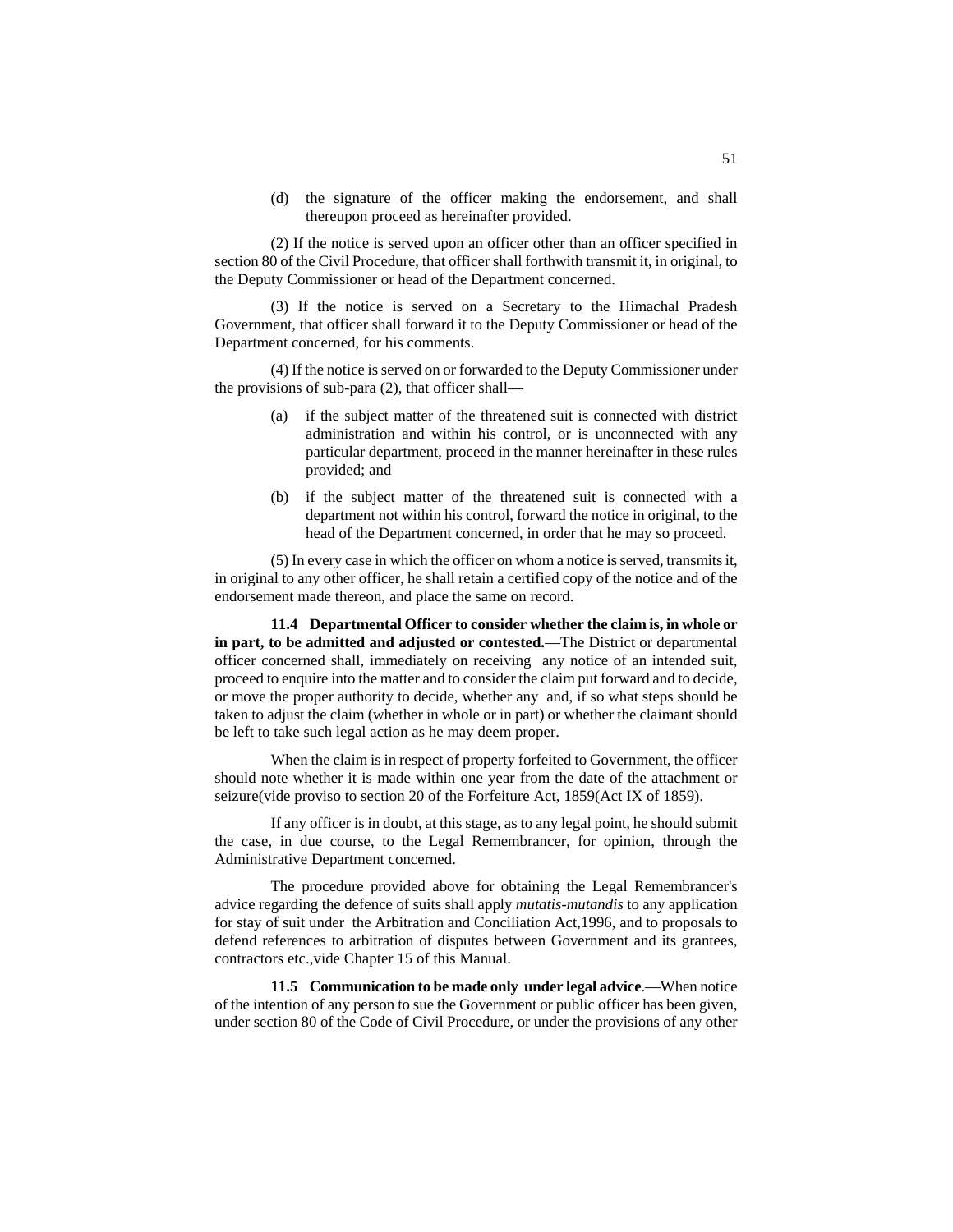law having such provision, no communication should ordinarily be made to such person otherwise than under the advice of the Legal Remembrancer or other Law Officer of the Government.

**11.6 Action when claim should be adjusted.**—(1) When, after receiving any such notice and enquiring into the matter, the controlling authority proposes to,—

- (a) tender any amount admitted to be due to the claimant;
- (b) officer, terms of adjustment or suggest reference to arbitration, the Legal Remembrancer should ordinarily be consulted as to the form or terms of the proposed tender, adjustment or reference, as the case may be, before they are communicated to the opposite party, and when once a suit has been instituted, no sum should be tendered, terms of adjustment offered or reference to arbitration suggested, otherwise than through the officer- in-charge of the case.

(2) When the departmental authority, having power to deal with the case, is clearly of opinion that the whole or any part of the claim put forward is justly due, he should (if the controlling authority has accorded sanction thereto ) proceed to endeavour to affect a settlement thereof accordingly.

(3) Any amount held to be justly due to the claimant should, before the suit is brought, be formally and unconditionally tendered to him, without prejudice and without requiring him to give an acquittance in full adjustment of his claim and upon a receipt for the sum tendered. No tender of payment or payments should be made, after the suit has been brought, otherwise than through the officer in charge of the case on behalf of the Government. In making any tender, the person to whom it is made should be informed that if the tender be declined the fact of its having been made will be stated and ,if necessary, established in Court.

(4) The controlling officer shall not take any action such as tendering money or agreeing to compromise the case or to admit it to arbitration which will involve financial liability unless he has funds appropriated for the purpose, provided that if the case is urgent and it appears that a loss would be involved by delay he may take such action but must report it immediately to Government so that funds may be appropriated for the purpose.

**11.7 Action when claim should be contested**.—When the controlling authority decides that the claim is in whole, to be contested, no communication should be made to the person by whom the notice of the intended suit was given. When the same authority decides that any part of the claim made should be admitted and the rest contested, action should (after consulting the Legal Remembrancer, when that course appears to be desirable) be taken accordingly.

**11.8 Action when "summons" served on an officer other then the Deputy Commissioner**.—When a suit against the Government has been instituted and the summons issued to or served on any officer of the Government other than the Deputy Commissioner of the district in which the suit is filed, such officer, whether he be the head of department concerned or not, shall—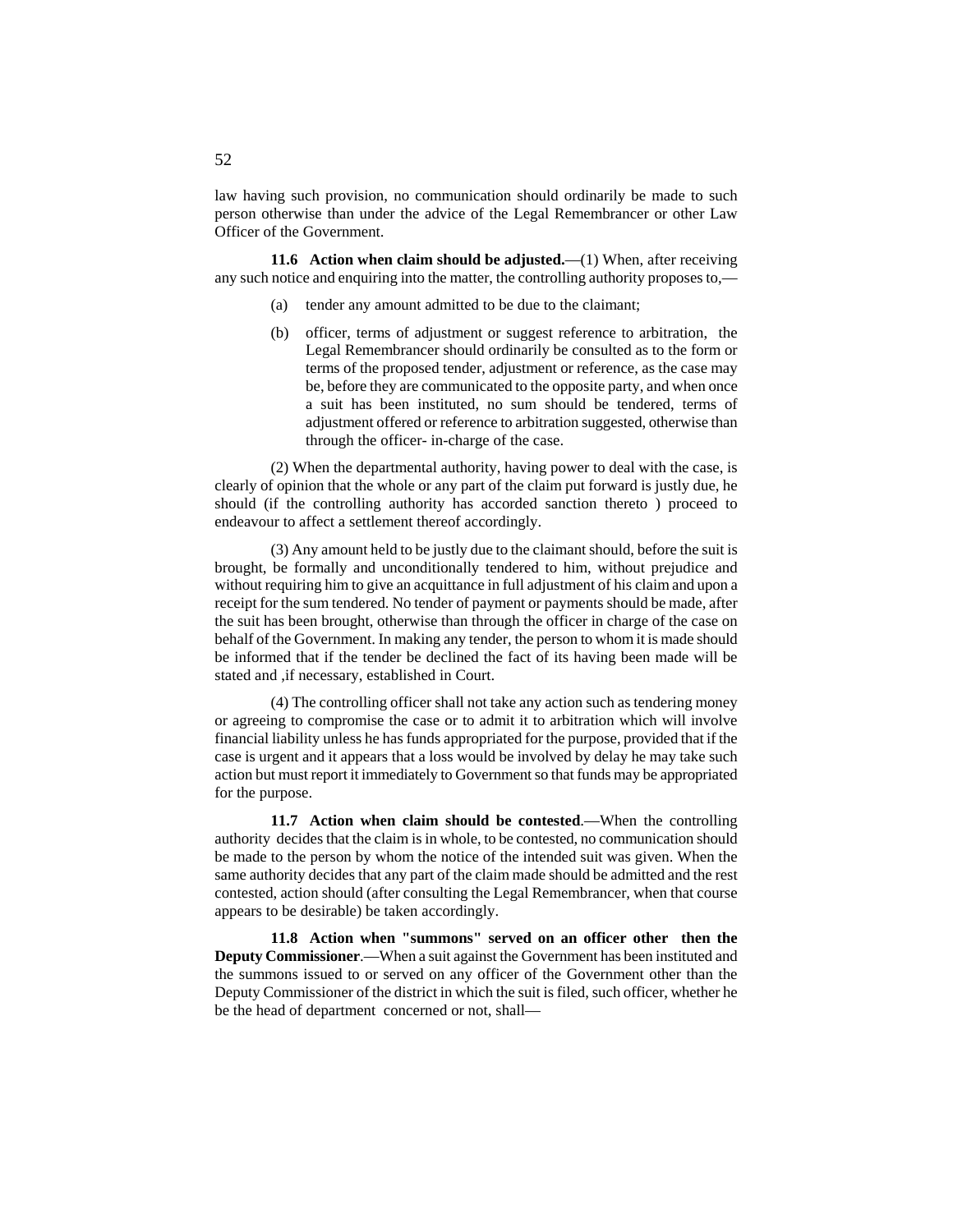- (a) endorse thereon the date of receipt, and sign and date the endorsement; and
- (b) return the summons to the Court from which it has been received with letter intimating that such officer is not empowered, under rule 4 of Order XXVII (First Schedule) of the Code of Civil Procedure, to receive service on behalf of the Government. He should in no way recognize the service as effectual, nor should he attend the Court on the date specified in the summons.

**11.9 Action when summons served on the Deputy Commissioner.**— When summons has been duly served on the Deputy Commissioner, and a date has been fixed for the first hearing of the suit, if such date is less than two months distant, he shall at once apply to the Court, under rule 5 of Order XXVII (First Schedule) of the Code of Civil Procedure, for an extension of the time to not less than two months, and in support of his application shall quote the instructions contained in Volume I, High Court Rules and Orders, Chapter 8,1965 edition.

If the Court declines to grant an extension of time applied for, the Deputy Commissioner shall forward, as soon as possible, a special report to the controlling authority or, in emergent cases, to the Legal Remembrancer direct in order that further steps may be taken to protect the interests of the Government.

The Deputy Commissioner shall in every case forthwith apply for certified copies.—

- (a) of the plaint (whether only a concise statement of it has been received with the summons),
- (b) of all documents filed with the plaint, as well as of the list of the same prescribed by the High Court, and
- (c) of any list of further documents relied on or referred to in rule 14 of Order VII (First Schedule) of the Code of Civil Procedure, filed with the plaint.

**11.10 Procedure of Deputy Commissioner when summons relate to a suit affecting a department not connected with district administration or within his control.**—If the suit is one connected with any department not within his control, the Deputy Commissioner, shall, as soon as may be, obtain necessary copies, forward—

- (a) the summons, duly endorsed with the date of receipt thereof; and
- (b) copies of the plaint, documents (if any) of further documents relied on, to the head of the Department concerned.

The head of the department concerned shall thereupon proceed in the manner prescribed in rule next following.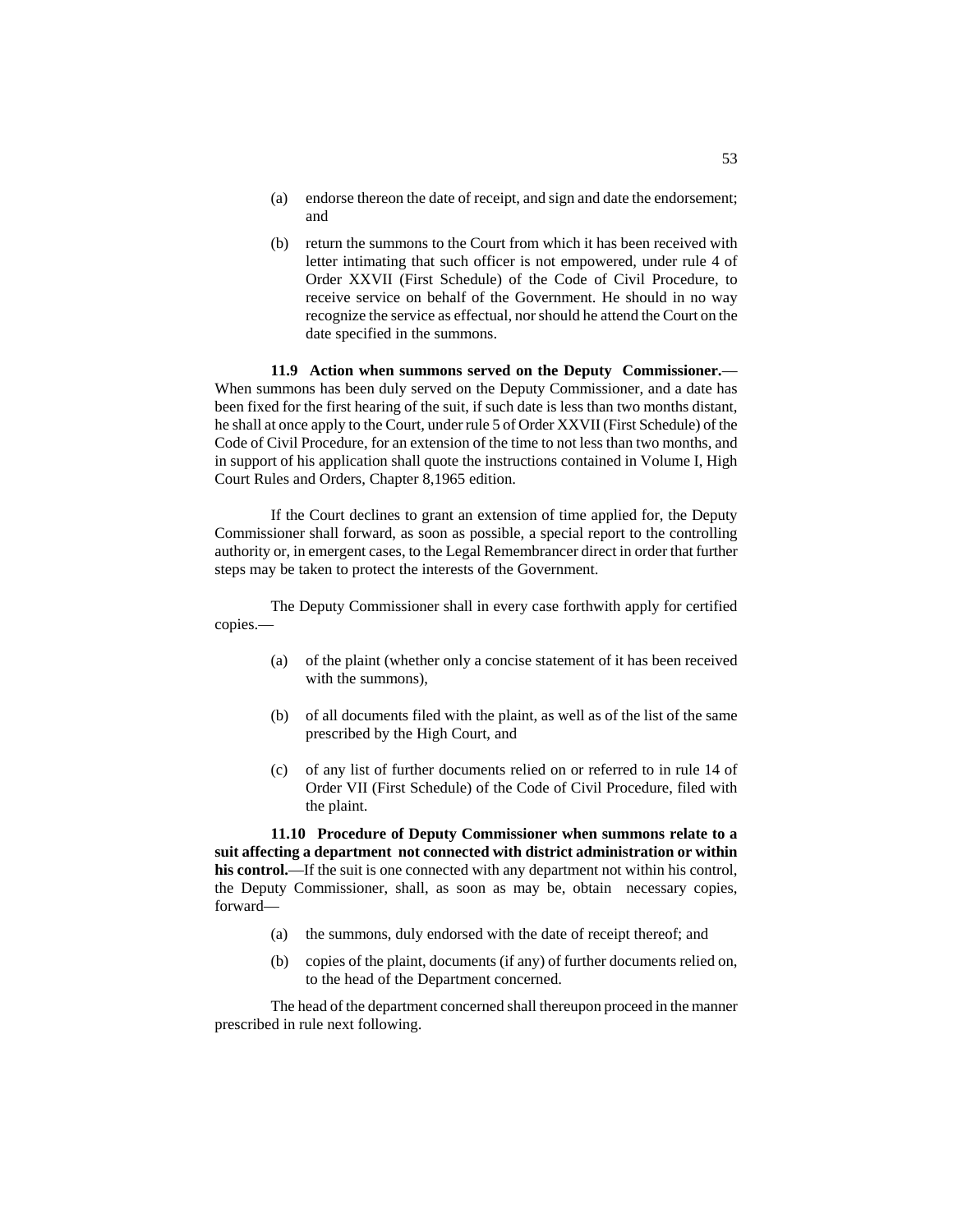In complying with the provisions of the preceding clause the Deputy Commissioner shall, if he has received no notice of the suit as required by section 80 of the Code of Civil Procedure, mention this fact.

**11.11 Report for defence of a suit on the ground that no valid notice has been given.**—If no such notice as required by section 80 of the Code of Civil Procedure has been received the Deputy Commissioner or the Head of the Department (not being a controlling authority) concerned, as the case may be, shall immediately on the receipt of the summons, copies, etc. as aforesaid, forward the same, with a brief report to that effect, to the controlling authority, by whom arrangements will be made for the defence of the suit upon the ground for want of notice.

**11.12 Collection of information to the facts of the case to be begun on receipt of suit.**—If notice of suit (whether it appears to be an adequate notice or not) has been received, the Deputy Commissioner or the Head of the Department concerned shall proceed to collect, with the lest practicable delay, all the information regarding the facts of the case which are immediately available and shall, as soon as possible, send a summary thereof to the Legal Remembrancer, for his opinion—

**11.13 Report recommending the defence of a suit.—**(1) He shall then, as soon as possible, submit to the controlling authority the following documents together with an exact gist of the same :—

- (a) the notice of suit, the summons and a copy of the plaint;
- (b) a second copy of translation of the plaint written in English, on half margin, each statement therein being marked with a letter (A,B and C), and notes being added in the margin, stating whether each statement of fact made therein is correct or not, and if not, in what respect it is not so;

*Note*.—When the requisite explanation cannot be thus compressed reference should be made to a paragraph of an accompanying statement in which the matter should be fully discussed.

- (c) copies of documents and lists of documents, if any, filed with the plaint;
- (d) copies of all other documents procurable, which are believed to bear on the case, either for the plaintiff or the defendant, together with as accurate a description as may be of other documents (if any) which are believed to be relevant, but of which the contents cannot be precisely ascertained except through the Court;
- (e) all the correspondence and written proceedings, whether in English or in the vernacular, connected with the subject of the suit; and
- (f) These documents shall be accompanied by a clear and detailed report, stating—
	- (i) the circumstances which led to the suit, mentioning precisely when and where they each occurred; the course which it is proposed to adopt, namely, whether to admit, compromise or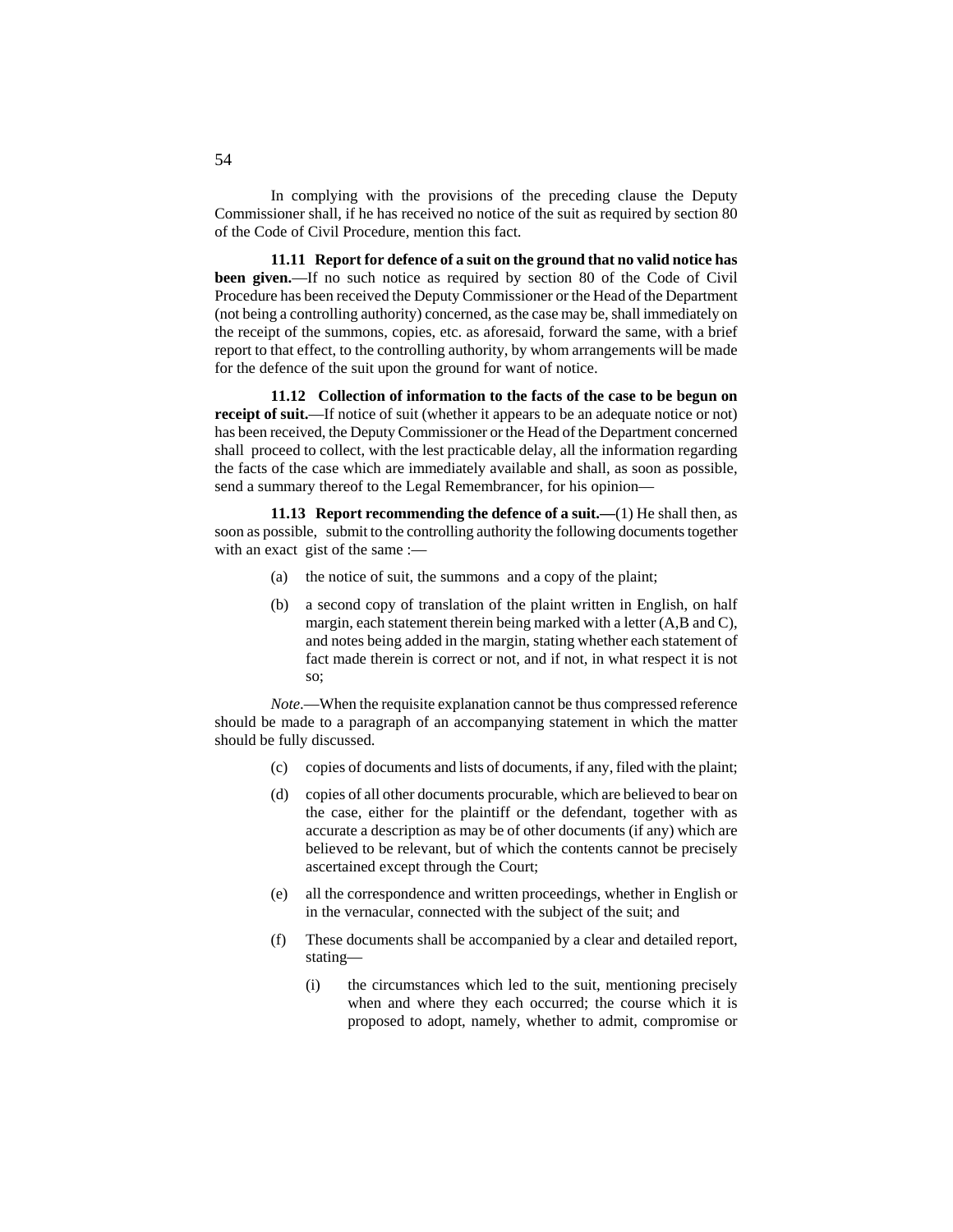defend the suit, all the reasons for the same, and the steps (if any) which have already been taken to adjust the matter out of Court;

- (ii) if it is proposed to defend the suit, the proposed defence, written on half margin, showing clearly and fully how each of the allegations in the plaint is to be met, and the evidence which it is proposed to adduce for that purpose;
- (iii) Whether the documents referred to in (c) and (d) are registered or not; and
- (iv) the date fixed by the Court for the first hearing.

(2) An English translation of every document, which is not in that language, shall be supplied with the report, wherever this is reasonably possible.

(3) Mostly the concerned Departments contact the Government pleader for preparing the reply and for appearance hardly two or three days before the date of filing reply or appearance with the result that the Government pleaders are facing difficulties in preparing the reply or protecting the interest of the State Government for want of sufficient time to study the facts of the case thoroughly. Whenever a court case is received in the Department, the Department should contract the Government pleader alongwith relevant record/documents/proposed reply immediately in order to brief him in the matter and to file the reply before the stipulated period.

Certified copies of the judgement/order are not supplied to the department concerned by Government Advocate immediately. As a result of this, in certain cases the period of limitation expired and the judgement/ orders of the court attain finality, which directly put the State Government in an auckward position and sometimes result in heavy financial losses. The incharge of the case shall apply for the copy of the judgment/order on the same day on which the judgment/order is delivered/passed by the court and as and when the copy of the judgment/order is supplied by the copying agency, the same must be sent to the concerned department for appropriate action at once.

Record of cases in which Special Leave Petitions are to be filed, are not being sent in time to the District Attorney, Legal Cell, New Delhi by the Department concerned with the result that for filing Special Leave Petition in the Hon'ble Supreme Court of India an application for condonation of delay has to be filed. The Hon'ble Supreme Court of India has taken serious note of this lapse and some time the delay is not condoned. While sending the record of case to the Legal Cell, New Delhi, the Administrative Departments should also send the comments/brief history of the case. In service matters, tax matters and other important cases in which Special Leave Petitions are to be filed, the Administrative Departments are required to send their senior officers well conversant with the facts of such cases and discuss with the District Attorney, Legal Cell/Advocate-on-Record or Advocate concerned.

Many times, due to default on the part of the Administrative Departments, the Government advocates have to cut a sorry figure in the Court, resulting in not only loss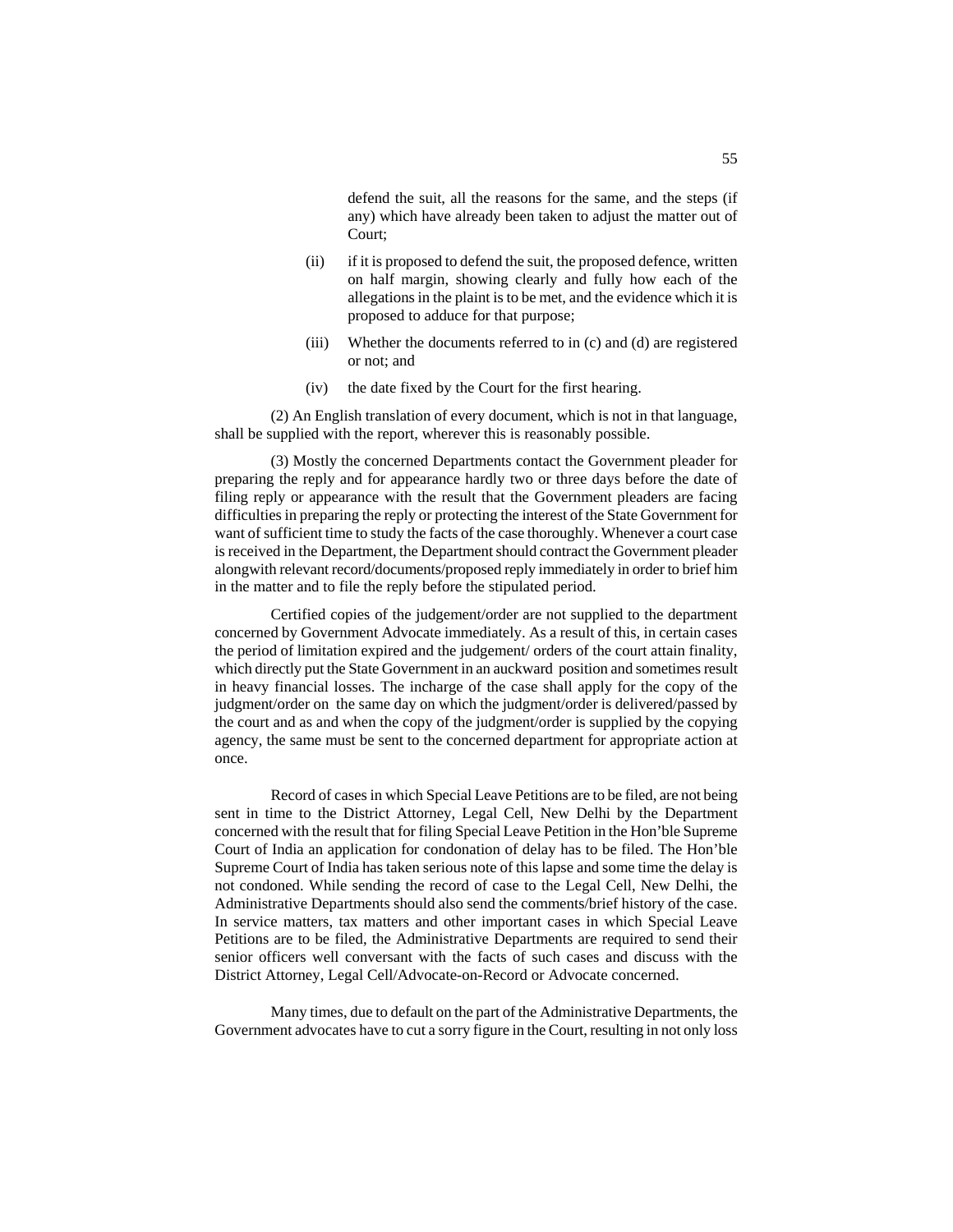but unnecessary adverse orders against the State which can easily be avoided. The filing of pleadings on behalf of the State is invariably delayed for lack of proper cooperation and sometimes on account of this slackness on the part of the Administrative Departments the evidence on behalf of the State is not examined and in such circumstances the State is burdened with unnecessary costs. There are number of instances where defence has been struck off for not filling the written statement and reply or non production of the record and witnesses in time. Some times State cases are dismissed in default or *ex-parte* orders are passed for want of proper Co-operation by the concerned administrative department. All these shortcomings can easily be avoided in case the Administrative Department takes interest in rendering the necessary Cooperation to the Government Counsel. When even a notice is received by the Administrative Department from a Court of Law, Administrative Department have to move a Court of Law in any case, a responsible officer who is well conversant with the record and facts of the case should be made responsible and entrusted with the entire case who alone should contact the Government counsel and brief him not only at the very outset but on every hearing till final disposal of the case.

Some Departments not file replies despite several opportunities granted by the various courts and exemplary costs are awarded against the State. Such cases should be immediately brought to the notice of Law Department and action should at once be initiated against the concerned officer/official and he shall personally be liable for the negligence and the cost imposed by the court should be recovered from him.

Government Advocates, while accept the service of notice and receive the copy of application etc. waive of the service of notice. On the first date of hearing or at the time of receipt of notice, the Government. Advocates should not waive of the service of notice in the case and should invariably insist upon the courts by making a request to allow them some time for consulting the Government Departments and for obtaining their version before hearing them. In case such time and opportunity is allowed by the Court before passing an interim order, the Government Advocates should invariably contact Administrative Secretary/Head of Department or any other responsible officer of the Department/ Boards/Corporations/ Universities concerned so as to obtain the reply/version of the Departments/Boards/ Corporation/Universities within limited time of adjournment before arguing the case in the concerned court. In the event of Court passing an interim injunction order on first date of hearing without waiting for Government reply as it can legitimately do in urgent cases, the Government Advocate should insist upon the concerned court to record its reasons for passing the interim injunction orders the requirement of the Law. In such cases the Government Advocate may also insist upon the Court to record in its order the request for grant of time and opportunity for obtaining the Government version.

In the event of court passing an injunction order with or without recording reasons on the first date of hearing, the Government Advocate should immediately convey such order to the concerned Departments/Boards/ Corporations etc. and should invariably advise the Department/Board/ Corporation if it is fit to file appeal/writ petition/Special Leave Petition before the concerned court for challenging the order of the lower court or should file the reply and request the concerned courts to finally

56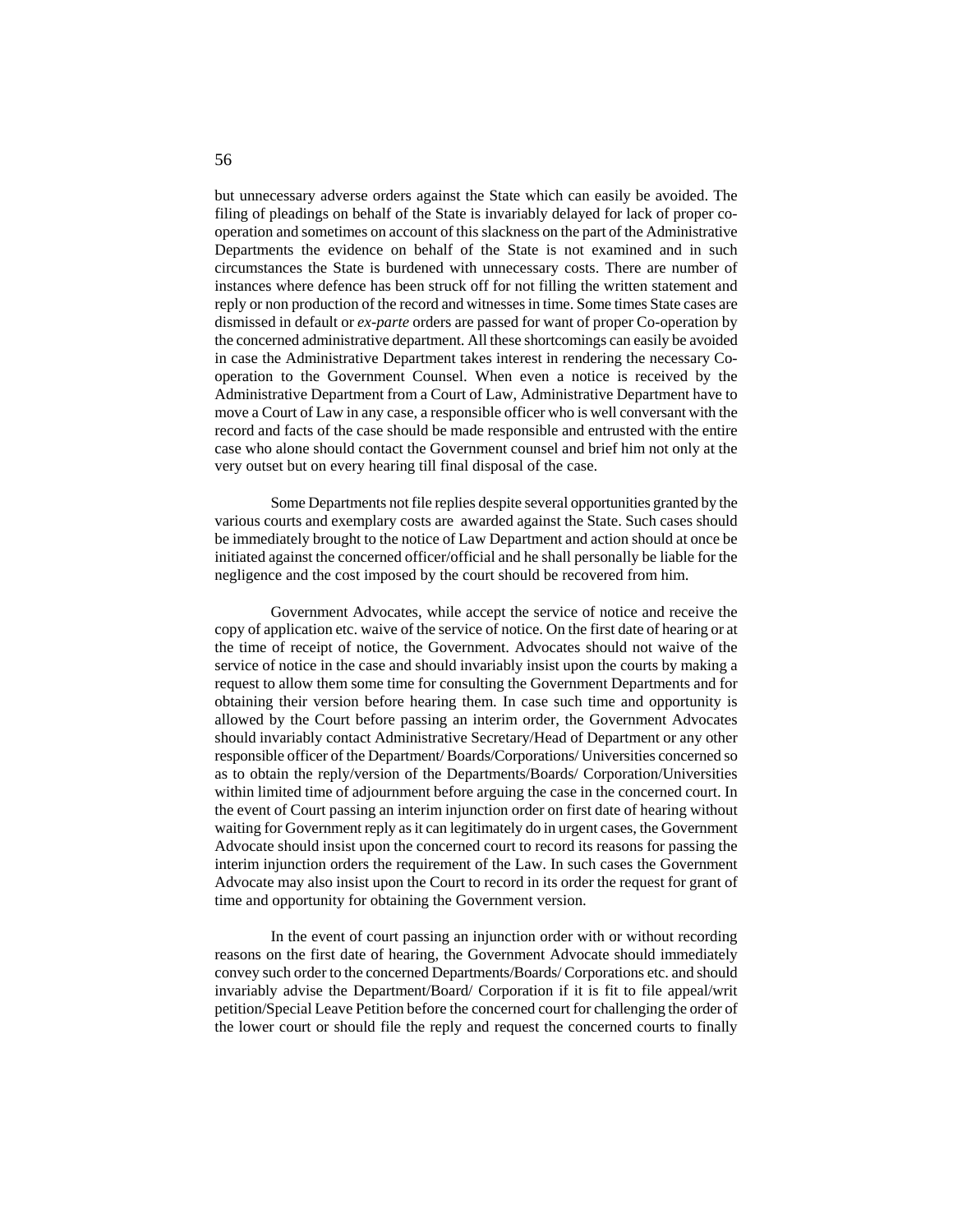dispose of injunction application within the stipulated period, for which the interim injunction order passed by the court may remain validly in force.

For the proper monitoring of progress of each court case, in various courts, the Administrative Departments/Head of Departments/ Boards/Corporations are required to maintain a register of court cases in the form as given in para 13.1.18 of the Office Manual. This register should always be kept updated by making an entry after each day of hearing. In this entry a brief description of the proceedings/order of the court is to be made, it should also be mentioned as to what is required to be done on the next date of hearing. Besides this, every Department should nominate one officer, not below the rank of Section Officer or Supdt. Grade-I, as officer- in-charge who shall be responsible for monitoring the court cases at all levels and at all stages, and he should apprise his Secretary/Head of Department/Managing Director etc. about the progress of the court cases after every date of hearings. $]$ <sup>[1](#page-170-0)</sup>

**11.14 Special instructions in cases of tort**.—Further action will be taken in accordance with the procedure laid down in Rules 9.4. and 11.5.

**11.15** A number of notices are received under section 80 of the Code of Civil Procedure on the ground that some officer of Government has wrongfully seized private property, or has wrongfully confined some person. The reports accompanying such notices, complete as they may be in other respects, seldom mention one of the points which Government have to take into consideration in deciding how the suit should be met, which is whether the officer in question was supposed to be acting under any statutory authority or not. When a report is supplied in future under rule 11.12 in respect of any action which is alleged to constitute a wrongful interference with private property or private liberty' it should invariably be stated whether the officer concerned believed himself to have any statutory or other authority for his action. The controlling authority should also state whether in his opinion the action was covered by such authority or not. For the purpose of such a report it is not sufficient merely to explain the motive of the action, or to say that the action was taken under the orders of a superior officer, unless the superior officer himself had the necessary authority.

# CHAPTER-12

# **SUIT BY OR AGAINST THE PUBLIC OFFICERS SUITS BY PUBLIC OFFICER**

**12.1 No suit to be instituted by public officer without the sanction of the Government.—**The sanction of the Himachal Pradesh Government shall be obtained before any public officer has recourse to the Courts for the vindication of his public acts or of his character as a public functionary.

**12.2 Procedure in obtaining sanction report.—**When a public officer considers that a suit should be instituted for the vindication of his public acts or of his

<span id="page-170-0"></span> <sup>1.</sup> Annexure "I".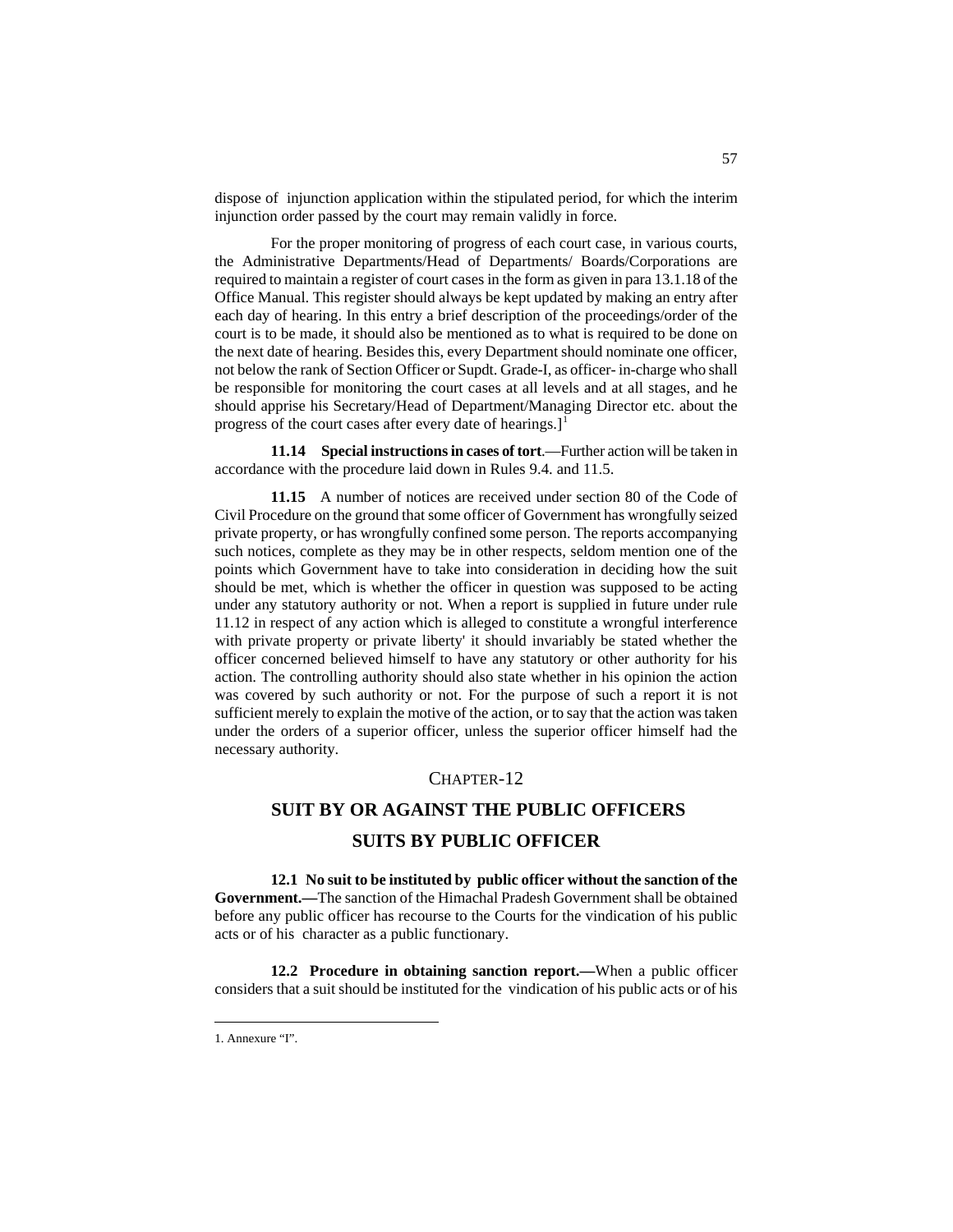character as a public functionary, he shall submit a report of conforming to the directions contained in rule 10.3.

**12.3 Transmission of Report.**—The Head of the Department, after recording his opinion, will forward a report, together with his opinion thereon, to the Himachal Pradesh Government for orders as to whether the suit,(i) is or is not to be brought, and (ii) if brought is to be conducted at the public expense or at that of the officer concerned.

**12.4 Instructions**.—If sanction be given by the Himachal Pradesh Government to the conduct of the suit at the public expense, the controlling authority seek concurrence of the Finance Department after obtaining the opinion from the Law Department and also for engaging the counsel. If such sanction be not given, the officer concerned shall be informed accordingly, when, if the institution of the suit has been sanctioned by the Himachal Pradesh Government, he shall be at liberty to make his own arrangements in connection therewith subject to the above conditions..

## **SUIT AGAINST PUBLIC OFFICERS**

**12.5 Procedure to be observed in regard to the defence of suits brought against public Officers.—**When any suit is threatened to be brought or is brought against a public officer, as such, or in regard to his acts as such, and such officer considers that the suit should be defended at the public expense, he shall submit a report conformable to the directions contained in Rules 9.4 and 11.13.

In the case of a suit intended to be brought against a public officer notice is required by section 80 of the Code of Civil Procedure and the Procedure on receipt of such notice, or summons, will be similar to that prescribed for suits against the Government, except that the officer concerned will himself receive the notice, take action on the summons (Rule 7, Order XXVII, First Schedule, of the Code of Civil Procedure) and submit the necessary report.

All officers are reminded that as they must, *prima-facie,* be prepared personally to defend themselves in respect of their acts, when such acts are alleged to be illegal, it rests with them to satisfy the Government that they have made every effort to prevent litigation; also that the acts complained of were done(if done at all) with due care and attention and under circumstances justifying the defence of the suit at the public expense. In their own interests, therefore, it is incumbent on them to observe the provisions of these rules, where applicable to their case, as accurately and promptly as possible.

**12.6 Transmission of report**.—The Head of the Department will forward the report, together with his opinion thereon, to the Himachal Pradesh Government for orders as to whether the suit is to be defended at the public expense or whether the officer concerned is to be left to take such measures in the case at his own expense as he thinks fit.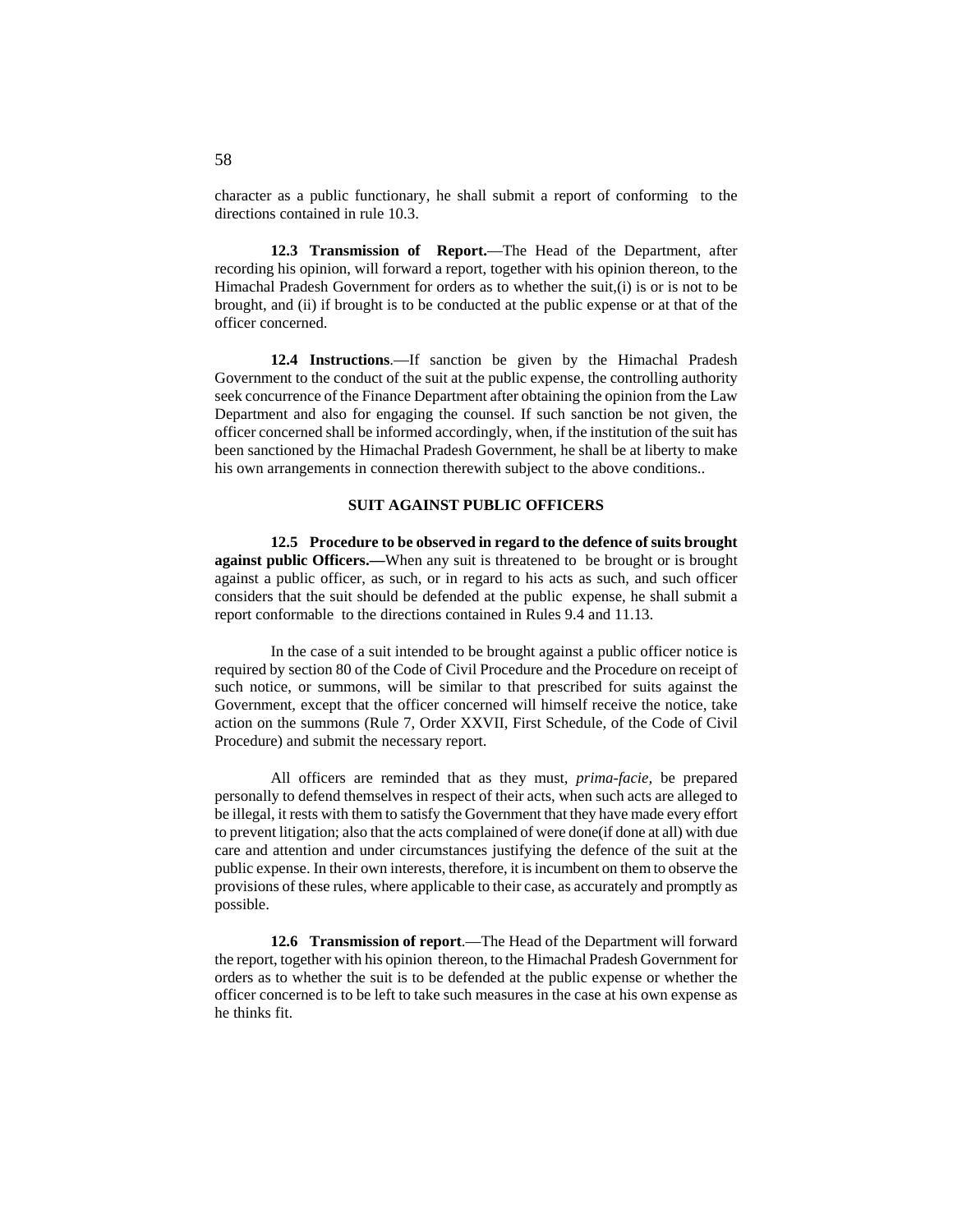**12.7 Instructions.—**If the defence of the suit at the public expense is sanctioned by the Government, the controlling authority will get the concurrence of the Finance Department in consultation with the Law Department. If such sanction is not given, the officer concerned shall be informed accordingly, and will be at liberty to make his own arrangements in connection therewith.

**12.8 Defence of suits brought against retired public officers.**—The provisions of Rules 12.5, 12.6 and 12.7 will apply, *mutatis -mutandis,* to a suit against a retired public officer, in regard to an official act performed by him during the period of his service. The benefit of section 80 and Order XXVII of the Code of Civil Procedure, 1908 is not available to officers who have retired from the service of the State.

*Note*.— Whenever sanction is accorded to the defence of an officer or official of the State at public expense, it shall be subject to the condition that in the event of such officer or official being found to have acted otherwise than in good faith, he shall be liable to refund to the Government, the amount spent by the State on his defence.

**12.9 Sanction where public officer not directly involved**.—If a public officer, who is concerned in a case not falling under the rules, which affects either directly or indirectly, his official character, wishes to retain the services of a legal practitioner, he should, in the first instance, apply to the Government for permission to do so, making a full report of the facts of the case, the Government will then determine whether the case is one in which permission should be given, and if so on what (if any) conditions. If permission to employ a legal practitioner at the public expense is refused, it is open to the officer concerned to obtain professional assistance at his expense; but no application to the Government for contribution towards meeting such expenditure will be entertained unless previous sanction has been obtained.

## CHAPTER-13

## **SUIT RULES-ACTION ON THE TERMINATION OF A SUIT**

**13.1 Copies to be obtained**.—Immediately on the termination of any suit, a copy of the Judgment and decree or other final order of the court shall be procured, without delay by the Officer in charge of the case.

**13.2 Results of suits etc. by and to whom the report to be submitted**.— Immediately on receipt of the copies of the Judgment and decree or other final order of the court specified in the last preceding rule, the officer in charge of the case shall submit a report (in duplicate) of the result of the suit for the information of the controlling authority with a copy to the Legal Remembrancer.

**13.3 Arrangements for payment of decretal amounts.**—When the result is adverse to the Government and involve disbursement of public money, the report should always state when the money will be required for payment. Immediately on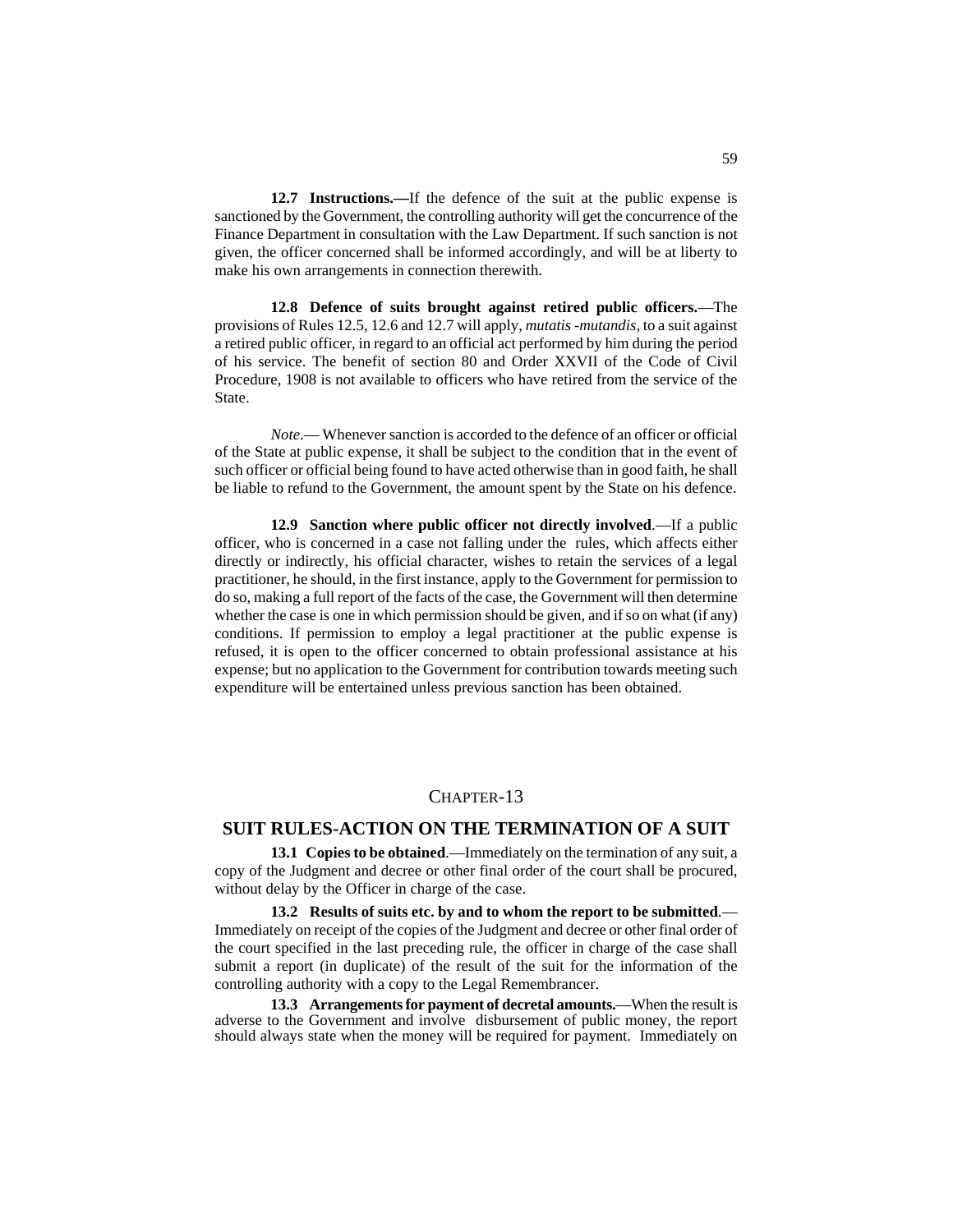receipt of the report from the Legal Remembrancer, the controlling officer of the Department to which the case relates should make arrangements, in consultation with the Deputy Commissioner of the district to deposit the decretal amount in Court within three months' at the most, of the order of the Court. While making the deposit the controlling officer should request the Deputy Commissioner to apply to the Court that the amount be not paid to the decree-holder pending the result of the appeal where an appeal is filed or proposed to be filed or only on such security as the Court may deem reasonable.

When an appeal has been filed before the money has been deposited in court, the order of the appellate court should be obtained to the effect that money may be paid into court, but should not be allowed to be taken by the decree holder without furnishing adequate security to the satisfaction of the court for refund in the event of the success the appeal.

**13.4 Report as to whether appeal should be made.**—When any suit instituted or defended through the Legal Remembrancer has been decided wholly or partially against the Government or the officer concerned, and such officer or the officer-in-charge of the case is of opinion on a perusal of the copies of the judgment and decree or other final order of the court supplied to him as hereinbefore provided, that an appeal (or in unappealable cases, an application for revision, should be preferred or that a review of judgement should be applied for, he shall, as soon as possible, prepare a report to that effect, stating the grounds of his opinion, and shall submit it to the Legal Remembrancer through the Secretary of the concerned department of the State Government, together with the said copies and (if he deems it necessary for proper decision of the matter) with copies of the evidence and of all exhibits not previously submitted at an earlier stage, and also with a draft, on half margin, of the grounds on which he considers that the appeal or application should be based for his opinion . If the copies of the evidence and exhibits cannot be procured without considerable delay, the report should be submitted without them and they should be forwarded as soon as possible afterwards; if the proper officer considers that no appeal or application should be made, he shall submit a report, accompanied as aforesaid to that effect. The last date of limitation for filing an appeal and the forum thereof should invariably be intimated.

As the period within which appeals and applications may be made is limited by law, there should be no delay in submitting reports and recommendations under this rule.

The Legal Remembrancer shall on receipt of these documents from the Administrative Department consider the desirability of filing an appeal or application for revision or review of judgement or otherwise and convey his views to the controlling authority. If it is decided to file an appeal or application for revision or review of judgement, the Legal Remembrancer may on his own authority issue instructions to the officer in charge(Law Officer) for doing the needful or to inform the controlling authority or the Administrative Department about the action taken. The controlling authority, if agrees with the views, of the Legal Remembrancer, shall accord sanction of the action taken. If the controlling authority, in cases, where the Legal Remembrancer does no favour for filing of an appeal or application for revision or review of the judgment and the controlling authority still insists for obtaining the verdict of appellate/revisional court, as the case may be, the former will invariably act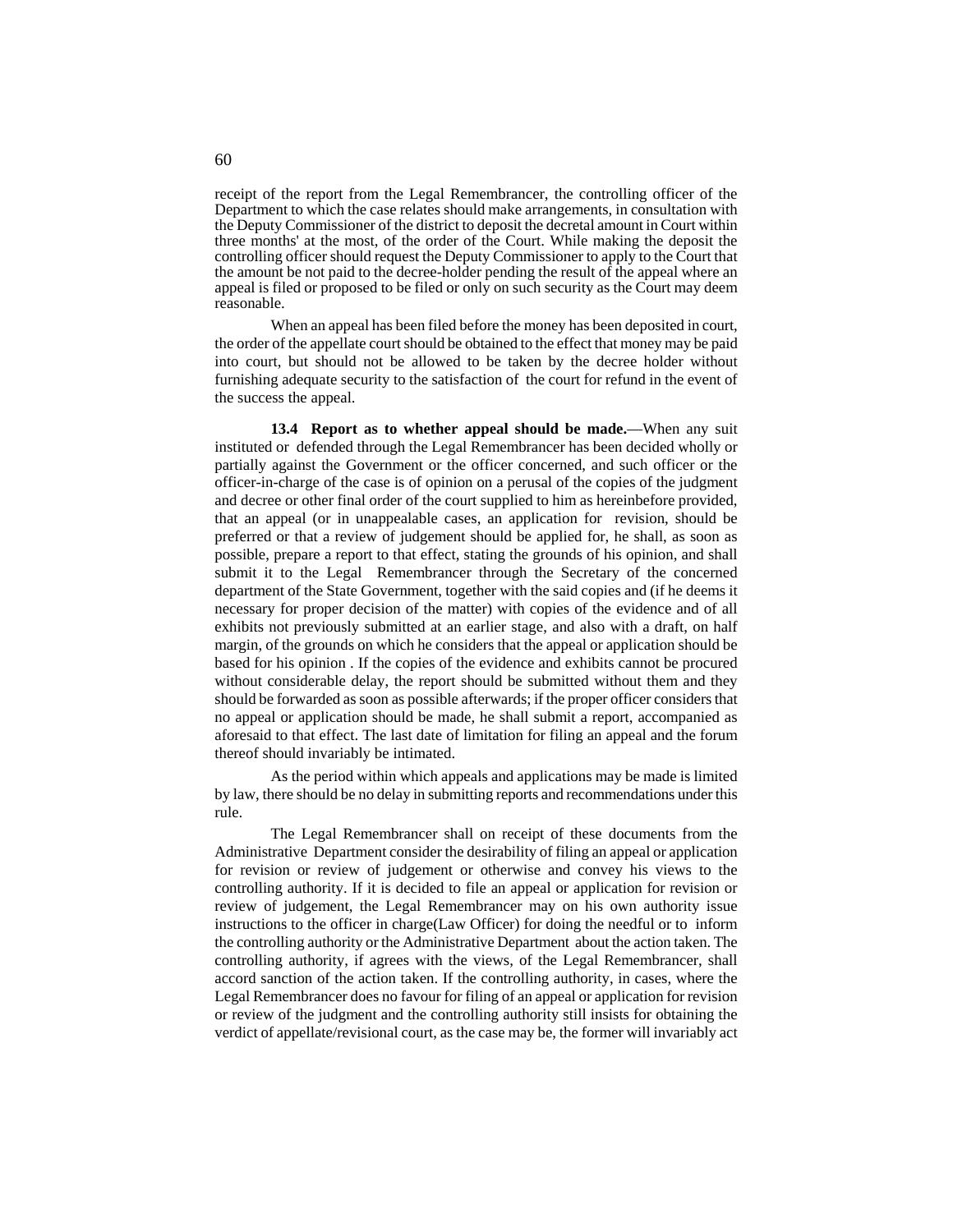accordingly. Ordinarily, the officer in charge of the case shall not prefer an appeal or application for revision or review of judgment except under express instructions from the controlling authority based upon the opinion of the Legal Remembrancer to the Government.

**13.5 Report as to whether appeal should be made**.—If the original suit was not instituted or defended through the Legal Remembrancer the report required by the preceding rule should be submitted to the controlling authority.

**13.6 Appeal by opposite party.**—If an appeal or application for revision or for review of judgment is preferred by the opposite party in any suit, the officer receiving notice thereof shall, if the original suit was instituted or defended through the Legal Remembrancer, at once forward a copy of the notice to the controlling authority as well as to the Legal Remembrancer. The latter shall thereupon take such measures as may be necessary for defending the case in the appellate or other court. It shall not be necessary for the Legal Remembrancer to apply for fresh instructions, except in cases of doubt or difficulty, or unless it appears that for any reason the appeal or application ought not to be opposed, in which case he shall refer to the controlling authority for further instructions. If the original suit was not instituted or defended through the Legal Remembrancer, the notice shall be forwarded to the proper controlling authority, who will decide whether the appeal or application shall be opposed or not, and if it to be opposed, the person by whom it shall be undertaken.

**13.7 Rules applicable to appeals etc.—**The provisions of rules 13.1 to 13.5 shall be applicable to appeals, second appeals, applications for revision or review judgement and the officer in charge of the case will be required to submit his report to the Legal Remembrancer or the controlling authority, as the case may be, at the conclusion of each stage of suit, appeal, application for revision or review of judgement.

**13.8 Miscellaneous proceedings. —**The procedure laid down in rules 13.1 to 13.6 shall apply *mutatis mutandis* to all miscellaneous proceedings including arbitration proceedings to which Government is a party.

#### CHAPTER-14

## **EXECUTION OF DECREES**

**14.1 Settlement of decrees adverse to Government**.—Whenever it has been determined not to contest further a decision which is either wholly or partly adverse to the Government, the officer concerned shall at once arrange with the Deputy Commissioner for the payment into the Court, whose duty it is to execute the decree, all moneys payable under the decree, care being taken that the decree is fully satisfied within a period of three months computed from the date of decree in terms of section 82 of the Civil Procedure Code.

**14.2 Decree against a public officer .—**Where the decree is against a public officer in respect of an act purporting to have been done by him in his official capacity, it will rest with him to satisfy the same within the time fixed.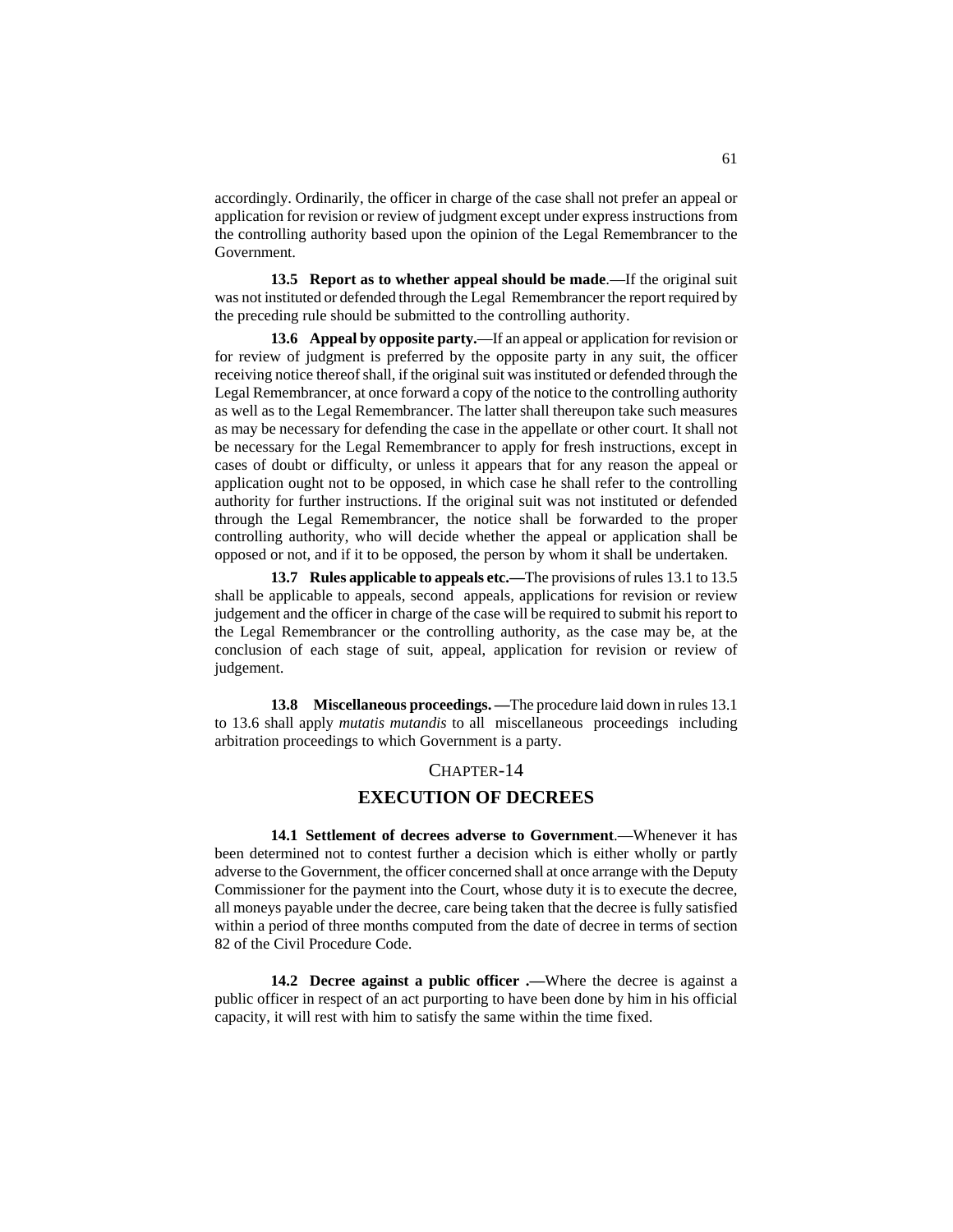**14.3 Procedure when decree is in favour of Government**.—Immediately on a decree being given in favour of the Government or a public officer, when the suit has been brought or defended at the public expense, the department concerned or other officer concerned shall proceed to move the Deputy Commissioner to take steps for the recovery of costs and of the amount, if any, decreed, unless for special reasons (which shall be reported for the orders of the controlling authority) it is deemed undesirable that any such steps should be taken or that they should be taken immediately.

**14.4 Measures to be taken to trace out property of judgement debtor action as to security**.—Deputy Commissioner and other officer concerned are required to take all possible measures to ascertain what property of the judgment debtor exists and is available for attachment and sale in execution of decree and that, where security is taken from the judgment debtor on stay of execution, under Rule 5. Order XLI, First Schedule of the Code of Civil Procedure, the security taken by the Court is substantial and sufficient, and that proper action for immediate execution is taken if the required security is not satisfactory.

If an appeal is instituted, and the execution of the decree is stayed by order of the Court, the interval before the decision of the appeal should be made use of in making inquiries as to the property of the judgment debtor.

When the officer concerned is not the Deputy Commissioner or a subordinate of the Deputy Commissioner, he may apply to the Deputy Commissioner to assist him in prosecuting the necessary inquiries as to the property of the judgment debtor.

**14.5 Prevention of fraudulent alienations**.—The provisions of rule 5 Order- XLI of the Code of Civil Procedure, are ordinarily sufficient to prevent any fraudulent disposal of property by the judgment debtor during the time gained by an appeal, but the Deputy Commissioner or other officer concerned in consultation with the Deputy Commissioner, should satisfy himself that the security taken by the Court is sufficient, petitioning the Court to be allowed to execute the decree at once if he considers that the security offered is not good or sufficient.

If such application be refused, the Deputy Commissioner or other officer in consultation as aforesaid, shall make every endeavour to keep a watch on the property of the judgement debtor, so as to prevent any fraudulent alienation or concealment of it.

**14.6 Cost in suits by indigent persons.—**Order XXXIII, Rule 14, directs that where an order is made under rules 10, 11, or 11-A of the Code of Civil Procedure, the Court shall forthwith forward a copy of the decree to the Collector. On receipt of this copy, it is for the Collector to take necessary action for the recovery of an amount which may be due. Full instructions regarding the method of recovery will be found in the Himachal Stamp Manual.

The Government Pleader or the Collector of the District shall recover the amount of stamp duty and other costs due to the Government in suits by indigent in proceedings in execution of decree as such suits are instituted without payment of court fees and rules 10 and 11, Order XXXIII, of the Code of the Civil Procedure,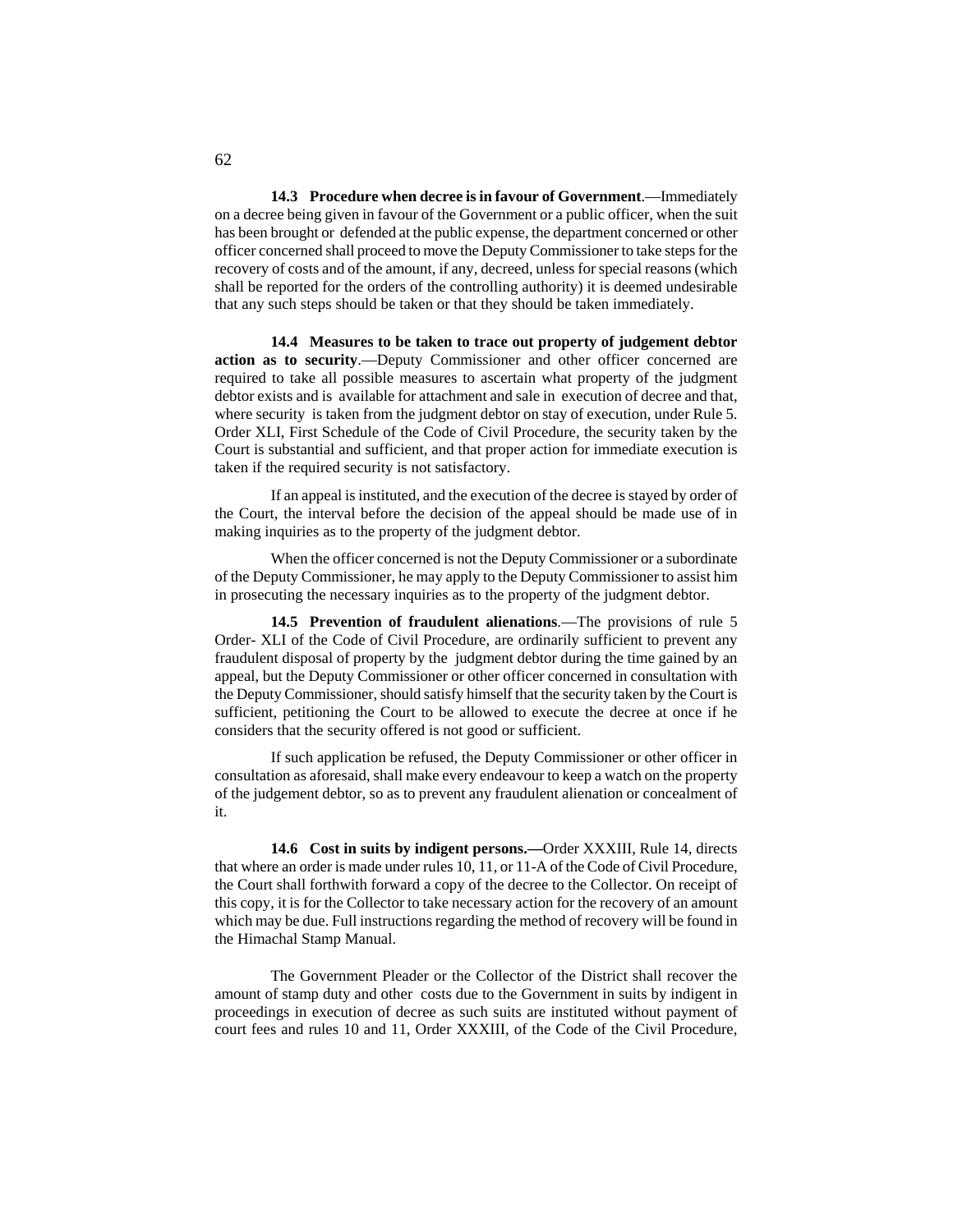provide for the recovery of the amount of the fees which should have been paid if the plaintiff had not been allowed to sue as an indigent person.

**14.7 Responsibility of Collector to recover moneys due to Government.—** The Collector of the District shall be responsible that proper action is taken to recover all moneys due to the Government under decrees and orders of the Civil Courts in all cases that have been conducted through him and he shall bring to the notice of the controlling authority, for orders, any case in which he considers that the progress made in the recovery of the moneys due to the Government is unsatisfactory.

**14.8 Recoveries made outside court to be certified.**—Any sum due to the Government under a decree, may, if the course is feasible, be recovered otherwise than through the agency of the Court; but the Deputy Commissioner is required, under Rule 2, Order XXI, First Schedule of the Code of Civil Procedure, to certify every such recovery to the Court.

**14.9 Government servants for bidden to bid at auctions.**—The practice of deputing Government servants to bid on behalf of Government at Court auctions, with a view to purchasing the property of judgment debtors by whom money is due to the Government, is, generally speaking, objectionable, as it is likely to involve the Government in much litigation of a doubtful character, and it should never be resorted to except with the special sanction of the controlling authority to be obtained through the Legal Remembrancer.

## CHAPTER-15

## **ARBITRATION**

**15.1 Resort to arbitration clause**.—Cases are not infrequently forwarded to the controlling authorities etc. in which notice of suit for breach of contract have been given, such contracts containing a clause that in the event of dispute, the matters in dispute shall be submitted for arbitration. Most Government contracts contain this stipulation, and there appears to be general impression prevailing that the mere existence of such a clause in a contract is a bar to a suit in court, and there is some danger that departments concerned, relying on this impression may leave disputes outstanding too long after receipt of notice of suit to allow to resort to arbitration.

**15.2 Only a valid award is a bar to a suit**.—Such a clause is no bar to a suit. Only a valid award, *i.e*. one granted as the result of proceedings legally conducted and completed prior to the institution of suit, before an Arbitrator with jurisdiction over the subject matter is duly stamped (under .Section 12 of the Indian Stamp Act 1899) and where section 17(1)(b) of the Indian Registration Act, 1908,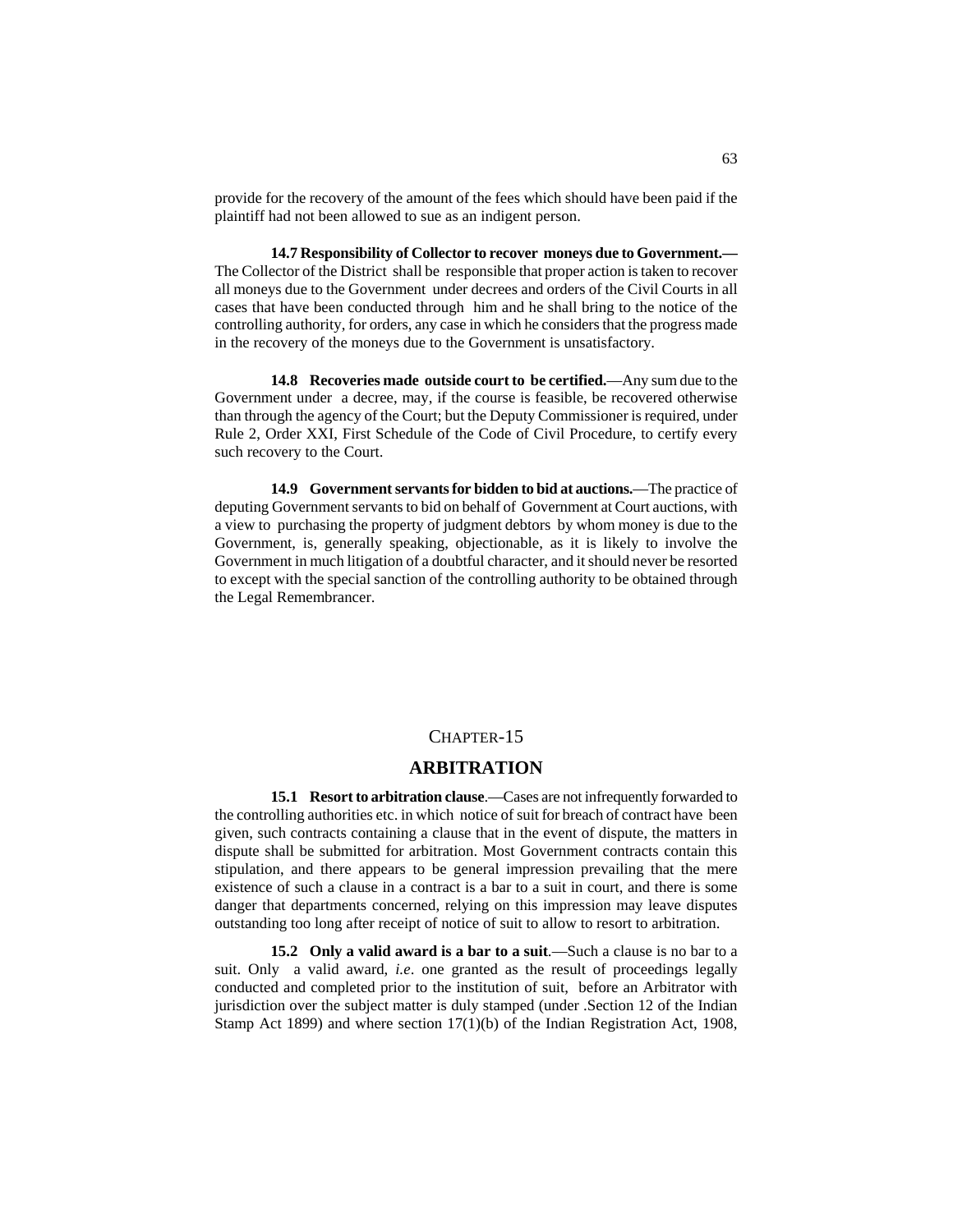applies, provided such award has been registered; and the provisions of the Arbitration and Conciliation Act, 1996 have been complied with.

The existence, however, of such a clause as is mentioned in para 15.1 does ordinarily enable the defendant in the suit lodged in connection with such contract, to apply to the court (under the Arbitration and Conciliation Act, 1996) to exercise its discretion to stay the suit and to refer the parties to arbitration, in accordance with the agreement:

Provided that—

- (i) such defendant makes that application before filing written statement or taking any other steps in the court proceedings;
- (ii) such defendant is able to show that he was/is ready and willing to submit to arbitration; and
- (iii) the person referred to in such agreement as Arbitrator has not incapacitated himself.

It is, therefore, of primary importance that as soon as notice of suit is received, if Government desires to avail itself of the arbitration clause, reference should be made, or the other side should be called on to refer, to arbitration. In such cases when proper steps have been taken, if the other side refuses, Government can proceed to an *ex-parte* arbitration and the award given *ex-parte* will be upheld.

**15.3 Preparation of letters of reference.—**Whenever a dispute arises or suit is threatened, in respect of any grant or contract by Government, the Deputy Commissioner, Executive Engineer, or other officer immediately concerned, should promptly examine the grant or contract in order to ascertain whether it contains any clause whereby the parties have agreed to submit to arbitration. If so, prompt steps should be taken to obtain orders for the preparation of a letter of reference which should ordinarily be laid before the Government Pleader concerned before being addressed to the officer referred to in such clause as Arbitrator. The latter has to avoid expressing any opinion on the dispute save as Arbitrator after the receipt by him of formal letter of reference to arbitration, and after hearing the opposite party and then only in the form of an ward. The ordinarily controlling authority will be the authority provided in Chapter 8, unless such authority is mentioned either personally or *ex-officio* as an Arbitrator in the contract or grant concerning which the dispute has arisen in which case the controlling authority will be Government in the department concerned. The report and statement or reasons referred to in rule 9.4(2) and the data necessary in order to draft the letter of reference to arbitration should be submitted promptly to the controlling authority so ascertained.

In those cases where a Financial Commissioner or Chief Engineer is referred to as Arbitrator, the Commissioner or Superintending Engineer, as the case may be, will, if he considers it necessary to refer to Government, take steps to see that the file with the Deputy Commissioner's or Executive Engineer's noting or recommendation, if approved, is sent either to Government, with special reference to the fact that the

64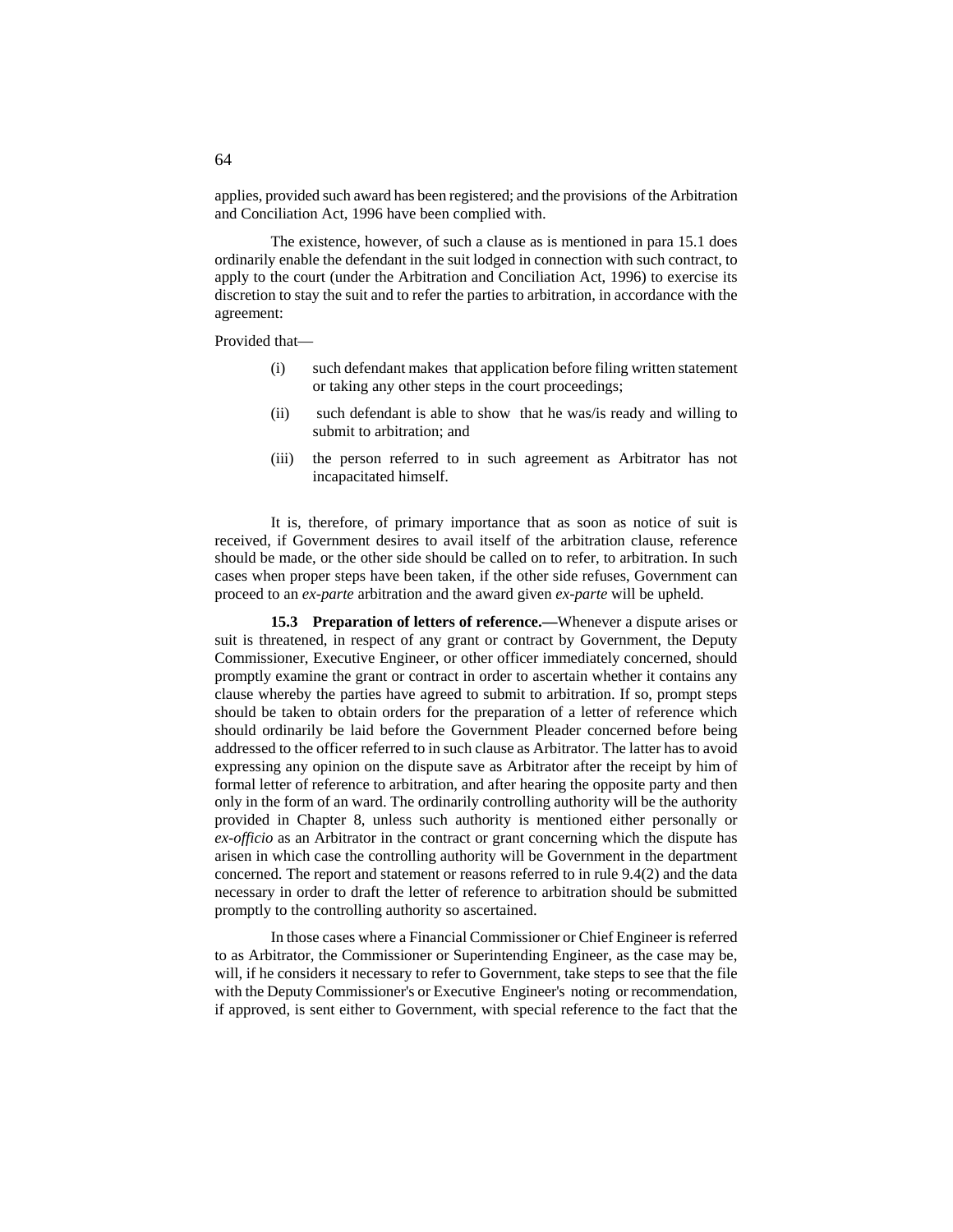Head of the Department is mentioned as Arbitrator, and is thus incapacitated from dealing with the file save in that capacity and after complying with Rule 15.8.

On receipt of the report from the local officers, it will be for the controlling authority ascertained as above, to decide and state whether Government will be represented before the Arbitrator by the local officer (Deputy Commissioner, Executive Engineer, etc. ) or whether in his opinion the case is of sufficient importance or complexity to warrant the appointment of counsel for the drafting of the letter of reference and representation of Government before the Arbitrator. As the letter of reference corresponds to the plaint in a suit it is not desirable for one person to draft the letter of reference and another to be brief for the proceedings.

When the appropriate controlling authority has decided that settlement of the dispute otherwise than by arbitration is impracticable, and that it is of sufficient importance or complexity, he will submit the case to the Legal Remembrancer with sufficient data to enable that office to appoint counsel for the drafting of Government's letter of reference to the Arbitrator and to appear before the Arbitrator on Government's behalf.

**15.4 Additional letters of reference.**—If the opposite party has already issued such letter of reference consideration should be given to the question whether that letter of reference sufficiently incorporated all points in dispute. If not, steps may be taken for an additional letter of reference completing or amplifying, the opponent's letter of reference to be drafted, and issued to the Arbitrator.

**15.5 Contents of the letters of reference.**—There is no form prescribed for letter of reference to arbitration. It may be stated broadly (and merely for general guidance) that the contents should be arranged as far as practicable in chronological order and that they will normally be as follows:—

- (a) date and general effect of the grant or contract out of which the dispute has arisen;
- (b) a verbatim copy or extract of the clause which Government alleges the opposite party has breached or failed to fulfil or on which the dispute has more particularly arisen;
- (c) statement of facts and dates arranged chronologically on the strength of which Government alleges breach of non fulfilment;
- (d) copy or verbatim extract of any clause, or an indication of the law or legal principle, under which Government may have exercised, or may claim any, specific remedy;
- (e) copy or summary of the clause of the grant or contract constituting the "submission" *i.e*. the agreement between the parties to refer disputes to the officer(to whom this letter of reference is addressed) as sole Arbitrator; and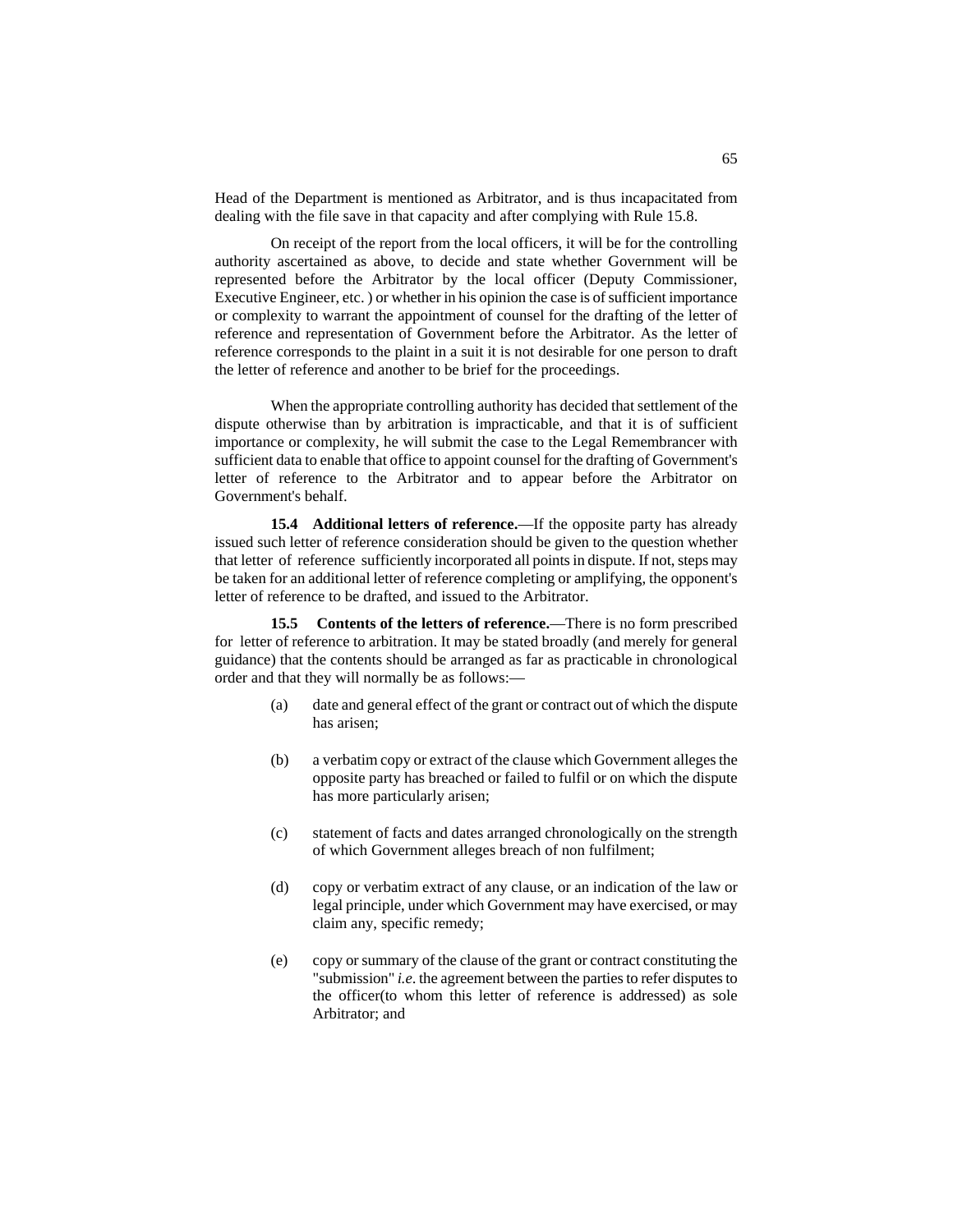(f) a statement of the points or issues to be decided by the Arbitrator.

**15.6 Application for stay of suit. -** If, notwithstanding the agreement to submit to arbitration, suit is actually lodged against Government, then the officer submitting the report and opinion etc., in compliance with rule 9.4(2) should bring to the immediate notice of the Legal Remembrancer the agreement to refer to arbitration with a view to an application for stay of suit being made. Unless and until the court stays the suit, the reference to arbitration cannot be issued. If it has already been issued, the Arbitrator must postpone all further proceedings relating to the subject matter of that suit until the application for stay of suit has been accepted by the Court.

**15.7 Arbitrators to do justice to both the parties.**—It should be remembered that reference to arbitration is intended to be an expeditious, inexpensive and decisive method of settling a dispute relating to a contract or grant without resort to the dilatoriness, intricacies and complications of civil litigation. The officer concerned when moved as Arbitrator should, keeping these principles in view do justice to the claims of both sides within the limitations imposed by the clause which empowers him to act.

**15.8 Points to be borne in mind.**—The points which the officer referred to as Arbitrator should bear in mind in that capacity, are as follows:—

- (a) on receipt of notice to arbitration, he should see that the letter of reference clearly state the points on which he is to arbitrate, and where Government is the party moving for arbitration that such letter of reference is signed by an officer competent to bind Government. He cannot, of course, refer the point for arbitration to himself. If satisfied that the points are clear and within his jurisdiction as Arbitrator, he should then issue to both parties concerned notice of date, place and time, fixed for the appearance of the parties, or their representatives, and for the production of witnesses and documentary evidence and restating precisely the points referred for arbitration, and that those matters will be finally determined by him as Arbitrator, and that if either party fails to attend, the matter may be decided *ex-parte.* In such notice it should be explained that if either party requires the other to produce any documents in the possession or power of the other he must inform the Arbitrator in good time (not less than seven days ) before the date fixed as above;
- (b) he should, before arriving at or, in any case, before recording any decision, give each side reasonable opportunity to adduce evidence, oral or documentary, which they may wish to bring (in the presence of the other) and he should listen (within reason) to any arguments which they may wish to present at the conclusion of the evidence. These proceedings should be conducted in the presence of both parties to the dispute, or their legal representatives. If, however, either of the parties is absent and not represented, at any hearing, of which he has had due notice, the Arbitrator may proceed *ex-parte* after recording a normal

66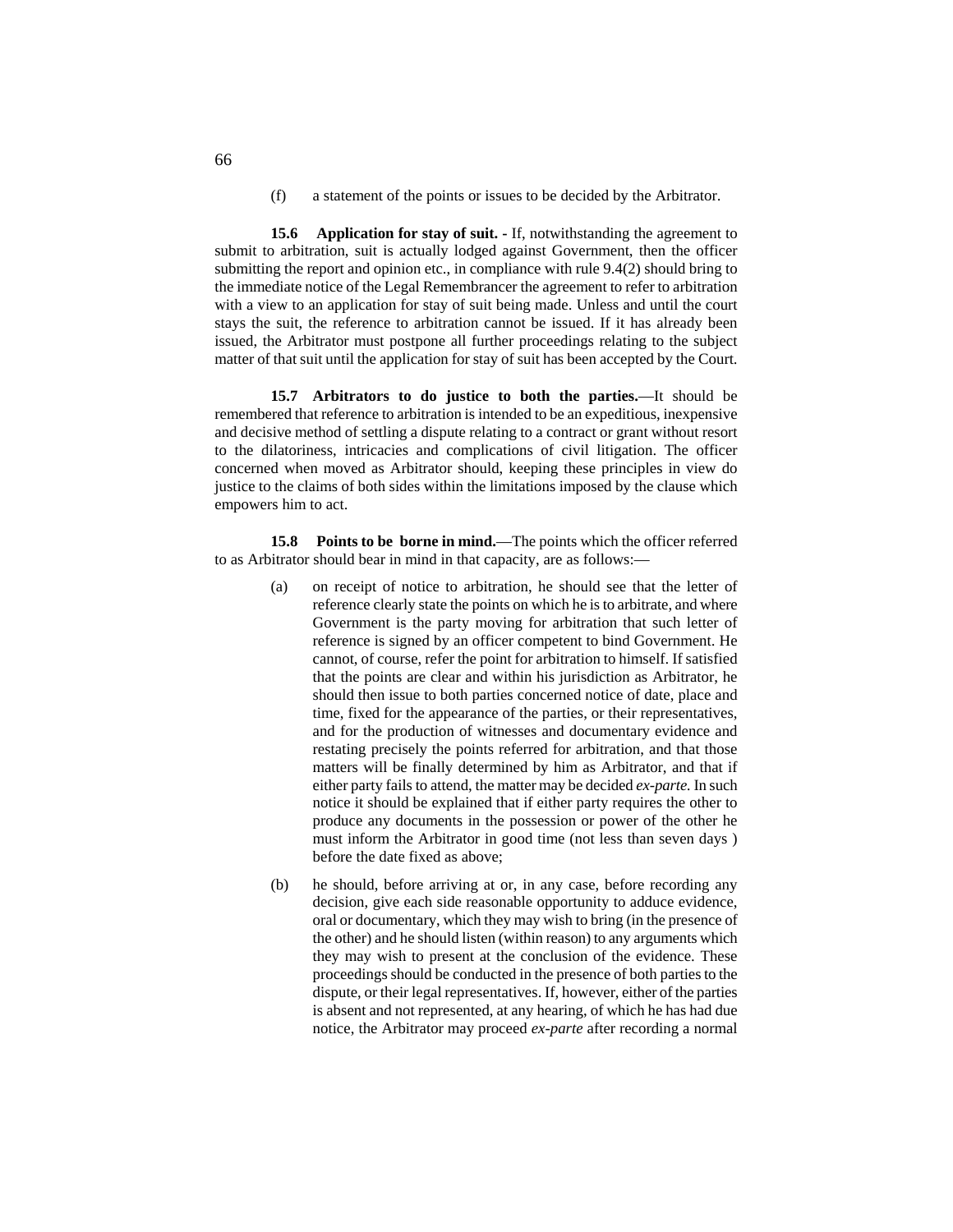order to that effect. The Arbitrator should keep a note of the proceedings, recording the presence of the parties before him and the fact of his having conformed to the procedure herein suggested. He should also make a brief memorandum of the main points in the statement of each witness. Subject to these observations the proceedings may be conducted without any special formalities, and the taxing or settlement of costs and fees and charges payable in respect of the arbitration and award ;

- (c) the award should be decisive and vagueness which might render the award incapable of execution should be avoided ;
- (d) the law does not expressly require reasons in support of the award to be stated ; but it should be based on principles of justice, equity and good conscience. The Arbitrator should, as far as possible, abstain from deciding matters outside the scope of the reference;
- (e) if at any time prior to signing the award the Arbitrator receives notice that a suit has been lodged relating to matters referred to arbitration, the Arbitrator should postpone all further proceedings unless or until the suit is stayed and notify both parties that he has done so ;
- (f) if under Article 12 of the Stamp Act the decision of Arbitrator when recorded will require stamp, he should inform the parties of the amount (referring the question if in doubt to the local collector) and leave the award unsigned until one or other party provides the amount payable. It is for the party claiming under the award to ascertain whether it requires registration [*vide* section 17(1) (b) of the Indian Registration Act, 1908];
- (g) it is necessary for the award to be announced to the parties or their representatives. The most convenient course is for notice to be issued to each party of the date, time and place fixed for its completion and announcement.

**15.9 Submission of copies of awards**.— In all cases of arbitration in which the amount of the award exceed two thousand rupees a copy of the award be forwarded to the Government for information. Intimation regarding awards should in all cases be sent to the Accountant General, Himachal Pradesh for audit purposes.

## CHAPTER-16

## **FEES IN CIVIL CASES**

**16.1 Fees in Supreme Court Cases**.—Fees admissible to advocates for different categories of work shall be as under :—

[(1) Sr. Advocate-on-Record (both for Civil and Criminal cases) :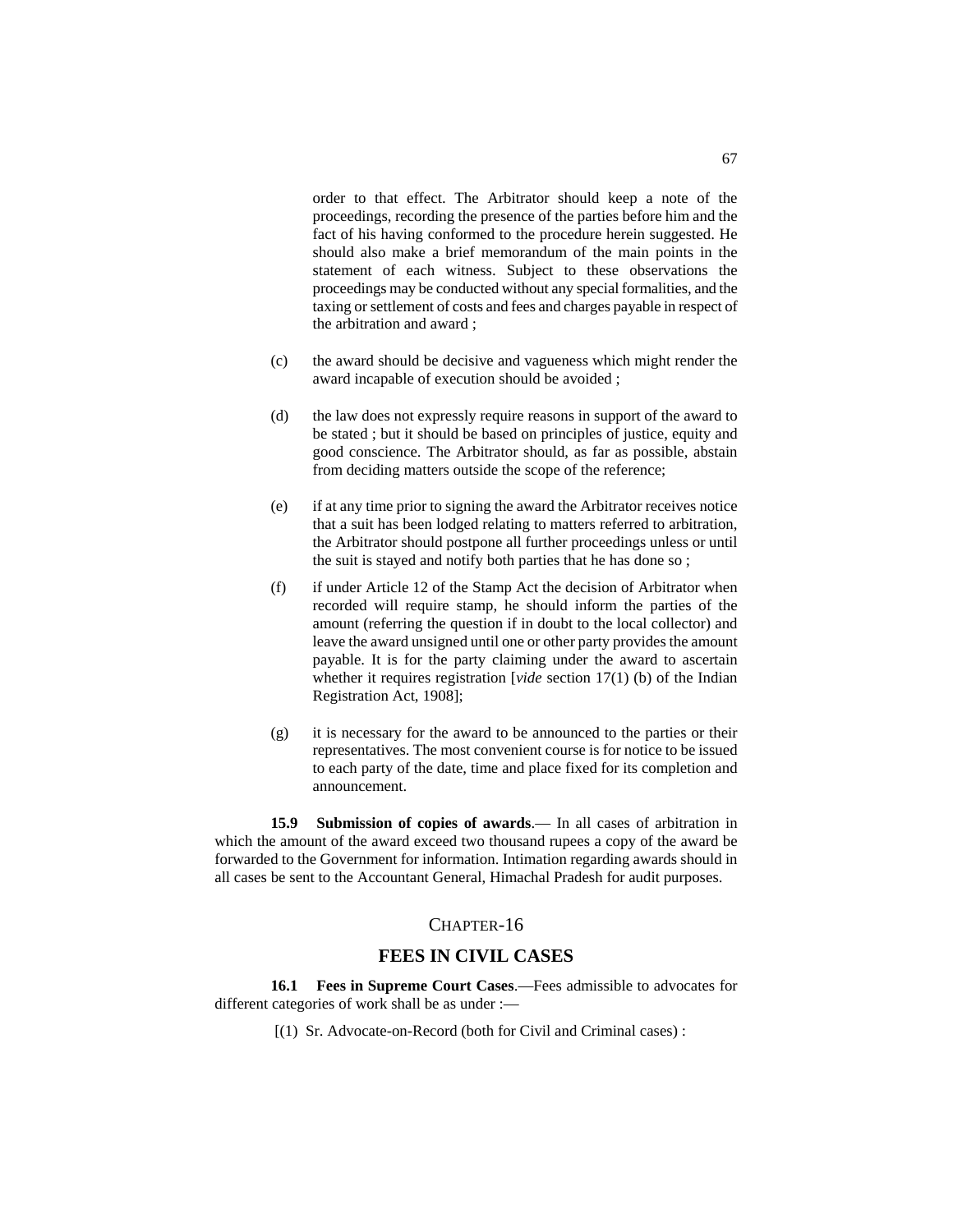- (i) Rs. 5,500/- per appearance in miscellaneous hearing.
- (ii) Rs. 11,000/- per appearance in regular hearing.
- (2) Advocates-on-Record (both for Civil & Criminal cases) :
	- (i) Rs. 1, 100/- per appearance in miscellaneous hearing.
	- (ii) Rs. 2, 000/- per appearance in regular hearing.
	- (iii) Rs. 1,100/- for drafting of Special Leave Petition/ Counter.
	- (iv) As and when advocate-on-record puts in appearance with the panel advocates in a case then he will be entitled to half fee.
- (3) Panel Advocates ( both for Civil and Criminal cases) :
	- (i) Rs. 1, 100/- per appearance in miscellaneous hearing.
	- (ii) Rs. 2, 000/- per appearance in regular hearing.
	- (iii) Rs. 1,100/- for drafting of Special Leave Petition/ Counter.

**16.2** Besides above the following conditions will be applicable for Advocate-on-Record and panel advocates :—

- (i) They will not be entitled to any fee for arranging the services of any senior counsel for obtaining advice in State cases and for acting as junior or senior counsel in tendering advice.
- (ii) Where applications, affidavits, replies etc. are to be drafted in a set of similar cases, the set would be considered as one case and they will be entitled to the fee for one case only.
- (iii) They will not appear/advise or would brief in any case against the State of Himachal Pradesh.
- (iv) They will not be entitled for any clerkage.
- (v) The Government has the right to appoint any other lawyer of repute in important cases as and when the occasion would arise.
- (vi) While forwarding the bills for payments, it may invariably be certified that the fees claimed, are in accordance with the scales of fees laid above and the bills must be verified by the District Attorney (Legal Cell), New Delhi.
- (vii) All the bills of the months should be submitted to the office of District Attorney (Legal Cell), New Delhi at the end or the first week of the succeeding month to avoid delay of payments.]<sup>[1](#page-181-0)</sup>

<span id="page-181-0"></span> <sup>1.</sup> Annexure "J".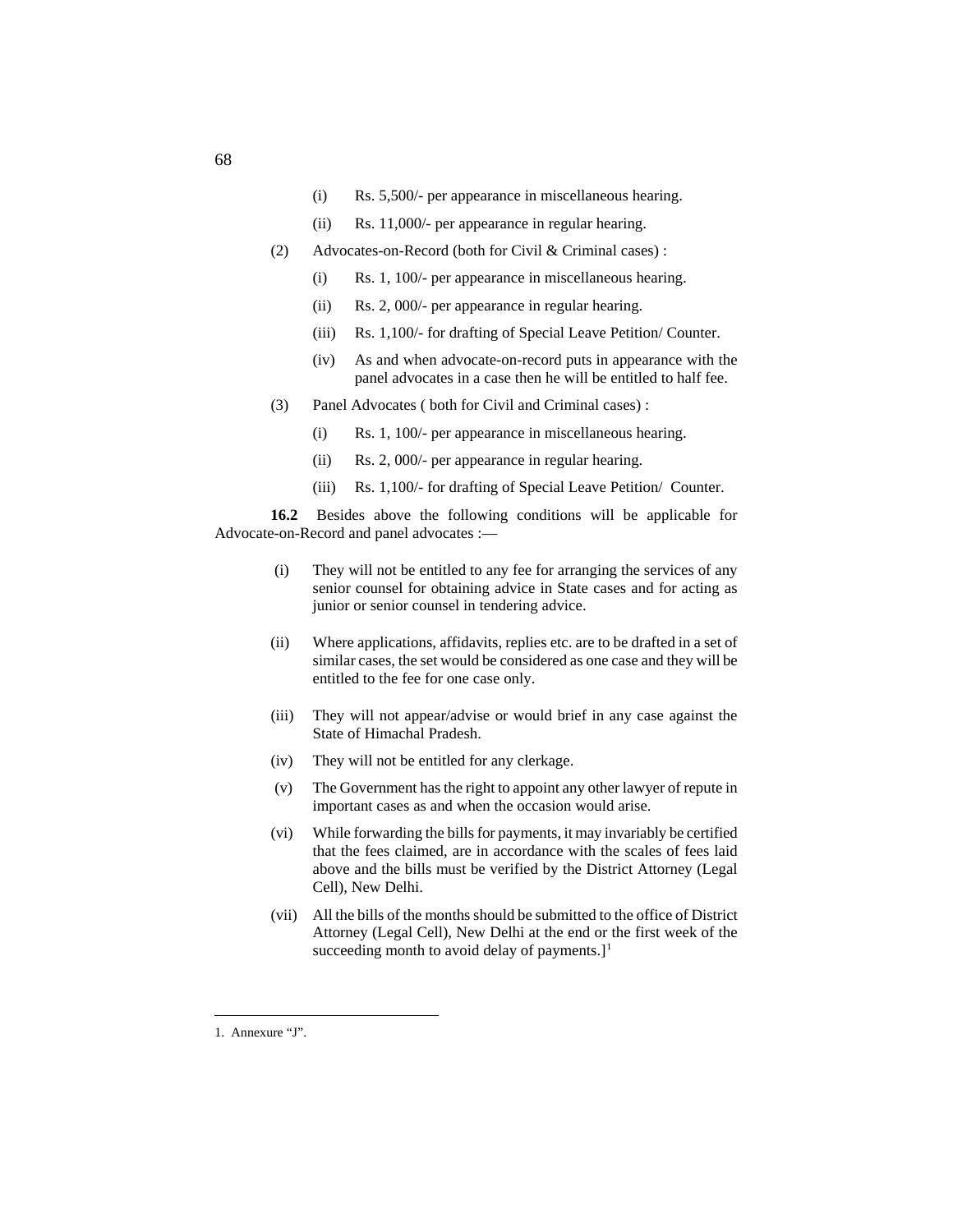## **16.3 Fees Payable to Private advocates in the High Court/Subordinate**

**Courts**.—Ordinarily cases by or against the State Government are conducted/defended by the Advocate General in the High Court, and District Attorney/Assistant District Attorney in the Subordinate Courts. But in case of special importance where heavy amount is at stake, the Legal Remembrancer may appoint Private Advocates to conduct such cases and may determine the fee to be paid to the Advocate by the Government by negotiations.